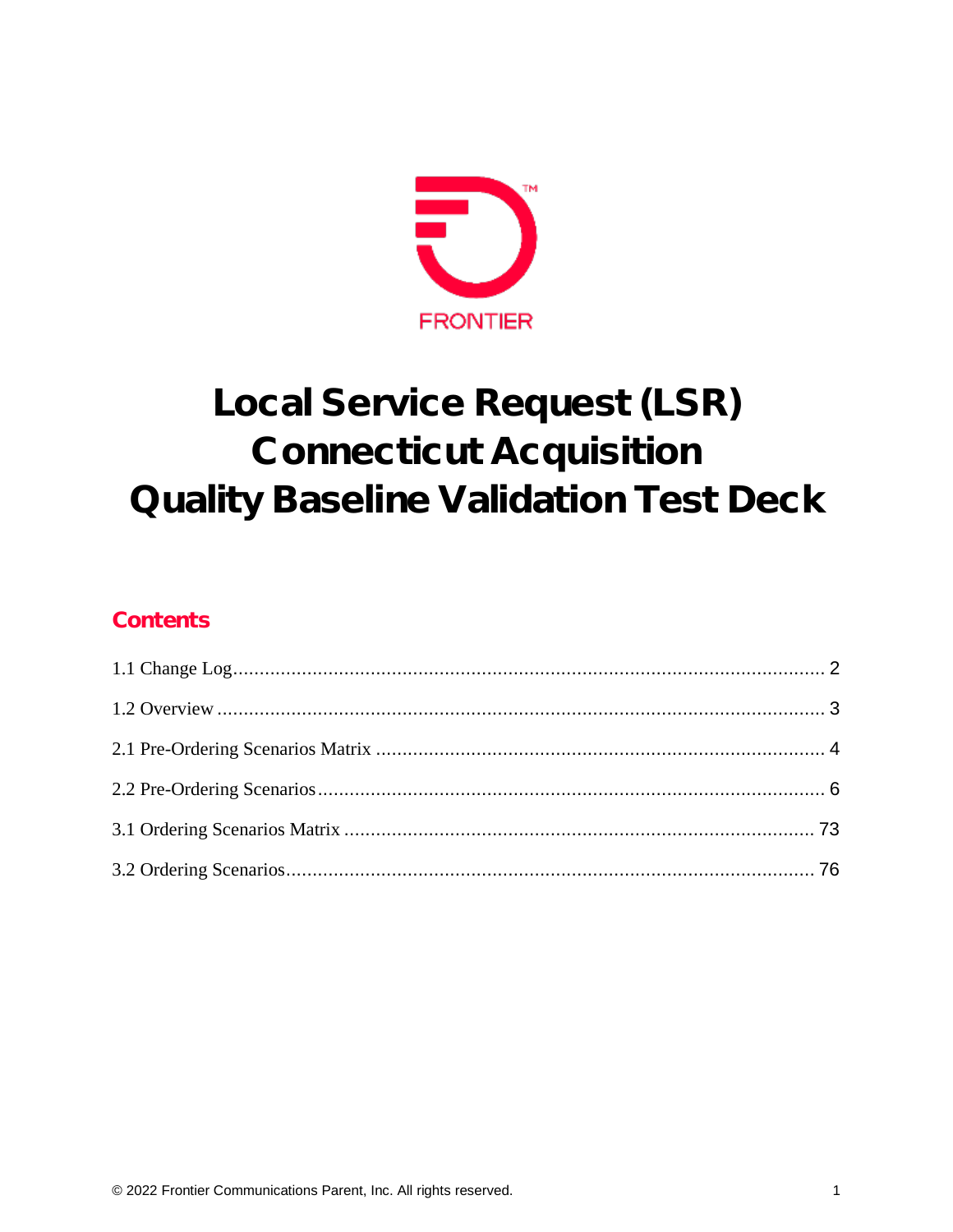

### <span id="page-1-0"></span>**1.1 Change Log**

The following table will document all major changes to the Test Deck after the first publication, Version 1.0.

| <b>Change</b><br><b>Number</b> | <b>Scenario</b><br><b>Number</b> | <b>Description of Change</b> | <b>Changed from</b><br><b>Version</b> |
|--------------------------------|----------------------------------|------------------------------|---------------------------------------|
|                                |                                  |                              |                                       |
|                                |                                  |                              |                                       |
|                                |                                  |                              |                                       |
|                                |                                  |                              |                                       |

DISCLAIMER: THIS DOCUMENTATION IS FOR INFORMATIONAL PURPOSES ONLY AND DOES NOT OBLIGATE FRONTIER TO PROVIDE SERVICES IN THE MANNER DESCRIBED IN THIS DOCUMENT. FRONTIER RESERVES THE RIGHT AS ITS SOLE OPTION TO MODIFY OR REVISE THE INFORMATION IN THIS DOCUMENT AT ANY TIME WITHOUT PRIOR NOTICE. IN NO EVENT SHALL FRONTIER OR ITS AGENTS, EMPLOYEES, DIRECTORS, OFFICERS, REPRESENTATIVES OR SUPPLIERS BE LIABLE UNDER CONTRACT, WARRANTY, TORT (INCLUDING BUT NOT LIMITED TO NEGLIGENCE OF FRONTIER), OR ANY OTHER LEGAL THEORY, FOR ANY DAMAGES ARISING FROM OR RELATING TO THIS DOCUMENT OR ITS CONTENTS, EVEN IF ADVISED OF THE POSSIBLITY OF SUCH DAMAGES.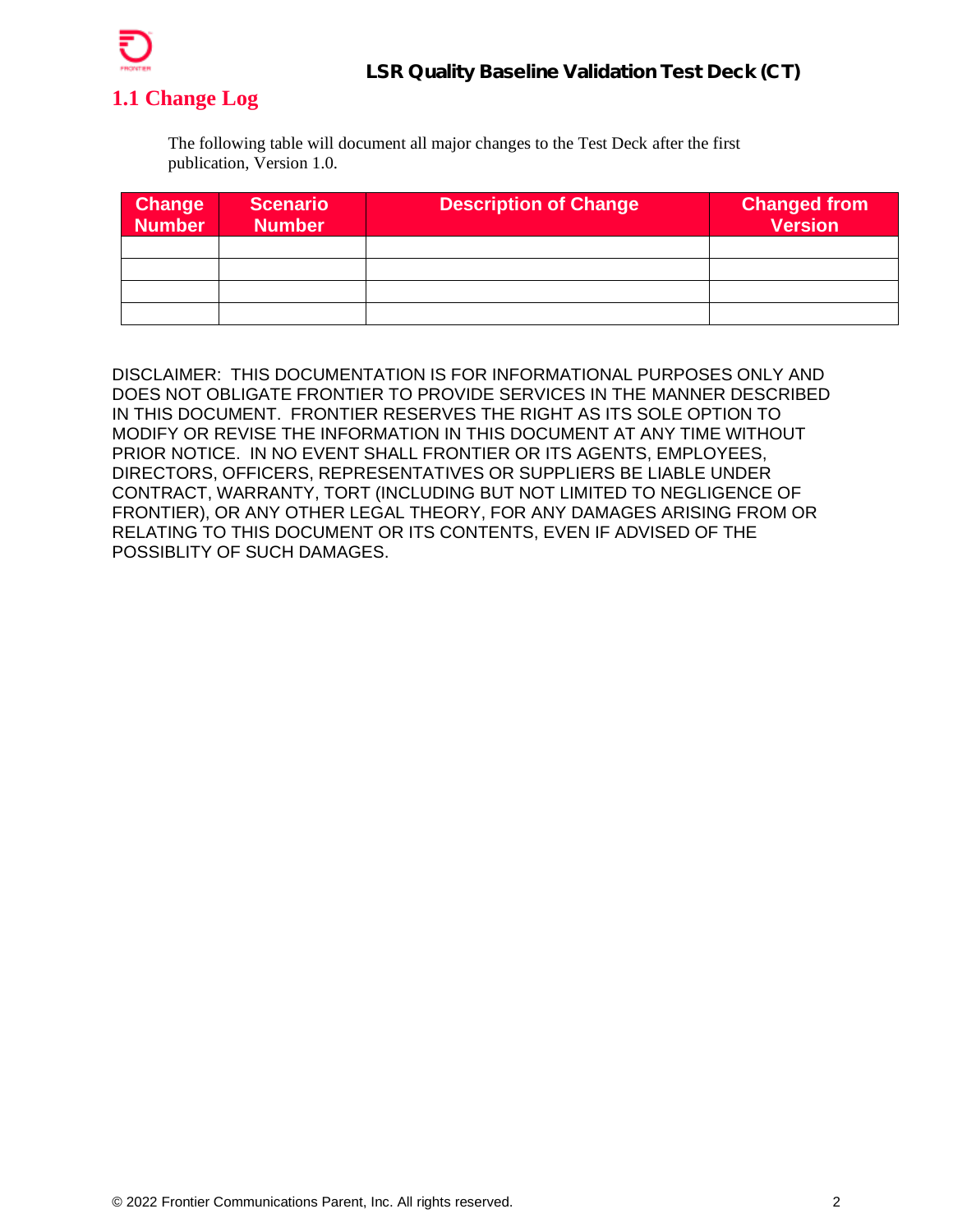

### <span id="page-2-0"></span>**1.2 Overview**

The purpose of the Frontier – Quality Baseline Validation Test Deck is to provide CLECs/Resellers with typical wholesale Pre-Ordering and Ordering scenarios and the corresponding messages and LSRs. This test bed contains only a subset of the possible scenarios for a CLEC/Reseller. These scenarios are not comprehensive and it is not recommended that these be the only scenarios tested by the CLEC/Reseller. They should be used as a starting point.

For Pre-Ordering and Ordering scenarios, the LSOG9 standard is used.

For Pre-Ordering scenarios, a sample inbound EDI request and the corresponding outbound EDI response have been provided. For Ordering scenarios, the LSR input data, the inbound EDI request, and the outbound EDI response are provided.

**THE PRE-ORDER AND ORDER OUTBOUND RESPONSES MAY BE EXPECTED RESULTS. AS SUCH, THE PRE-ORDER AND ORDER OUTBOUND RESPONSES MAY INCLUDE A PLACE HOLDER FOR CERTAIN MESSAGE TEXT INFORMATION AND NOT THE ACTUAL MESSAGE TEXT AS PART OF THE EXPECTED RESULTS. THE PRE-ORDER AND ORDER RESPONSES MAY ALSO INCLUDE FICTITIOUS DATES IN THE HEADER INFORMATION. SINCE THIS INFORMATION IS CURRENTLY EXPECTED RESULTS, THE PRE-ORDER AND ORDER PON, DDD, D/TSENT AND INIT FIELDS MAY HAVE DIFFERENT VALUES ON THE INPUT AND OUTPUT FOR A GIVEN SCENARIO.**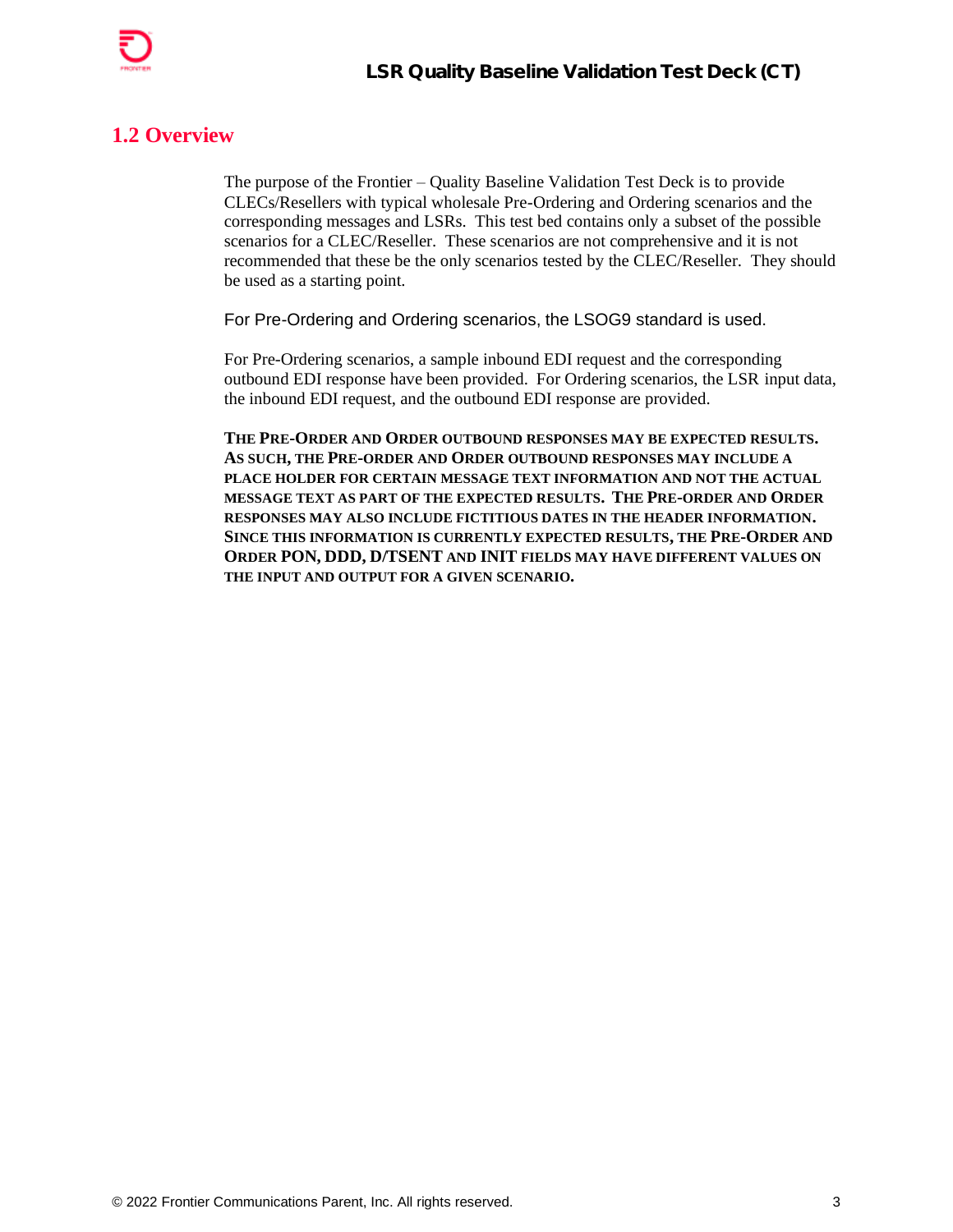### **2.1 Pre-Ordering Scenarios Matrix**

₹

<span id="page-3-0"></span>

| <b>Scenario</b><br><b>Number</b> | <b>State</b> | <b>Transaction</b> | <b>Scenario Description</b>                                 | <b>Account Information</b>                |
|----------------------------------|--------------|--------------------|-------------------------------------------------------------|-------------------------------------------|
| 01                               | <b>CT</b>    | <b>AT</b>          | <b>Address Validation by WTN</b>                            | 203/268-7208                              |
| 02                               | <b>CT</b>    | AA                 | <b>Address Validation by Address</b>                        | 203 Congdon Rd<br>Voluntown CT 06384      |
| 02A                              | <b>CT</b>    | <b>DR</b>          | Due Date Reservation                                        | Use TXNUM from PO02                       |
| 03                               | <b>CT</b>    | <b>BE</b>          | Reserve Telephone Number                                    | 203 Congdon Rd<br>Voluntown CT 06384      |
| 03A                              | <b>CT</b>    | <b>BU</b>          | Return Reserved Telephone Number                            | 203 Congdon Rd<br>Voluntown CT 06384      |
| 03B                              | <b>CT</b>    | <b>GK</b>          | <b>Cancel Telephone Number</b><br>Reservation               | Use Resno # from PO03                     |
| 04                               | <b>CT</b>    | $\overline{E}$     | Customer Service Inquiry - Parsed                           | 860/742-1900                              |
| 04A                              | <b>CT</b>    | E                  | Customer Service Inquiry - Non<br>Parsed                    | 203/268-7204                              |
| 04B                              | <b>CT</b>    | E                  | <b>Customer Service Inquiry Parsed by</b><br><b>ECCKT</b>   | FA/TXNU/071656/ /SN /                     |
| 05                               | <b>CT</b>    | <b>TA</b>          | Directory Listing Inquiry by LTN                            | 203/734-3040                              |
| 06                               | <b>CT</b>    | <b>JA</b>          | Loop Make Up Inquiry by Address                             | 47 Elizabeth Rd<br>Mansfield CTR CT 06250 |
| 06A                              | <b>CT</b>    | <b>JA</b>          | Loop Make Up Inquiry by WTN                                 | 860/155-2390                              |
| 07                               | <b>CT</b>    | QA                 | Loop Qualification Basic by WTN                             | 203/775-2967                              |
| 08                               | <b>CT</b>    | <b>HA</b>          | <b>XDSL Loop Qualification by Address</b>                   | 24 Elm St<br>Danbury CT 06810             |
| 09                               | <b>CT</b>    | CA                 | <b>Product and Service Availability</b>                     | 860228                                    |
| 10                               | <b>CT</b>    | <b>NA</b>          | Collocation Facility Assignment -<br><b>Single Facility</b> | BRFDCT00WPO                               |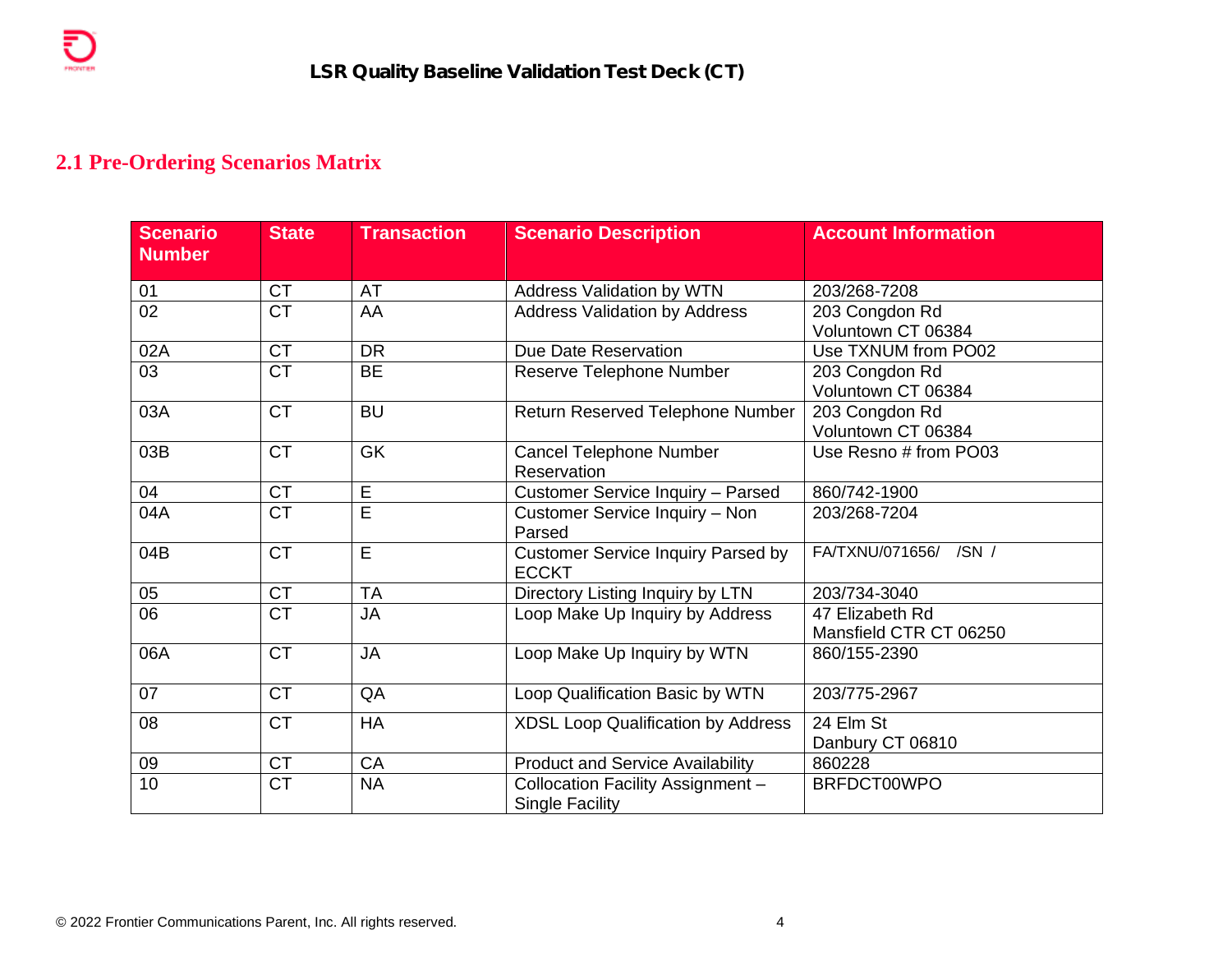LSR Quality Baseline Validation Test Deck (CT)

| <b>Scenario</b><br><b>Number</b> | <b>State</b> | <b>Transaction</b> | <b>Scenario Description</b>                              | <b>Account Information</b> |
|----------------------------------|--------------|--------------------|----------------------------------------------------------|----------------------------|
| 10A                              | <b>CT</b>    | <b>NB</b>          | Collocation Facility Assignment -<br>Range of Facilities | BRLNCT00HB1                |
|                                  | <b>CT</b>    | AT                 | <b>Address Validation by WTN</b>                         | 203/284-0059               |
| 11A                              | <b>CT</b>    | <b>WA</b>          | <b>Fiber Availability Inquiry</b>                        | Use same TXNUM from PO15   |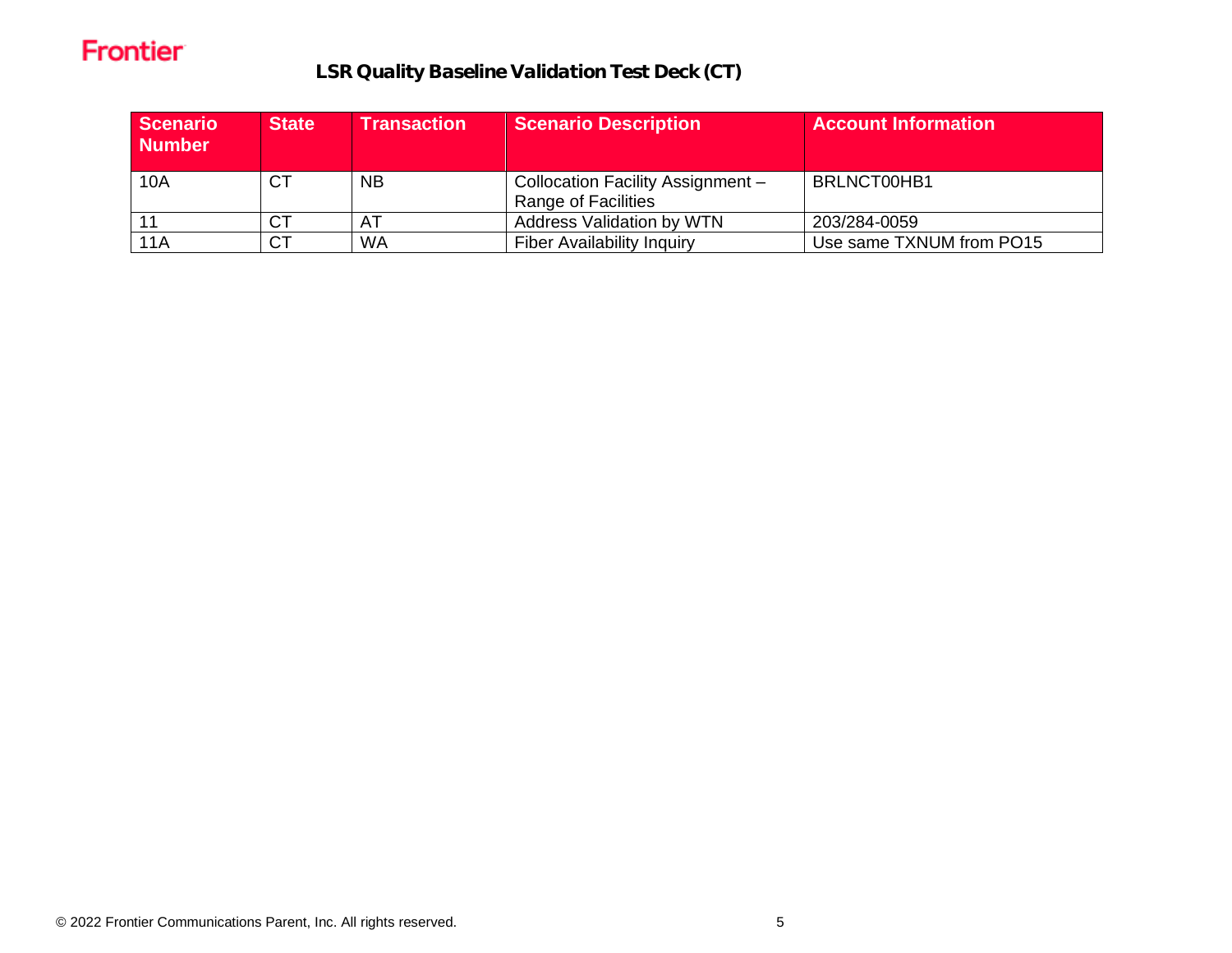

### <span id="page-5-0"></span>**2.2 Pre-Ordering Scenarios**

- Input Data
- Inbound Request
- Outbound Responses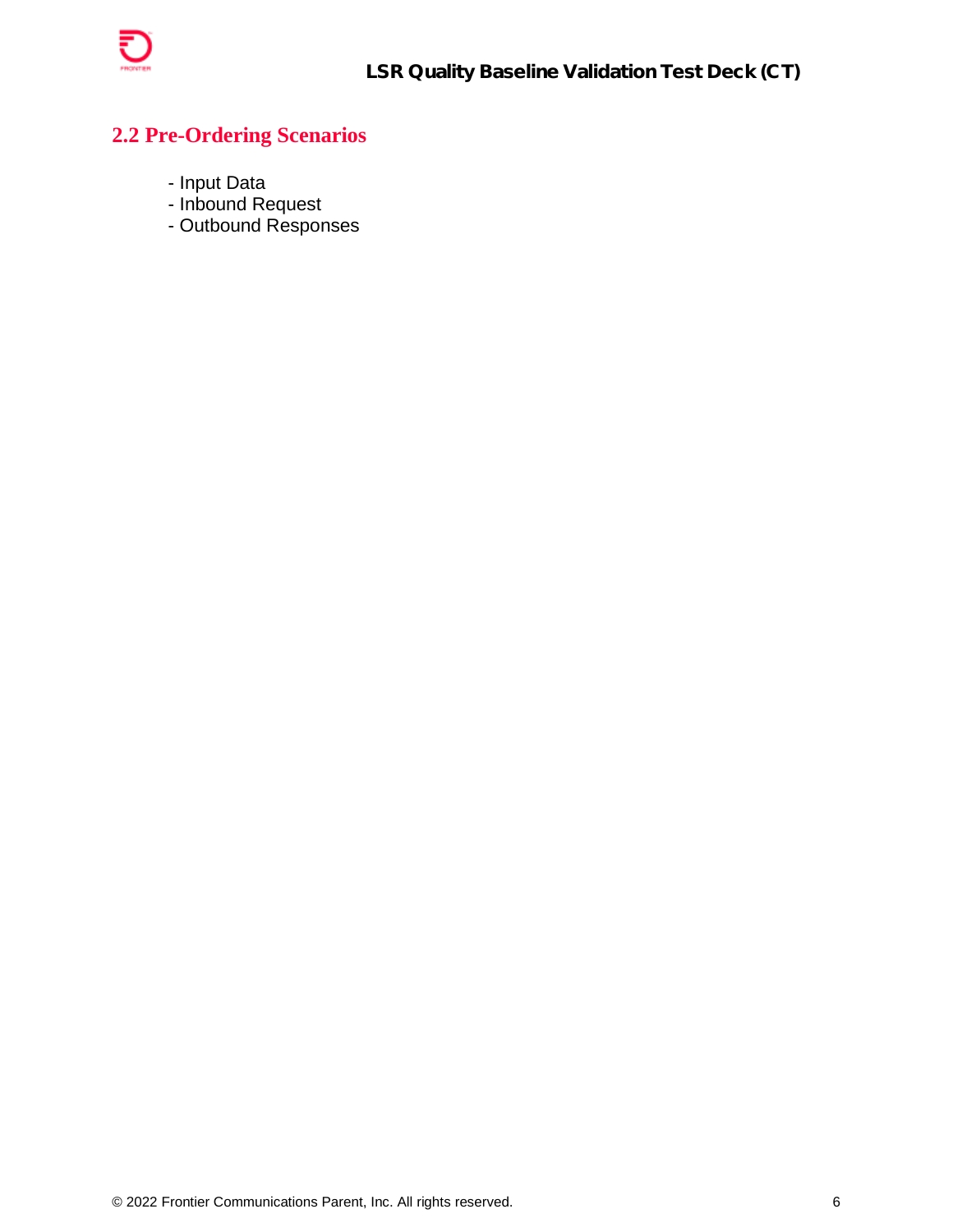

**Scenario Number:** 01<br>**Scenario Description:** Add State: **Transaction:** 

Address Validation by WTN<br>CT<br>AT

| <b>FIELD</b> | <b>DATA</b> |  |
|--------------|-------------|--|
|              |             |  |
| <b>TXNUM</b> |             |  |
| <b>TXTYP</b> | Α           |  |
| <b>TXACT</b> |             |  |
| <b>CC</b>    | 000Z        |  |
| <b>STATE</b> | СT          |  |
| <b>WTN</b>   | 2032687208  |  |
|              |             |  |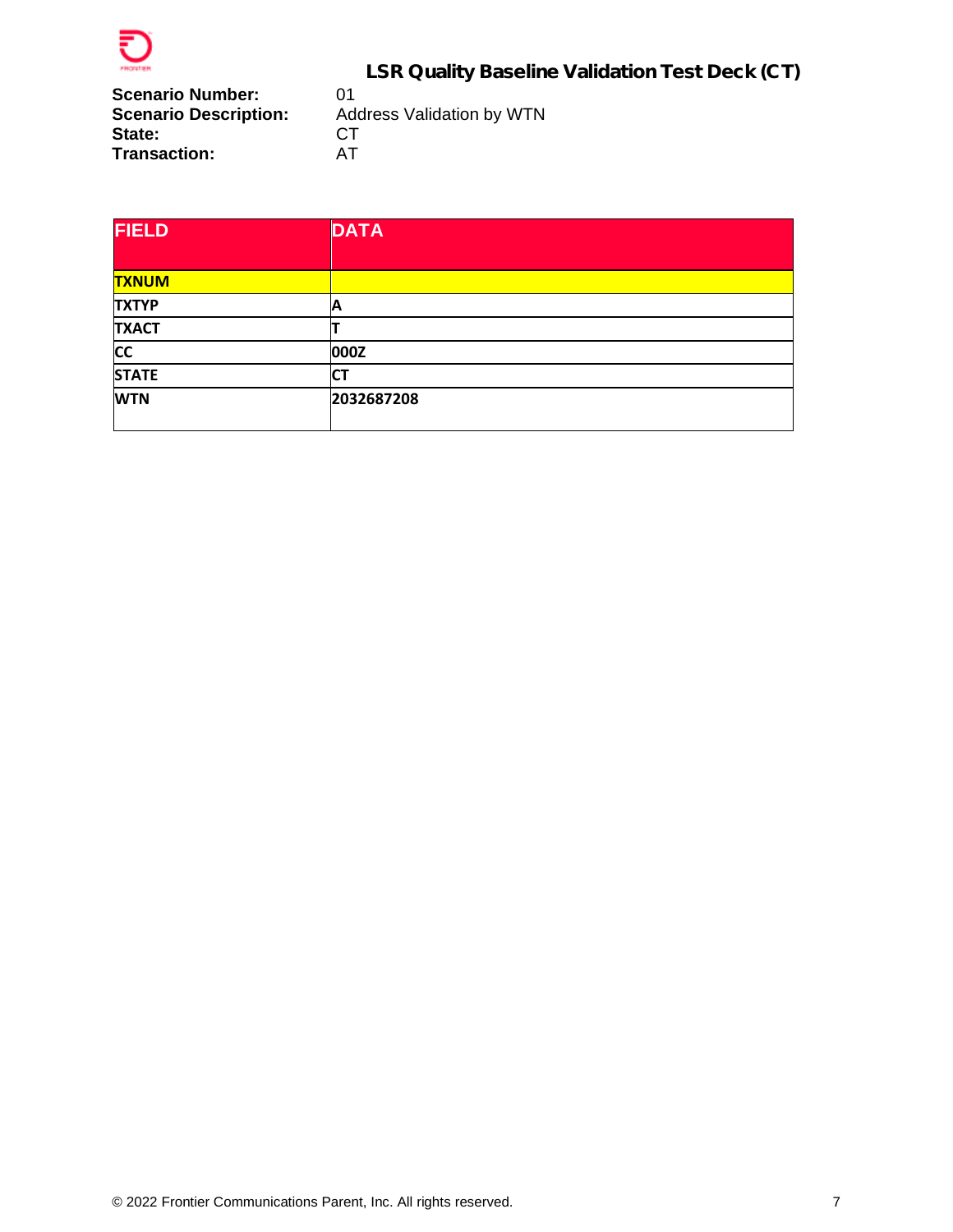

**Scenario Number:** 01<br>**Scenario Description:** Ad State: CT **Transaction:** AT

**Scenario Description:** Address Validation by WTN

#### **Inbound Request:**

ISA~00~ ~01~ ~ZZ~ZTKVFO ~01~FTRPO ~190503~1219~U~00405~004087321~0~T~^ GS~PO~ZTKVFO~FTRPO~20190503~1219~4087321~X~004050 ST~850~0001 BEG~28~IN~PO01ATCT50319~~20190503 DTM~097~20190503~1219 SI~TI~IQ~A SI~TI~IR~T N1~BY~~25~000Z N4~~CT  $PO1~1~1~1~$ SI~TI~WT~2032687208  $CTT~1$ SE~11~0001 GE~1~4087321 IEA~1~004087321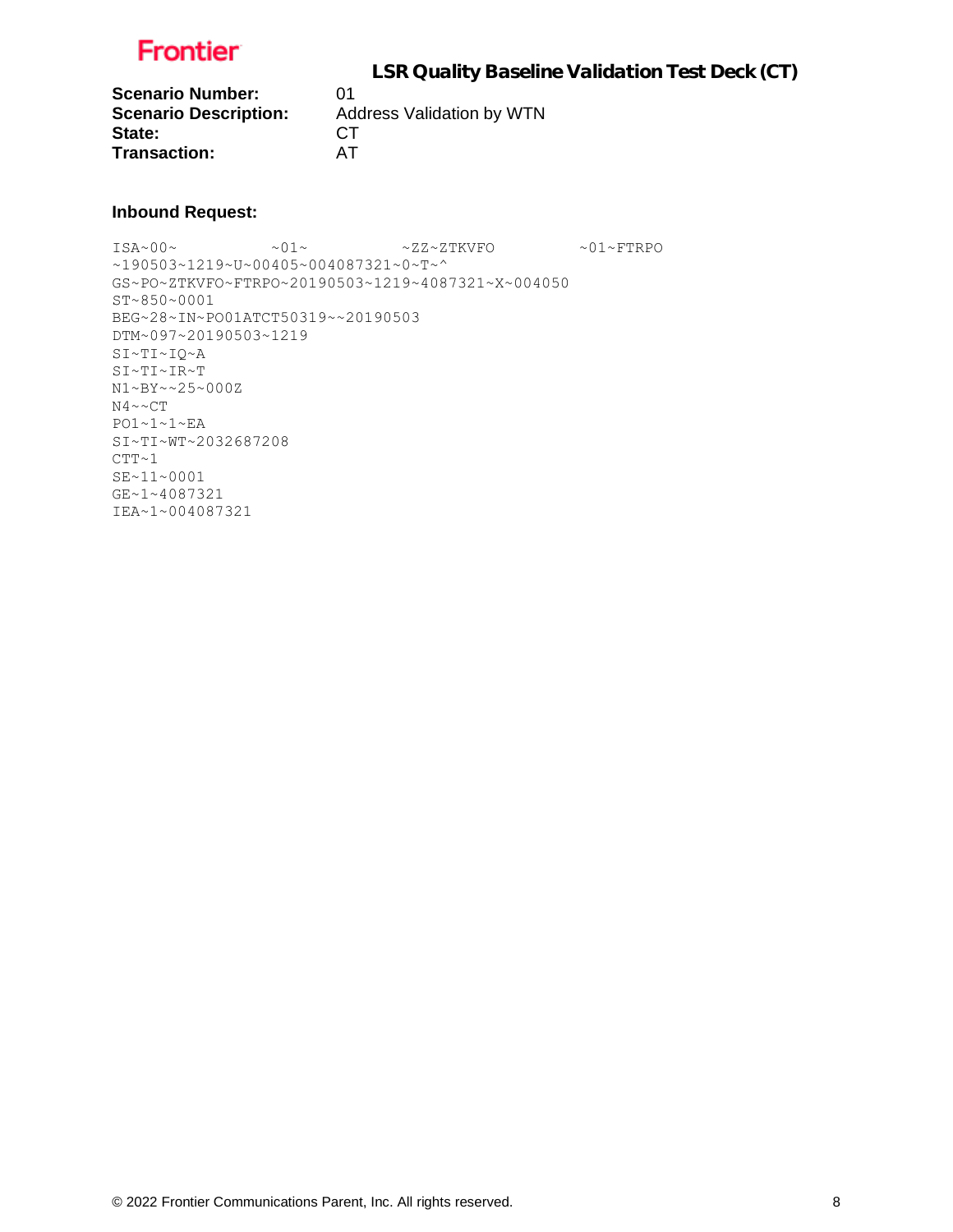

**Scenario Number:** 01 State: CT **Transaction:** AT

**Scenario Description:** Address Validation by WTN

#### **Outbound Response:**

ISA~00~ ~00~ ~ZZ~FTRPO ~01~ZTKVFO ~190503~1219~U~00405~004087325~0~T~^ GS~PR~FTRPO~ZTKVFO~20190503~1219~4087325~X~004050 ST~855~0001 BAK~11~AT~PO01ATCT50319~20190503 DTM~097~20190503~1219 SI~TI~IQ~A N1~BY~~25~000Z PO1~1~1~EA~~~A6~ADA SI~TI~LS~203445 SI~TI~LO~TMBLCT00DS0 SI~TI~AF~N SI~TI~CF~0 PID~S~~TI~FCI~~~BA-RSQ~N REF~82~TRUMBULL~ABRVRATECENTER TAX~~60~TRU01 N1~IT~NONE N4~~CT~06611-4613 NX2~01~18 NX2~02~OLD SAWMILL NX2~07~TRUMBULL NX2~62~RD  $\texttt{SLN}\texttt{-1}\texttt{-1}\texttt{-A}\texttt{-1}\texttt{-EA}$ SI~TI~BT~R1 N9~82~LN MTX~~Subscriber CustXM336342N8 N9~ME~STAT MTX~~WORKING 19750919 N1~IT~NONE REF~11~2032687208~ATN SLN~1~2~A~1~EA N9~82~EXKEY~000000 N9~82~SWDESC MTX~~METANC  $CTT~1$ SE~33~0001 GE~1~4087325 IEA~1~004087325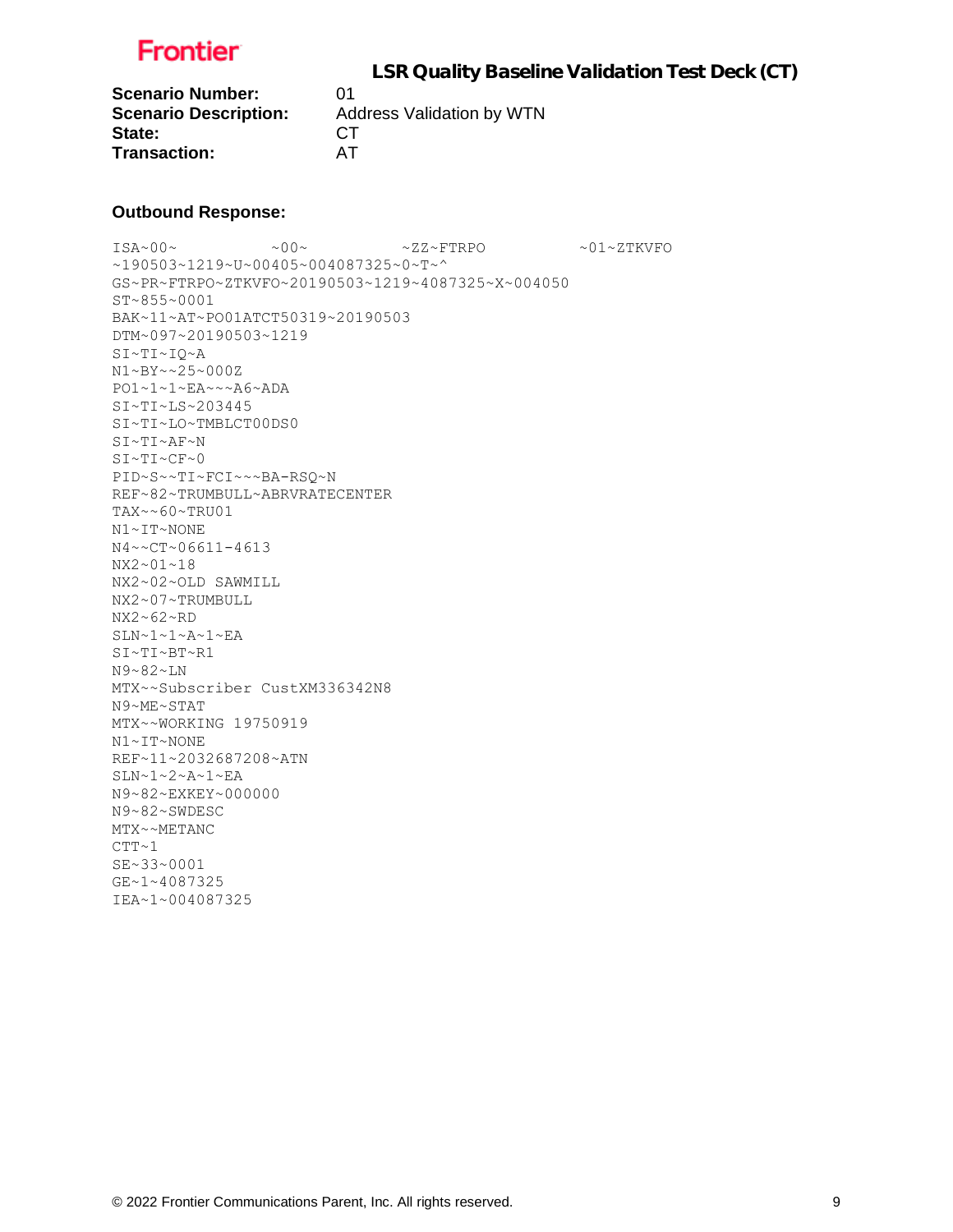LSR Quality Baseline Validation Test Deck (CT)

**Scenario Number:** 02<br>**Scenario Description:** Add **State:** CT<br>
Transaction: AA **Transaction:** 

Address Validation by Address CT

| <b>FIELD</b> | <b>DATA</b> |
|--------------|-------------|
|              |             |
| <b>TXNUM</b> |             |
| <b>TXTYP</b> | Α           |
| <b>TXACT</b> | Α           |
| <b>CC</b>    | 000Z        |
| <b>AFT</b>   | N           |
| <b>SANO</b>  | 203         |
| <b>SASN</b>  | Congdon     |
| <b>SATH</b>  | <b>RD</b>   |
| <b>CITY</b>  | Voluntown   |
| <b>STATE</b> | <b>CT</b>   |
| <b>ZIP</b>   | 06384       |
| <b>QR</b>    | 5           |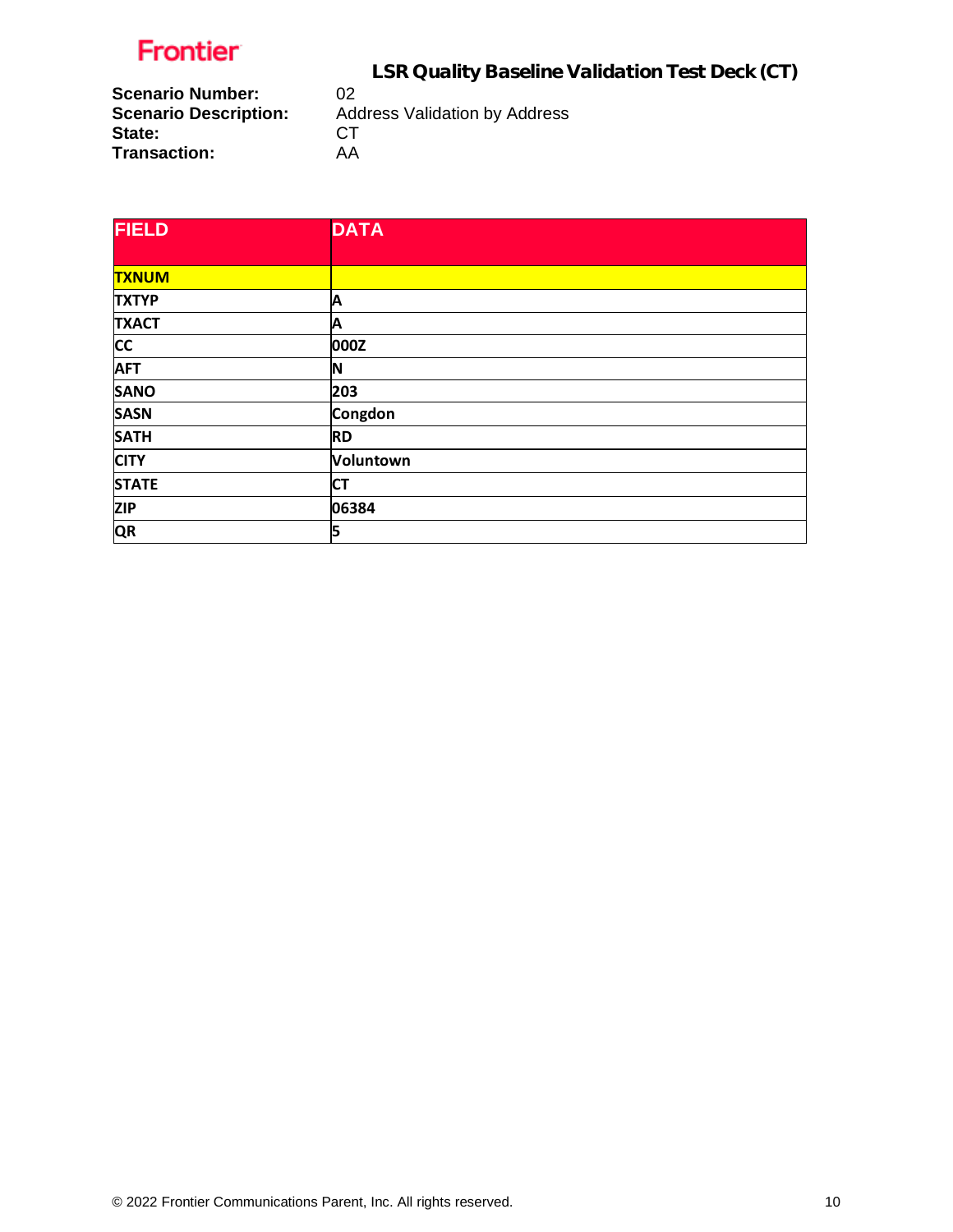

**Scenario Number:** 02 State: CT **Transaction:** AA

**Scenario Description:** Address Validation by Address

#### **Inbound Request:**

ISA~00~ ~01~ ~ZZ~ZTKVFO ~01~FTRPO ~190503~1230~U~00405~004087329~0~T~^ GS~PO~ZTKVFO~FTRPO~20190503~1230~4087329~X~004050 ST~850~0001 BEG~28~IN~PO02ACT50319~~20190503 DTM~097~20190503~1230 SI~TI~IQ~A SI~TI~IR~A N1~BY~~25~000Z N4~~CT  $PO1~1~1~$ SI~TI~AF~N QTY~B3~5~EA N1~IT~NONE N4~~~06384 NX2~01~203 NX2~02~Congdon NX2~07~Voluntown NX2~62~RD  $CTT~1$ SE~18~0001 GE~1~4087329 IEA~1~004087329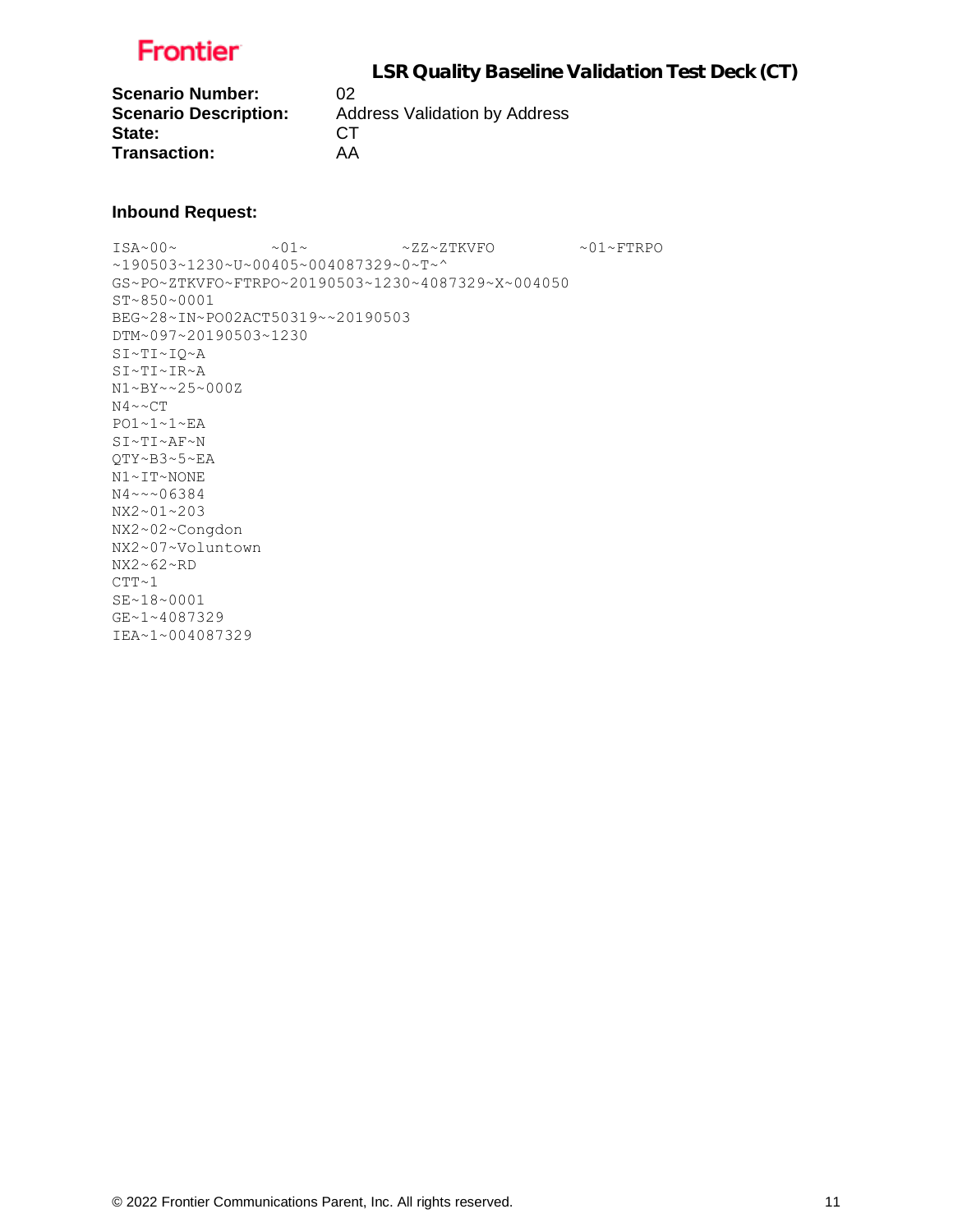

**Scenario Number:** 02 State: CT **Transaction:** AA

**Scenario Description:** Address Validation by Address

#### **Outbound Response:**

ISA~00~ ~00~ ~ZZ~FTRPO ~01~ZTKVFO ~190503~1230~U~00405~004087333~0~T~^ GS~PR~FTRPO~ZTKVFO~20190503~1230~4087333~X~004050 ST~855~0001 BAK~11~AT~PO02ACT50319~20190503 DTM~097~20190503~1230 SI~TI~IQ~A N1~BY~~25~000Z PO1~1~1~EA~~~A6~ADA SI~TI~LS~860230 SI~TI~LO~PLFDCT00DS0 SI~TI~AF~N SI~TI~CF~0 PID~S~~TI~FCI~~~BA-RSQ~N REF~82~PLAINFIELD~ABRVRATECENTER TAX~~60~VOL06 N1~IT~NONE N4~~CT~06384 NX2~01~203 NX2~02~CONGDON NX2~07~VOLUNTOWN NX2~62~RD SLN~1~1~A~1~EA SI~TI~BT~XR1U N9~82~LN MTX~~Subscriber CustXM2010671N8 N9~ME~STAT MTX~~WORKING 20040915 N1~IT~NONE REF~11~8602300075~ATN SLN~1~2~A~1~EA SI~TI~BT~R1 N9~ME~STAT MTX~~NON-WORK 20040915 N1~IT~NONE REF~11~8605645967~ATN SLN~1~3~A~1~EA N9~82~EXKEY~000000 N9~82~SWDESC MTX~~METANC  $CTT~1$ SE~39~0001 GE~1~4087333 IEA~1~004087333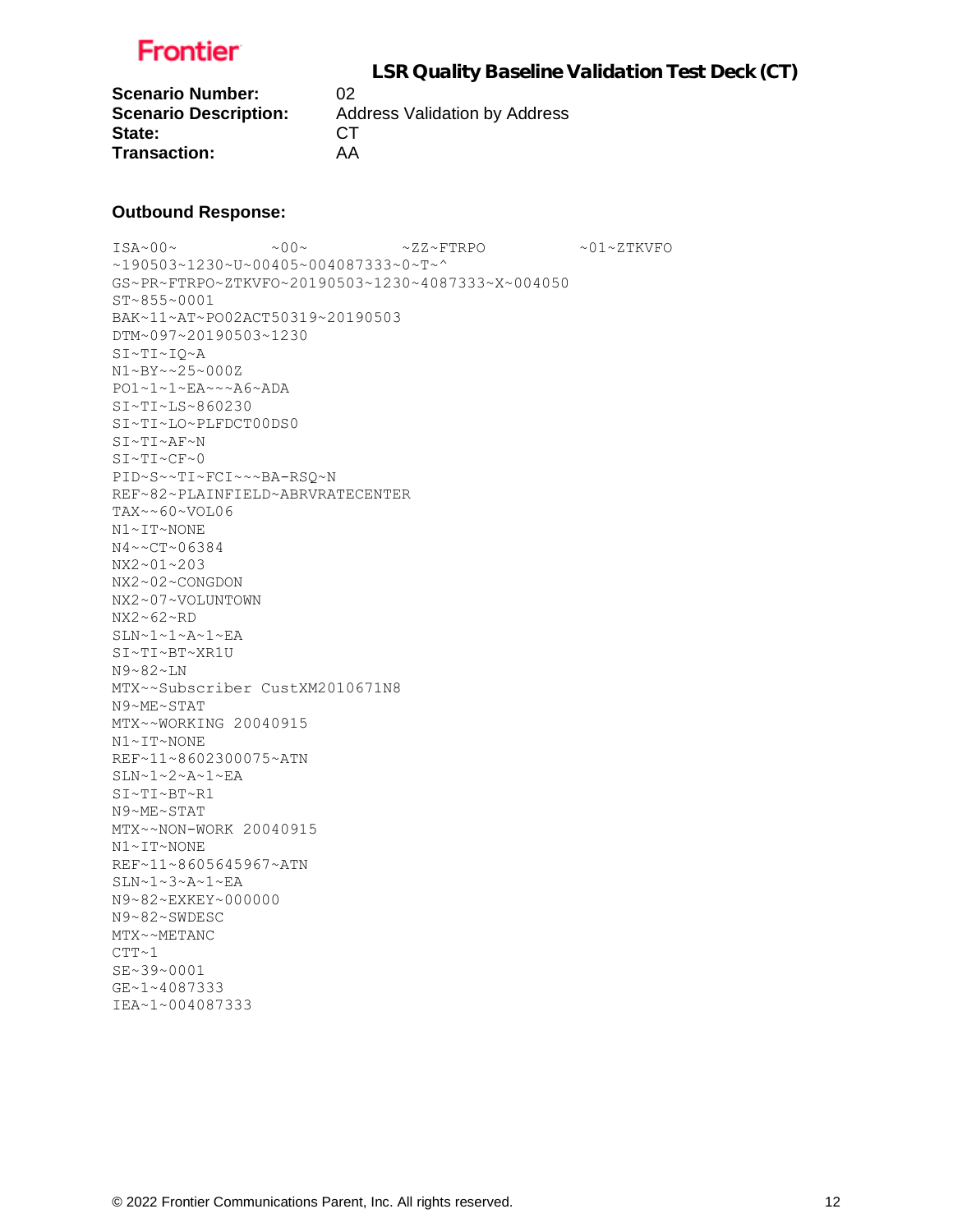LSR Quality Baseline Validation Test Deck (CT)

**Scenario Number:** 02A<br>**Scenario Description:** Due Date Reservation **Scenario Description:** Due<br> **State:** CT State: **Transaction:** DR

| <b>FIELD</b>  | <b>DATA</b>       |
|---------------|-------------------|
| <b>TXNUM</b>  | Use same as PO#02 |
| <b>TXTYP</b>  | D                 |
| <b>TXACT</b>  | R                 |
| <b>CC</b>     | 000Z              |
| <b>TOS</b>    | 1BF-              |
| <b>REQTYP</b> | E                 |
| <b>ACT</b>    | ΙN                |
| <b>STATE</b>  | <b>CT</b>         |
| <b>APPRD</b>  |                   |
| <b>QR</b>     | 2                 |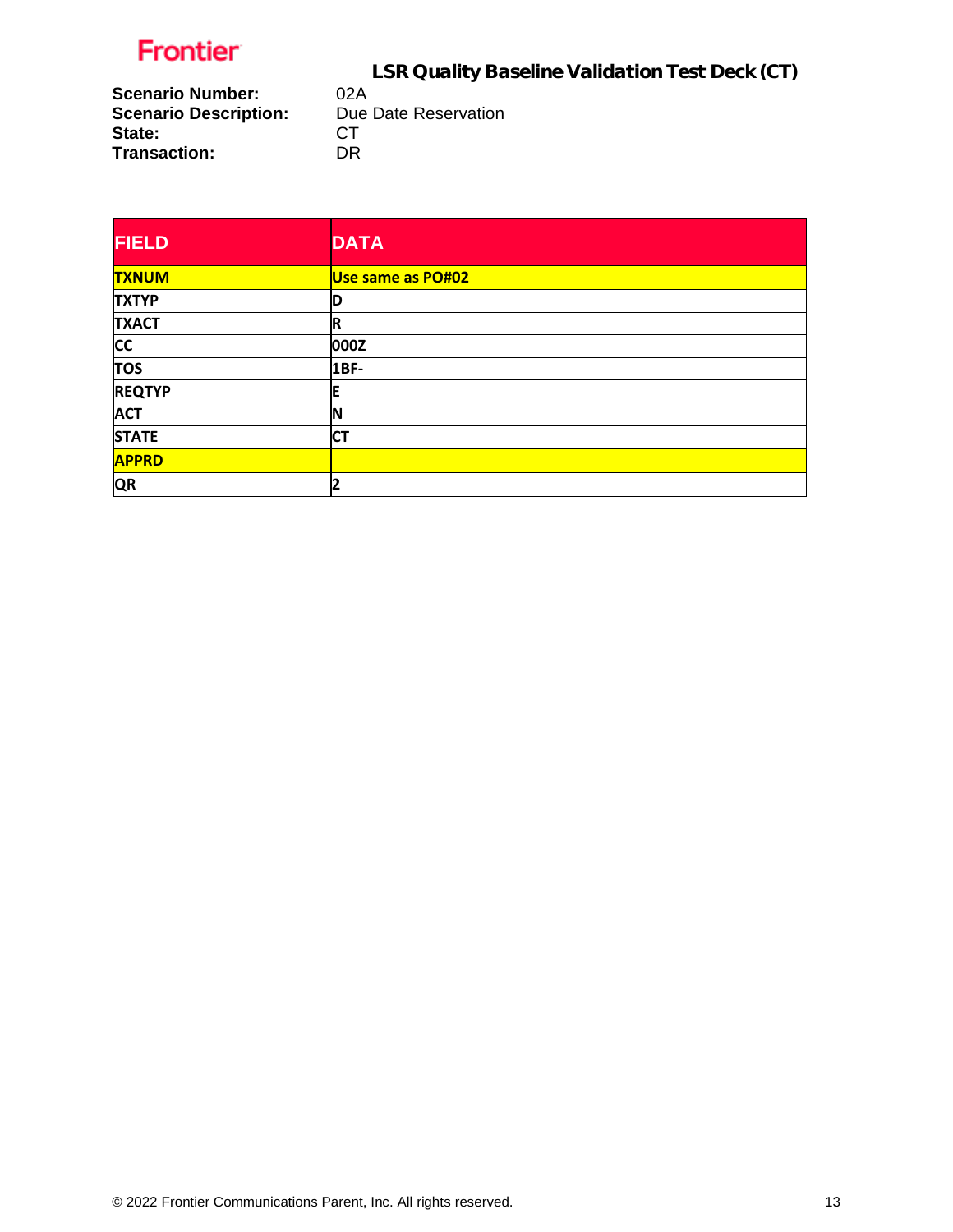

**Scenario Number:** 02A<br> **Scenario Description:** Due Date Reservation **Scenario Description:** State: CT **Transaction:** DR

#### **Inbound Request:**

 $\verb|ISA~00~|~\verb|V|~|~\verb|V|~|~\verb|V|~|~\verb|V|~|~\verb|V|~|~\verb|V|~|~\verb|V|~|~\verb|V|~|~\verb|V|~|~\verb|V|~|~\verb|V|~|~\verb|V|~|~\verb|V|~|~\verb|V|~|~\verb|V|~|~\verb|V|~|~\verb|V|~|~\verb|V|~|~\verb|V|~|~\verb|V|~|~\verb|V|~|~\verb|V|~|~\verb|V|~|~\verb|V|~|~\verb|V|~|~\verb|V|~|~\verb$ ~190503~1235~U~00405~004087363~0~T~^ GS~PO~ZTKVFO~FTRPO~20190503~1235~4087363~X~004050 ST~850~0001 BEG~28~IN~PO02ACT50319~~20190503 DTM~097~20190503~1235 SI~TI~AA~N SI~TI~IQ~D SI~TI~IR~R SI~TI~RE~E  $\texttt{SIN-TIV-1BF}$  – N1~BY~~25~000Z N4~~CT PO1~1~1~EA DTM~211~20190503 QTY~B3~2~EA  $CTT~1$ SE~15~0001 GE~1~4087363 IEA~1~004087363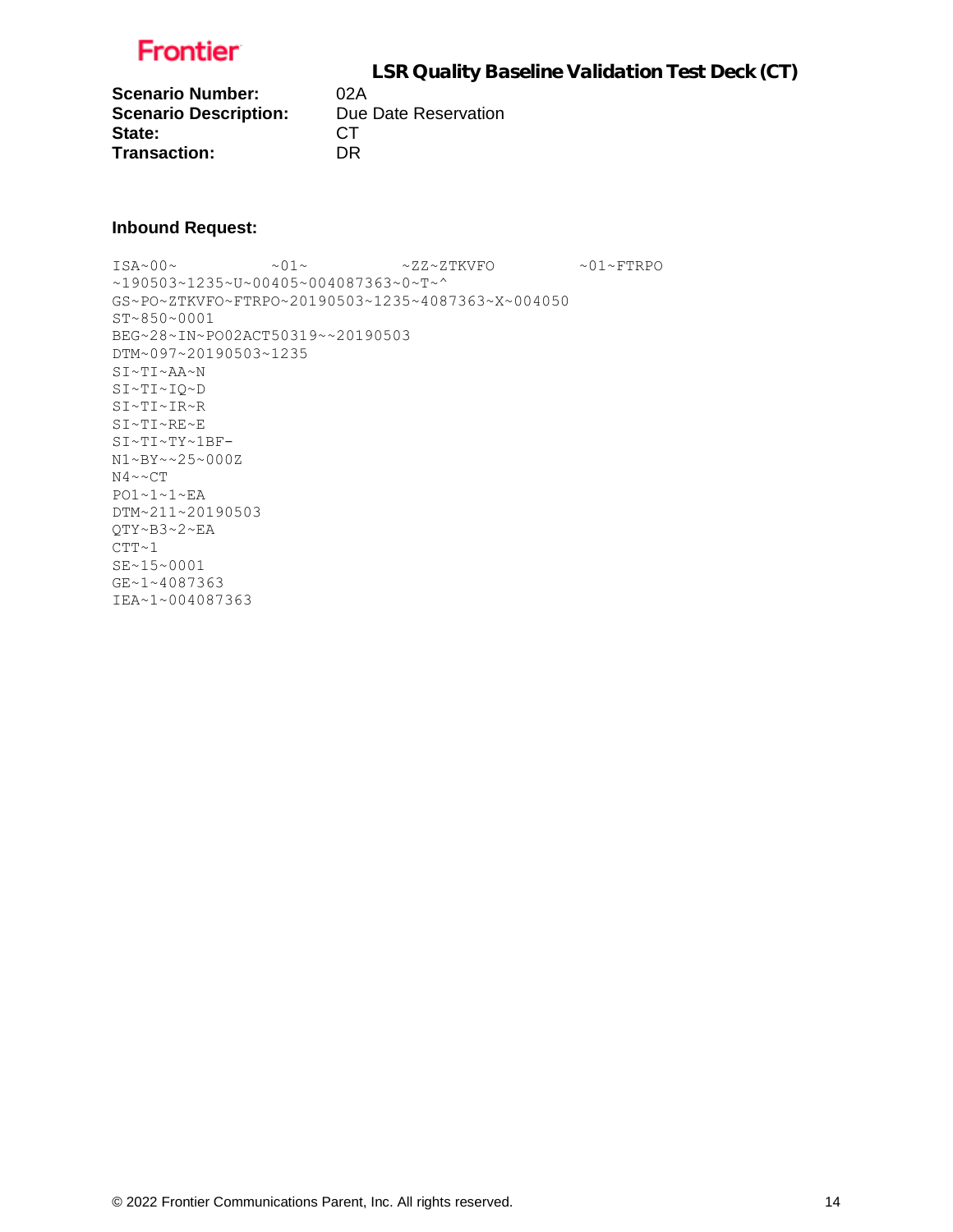

**Scenario Number:** 02A<br>**Scenario Description:** Due Date Reservation **Scenario Description:** State: CT **Transaction:** DR

#### **Outbound Response:**

 $ISA~00~$   $~$   $~$   $~$   $~$   $~$   $\sim$  00  $~$   $~$   $~$   $~$   $~$   $~$   $\sim$   $2Z~$   $~$   $~$   $\rm FTPO$   $~$   $~$   $~$   $~$   $\sim$  01~ZTKVFO ~190503~1235~U~00405~004087367~0~T~^ GS~PR~FTRPO~ZTKVFO~20190503~1235~4087367~X~004050 ST~855~0001 BAK~11~AT~PO02ACT50319~20190503 REF~IX~059471073~APPTRESID DTM~097~20190503~123502 DTM~150~~~~RTM~0800-1700 SI~TI~IQ~D SI~TI~IR~R SI~TI~TY~1BF-SI~TI~RE~E N1~BY~~25~000Z PO1~1~1~EA~~~A6~ASR QTY~B3~2~EA N1~IT~NONE  $N4 \sim C T$  $\texttt{SLN}\texttt{-1}\texttt{-1}\texttt{-A}\texttt{-1}\texttt{-EA}$ N9~AO~APPRES DTM~018~20190503  $CTT~1$ SE~19~0001 GE~1~4087367 IEA~1~004087367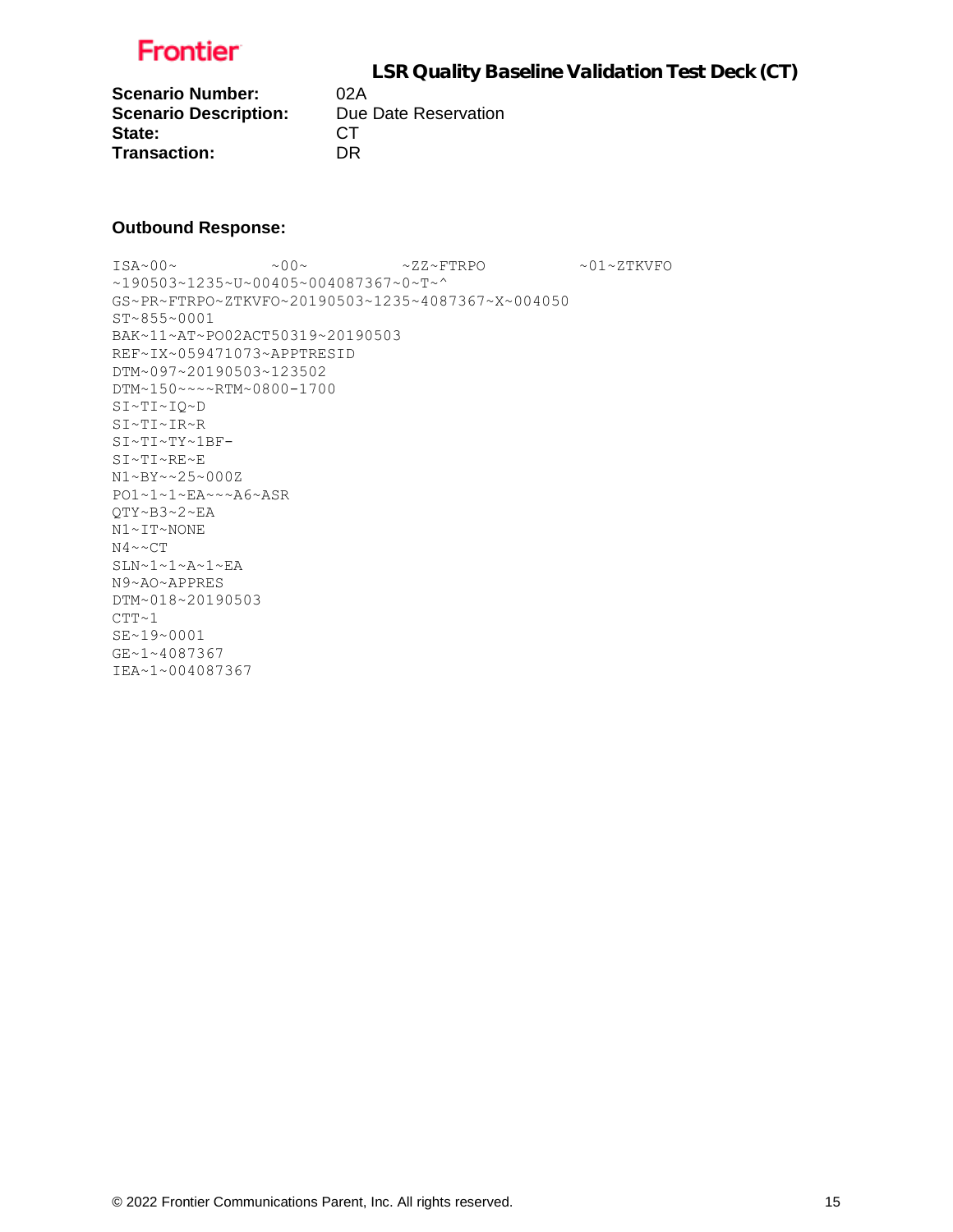LSR Quality Baseline Validation Test Deck (CT)

**Scenario Number:** 03<br>**Scenario Description:** Res **State:** CT<br>
Transaction: BE **Transaction:** 

Reserve Telephone Number<br>CT

| <b>FIELD</b>  | <b>DATA</b> |
|---------------|-------------|
| <b>TXNUM</b>  |             |
| <b>TXTYP</b>  | B           |
| <b>TXACT</b>  | E           |
| <b>CC</b>     | 000Z        |
| <b>AFT</b>    | N           |
| <b>SANO</b>   | 203         |
| <b>SASN</b>   | Congdon     |
| <b>SATH</b>   | <b>Rd</b>   |
| <b>CITY</b>   | Voluntown   |
| <b>STATE</b>  | <b>CT</b>   |
| <b>ZIP</b>    | 06384       |
| <b>TNTYPE</b> | IN          |
| <b>QR</b>     | 5           |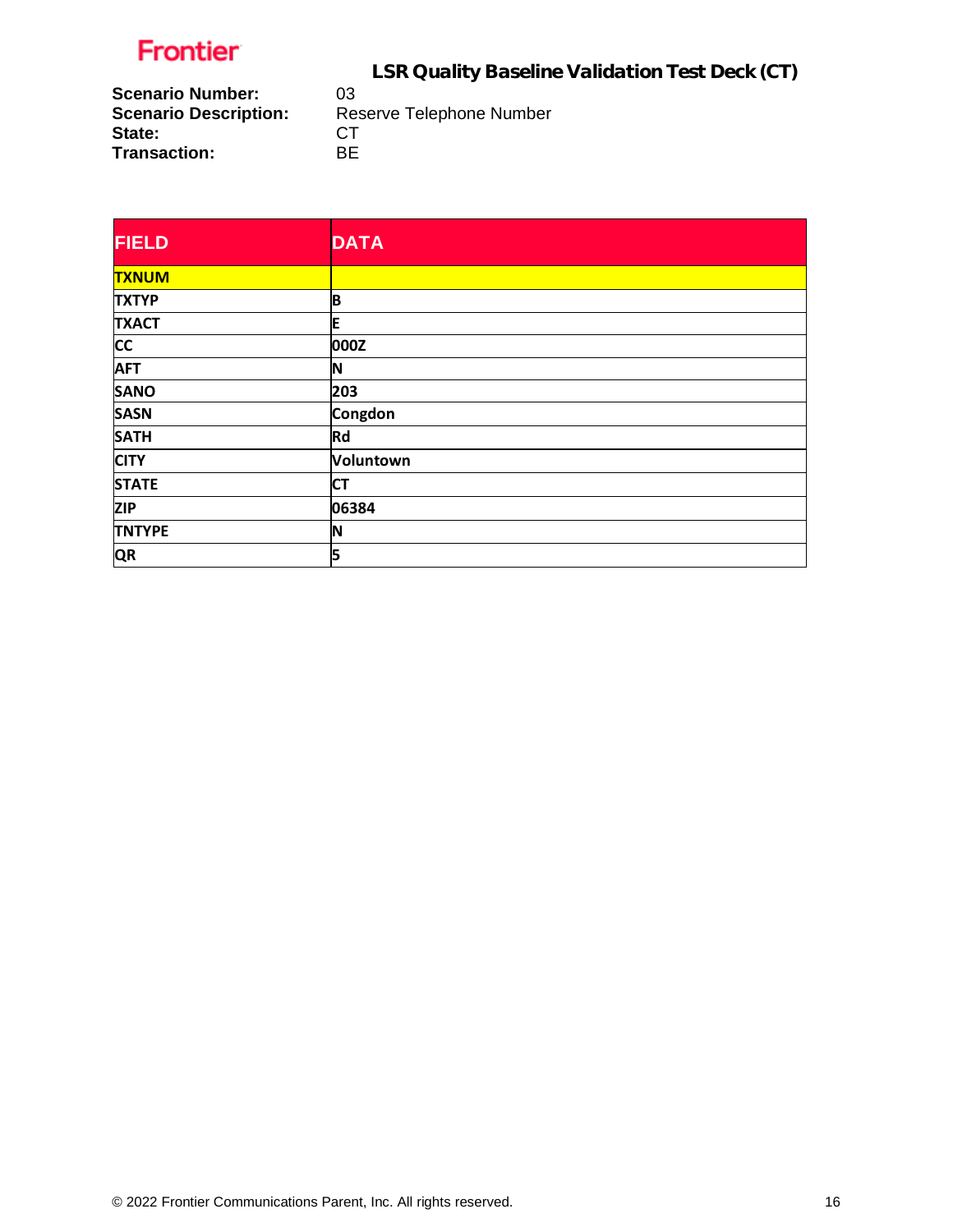

**Scenario Number:** 03<br>**Scenario Description:** Re State: CT **Transaction:** BE

**Scenario Description:** Reserve Telephone Number

#### **Inbound Request:**

 $ISA~00~\sim$   $~01~\sim$   $~01~\sim$   $~2Z~2$ TKVFO  $~01~\sim$  FTRPO ~190503~1244~U~00405~004087397~0~T~^ GS~PO~ZTKVFO~FTRPO~20190503~1244~4087397~X~004050 ST~850~0001 BEG~28~IN~PO03BECT~~20190503 DTM~097~20190503~1244 SI~TI~IQ~B SI~TI~IR~E N1~BY~~25~000Z N4~~CT PO1~1~1~EA SI~TI~AF~N SI~TI~T0~N QTY~B3~5~EA N1~IT~NONE N4~~~06384 NX2~01~203 NX2~02~Congdon NX2~07~Voluntown NX2~62~RD  $CTT~1$ SE~19~0001 GE~1~4087397 IEA~1~004087397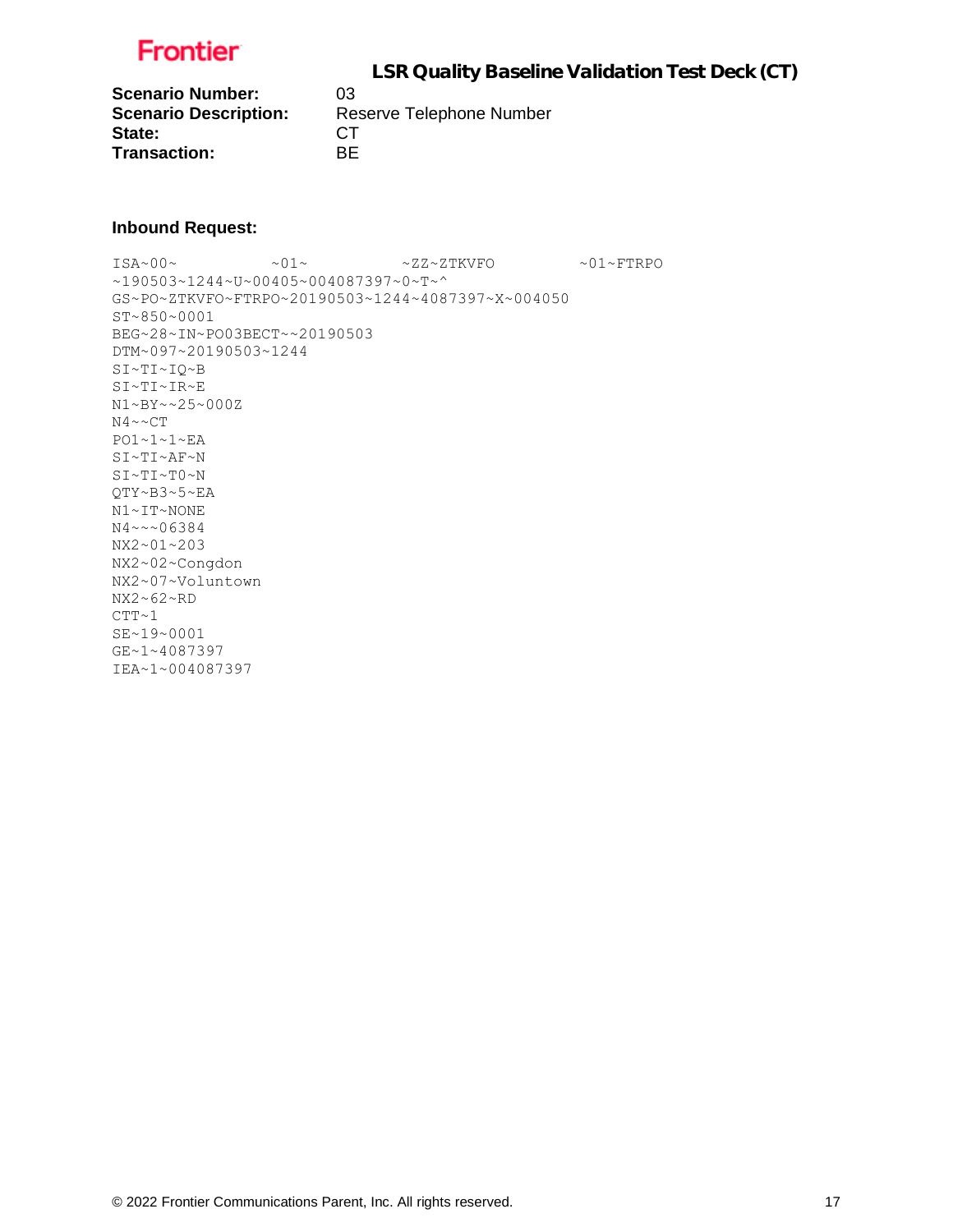

**Scenario Number:** 03 State: CT **Transaction:** BE

**Scenario Description:** Reserve Telephone Number

#### **Outbound Response:**

 $\sim 00 \times 100 \times 100 \times 200 \times 200 \times 200 \times 200 \times 200 \times 200 \times 200 \times 200 \times 200 \times 200 \times 200 \times 200 \times 200 \times 200 \times 200 \times 200 \times 200 \times 200 \times 200 \times 200 \times 200 \times 200 \times 200 \times 200 \times 200 \times 200 \times 200 \times 200 \times 200 \times 200 \times 200 \times 200 \times 200 \times 20$ ~190503~1244~U~00405~004087401~0~T~^ GS~PR~FTRPO~ZTKVFO~20190503~1244~4087401~X~004050 ST~855~0001 BAK~11~AT~PO03BECT~20190503 DTM~097~20190503~124426 SI~TI~IQ~B N1~BY~~25~000Z PO1~1~1~EA~~~A6~ADA SI~TI~AF~N  $SI~T~CF~0$ REF~2I~R353158190503114426850001~RESNO DTM~036~20190602 N1~IT~NONE N4~~CT~06384 NX2~01~203 NX2~02~Congdon NX2~07~Voluntown NX2~62~RD SLN~1~1~A~1~EA SI~TI~RV~8602302283 SLN~1~2~A~1~EA SI~TI~RV~8602300081  $SLN~1~3~$ A~ $1~$ EA SI~TI~RV~8602300368 SLN~1~4~A~1~EA SI~TI~RV~8602300037  $SLN~1~5~A~1~EA$ SI~TI~RV~8602300354 CTT~1 SE~28~0001 GE~1~4087401 IEA~1~004087401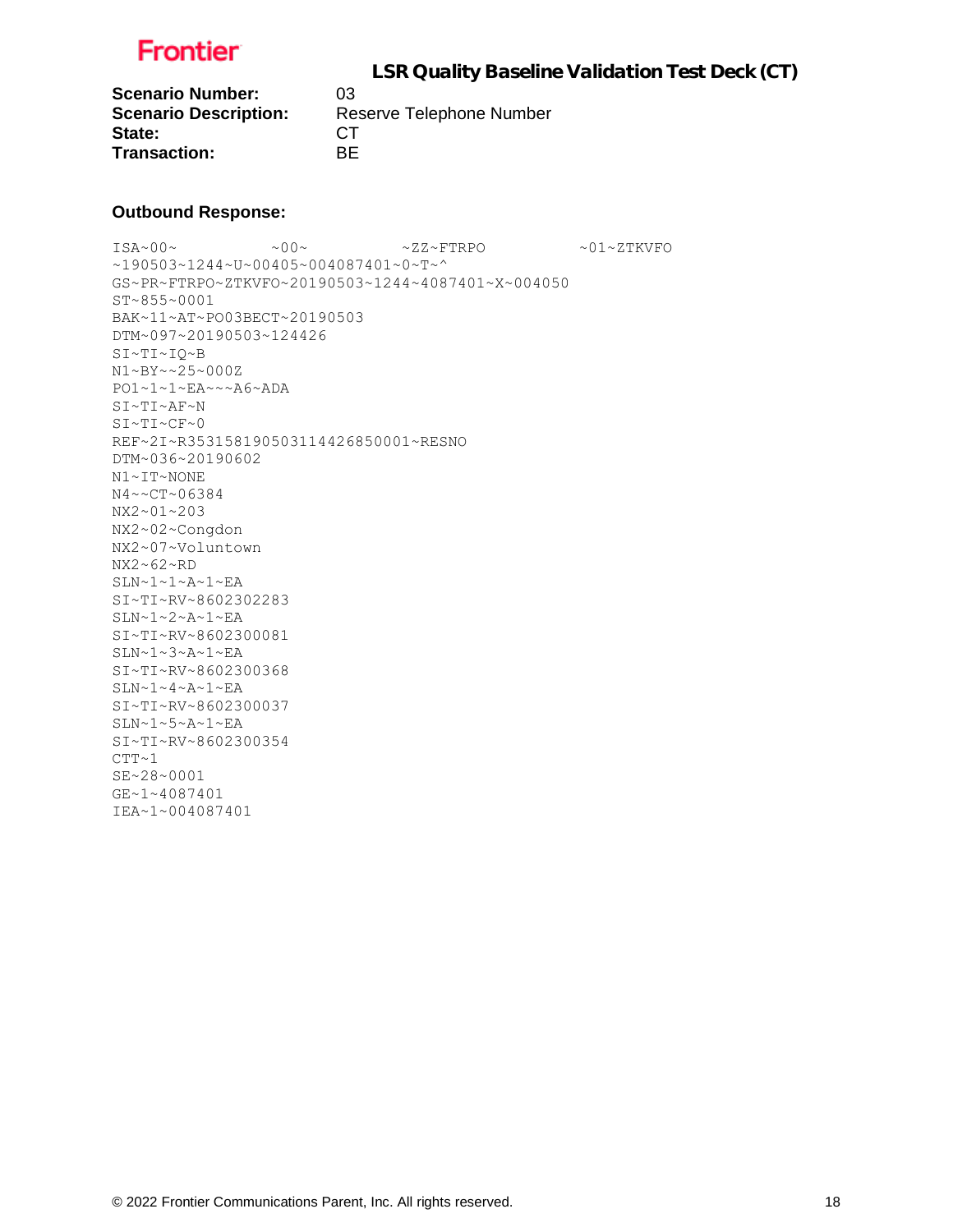LSR Quality Baseline Validation Test Deck (CT)

**Scenario Number:<br>Scenario Description: State:** CT<br>
Transaction: BU **Transaction:** 

Return Reserved Telephone Number<br>CT

| <b>FIELD</b>  | <b>DATA</b>                      |
|---------------|----------------------------------|
| <b>TXNUM</b>  |                                  |
| <b>TXTYP</b>  | B                                |
| <b>TXACT</b>  | U                                |
| <b>CC</b>     | 000Z                             |
| <b>AFT</b>    | N                                |
| <b>SANO</b>   | 203                              |
| <b>SASN</b>   | Congdon                          |
| <b>SATH</b>   | <b>Rd</b>                        |
| <b>CITY</b>   | Voluntown                        |
| <b>STATE</b>  | <b>CT</b>                        |
| <b>ZIP</b>    | 06384                            |
| <b>QR</b>     | 1                                |
| <b>REQNUM</b> | <b>TNRES from PO#03 response</b> |
| <b>EXPIND</b> | D                                |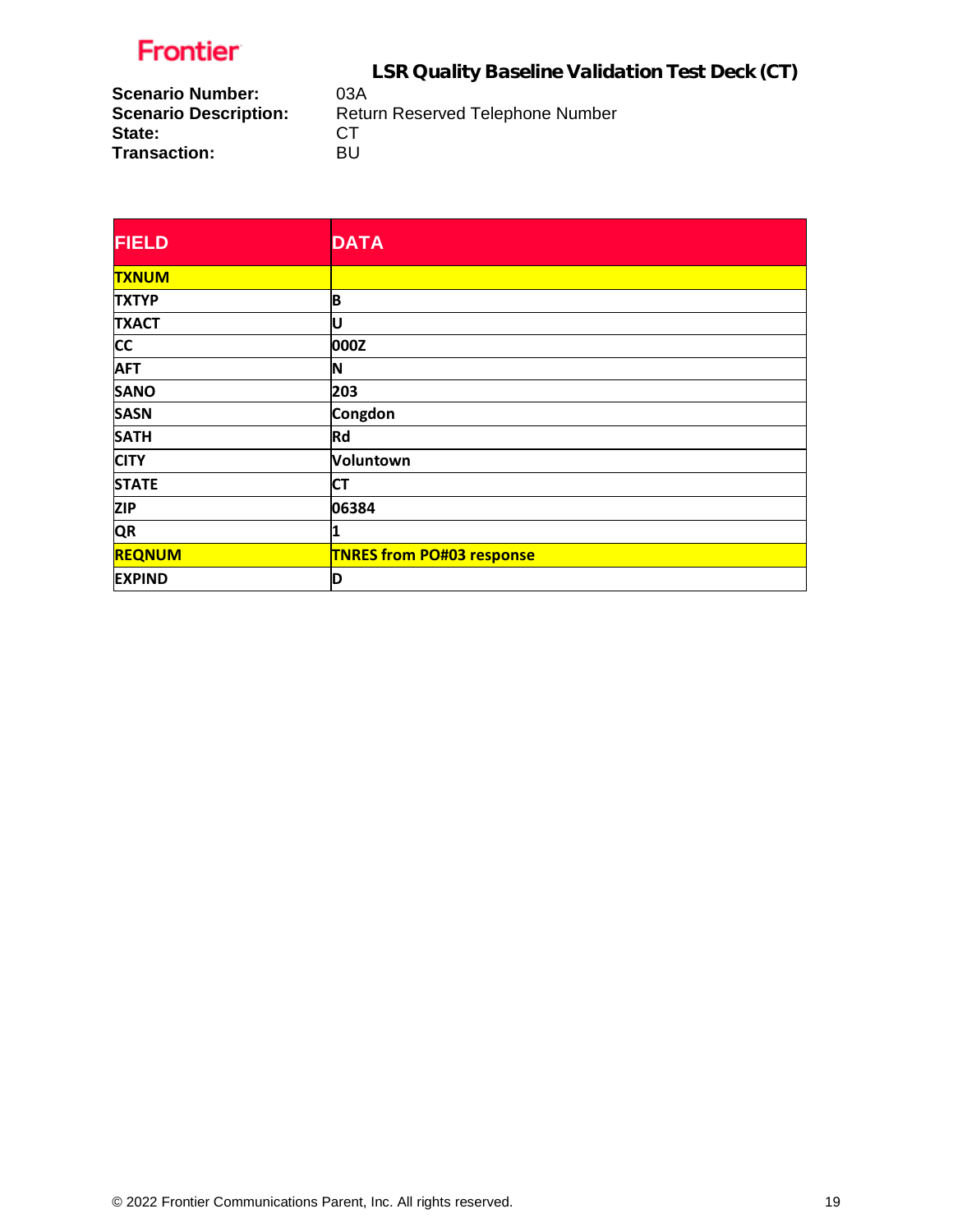

**Scenario Number:** 03A State: CT **Transaction:** BU

**Scenario Description:** Return Reserved Telephone Number

#### **Inbound Request:**

 $ISA~00~\sim$   $~01~\sim$   $~01~\sim$   $~2Z~2$ TKVFO  $~01~\sim$  FTRPO ~190503~1248~U~00405~004087405~0~T~^ GS~PO~ZTKVFO~FTRPO~20190503~1248~4087405~X~004050 ST~850~0001 BEG~28~IN~PO03ABUCT50319~~20190503 DTM~097~20190503~1248 SI~TI~IQ~B SI~TI~IR~U N1~BY~~25~000Z N4~~CT PO1~1~1~EA SI~TI~AF~N SI~TI~RQ~8602302283 QTY~B3~1~EA N1~IT~NONE N4~~~06384 NX2~01~203 NX2~02~Congdon NX2~07~Voluntown NX2~62~RD  $CTT~1$ SE~19~0001 GE~1~4087405 IEA~1~004087405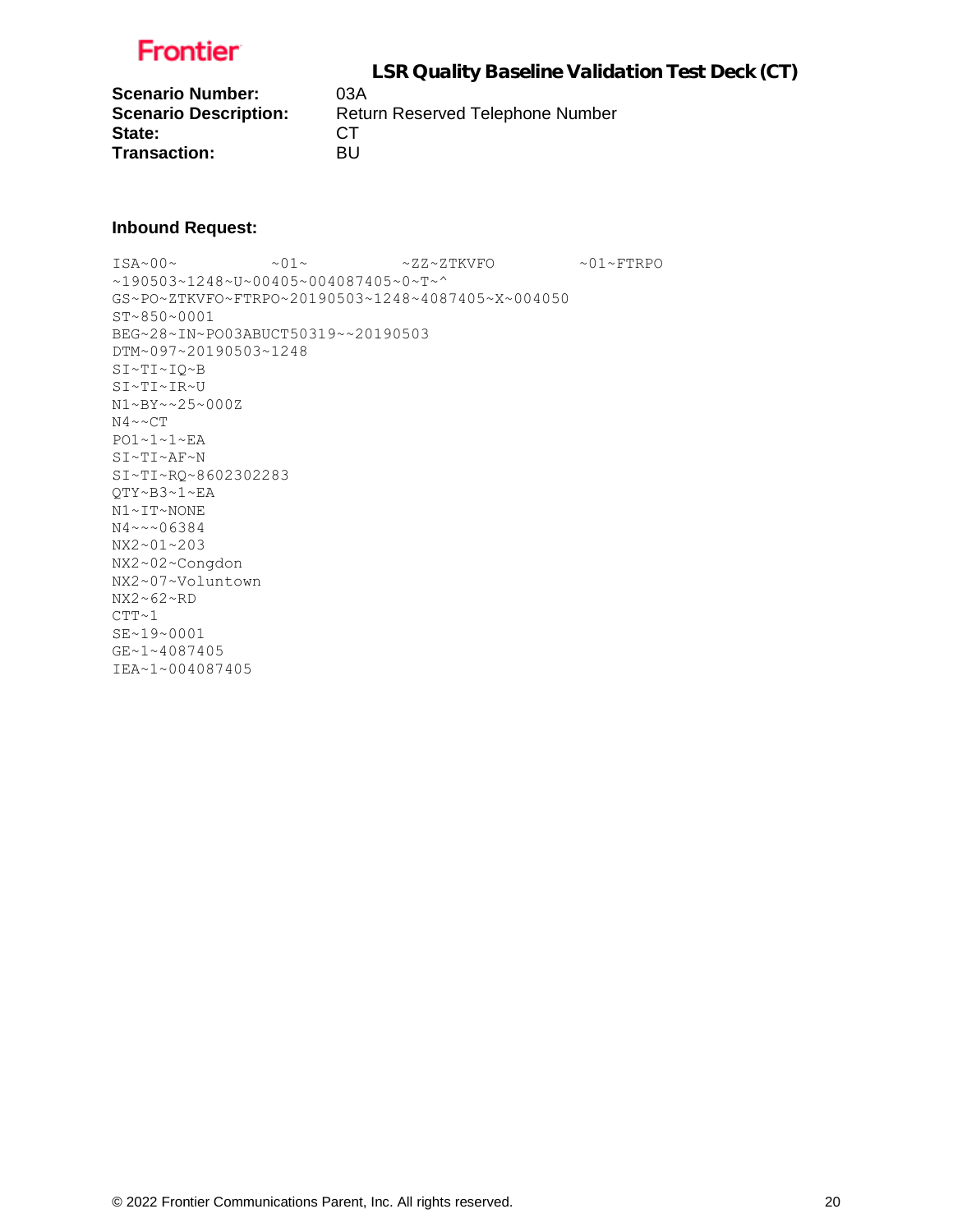

**Scenario Number:** 03A State: CT **Transaction:** BU

**Scenario Description:** Return Reserved Telephone Number

#### **Outbound Response:**

 $ISA~00~$   $~$   $~$   $~$   $~$   $~$   $\sim$  00  $~$   $~$   $~$   $~$   $~$   $~$   $\sim$   $2Z~$   $~$   $~$   $\rm FTPO$   $~$   $~$   $~$   $~$   $\sim$  01~ZTKVFO ~190503~1248~U~00405~004087409~0~T~^ GS~PR~FTRPO~ZTKVFO~20190503~1248~4087409~X~004050 ST~855~0001 BAK~11~AT~PO03ABUCT50319~20190503 DTM~097~20190503~124852 SI~TI~IQ~B N1~BY~~25~000Z PO1~1~1~EA~~~A6~ADA SI~TI~AF~N SI~TI~CF~0 N1~IT~NONE N4~~CT~06384 NX2~01~203 NX2~02~Congdon NX2~07~Voluntown NX2~62~RD SLN~1~1~A~1~EA SI~TI~RV~8602302283  $CTT~1$ SE~18~0001 GE~1~4087409 IEA~1~004087409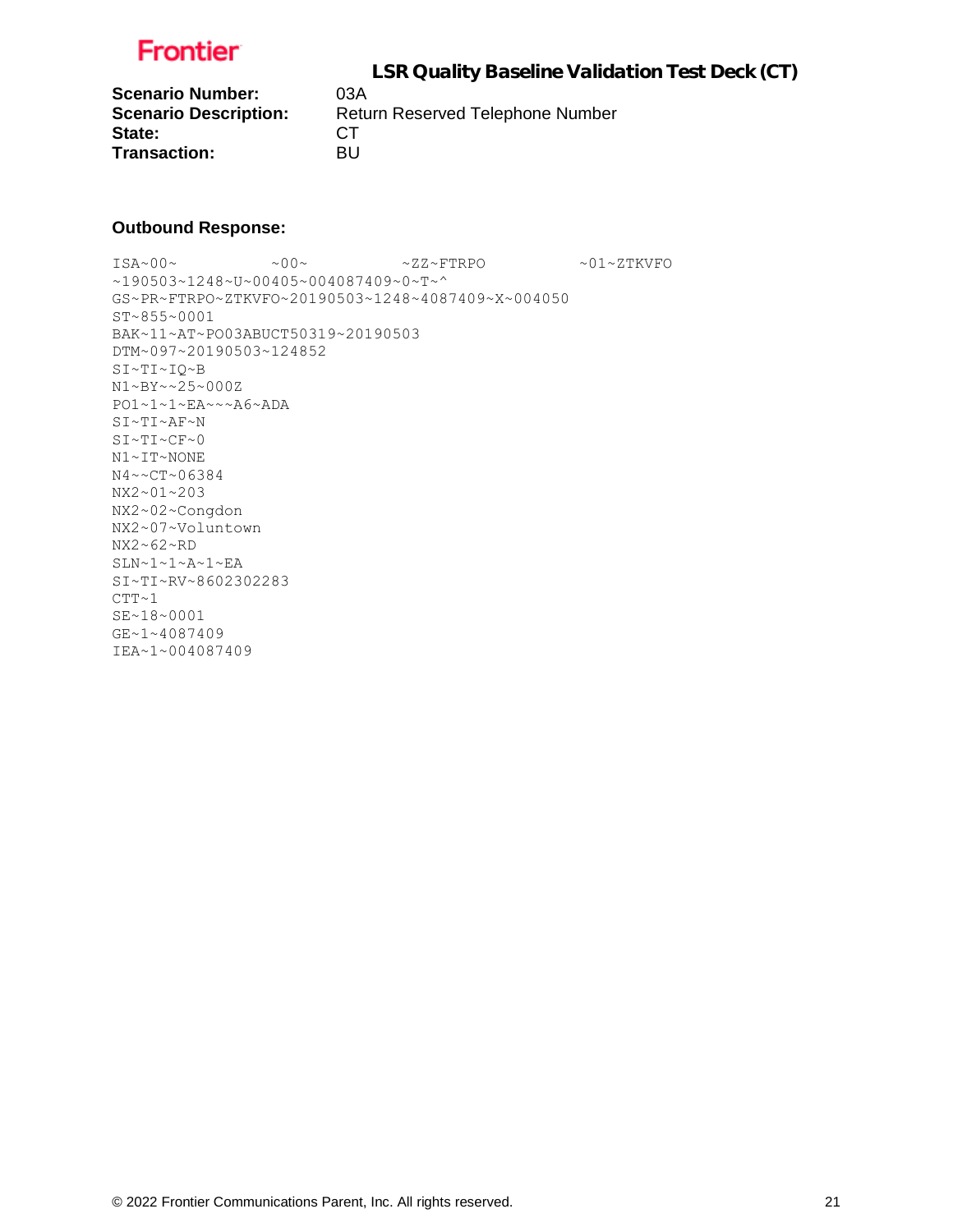LSR Quality Baseline Validation Test Deck (CT)<br> **CT** 

**Scenario Number: Scenario Description:** CT<br>Transaction: GK **Transaction:** 

| <b>FIELD</b>    | <b>DATA</b>                 |
|-----------------|-----------------------------|
| <b>TXNUM</b>    |                             |
| <b>TXTYP</b>    | G                           |
| <b>TXACT</b>    | К                           |
| <b>CC</b>       | 000Z                        |
| <b>STATE</b>    | СT                          |
| <b>RESNO</b>    | <b>RESNO from PO#03</b>     |
| <b>REQNUM</b>   | <b>2nd TNRES from PO#03</b> |
| <b>CANCELTN</b> | К                           |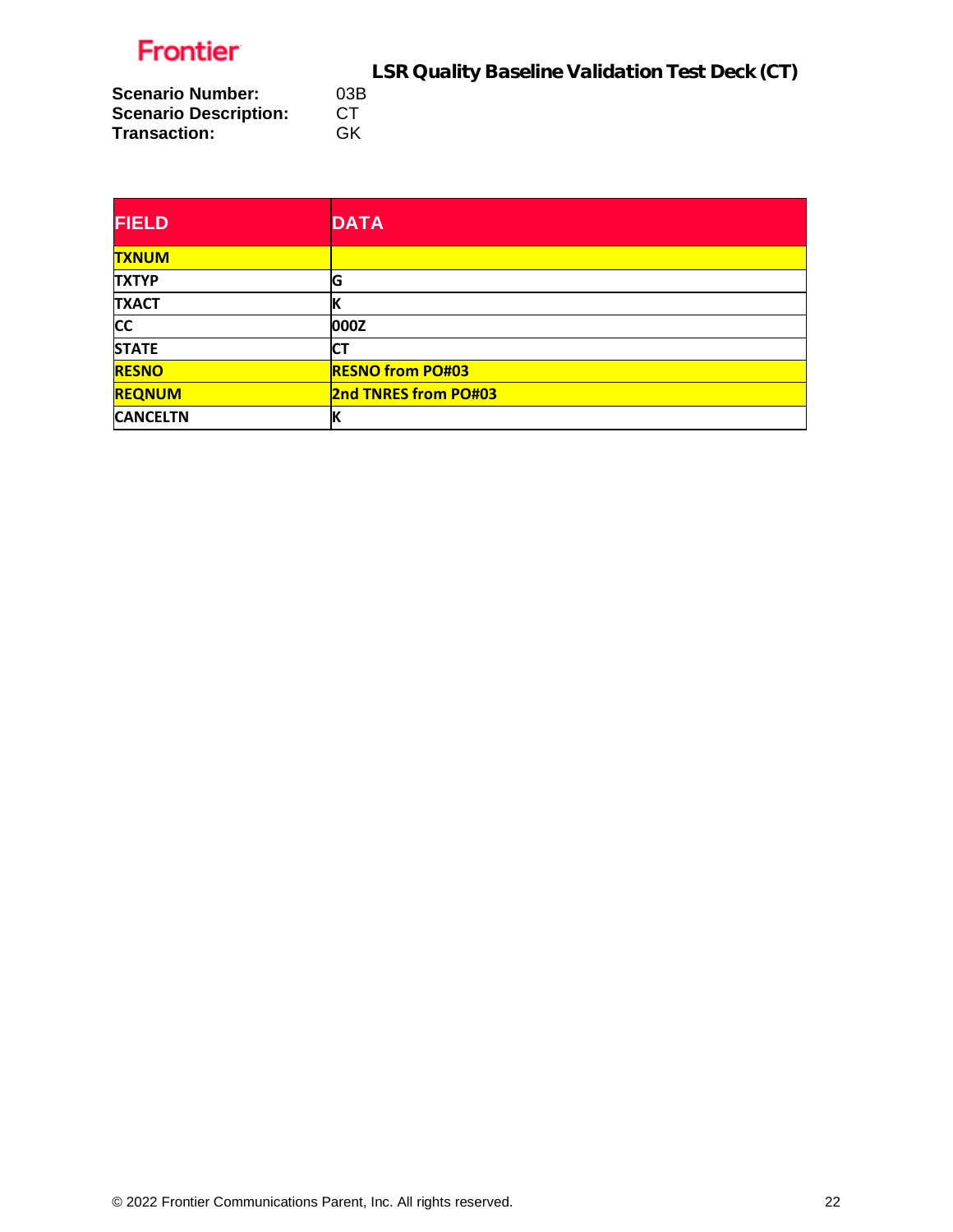

**Scenario Number:** 03B<br>**Scenario Description:** Can State: CT **Transaction:** GK

**Cancel Telephone Number Reservation** 

#### **Inbound Request:**

 $ISA~00~\sim$   $~01~\sim$   $~01~\sim$   $~2Z~2$ TKVFO  $~01~\sim$  FTRPO ~190503~1254~U~00405~004087439~0~T~^ GS~PO~ZTKVFO~FTRPO~20190503~1254~4087439~X~004050 ST~850~0001 BEG~28~IN~PO03BGKCT50319~~20190503 DTM~097~20190503~1254 SI~TI~IQ~G SI~TI~IR~K N1~BY~~25~000Z N4~~CT PO1~1~1~EA REF~2I~R353158190503114426850001~RESNO  $SLN~1~1~$ A~ $1~$  $FL$ SI~TI~RQ~8602300081 PID~X~~TI~CANCELTN~K  $CTT~1$ SE~14~0001 GE~1~4087439 IEA~1~004087439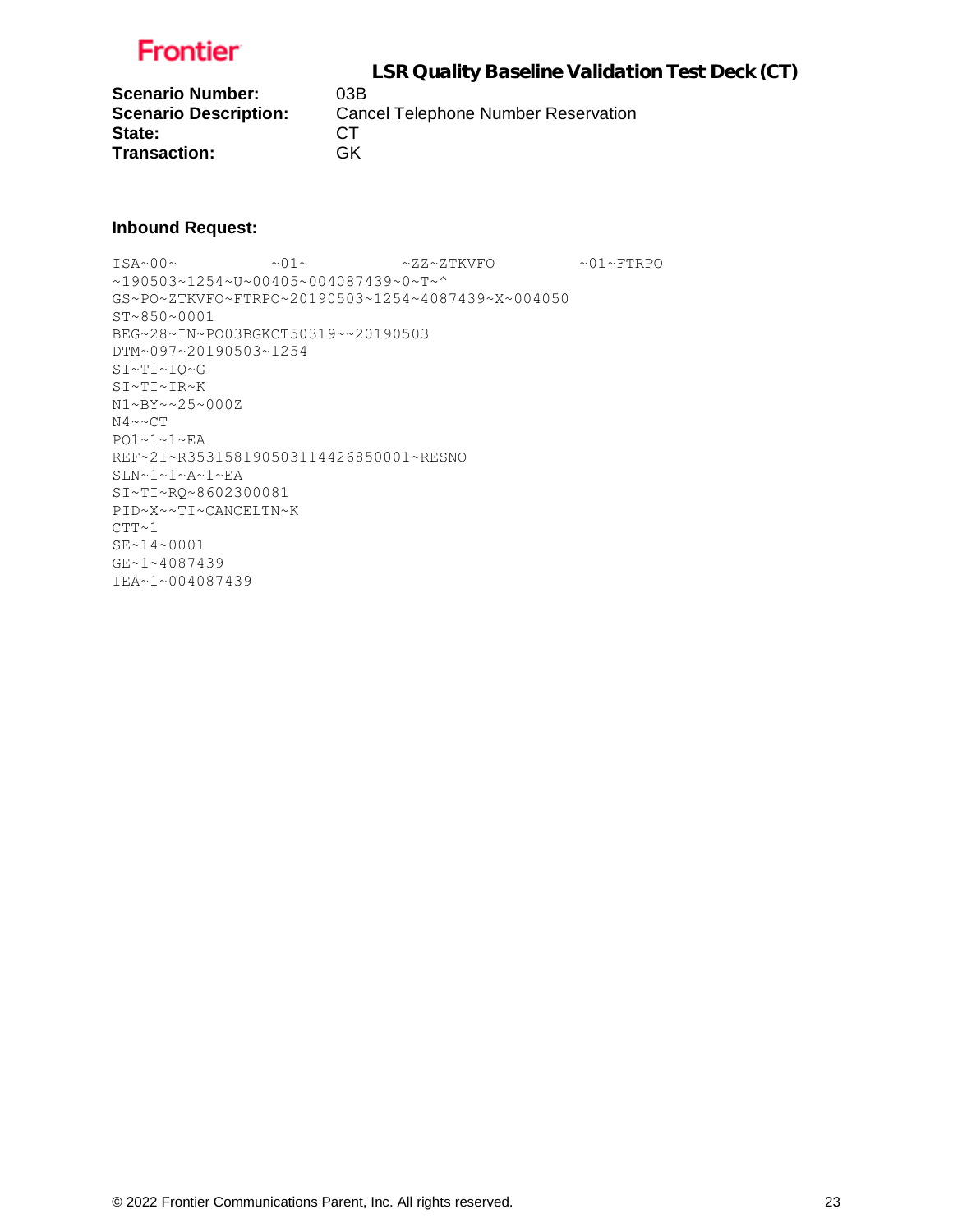

**Scenario Number:** 03B State: CT **Transaction:** GK

**Scenario Description:** Cancel Telephone Number Reservation

#### **Outbound Response:**

ISA~00~ ~00~ ~ZZ~FTRPO ~01~ZTKVFO ~190503~1254~U~00405~004087443~0~T~^ GS~PR~FTRPO~ZTKVFO~20190503~1254~4087443~X~004050 ST~855~0001 BAK~11~AT~PO03BGKCT50319~20190503 DTM~097~20190503~125438 SI~TI~IQ~G N1~BY~~25~000Z PO1~1~1~EA~~~A6~TTR/R REF~2I~R353158190503114426850001~RESNO N9~ME~MLT MTX~~Reservation Successfully Cancelled N9~ME~MLT MTX~~4 TNs returned for reservation:R353158190503114426850001 N1~IT~NONE  $N4 \sim C T$  $CTT~1$ SE~15~0001 GE~1~4087443 IEA~1~004087443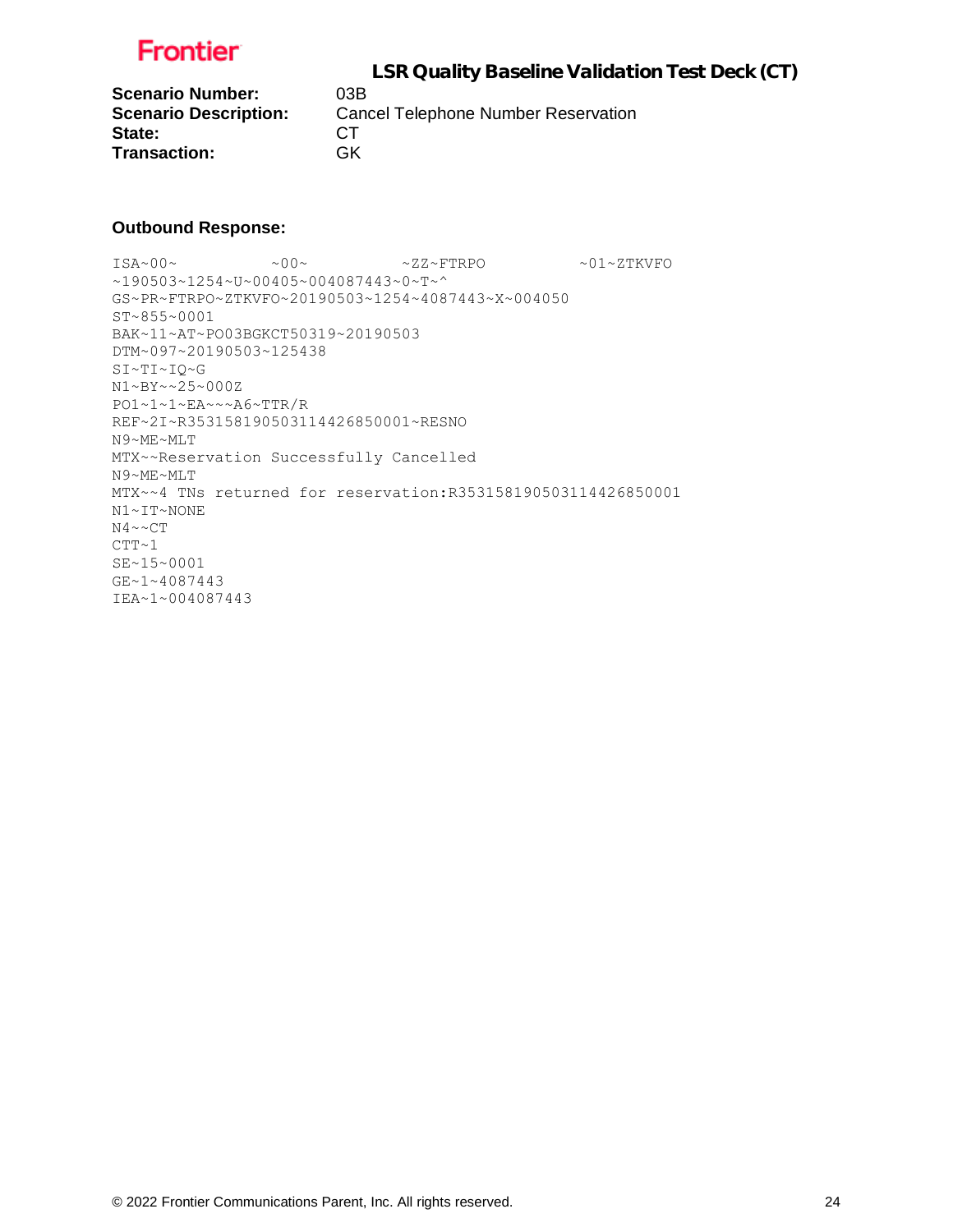LSR Quality Baseline Validation Test Deck (CT)

**Scenario Number:** 04<br>**Scenario Description:** Cu **State:** CT<br> **Transaction:** E **Transaction:** 

Customer Service Inquiry – Parsed<br>CT

| <b>FIELD</b>    | <b>DATA</b> |
|-----------------|-------------|
| <b>CCNA</b>     | <b>ZTK</b>  |
| <b>TXNUM</b>    |             |
| <b>TXTYP</b>    | ΙE          |
| <b>CC</b>       | 000Z        |
| <b>MS</b>       | Α           |
| <b>AGAUTH</b>   |             |
| <b>ATN</b>      | 8607421900  |
| <b>STATE</b>    | <b>CT</b>   |
| <b>PARSEIND</b> |             |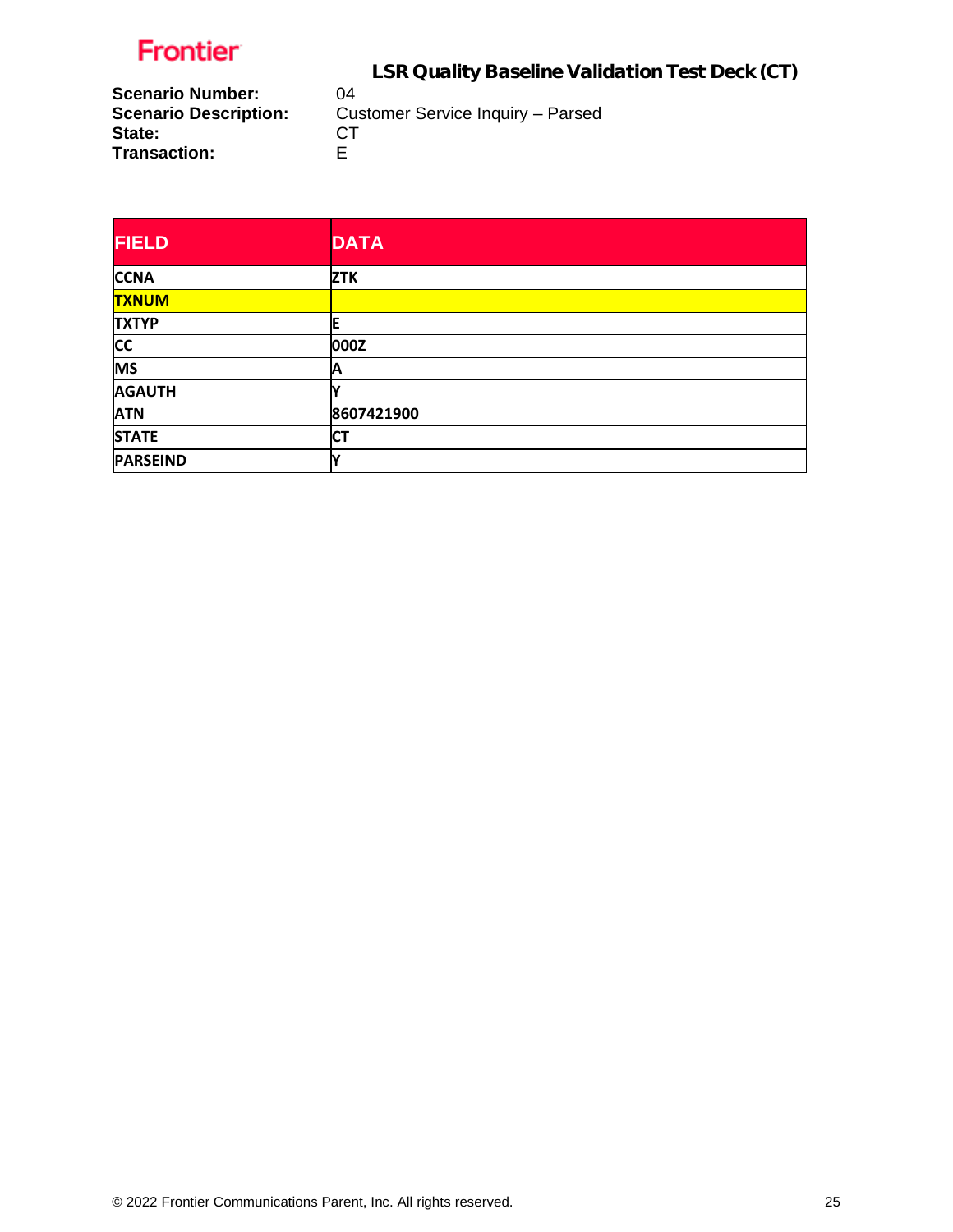

**Scenario Number:** 04 State: CT **Transaction:** E

**Scenario Description:** Customer Service Inquiry – Parsed

#### **Inbound Request:**

ISA~00~ ~01~ ~ZZ~ZTKVFO ~01~FTRPO ~190503~1304~U~00405~004087447~0~T~^ GS~PO~ZTKVFO~FTRPO~20190503~1304~4087447~X~004050 ST~850~0001 BEG~28~IN~PO04EPCT50319~~20190503 REF~11~8607421900~ATN DTM~097~20190503~1304 SI~TI~IQ~E SI~TI~MK~A PID~S~~TI~AO~~~SO-RSQ~Y PID~S~~TI~PARSEIND~~~BA-RSQ~Y N1~78~ZTK N1~BY~~25~000Z N4~~CT PO1~1~1~EA  $CTT~1$ SE~14~0001 GE~1~4087447 IEA~1~004087447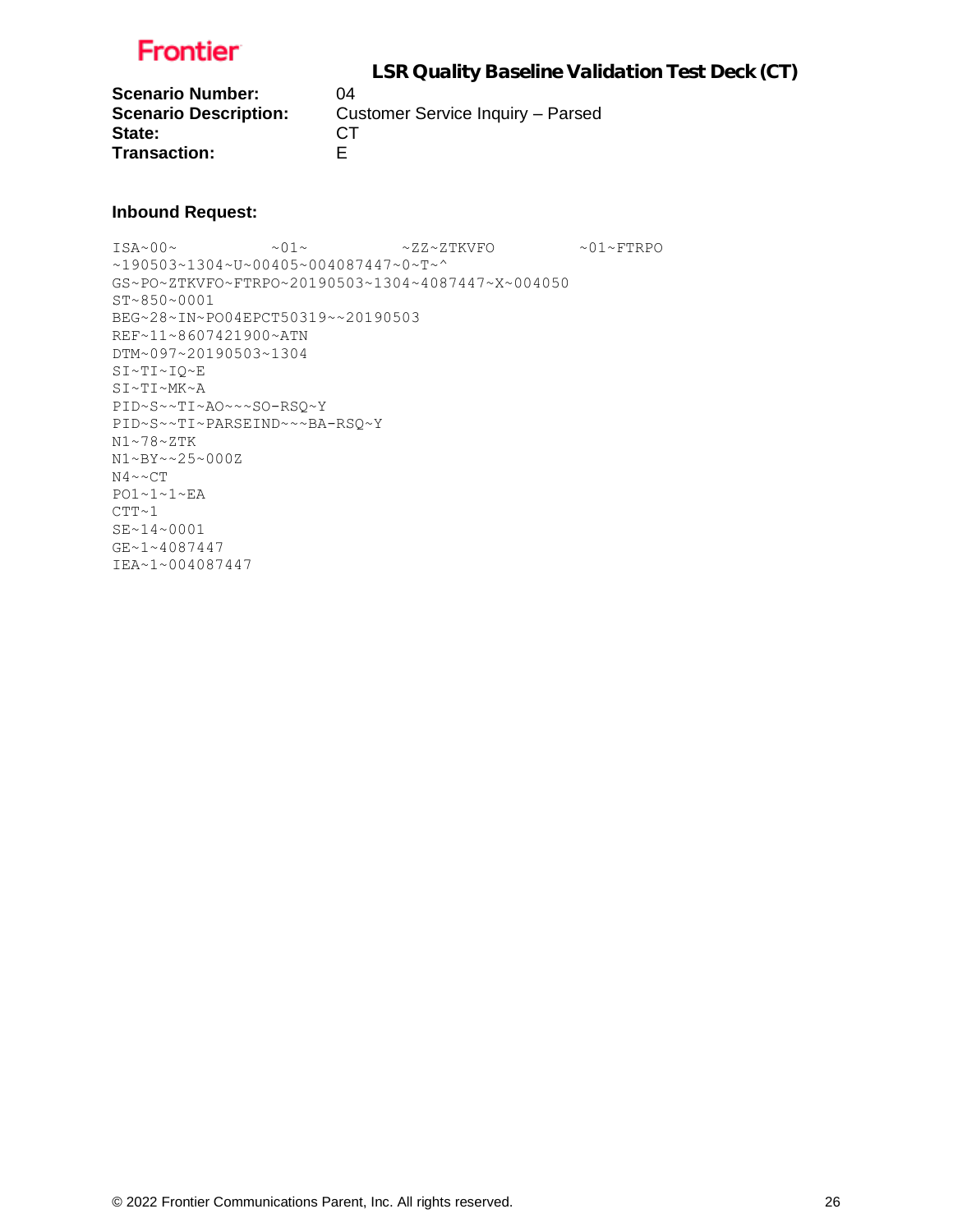

**Scenario Number:** 04 State: CT **Transaction:** E

**Scenario Description:** Customer Service Inquiry – Parsed

#### **Outbound Response:**

ISA~00~ ~00~ ~ZZ~FTRPO ~01~ZTKVFO ~190503~1304~U~00405~004087451~0~T~^ GS~PR~FTRPO~ZTKVFO~20190503~1304~4087451~X~004050 ST~855~0001 BAK~11~AT~PO04EPCT50319~20190503 REF~11~8607421900~ATN DTM~097~20190503~130421 SI~TI~IQ~E  $SI~T~T~T~T~Y~2--$ N1~BY~~25~000Z PO1~1~1~EA~~~A6~ACC\_CSAP~SH~LML SI~TI~BT~R1 SI~TI~TW~SL SI~TI~LE~1  $SI~TI~TY~2$ ---DTM~003~20190503 N9~82~SWDESC MTX~~5ESS N1~IT~CustXM3143093N8, Subscriber N3~220 TALCOTT HILL RD; COVENTRY; CT; 06238 N4~~CT~06238 NX2~01~220 NX2~02~TALCOTT HILL NX2~07~COVENTRY NX2~62~RD N1~DH~NONE IN2~05~CustXM3143093N8Subscriber N4~~CT~06238 NX2~01~220 NX2~02~Talcott Hill NX2~07~Coventry NX2~62~Rd PO1~2~1~EA~~~A6~TN\_CSAP SI~TI~WT~8607421900 N1~P9~~41~0763 N1~8V~~41~0000 N1~8V~LPCX~41~NONE N1~P9~PCX~41~NONE SLN~2~1~A~1~EA SI~TI~SC~ARCR SI~TI~SF~NULL~FD~Access Recovery Chrge-Res QTY~TO~1~EA SLN~2~2~A~1~EA SI~TI~SC~BK900 SI~TI~SF~NULL~FD~900 Call Blocking QTY~TO~1~EA SLN~2~3~A~1~EA SI~TI~SC~CPC4X SI~TI~SF~NULL~FD~Class 4 Exchange QTY~TO~1~EA  $SLN~2~4~4~$ A~ $1~$  $-EA$ SI~TI~SC~CPMGD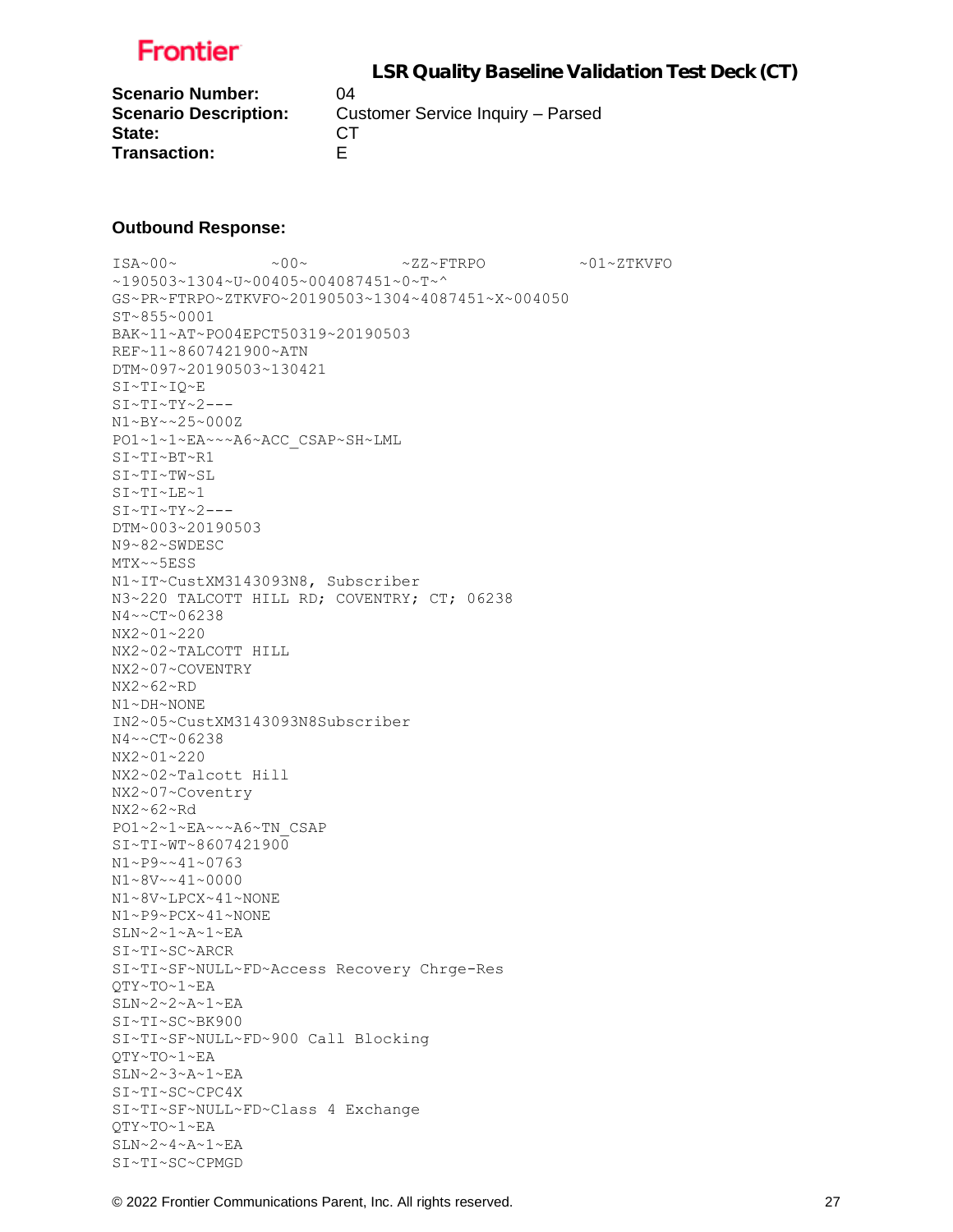LSR Quality Baseline Validation Test Deck (CT)

SI~TI~SF~NULL~FD~Minimum Usage Charge QTY~TO~1~EA SLN~2~5~A~1~EA SI~TI~SC~CXLNE SI~TI~SF~NULL~FD~E911 Line Count Indicator QTY~TO~1~EA SLN~2~6~A~1~EA SI~TI~SC~EUAR SI~TI~SF~NULL~FD~Primary Fed Sub Ln Chrg QTY~TO~1~EA  $SLN~2~~7~~A~1~~E$ A SI~TI~SC~FUSRS SI~TI~SF~NULL~FD~Federal USF-Res Single Ln QTY~TO~1~EA SLN~2~8~A~1~EA SI~TI~SC~R1HM4 SI~TI~SF~NULL~FD~Home Office Flt Rate Line QTY~TO~1~EA SLN~2~9~A~1~EA SI~TI~SC~SDOWL SI~TI~SF~NULL~FD~Unbundled Wireless Disc QTY~TO~1~EA SLN~2~10~A~1~EA SI~TI~SC~SDOWL SI~TI~SF~NULL~FD~Unbundled Wireless Disc QTY~TO~1~EA SLN~2~11~A~1~EA SI~TI~SC~UDMGA SI~TI~SF~NULL~FD~Minimum Usage Plan QTY~TO~1~EA  $SLN~2~12~A~1~EA$ SI~TI~SC~UDMGR SI~TI~SF~NULL~FD~Minimum Usage Plan QTY~TO~1~EA SLN~2~13~A~1~EA SI~TI~SC~UDMUG SI~TI~SF~NULL~FD~Minimum Usage Plan QTY~TO~1~EA  $CTT~2$ SE~89~0001 GE~1~4087451 IEA~1~004087451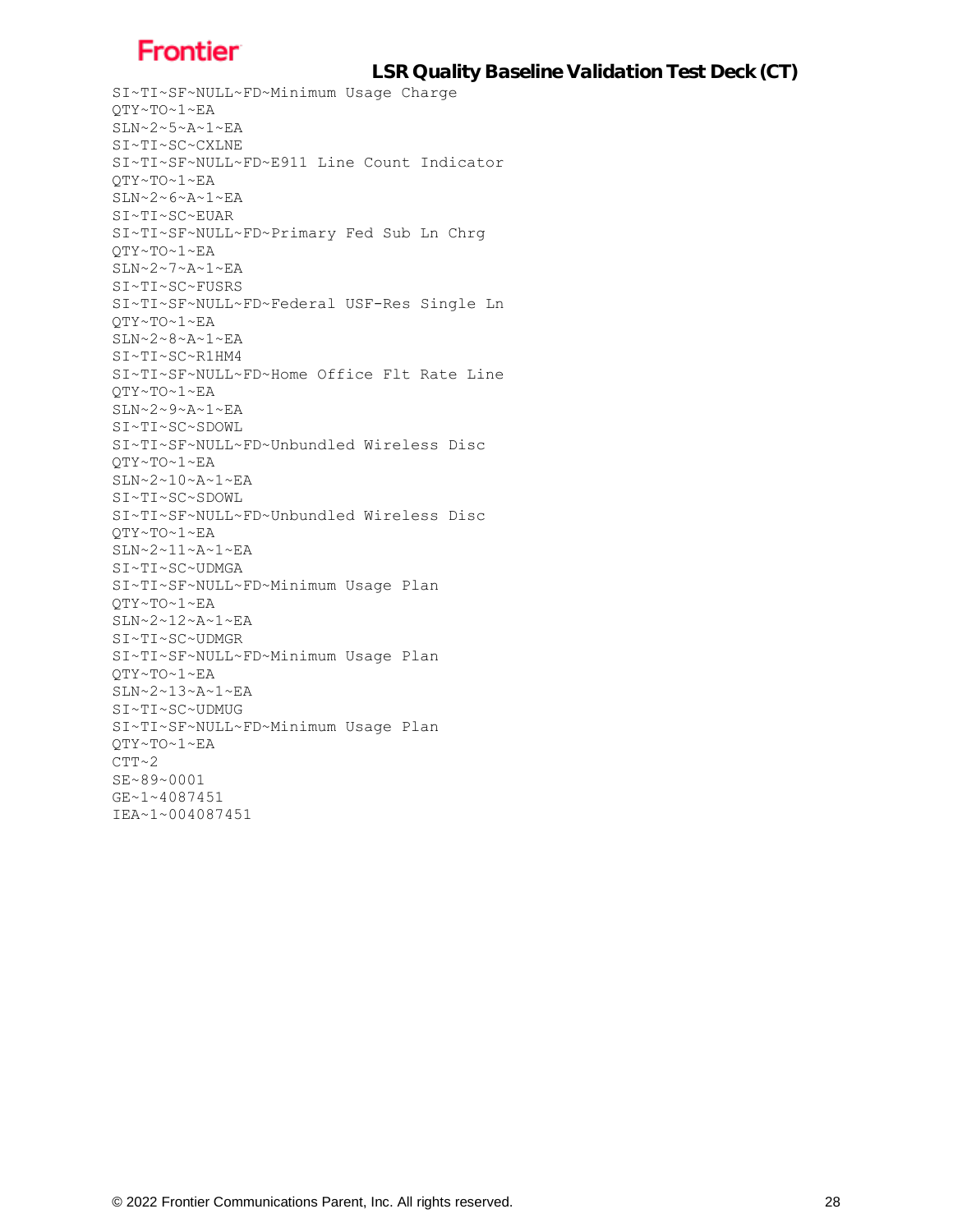LSR Quality Baseline Validation Test Deck (CT)

**Scenario Number:** 04A<br>**Scenario Description:** Cust **State:** CT<br> **Transaction:** E **Transaction:** 

Customer Service Inquiry – Non Parsed<br>CT

| <b>FIELD</b>    | <b>DATA</b> |
|-----------------|-------------|
| <b>CCNA</b>     | <b>ZTK</b>  |
| <b>TXNUM</b>    |             |
| <b>TXTYP</b>    | ΙE          |
| <b>CC</b>       | 000Z        |
| <b>MS</b>       | A           |
| <b>AGAUTH</b>   |             |
| <b>ATN</b>      | 2032687204  |
| <b>STATE</b>    | СT          |
| <b>PARSEIND</b> | IN          |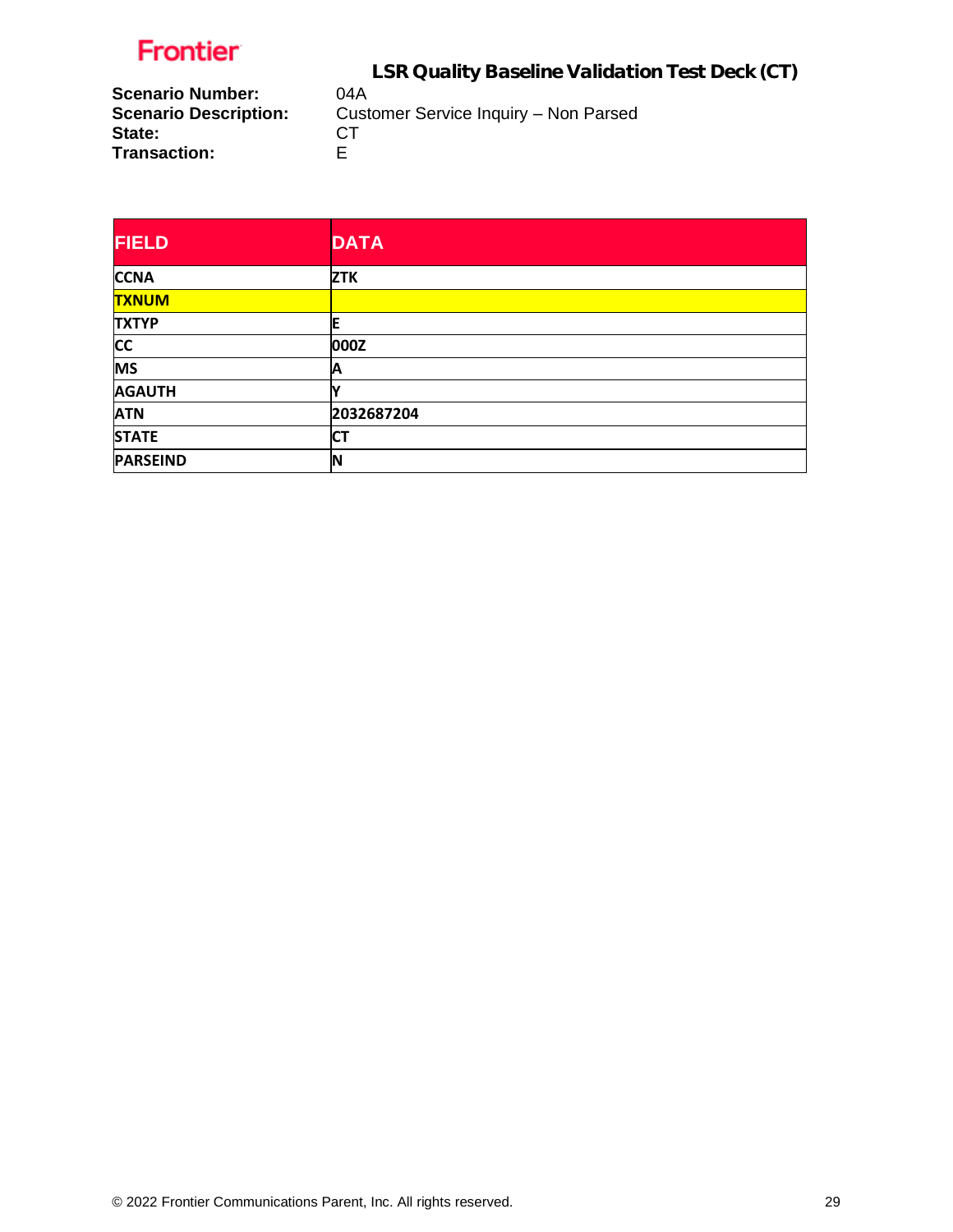

**Scenario Number:** 04A State: CT **Transaction:** E

**Scenario Description:** Customer Service Inquiry – Non Parsed

#### **Inbound Request:**

ISA~00~ ~01~ ~ZZ~ZTKVFO ~01~FTRPO ~190503~1315~U~00405~004087455~0~T~^ GS~PO~ZTKVFO~FTRPO~20190503~1315~4087455~X~004050 ST~850~0001 BEG~28~IN~PO04AENPCT50319~~20190503 REF~11~2032687204~ATN DTM~097~20190503~1315 SI~TI~IQ~E SI~TI~MK~A PID~S~~TI~AO~~~SO-RSQ~Y PID~S~~TI~PARSEIND~~~BA-RSQ~N N1~78~ZTK N1~BY~~25~000Z N4~~CT PO1~1~1~EA  $CTT~1$ SE~14~0001 GE~1~4087455 IEA~1~004087455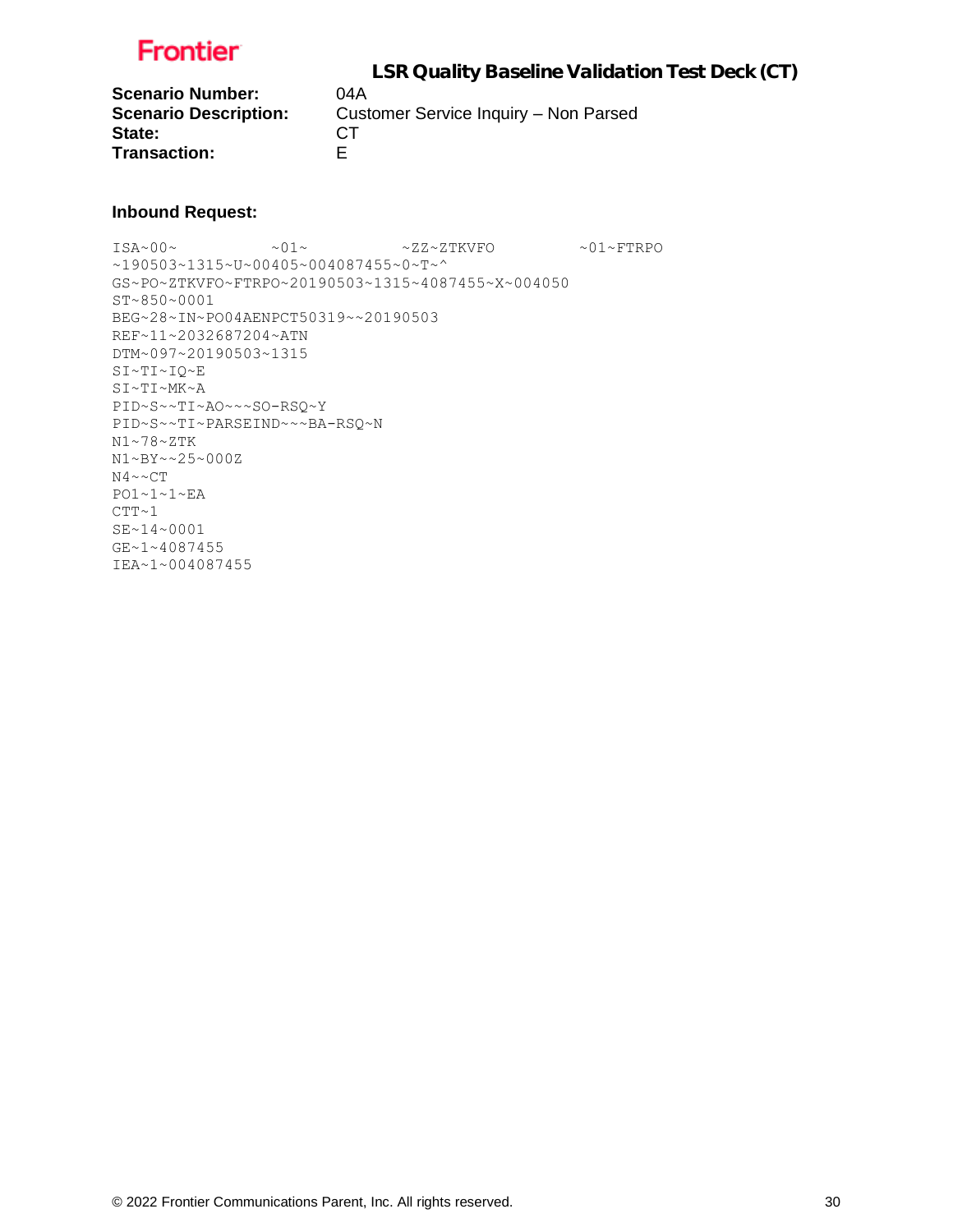

**Scenario Number:** 04A State: CT **Transaction:** E

**Scenario Description:** Customer Service Inquiry – Non Parsed

#### **Outbound Response:**

ISA~00~ ~00~ ~ZZ~FTRPO ~01~ZTKVFO ~190503~1315~U~00405~004087459~0~T~^ GS~PR~FTRPO~ZTKVFO~20190503~1315~4087459~X~004050 ST~855~0001 BAK~11~AT~PO04AENPCT50319~20190503 DTM~097~20190503~131543 SI~TI~IQ~E N1~BY~~25~000Z PO1~1~1~EA~~~A6~CSA N9~ME~MLT MTX~~-------------------------------------- MTX~~ATN: 2032687204 MTX~~--LST MTX~~SA  $\,$  9 ACADEMY  $\,$  LN , MONROE , , CT 064682442 MTX~~NL Melchionno B & O MTX~~LA1 9 Academy La MTX~~LA2 Monroe Monroe CT06468 MTX~~--BILL MTX~~USI .............. 490000162850 MTX~~Last Name ........ CustXM336340N8 MTX~~First Name .. Subscriber MTX~~Address Line 1 ... 123 Any Street MTX~~City ............. Any Town MTX~~State .. NY MTX~~Zip Code .. 00001-4607<br>MTX~~Enrolled OBP Y MTX~~Enrolled OBP MTX~~Block OBP N MTX~~Print Off. Y MTX~~Auto Pay. Y MTX~~Federal Tax Y/N .. Y MTX~~State Tax Code .. CT MTX~~Connect Date ..... 12/31/79 MTX~~Service Type ..... R1 RESIDENCE MTX~~Bill Method A/C . A ADVANCED MTX~~Account # ........ 801313456 MTX~~Qty Of Bills 1 MTX~~Billing Cycle 21 MTX~~School Code ...... 01 ANY SCHOOL MTX~~Detail Bills Y/N/O/T/C .Y MTX~~County Code ...... 01 FAIRFIELD MTX~~DA Allowance ..... 0 MTX~~Tax District . MON01 MONROE MTX~~Billed Thru Date . 8/20/18 MTX~~Handling Code .... M MAIL TO CUST -PAPER MTX~~Last Mtd/Cyc/Per . A/21/07 MTX~~Private Line Type 00 MTX~~CLEC Local Routing 0 MTX~~--S&E MTX~~S&E SEQ Description MTX~~ARCR 1 M ARCR Access Recovery Chrge-Res MTX~~CPC4X 1 M CPC4X Class 4 Exchange MTX~~CPFCP 1 M CPFCP Unified Fairfield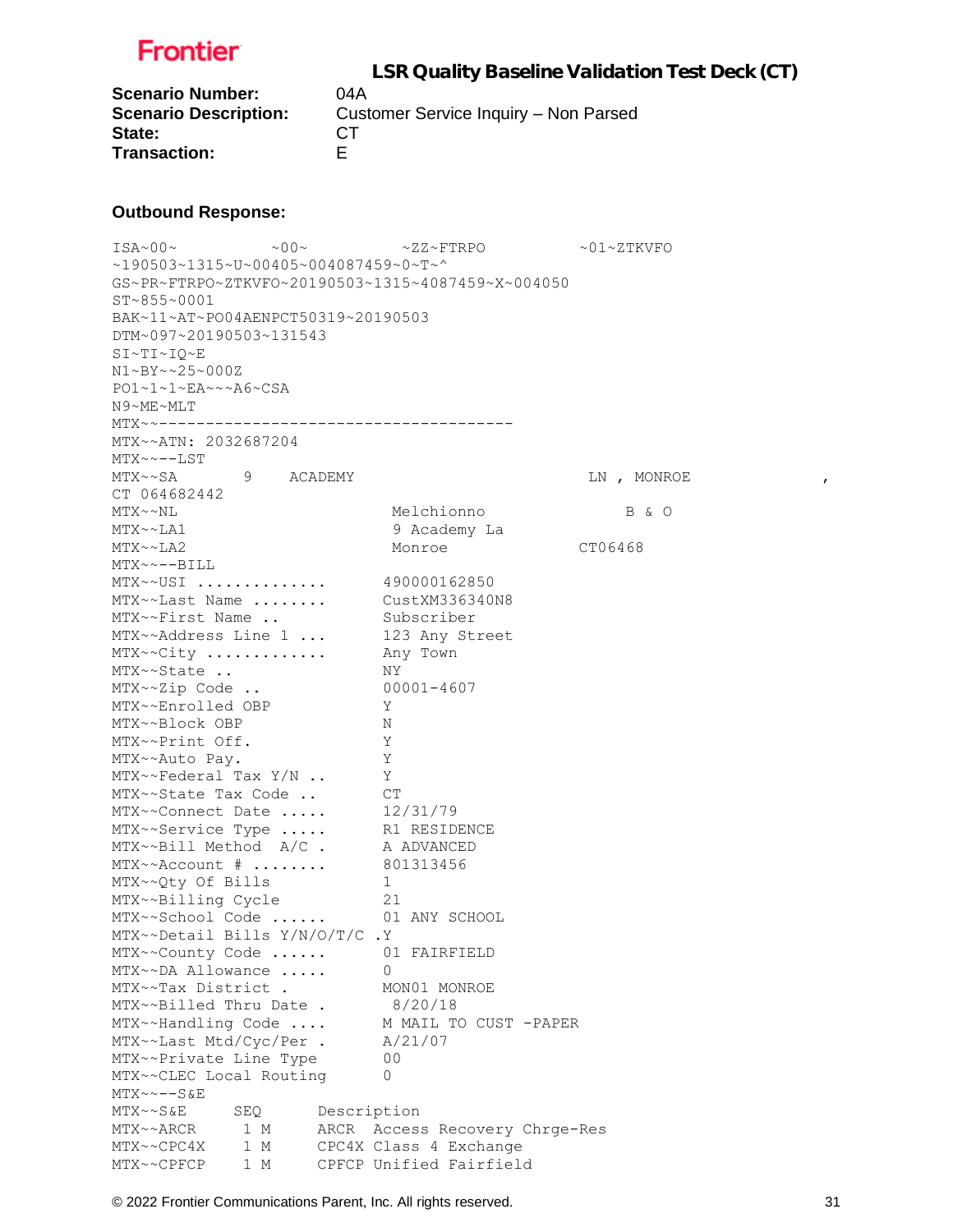```
 LSR Quality Baseline Validation Test Deck (CT)
MTX~~CXLNE 1 M CXLNE E911 Line Count Indicator
MTX~~EUAR 1 M EUAR Primary Fed Sub Ln Chrg
MTX~~FUSRS 1 M FUSRS Federal USF-Res Single Ln
MTX~~IRFCP 1 M IRFCP Unified Fairfield Intra
MTX~~ITFCP 1 M ITFCP Unified Fairfield Inter
MTX~~NL 1 M NL Non Listed Service
MTX~~R1G4 1 M R1G4 Flat Res Line
MTX~~UNFCP 1 M UNFCP Unified Fairfield
MTX~~UV2LN 1 M UV2LN UV Video Indicator
MTX~~--LPIC
MTX~~Preferred Carrier ..........+0000 Frontier
MTX~~Effective Date ............... + 3/28/96
MTX~~Effective Time ........+12/00
MTX~~--PIC
MTX~~Preferred Carrier ..........+0763 FRONTIER LONG DISTANCE OF CT
MTX~~Effective Date ............... + 4/15/96
MTX~~Effective Time ........+12/00
CTT~1SE~68~0001
GE~1~4087459
IEA~1~004087459
```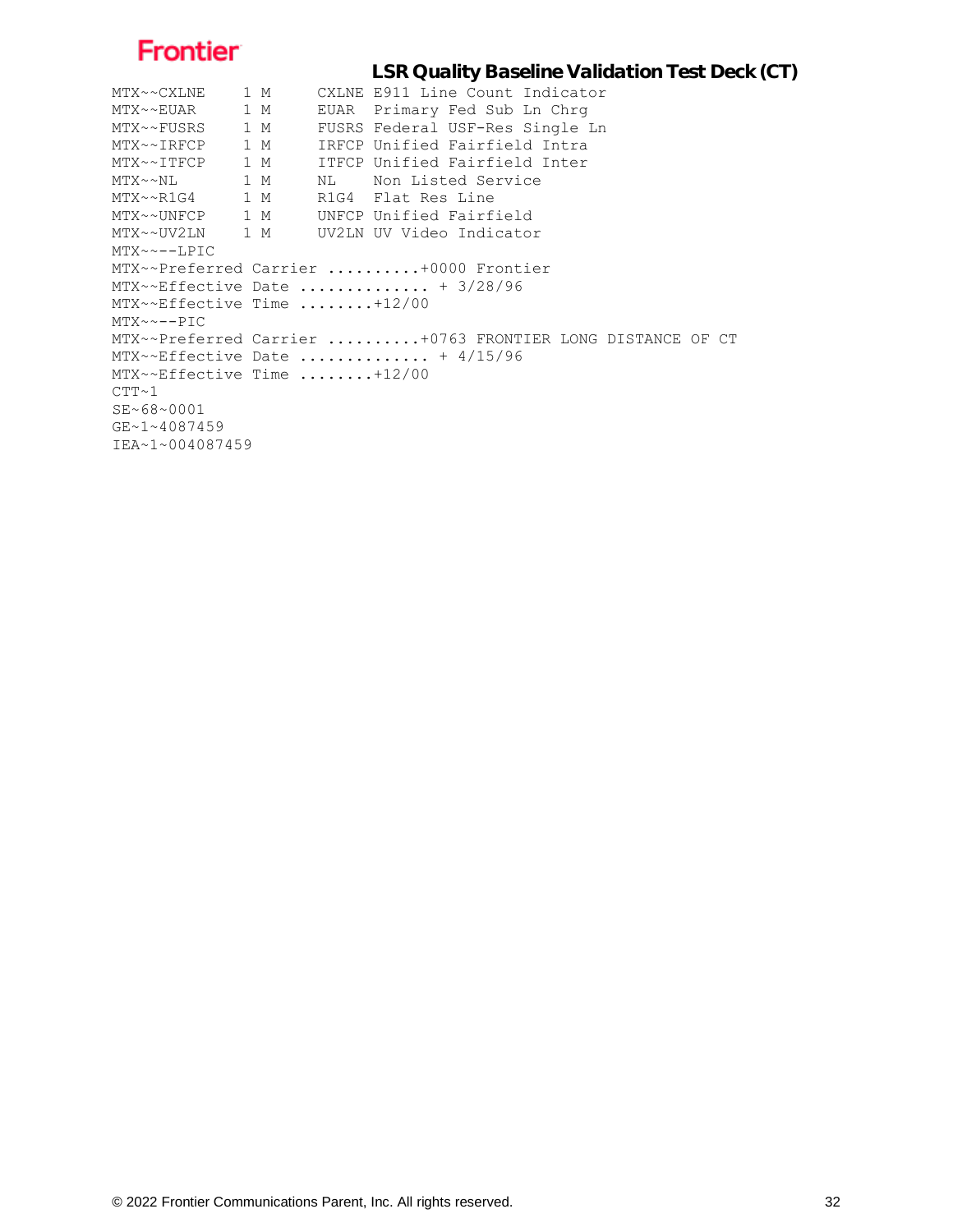LSR Quality Baseline Validation Test Deck (CT)

**Scenario Number:<br>Scenario Description: State:** CT<br> **Transaction:** E **Transaction:** 

**Customer Service Inquiry Parsed by ECCKT CT** 

| <b>FIELD</b>    | <b>DATA</b>           |
|-----------------|-----------------------|
| <b>CCNA</b>     | <b>ZTK</b>            |
| <b>TXNUM</b>    |                       |
| <b>TXTYP</b>    | ΙE                    |
| <b>CC</b>       | 000Z                  |
| <b>MS</b>       | B                     |
| <b>AGAUTH</b>   |                       |
| <b>ECCKT</b>    | FA/TXNU/071656/ /SN / |
| <b>STATE</b>    | <b>CT</b>             |
| <b>PARSEIND</b> | v                     |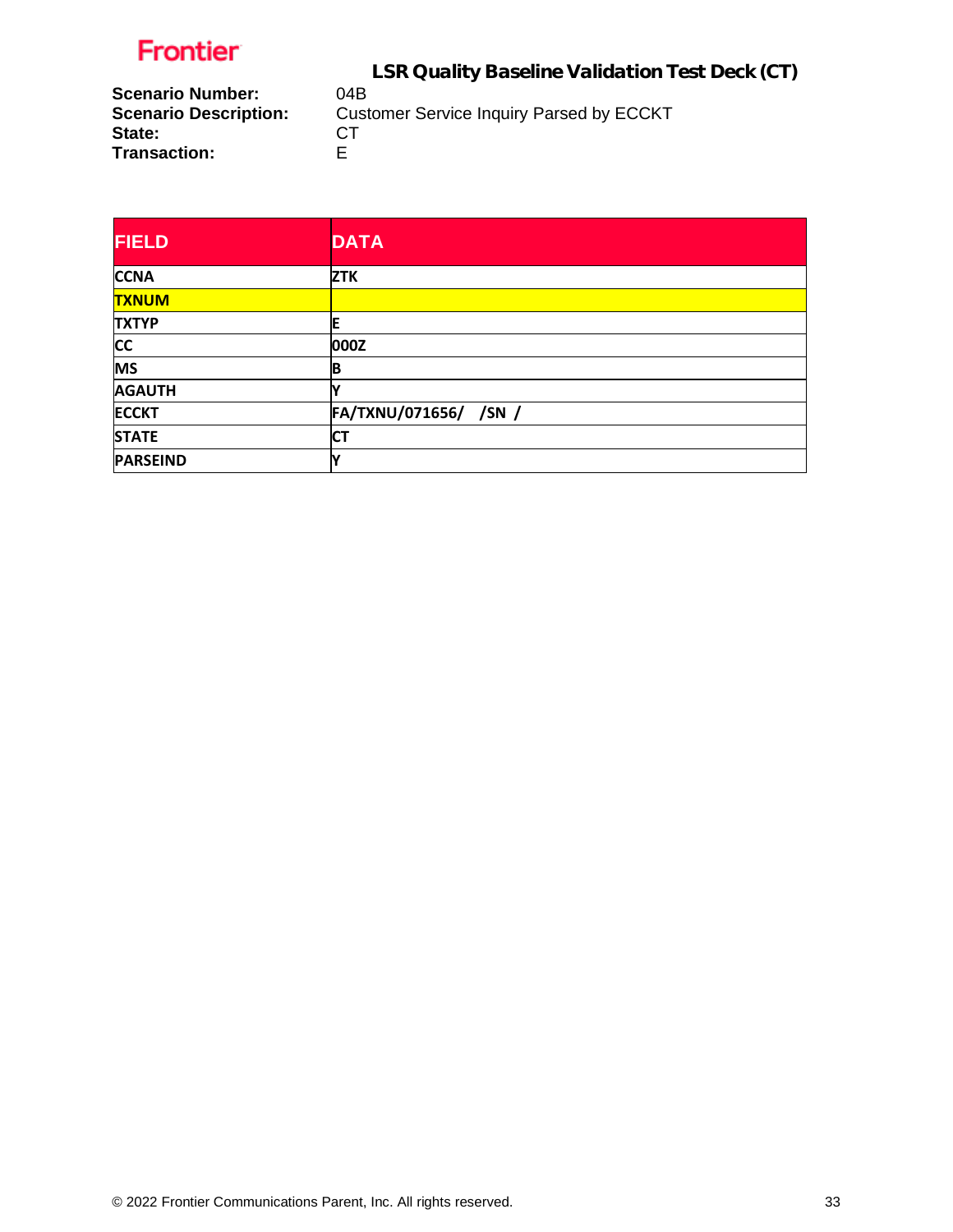

 LSR Quality Baseline Validation Test Deck (CT) **Scenario Number:** 04B **Scenario Description:** Customer Service Inquiry Parsed by ECCKT State: CT **Transaction:** E

#### **Inbound Request:**

ISA~00~ ~01~ ~ZZ~ZTKVFO ~01~FTRPO ~190503~1337~U~00405~004087463~0~T~^ GS~PO~ZTKVFO~FTRPO~20190503~1337~4087463~X~004050 ST~850~0001 BEG~28~IN~PO04BEPECT50319~~20190503 DTM~097~20190503~1337 SI~TI~IQ~E SI~TI~MK~B PID~S~~TI~AO~~~SO-RSQ~Y PID~S~~TI~PARSEIND~~~BA-RSQ~Y N1~78~ZTK N1~BY~~25~000Z  $N4 \sim C T$ PO1~1~1~EA SI~TI~CN~FA/TXNU/071656/ /SN /  $CTT~1$ SE~14~0001 GE~1~4087463 IEA~1~004087463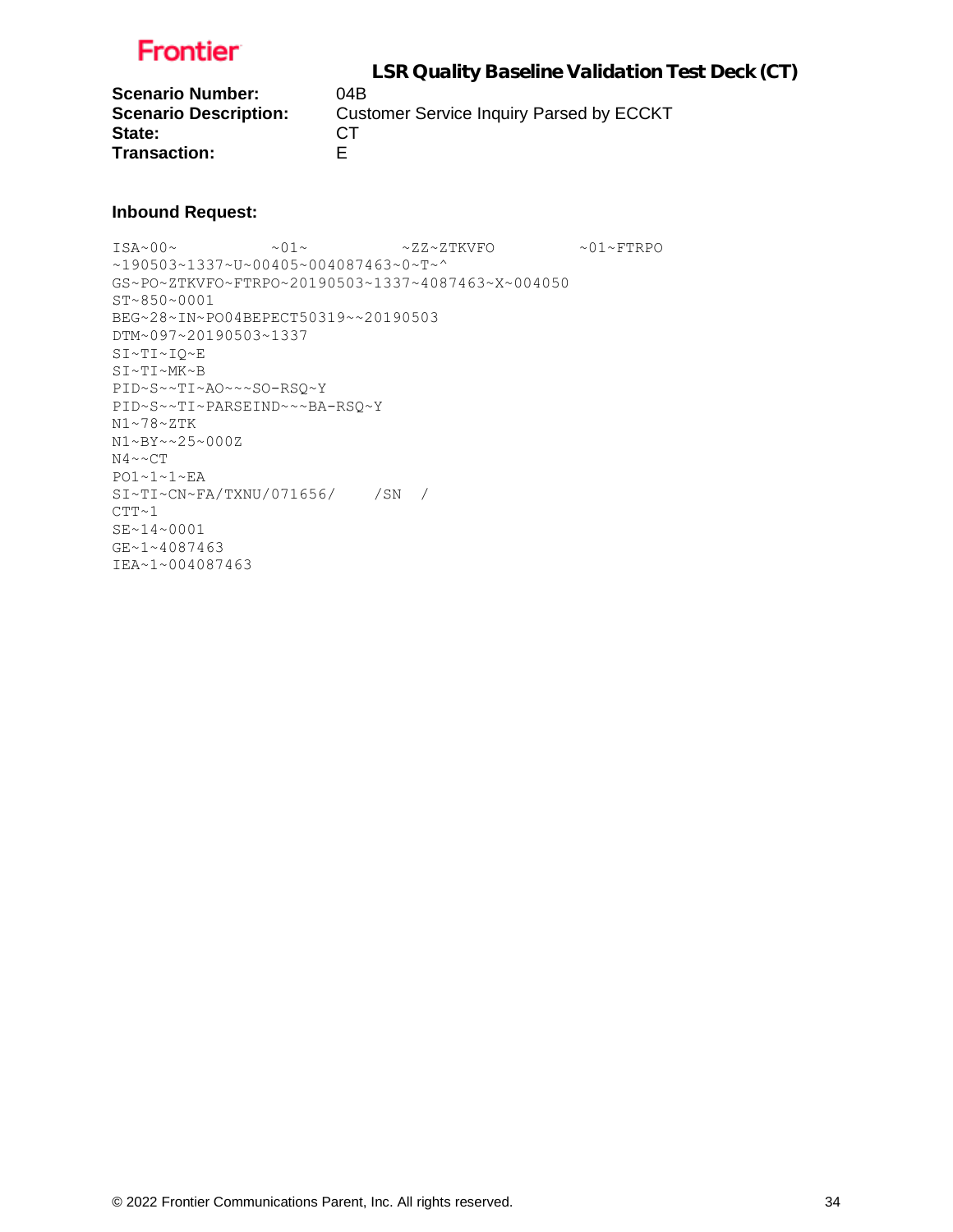

 LSR Quality Baseline Validation Test Deck (CT) **Scenario Number:** 04B **Scenario Description:** Customer Service Inquiry Parsed by ECCKT State: CT **Transaction:** E

#### **Outbound Response:**

ISA~00~ ~00~ ~ZZ~FTRPO ~01~ZTKVFO ~190503~1337~U~00405~004087467~0~T~^ GS~PR~FTRPO~ZTKVFO~20190503~1337~4087467~X~004050 ST~855~0001 BAK~11~AT~PO04BEPECT50319~20190503 REF~11~2030450074~ATN DTM~097~20190503~133737 SI~TI~IQ~E SI~TI~TY~1--- N1~BY~~25~000Z PO1~1~1~EA~~~A6~ACC\_CSAP SI~TI~BT~LL  $SI~TI~TY~1--$ REF~OW~050865247~ORD REF~IX~AECN ZTK~LSPID DTM~003~20190503 N9~82~SWDESC MTX~~5ESS N1~IT~CustXM1970N8 Subscriber N3~25 LORRAINE ST; HARTFORD; CT; 06105 N4~~CT~06105 NX2~01~25 NX2~02~LORRAINE NX2~07~HARTFORD NX2~62~ST PO1~2~1~EA~~~A6~TN\_CSAP SI~TI~CN~FA/TXNU/071654/ /SN / SI~TI~WT~2030450074 PID~X~~TI~CFA~HOC 001-000012 SLN~2~1~A~1~EA SI~TI~SC~B0ALL SI~TI~SF~NULL~FD~Block All Svc Providers QTY~TO~1~EA SLN~2~2~A~1~EA SI~TI~SC~ULPB SI~TI~SF~NULL~FD~LCL EXCH LOOP-XLO RZ B QTY~TO~1~EA PO1~3~1~EA~~~A6~TN\_CSAP  $SI~TI~CN~FA/TXNU/071656/$  /SN / SI~TI~WT~2030450075 PID~X~~TI~CFA~HOC 001-000013 SLN~3~1~A~1~EA SI~TI~SC~B0ALL SI~TI~SF~NULL~FD~Block All Svc Providers QTY~TO~1~EA SLN~3~2~A~1~EA SI~TI~SC~ULPB SI~TI~SF~NULL~FD~LCL EXCH LOOP-XLO RZ B QTY~TO~1~EA PO1~4~1~EA~~~A6~TN\_CSAP SI~TI~CN~FA/TXNU/071658/ /SN / SI~TI~WT~2030450076 PID~X~~TI~CFA~HOC 001-000014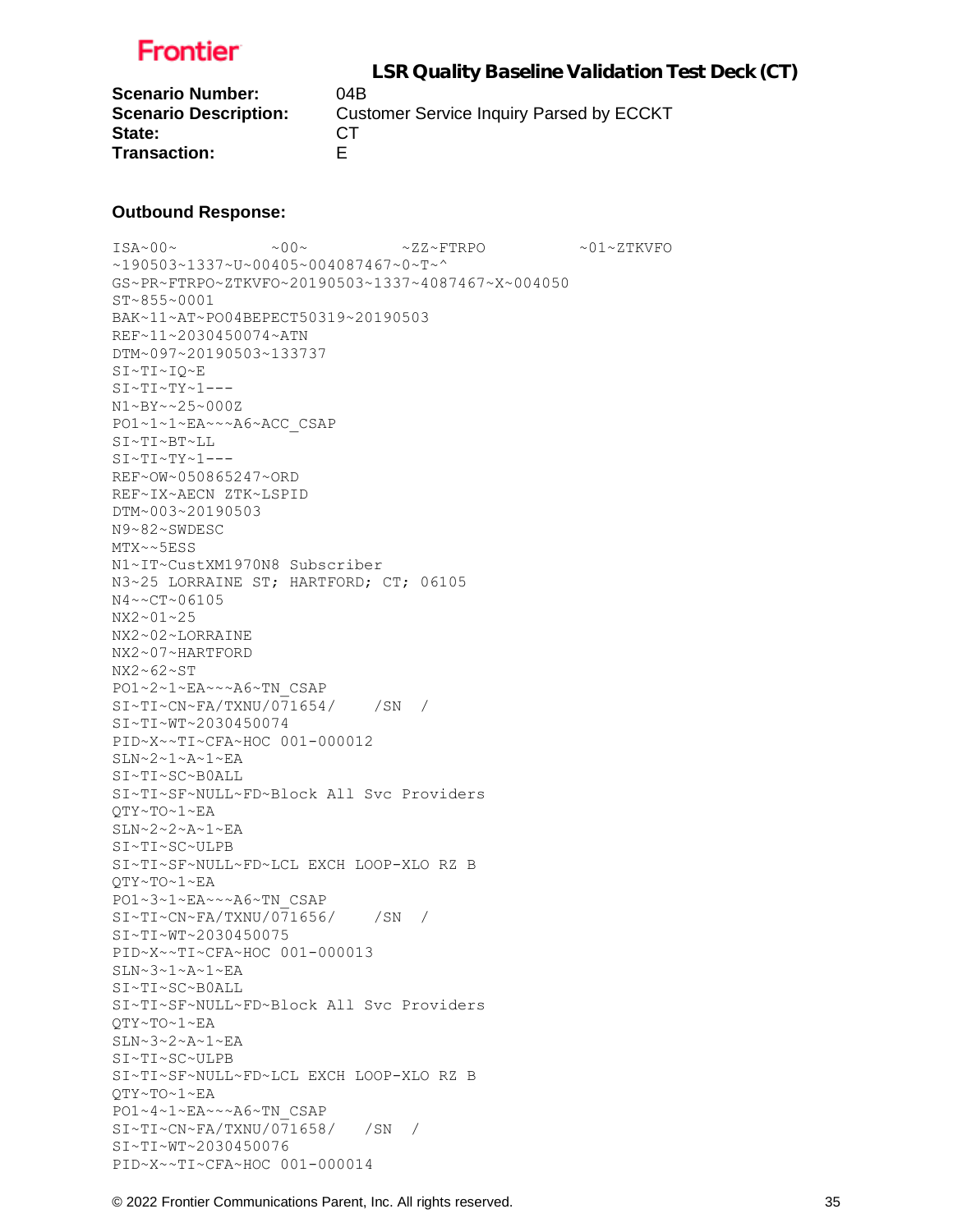LSR Quality Baseline Validation Test Deck (CT)

```
SLN~4~1~A~1~RSI~TI~SC~B0ALL
SI~TI~SF~NULL~FD~Block All Svc Providers
QTY~TO~1~EA
SLN~4~2~A~1~EA
SI~TI~SC~ULPB
SI~TI~SF~NULL~FD~LCL EXCH LOOP-XLO RZ B
QTY~TO~1~EA
CTT~ 4SE~60~0001
GE~1~4087467
IEA~1~004087467
```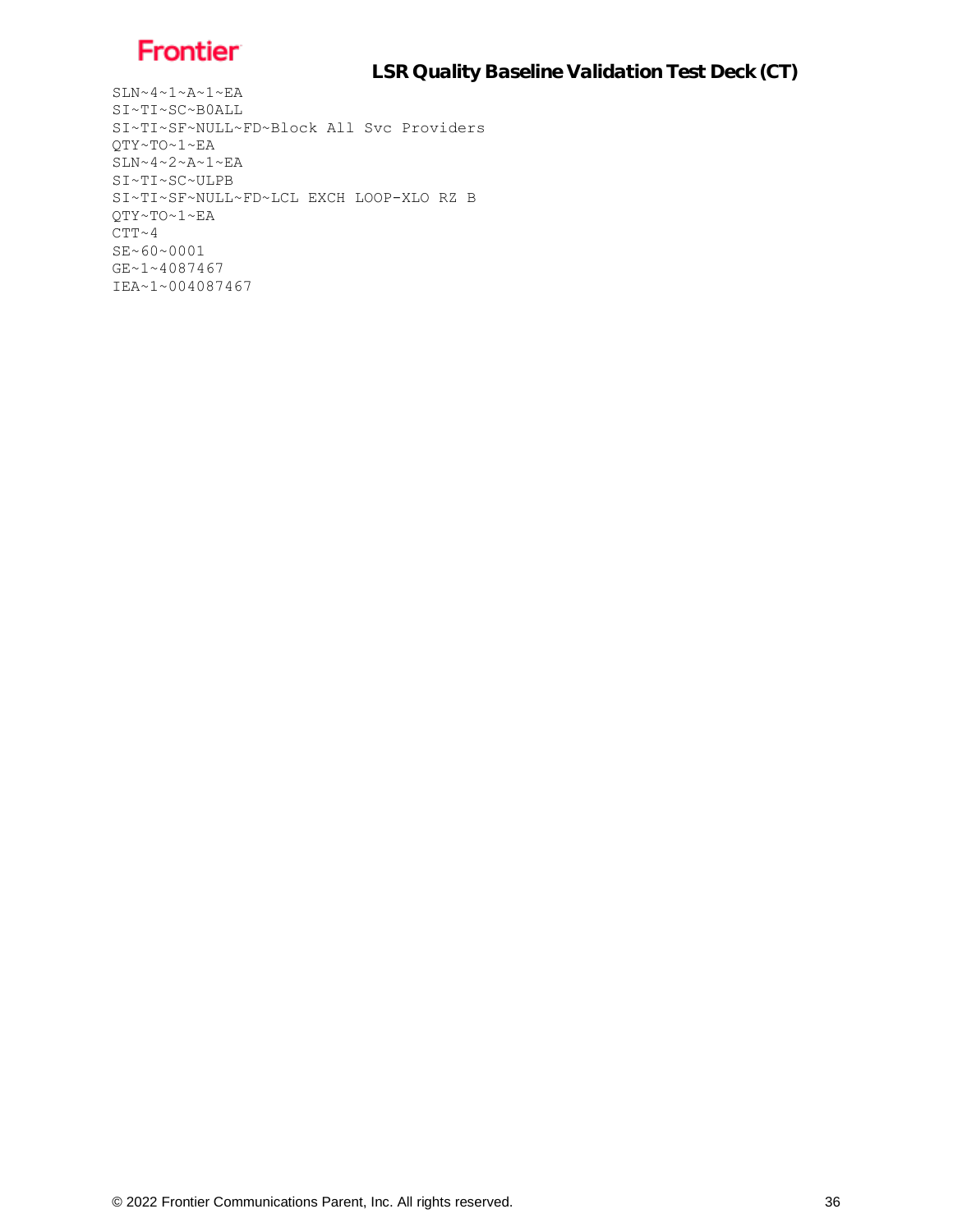LSR Quality Baseline Validation Test Deck (CT)

**Scenario Number:<br>Scenario Description: State:** CT<br>
Transaction: TA **Transaction:** 

**Directory Listing Inquiry by LTN CT** 

| <b>FIELD</b> | <b>DATA</b> |
|--------------|-------------|
| <b>TXNUM</b> |             |
| <b>TXTYP</b> |             |
| <b>TXACT</b> | А           |
| <b>CC</b>    | 000Z        |
| <b>LTN</b>   | 2037343040  |
| <b>STATE</b> | <b>CT</b>   |
| <b>STYC</b>  | <b>SL</b>   |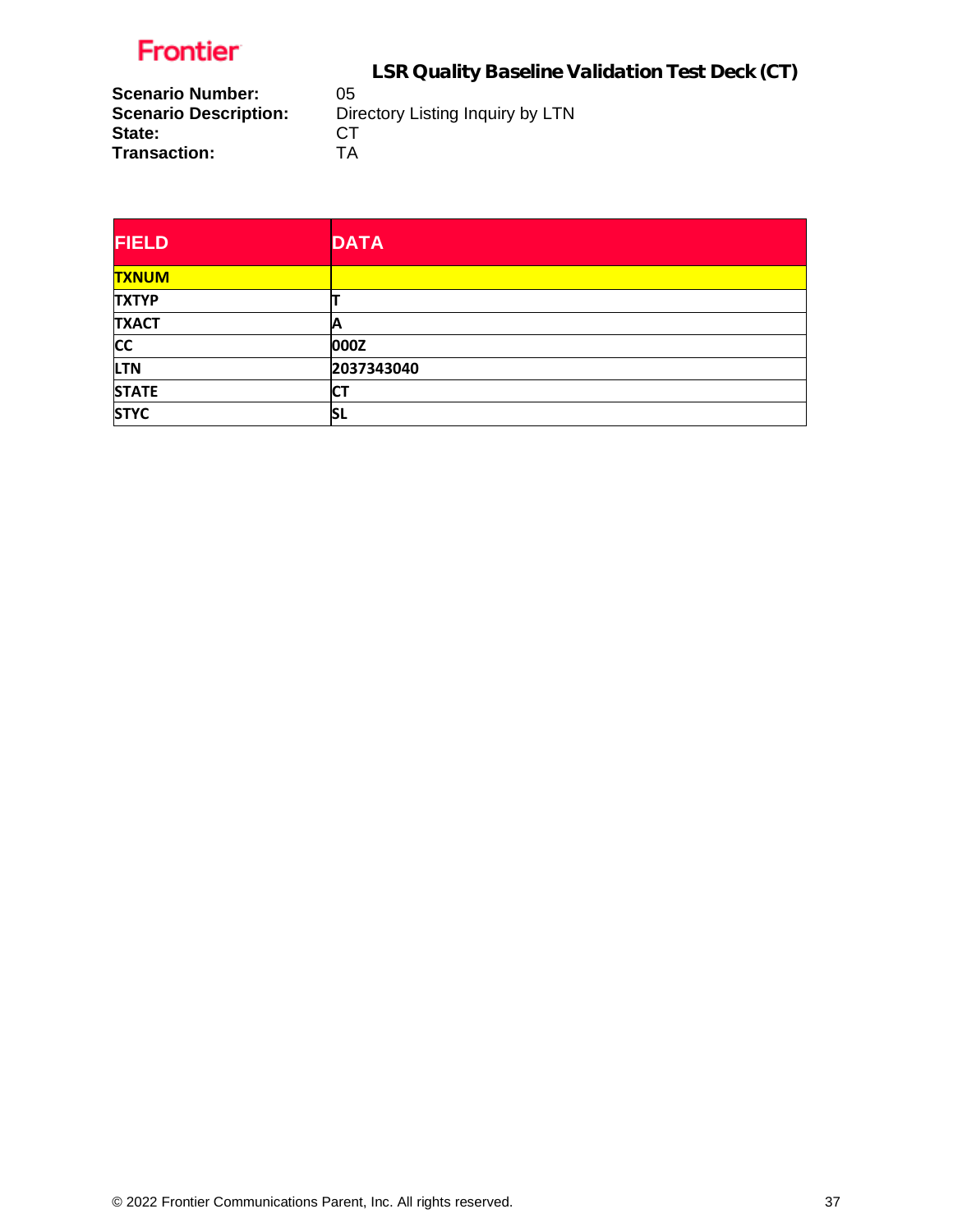

**Scenario Number:** 05<br>**Scenario Description:** Dir State: **Transaction:** TA

**Directory Listing Inquiry by LTN CT** 

### **Inbound Request:**

ISA~00~ ~01~ ~ZZ~ZTKVFO ~01~FTRPO ~190503~1350~U~00405~004087471~0~T~^ GS~PO~ZTKVFO~FTRPO~20190503~1350~4087471~X~004050 ST~850~0001 BEG~28~IN~PO05TACT50319~~20190503 DTM~097~20190503~1350 SI~TI~IQ~T SI~TI~IR~A N1~BY~~25~000Z N4~~CT PO1~1~1~EA SI~TI~LN~2037343040 SI~TI~TW~SL  $CTT-1$ SE~12~0001 GE~1~4087471 IEA~1~004087471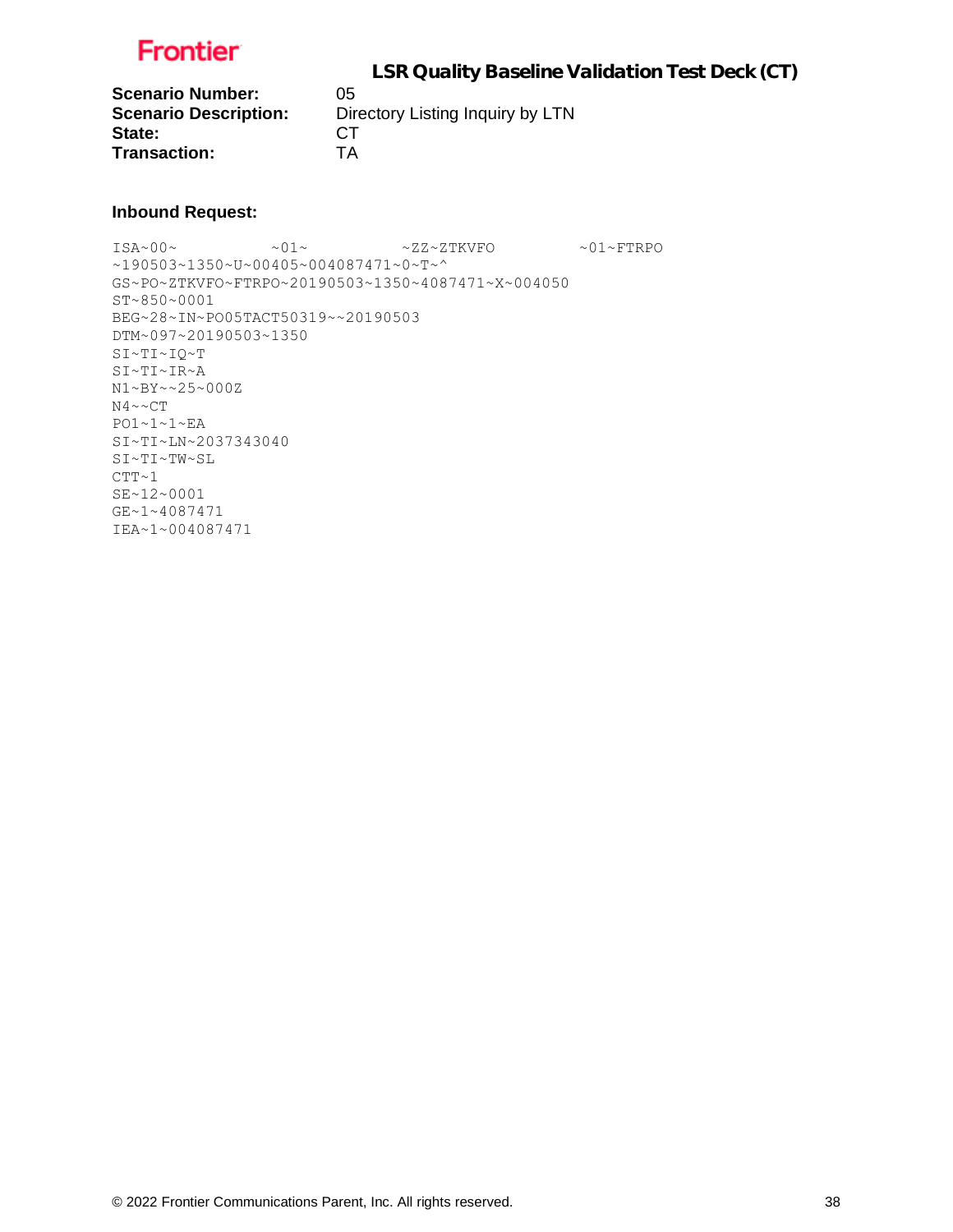

**Scenario Number:** 05 State: CT **Transaction:** TA

**Scenario Description:** Directory Listing Inquiry by LTN

#### **Outbound Response:**

 $\sim 00 \sim \qquad \qquad -00 \sim \qquad \qquad -01 \sim 27 \times 20 \sim \qquad \qquad -01 \sim 27 \times 20 \sim$ ~190503~1350~U~00405~004087475~0~T~^ GS~PR~FTRPO~ZTKVFO~20190503~1350~4087475~X~004050 ST~855~0001 BAK~11~AT~PO05TACT50319~20190503 DTM~097~20190503~135009 SI~TI~IQ~T N1~BY~~25~000Z N4~~CT PO1~1~1~EA~~~A6~DLA SI~TI~BR~R1 PID~S~~TI~MDNIND~~~BA-RSQ~N N1~IT~NONE N4~~CT~6483 NX2~01~107 NX2~02~GREAT HILL RD NX2~07~SEYMOUR N1~LYM~BRANACHRISTO N1~DH~NONE N4~~CT~06483 NX2~01~107 NX2~02~Great Hill Rd NX2~07~Seymour SLN~1~1~A~1~EA SI~TI~LN~2037343040 SI~TI~DB~110550 SI~TI~DG~0 PID~X~~TI~PKGID~203734304000001 N9~82~LISTNM MTX~~CustXM1194405N8Subscriber N1~DH~NONE REF~11~2037343040~EATN REF~LI~2037343040001  $CTT~1$ SE~32~0001 GE~1~4087475 IEA~1~004087475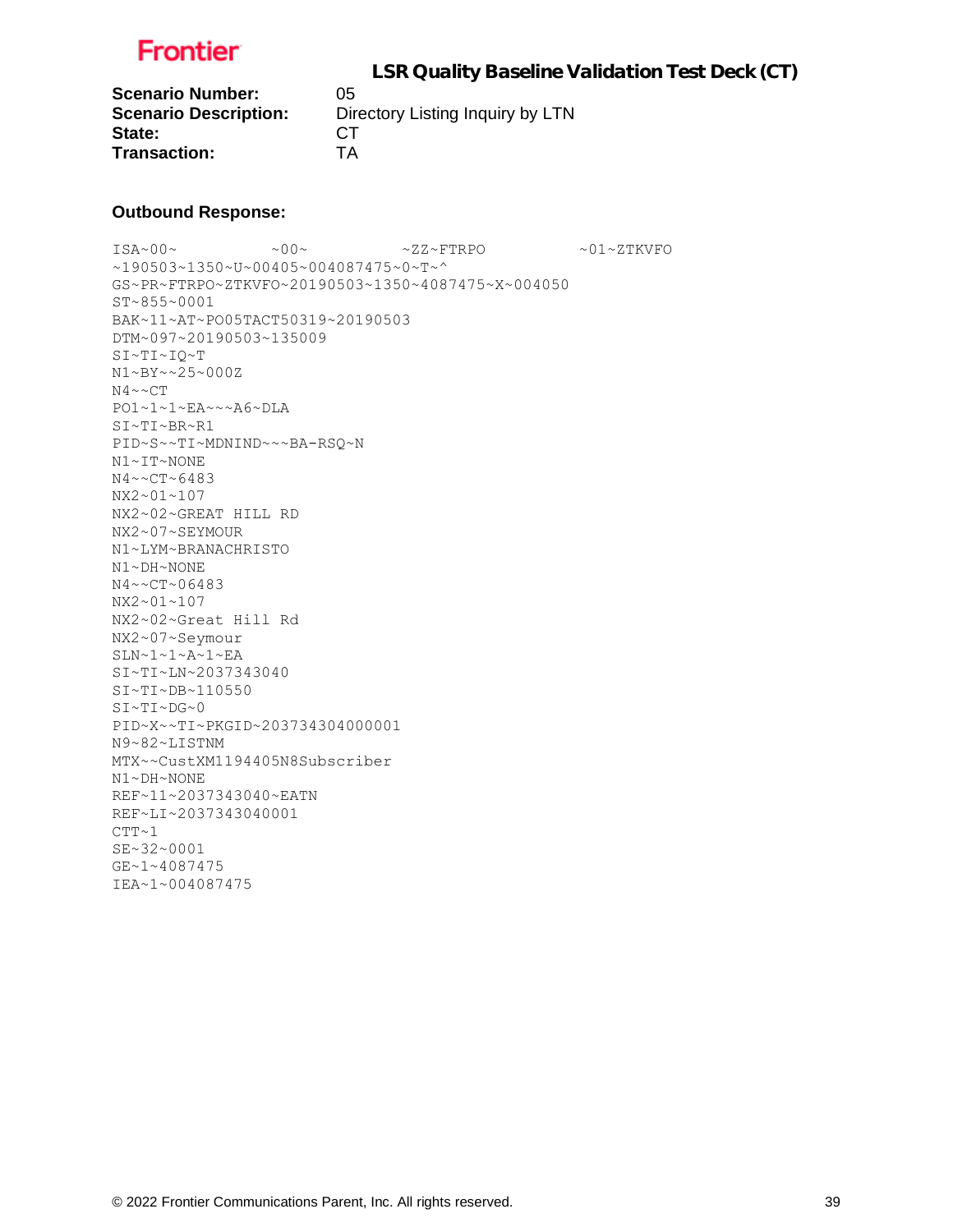LSR Quality Baseline Validation Test Deck (CT)

**Scenario Number:** 06<br>**Scenario Description:** Loo **State:** CT<br>
Transaction: JA **Transaction:** 

Loop Make Up Inquiry by Address<br>CT

| <b>FIELD</b>                   | <b>DATA</b>                        |
|--------------------------------|------------------------------------|
| <b>TXNUM</b>                   |                                    |
| <b>INIT_NAME</b>               |                                    |
| <b>INIT_TELNUM</b>             |                                    |
| <b>INIT_EMAIL</b>              | FRONTIER.LSR.CERTIFICATION@FTR.COM |
| <b>TXTYP</b>                   |                                    |
| <b>TXACT</b>                   | Α                                  |
| <b>CC</b>                      | 000Z                               |
| 48-Hour Response Required(Y) Y |                                    |
| <b>AFT</b>                     | IN                                 |
| <b>SANO</b>                    | 47                                 |
| <b>SASN</b>                    | <b>ELIZABETH</b>                   |
| <b>SATH</b>                    | <b>RD</b>                          |
| <b>CITY</b>                    | <b>MANSFIELD CTR</b>               |
| <b>STATE</b>                   | <b>CT</b>                          |
| <b>ZIP</b>                     | 06250                              |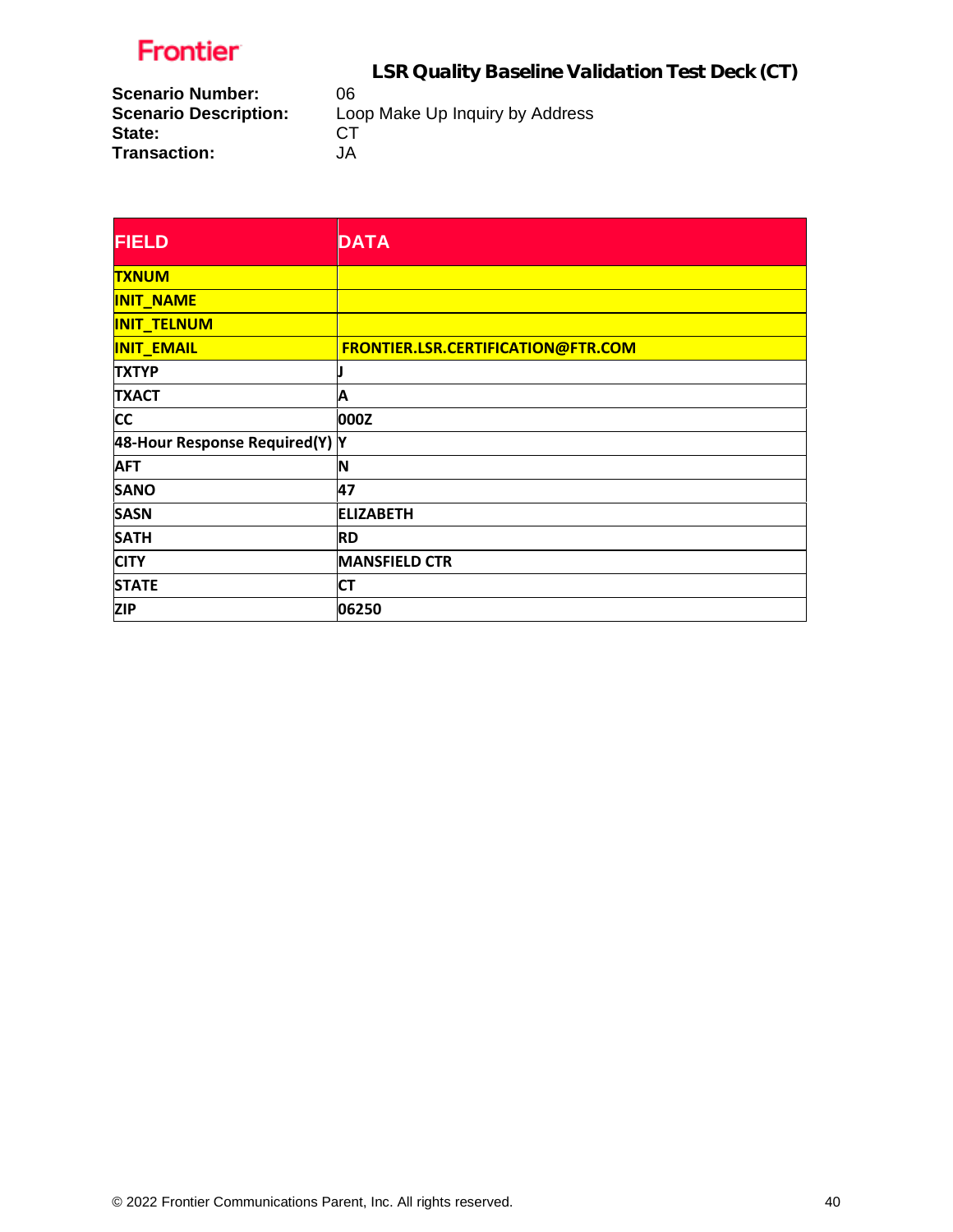

**Scenario Number:** 06 State: CT **Transaction:** JA

**Scenario Description:** Loop Make Up Inquiry by Address

#### **Inbound Request:**

ISA~00~ ~01~ ~ZZ~ZTKVFO ~01~FTRPO ~190503~1511~U~00405~004087479~0~T~^ GS~PO~ZTKVFO~FTRPO~20190503~1511~4087479~X~004050 ST~850~0001 BEG~28~IN~PO06JACT50319~~20190503 PER~AG~FTR LSR CERT~TE~8005551212~EM~FRONTIER.LSR.CERTIFICATION@FTR.COM DTM~097~20190503~1511 SI~TI~IQ~J SI~TI~IR~A PID~S~~TI~ZZ~~~FT-RSQ~Y N1~BY~~25~000Z N4~~CT PO1~1~1~EA SI~TI~AF~N N1~IT~NONE N4~~~06250 NX2~01~47 NX2~02~ELIZABETH NX2~07~MANSFIELD CTR NX2~62~RD  $CTT~1$ SE~19~0001 GE~1~4087479 IEA~1~004087479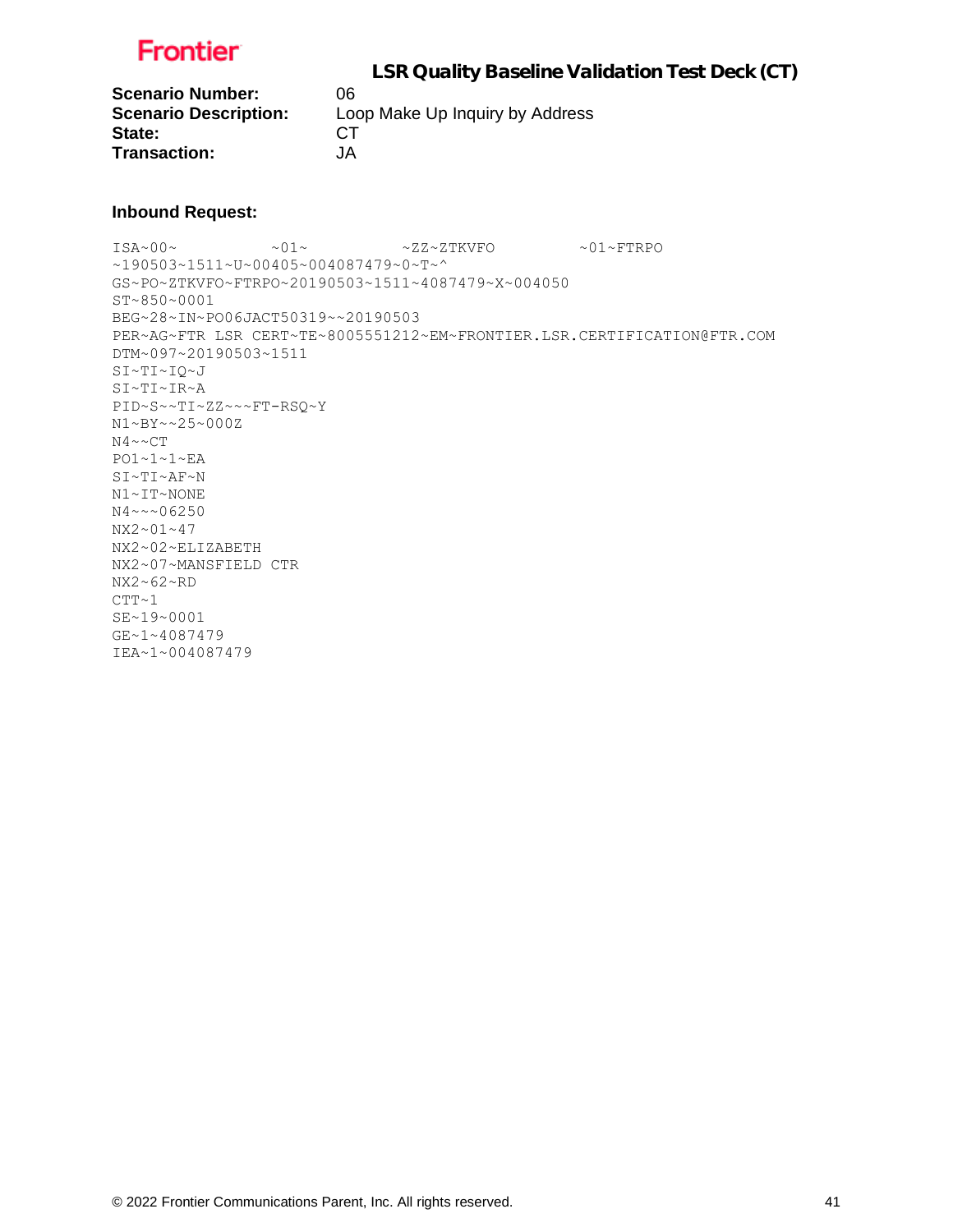

**Scenario Number:** 06 State: CT **Transaction:** JA

**Scenario Description:** Loop Make Up Inquiry by Address

#### **Outbound Response:**

ISA~00~ ~00~ ~ZZ~FTRPO ~01~ZTKVFO ~190503~1511~U~00405~004087483~0~T~^ GS~PR~FTRPO~ZTKVFO~20190503~1511~4087483~X~004050 ST~855~0001 BAK~11~AT~PO06JACT50319~20190503 DTM~097~20190503~151146 SI~TI~IQ~J N1~BY~~25~000Z PO1~1~1~EA~~~A6~LMR SI~TI~AF~N N1~IT~NONE N4~~CT~06250 NX2~07~MANSFIELD CTR NX2~01~47 NX2~02~ELIZABETH NX2~62~RD PO1~2~1~EA~~~A6~ERR N9~1Q~39312~PRESPC MTX~~Manual Processing Required - response will be provided within 48 hours.  $CTT~2$ SE~18~0001 GE~1~4087483 IEA~1~004087483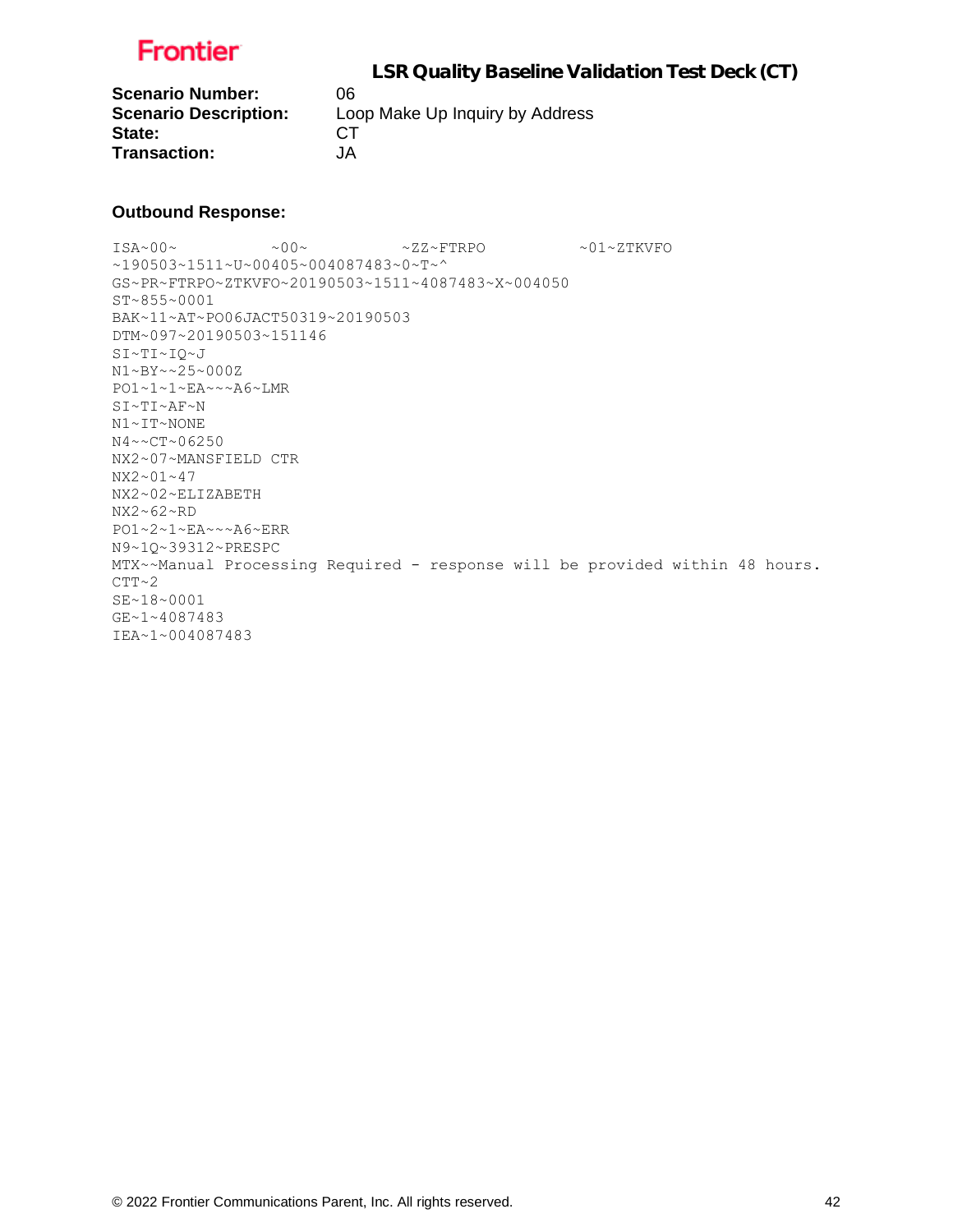LSR Quality Baseline Validation Test Deck (CT)

**Scenario Number:** 06A<br>**Scenario Description:** Loop **State:** CT<br>
Transaction: JA **Transaction:** 

Loop Make Up Inquiry by WTN<br>CT

| <b>FIELD</b>                   | <b>DATA</b>                        |
|--------------------------------|------------------------------------|
| <b>TXNUM</b>                   |                                    |
| <b>INIT NAME</b>               |                                    |
| <b>INIT_TELNUM</b>             |                                    |
| <b>INIT EMAIL</b>              | FRONTIER.LSR.CERTIFICATION@FTR.COM |
| <b>TXTYP</b>                   |                                    |
| <b>TXACT</b>                   | Α                                  |
| <b>CC</b>                      | 000Z                               |
| 48-Hour Response Required(Y) Y |                                    |
| <b>STATE</b>                   | <b>CT</b>                          |
| <b>WTN</b>                     | 8601552390                         |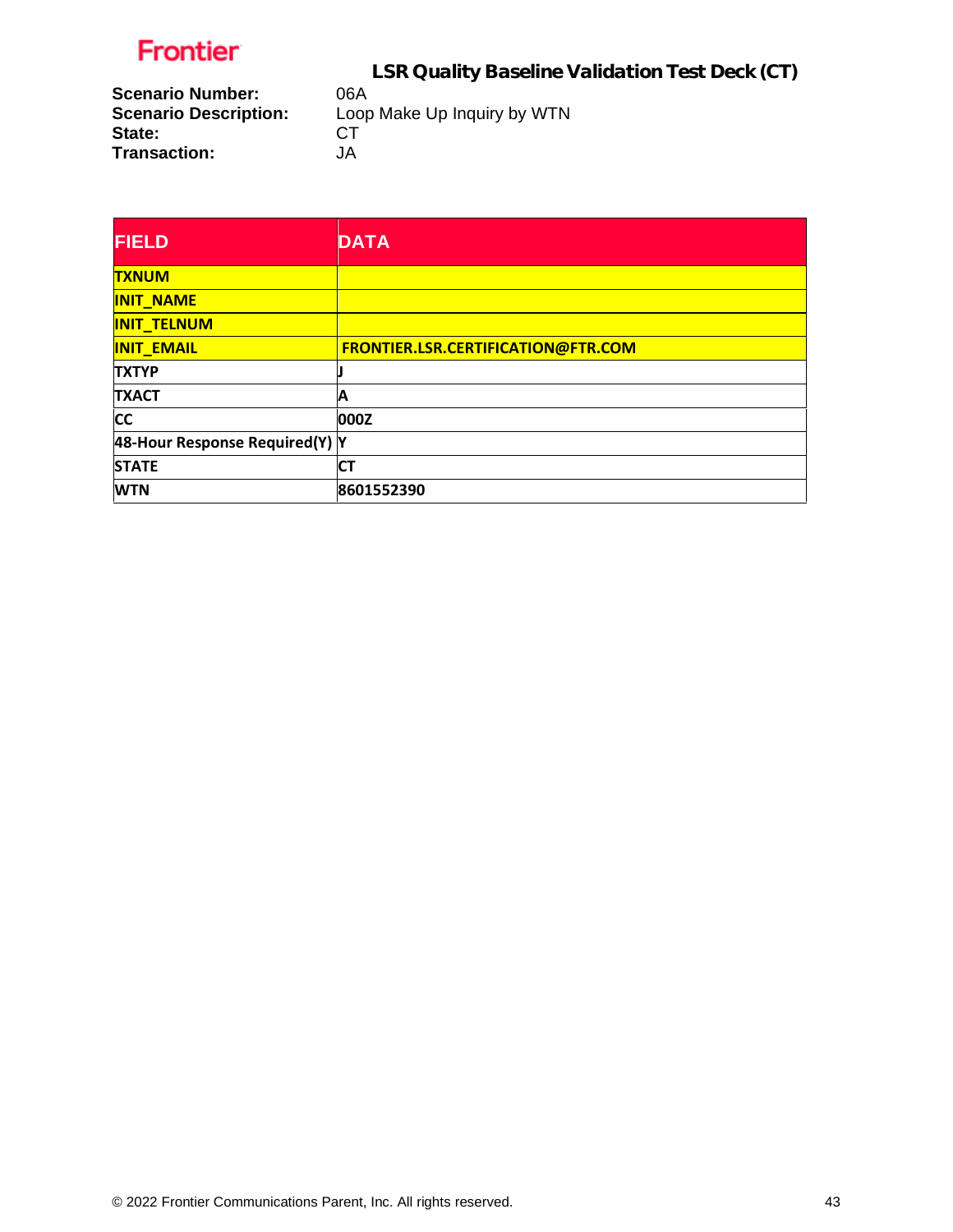

**Scenario Number:** 06A State: CT **Transaction:** JA

**Scenario Description:** Loop Make Up Inquiry by WTN

#### **Inbound Request:**

ISA~00~ ~01~ ~ZZ~ZTKVFO ~01~FTRPO  $~190503~1522~$   $~$  U~00405 ~ 004087487 ~ 0 ~ T ~ ^ GS~PO~ZTKVFO~FTRPO~20190503~1522~4087487~X~004050 ST~850~0001 BEG~28~IN~PO06AJACT50319~~20190503 PER~AG~FTR LSR CERT~TE~8005551212~EM~FRONTIER.LSR.CERTIFICATION@FTR.COM DTM~097~20190503~1522 SI~TI~IQ~J SI~TI~IR~A PID~S~~TI~ZZ~~~FT-RSQ~Y N1~BY~~25~000Z N4~~CT PO1~1~1~EA SI~TI~WT~8601552390  $CTT~1$ SE~13~0001 GE~1~4087487 IEA~1~004087487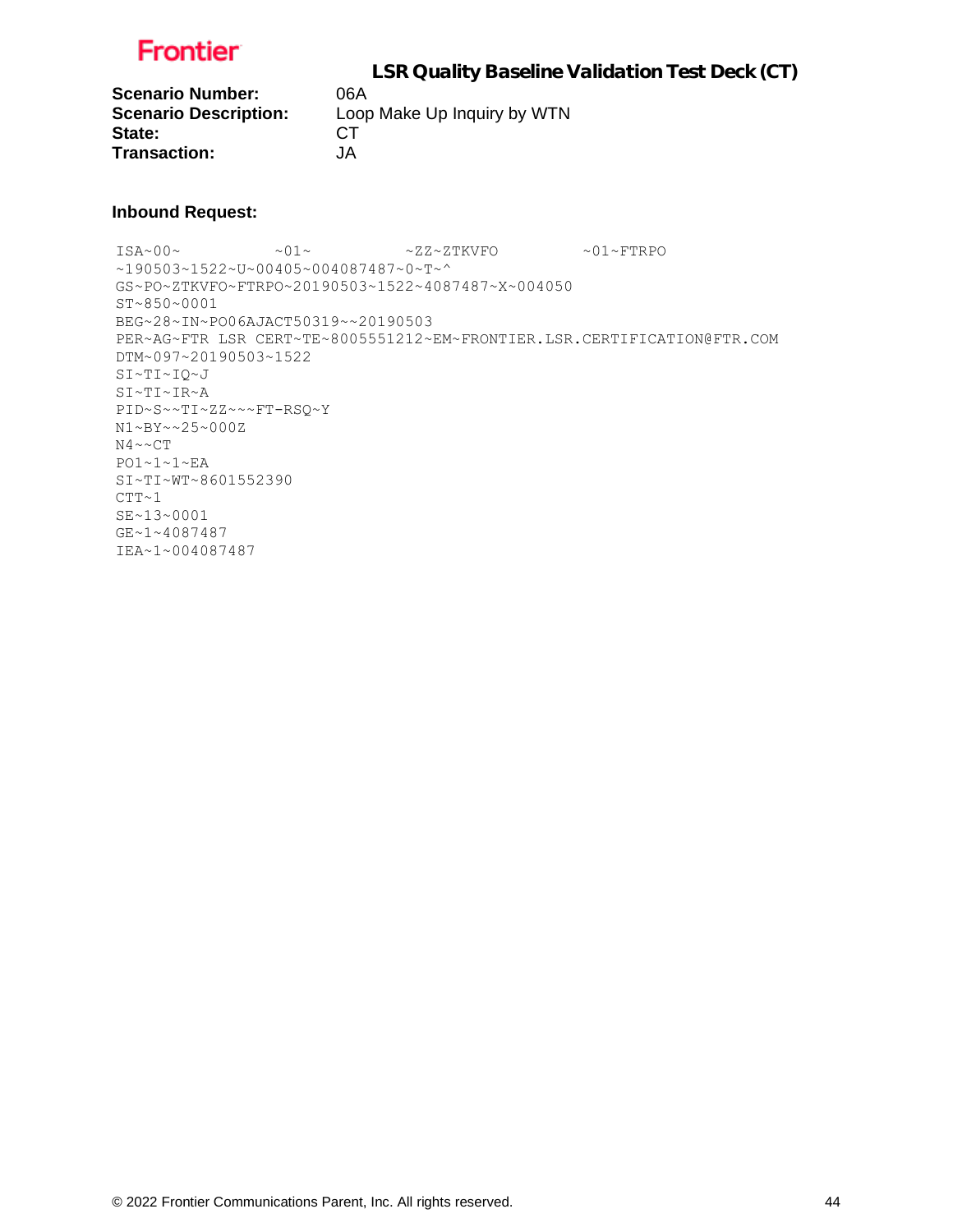

**Scenario Number:** 06A State: CT **Transaction:** JA

**Scenario Description:** Loop Make Up Inquiry by WTN

#### **Outbound Response:**

 $\sim 00 \times 00 \times 00$   $\sim 27 \times 77$  RPO  $\sim 01 \times 27$ KVFO  $~190503~1522~$   $~$  U  $~00405~$   $~004087491~$   $~0$   $~$  T  $~$ GS~PR~FTRPO~ZTKVFO~20190503~1522~4087491~X~004050 ST~855~0001 BAK~11~AT~PO06AJACT50319~20190503 DTM~097~20190503~152235 SI~TI~IQ~J N1~BY~~25~000Z PO1~1~1~EA~~~A6~LMR N1~IT~NONE N4~~CT PO1~2~1~EA~~~A6~ERR N9~1Q~39312~PRESPC MTX~~Manual Processing Required - response will be provided within 48 hours.  $CTT~2$ SE~13~0001 GE~1~4087491 IEA~1~004087491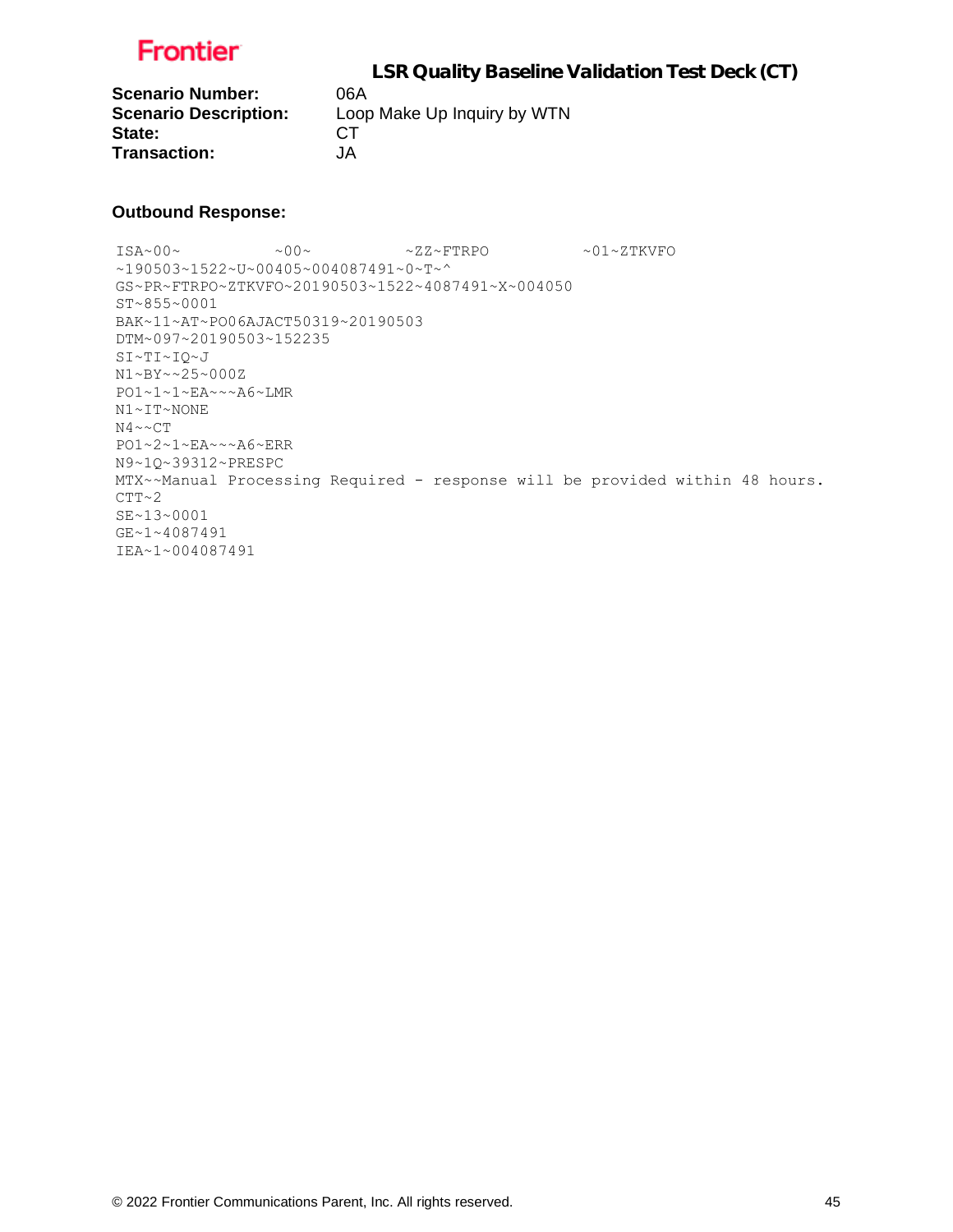LSR Quality Baseline Validation Test Deck (CT)

**Scenario Number:** 07<br>**Scenario Description:** Loo **State:** CT<br> **Transaction:** QA **Transaction:** 

Loop Qualification Basic by WTN<br>CT

| <b>FIELD</b> | <b>DATA</b> |
|--------------|-------------|
| <b>TXNUM</b> |             |
| <b>TXTYP</b> | Q           |
| <b>TXACT</b> | Α           |
| <b>CC</b>    | 000Z        |
| <b>MS</b>    | A           |
| <b>STATE</b> | <b>CT</b>   |
| <b>WTN</b>   | 2037752967  |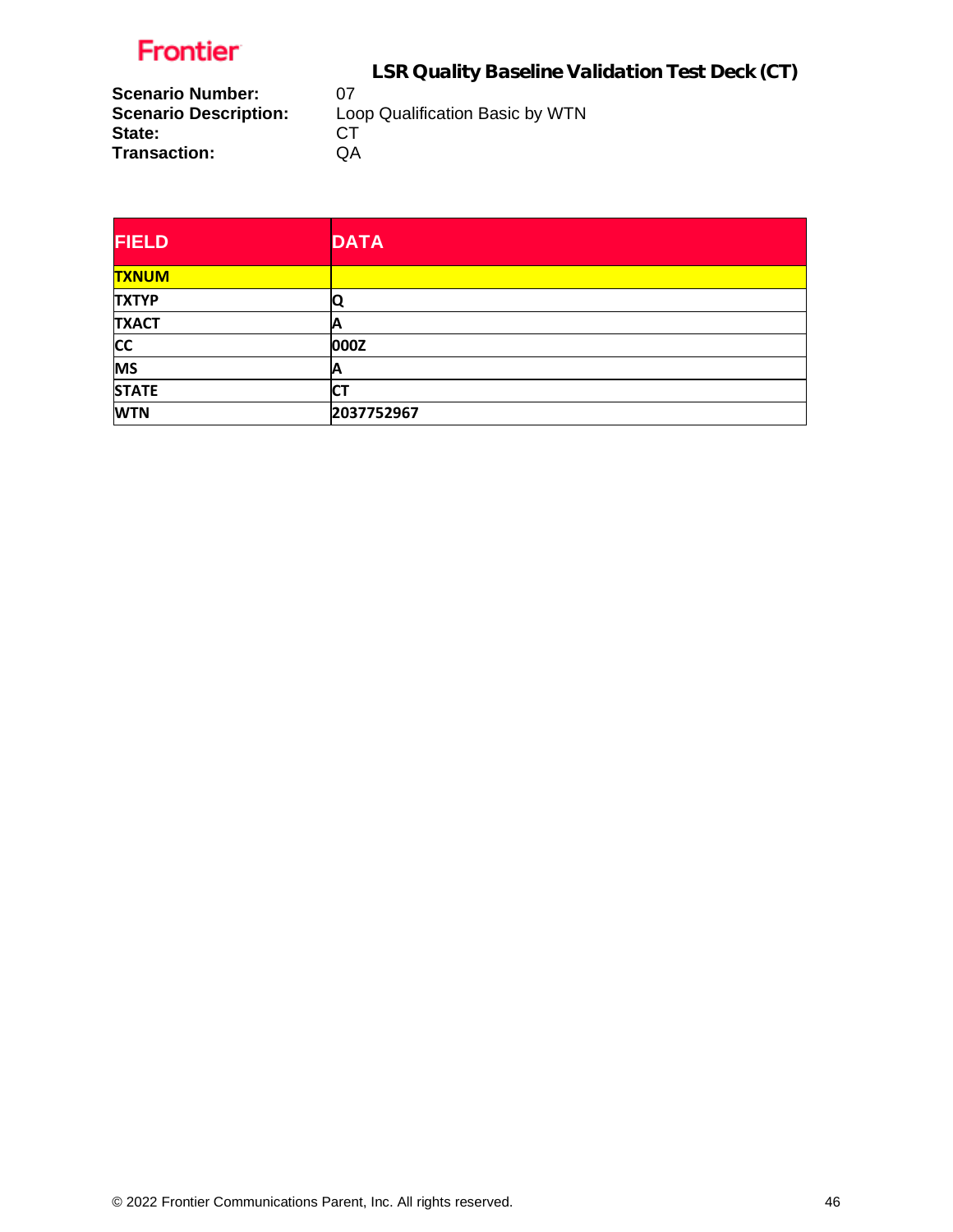LSR Quality Baseline Validation Test Deck (CT)

**Scenario Number:** 07<br>**Scenario Description:** Loo State: CT **Transaction:** QA

Loop Qualification Basic by WTN

### **Inbound Request:**

ISA~00~ ~01~ ~ZZ~ZTKVFO ~01~FTRPO ~190503~1526~U~00405~004087495~0~T~^ GS~PO~ZTKVFO~FTRPO~20190503~1526~4087495~X~004050 ST~850~0001 BEG~28~IN~PO07QACT50319~~20190503 DTM~097~20190503~1526 SI~TI~IQ~Q SI~TI~IR~A SI~TI~MK~A N1~BY~~25~000Z N4~~CT PO1~1~1~EA SI~TI~WT~2037752967  $CTT~1$ SE~12~0001 GE~1~4087495 IEA~1~004087495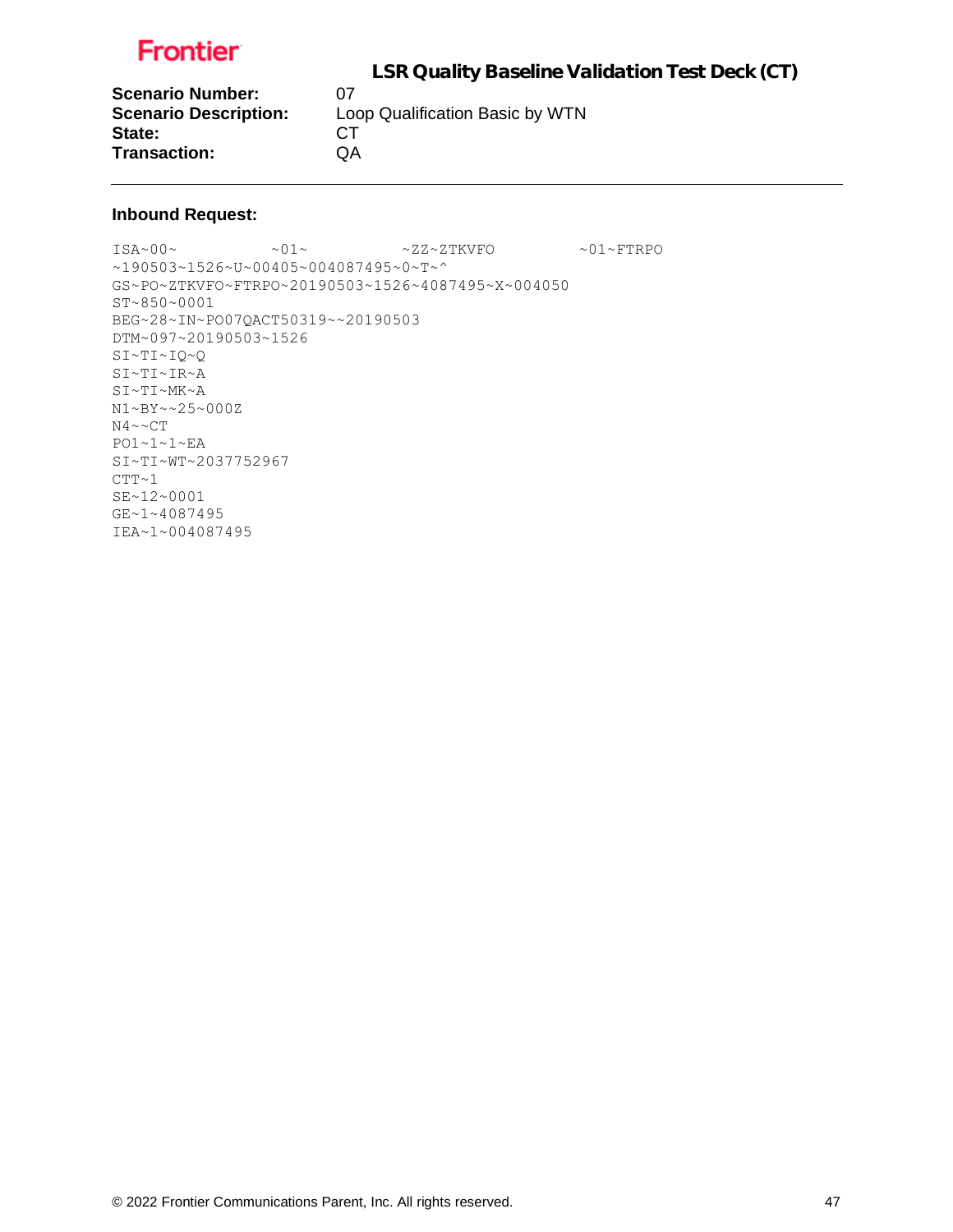LSR Quality Baseline Validation Test Deck (CT)

**Scenario Number:** 07<br>**Scenario Description:** Loo State: CT **Transaction:** QA

Loop Qualification Basic by WTN

### **Outbound Response:**

 $\sim 00\sim \qquad \qquad \sim 2Z\sim \text{FTRPO} \qquad \qquad \sim 01\sim \text{2TKVFO}$  $~190503~1526~$ v $~00405~$ v $004087499~$ v $~0$ ~ $T$ ~^ GS~PR~FTRPO~ZTKVFO~20190503~1526~4087499~X~004050 ST~855~0001 BAK~11~AT~PO07QACT50319~20190503 DTM~097~20190503~152604 SI~TI~IQ~Q N1~BY~~25~000Z PO1~1~1~EA~~~A6~LQR SI~TI~L2~A  $CTT~1$ SE~9~0001 GE~1~4087499 IEA~1~004087499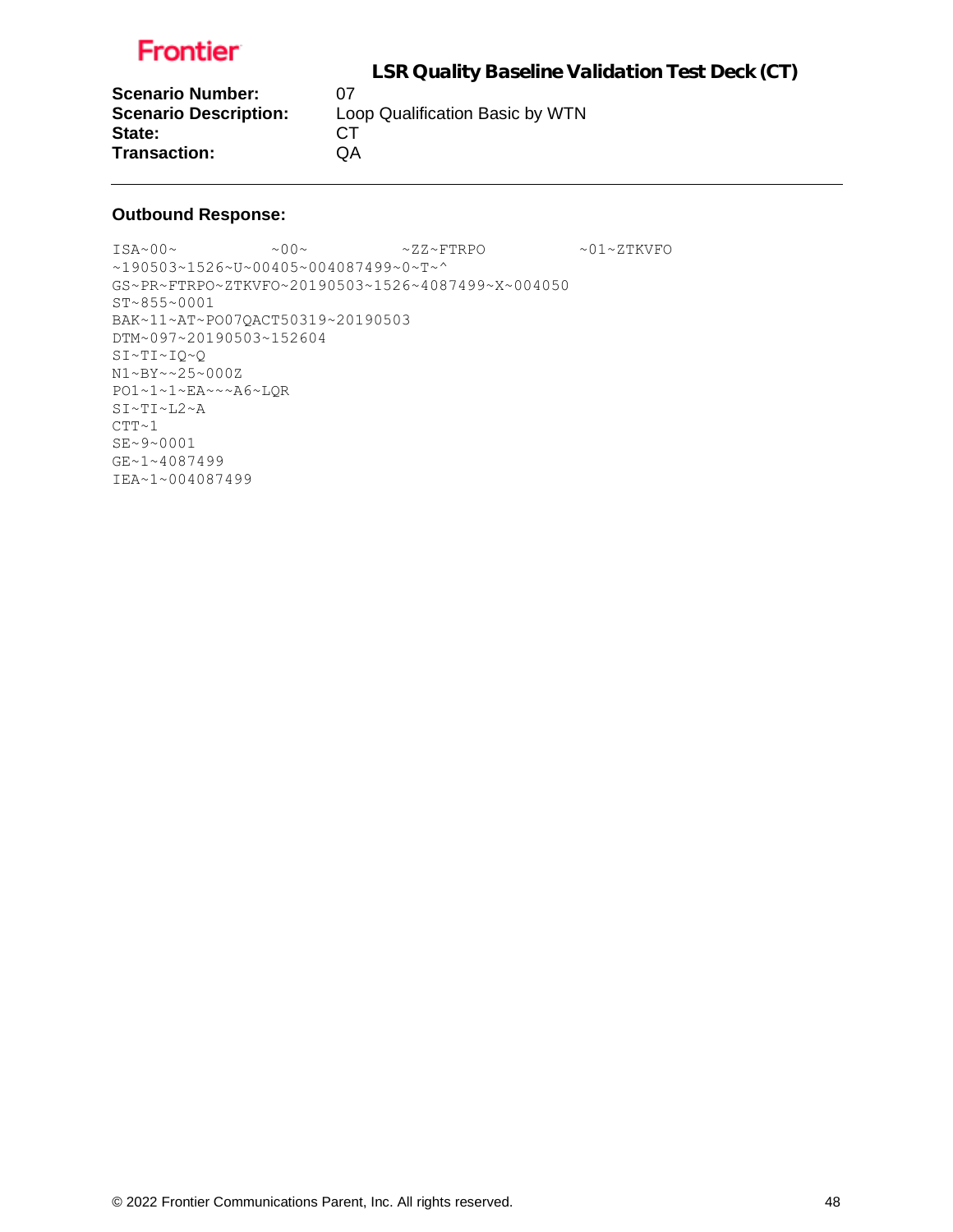LSR Quality Baseline Validation Test Deck (CT)

**Scenario Number:** 08<br>**Scenario Description:** XD **State:** CT<br>
Transaction: HA **Transaction:** 

**Scenario Description:** XDSL Loop Qualification by Address

| <b>FIELD</b> | <b>DATA</b>    |
|--------------|----------------|
| <b>TXNUM</b> |                |
| <b>TXTYP</b> | Η              |
| <b>TXACT</b> | Α              |
| <b>CC</b>    | 000Z           |
| <b>AFT</b>   | ΙN             |
| <b>SANO</b>  | 24             |
| <b>SASN</b>  | Elm            |
| <b>SATH</b>  | <b>ST</b>      |
| <b>CITY</b>  | <b>Danbury</b> |
| <b>STATE</b> | <b>CT</b>      |
| <b>ZIP</b>   | 06810          |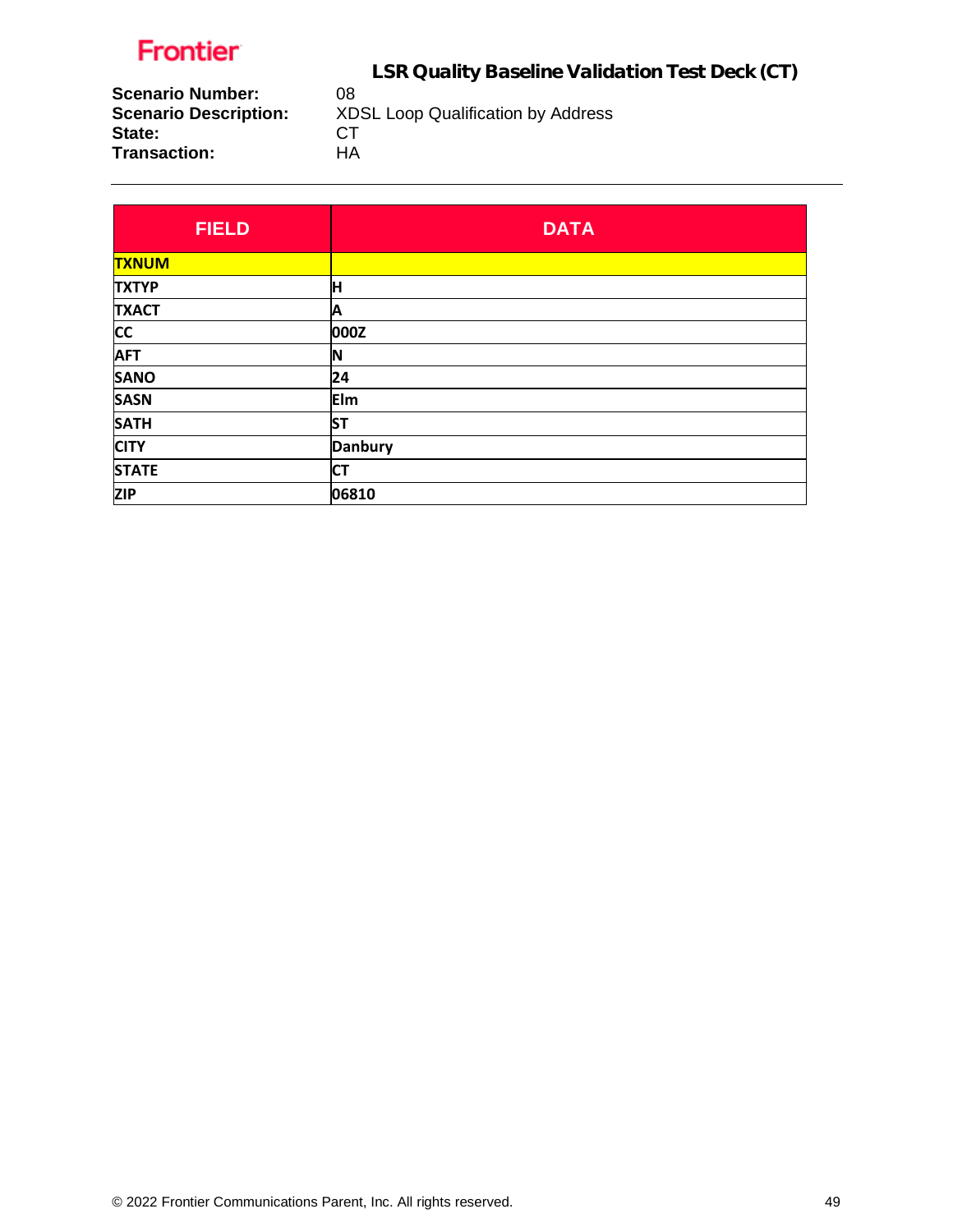LSR Quality Baseline Validation Test Deck (CT)

**Scenario Number:** 08<br>**Scenario Description:** XD State: CT **Transaction:** HA

**Scenario Description:** XDSL Loop Qualification by Address

### **Inbound Request:**

 $\verb|ISA~00~|~\verb|V5A~00~|~\verb|V5A~00~|~\verb|V5A~00~|~\verb|V5A~00~|~\verb|V5A~00~|~\verb|V5A~00~|~\verb|V5A~00~|~\verb|V5A~00~|~\verb|V5A~00~|~\verb|V5A~00~|~\verb|V5A~00~|~\verb|V5A~00~|~\verb|V5A~00~|~\verb|V5A~00~|~\verb|V5A~00~|~\verb|V5A~00~|~\verb|V5A~00~|~\verb|V5A$ ~190503~1530~U~00405~004087503~0~T~^ GS~PO~ZTKVFO~FTRPO~20190503~1530~4087503~X~004050 ST~850~0001 BEG~28~IN~PO08HACT50319~~20190503 DTM~097~20190503~1530 SI~TI~IQ~H SI~TI~IR~A N1~BY~~25~000Z N4~~CT PO1~1~1~EA SI~TI~AF~N N1~IT~NONE N4~~~06810 NX2~01~24 NX2~02~ELM NX2~07~DANBURY NX2~62~ST  $CTT~1$ SE~17~0001 GE~1~4087503 IEA~1~004087503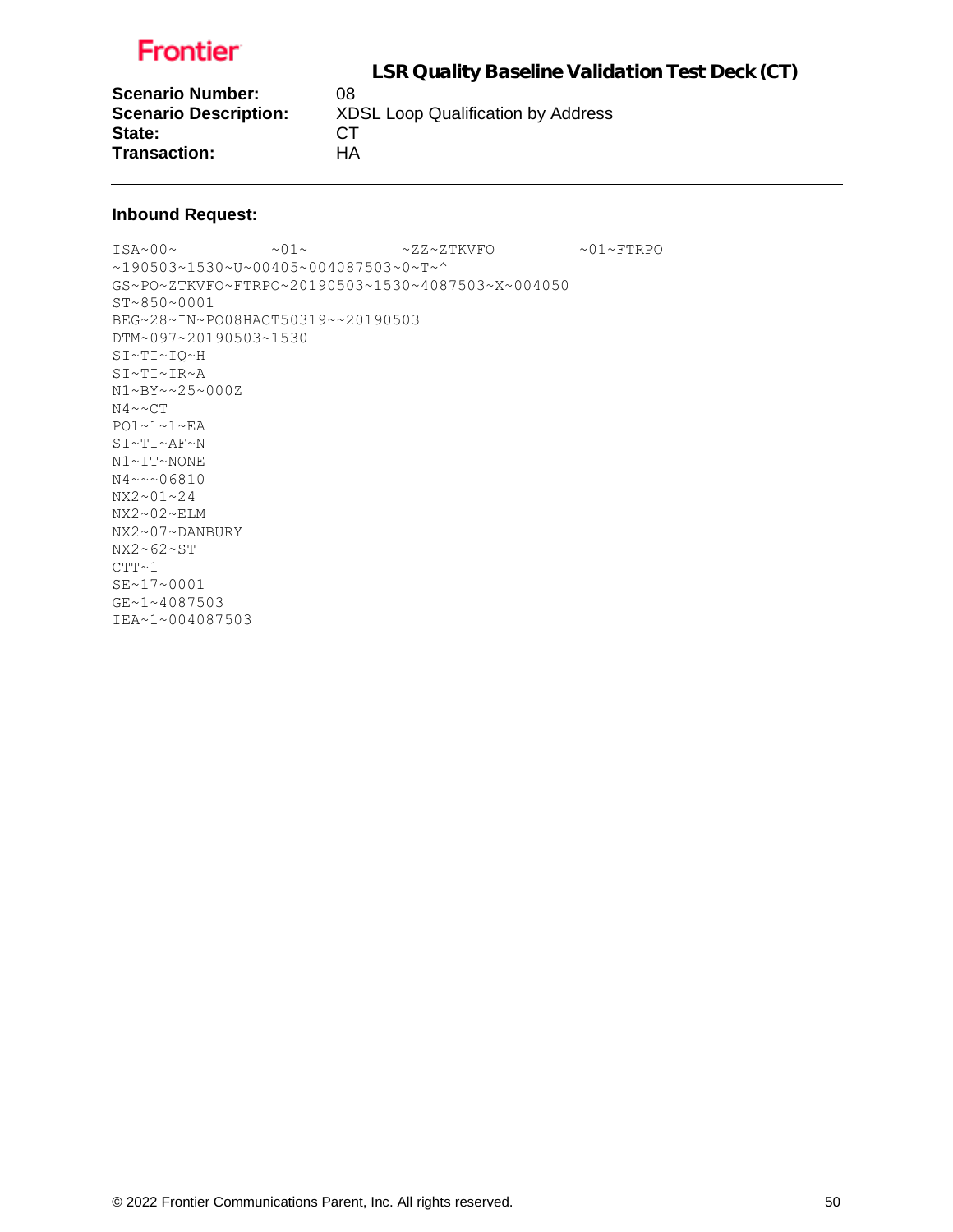

**Scenario Number:** 08 State: CT **Transaction:** HA

**Scenario Description:** XDSL Loop Qualification by Address

#### **Outbound Response:**

 $\sim 00 \sim \qquad \qquad -00 \sim \qquad \qquad -01 \sim 27 \times 20 \sim \qquad \qquad -01 \sim 27 \times 20 \sim$ ~190503~1531~U~00405~004087507~0~T~^ GS~PR~FTRPO~ZTKVFO~20190503~1531~4087507~X~004050 ST~855~0001 BAK~11~AT~PO08HACT50319~20190503 DTM~097~20190503~153136 SI~TI~IQ~H N1~BY~~25~000Z PO1~1~1~EA~~~A6~LXA SI~TI~LS~203205 SI~TI~L2~A SI~TI~AF~N SI~TI~LO~DNBRCT00DS1 SI~TI~FE~C MEA~AF~LN~2.6930000~TL PID~X~~TI~LPAC~IPDSL, Satellite, ADSLR, IDSL, ADSLC, SDSL PID~X~~TI~RTIND~~~BA-RSQ~N N9~TD~UPDT~201905030331 N1~16~DNBRCT00DS1 N1~C3~~BE~DNBRCT00DS1 N1~IT~NONE N4~~CT~06810 NX2~01~24 NX2~02~ELM NX2~07~DANBURY NX2~62~ST  $CTT~1$ SE~25~0001 GE~1~4087507 IEA~1~004087507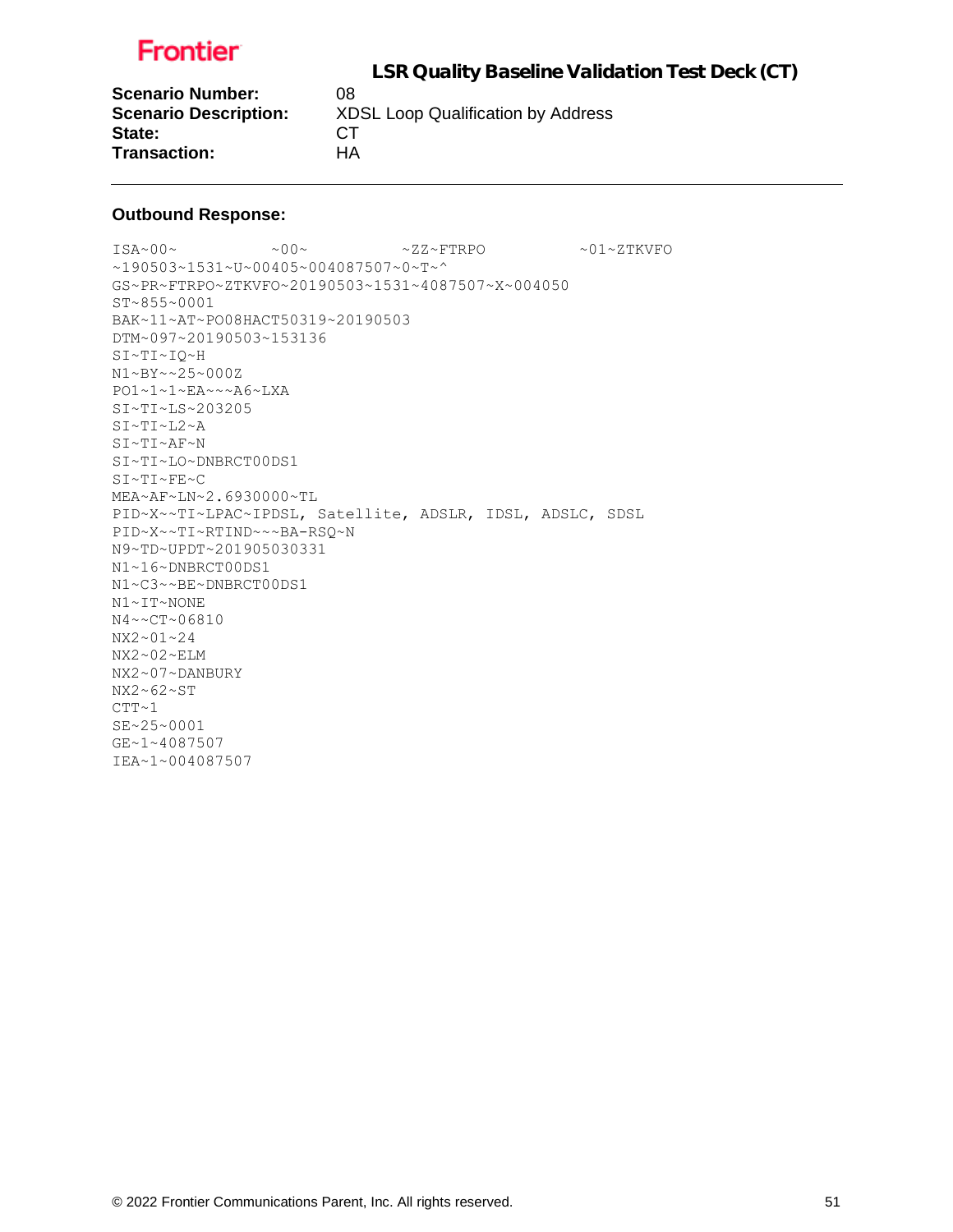LSR Quality Baseline Validation Test Deck (CT)

**Scenario Number:** 09<br>**Scenario Description:** Pro State: CT<br>
Transaction: CA **Transaction:** 

Product and Service Availability<br>CT

| <b>FIELD</b>  | <b>DATA</b> |
|---------------|-------------|
| <b>TXNUM</b>  |             |
| <b>TXTYP</b>  |             |
| <b>TXACT</b>  |             |
| <b>CC</b>     | 000Z        |
| <b>TOS</b>    | l ---       |
| <b>STATE</b>  | СT          |
| <b>NPANXX</b> | 860228      |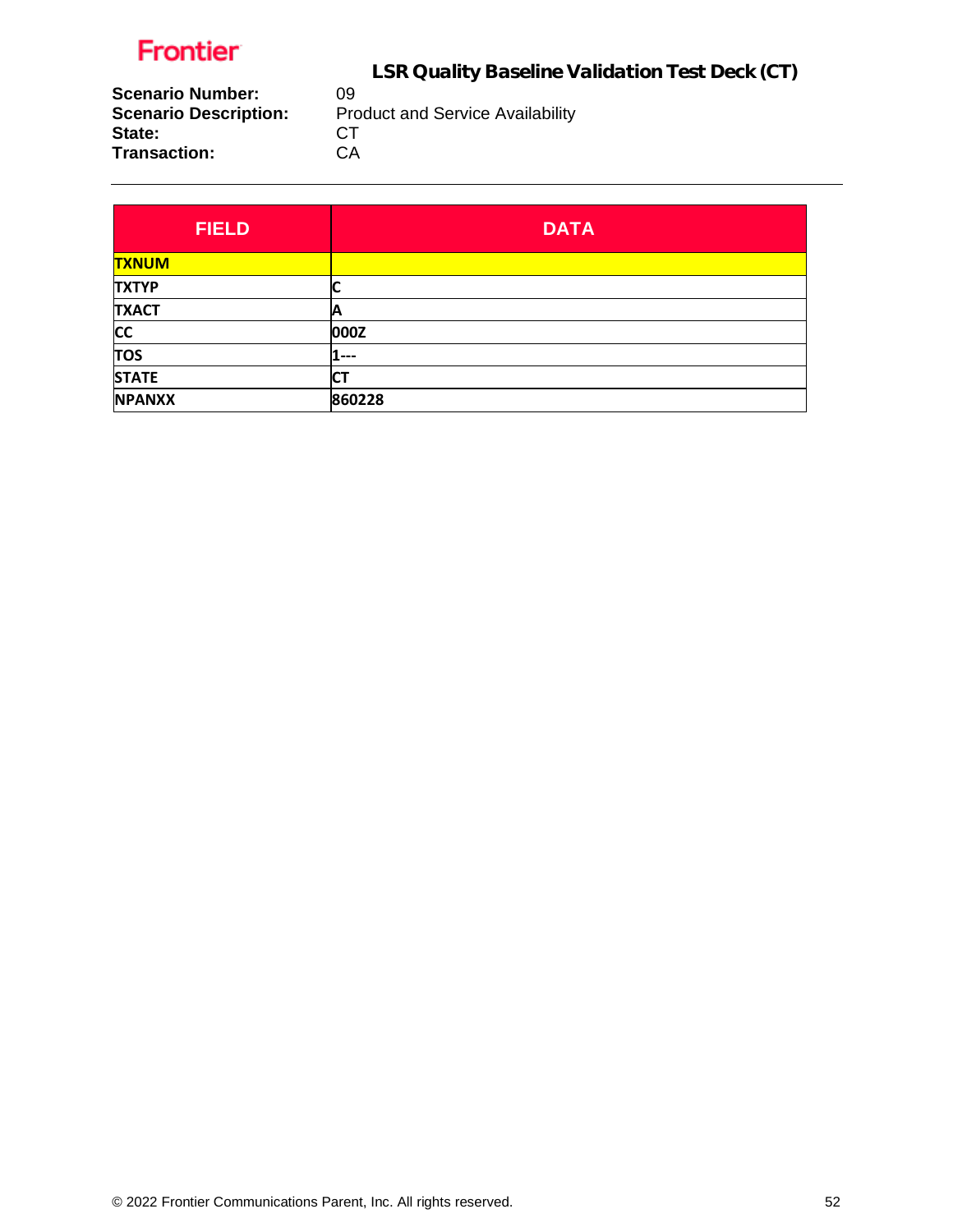LSR Quality Baseline Validation Test Deck (CT)

**Scenario Number:** 09<br>**Scenario Description:** Pro State: CT **Transaction:** CA

**Product and Service Availability** 

### **Inbound Request:**

ISA~00~ ~01~ ~ZZ~ZTKVFO ~01~FTRPO ~190503~1549~U~00405~004087519~0~T~^ GS~PO~ZTKVFO~FTRPO~20190503~1549~4087519~X~004050 ST~850~0001 BEG~28~IN~PO09CACT50319A~~20190503 DTM~097~20190503~1549 SI~TI~IQ~C SI~TI~IR~A SI~TI~TY~1--- N1~BY~~25~000Z N4~~CT PO1~1~1~EA SI~TI~LX~860228  $CTT~1$ SE~12~0001 GE~1~4087519 IEA~1~004087519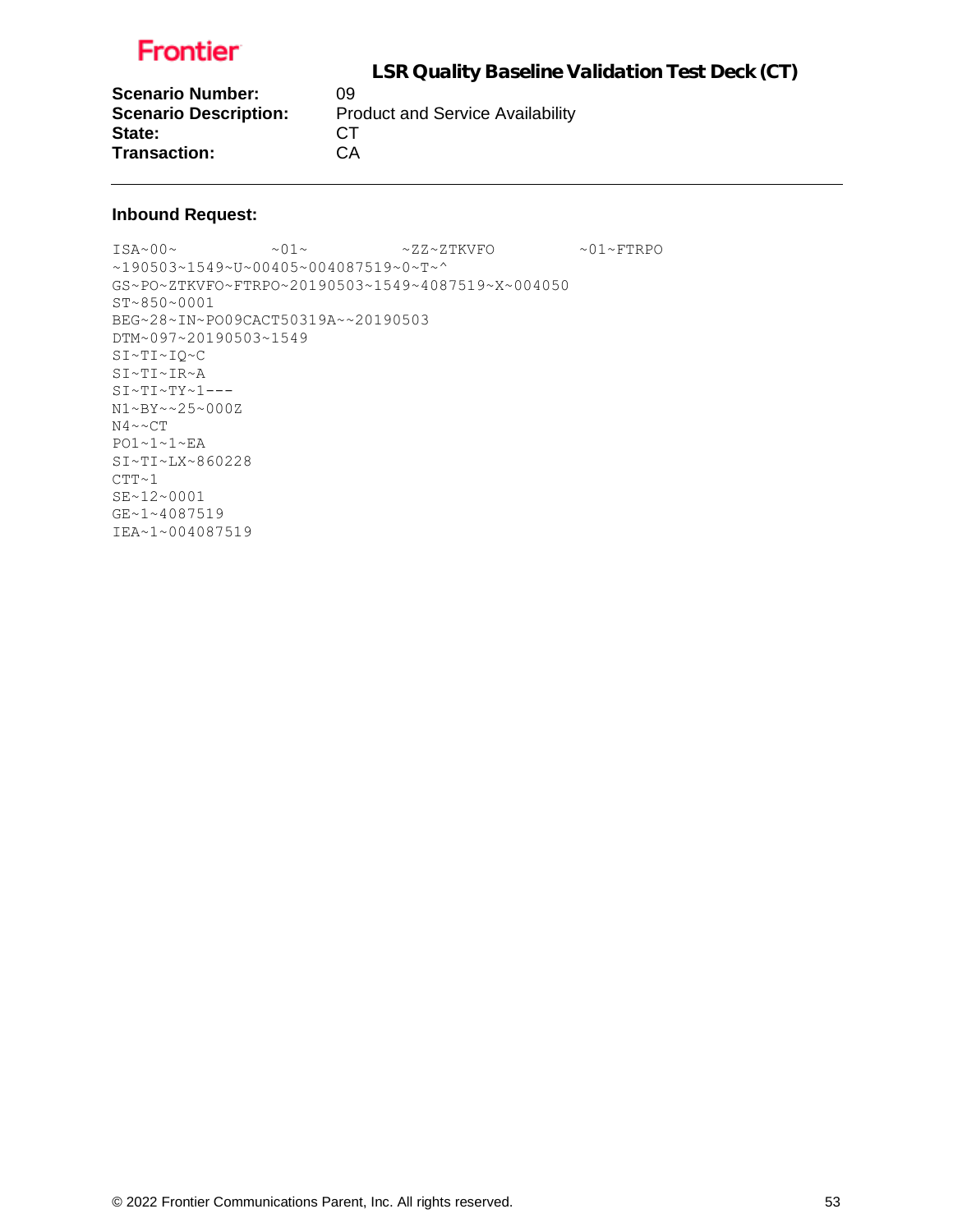

| <b>Scenario Number:</b>      | 09                                      |
|------------------------------|-----------------------------------------|
| <b>Scenario Description:</b> | <b>Product and Service Availability</b> |
| State:                       | CT.                                     |
| <b>Transaction:</b>          | СA                                      |

#### **Outbound Response:**

The response is too large to display the entire 855 within this document. Therefore, only the first page is included. ISA~00~ ~00~ ~ZZ~FTRPO ~01~ZTKVFO ~190503~1549~U~00405~004087523~0~T~^ GS~PR~FTRPO~ZTKVFO~20190503~1549~4087523~X~004050 ST~855~0001 BAK~11~AT~PO09CACT50319A~20190503 DTM~097~20190503~154924 SI~TI~IQ~C N1~BY~~25~000Z  $N4 \sim C T$ PO1~1~1~EA~~~A6~PSR/FEAT SLN~1~1~A~1~EA SI~TI~SF~MPG SLN~1~2~A~1~EA SI~TI~SC~ALB PID~X~~TI~ETUSOC~~~~N N9~82~USOCDES MTX~~Additional Listing Bus SLN~1~3~A~1~EA SI~TI~SC~ULLBX PID~X~~TI~ETUSOC~~~~N N9~82~USOCDES MTX~~Additional Listing Bus SLN~1~4~A~1~EA SI~TI~SC~ALB0 PID~X~~TI~ETUSOC~~~~N N9~82~USOCDES MTX~~Additional Listing Bus SLN~1~5~A~1~EA SI~TI~SC~ALB1 PID~X~~TI~ETUSOC~~~~N N9~82~USOCDES MTX~~Additional Listing Bus SLN~1~6~A~1~EA SI~TI~SC~ALR PID~X~~TI~ETUSOC~~~~N N9~82~USOCDES MTX~~Additional Listing Res  $SLN~1~~7~~A~1~~E$ A SI~TI~SC~ULLRX PID~X~~TI~ETUSOC~~~~N N9~82~USOCDES MTX~~Additional Listing Res SLN~1~8~A~1~EA SI~TI~SC~ALR0 PID~X~~TI~ETUSOC~~~~N N9~82~USOCDES MTX~~Additional Listing Res SLN~1~9~A~1~EA SI~TI~SC~ALR1 PID~X~~TI~ETUSOC~~~~N N9~82~USOCDES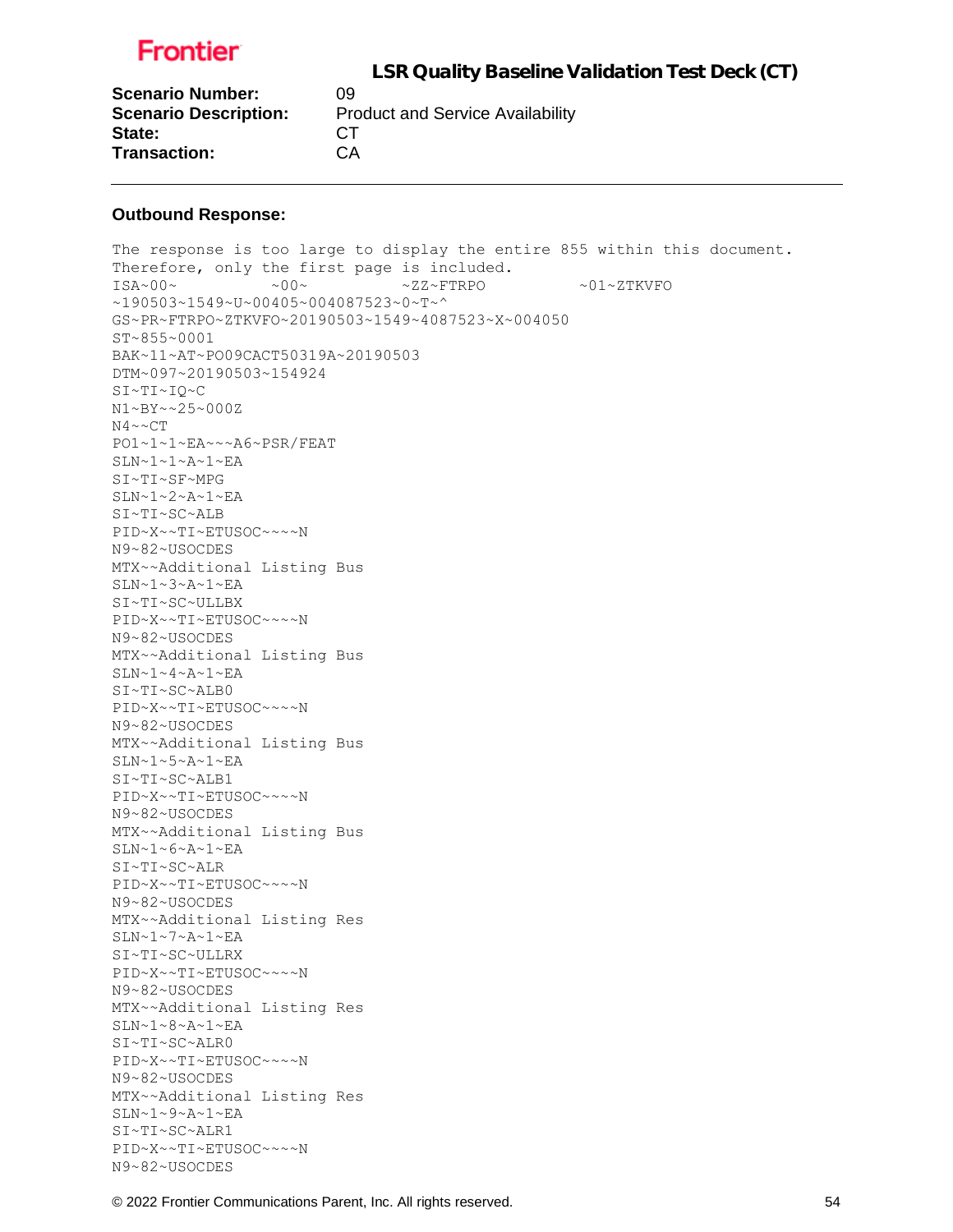MTX~~Additional Listing Res SLN~1~10~A~1~EA SI~TI~SC~FLT PID~X~~TI~ETUSOC~~~~N N9~82~USOCDES MTX~~Free Addl Listing SLN~1~11~A~1~EA SI~TI~SC~WHSIN PID~X~~TI~ETUSOC~~~~N N9~82~USOCDES MTX~~AMBT DSL Self-Install NRC SLN~1~12~A~1~EA SI~TI~SC~VBD24 PID~X~~TI~ETUSOC~~~~N N9~82~USOCDES MTX~~CO Mlt Plxng DS1 to Vc /D SLN~1~13~A~1~EA SI~TI~SC~ESMFP PID~X~~TI~ETUSOC~~~~N N9~82~USOCDES MTX~~CTX 1100 Ftr Pkg-Cll Fwd SLN~1~14~A~1~EA SI~TI~SC~ESY3H PID~X~~TI~ETUSOC~~~~N N9~82~USOCDES MTX~~CTX 1100 Ftr Pkg-Consult SLN~1~15~A~1~EA SI~TI~SC~ESY4M PID~X~~TI~ETUSOC~~~~N N9~82~USOCDES MTX~~CTX 1100 Ftr Pkg-3Wy-Cll SLN~1~16~A~1~EA SI~TI~SC~RTVXC PID~X~~TI~ETUSOC~~~~N N9~82~USOCDES MTX~~900 Call Blocking SLN~1~17~A~1~EA SI~TI~SC~O2S PID~X~~TI~ETUSOC~~~~N N9~82~USOCDES MTX~~Originating line screenin SLN~1~18~A~1~EA SI~TI~SC~HBR PID~X~~TI~ETUSOC~~~~N N9~82~USOCDES MTX~~Blocking for Prompted Cal SLN~1~19~A~1~EA SI~TI~SC~BTNCH PID~X~~TI~ETUSOC~~~~N N9~82~USOCDES MTX~~VOIP DID# Charge SLN~1~20~A~1~EA SI~TI~SC~FFL PID~X~~TI~ETUSOC~~~~N N9~82~USOCDES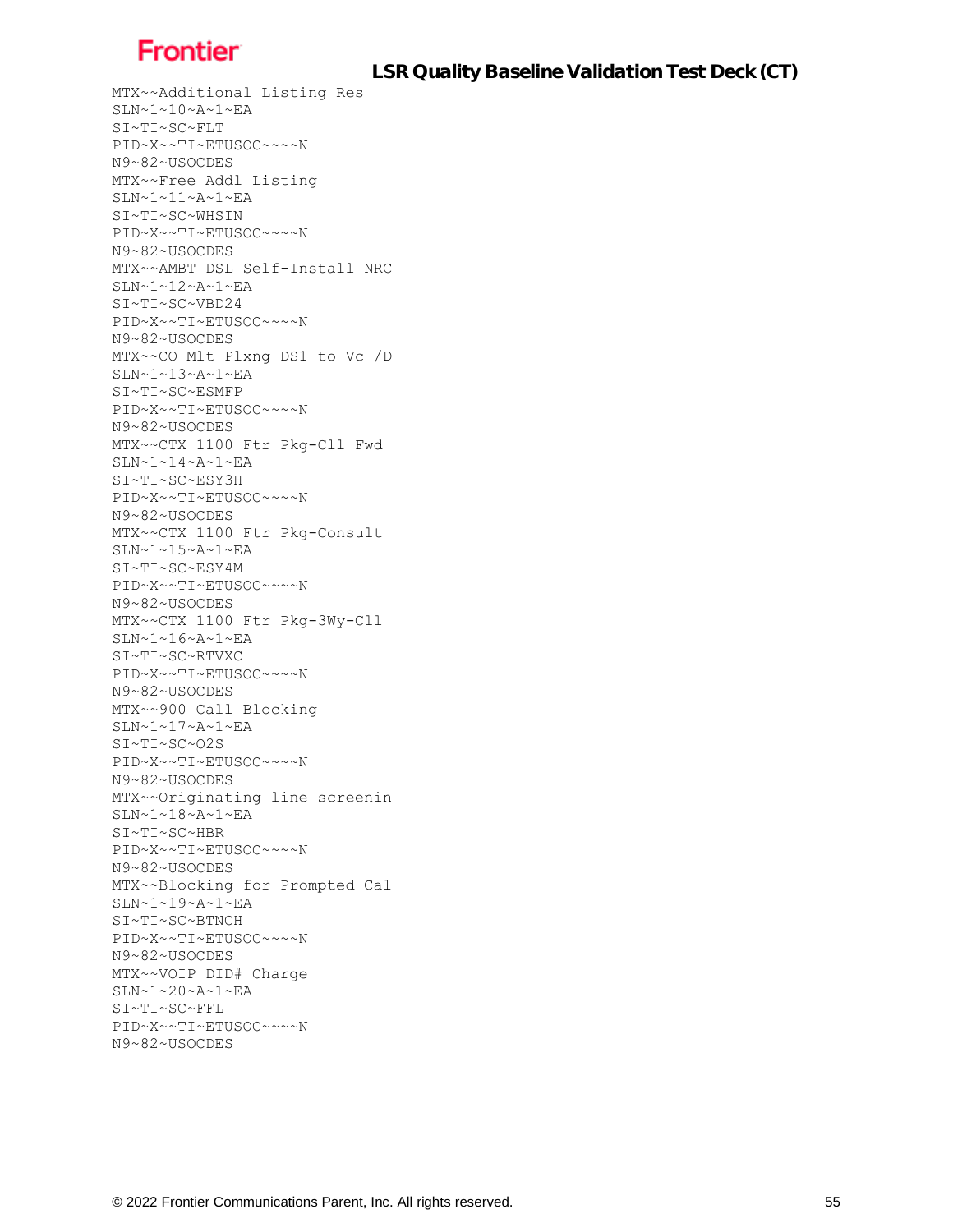LSR Quality Baseline Validation Test Deck (CT)

**Scenario Number:** 10<br>**Scenario Description:** Col **State:** CT<br>
Transaction: NA **Transaction:** 

Collocation Facility Assignment – Single Facility CT

| <b>FIELD</b>  | <b>DATA</b>        |
|---------------|--------------------|
| <b>TXNUM</b>  |                    |
| <b>TXTYP</b>  | N                  |
| <b>CATYPE</b> |                    |
| <b>TXACT</b>  | Α                  |
| <b>CC</b>     | 000Z               |
| <b>MS</b>     | А                  |
| <b>STATE</b>  | <b>CT</b>          |
| <b>LST</b>    | <b>BRFDCT00WPO</b> |
| <b>SHELF</b>  | <b>ZTK001</b>      |
| <b>SLOT</b>   | 000001             |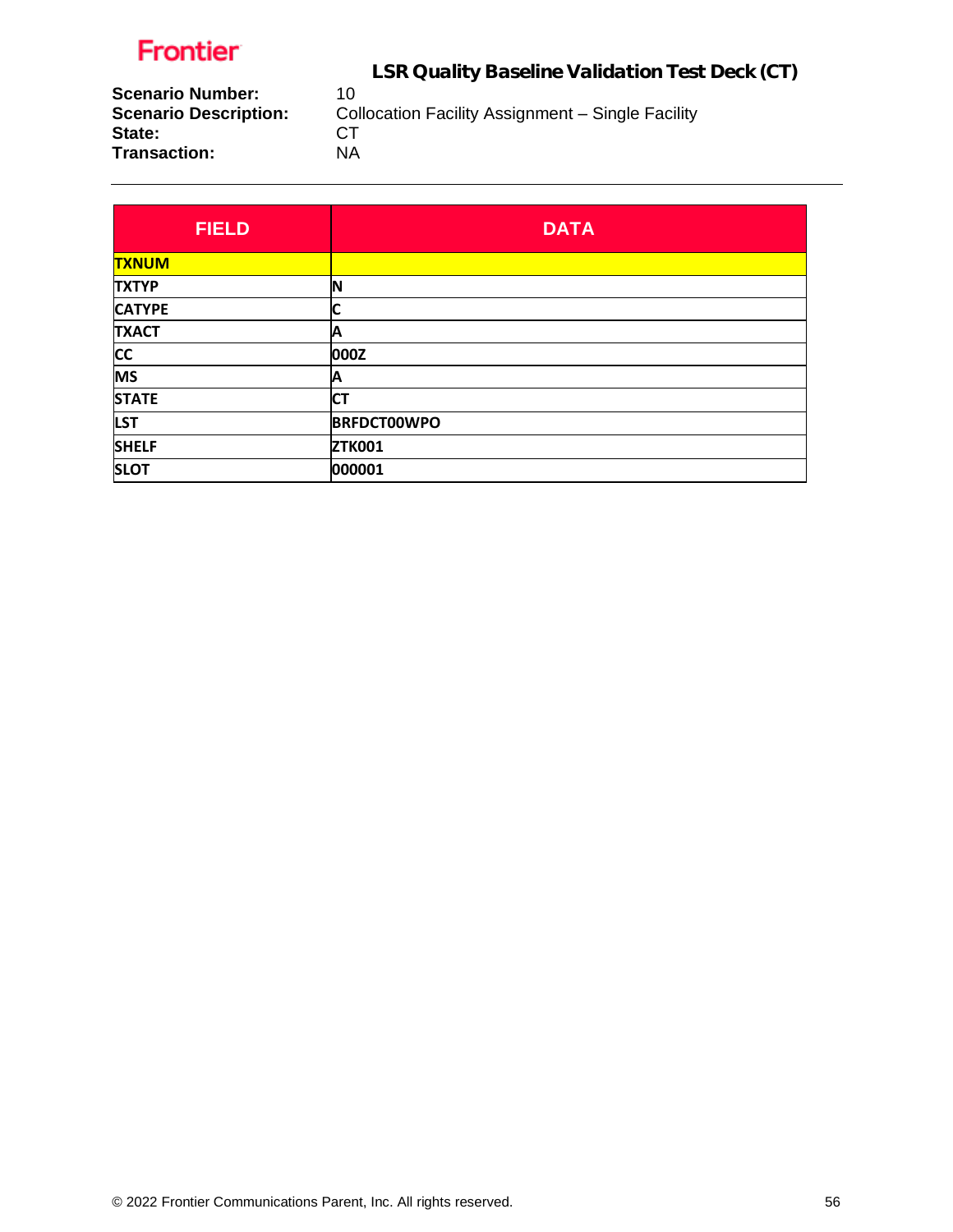LSR Quality Baseline Validation Test Deck (CT)

**Scenario Number:** 10<br>**Scenario Description:** Co State: CT **Transaction:** NA

**Collocation Facility Assignment – Single Facility** 

### **Inbound Request:**

ISA~00~ ~01~ ~ZZ~ZTKVFO ~01~FTRPO ~190503~1559~U~00405~004087527~0~T~^ GS~PO~ZTKVFO~FTRPO~20190503~1559~4087527~X~004050 ST~850~0001 BEG~28~IN~PO10NA-CT50319~~20190503 DTM~097~20190503~1559 SI~TI~IQ~N SI~TI~IR~A SI~TI~MK~A N1~BY~~25~000Z N4~~CT PO1~1~1~EA SI~TI~K3~ZTK001 SI~TI~K4~000001 SI~TI~LO~BRFDCT00WP0 PID~X~~TI~CATYPE~C  $CTT~1$ SE~15~0001 GE~1~4087527 IEA~1~004087527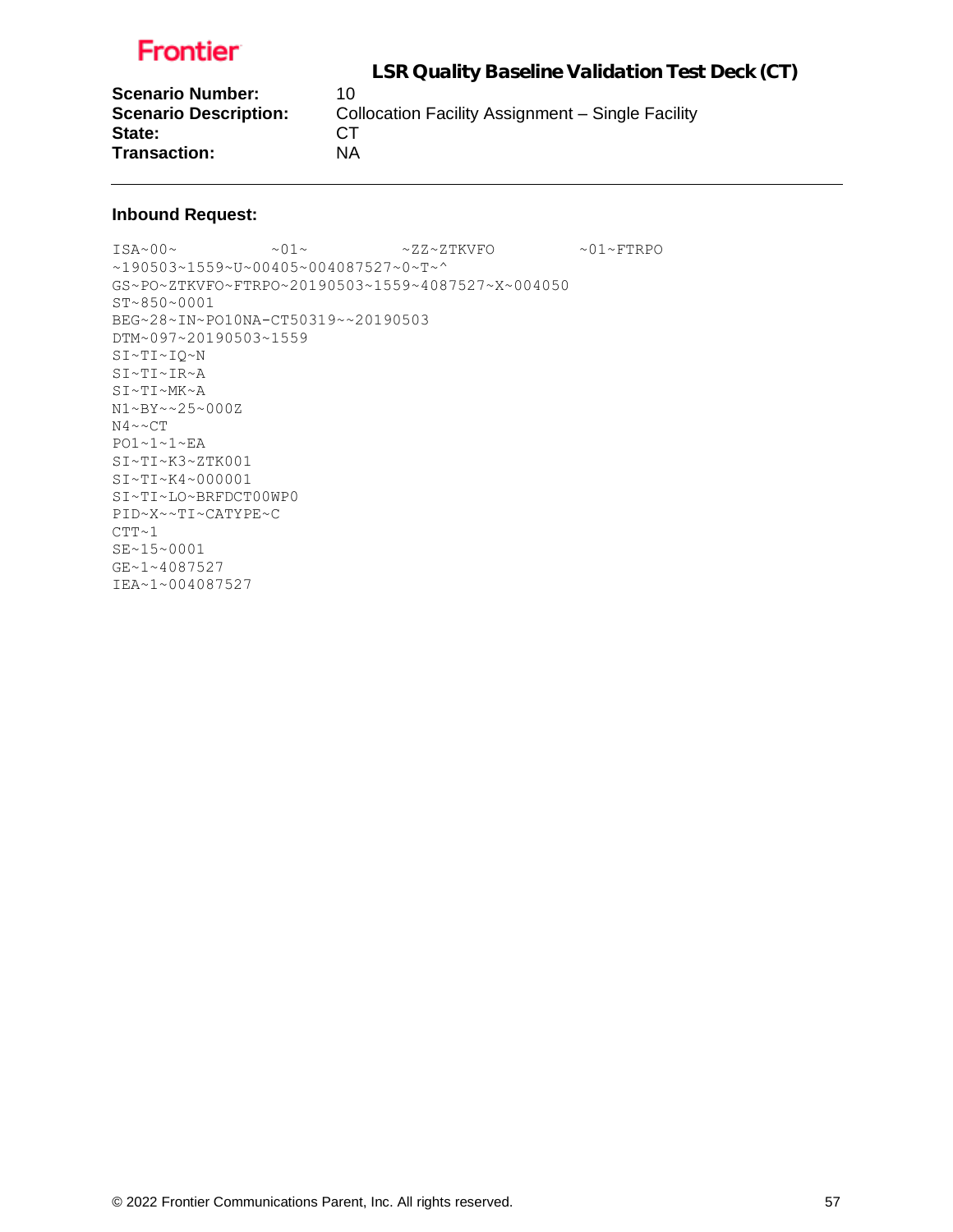

**Scenario Number:** 10<br>**Scenario Description:** Co State: CT **Transaction:** NA

**Collocation Facility Assignment – Single Facility** 

### **Outbound Response:**

 $1\,\text{SA}\sim00\,\sim\qquad \qquad 0\,\sim\qquad \qquad 2\,\text{Z}\sim\text{FTRPO}\qquad \qquad 0\,\sim\,2\,\text{TKVFO}$ ~190503~1559~U~00405~004087531~0~T~^ GS~PR~FTRPO~ZTKVFO~20190503~1559~4087531~X~004050 ST~855~0001 BAK~11~AT~PO10NA-CT50319~20190503 DTM~097~20190503~155902 SI~TI~IQ~N N1~BY~~25~000Z PO1~1~1~EA~~~A6~CVR N1~IT~NONE N4~~CT PO1~2~1~EA~~~A6~CFA PID~X~~TI~COSTAT~A  $CTT~2$ SE~12~0001 GE~1~4087531 IEA~1~004087531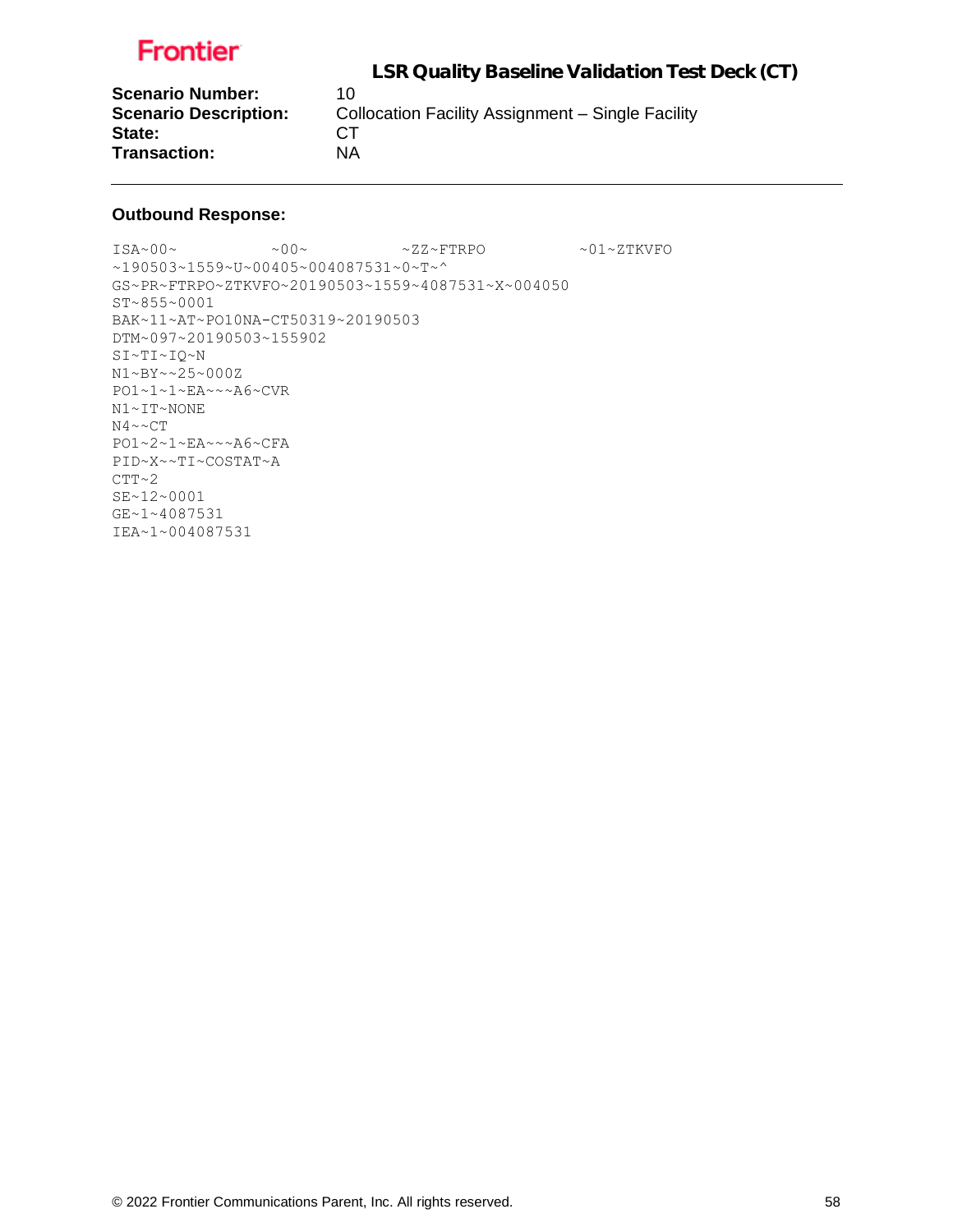LSR Quality Baseline Validation Test Deck (CT)

**Scenario Number:** 10A<br>**Scenario Description:** Collo **State:** CT<br>
Transaction: NB **Transaction:** 

Collocation Facility Assignment – Range of Facilities<br>CT

| <b>FIELD</b>  | <b>DATA</b>        |
|---------------|--------------------|
| <b>TXNUM</b>  |                    |
| <b>TXTYP</b>  | ΙN                 |
| <b>CATYPE</b> |                    |
| <b>TXACT</b>  | B                  |
| <b>CC</b>     | 000Z               |
| <b>MS</b>     | B                  |
| <b>STATE</b>  | <b>CT</b>          |
| <b>LST</b>    | <b>BRLNCT00HB1</b> |
| <b>SHELF</b>  | <b>ZTK001</b>      |
| <b>SLOT</b>   | 00010-00100        |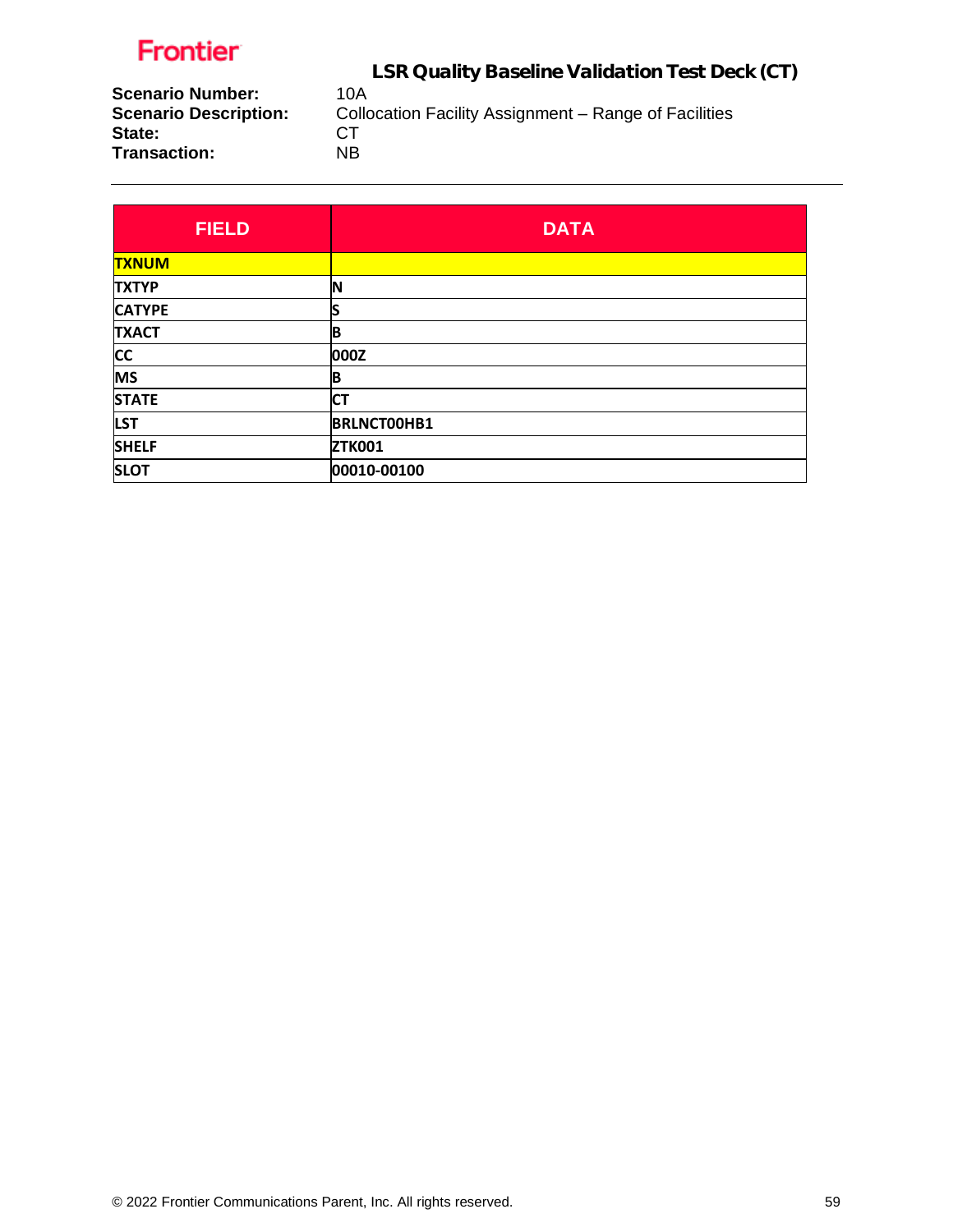LSR Quality Baseline Validation Test Deck (CT) **Scenario Number:** 10A<br>**Scenario Description:** Colle **Collocation Facility Assignment – Range of Facilities** State: CT **Transaction:** NB

#### **Inbound Request:**

 $\verb|ISA~00~|~\verb|V5A~00~|~\verb|V5A~00~|~\verb|V5A~00~|~\verb|V5A~00~|~\verb|V5A~00~|~\verb|V5A~00~|~\verb|V5A~00~|~\verb|V5A~00~|~\verb|V5A~00~|~\verb|V5A~00~|~\verb|V5A~00~|~\verb|V5A~00~|~\verb|V5A~00~|~\verb|V5A~00~|~\verb|V5A~00~|~\verb|V5A~00~|~\verb|V5A~00~|~\verb|V5A$ ~190503~1603~U~00405~004087535~0~T~^ GS~PO~ZTKVFO~FTRPO~20190503~1603~4087535~X~004050 ST~850~0001 BEG~28~IN~PO10ANBCT50319~~20190503 DTM~097~20190503~1603 SI~TI~IQ~N SI~TI~IR~B SI~TI~MK~B N1~BY~~25~000Z N4~~CT PO1~1~1~EA SI~TI~K3~ZTK001 SI~TI~K4~00010-00100 SI~TI~LO~BRLNCT00HB1 PID~X~~TI~CATYPE~S  $CTT~1$ SE~15~0001 GE~1~4087535 IEA~1~004087535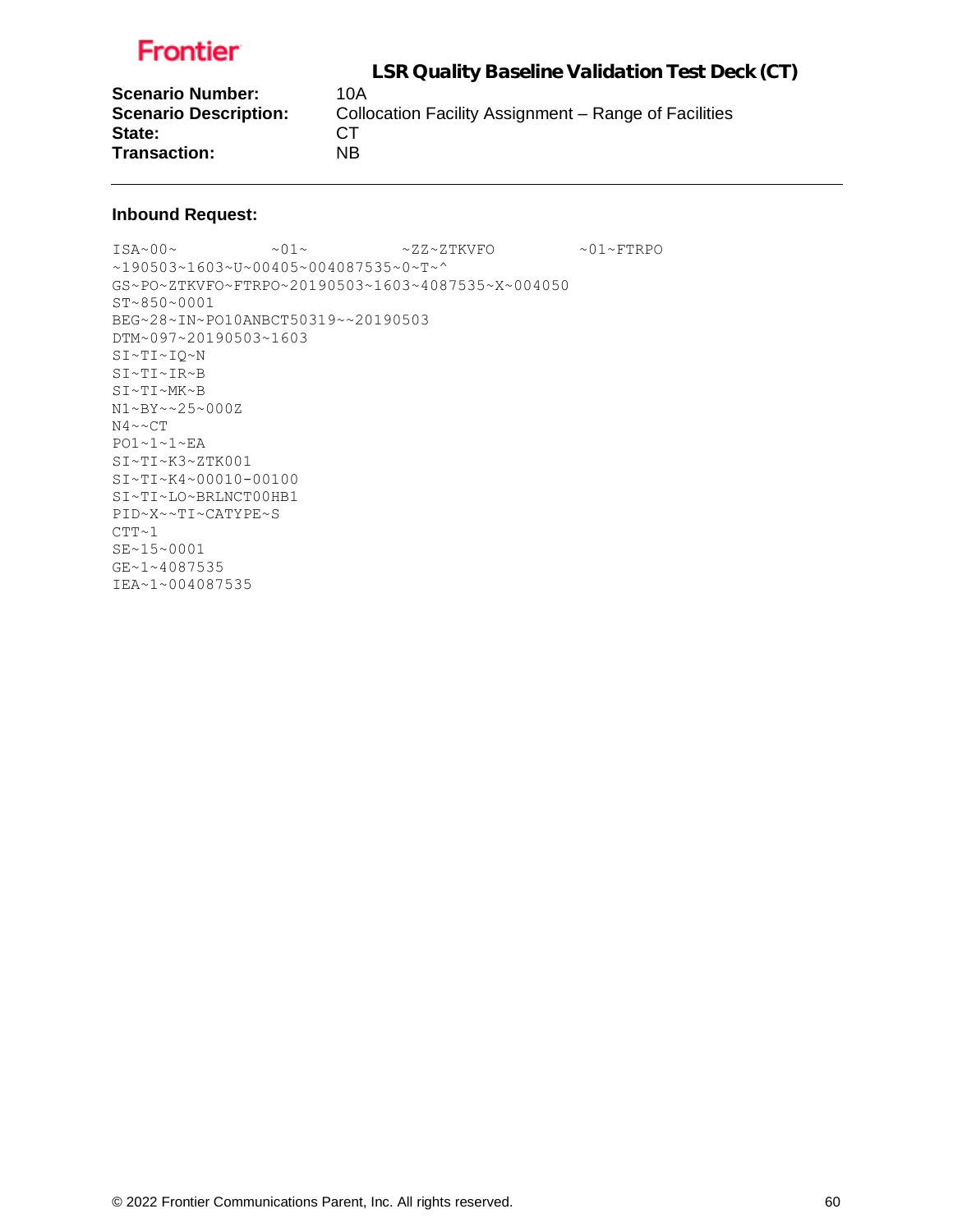LSR Quality Baseline Validation Test Deck (CT) **Scenario Number:** 10A **Scenario Description:** Collocation Facility Assignment – Range of Facilities State: CT **Transaction:** NB

#### **Outbound Response:**

ISA~00~ ~00~ ~ZZ~FTRPO ~01~ZTKVFO ~190503~1603~U~00405~004087539~0~T~^ GS~PR~FTRPO~ZTKVFO~20190503~1603~4087539~X~004050 ST~855~0001 BAK~11~AT~PO10ANBCT50319~20190503 DTM~097~20190503~160335 SI~TI~IQ~N N1~BY~~25~000Z PO1~1~1~EA~~~A6~CVR N1~IT~NONE N4~~CT PO1~2~1~EA~~~A6~CFA SI~TI~K4~0000010 PID~X~~TI~COSTAT~A PO1~3~1~EA~~~A6~CFA SI~TI~K4~0000011 PID~X~~TI~COSTAT~A PO1~4~1~EA~~~A6~CFA SI~TI~K4~0000012 PID~X~~TI~COSTAT~A PO1~5~1~EA~~~A6~CFA SI~TI~K4~0000013 PID~X~~TI~COSTAT~A PO1~6~1~EA~~~A6~CFA SI~TI~K4~0000014 PID~X~~TI~COSTAT~A PO1~7~1~EA~~~A6~CFA SI~TI~K4~0000015 PID~X~~TI~COSTAT~A PO1~8~1~EA~~~A6~CFA SI~TI~K4~0000016 PID~X~~TI~COSTAT~A PO1~9~1~EA~~~A6~CFA SI~TI~K4~0000017 PID~X~~TI~COSTAT~A PO1~10~1~EA~~~A6~CFA SI~TI~K4~0000018 PID~X~~TI~COSTAT~A PO1~11~1~EA~~~A6~CFA SI~TI~K4~0000019 PID~X~~TI~COSTAT~A PO1~12~1~EA~~~A6~CFA SI~TI~K4~0000020 PID~X~~TI~COSTAT~A PO1~13~1~EA~~~A6~CFA SI~TI~K4~0000021 PID~X~~TI~COSTAT~A PO1~14~1~EA~~~A6~CFA SI~TI~K4~0000022 PID~X~~TI~COSTAT~A PO1~15~1~EA~~~A6~CFA SI~TI~K4~0000023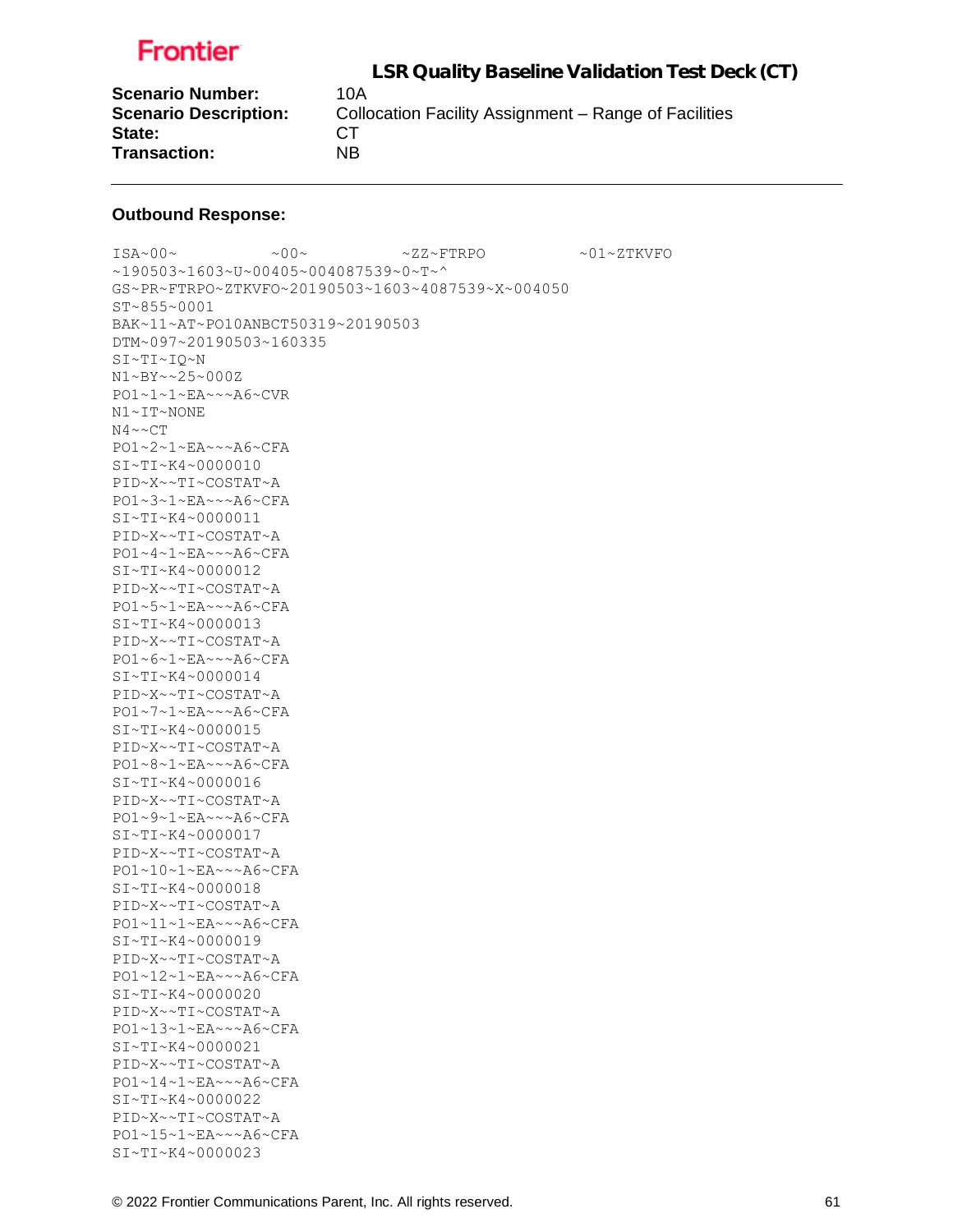PID~X~~TI~COSTAT~A PO1~16~1~EA~~~A6~CFA SI~TI~K4~0000024 PID~X~~TI~COSTAT~A PO1~17~1~EA~~~A6~CFA SI~TI~K4~0000025 PID~X~~TI~COSTAT~A PO1~18~1~EA~~~A6~CFA SI~TI~K4~0000026 PID~X~~TI~COSTAT~A PO1~19~1~EA~~~A6~CFA SI~TI~K4~0000027 PID~X~~TI~COSTAT~A PO1~20~1~EA~~~A6~CFA SI~TI~K4~0000028 PID~X~~TI~COSTAT~A PO1~21~1~EA~~~A6~CFA SI~TI~K4~0000029 PID~X~~TI~COSTAT~A PO1~22~1~EA~~~A6~CFA SI~TI~K4~0000030 PID~X~~TI~COSTAT~A PO1~23~1~EA~~~A6~CFA SI~TI~K4~0000031 PID~X~~TI~COSTAT~A PO1~24~1~EA~~~A6~CFA SI~TI~K4~0000032 PID~X~~TI~COSTAT~A PO1~25~1~EA~~~A6~CFA SI~TI~K4~0000033 PID~X~~TI~COSTAT~A PO1~26~1~EA~~~A6~CFA SI~TI~K4~0000034 PID~X~~TI~COSTAT~A PO1~27~1~EA~~~A6~CFA SI~TI~K4~0000035 PID~X~~TI~COSTAT~A PO1~28~1~EA~~~A6~CFA SI~TI~K4~0000036 PID~X~~TI~COSTAT~A PO1~29~1~EA~~~A6~CFA SI~TI~K4~0000037 PID~X~~TI~COSTAT~A PO1~30~1~EA~~~A6~CFA SI~TI~K4~0000038 PID~X~~TI~COSTAT~A PO1~31~1~EA~~~A6~CFA SI~TI~K4~0000039 PID~X~~TI~COSTAT~A PO1~32~1~EA~~~A6~CFA SI~TI~K4~0000040 PID~X~~TI~COSTAT~A PO1~33~1~EA~~~A6~CFA SI~TI~K4~0000041 PID~X~~TI~COSTAT~A PO1~34~1~EA~~~A6~CFA SI~TI~K4~0000042 PID~X~~TI~COSTAT~A PO1~35~1~EA~~~A6~CFA SI~TI~K4~0000043 PID~X~~TI~COSTAT~A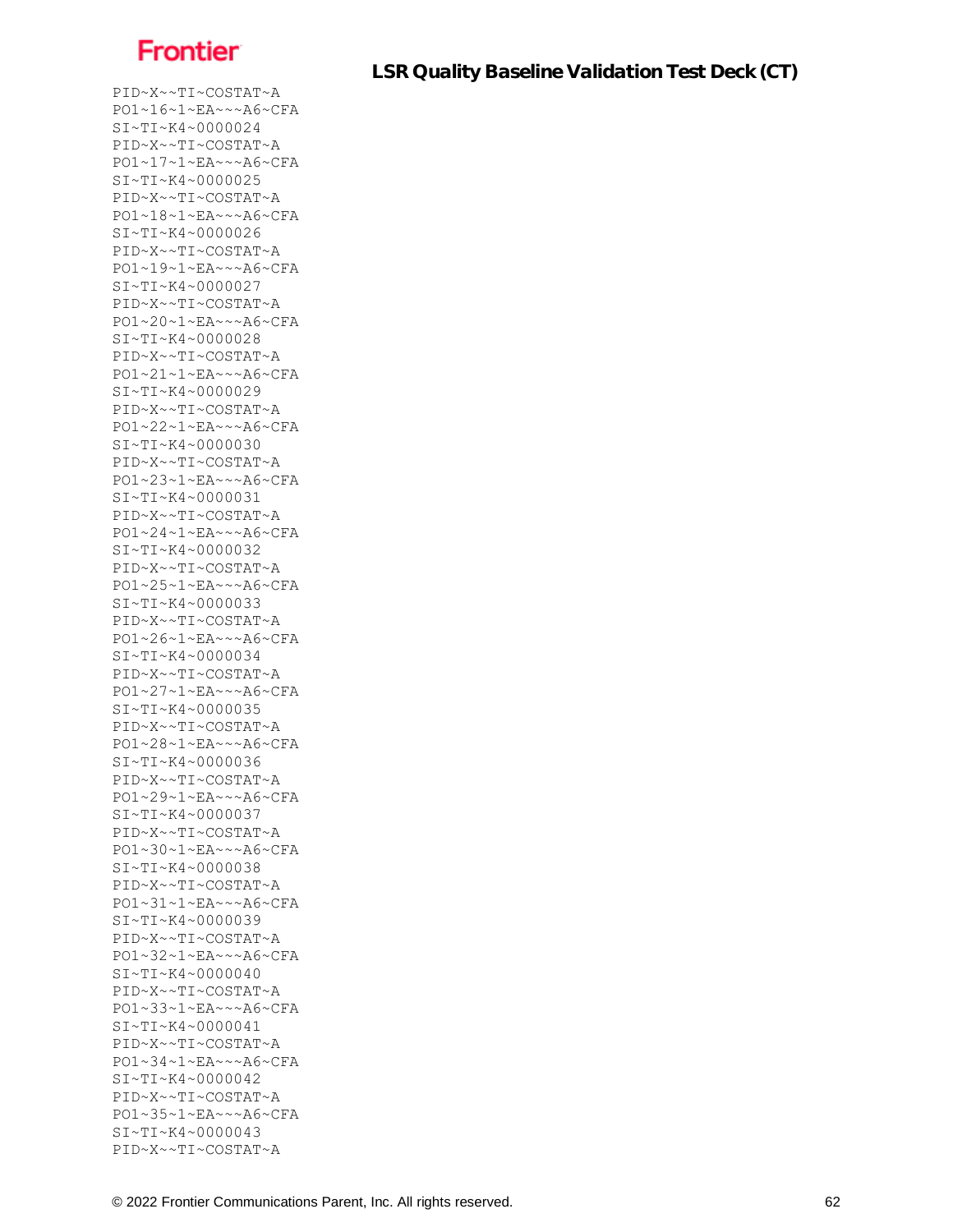PO1~36~1~EA~~~A6~CFA SI~TI~K4~0000044 PID~X~~TI~COSTAT~A PO1~37~1~EA~~~A6~CFA SI~TI~K4~0000045 PID~X~~TI~COSTAT~A PO1~38~1~EA~~~A6~CFA SI~TI~K4~0000046 PID~X~~TI~COSTAT~A PO1~39~1~EA~~~A6~CFA SI~TI~K4~0000047 PID~X~~TI~COSTAT~A PO1~40~1~EA~~~A6~CFA SI~TI~K4~0000048 PID~X~~TI~COSTAT~A PO1~41~1~EA~~~A6~CFA SI~TI~K4~0000049 PID~X~~TI~COSTAT~A PO1~42~1~EA~~~A6~CFA SI~TI~K4~0000050 PID~X~~TI~COSTAT~A PO1~43~1~EA~~~A6~CFA SI~TI~K4~0000051 PID~X~~TI~COSTAT~A PO1~44~1~EA~~~A6~CFA SI~TI~K4~0000052 PID~X~~TI~COSTAT~A PO1~45~1~EA~~~A6~CFA SI~TI~K4~0000053 PID~X~~TI~COSTAT~A PO1~46~1~EA~~~A6~CFA SI~TI~K4~0000054 PID~X~~TI~COSTAT~A PO1~47~1~EA~~~A6~CFA SI~TI~K4~0000055 PID~X~~TI~COSTAT~A PO1~48~1~EA~~~A6~CFA SI~TI~K4~0000056 PID~X~~TI~COSTAT~A PO1~49~1~EA~~~A6~CFA SI~TI~K4~0000057 PID~X~~TI~COSTAT~A PO1~50~1~EA~~~A6~CFA SI~TI~K4~0000058 PID~X~~TI~COSTAT~A PO1~51~1~EA~~~A6~CFA SI~TI~K4~0000059 PID~X~~TI~COSTAT~A PO1~52~1~EA~~~A6~CFA SI~TI~K4~0000060 PID~X~~TI~COSTAT~A PO1~53~1~EA~~~A6~CFA SI~TI~K4~0000061 PID~X~~TI~COSTAT~A PO1~54~1~EA~~~A6~CFA SI~TI~K4~0000062 PID~X~~TI~COSTAT~A PO1~55~1~EA~~~A6~CFA SI~TI~K4~0000063 PID~X~~TI~COSTAT~A PO1~56~1~EA~~~A6~CFA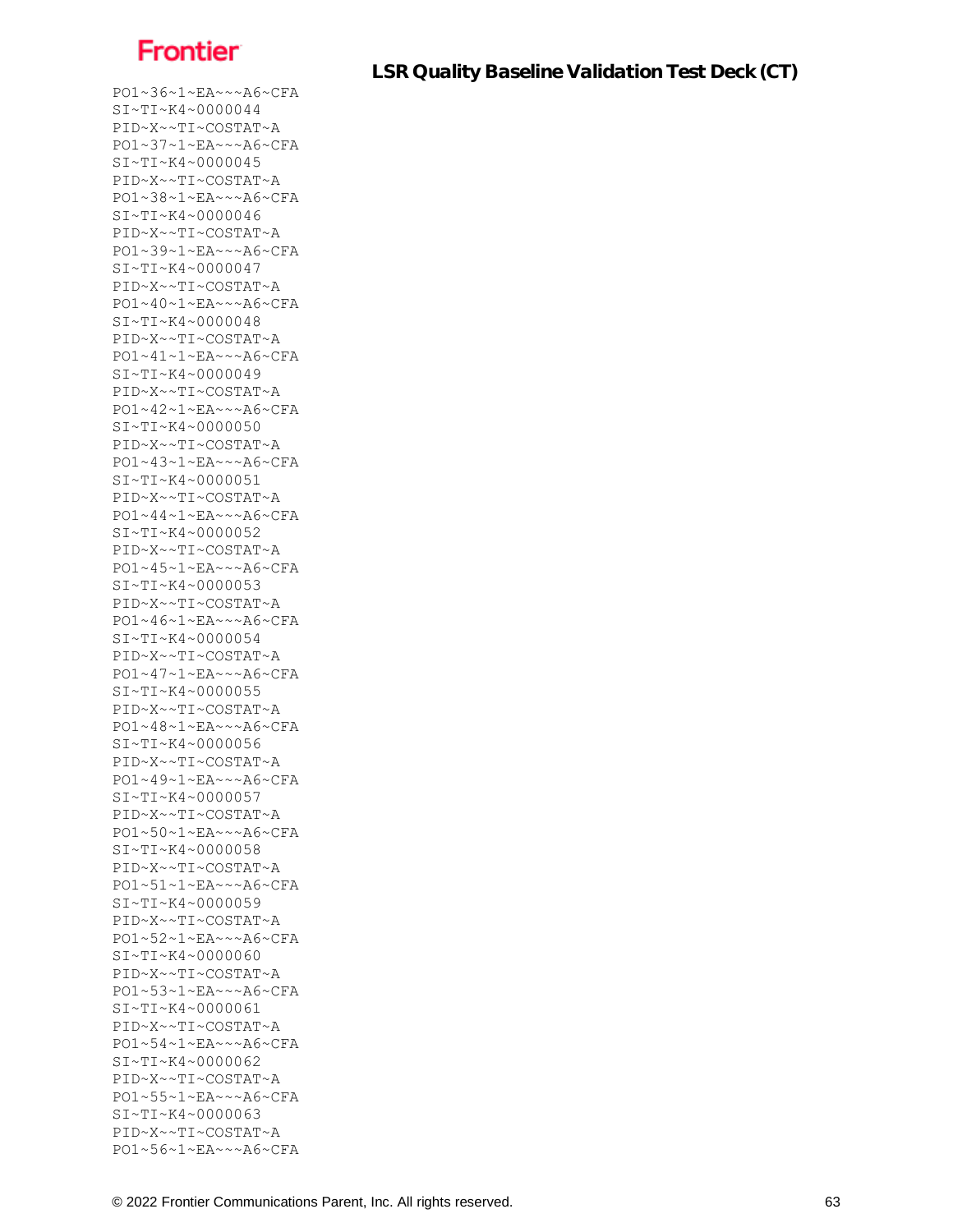SI~TI~K4~0000064 PID~X~~TI~COSTAT~A PO1~57~1~EA~~~A6~CFA SI~TI~K4~0000065 PID~X~~TI~COSTAT~A PO1~58~1~EA~~~A6~CFA SI~TI~K4~0000066 PID~X~~TI~COSTAT~A PO1~59~1~EA~~~A6~CFA SI~TI~K4~0000067 PID~X~~TI~COSTAT~A PO1~60~1~EA~~~A6~CFA SI~TI~K4~0000068 PID~X~~TI~COSTAT~A PO1~61~1~EA~~~A6~CFA SI~TI~K4~0000069 PID~X~~TI~COSTAT~A PO1~62~1~EA~~~A6~CFA SI~TI~K4~0000070 PID~X~~TI~COSTAT~A PO1~63~1~EA~~~A6~CFA SI~TI~K4~0000071 PID~X~~TI~COSTAT~A PO1~64~1~EA~~~A6~CFA SI~TI~K4~0000072 PID~X~~TI~COSTAT~A PO1~65~1~EA~~~A6~CFA SI~TI~K4~0000073 PID~X~~TI~COSTAT~A PO1~66~1~EA~~~A6~CFA SI~TI~K4~0000074 PID~X~~TI~COSTAT~A PO1~67~1~EA~~~A6~CFA SI~TI~K4~0000075 PID~X~~TI~COSTAT~A PO1~68~1~EA~~~A6~CFA SI~TI~K4~0000076 PID~X~~TI~COSTAT~A PO1~69~1~EA~~~A6~CFA SI~TI~K4~0000077 PID~X~~TI~COSTAT~A PO1~70~1~EA~~~A6~CFA SI~TI~K4~0000078 PID~X~~TI~COSTAT~A PO1~71~1~EA~~~A6~CFA SI~TI~K4~0000079 PID~X~~TI~COSTAT~A PO1~72~1~EA~~~A6~CFA SI~TI~K4~0000080 PID~X~~TI~COSTAT~A PO1~73~1~EA~~~A6~CFA SI~TI~K4~0000081 PID~X~~TI~COSTAT~A PO1~74~1~EA~~~A6~CFA SI~TI~K4~0000082 PID~X~~TI~COSTAT~A PO1~75~1~EA~~~A6~CFA SI~TI~K4~0000083 PID~X~~TI~COSTAT~A PO1~76~1~EA~~~A6~CFA SI~TI~K4~0000084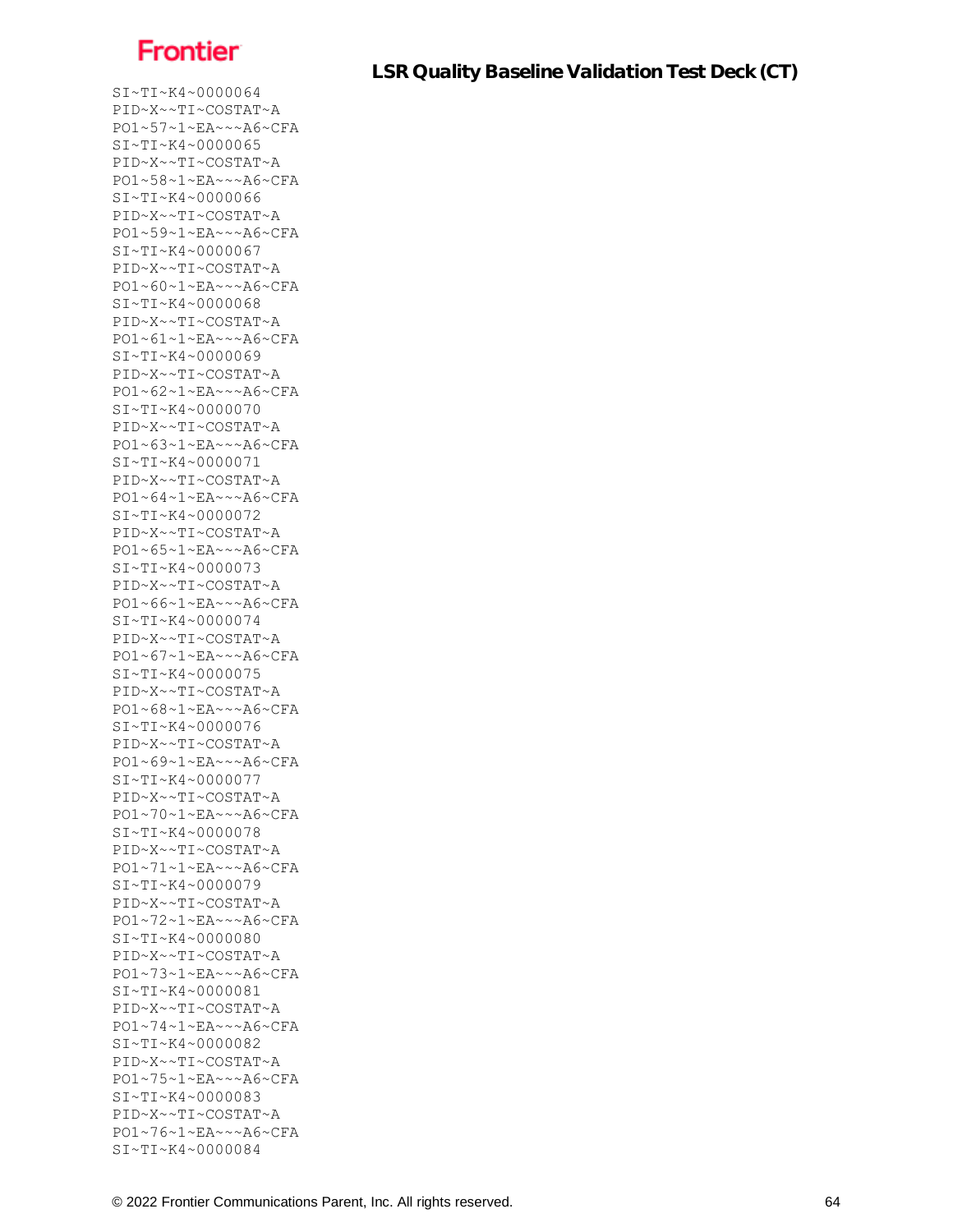PID~X~~TI~COSTAT~A PO1~77~1~EA~~~A6~CFA SI~TI~K4~0000085 PID~X~~TI~COSTAT~A PO1~78~1~EA~~~A6~CFA SI~TI~K4~0000086 PID~X~~TI~COSTAT~A PO1~79~1~EA~~~A6~CFA SI~TI~K4~0000087 PID~X~~TI~COSTAT~A PO1~80~1~EA~~~A6~CFA SI~TI~K4~0000088 PID~X~~TI~COSTAT~A PO1~81~1~EA~~~A6~CFA SI~TI~K4~0000089 PID~X~~TI~COSTAT~A PO1~82~1~EA~~~A6~CFA SI~TI~K4~0000090 PID~X~~TI~COSTAT~A PO1~83~1~EA~~~A6~CFA SI~TI~K4~0000091 PID~X~~TI~COSTAT~A PO1~84~1~EA~~~A6~CFA SI~TI~K4~0000092 PID~X~~TI~COSTAT~A PO1~85~1~EA~~~A6~CFA SI~TI~K4~0000093 PID~X~~TI~COSTAT~A PO1~86~1~EA~~~A6~CFA SI~TI~K4~0000094 PID~X~~TI~COSTAT~A PO1~87~1~EA~~~A6~CFA SI~TI~K4~0000095 PID~X~~TI~COSTAT~A PO1~88~1~EA~~~A6~CFA SI~TI~K4~0000096 PID~X~~TI~COSTAT~A PO1~89~1~EA~~~A6~CFA SI~TI~K4~0000097 PID~X~~TI~COSTAT~A PO1~90~1~EA~~~A6~CFA SI~TI~K4~0000098 PID~X~~TI~COSTAT~A PO1~91~1~EA~~~A6~CFA SI~TI~K4~0000099 PID~X~~TI~COSTAT~A PO1~92~1~EA~~~A6~CFA SI~TI~K4~0000100 PID~X~~TI~COSTAT~A  $CTT~92$ SE~283~0001 GE~1~4087539 IEA~1~004087539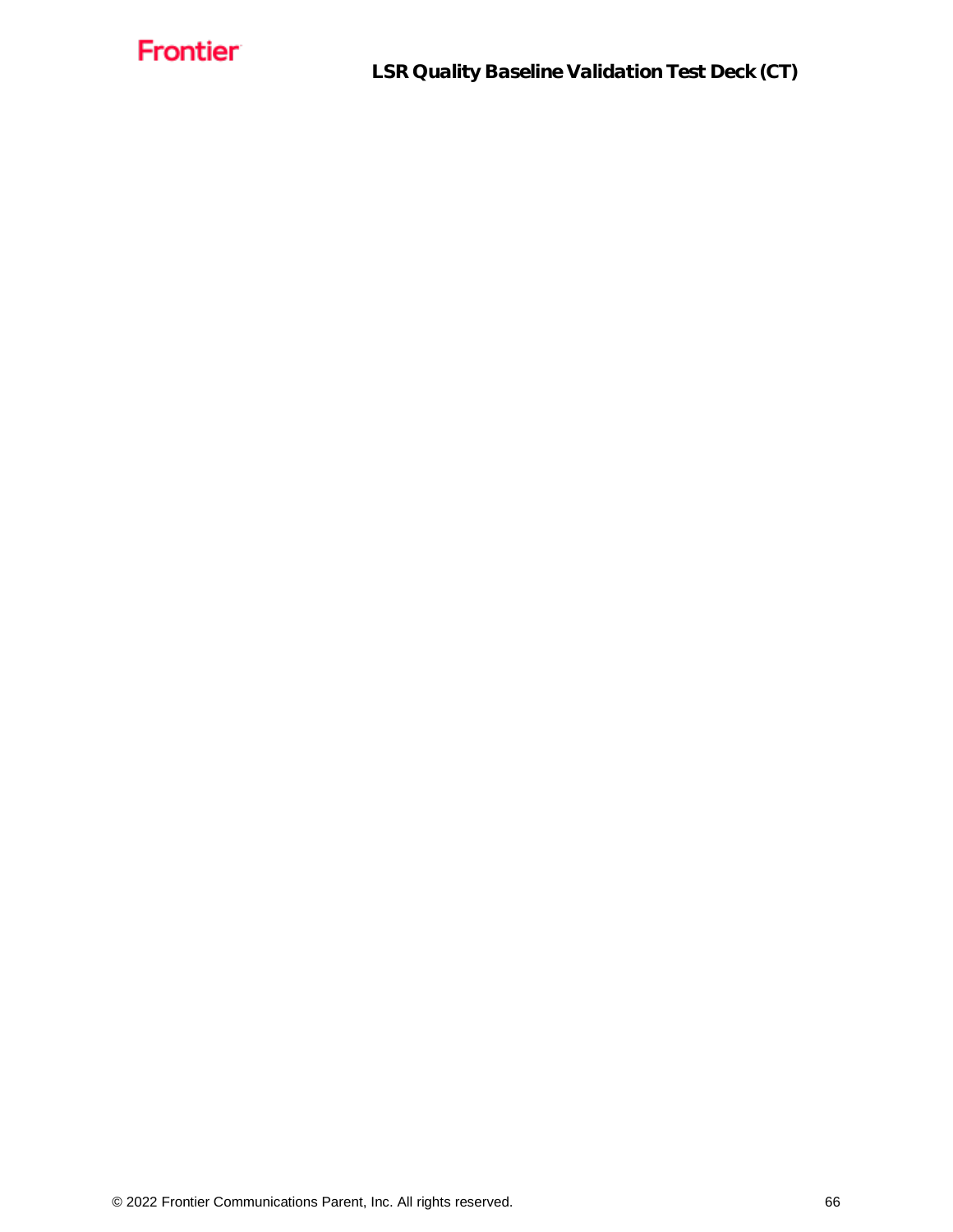

| <b>Scenario Number:</b><br><b>Scenario Description:</b> | 11<br><b>Address Validation by WTN</b> |
|---------------------------------------------------------|----------------------------------------|
| State:                                                  | CT.                                    |
| <b>Transaction:</b>                                     | AT                                     |

| <b>FIELD</b> | <b>DATA</b> |
|--------------|-------------|
| <b>TXNUM</b> |             |
| <b>TXTYP</b> | А           |
| <b>TXACT</b> |             |
| <b>CC</b>    | 000Z        |
| <b>STATE</b> | СT          |
| <b>WTN</b>   | 2032840059  |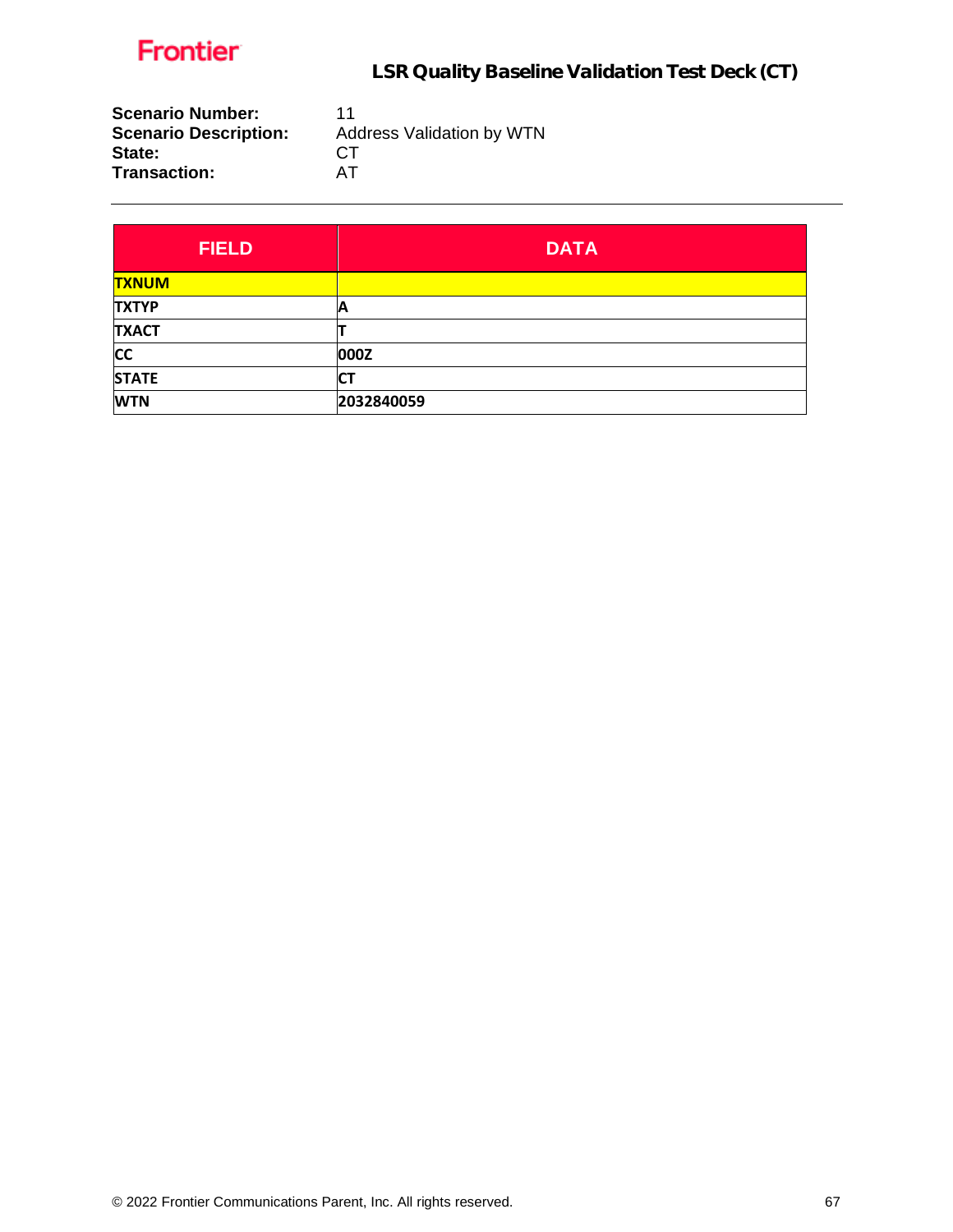LSR Quality Baseline Validation Test Deck (CT)

**Scenario Number:** 11<br>**Scenario Description:** Ad State: CT **Transaction:** AT

**Scenario Description:** Address Validation by WTN

### **Inbound Request:**

 $\sim 01 \sim 01 \sim 22 \sim 2 \text{TKVFO}$ ~190503~1609~U~00405~004087543~0~T~^ GS~PO~ZTKVFO~FTRPO~20190503~1609~4087543~X~004050 ST~850~0001 BEG~28~IN~PO11WACT50319~~20190503 DTM~097~20190503~1609 SI~TI~IQ~A SI~TI~IR~T N1~BY~~25~000Z  $N4 \sim C T$ PO1~1~1~EA SI~TI~WT~2032840059  $CTT-1$ SE~11~0001 GE~1~4087543 IEA~1~004087543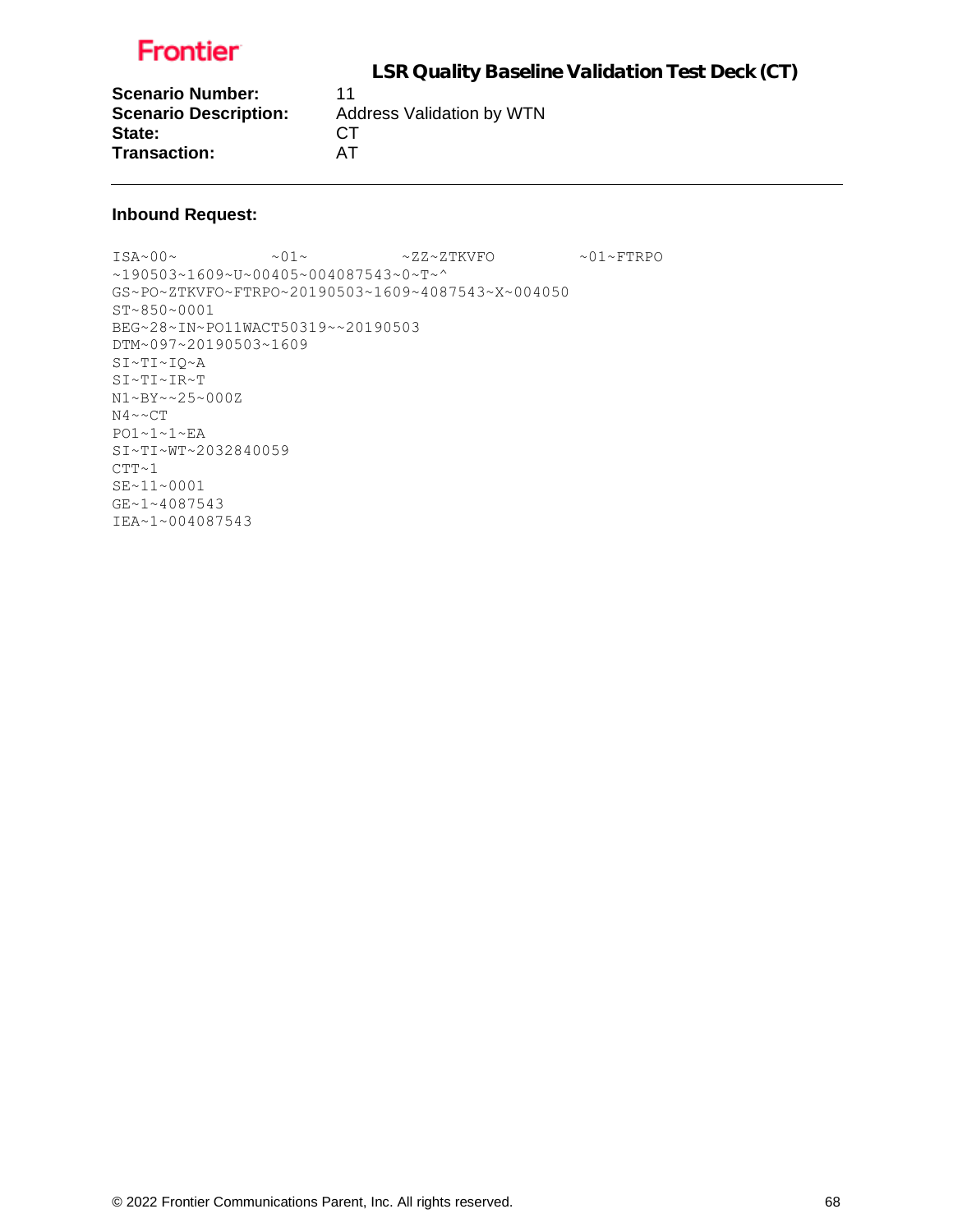LSR Quality Baseline Validation Test Deck (CT)

**Scenario Number:** 11 State: CT **Transaction:** AT

**Scenario Description:** Address Validation by WTN

#### **Outbound Response:**

ISA~00~ ~00~ ~ZZ~FTRPO ~01~ZTKVFO ~190503~1609~U~00405~004087547~0~T~^ GS~PR~FTRPO~ZTKVFO~20190503~1609~4087547~X~004050 ST~855~0001 BAK~11~AT~PO11WACT50319~20190503 DTM~097~20190503~0409 SI~TI~IQ~A N1~BY~~25~000Z PO1~1~1~EA~~~A6~ADA SI~TI~LS~203269 SI~TI~LO~WLFRCT00DS0 SI~TI~AF~N SI~TI~CF~0 PID~S~~TI~FCI~~~BA-RSQ~N REF~82~WALLINGFD~ABRVRATECENTER TAX~~60~WAL05 N1~IT~NONE N4~~CT~06492-4377 NX2~01~4 NX2~02~BALSAM RIDGE NX2~07~WALLINGFORD NX2~62~CIR SLN~1~1~A~1~EA SI~TI~BT~R1 N9~82~LN MTX~~Subscriber CustXM375303N8 N9~ME~STAT MTX~~WORKING 20110214 N1~IT~NONE REF~11~2032840059~ATN SLN~1~2~A~1~EA N9~82~EXKEY~000000 N9~82~SWDESC MTX~~METANC  $CTT~1$ SE~33~0001 GE~1~4087547 IEA~1~004087547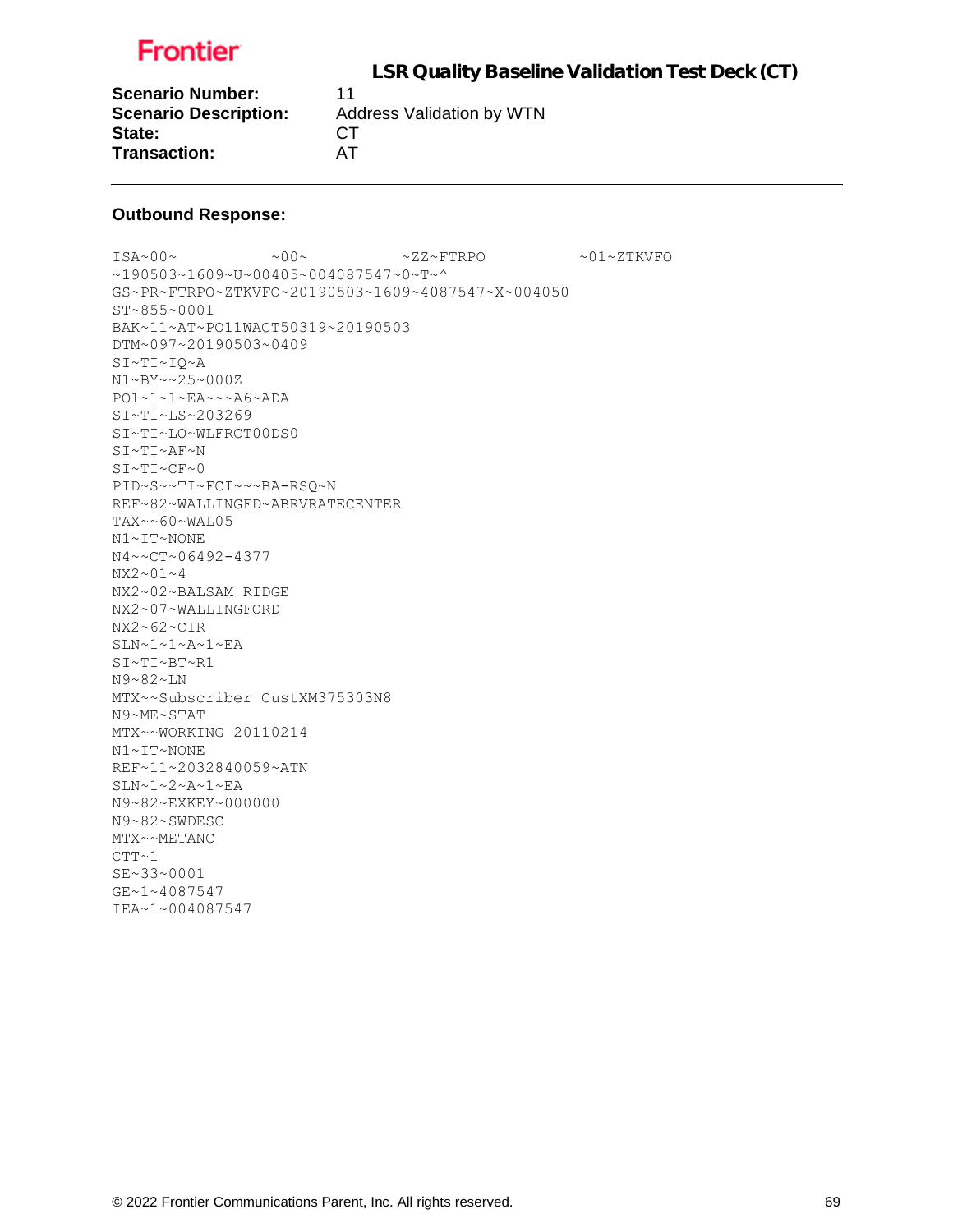LSR Quality Baseline Validation Test Deck (CT)

**Scenario Number:** 11A<br>**Scenario Description:** Fibe **State:** CT<br>
Transaction: WA **Transaction:** 

Fiber Availability Inquiry<br>CT

| <b>FIELD</b> | <b>DATA</b>       |
|--------------|-------------------|
| <b>TXNUM</b> | Use same as PO#15 |
| <b>TXTYP</b> | W                 |
| <b>TXACT</b> | A                 |
| <b>CC</b>    | 000Z              |
| <b>STATE</b> | СI                |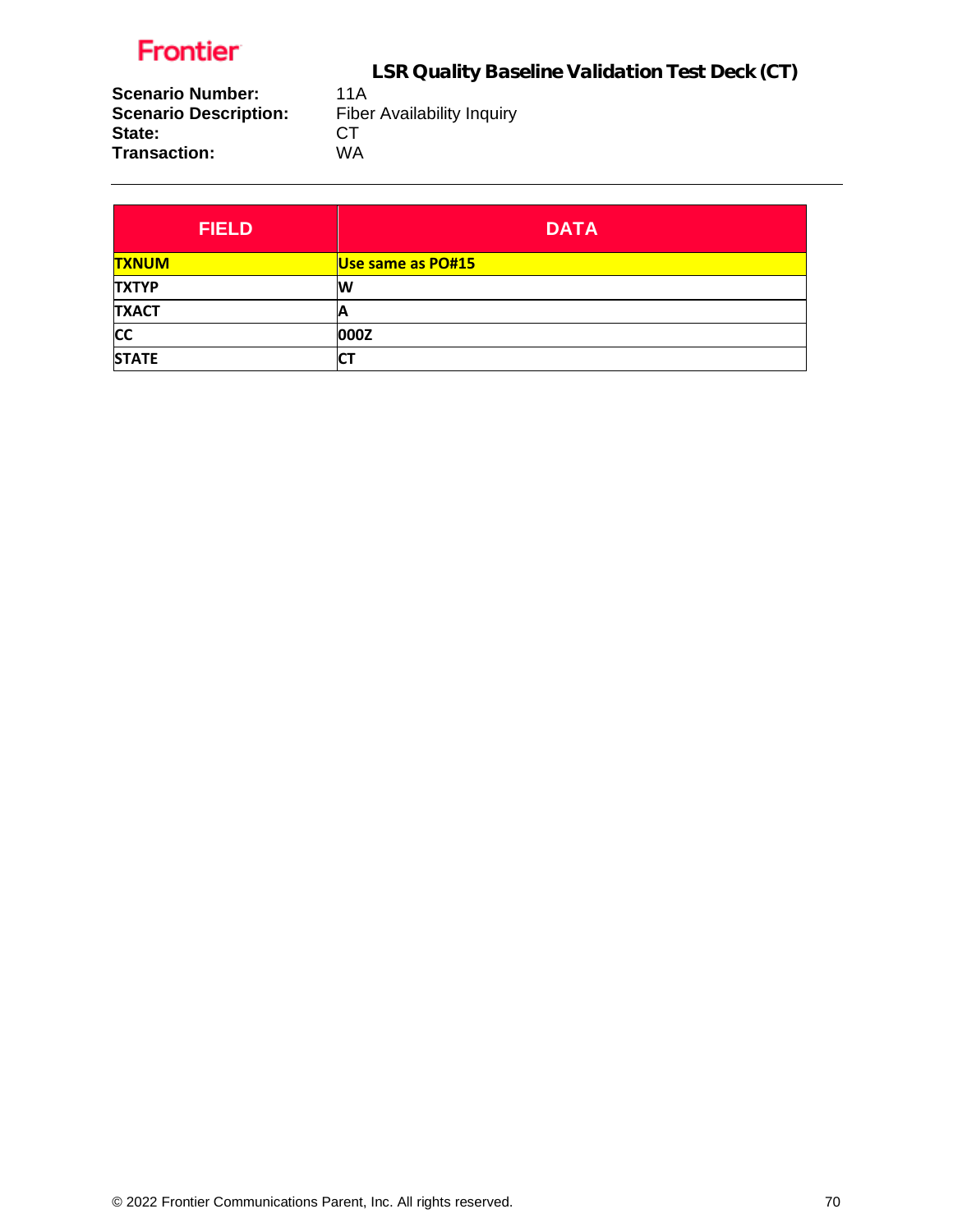LSR Quality Baseline Validation Test Deck (CT)

**Scenario Number:** 11A<br>**Scenario Description:** Fibe State: CT **Transaction:** WA

**Fiber Availability Inquiry** 

### **Inbound Request:**

ISA~00~ ~01~ ~ZZ~ZTKVFO ~01~FTRPO ~190503~1613~U~00405~004087551~0~T~^ GS~PO~ZTKVFO~FTRPO~20190503~1613~4087551~X~004050 ST~850~0001 BEG~28~IN~PO11WACT50319~~20190503 DTM~097~20190503~1613 SI~TI~IQ~W SI~TI~IR~A N1~BY~~25~000Z  $N4 \sim C T$ PO1~1~1~EA  $CTT~1$ SE~10~0001 GE~1~4087551 IEA~1~004087551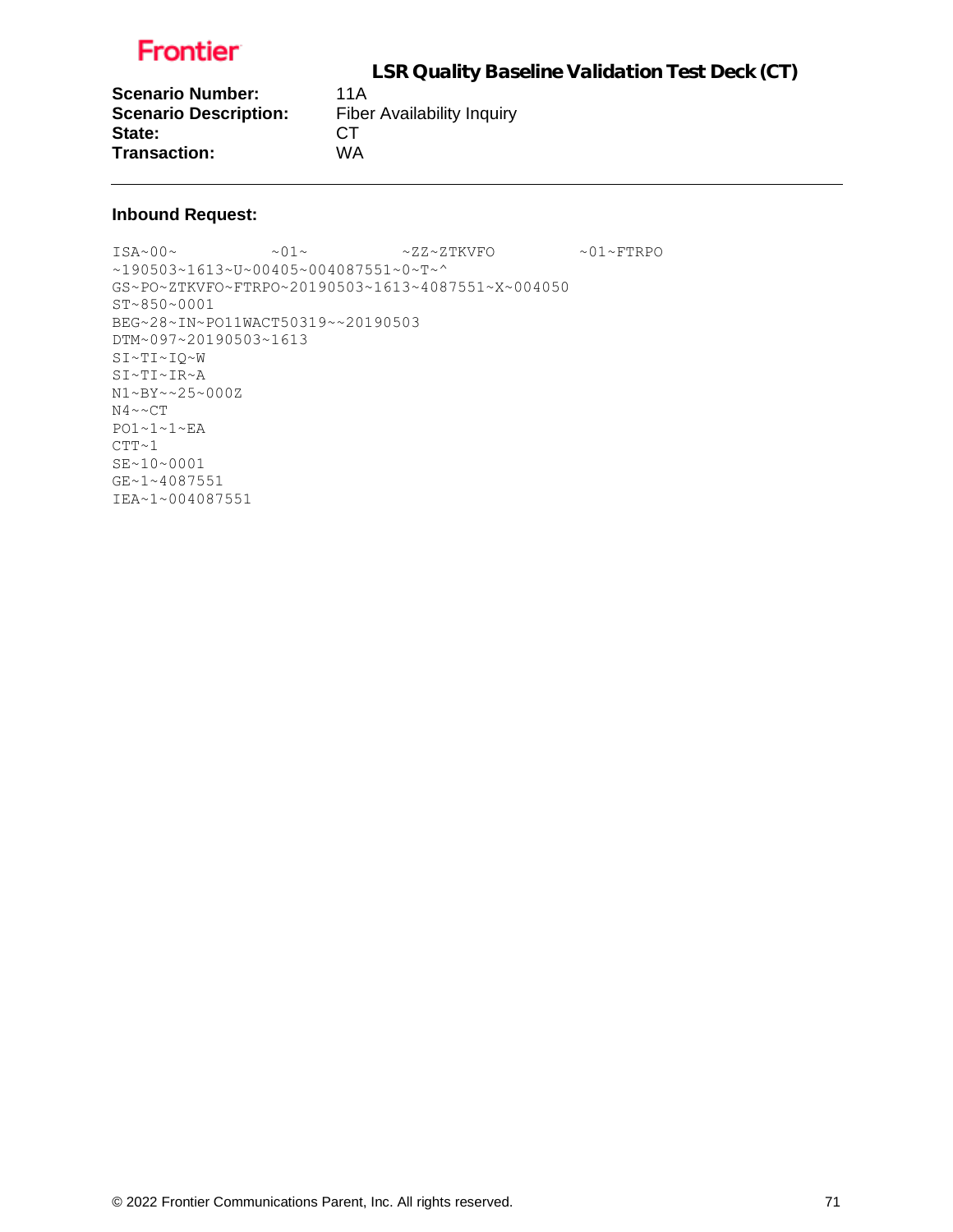LSR Quality Baseline Validation Test Deck (CT)

**Scenario Number:** 11A **Scenario Description:** Fiber Availability Inquiry State: CT **Transaction:** WA

#### **Outbound Response:**

ISA~00~ ~00~ ~ZZ~FTRPO ~01~ZTKVFO ~190503~1613~U~00405~004087555~0~T~^ GS~PR~FTRPO~ZTKVFO~20190503~1613~4087555~X~004050 ST~855~0001 BAK~11~AT~PO11WACT50319~20190503 DTM~097~20190503~161320 SI~TI~IQ~W N1~BY~~25~000Z PO1~1~1~EA~~~A6~FAR SI~TI~AF~N SI~TI~FE~C N9~H7~LOC~AAI MTX~~FDQ=N N1~IT~NONE N4~~CT~06492-4377 NX2~07~WALLINGFORD NX2~01~4 NX2~02~BALSAM RIDGE NX2~62~CIR  $CTT-1$ SE~18~0001 GE~1~4087555 IEA~1~004087555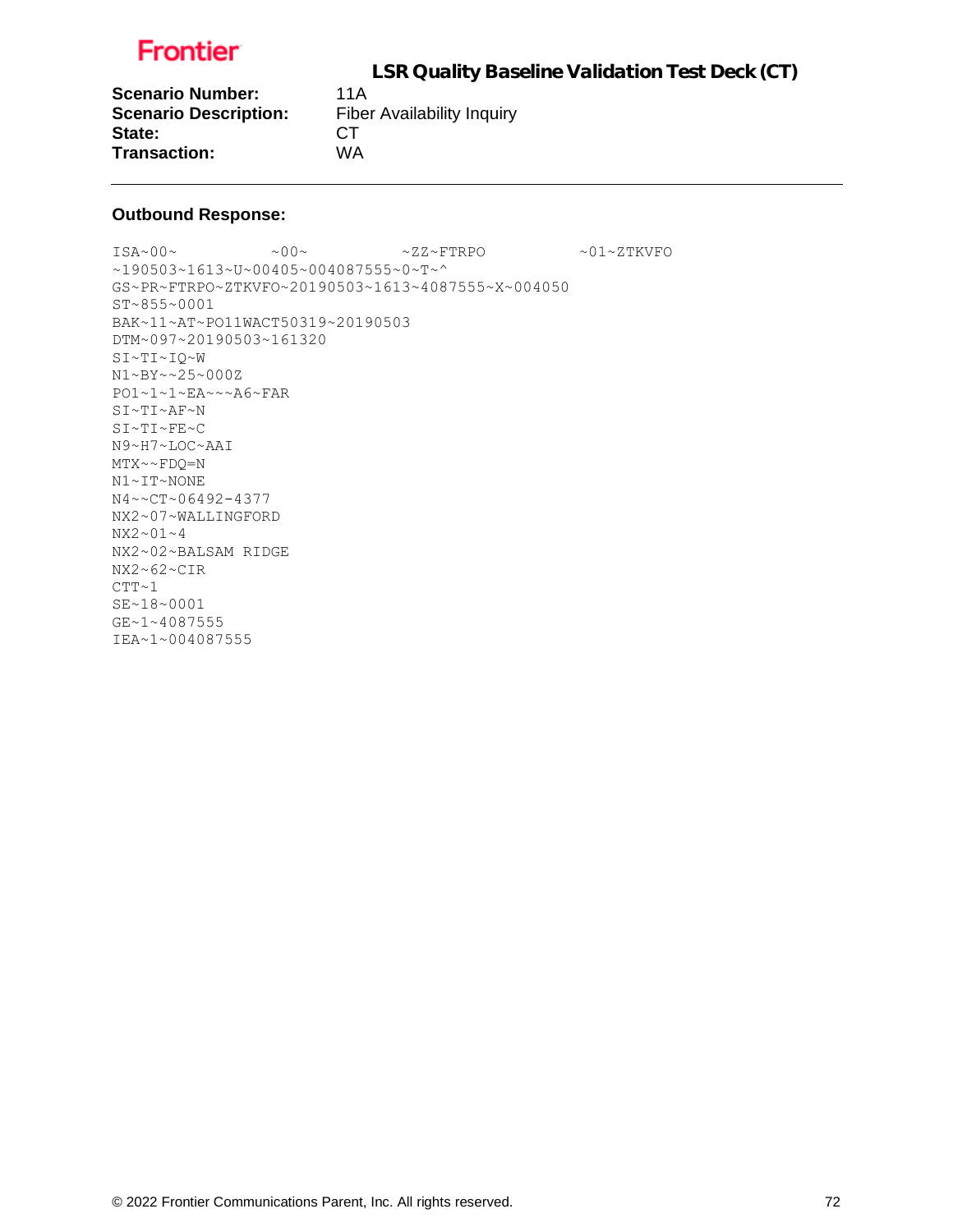### **3.1 Ordering Scenarios Matrix**

| <b>Scenario</b><br><b>Number</b> | <b>Stat</b><br>e | <b>Transaction</b> | <b>Scenario Description</b>                                                                                                                                           | <b>Family</b> | <b>Product</b>        | <b>Market</b><br><b>Segment</b> | <b>Account Information</b>                                                        |
|----------------------------------|------------------|--------------------|-----------------------------------------------------------------------------------------------------------------------------------------------------------------------|---------------|-----------------------|---------------------------------|-----------------------------------------------------------------------------------|
| 01                               | <b>CT</b>        | AB/N               | New CLEC Business customer orders<br>a 2 wire digital with ISDN Loop service.                                                                                         | <b>UNE</b>    | <b>LOOP</b><br>W/ISDN | <b>BUSINESS</b>                 | 1194 Colony Rd<br>Wallingford CT 06492                                            |
| 02                               | <b>CT</b>        | AB/D               | <b>Existing CLEC Business customer</b><br>disconnects Analog Loop service.                                                                                            | <b>UNE</b>    | <b>LOOP</b>           | <b>BUSINESS</b>                 | 545 Marshall Phelps Rd<br>Windsor CT 06095                                        |
| 03                               | <b>CT</b>        | AB/C               | <b>Existing CLEC Residence customer</b><br>changes from an Analog Loop to<br>Digital Loop to use for ISDN service.                                                    | <b>UNE</b>    | <b>LOOP</b><br>W/ISDN | <b>RESIDENC</b><br>Е            | 235 Queen St Dr<br>Southington CT 06489<br>FA/LXFP/080503//SN                     |
| 04                               | <b>CT</b>        | BB/V               | <b>Existing 2-Line Frontier Retail Business</b><br>customer migrates to a CLEC providing<br>Loop service with Number Portability<br>and disconnects one of the lines. | <b>UNE</b>    | LOOP<br>W/LNP         | <b>BUSINESS</b>                 | 524 Newfield Ave<br>Stamford CT 06905<br>203/324-3723 (BTN)<br>203/324-2238 (WTN) |
| 05                               | <b>CT</b>        | CB/V               | <b>Existing Retail Business customer</b><br>requests a Port Out Migration Order<br>Activity.                                                                          | <b>UNE</b>    | <b>LNP</b>            | <b>BUSINESS</b>                 | 203/483-0548                                                                      |
| $-05A$                           | <b>CT</b>        | CB/V               | <b>Existing Retail Business customer</b><br>submits a SUP3 request with Directory<br>changes.                                                                         | <b>UNE</b>    | <b>LNP</b>            | <b>BUSINESS</b>                 | 203/483-0548                                                                      |
| 05B                              | <b>CT</b>        | CB/V               | <b>Existing Retail Business customer</b><br>submits a SUP2 request with a Due<br>Date change.                                                                         | <b>UNE</b>    | <b>LNP</b>            | <b>BUSINESS</b>                 | 203/483-0548                                                                      |
| 05C                              | <b>CT</b>        | CB/V               | <b>Existing Retail Business customer</b><br>submits a SUP1 request to cancel.                                                                                         | <b>UNE</b>    | <b>LNP</b>            | <b>BUSINESS</b>                 | 203/483-0548                                                                      |
| 06                               | <b>CT</b>        | CB/V               | <b>Existing Retail Residential customer</b><br>requests a Port Out Migration Order<br>Activity. (Simple Port)                                                         | <b>UNE</b>    | <b>LNP</b>            | <b>RESIDENC</b><br>Е            | 203/248-1376                                                                      |
| 07                               | <b>CT</b>        | CB/V               | <b>Existing Retail multi-line Residential</b><br>customer requests a Partial Port Out<br><b>Migration Order Activity.</b>                                             | <b>UNE</b>    | <b>LNP</b>            | <b>RESIDENC</b><br>Ε            | 203/248-1455<br>203/248-2321 (BTN)                                                |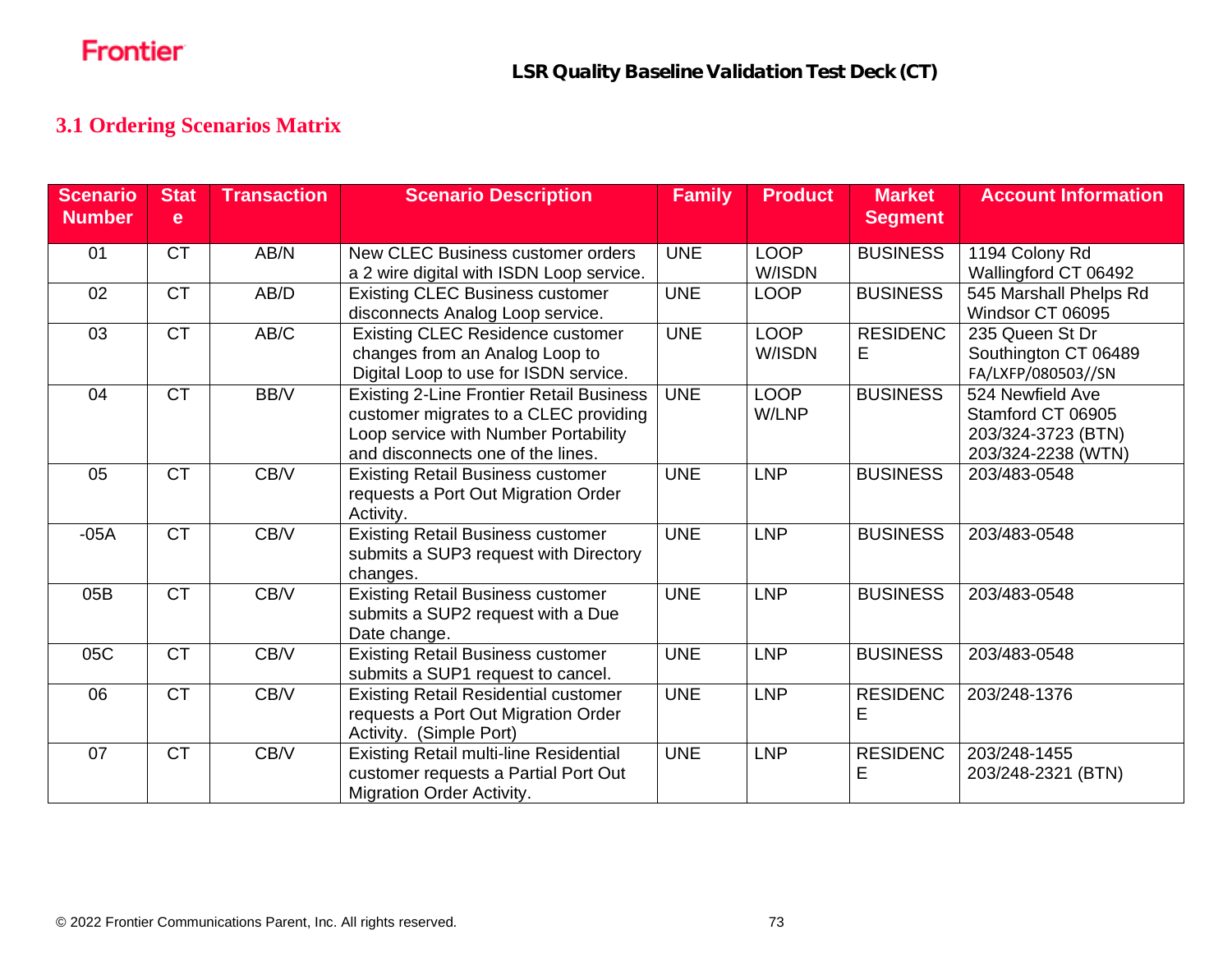| <b>Scenario</b><br><b>Number</b> | <b>Stat</b><br>e | <b>Transaction</b> | <b>Scenario Description</b>                                                                                           | <b>Family</b>      | <b>Product</b> | <b>Market</b><br><b>Segment</b> | <b>Account Information</b>                                                                                 |
|----------------------------------|------------------|--------------------|-----------------------------------------------------------------------------------------------------------------------|--------------------|----------------|---------------------------------|------------------------------------------------------------------------------------------------------------|
| 08                               | <b>CT</b>        | CB/V               | <b>Existing Retail multi-line Business</b><br>customer requests a Partial Port Out<br>Migration Order Activity.       | <b>UNE</b>         | <b>LNP</b>     | <b>BUSINESS</b>                 | 860/561-5082<br>860/521-2949 (BTN)                                                                         |
| 09                               | CT               | CB/V               | <b>Existing Retail multi-line Residential</b><br>customer requests a Full Port Out<br>Migration Order Activity.       | <b>UNE</b>         | <b>LNP</b>     | <b>RESIDENC</b><br>Ε            | 203/730-2011 (WTN)<br>203/730-2010 (BTN)                                                                   |
| 10                               | <b>CT</b>        | CB/V               | <b>Existing Retail multi-line Business</b><br>customer requests a Full Port Out<br><b>Migration Order Activity.</b>   | <b>UNE</b>         | <b>LNP</b>     | <b>BUSINESS</b>                 | 860/741-2949 (WTN)<br>860/253-9780 (BTN)                                                                   |
| 11                               | CT               | DB/V               | <b>Existing Retail Residential customer</b><br>migrates as specified to a CLEC<br>providing Platform POTS service.    | UNE-P<br>(Platform | <b>POTS</b>    | <b>RESIDENC</b><br>E            | 6 Apple Tree Ln<br>Windsor CT 06095<br>860/683-8455                                                        |
| 12                               | CT               | DB/N               | New CLEC Business customer orders<br>a single Platform service.                                                       | UNE-P<br>(Platform | <b>POTS</b>    | <b>BUSINESS</b>                 | 134 Main St S<br>Southbury CT 06488<br>203/262-0010                                                        |
| 13                               | CT               | DB/C               | Existing CLEC Residence single line<br>Platform customer adds Call Waiting<br>and Call Forwarding to account.         | UNE-P<br>(Platform | <b>POTS</b>    | <b>RESIDENC</b><br>E            | 52 Lyons Plain Rd<br>Weston CT 06883<br>203/227-8763                                                       |
| 14                               | <b>CT</b>        | DB/D               | <b>Existing CLEC Business Platform</b><br>customer disconnect service.                                                | UNE-P<br>(Platform | <b>POTS</b>    | <b>BUSINESS</b>                 | 203/854-9957                                                                                               |
| 15                               | <b>CT</b>        | DB/J               | <b>Existing CLEC Business customer</b><br>requests a Directory Listing order to<br>change the listing from NP to PUB. | UNE-P<br>(Platform | <b>POTS</b>    | <b>BUSINESS</b>                 | 481 E Shore Pkwy<br>New Haven CT 06512<br>203/466-2929                                                     |
| 16                               | $\overline{CT}$  | DB/S               | <b>Existing CLEC issues a Seasonal</b><br>Suspend order for a Residential<br>Customer.                                | UNE-P<br>(Platform | <b>POTS</b>    | <b>RESIDENC</b><br>E            | 7 Somers St<br>Danbury CT 06810<br>203/743-9351                                                            |
| $\overline{17}$                  | CT               | EB/C               | <b>Existing CLEC Business multi-line</b><br>Resale POTS customer changes the<br>TN on a subsequent line.              | <b>RESALE</b>      | <b>POTS</b>    | <b>BUSINESS</b>                 | 1886 Upper Maple St<br>Dayville CT 06241<br>860/779-6827 (BTN)<br>860/779-6833 (NEW)<br>860/779-6828 (WTN) |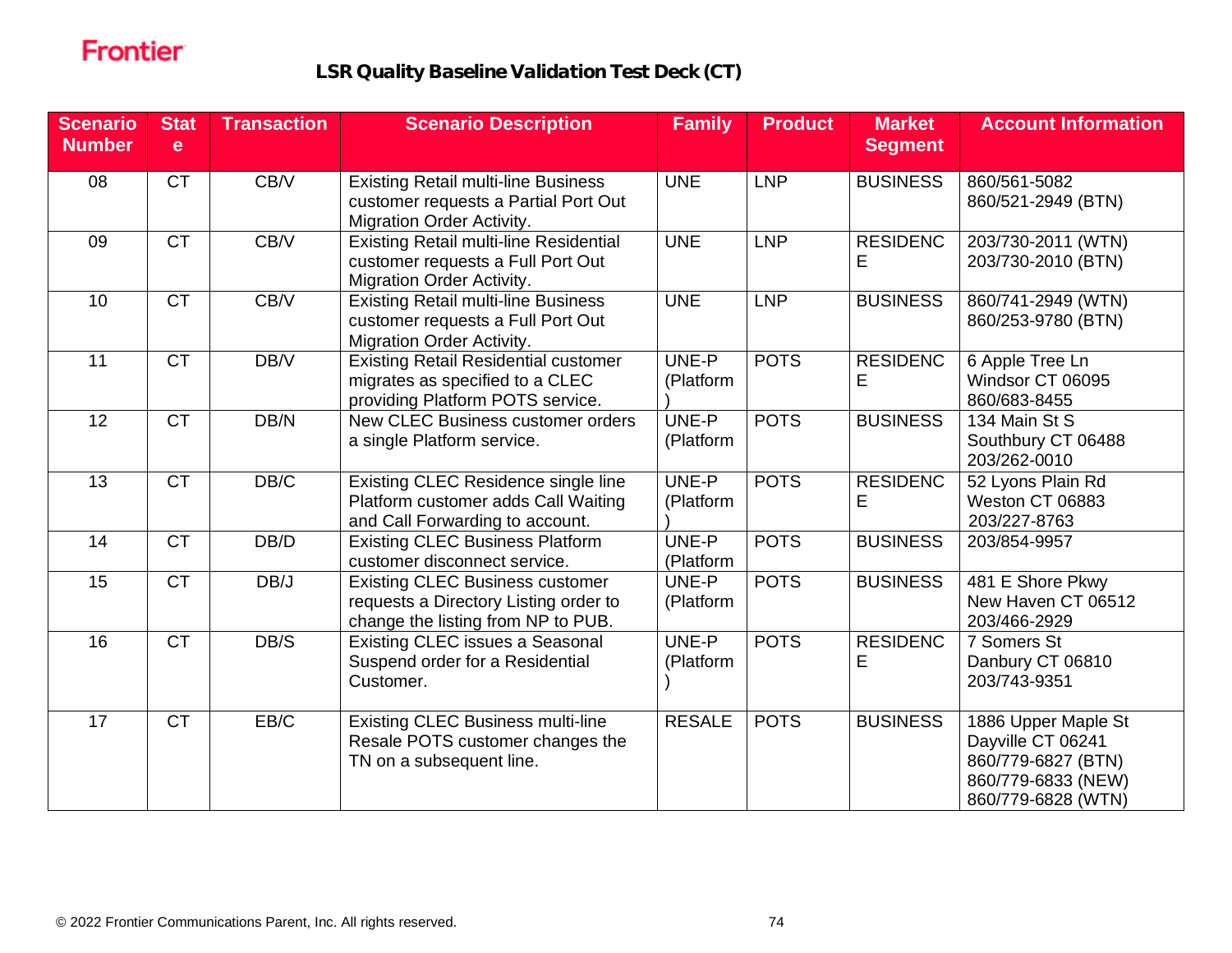| <b>Scenario</b><br><b>Number</b> | <b>Stat</b><br>e | <b>Transaction</b> | <b>Scenario Description</b>                                                                                | <b>Family</b> | <b>Product</b> | <b>Market</b><br><b>Segment</b> | <b>Account Information</b>                                                       |
|----------------------------------|------------------|--------------------|------------------------------------------------------------------------------------------------------------|---------------|----------------|---------------------------------|----------------------------------------------------------------------------------|
| 18                               | <b>CT</b>        | EB/N               | New CLEC Business customer orders<br>a single RESALE service.                                              | <b>RESALE</b> | <b>POTS</b>    | <b>BUSINESS</b>                 | 115 Federal Rd<br>Brookfield CT 06804<br>203/226-1264                            |
| 19                               | <b>CT</b>        | EB/W               | An existing CLEC Resale Business<br>POTS customer migrates "as-is", all<br>lines from one CLEC to another. | <b>RESALE</b> | <b>POTS</b>    | <b>BUSINESS</b>                 | 7 Cathryn St<br>New Milford CT 06776<br>860/355-0297 (WTN)<br>860/355-0297 (BTN) |
| 20                               | <b>CT</b>        | JB/N               | <b>Existing CLEC Residence customer</b><br>requests new stand alone Directory<br>Listing.                  | <b>UNE</b>    | <b>POTS</b>    | <b>RESIDENC</b><br>Е            | 110 Page Ave<br>Bristol CT 06010<br>860/261-4036                                 |
| 21                               | <b>CT</b>        | JB/N               | <b>Existing CLEC Business customer</b><br>requests new multi-line stand alone<br>Directory Listing.        | <b>UNE</b>    | <b>POTS</b>    | <b>BUSINESS</b>                 | 2 Olde Hall Rd<br>Hebron CT 06248<br>860/228-0006                                |
| 22                               | <b>CT</b>        | JB/C               | <b>Existing CLEC Residence customer</b><br>requests to change a name on the<br>Directory Listing.          | <b>UNE</b>    | <b>POTS</b>    | <b>RESIDENC</b><br>Е            | 60 Long Neck Point Rd<br>Darien CT 06820<br>203/202-2632                         |
| 23                               | <b>CT</b>        | JB/D               | <b>Existing CLEC Business customer</b><br>requests to disconnect a stand-alone<br>Directory Listing.       | <b>UNE</b>    | <b>POTS</b>    | <b>BUSINESS</b>                 | 203/743-0043                                                                     |
| 24                               | <b>CT</b>        | JB/D               | <b>Existing CLEC Residence customer</b><br>requests to disconnect a stand-alone<br>Directory Listing.      | <b>UNE</b>    | <b>POTS</b>    | <b>BUSINESS</b>                 | 203/202-2584                                                                     |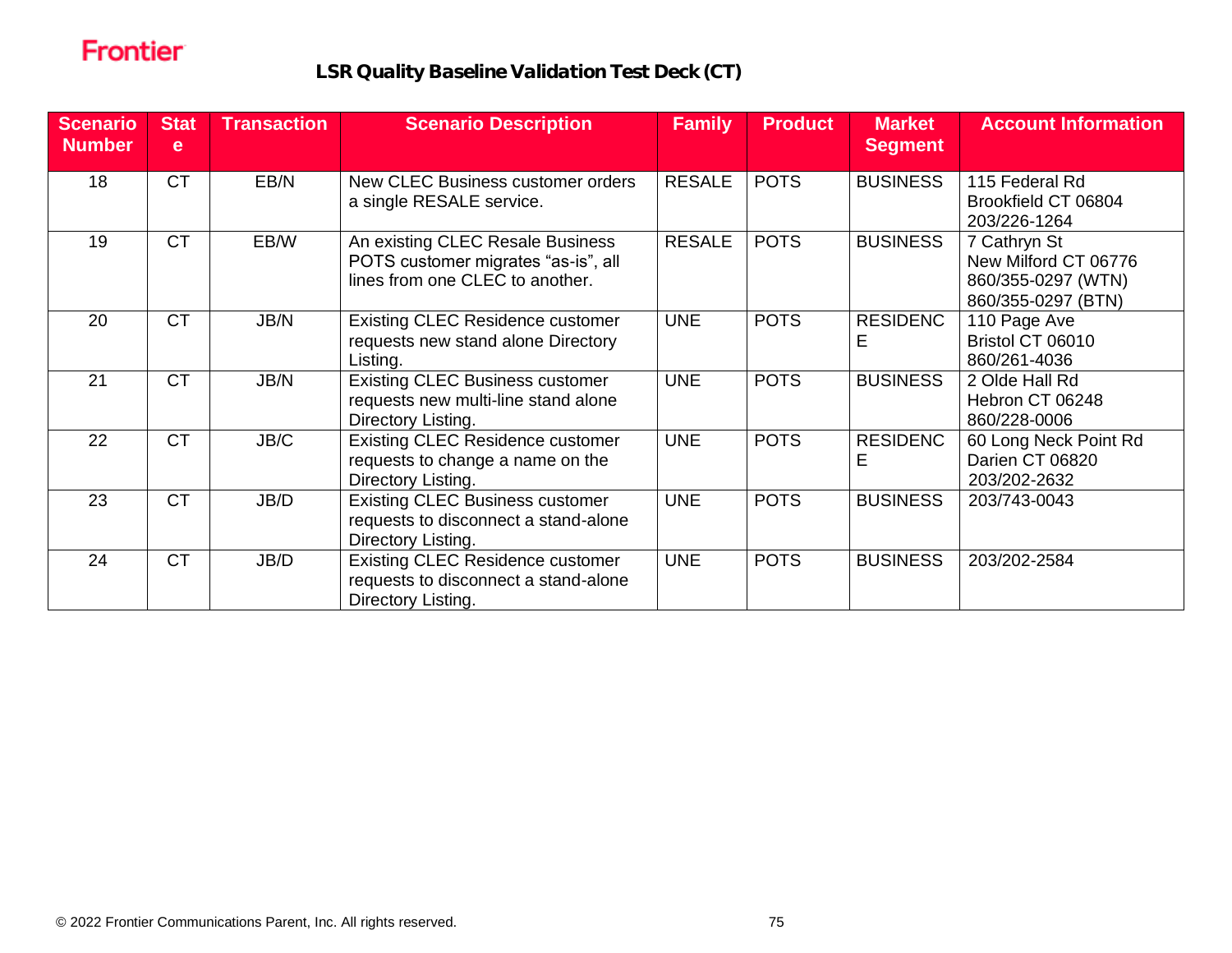LSR Quality Baseline Validation Test Deck (CT)

### **3.2 Ordering Scenarios**

- Input Data
- Inbound Request
- Outbound Responses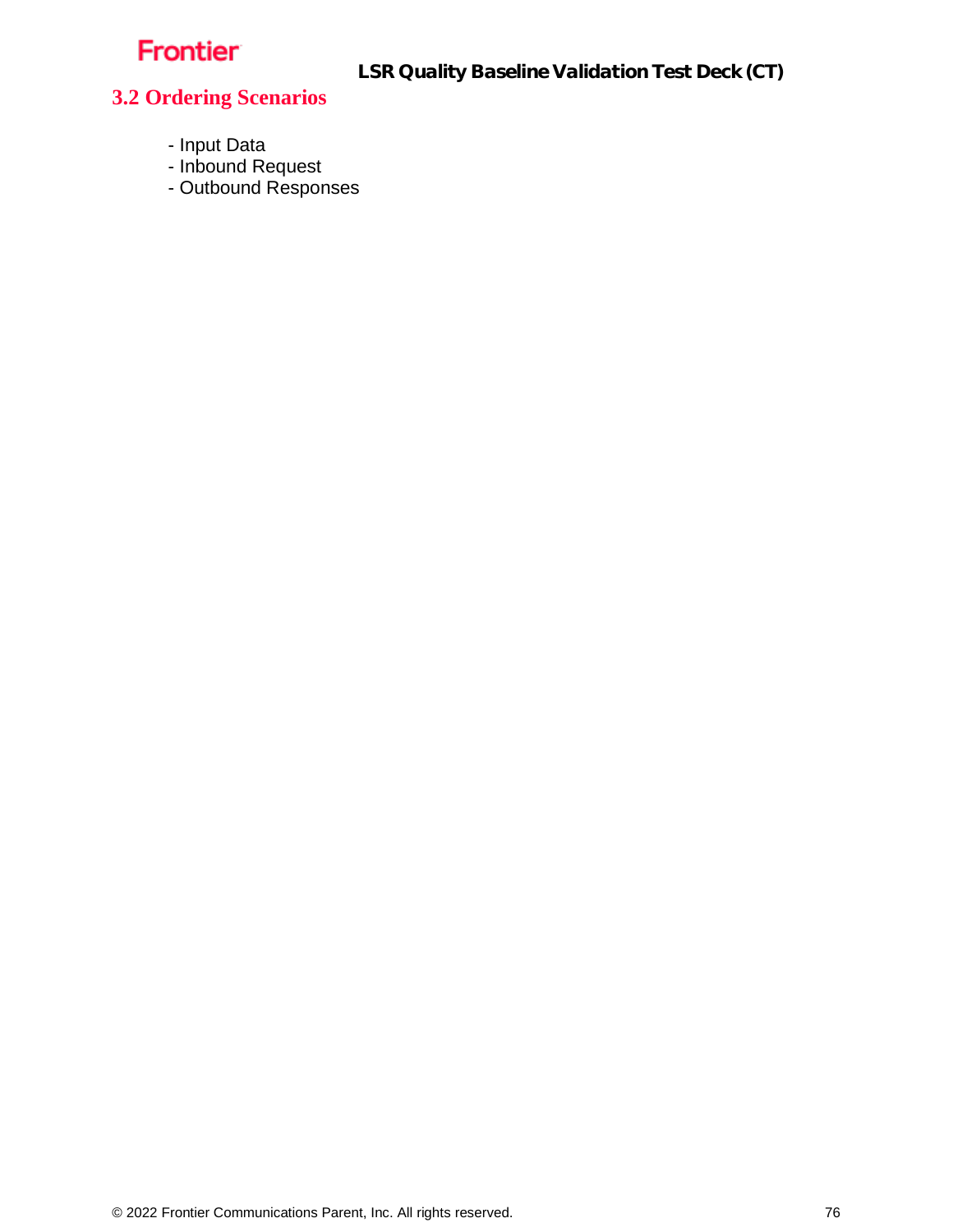| .                            |                                                              |
|------------------------------|--------------------------------------------------------------|
|                              | LSR Quality Baseline Validation Test Deck (CT)               |
| <b>Scenario Number:</b>      | 01                                                           |
| <b>Scenario Description:</b> | New CLEC Business customer orders a 2 wire digital with ISDN |
|                              | Loop service.                                                |
| State:                       | CТ                                                           |
| <b>Transaction:</b>          | AB/N                                                         |
| Family:                      | UNE.                                                         |
| <b>Product:</b>              | <b>LOOP W/ISDN</b>                                           |
| <b>Market Segment:</b>       | <b>BUSINESS</b>                                              |
|                              |                                                              |

| <b>FORM</b> | <b>FIELD</b>  | <b>DATA</b>        |
|-------------|---------------|--------------------|
| <b>LSR</b>  | <b>CCNA</b>   | <b>ZTK</b>         |
|             | PON           |                    |
|             | <b>VER</b>    |                    |
|             | <b>LOCQTY</b> | 1                  |
|             | DDD           |                    |
|             | <b>REQTYP</b> | AB                 |
|             | <b>SLI</b>    | S                  |
|             | <b>ACT</b>    | N                  |
|             | <b>AGAUTH</b> | Y                  |
|             | <b>ACTL</b>   | WLFRCT00HC1        |
|             | <b>LSO</b>    | 203265             |
|             | <b>TOS</b>    | 12F1               |
|             | <b>NC</b>     | <b>UB--</b>        |
|             | <b>NCI</b>    | 02QC5.OOS          |
|             | <b>SECNCI</b> | 02IS5              |
|             | <b>INIT</b>   |                    |
|             | <b>TELNO</b>  |                    |
|             | <b>IMPCON</b> |                    |
|             | <b>TELNO</b>  |                    |
| EU          | LOCNUM        | 1                  |
|             | <b>NAME</b>   | <b>NEW LOOP</b>    |
|             | <b>AFT</b>    | N                  |
|             | <b>SANO</b>   | 1194               |
|             | <b>SASN</b>   | <b>COLONY</b>      |
|             | <b>SATH</b>   | <b>RD</b>          |
|             | <b>CITY</b>   | <b>WALLINGFORD</b> |
|             | <b>STATE</b>  | <b>CT</b>          |
|             | <b>ZIP</b>    | 06492              |
|             | <b>LCON</b>   | FTR LSR CERT       |
|             | <b>TELNO</b>  | 8005551212         |
| LS.         | <b>LQTY</b>   | 1                  |
|             | <b>LOCNUM</b> | 1                  |
|             | <b>LNUM</b>   | 1                  |
|             | <b>LNA</b>    | N                  |
|             | <b>SHELF</b>  | <b>ZTK001</b>      |
|             | <b>SLOT</b>   | 000008             |

 $\mathbb{R}^2$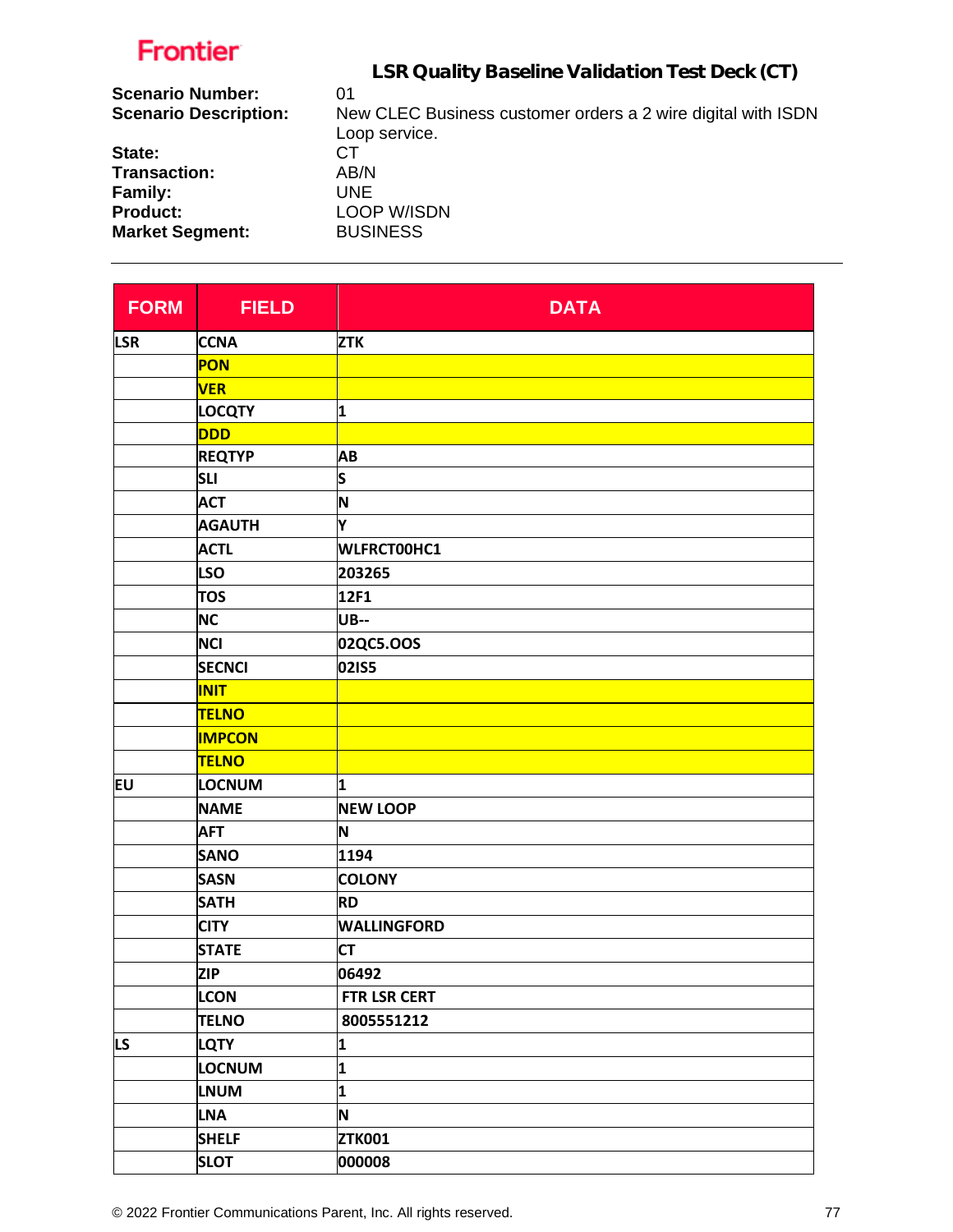|                              | LSR Quality Baseline Validation Test Deck (CT)                                |
|------------------------------|-------------------------------------------------------------------------------|
| <b>Scenario Number:</b>      | 01                                                                            |
| <b>Scenario Description:</b> | New CLEC Business customer orders a 2 wire digital with ISDN<br>Loop service. |
| State:                       | CТ                                                                            |
| <b>Transaction:</b>          | AB/N                                                                          |
| Family:                      | UNE.                                                                          |
| <b>Product:</b>              | <b>LOOP W/ISDN</b>                                                            |
| <b>Market Segment:</b>       | <b>BUSINESS</b>                                                               |
|                              |                                                                               |

#### **Inbound Request:**

 $ISA~00~$   $\sim$   $2I~$   $\sim$   $01~$   $\sim$   $2Z~2$  TK  $\sim$   $01~$   $\sim$   $T$  FTRORD ~210505~1149~U~00405~004663235~0~T~^ GS~PO~ZTK~FTRORD~20210505~1149~4663235~X~004050 ST~850~0001 BEG~00~SS~TD01ABNCT50521A~01~20210505 PAM~63~1~EA PAM~T5~1~EA DTM~097~20210505~1149 DTM~150~20210512 SI~TI~AA~A SI~TI~IS~S SI~TI~LS~203265 SI~TI~NC~UB-- SI~TI~NI~02QC5.OOS SI~TI~NJ~02IS5 SI~TI~RE~AB SI~TI~TY~12F1 PID~X~~TI~AO~Y N1~78~ZTK NX2~90~WLFRCT00HC1 PER~AG~FTR LSR CERT~TE~8005551212 PER~CN~FTR LSR CERT~~~TE~8005551212 N1~IT~NEW LOOP N4~~CT~06492 NX2~01~1194 NX2~02~Colony NX2~07~WALLINGFORD NX2~62~Rd REF~IX~1~LOCNUM PER~CA~FTR LSR CERT~TE~8005551212 SI~TI~AF~N PO1~1~1~EA~~~A6~SS SI~TI~K3~ZTK001 SI~TI~K4~000008 SI~TI~SA~A REF~IX~1~LNUM REF~IX~1~LOCNUM  $CTT~1$ SE~36~0001 GE~1~4663235 IEA~1~004663235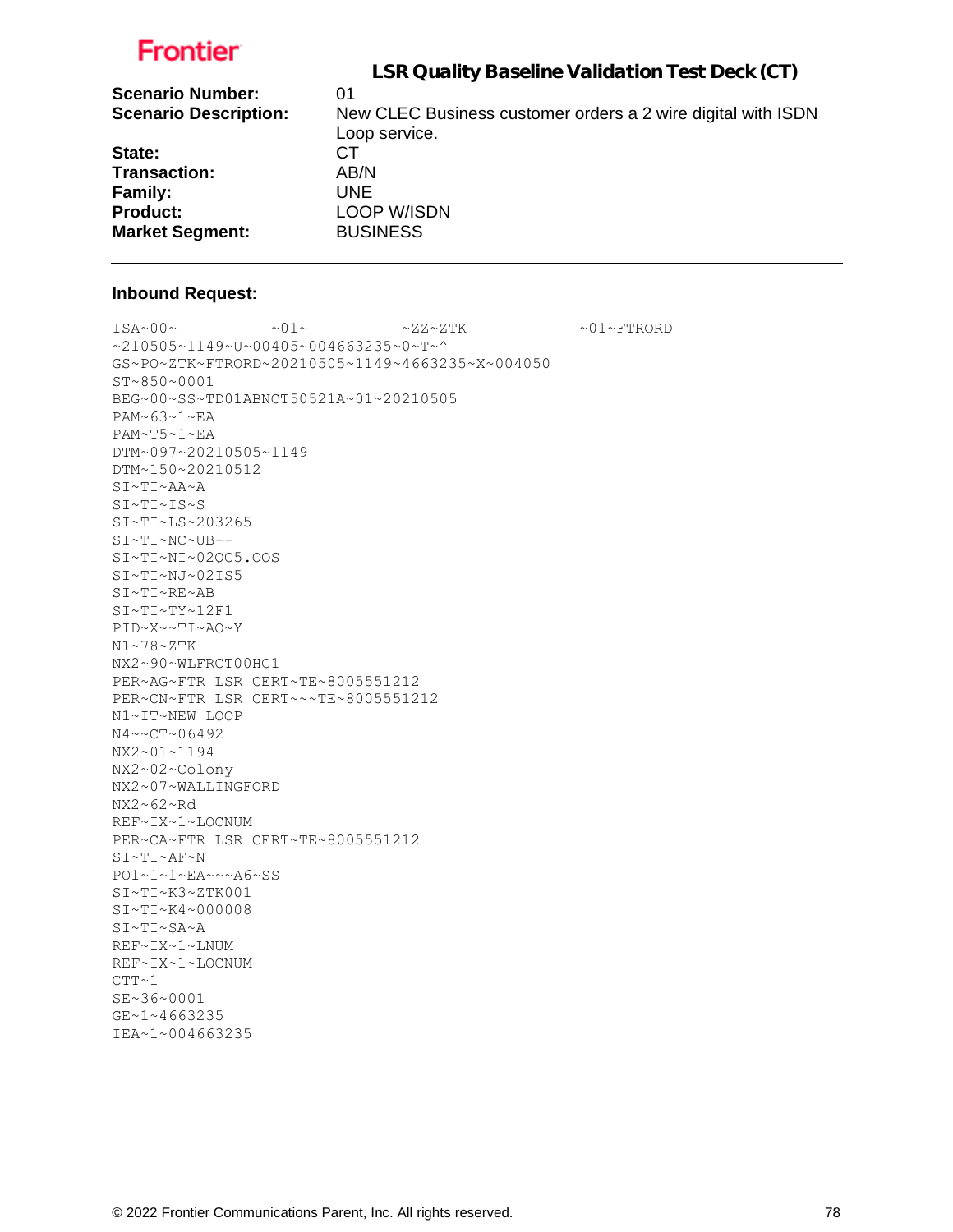|                              | LSR Quality Baseline Validation Test Deck (CT)               |
|------------------------------|--------------------------------------------------------------|
| <b>Scenario Number:</b>      | 01                                                           |
| <b>Scenario Description:</b> | New CLEC Business customer orders a 2 wire digital with ISDN |
|                              | Loop service.                                                |
| State:                       | СT                                                           |
| <b>Transaction:</b>          | AB/N                                                         |
| Family:                      | UNE.                                                         |
| <b>Product:</b>              | <b>LOOP W/ISDN</b>                                           |
| <b>Market Segment:</b>       | <b>BUSINESS</b>                                              |
|                              |                                                              |

### **Outbound Response:**

 $ISA~00~\sim$   $~00~\sim$   $~00~\sim$   $~0.727~\rm{F}$   $~0.01~\rm{F}$ ~210505~1152~U~00405~004663275~0~T~^ GS~PR~FTRORD~ZTK~20210505~1152~4663275~X~004050 ST~855~0001 BAK~06~AE~TD01ABNCT50521A~20210505~01~~~~20210505 REF~11~2031530051~AN REF~11~2031530051~ATN REF~2I~TD01ABNCT50521A~LSRNO REF~OW~062118315~ORD REF~SU~C~RT PER~OC~Local Service Request ( LS~TE~888-608-8023 DTM~097~20210505~1052 DTM~150~20210512 PID~X~~TI~FEP~B N1~78~ZTK PER~AG~FTR LSR CERT PO1~1~1~EA~~~A6~CKT SI~TI~CN~FA/UBNU/187317//SN SI~TI~K1~ZTK REF~IX~1~LNUM N9~OW~062118315~ORDL  $CTT~1$ SE~20~0001 GE~1~4663275 IEA~1~004663275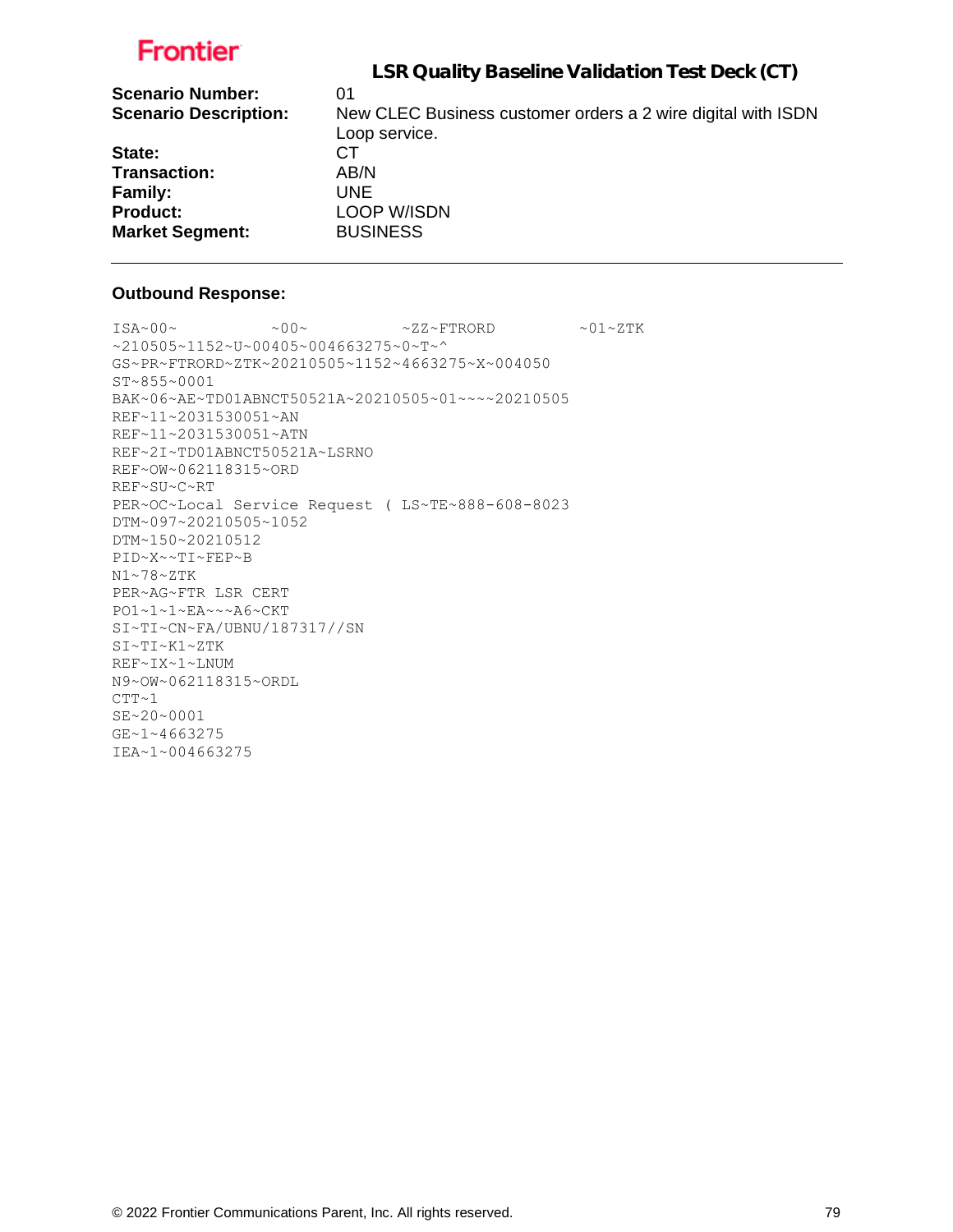| .                            |                                                         |
|------------------------------|---------------------------------------------------------|
|                              | LSR Quality Baseline Validation Test Deck (CT)          |
| <b>Scenario Number:</b>      | 02                                                      |
| <b>Scenario Description:</b> | Existing CLEC Business customer disconnects Analog Loop |
|                              | service.                                                |
| State:                       | CТ                                                      |
| <b>Transaction:</b>          | AB/D                                                    |
| Family:                      | UNE.                                                    |
| <b>Product:</b>              | <b>LOOP</b>                                             |
| <b>Market Segment:</b>       | <b>BUSINESS</b>                                         |
|                              |                                                         |

| <b>FORM</b> | <b>FIELD</b>  | <b>DATA</b>            |
|-------------|---------------|------------------------|
| <b>LSR</b>  | <b>CCNA</b>   | <b>ZTK</b>             |
|             | <b>PON</b>    |                        |
|             | <b>VER</b>    |                        |
|             | <b>LOCQTY</b> | 1                      |
|             | <b>DDD</b>    |                        |
|             | <b>REQTYP</b> | AB                     |
|             | <b>SLI</b>    | S                      |
|             | <b>ACT</b>    | D                      |
|             | <b>AGAUTH</b> | Y                      |
|             | <b>ACTL</b>   | WNDSCT00HC1            |
|             | <b>LSO</b>    | 860298                 |
|             | <b>TOS</b>    | 11F1                   |
|             | <b>NC</b>     | <b>TX--</b>            |
|             | <b>NCI</b>    | 02QC2.00D              |
|             | <b>SECNCI</b> | 02LS2                  |
|             | <b>INIT</b>   |                        |
|             | <b>TELNO</b>  |                        |
| EU          | LOCNUM        | 1                      |
|             | <b>NAME</b>   | <b>ABD TEST</b>        |
|             | <b>AFT</b>    | N                      |
|             | <b>SANO</b>   | 545                    |
|             | <b>SASN</b>   | <b>MARSHALL PHELPS</b> |
|             | <b>SATH</b>   | <b>RD</b>              |
|             | <b>CITY</b>   | <b>WINDSOR</b>         |
|             | <b>STATE</b>  | <b>CT</b>              |
|             | <b>ZIP</b>    | 06095                  |
|             | <b>LCON</b>   | FTR LSR CERT           |
|             | <b>TELNO</b>  | 8005551212             |
|             | <b>EATN</b>   | 2030190085             |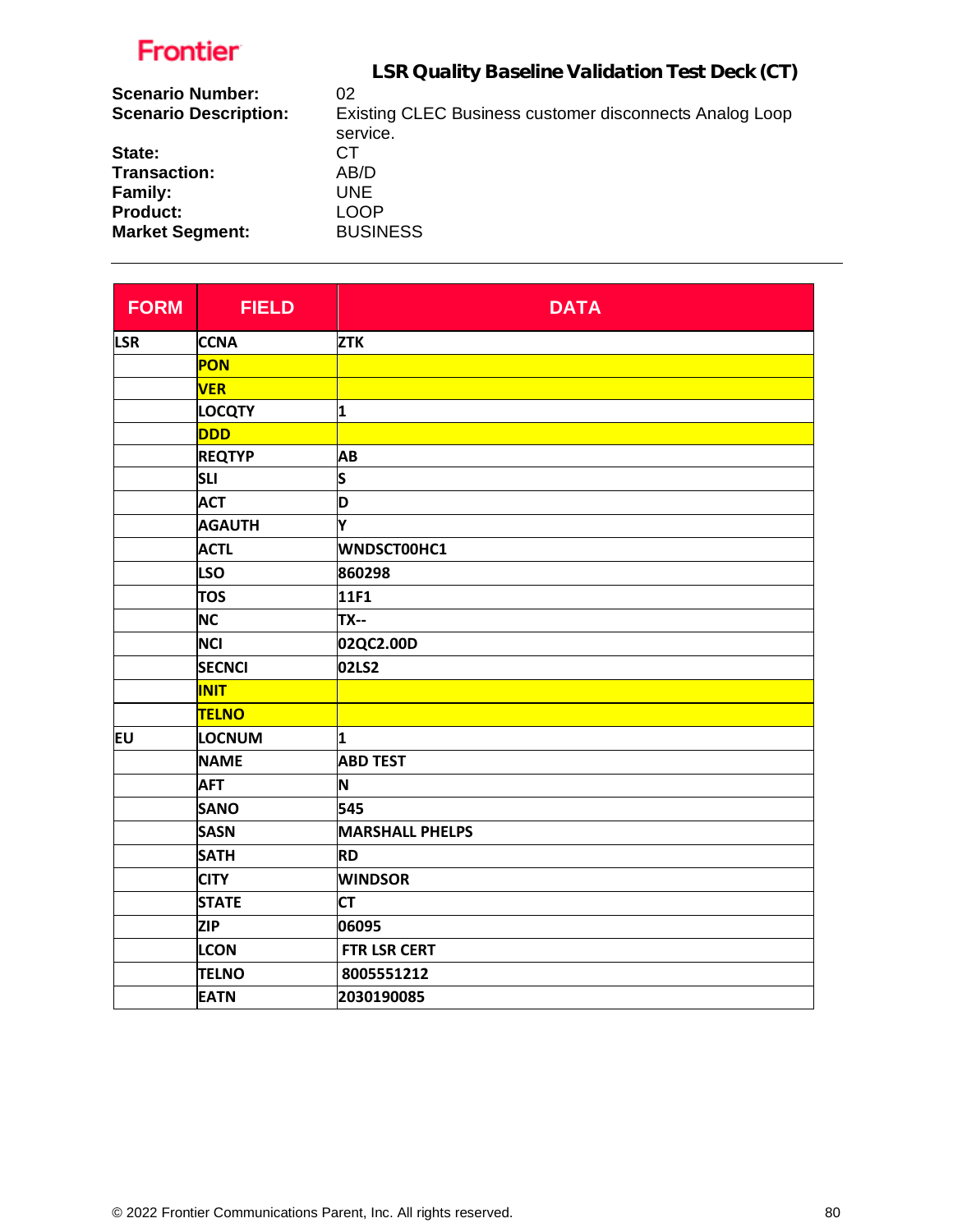|                              | LSR Quality Baseline Validation Test Deck (CT)                      |
|------------------------------|---------------------------------------------------------------------|
| <b>Scenario Number:</b>      | 02                                                                  |
| <b>Scenario Description:</b> | Existing CLEC Business customer disconnects Analog Loop<br>service. |
| State:                       | CТ                                                                  |
| <b>Transaction:</b>          | AB/D                                                                |
| <b>Family:</b>               | <b>UNE</b>                                                          |
| <b>Product:</b>              | <b>LOOP</b>                                                         |
| <b>Market Segment:</b>       | <b>BUSINESS</b>                                                     |

#### **Inbound Request:**

 $\sim 01 \times 100$   $\sim 01 \times 01$   $\sim 01 \times 27 \times 27 \times 50$   $\sim 01 \times 500$ ~210505~1147~U~00405~004663197~0~T~^ GS~PO~ZTK~FTRORD~20210505~1147~4663197~X~004050 ST~850~0001 BEG~00~SS~TD02ABDCT050521~01~20210505 REF~11~2030190085~EATN PAM~T5~1~EA DTM~097~20210505~1147 DTM~150~20210512 SI~TI~AA~D SI~TI~IS~S SI~TI~LS~860298 SI~TI~NC~TX-- SI~TI~NI~02QC2.00D SI~TI~NJ~02LS2 SI~TI~RE~AB SI~TI~TY~11F1 PID~X~~TI~AO~Y N1~78~ZTK NX2~90~WNDSCT00HC1 PER~AG~FTR LSR CERT~TE~8005551212 N1~IT~ABD TEST N4~~CT~06095 NX2~01~545 NX2~02~Marshall Phelps NX2~07~Windsor NX2~62~Rd REF~IX~1~LOCNUM PER~CA~FTR LSR CERT~TE~8005551212 SI~TI~AF~N CTT~0 SE~29~0001 GE~1~4663197 IEA~1~004663197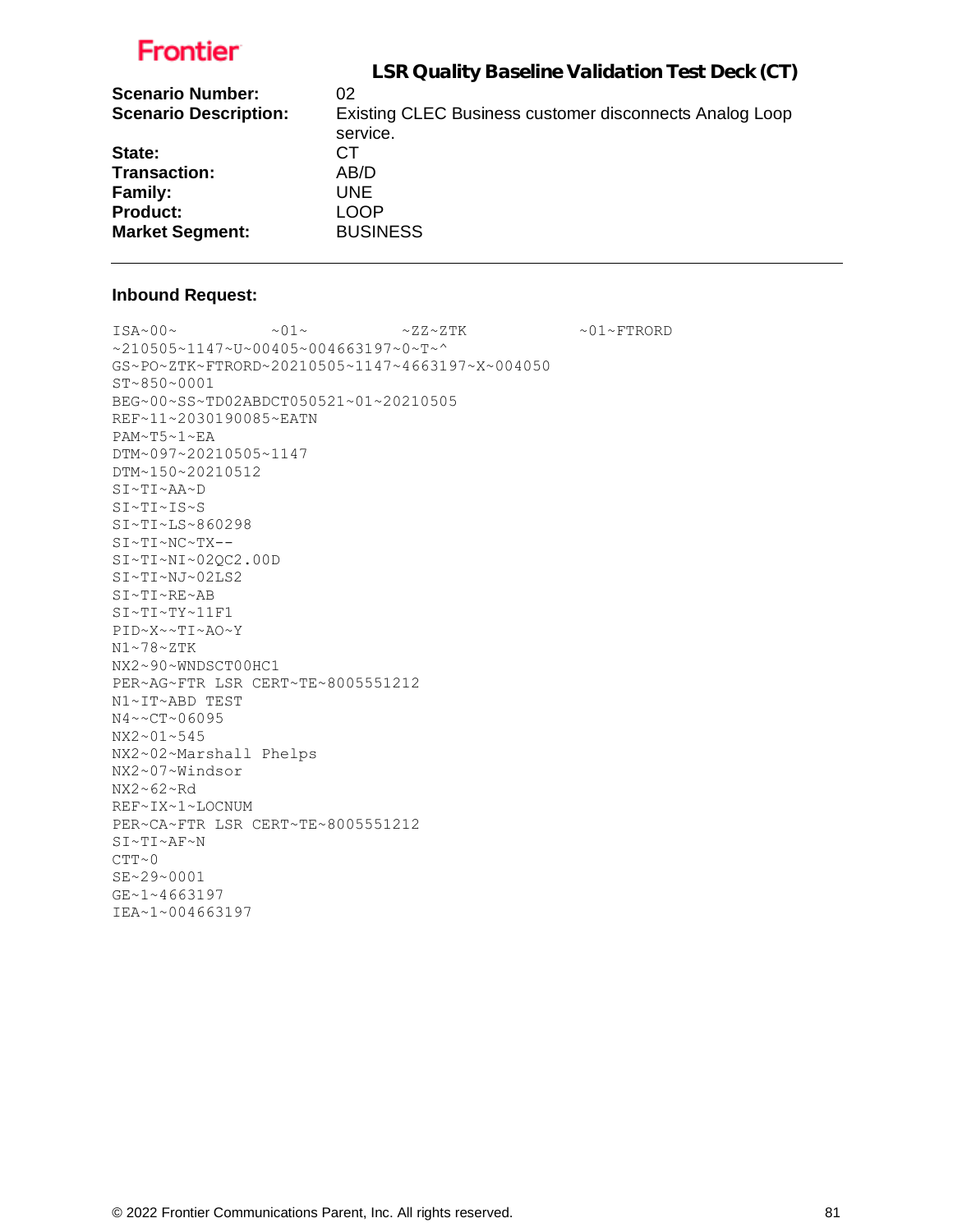|                              | LSR Quality Baseline Validation Test Deck (CT)                      |
|------------------------------|---------------------------------------------------------------------|
| <b>Scenario Number:</b>      | 02                                                                  |
| <b>Scenario Description:</b> | Existing CLEC Business customer disconnects Analog Loop<br>service. |
| wState:                      | CТ                                                                  |
| <b>Transaction:</b>          | AB/D                                                                |
| Family:                      | UNE                                                                 |
| <b>Product:</b>              | <b>LOOP</b>                                                         |
| <b>Market Segment:</b>       | <b>BUSINESS</b>                                                     |

### **Outbound Response:**

 $ISA~00~\sim$   $~00~\sim$   $~00~\sim$   $~01~\sim$   $ZZ~\sim$  FTRORD  $~01~\sim$   $2.1~\sim$   $Z$  TK ~210505~1151~U~00405~004663249~0~T~^ GS~PR~FTRORD~ZTK~20210505~1151~4663249~X~004050 ST~855~0001 BAK~06~AE~TD02ABDCT050521~20210505~01~~~~20210505 REF~11~2030190085~AN REF~11~2030190085~ATN REF~2I~TD02ABDCT050521~LSRNO REF~OW~062118312~ORD REF~SU~C~RT PER~OC~Local Service Request ( LS~TE~888-608-8023 DTM~097~20210505~1050 DTM~150~20210512 PID~X~~TI~FEP~B N1~78~ZTK PER~AG~FTR LSR CERT PO1~1~1~EA~~~A6~CKT SI~TI~CN~FA/TXNU/069223//SN SI~TI~ND~2030190086 SI~TI~ED~FA/TXNU/069223//SN SI~TI~K1~ZTK N9~OW~062118312~ORDL PO1~2~1~EA~~~A6~CKT SI~TI~CN~FA/TXNU/069224//SN SI~TI~ND~2030190087 SI~TI~ED~FA/TXNU/069224//SN SI~TI~K1~ZTK N9~OW~062118313~ORDL PO1~3~1~EA~~~A6~CKT SI~TI~CN~FA/TXNU/069222//SN SI~TI~ND~2030190085 SI~TI~ED~FA/TXNU/069222//SN SI~TI~K1~ZTK N9~OW~062118314~ORDL  $CTT~2$ SE~33~0001 GE~1~4663249 IEA~1~004663249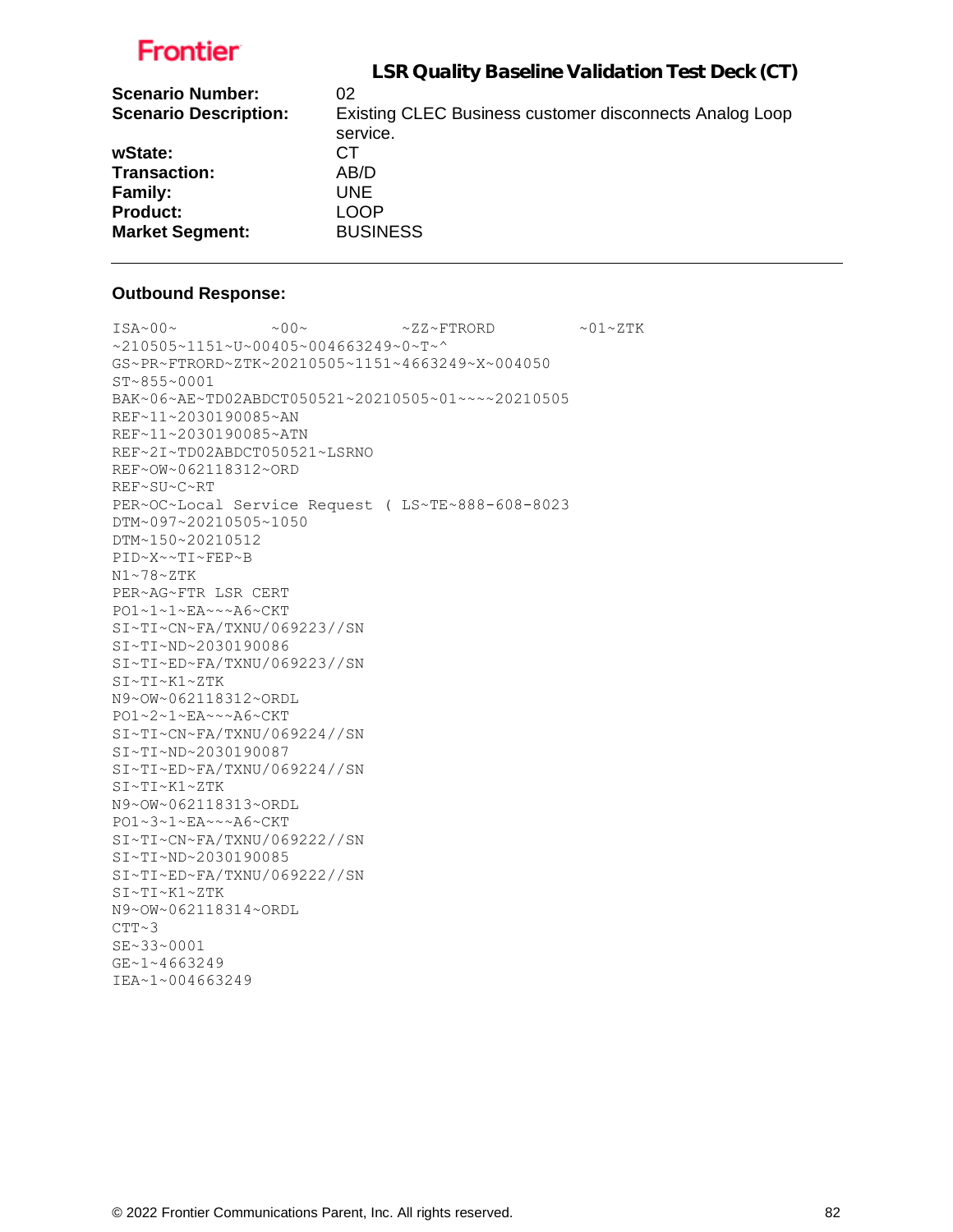|                              | LSR Quality Baseline Validation Test Deck (CT)                                                           |
|------------------------------|----------------------------------------------------------------------------------------------------------|
| <b>Scenario Number:</b>      | 03                                                                                                       |
| <b>Scenario Description:</b> | Existing CLEC Residence customer changes from an Analog<br>Loop to Digital Loop to use for ISDN service. |
| State:                       | AB/C                                                                                                     |
| Family:                      | UNE                                                                                                      |
| <b>Product:</b>              | <b>LOOP W/ISDN</b>                                                                                       |
| <b>Market Segment:</b>       | <b>RESIDENCE</b>                                                                                         |

| <b>FORM</b> | <b>FIELD</b>  | <b>DATA</b>         |
|-------------|---------------|---------------------|
| <b>LSR</b>  | <b>CCNA</b>   | <b>ZTK</b>          |
|             | <b>PON</b>    |                     |
|             | <b>VER</b>    |                     |
|             | <b>LOCQTY</b> | 001                 |
|             | <b>DDD</b>    |                     |
|             | <b>RECTYP</b> | AB                  |
|             | <b>SLI</b>    | ls.                 |
|             | <b>ACT</b>    | C                   |
|             | <b>AGAUTH</b> | Y                   |
|             | <b>ACTL</b>   | <b>BLFDCT00HA1</b>  |
|             | <b>LSO</b>    | 203071              |
|             | <b>TOS</b>    | 12F1                |
|             | <b>NC</b>     | <b>LX--</b>         |
|             | <b>NCI</b>    | 02QB5.001           |
|             | <b>SECNCI</b> | 02DU5.001           |
|             | <b>INIT</b>   |                     |
|             | <b>TELNO</b>  |                     |
| <b>EU</b>   | LOCNUM        | 1                   |
|             | <b>NAME</b>   | <b>LOOP SERVICE</b> |
|             | <b>AFT</b>    | N                   |
|             | <b>SANO</b>   | 235                 |
|             | <b>SASN</b>   | <b>QUEEN</b>        |
|             | <b>SATH</b>   | <b>ST</b>           |
|             | <b>CITY</b>   | <b>SOUTHINGTON</b>  |
|             | <b>STATE</b>  | <b>CT</b>           |
|             | <b>ZIP</b>    | 06489               |
|             | <b>LCON</b>   | FTR LSR CERT        |
|             | <b>TELNO</b>  | 8005551212          |
|             | <b>EATN</b>   | 2030710018          |
| <b>LS</b>   | <b>LQTY</b>   | 1                   |
|             | LOCNUM        | 1                   |
|             | <b>LNUM</b>   | 1                   |
|             | <b>LNA</b>    | C                   |
|             | <b>CI</b>     | A                   |
|             | <b>ECCKT</b>  | FA/LXFP/080503//SN  |
|             | <b>SHELF</b>  | <b>ZTK001</b>       |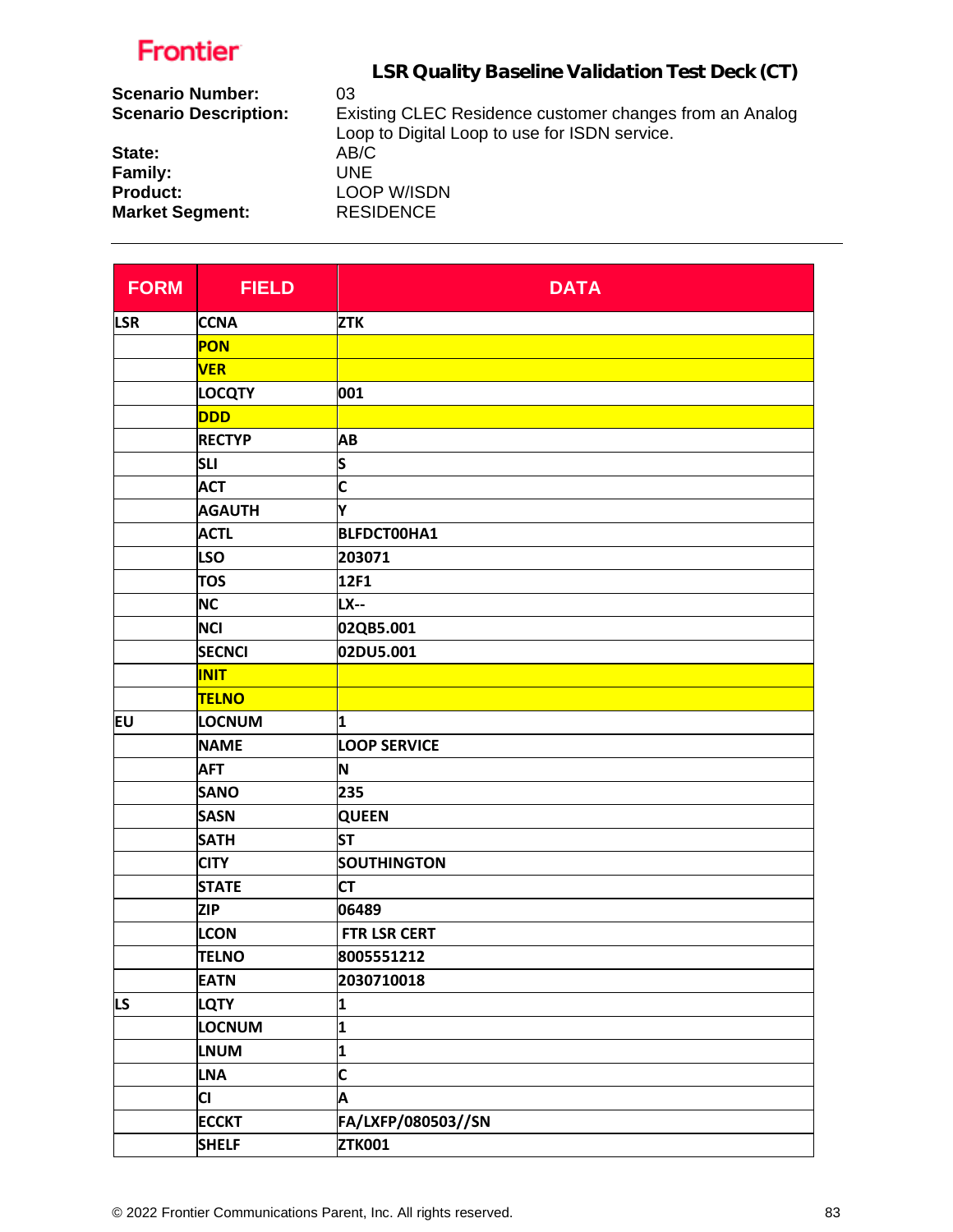| ı |  |  |
|---|--|--|
|   |  |  |
|   |  |  |

**SLOT 000001**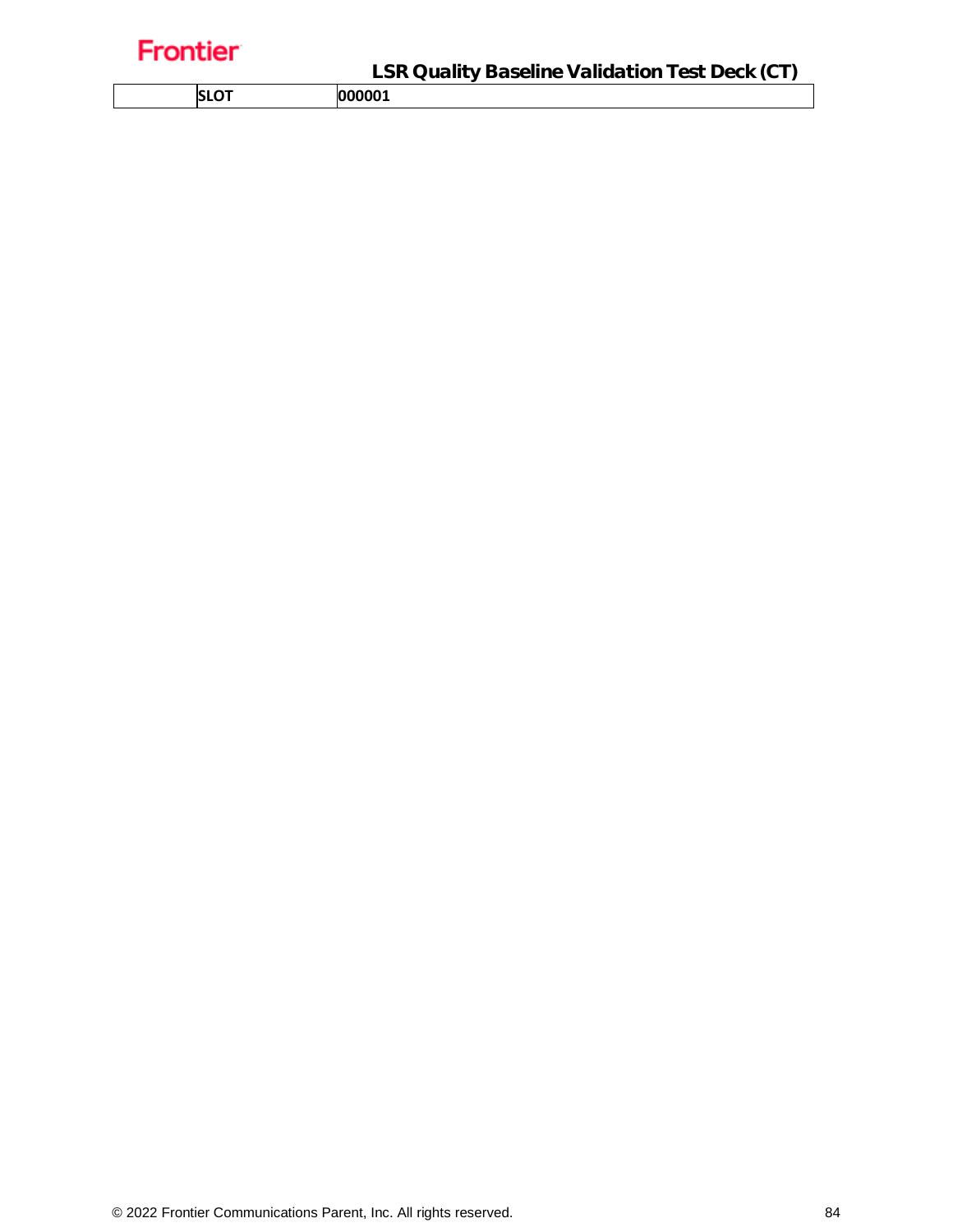|                                                         | LSR Quality Baseline Validation Test Deck (CT)                |
|---------------------------------------------------------|---------------------------------------------------------------|
| <b>Scenario Number:</b><br><b>Scenario Description:</b> | 03<br>Existing CLEC Residence customer changes from an Analog |
|                                                         | Loop to Digital Loop to use for ISDN service.                 |
| State:                                                  | CТ                                                            |
| <b>Transaction:</b>                                     | AB/C                                                          |
| Family:                                                 | UNE.                                                          |
| <b>Product:</b>                                         | <b>LOOP W/ISDN</b>                                            |
| <b>Market Segment:</b>                                  | <b>RESIDENCE</b>                                              |

#### **Inbound Request:**

 $\sim 01 \times 100 \times 100 \times 27 \times 27 \times 500 \times 100 \times 100 \times 100 \times 100 \times 100 \times 100 \times 100 \times 100 \times 100 \times 100 \times 100 \times 100 \times 100 \times 100 \times 100 \times 100 \times 100 \times 100 \times 100 \times 100 \times 100 \times 100 \times 100 \times 100 \times 100 \times 100 \times 100 \times 100 \times 100 \times 100 \times 100 \$ ~210505~1101~U~00405~004663117~0~T~^ GS~PO~ZTK~FTRORD~20210505~1101~4663117~X~004050 ST~850~0001 BEG~00~SS~TD03ABCCT050521~01~20210505 REF~11~2030600172~EATN PAM~63~1~EA PAM~T5~001~EA DTM~097~20210505~1101 DTM~150~20210512 SI~TI~AA~C SI~TI~IS~S SI~TI~LS~860242 SI~TI~NC~UB-- SI~TI~NI~02QC5.OOS SI~TI~NJ~02IS5 SI~TI~RE~AB SI~TI~TY~21F1 PID~X~~TI~AO~Y N1~78~ZTK NX2~90~BLFDCT00HA1 PER~AG~FTR LSR CERT~TE~8005551212 N1~IT~LOOP SERVICE N4~~CT~06002 NX2~01~4 NX2~02~Northwestern NX2~07~Bloomfield NX2~62~Dr REF~IX~1~LOCNUM PER~CA~FTR LSR CERT~TE~8005551212 SI~TI~AF~N PO1~1~1~EA~~~A6~SS SI~TI~CN~/TXNU/175663//SN SI~TI~K3~ZTK001 SI~TI~K4~000001 SI~TI~SA~C PID~X~~TI~CI~A REF~IX~1~LNUM REF~IX~1~LOCNUM  $CTT~1$ SE~38~0001 GE~1~4663117 IEA~1~004663117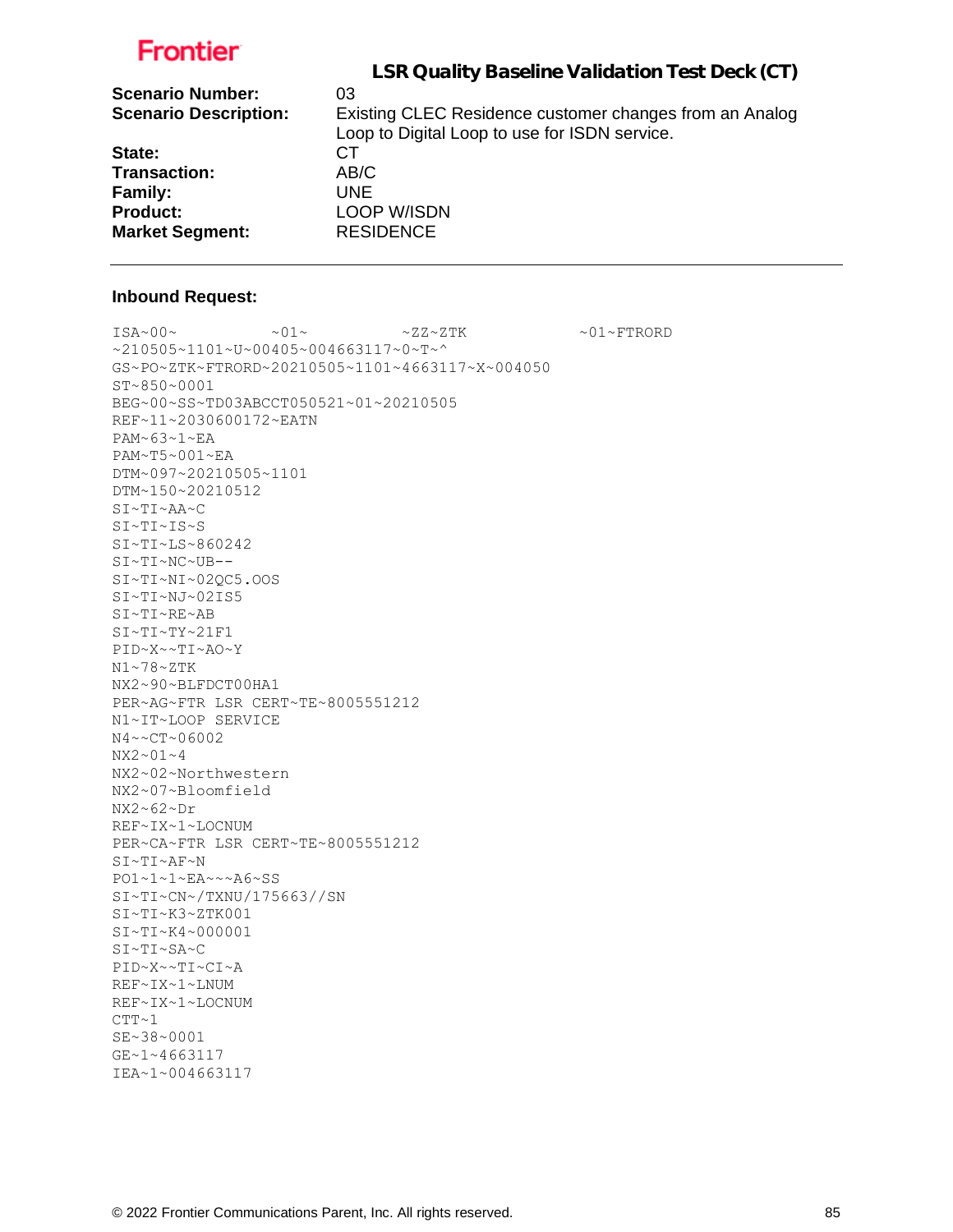|                              | LSR Quality Baseline Validation Test Deck (CT)          |
|------------------------------|---------------------------------------------------------|
| <b>Scenario Number:</b>      | 03                                                      |
| <b>Scenario Description:</b> | Existing CLEC Residence customer changes from an Analog |
|                              | Loop to Digital Loop to use for ISDN service.           |
| State:                       | CТ                                                      |
| <b>Transaction:</b>          | AB/C                                                    |
| Family:                      | UNE.                                                    |
| <b>Product:</b>              | <b>LOOP W/ISDN</b>                                      |
| <b>Market Segment:</b>       | <b>RESIDENCE</b>                                        |

### **Outbound Response:**

 $ISA~00~\sim$   $~00~\sim$   $~00~\sim$   $~0.727~\rm{F}$   $~0.01~\rm{F}$ ~210505~1107~U~00405~004663131~0~T~^ GS~PR~FTRORD~ZTK~20210505~1107~4663131~X~004050 ST~855~0001 BAK~06~AE~TD03ABCCT050521~20210505~01~~~~20210505 REF~11~2030600172~AN REF~11~2030600172~ATN REF~2I~TD03ABCCT050521~LSRNO REF~OW~062118311~ORD REF~SU~C~RT PER~OC~Local Service Request ( LS~TE~888-608-8023 DTM~097~20210505~1007 DTM~150~20210512 PID~X~~TI~FEP~B N1~78~ZTK PER~AG~FTR LSR CERT PO1~1~1~EA~~~A6~CKT SI~TI~CN~/TXNU/175663//SN SI~TI~K1~ZTK REF~IX~1~LNUM N9~OW~062118311~ORDL  $CTT~1$ SE~20~0001 GE~1~4663131 IEA~1~004663131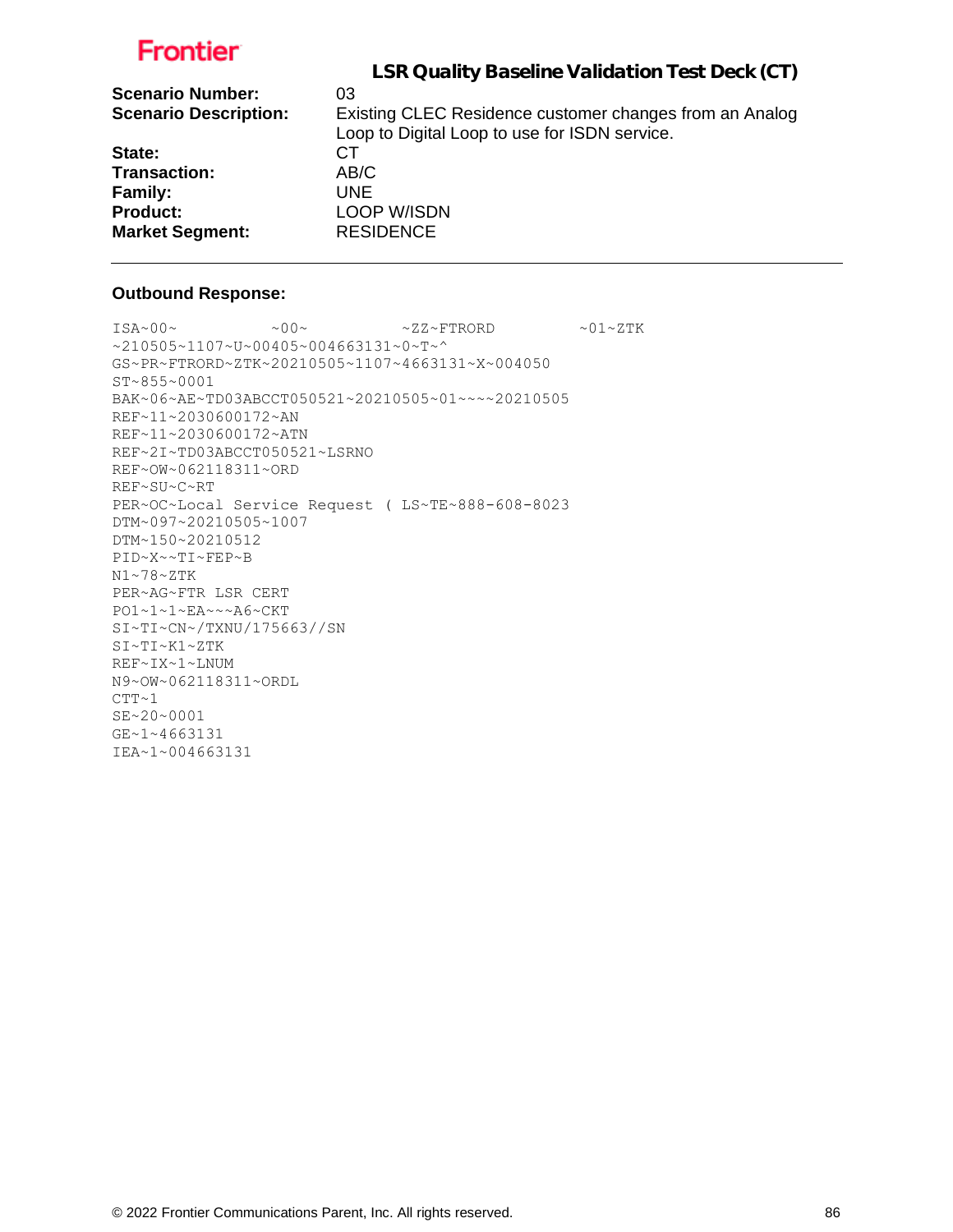| Frontier                     |                                                                                     |
|------------------------------|-------------------------------------------------------------------------------------|
|                              | LSR Quality Baseline Validation Test Deck (CT)                                      |
| <b>Scenario Number:</b>      | 04                                                                                  |
| <b>Scenario Description:</b> | Existing 2-Line Frontier Retail Business customer migrates to a<br><b>CLEC</b>      |
|                              | providing Loop service with Number Portability and disconnects<br>one of the lines. |
| State:                       | CТ                                                                                  |
| Transaction:                 | BB/V                                                                                |
| <b>Family:</b>               | <b>UNE</b>                                                                          |
| <b>Product:</b>              | LOOP W/LNP                                                                          |
| <b>Market Segment:</b>       | <b>BUSINESS</b>                                                                     |

| <b>FORM</b> | <b>FIELD</b>  | <b>DATA</b>          |
|-------------|---------------|----------------------|
| <b>LSR</b>  | <b>CCNA</b>   | <b>ZTK</b>           |
|             | PON           |                      |
|             | <b>VER</b>    |                      |
|             | <b>LOCQTY</b> | 1                    |
|             | <b>DDD</b>    |                      |
|             | <b>REQTYP</b> | <b>BB</b>            |
|             | <b>SLI</b>    | s                    |
|             | <b>ACT</b>    | V                    |
|             | <b>NNSP</b>   | 000Z                 |
|             | <b>AGAUTH</b> | Z                    |
|             | <b>ACTL</b>   | WHFRCT01HB1          |
|             | <b>TOS</b>    | 12F1                 |
|             | <b>NC</b>     | <b>UB--</b>          |
|             | <b>NCI</b>    | 02QC5.OOS            |
|             | <b>SECNCI</b> | 02IS5                |
|             | <b>NPDI</b>   | D                    |
|             | <b>BI1</b>    | D                    |
|             | <b>BAN1</b>   | 2033243723           |
|             | <b>INIT</b>   |                      |
|             | <b>TELNO</b>  |                      |
|             | <b>IMPCON</b> |                      |
|             | <b>TELNO</b>  |                      |
| EU          | <b>LOCNUM</b> | 1                    |
|             | <b>NAME</b>   | <b>CLEC CUSTOMER</b> |
|             | <b>AFT</b>    | N                    |
|             | <b>SANO</b>   | 524                  |
|             | <b>SASN</b>   | <b>NEWFIELD</b>      |
|             | <b>SATH</b>   | <b>AVE</b>           |
|             | <b>CITY</b>   | <b>STAMFORD</b>      |
|             | <b>STATE</b>  | <b>CT</b>            |
|             | <b>ZIP</b>    | 06905                |
|             | <b>LCON</b>   | <b>FTR LSR CERT</b>  |
|             | <b>TELNO</b>  | 8005551212           |
|             | <b>EUMI</b>   | N                    |

L.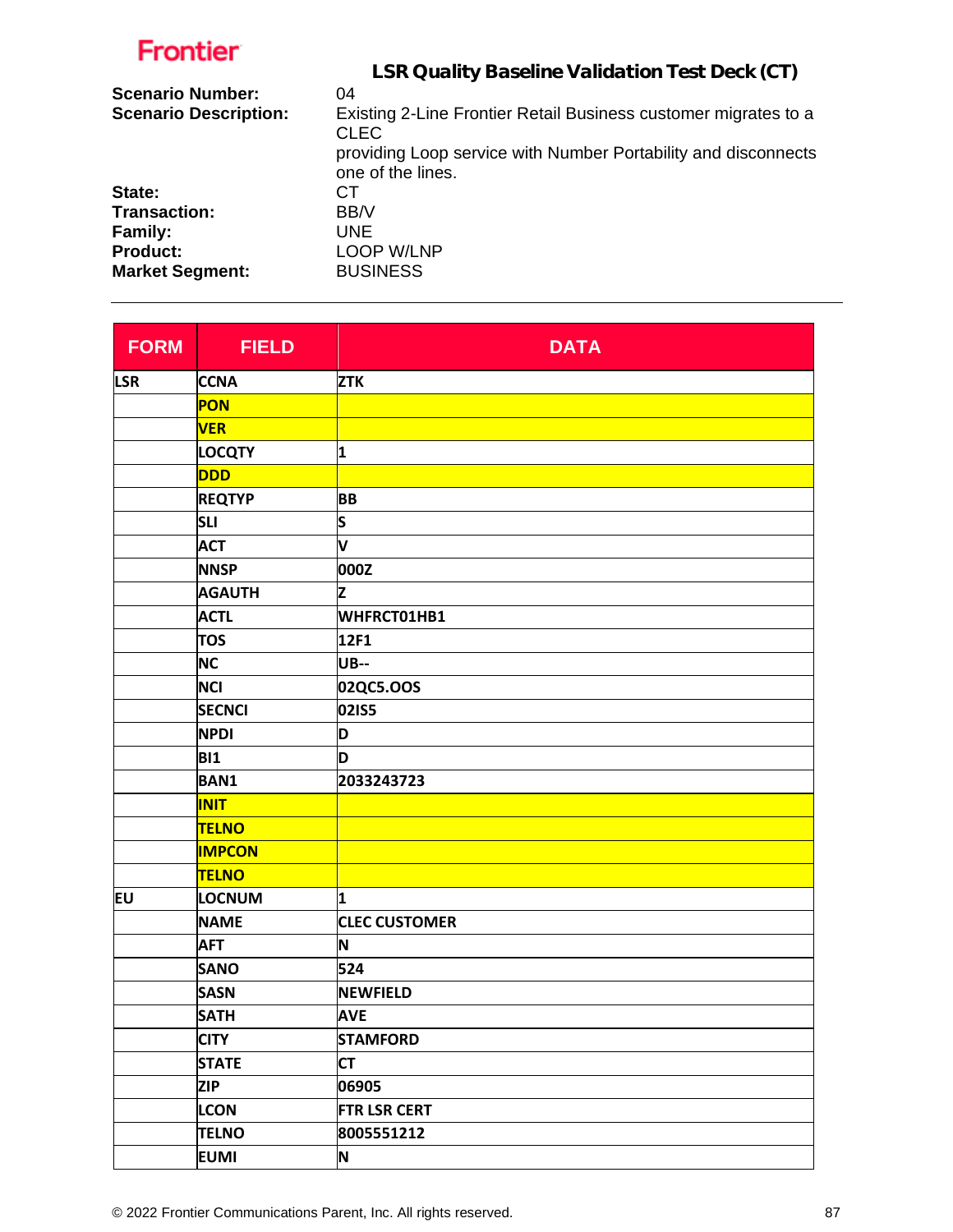| <b>FORM</b> | <b>FIELD</b>     | <b>DATA</b>   |
|-------------|------------------|---------------|
|             | <b>ELT</b>       | Α             |
|             | <b>EATN</b>      | 2033243723    |
| <b>LSNP</b> | <b>LQTY</b>      |               |
|             | <b>NPQTY</b>     |               |
|             | <b>LOCNUM</b>    | 1             |
|             | <b>LNUM</b>      | '1            |
|             | <b>LNA</b>       | V             |
|             | <b>CKR</b>       | 2033244853    |
|             | <b>SHELF</b>     | <b>ZTK001</b> |
|             | <b>SLOT</b>      | 000005        |
|             | <b>PORTEDNBR</b> | 2033242238    |
|             | <b>NPT</b>       | ID            |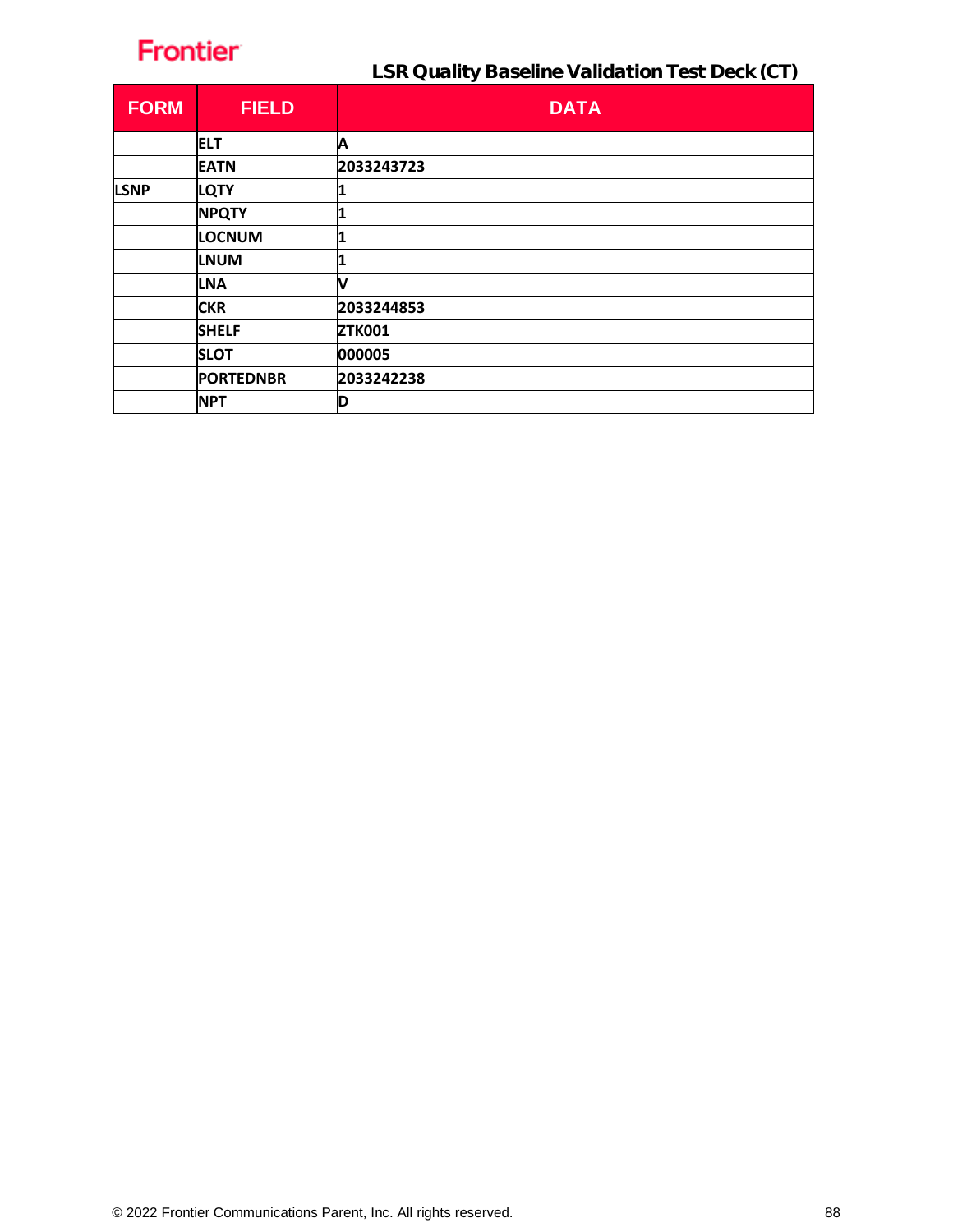|                              | LSR Quality Baseline Validation Test Deck (CT)                  |
|------------------------------|-----------------------------------------------------------------|
|                              |                                                                 |
| <b>Scenario Number:</b>      | 04                                                              |
| <b>Scenario Description:</b> | Existing 2-Line Frontier Retail Business customer migrates to a |
|                              | CLEC providing Loop service with Number Portability and         |
|                              | disconnects one of the lines.                                   |
| State:                       | CТ                                                              |
| <b>Transaction:</b>          | BB/V                                                            |
| <b>Family:</b>               | <b>UNE</b>                                                      |
| <b>Product:</b>              | LOOP W/LNP                                                      |
| <b>Market Segment:</b>       | <b>BUSINESS</b>                                                 |
|                              |                                                                 |

#### **Inbound Request:**

 $\sim 01 \times 100 \times 100 \times 27 \times 27 \times 500 \times 100 \times 100 \times 100 \times 100 \times 100 \times 100 \times 100 \times 100 \times 100 \times 100 \times 100 \times 100 \times 100 \times 100 \times 100 \times 100 \times 100 \times 100 \times 100 \times 100 \times 100 \times 100 \times 100 \times 100 \times 100 \times 100 \times 100 \times 100 \times 100 \times 100 \times 100 \$ ~210505~1151~U~00405~004663261~0~T~^ GS~PO~ZTK~FTRORD~20210505~1151~4663261~X~004050 ST~850~0001 BEG~00~SS~TD04BBVCT50521B~01~20210505 REF~11~2033244852~EATN REF~12~2033244852~BAN1 REF~4N~D~BI1 PAM~63~1~EA PAM~EY~1~EA PAM~T5~1~EA DTM~097~20210505~1151 DTM~150~20210512 SI~TI~AA~V SI~TI~IS~S SI~TI~NC~UB-- SI~TI~NI~02QC5.OOS SI~TI~NJ~02IS5 SI~TI~PD~D SI~TI~RE~BB SI~TI~TY~12F1 PID~S~~TI~AF~~~SO-RSQ~N PID~X~~TI~BP~A PID~X~~TI~AO~Y N9~L1~ORI~LSR MTX~~changed cfa N1~78~ZTK NX2~90~WHFRCT01HB1 PER~AG~FTR LSR CERT~TE~8005551212 PER~CN~FTR LSR CERT~~~TE~8005551212 N1~NN~NNSP~42~000Z N1~IT~BBV CLEC CUSTOMER N4~~CT~06905 NX2~01~60 NX2~02~6th NX2~07~STAMFORD NX2~62~St NX2~32~1 REF~IX~1~LOCNUM PER~CA~Local Rep~TE~8005551212 SI~TI~AF~N PO1~1~1~EA~~~A6~SS SI~TI~CM~2033244853 SI~TI~IP~D SI~TI~IT~2033244853 SI~TI~K3~ZTK001 SI~TI~K4~000010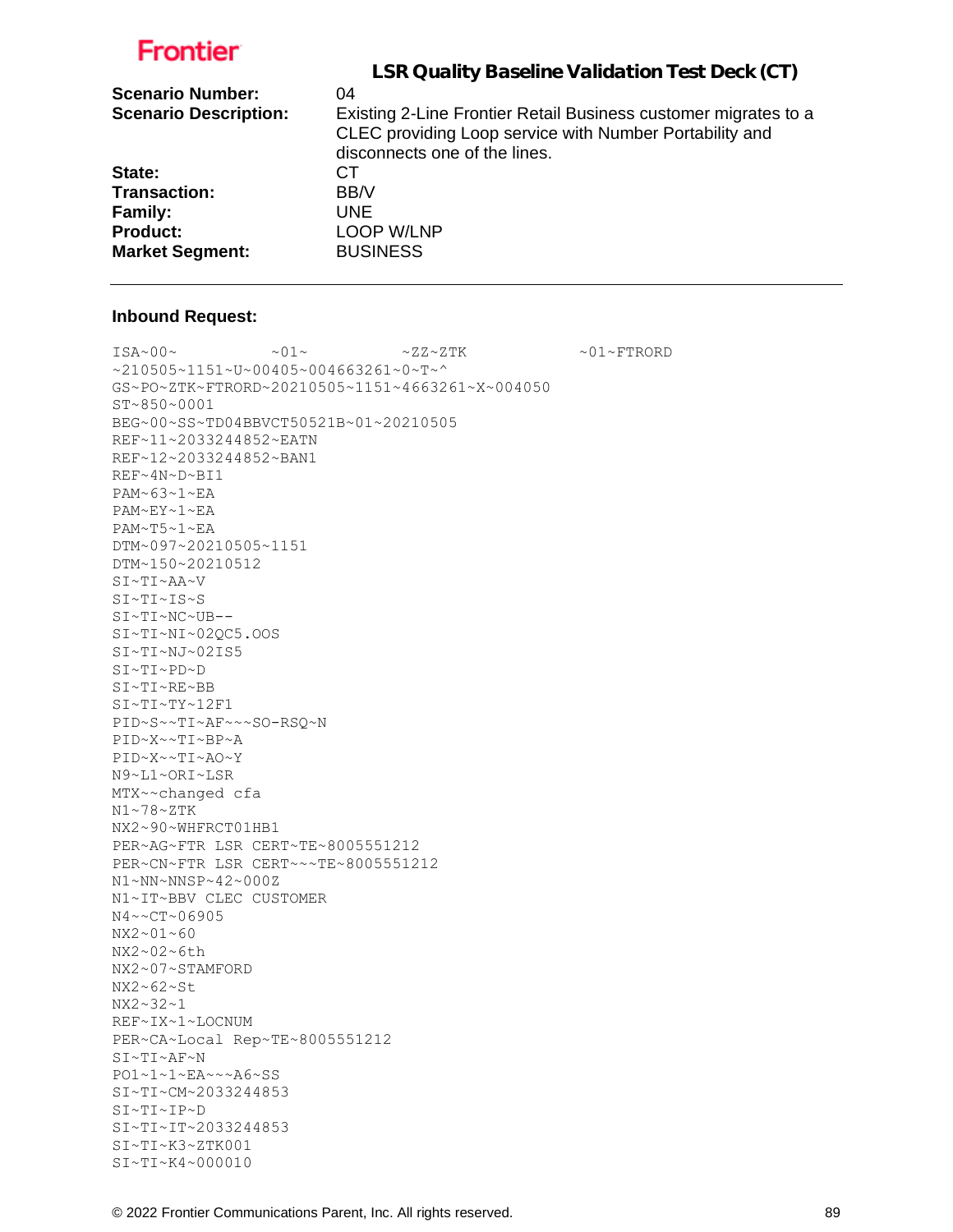

SI~TI~SA~V REF~IX~1~LNUM REF~IX~1~LOCNUM  $CTT~1$ SE~49~0001 GE~1~4663261 IEA~1~004663261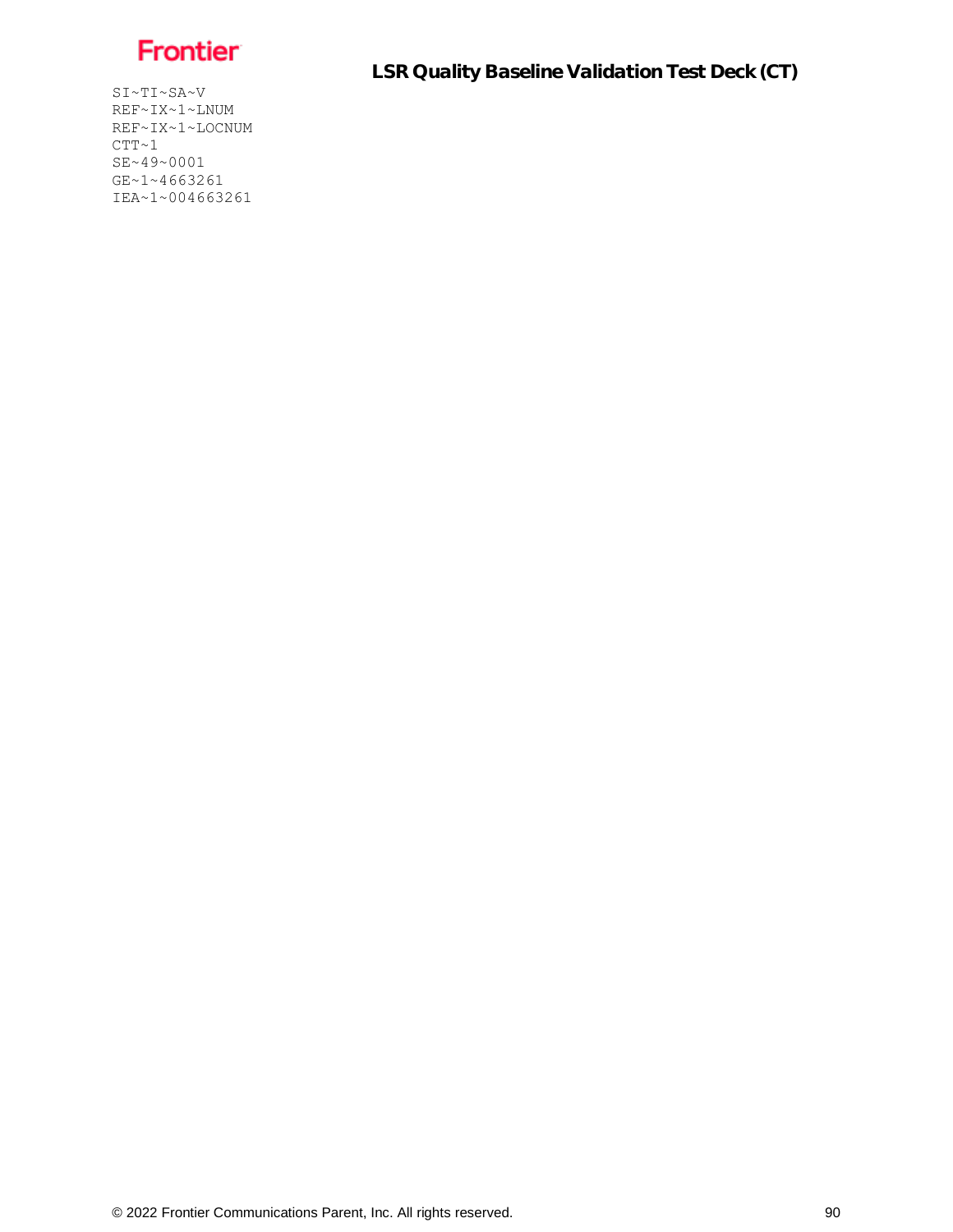|                              | LSR Quality Baseline Validation Test Deck (CT)                  |
|------------------------------|-----------------------------------------------------------------|
|                              |                                                                 |
| <b>Scenario Number:</b>      | 04                                                              |
| <b>Scenario Description:</b> | Existing 2-Line Frontier Retail Business customer migrates to a |
|                              | CLEC providing Loop service with Number Portability and         |
|                              | disconnects one of the lines.                                   |
| State:                       | CТ                                                              |
| <b>Transaction:</b>          | BB/V                                                            |
| <b>Family:</b>               | UNE.                                                            |
| <b>Product:</b>              | <b>LOOP W/LNP</b>                                               |
| <b>Market Segment:</b>       | <b>BUSINESS</b>                                                 |
|                              |                                                                 |

#### **Outbound Response:**

 $\texttt{ISA~00~}\sim$   $\sim$   $\texttt{00~}\sim$   $\sim$   $\texttt{02~}\sim$   $\texttt{FFRORD}$   $\sim$   $\texttt{01~}\sim$   $\texttt{2TK}$ ~210505~1154~U~00405~004663287~0~T~^ GS~PR~FTRORD~ZTK~20210505~1154~4663287~X~004050 ST~855~0001 BAK~06~AE~TD04BBVCT50521B~20210505~01~~~~20210505 REF~11~2031540078~AN REF~11~2031540078~ATN REF~12~2033244852~BAN1 REF~2I~TD04BBVCT50521B~LSRNO REF~4N~D~BI1 REF~OW~062118316~ORD REF~SU~C~RT PER~OC~Local Service Request ( LS~TE~888-608-8023 DTM~097~20210505~1054 DTM~150~20210512 PID~X~~TI~FEP~B N1~78~ZTK PER~AG~FTR LSR CERT PO1~1~1~EA~~~A6~CKT SI~TI~CN~FA/UBNU/187318//SN SI~TI~CM~2033244853 SI~TI~IT~2033244853 SI~TI~K1~ZTK REF~9F~062118316 REF~IX~1~LNUM N9~OW~062118316~ORDL PO1~2~1~EA~~~A6~CKT SI~TI~CN~FA/UBNU/187318//SN SI~TI~CM~2033244853 SI~TI~K1~ZTK REF~IX~1~LNUM N9~OW~062118317~ORDL PO1~3~1~EA~~~A6~DIR REF~OW~062118316~DLORD REF~4N~D~DBI1 DTM~050~20210505 PO1~4~1~EA~~~A6~DIR REF~OW~062118317~DLORD REF~4N~D~DBI1 DTM~050~20210505  $CTT~ 4$ SE~39~0001 GE~1~4663287 IEA~1~004663287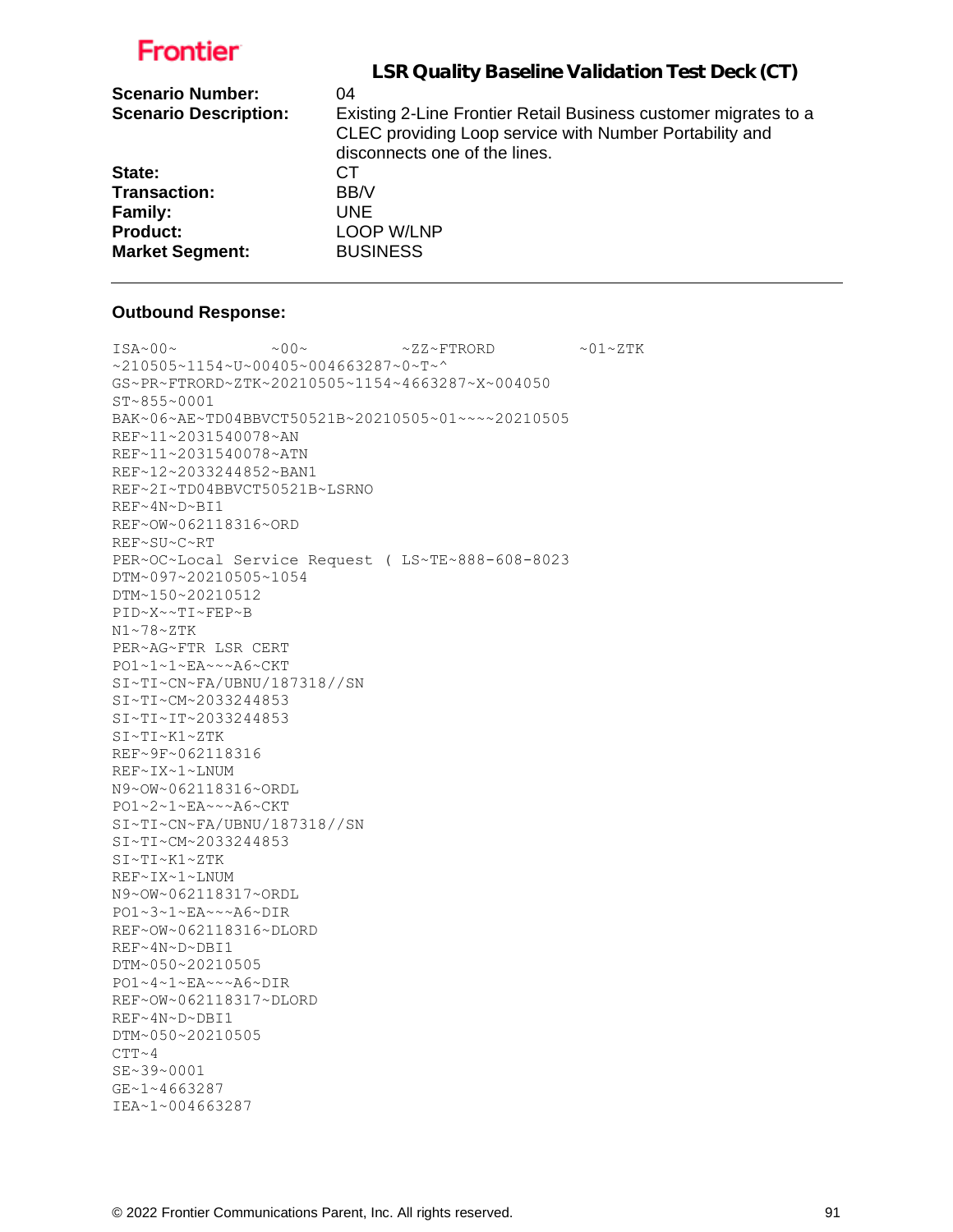| 05                                                              |
|-----------------------------------------------------------------|
| Existing Retail Business customer requests a Port Out Migration |
| Order Activity.                                                 |
| CТ                                                              |
| CB/V                                                            |
| <b>UNE</b>                                                      |
| LNP                                                             |
| <b>BUSINESS</b>                                                 |
|                                                                 |

| <b>FORM</b> | <b>FIELD</b>     | <b>DATA</b>             |
|-------------|------------------|-------------------------|
| <b>LSR</b>  | <b>CCNA</b>      | <b>ZTK</b>              |
|             | <b>PON</b>       |                         |
|             | <b>VER</b>       |                         |
|             | <b>LOCQTY</b>    | 1                       |
|             | AN               | 2034830548              |
|             | <b>DDD</b>       |                         |
|             | <b>REQTYP</b>    | <b>CB</b>               |
|             | <b>ACT</b>       | V                       |
|             | <b>NNSP</b>      | 000Z                    |
|             | <b>TOS</b>       | <b>1BF-</b>             |
|             | <b>AGAUTH</b>    | Υ                       |
|             | <b>NPDI</b>      | D                       |
|             | <b>BI1</b>       | D                       |
|             | <b>BAN1</b>      | N                       |
|             | <b>INIT</b>      |                         |
|             | <b>TELNO</b>     |                         |
| <b>EU</b>   | <b>LOCNUM</b>    | 1                       |
|             | <b>ZIP</b>       | 06405                   |
|             | <b>ELT</b>       | E                       |
| <b>NP</b>   | <b>NPQTY</b>     | 1                       |
|             | LOCNUM           | $\overline{\mathbf{1}}$ |
|             | <b>LNUM</b>      | $\overline{\mathbf{1}}$ |
|             | <b>LNA</b>       | V                       |
|             | <b>PORTEDNBR</b> | 2034830548              |
| DL          | <b>LACT</b>      | N                       |
|             | <b>RTY</b>       | <b>LML</b>              |
|             | <b>LTY</b>       | 1                       |
|             | <b>STYC</b>      | <b>SL</b>               |
|             | <b>MTN</b>       | 2034830548              |
|             | <b>LTN</b>       | 2034830548              |
|             | <b>LEX</b>       | 203483                  |
|             | <b>LNLN</b>      | Port                    |
|             | <b>LNFN</b>      | Cbv                     |
|             | <b>LANO</b>      | 1171                    |
|             | <b>LASN</b>      | <b>Main</b>             |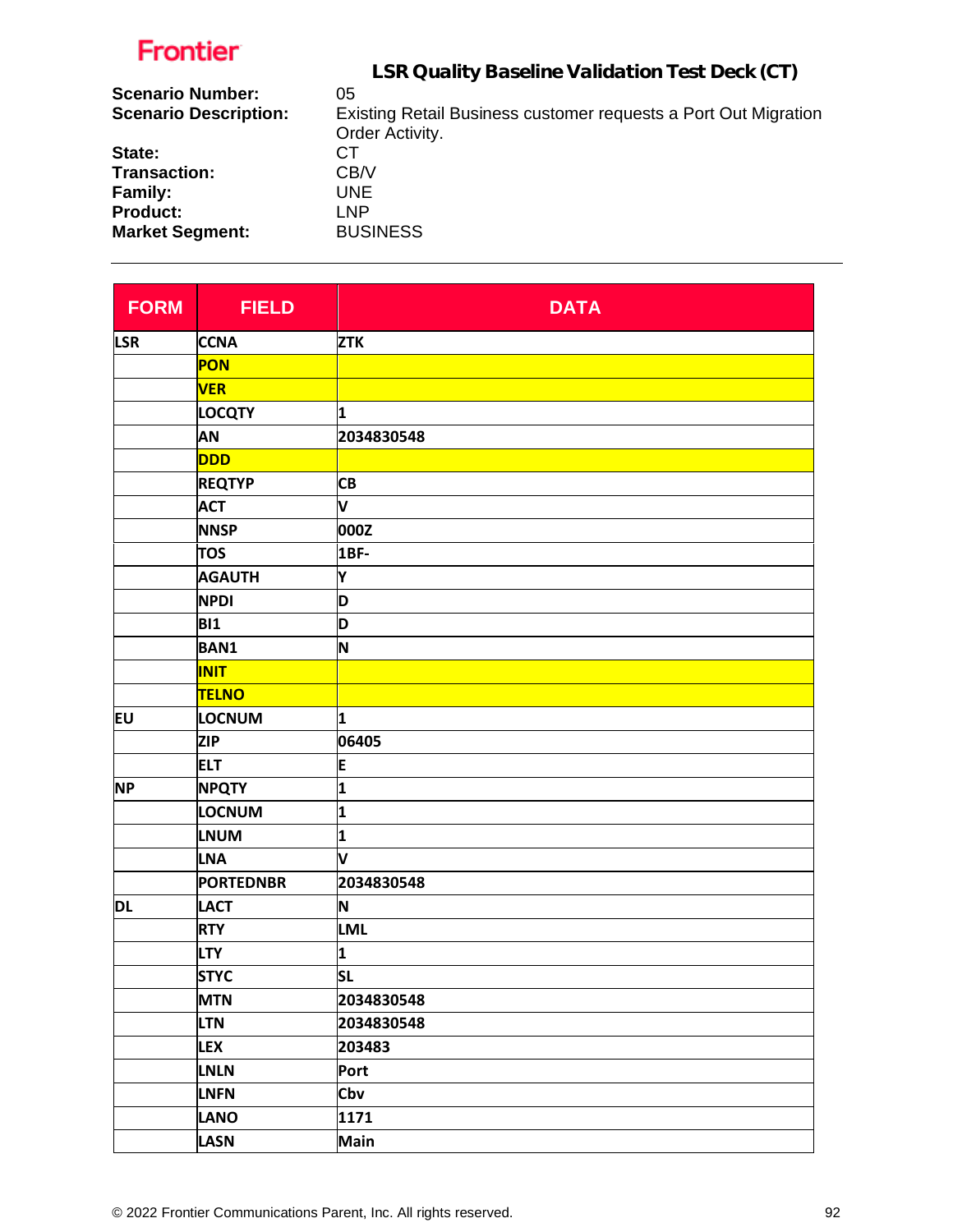| <b>FORM</b> | <b>FIELD</b> | <b>DATA</b>     |
|-------------|--------------|-----------------|
|             | <b>LATH</b>  | St              |
|             | <b>LALOC</b> | <b>Branford</b> |
|             | <b>LAST</b>  | ιu              |
|             | <b>LAZC</b>  | 06405           |
|             | <b>YPHV</b>  | <b>NONE</b>     |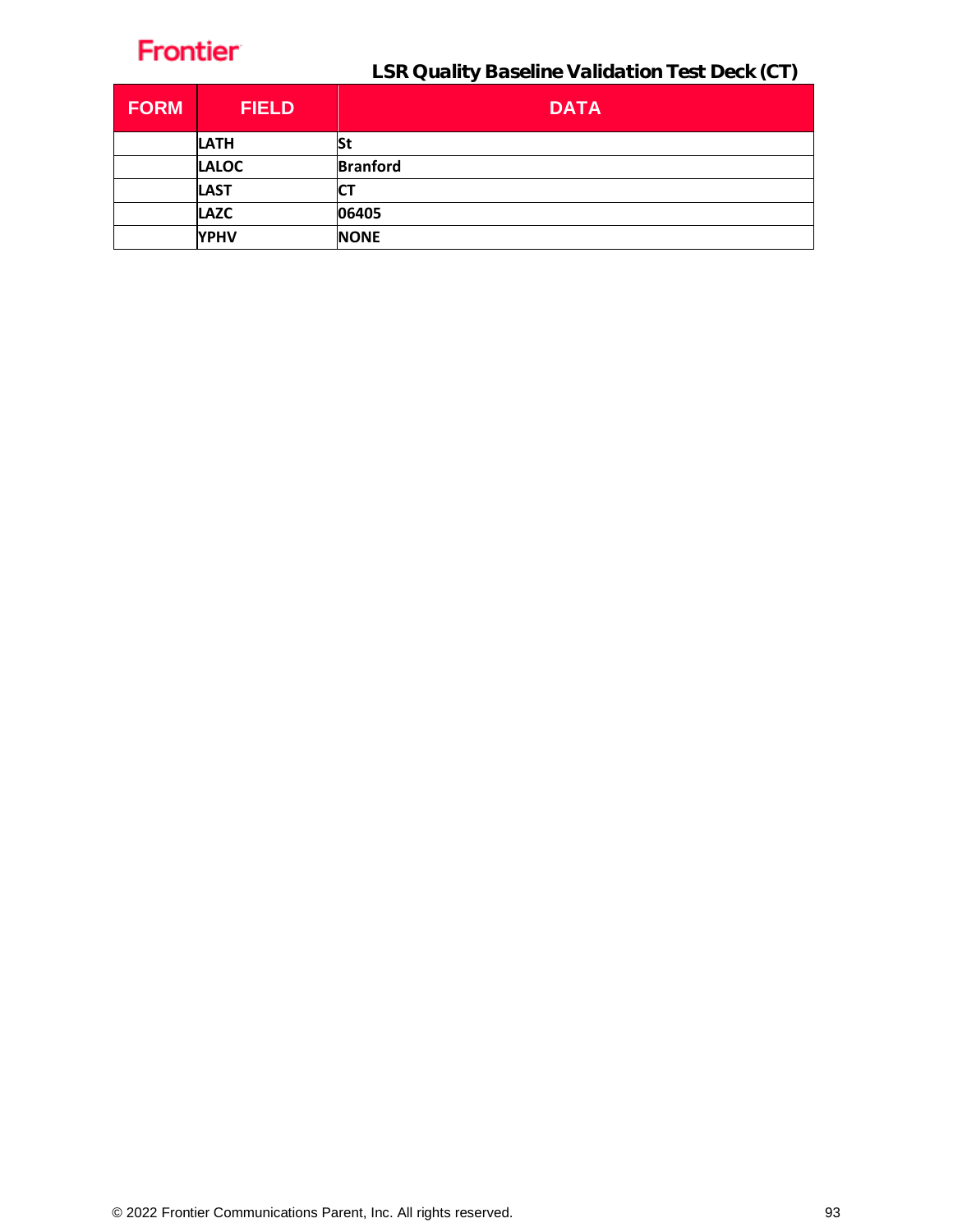|                              | LSR Quality Baseline Validation Test Deck (CT)                  |
|------------------------------|-----------------------------------------------------------------|
| <b>Scenario Number:</b>      | 05                                                              |
| <b>Scenario Description:</b> | Existing Retail Business customer requests a Port Out Migration |
|                              | Order Activity.                                                 |
| State:                       | CТ                                                              |
| <b>Transaction:</b>          | CB/V                                                            |
| <b>Family:</b>               | UNE.                                                            |
| <b>Product:</b>              | LNP                                                             |
| <b>Market Segment:</b>       | <b>BUSINESS</b>                                                 |
|                              |                                                                 |

#### **Inbound Request:**

 $\sim 01 \times 100 \times 100 \times 27 \times 27 \times 500 \times 100 \times 100 \times 100 \times 100 \times 100 \times 100 \times 100 \times 100 \times 100 \times 100 \times 100 \times 100 \times 100 \times 100 \times 100 \times 100 \times 100 \times 100 \times 100 \times 100 \times 100 \times 100 \times 100 \times 100 \times 100 \times 100 \times 100 \times 100 \times 100 \times 100 \times 100 \$ ~210506~1019~U~00405~004664699~0~T~^ GS~PO~ZTK~FTRORD~20210506~1019~4664699~X~004050 ST~850~0001 BEG~00~SS~TD05CBVCT050621~01~20210506 REF~11~2034830548~AN REF~12~N~BAN1 REF~4N~D~BI1 PAM~EY~1~EA PAM~T5~1~EA DTM~097~20210506~1019 DTM~150~20210513 SI~TI~AA~V SI~TI~PD~D SI~TI~RE~CB SI~TI~TY~1BF-PID~X~~TI~BP~E PID~X~~TI~AO~Y N1~78~ZTK PER~AG~FTR LSR CERT~TE~8005551212 N1~NN~NNSP~42~000Z N1~IT~NONE N4~~~06405 REF~IX~1~LOCNUM PO1~1~1~EA~~~A6~SS SI~TI~IT~2034830548 SI~TI~SA~V REF~IX~1~LNUM REF~IX~1~LOCNUM PO1~2~~~~~SH~LML~A6~DL SI~TI~LB~N SI~TI~LE~1 SI~TI~LN~2034830548 SI~TI~LX~203483 SI~TI~TN~2034830548 SI~TI~TW~SL N9~82~YPHV MTX~~None N1~DH~~12~2034830548 IN2~02~Cbv IN2~05~Port N4~~CT~06405 NX2~01~1171 NX2~02~Main NX2~07~Branford NX2~62~St  $CTT~2$ 

SE~45~0001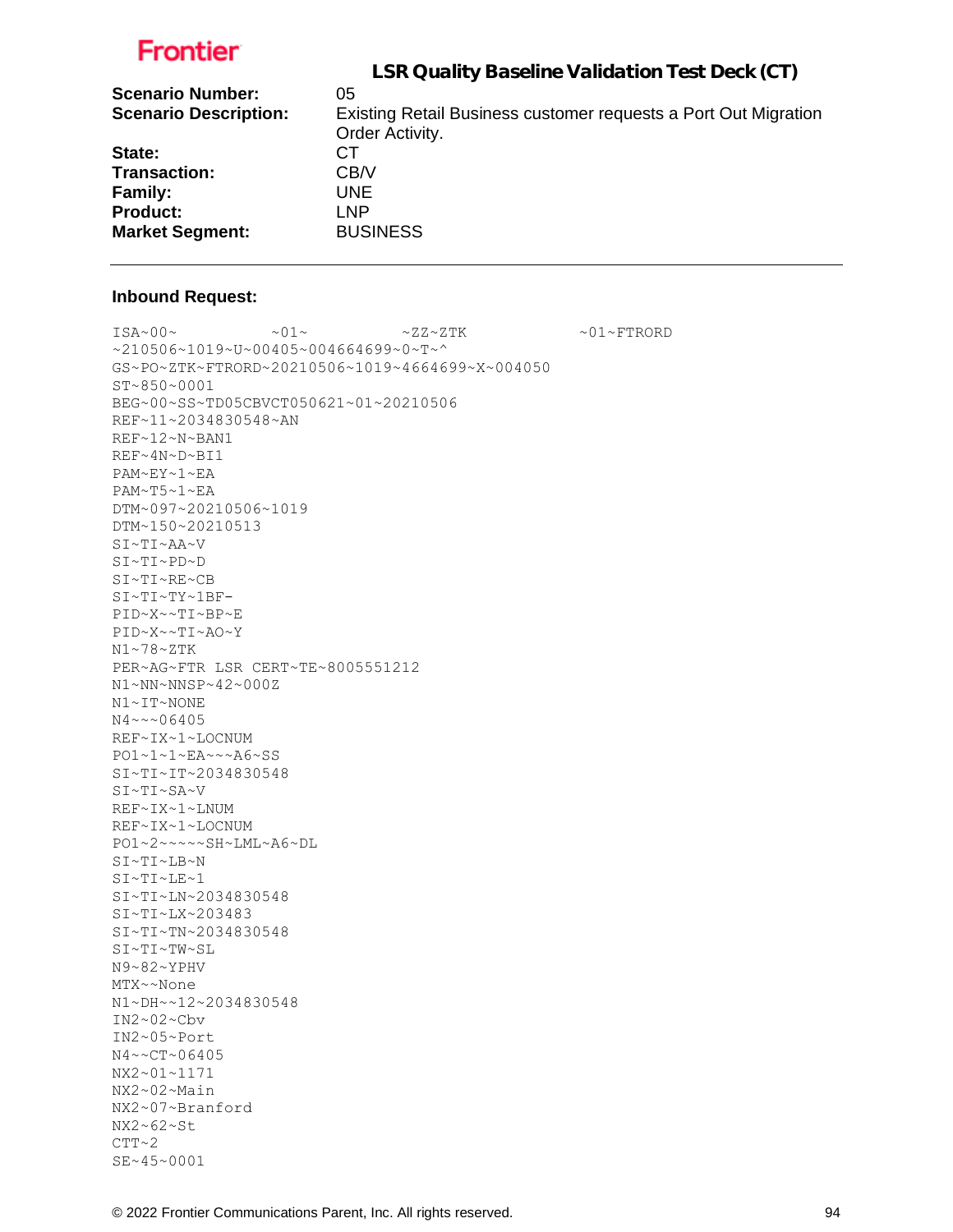Frontier

GE~1~4664699 IEA~1~004664699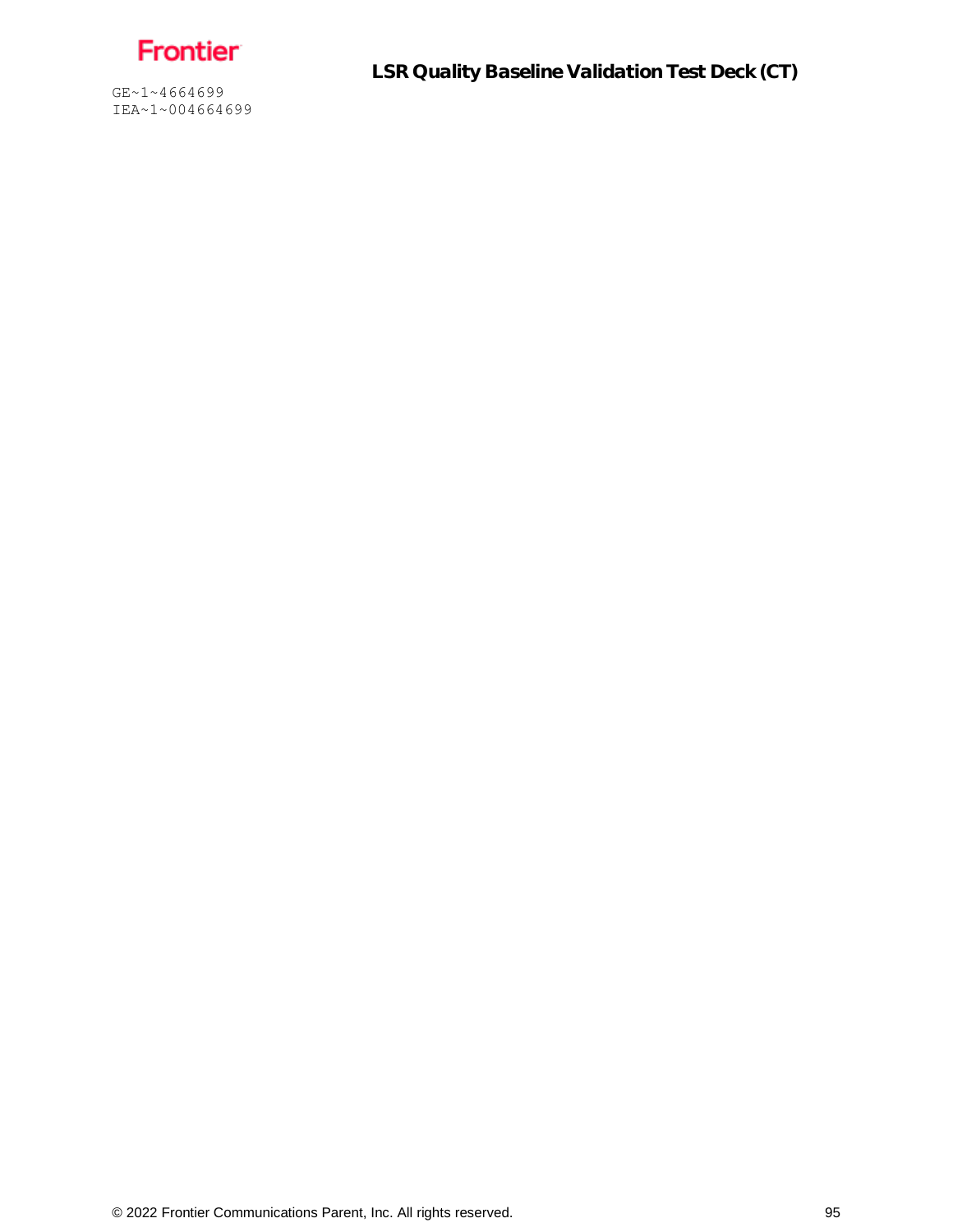| LSR Quality Baseline Validation Test Deck (CT)                  |
|-----------------------------------------------------------------|
| 05                                                              |
| Existing Retail Business customer requests a Port Out Migration |
| Order Activity.                                                 |
| CТ                                                              |
| CB/V                                                            |
| UNE.                                                            |
| LNP                                                             |
| <b>BUSINESS</b>                                                 |
|                                                                 |

#### **Outbound Response:**

```
ISA~00~\sim ~00~\sim ~00~\sim ~01~\sim ZZ~\sim FTRORD ~01~\sim 2~\rm TK~10506~1024~v~10405~v004664737v~0GS~PR~FTRORD~ZTK~20210506~1024~4664737~X~004050
ST~855~0001
BAK~06~AE~TD05CBVCT050621~20210506~01~~~~20210506
REF~11~2034830548~AN
REF~11~2034830548~ATN
REF~12~N~BAN1
REF~2I~TD05CBVCT050621~LSRNO
REF~4N~D~BI1
REF~OW~062118318~ORD
REF~SU~C~RT
PER~OC~Local Service Request ( LS~TE~888-608-8023
DTM~097~20210506~0924
DTM~150~20210513
PID~X~~TI~FEP~B
N1~78~ZTK
PER~AG~FTR LSR CERT
PO1~1~1~EA~~~A6~CKT
SI~TI~IT~2034830548
REF~9F~062118318
REF~IX~1~LNUM
N9~OW~062118318~ORDL
PO1~2~1~EA~~~A6~CKT
REF~IX~1~LNUM
N9~OW~062118319~ORDL
PO1~3~1~EA~~~A6~DIR
PAM~GZ~1~EA
REF~OW~062118319~DLORD
REF~4N~D~DBI1
REF~12~2034830548~DBAN1
DTM~050~20210506
SLN~3~1~A~1~EA
SI~TI~LN~2034830548
N1~DH~NONE
IN2~05~Port Cbv
N3~1171 Main St Branford CT06405
CTT~3SE~36~0001
GE~1~4664737
IEA~1~004664737
```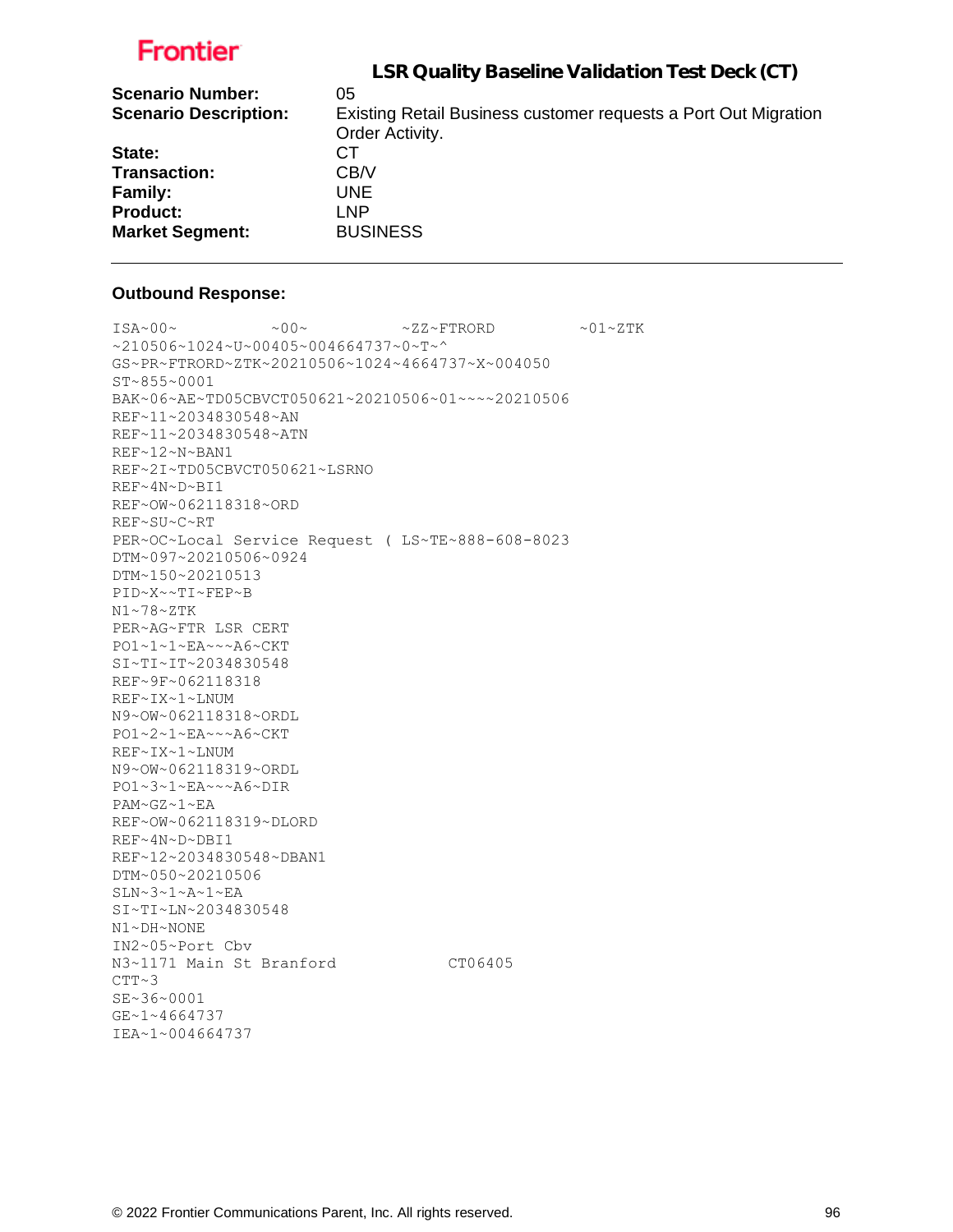| <b>Scenario Number:</b>      | 05A                                                           |
|------------------------------|---------------------------------------------------------------|
| <b>Scenario Description:</b> | Existing Retail Business customer submits a SUP3 request with |
|                              | Directory changes.                                            |
| State:                       | CT.                                                           |
| Transaction:                 | CB/V                                                          |
| <b>Family:</b>               | UNE                                                           |
| <b>Product:</b>              | I NP                                                          |
| <b>Market Segment:</b>       | <b>BUSINESS</b>                                               |

| <b>FORM</b> | <b>FIELD</b>     | <b>DATA</b>                     |
|-------------|------------------|---------------------------------|
| <b>LSR</b>  | <b>CCNA</b>      | <b>ZTK</b>                      |
|             | PON              | <b>SAME AS #05</b>              |
|             | <b>VER</b>       |                                 |
|             | <b>LOCQTY</b>    | 1                               |
|             | AN               | 2034830548                      |
|             | <b>DDD</b>       |                                 |
|             | <b>REQTYP</b>    | <b>CB</b>                       |
|             | <b>SUP</b>       | 3                               |
|             | <b>ACT</b>       | V                               |
|             | <b>NNSP</b>      | 000Z                            |
|             | <b>TOS</b>       | 1BF-                            |
|             | <b>AGAUTH</b>    | Υ                               |
|             | <b>NPDI</b>      | D                               |
|             | <b>BI1</b>       | D                               |
|             | <b>BAN1</b>      | N                               |
|             | <b>INIT</b>      |                                 |
|             | <b>TELNO</b>     |                                 |
|             | <b>REMARKS</b>   | <b>CHANGE DIRECTORY LISTING</b> |
| EU          | LOCNUM           | 1                               |
|             | <b>ZIP</b>       | 06405                           |
|             | <b>ELT</b>       | E                               |
| <b>NP</b>   | <b>NPQTY</b>     | $\overline{\mathbf{1}}$         |
|             | <b>LOCNUM</b>    | 1                               |
|             | <b>LNUM</b>      | 1                               |
|             | LNA              | V                               |
|             | <b>PORTEDNBR</b> | 2034830548                      |
| <b>DL</b>   | <b>LACT</b>      | N                               |
|             | <b>RTY</b>       | <b>LML</b>                      |
|             | <b>LTY</b>       | $\mathbf{1}$                    |
|             | <b>STYC</b>      | <b>SL</b>                       |
|             | <b>MTN</b>       | 2034830548                      |
|             | <b>LTN</b>       | 2034830548                      |
|             | <b>LEX</b>       | 203483                          |
|             | <b>LNLN</b>      | <b>Sup</b>                      |
|             | <b>LNFN</b>      | Cbv                             |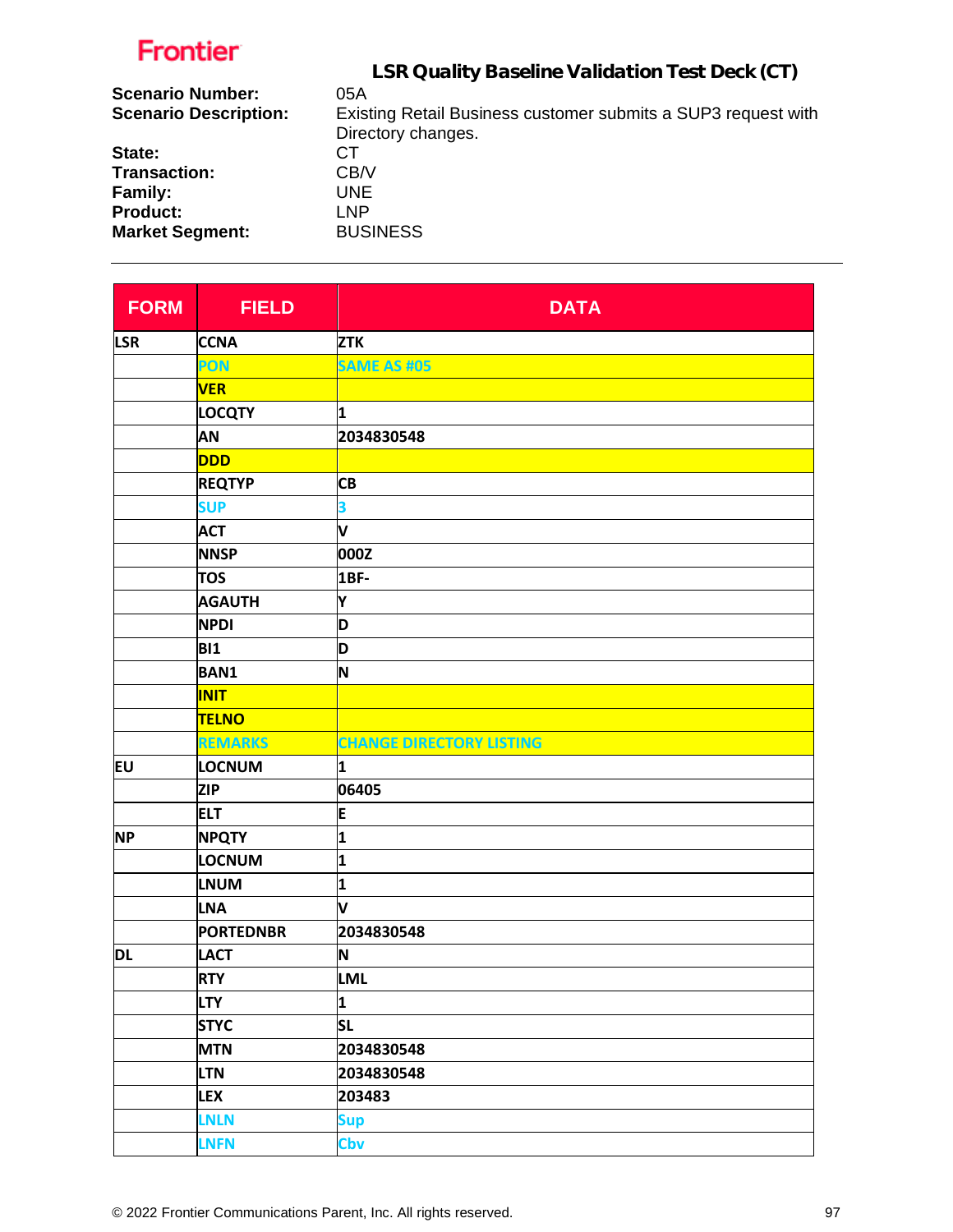| <b>FORM</b> | <b>FIELD</b> | <b>DATA</b>     |
|-------------|--------------|-----------------|
|             | <b>LANO</b>  | 1171            |
|             | <b>LASN</b>  | Main            |
|             | <b>LATH</b>  | St              |
|             | <b>LALOC</b> | <b>Branford</b> |
|             | <b>LAST</b>  | СT              |
|             | <b>LAZC</b>  | 06405           |
|             | <b>YPHV</b>  | <b>NONE</b>     |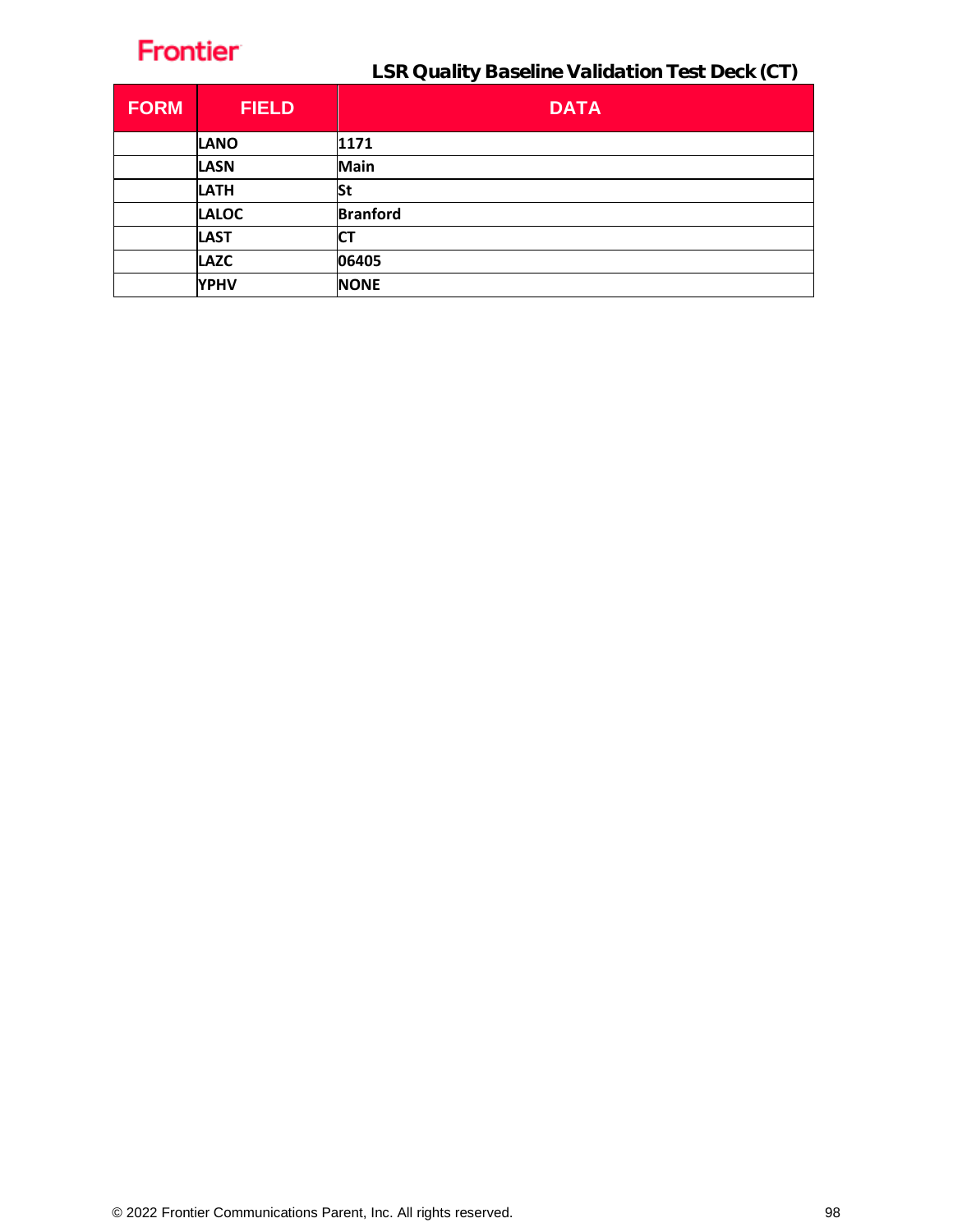LSR Quality Baseline Validation Test Deck (CT)

| <b>Scenario Number:</b>              | 05A                                                      |
|--------------------------------------|----------------------------------------------------------|
| <b>Scenario Description:</b><br>with | Existing Retail Business customer submits a SUP3 request |
|                                      | Directory changes.                                       |
| State:                               | CТ                                                       |
| Transaction:                         | CB/V                                                     |
| <b>Family:</b>                       | UNE.                                                     |
| <b>Product:</b>                      | LNP                                                      |
| <b>Market Segment:</b>               | <b>BUSINESS</b>                                          |

### **Inbound Request:**

 $\sim 01 \times 100 \times 100 \times 27 \times 27 \times 500 \times 100 \times 100 \times 100 \times 100 \times 100 \times 100 \times 100 \times 100 \times 100 \times 100 \times 100 \times 100 \times 100 \times 100 \times 100 \times 100 \times 100 \times 100 \times 100 \times 100 \times 100 \times 100 \times 100 \times 100 \times 100 \times 100 \times 100 \times 100 \times 100 \times 100 \times 100 \$ ~210506~1138~U~00405~004665311~0~T~^ GS~PC~ZTK~FTRORD~20210506~1138~4665311~X~004050 ST~860~0001 BCH~05~SS~TD05CBVCT050621~~02~20210506 REF~11~2034830548~AN REF~12~N~BAN1 REF~4N~D~BI1 PAM~EY~1~EA PAM~T5~1~EA DTM~097~20210506~1138 DTM~150~20210513 SI~TI~AA~V SI~TI~PD~D SI~TI~RE~CB SI~TI~TY~1BF-PID~X~~TI~BP~E PID~X~~TI~AO~Y N9~L1~ORI~LSR MTX~~Change Directory Listing N1~78~ZTK PER~AG~FTR LSR CERT~TE~8005551212 N1~NN~NNSP~42~000Z N1~IT~NONE N4~~~06405 REF~IX~1~LOCNUM POC~1~RZ~~~~~~A6~SS SI~TI~IT~2034830548 SI~TI~SA~V REF~IX~1~LNUM REF~IX~1~LOCNUM POC~2~RZ~~~~~~SH~LML~A6~DL SI~TI~LB~N SI~TI~LE~1 SI~TI~LN~2034830548 SI~TI~LX~203483 SI~TI~TN~2034830548 SI~TI~TW~SL N9~82~YPHV MTX~~None N1~DH~~12~2034830548 IN2~02~Cbv IN2~05~Sup N4~~CT~06405 NX2~01~1171 NX2~02~Main NX2~07~Branford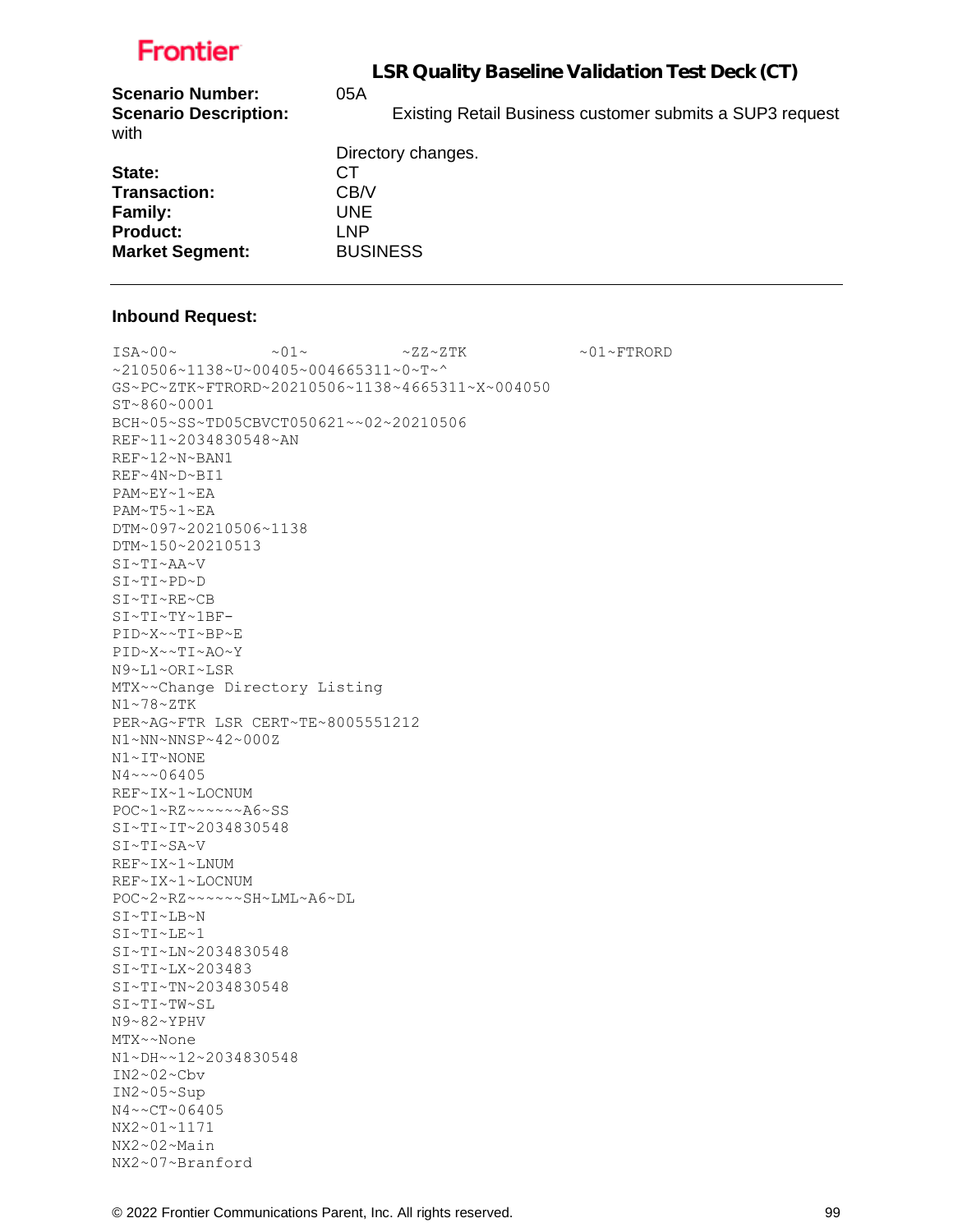Frontier

NX2~62~St  $CTT~2$ SE~47~0001 GE~1~4665311 IEA~1~004665311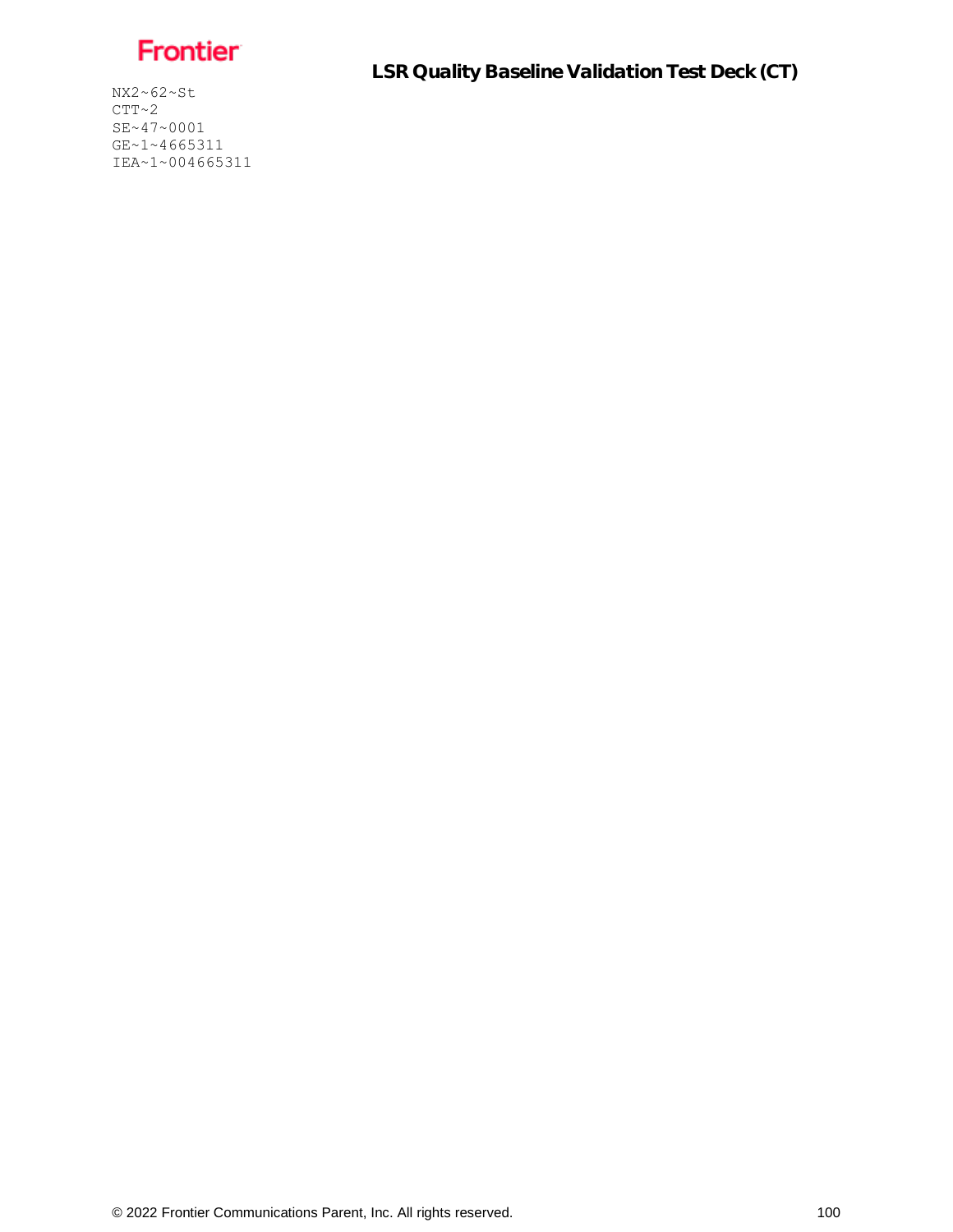|                              | LSR Quality Baseline Validation Test Deck (CT)                |
|------------------------------|---------------------------------------------------------------|
| <b>Scenario Number:</b>      | 05A                                                           |
| <b>Scenario Description:</b> | Existing Retail Business customer submits a SUP3 request with |
|                              | Directory changes.                                            |
| State:                       | CТ                                                            |
| <b>Transaction:</b>          | CB/V                                                          |
| <b>Family:</b>               | UNE.                                                          |
| <b>Product:</b>              | LNP                                                           |
| <b>Market Segment:</b>       | <b>BUSINESS</b>                                               |

#### **Outbound Response:**

```
ISA~00~\sim ~00~\sim ~00~\sim ~01~\sim ZZ~\sim FTRORD ~01~\sim 2.1~\sim Z TK
~1210506~1141~~U~00405~004665329~0~T~^
GS~CA~FTRORD~ZTK~20210506~1141~4665329~X~004050
ST~865~0001
BCA~06~AE~TD05CBVCT050621~~02~20210506~~~~20210506~~20210506
REF~11~2034830548~AN
REF~11~2034830548~ATN
REF~12~N~BAN1
REF~2I~TD05CBVCT050621~LSRNO
REF~4N~D~BI1
REF~OW~062118318~ORD
REF~SU~C~RT
PER~OC~Local Service Request ( LS~TE~888-608-8023
DTM~097~20210506~1041
DTM~150~20210513
PID~X~~TI~FEP~B
N1~78~ZTK
PER~AG~FTR LSR CERT
POC~1~RZ~1~0~EA~~~A6~CKT
SI~TI~IT~2034830548
REF~9F~062118318
REF~IX~1~LNUM
N9~OW~062118318~ORDL
POC~2~RZ~1~0~EA~~~A6~CKT
REF~IX~1~LNUM
N9~OW~062118319~ORDL
POC~3~RZ~1~0~EA~~~A6~DIR
PAM~GZ~1~EA
REF~OW~062118319~DLORD
REF~4N~D~DBI1
REF~12~2034830548~DBAN1
DTM~050~20210506
SLN~3~1~A~1~EA
SI~TI~LN~2034830548
N1~DH~NONE
IN2~05~Sup Cbv
N3~1171 Main St Branford CT06405
CTT~3SE~36~0001
GE~1~4665329
IEA~1~004665329
```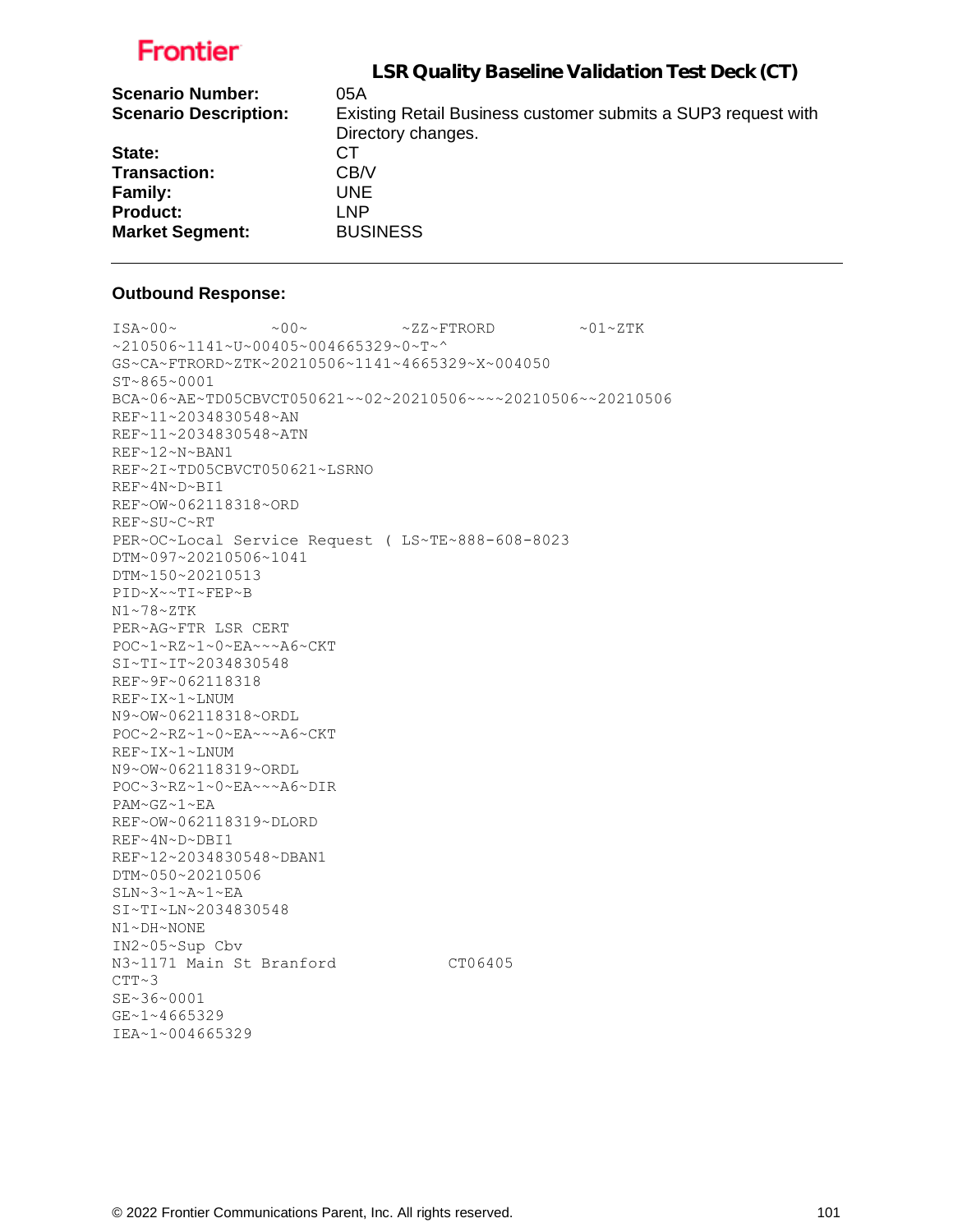| 05B                                                             |
|-----------------------------------------------------------------|
| Existing Retail Business customer submits a SUP2 request with a |
| Due Date change.                                                |
| CТ                                                              |
| CB/V                                                            |
| UNE                                                             |
| LNP.                                                            |
| <b>BUSINESS</b>                                                 |
|                                                                 |

| <b>FORM</b> | <b>FIELD</b>     | <b>DATA</b>            |
|-------------|------------------|------------------------|
| <b>LSR</b>  | <b>CCNA</b>      | <b>ZTK</b>             |
|             | PON              | <b>SAME AS #05</b>     |
|             | <b>VER</b>       |                        |
|             | <b>LOCQTY</b>    | 1                      |
|             | AN               | 2034830548             |
|             | <b>DDD</b>       |                        |
|             | <b>REQTYP</b>    | <b>CB</b>              |
|             | <b>SUP</b>       | 2                      |
|             | <b>ACT</b>       | V                      |
|             | <b>NNSP</b>      | 000Z                   |
|             | <b>TOS</b>       | 1BF-                   |
|             | <b>AGAUTH</b>    | Υ                      |
|             | <b>NPDI</b>      | D                      |
|             | <b>BI1</b>       | D                      |
|             | <b>BAN1</b>      | N                      |
|             | <b>INIT</b>      |                        |
|             | <b>TELNO</b>     |                        |
|             | <b>REMARKS</b>   | <b>CHANGE DUE DATE</b> |
| EU          | LOCNUM           | 1                      |
|             | <b>ZIP</b>       | 06405                  |
|             | <b>ELT</b>       | E                      |
| <b>NP</b>   | <b>NPQTY</b>     | 1                      |
|             | LOCNUM           | 1                      |
|             | <b>LNUM</b>      | 1                      |
|             | <b>LNA</b>       | V                      |
|             | <b>PORTEDNBR</b> | 2034830548             |
| <b>DL</b>   | <b>LACT</b>      | N                      |
|             | <b>RTY</b>       | <b>LML</b>             |
|             | <b>LTY</b>       | 1                      |
|             | <b>STYC</b>      | <b>SL</b>              |
|             | <b>MTN</b>       | 2034830548             |
|             | <b>LTN</b>       | 2034830548             |
|             | <b>LEX</b>       | 203483                 |
|             | <b>LNLN</b>      | <b>Port Outchange</b>  |
|             | <b>LNFN</b>      | Cbv                    |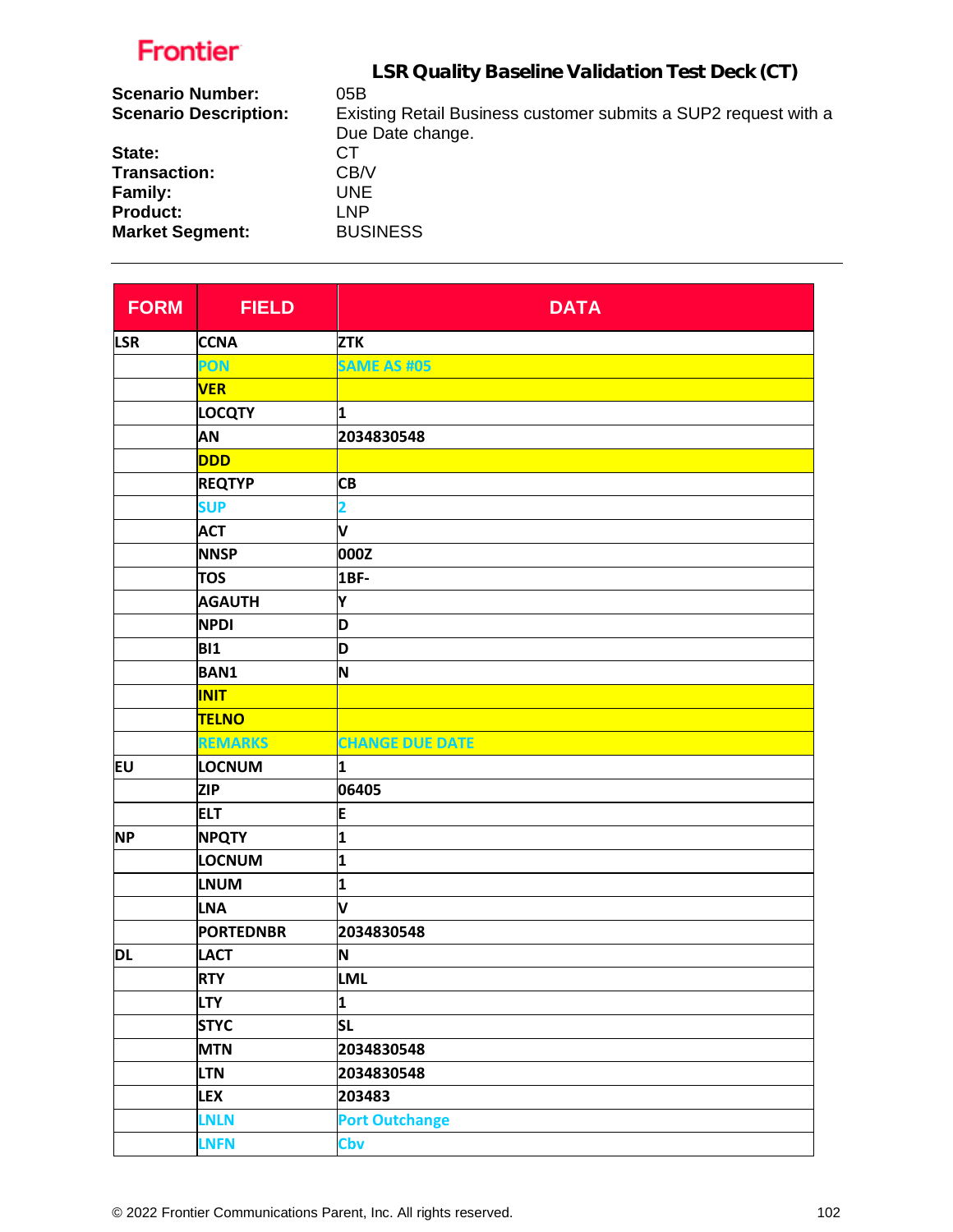| <b>FORM</b> | <b>FIELD</b> | <b>DATA</b>     |
|-------------|--------------|-----------------|
|             | <b>LANO</b>  | 1171            |
|             | <b>LASN</b>  | <b>Main</b>     |
|             | <b>LATH</b>  | <b>St</b>       |
|             | <b>LALOC</b> | <b>Branford</b> |
|             | <b>LAST</b>  | СT              |
|             | <b>LAZC</b>  | 06405           |
|             | <b>YPHV</b>  | <b>NONE</b>     |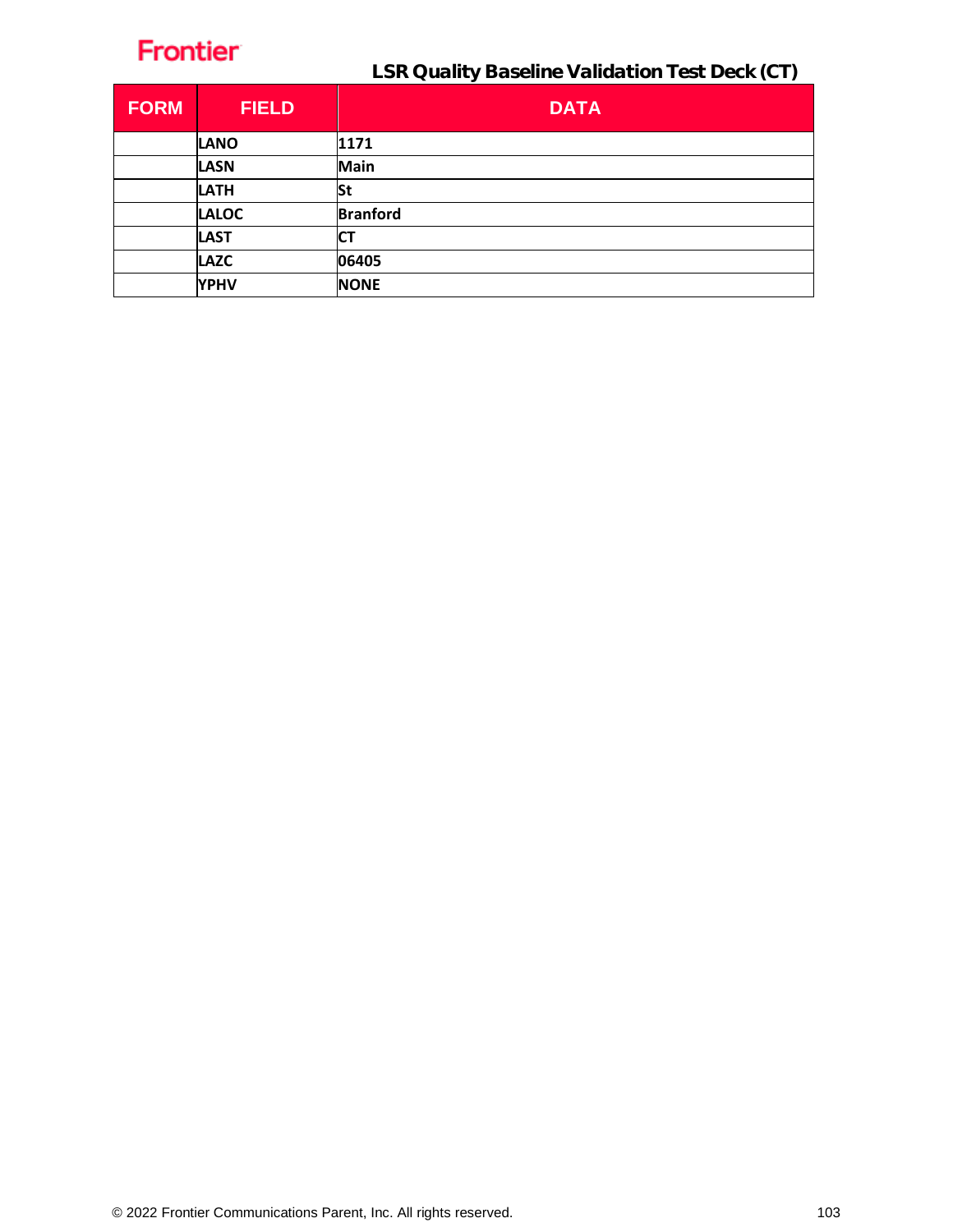|                              | LSR Quality Baseline Validation Test Deck (CT)                  |
|------------------------------|-----------------------------------------------------------------|
| <b>Scenario Number:</b>      | 05B                                                             |
| <b>Scenario Description:</b> | Existing Retail Business customer submits a SUP2 request with a |
|                              | Due Date change.                                                |
| State:                       | CТ                                                              |
| <b>Transaction:</b>          | CB/V                                                            |
| Family:                      | UNE.                                                            |
| <b>Product:</b>              | LNP                                                             |
| <b>Market Segment:</b>       | <b>BUSINESS</b>                                                 |
|                              |                                                                 |

#### **Inbound Request:**

 $\sim 01 \times 100 \times 100 \times 27 \times 27 \times 500 \times 100 \times 100 \times 100 \times 100 \times 100 \times 100 \times 100 \times 100 \times 100 \times 100 \times 100 \times 100 \times 100 \times 100 \times 100 \times 100 \times 100 \times 100 \times 100 \times 100 \times 100 \times 100 \times 100 \times 100 \times 100 \times 100 \times 100 \times 100 \times 100 \times 100 \times 100 \$ ~210506~1146~U~00405~004665343~0~T~^ GS~PC~ZTK~FTRORD~20210506~1146~4665343~X~004050 ST~860~0001 BCH~04~SS~TD05CBVCT050621~~03~20210506 REF~11~2034830548~AN REF~12~N~BAN1 REF~4N~D~BI1 PAM~EY~1~EA PAM~T5~1~EA DTM~097~20210506~1146 DTM~150~20210514 SI~TI~AA~V SI~TI~PD~D SI~TI~RE~CB SI~TI~TY~1BF-PID~X~~TI~BP~E PID~X~~TI~AO~Y N9~L1~ORI~LSR MTX~~Change Due Date N1~78~ZTK PER~AG~FTR LSR CERT~TE~8005551212 N1~NN~NNSP~42~000Z N1~IT~NONE N4~~~06405 REF~IX~1~LOCNUM POC~1~RZ~~~~~~A6~SS SI~TI~IT~2034830548 SI~TI~SA~V REF~IX~1~LNUM REF~IX~1~LOCNUM POC~2~RZ~~~~~~SH~LML~A6~DL SI~TI~LB~N SI~TI~LE~1 SI~TI~LN~2034830548 SI~TI~LX~203483 SI~TI~TN~2034830548 SI~TI~TW~SL N9~82~YPHV MTX~~None N1~DH~~12~2034830548 IN2~02~Cbv IN2~05~Port N4~~CT~06405 NX2~01~1171 NX2~02~Main NX2~07~Branford NX2~62~St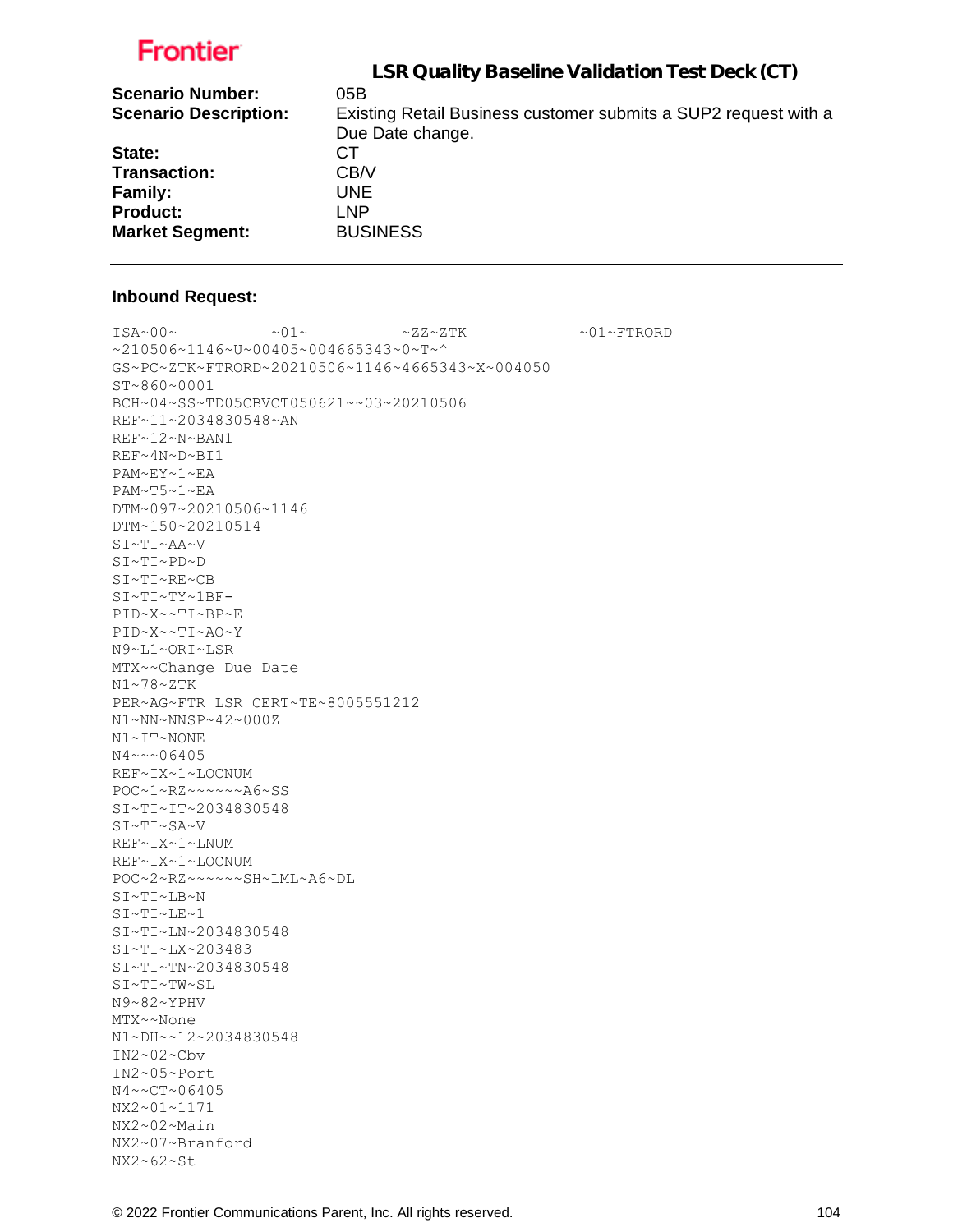Frontier

 $CTT~2$ SE~47~0001 GE~1~4665343 IEA~1~004665343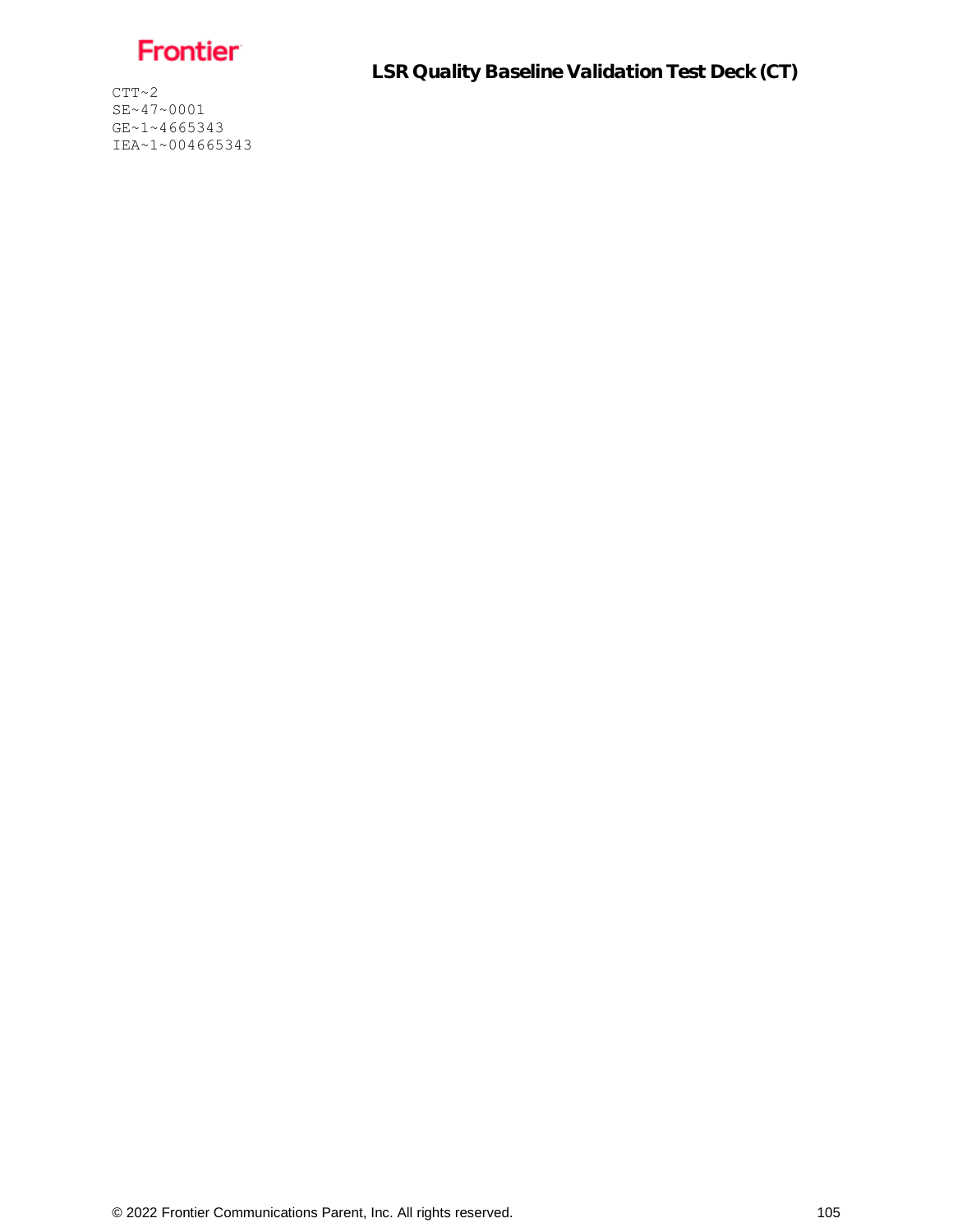| LSR Quality Baseline Validation Test Deck (CT)                  |
|-----------------------------------------------------------------|
| 05B                                                             |
| Existing Retail Business customer submits a SUP2 request with a |
| Due Date change.                                                |
| CТ                                                              |
| CB/V                                                            |
| UNE.                                                            |
| LNP.                                                            |
| <b>BUSINESS</b>                                                 |
|                                                                 |

#### **Outbound Response:**

```
ISA~00~\sim ~00~\sim ~00~\sim ~01~\sim ZZ~\sim FTRORD ~01~\sim 2.1~\sim Z TK
~1210506~1147~vU~00405~004665357~0~T~^
GS~CA~FTRORD~ZTK~20210506~1147~4665357~X~004050
ST~865~0001
BCA~06~AE~TD05CBVCT050621~~03~20210506~~~~20210506~~20210506
REF~11~2034830548~AN
REF~11~2034830548~ATN
REF~12~N~BAN1
REF~2I~TD05CBVCT050621~LSRNO
REF~4N~D~BI1
REF~OW~062118318~ORD
REF~SU~C~RT
PER~OC~Local Service Request ( LS~TE~888-608-8023
DTM~097~20210506~1047
DTM~150~20210514
PID~X~~TI~FEP~B
N1~78~ZTK
PER~AG~FTR LSR CERT
POC~1~RZ~1~0~EA~~~A6~CKT
SI~TI~IT~2034830548
REF~9F~062118318
REF~IX~1~LNUM
N9~OW~062118318~ORDL
POC~2~RZ~1~0~EA~~~A6~CKT
REF~IX~1~LNUM
N9~OW~062118319~ORDL
POC~3~RZ~1~0~EA~~~A6~DIR
PAM~GZ~1~EA
REF~OW~062118319~DLORD
REF~4N~D~DBI1
REF~12~2034830548~DBAN1
DTM~050~20210506
SLN~3~1~A~1~EA
SI~TI~LN~2034830548
N1~DH~NONE
IN2~05~Sup Cbv
N3~1171 Main St Branford CT06405
CTT~3SE~36~0001
GE~1~4665357
IEA~1~004665357
```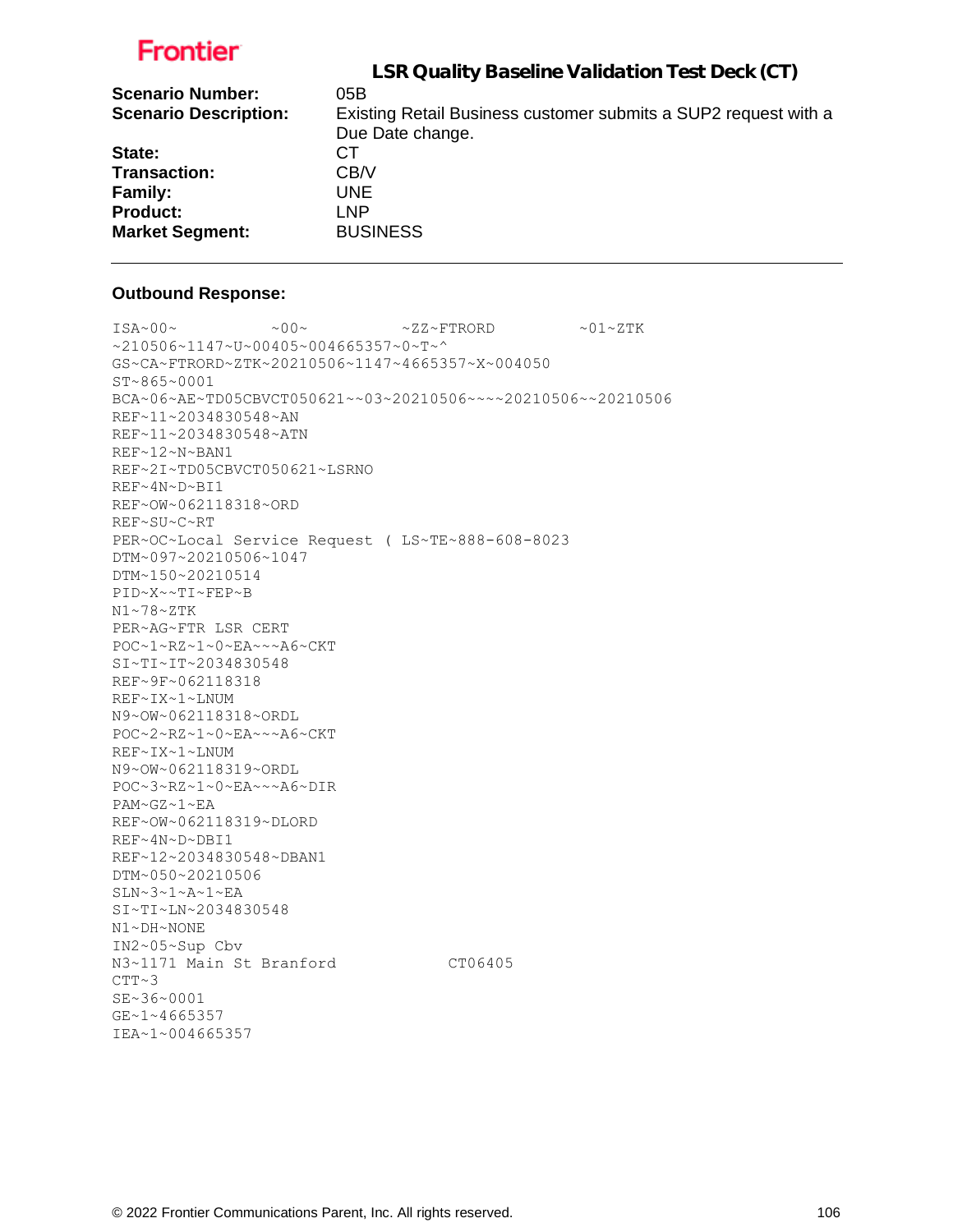|                              | LSR Quality Baseline Validation Test Deck (CT)              |
|------------------------------|-------------------------------------------------------------|
| <b>Scenario Number:</b>      | 05C                                                         |
| <b>Scenario Description:</b> | Existing Retail Business customer submits a SUP1 request to |
|                              | cancel.                                                     |
| State:                       | CТ                                                          |
| Transaction:                 | CB/V                                                        |
| Family:                      | UNE.                                                        |
| <b>Product:</b>              | <b>LNP</b>                                                  |
| <b>Market Segment:</b>       | <b>BUSINESS</b>                                             |
|                              |                                                             |

| <b>FORM</b> | <b>FIELD</b>     | <b>DATA</b>             |
|-------------|------------------|-------------------------|
| <b>LSR</b>  | <b>CCNA</b>      | <b>ZTK</b>              |
|             | PON              | <b>SAME AS #05</b>      |
|             | <b>VER</b>       |                         |
|             | <b>LOCQTY</b>    | 1                       |
|             | AN               | 2034830548              |
|             | <b>DDD</b>       |                         |
|             | <b>REQTYP</b>    | <b>CB</b>               |
|             | <b>SUP</b>       | 1                       |
|             | <b>ACT</b>       | V                       |
|             | <b>NNSP</b>      | 000Z                    |
|             | <b>TOS</b>       | <b>1BF-</b>             |
|             | <b>AGAUTH</b>    | Y                       |
|             | <b>NPDI</b>      | D                       |
|             | <b>BI1</b>       | D                       |
|             | <b>BAN1</b>      | N                       |
|             | <b>INIT</b>      |                         |
|             | <b>TELNO</b>     |                         |
|             | <b>REMARKS</b>   | <b>CANCEL THE ORDER</b> |
| EU          | LOCNUM           | 1                       |
|             | <b>ZIP</b>       | 06405                   |
|             | <b>ELT</b>       | E                       |
| <b>NP</b>   | <b>NPQTY</b>     | 1                       |
|             | LOCNUM           | 1                       |
|             | <b>LNUM</b>      | 1                       |
|             | LNA              | V                       |
|             | <b>PORTEDNBR</b> | 2034830548              |
| <b>DL</b>   | <b>LACT</b>      | N                       |
|             | <b>RTY</b>       | LML                     |
|             | <b>LTY</b>       | $\mathbf{1}$            |
|             | <b>STYC</b>      | <b>SL</b>               |
|             | <b>MTN</b>       | 2034830548              |
|             | <b>LTN</b>       | 2034830548              |
|             | <b>LEX</b>       | 203483                  |
|             | <b>LNLN</b>      | <b>Port Outchange</b>   |
|             | <b>LNFN</b>      | Cbv                     |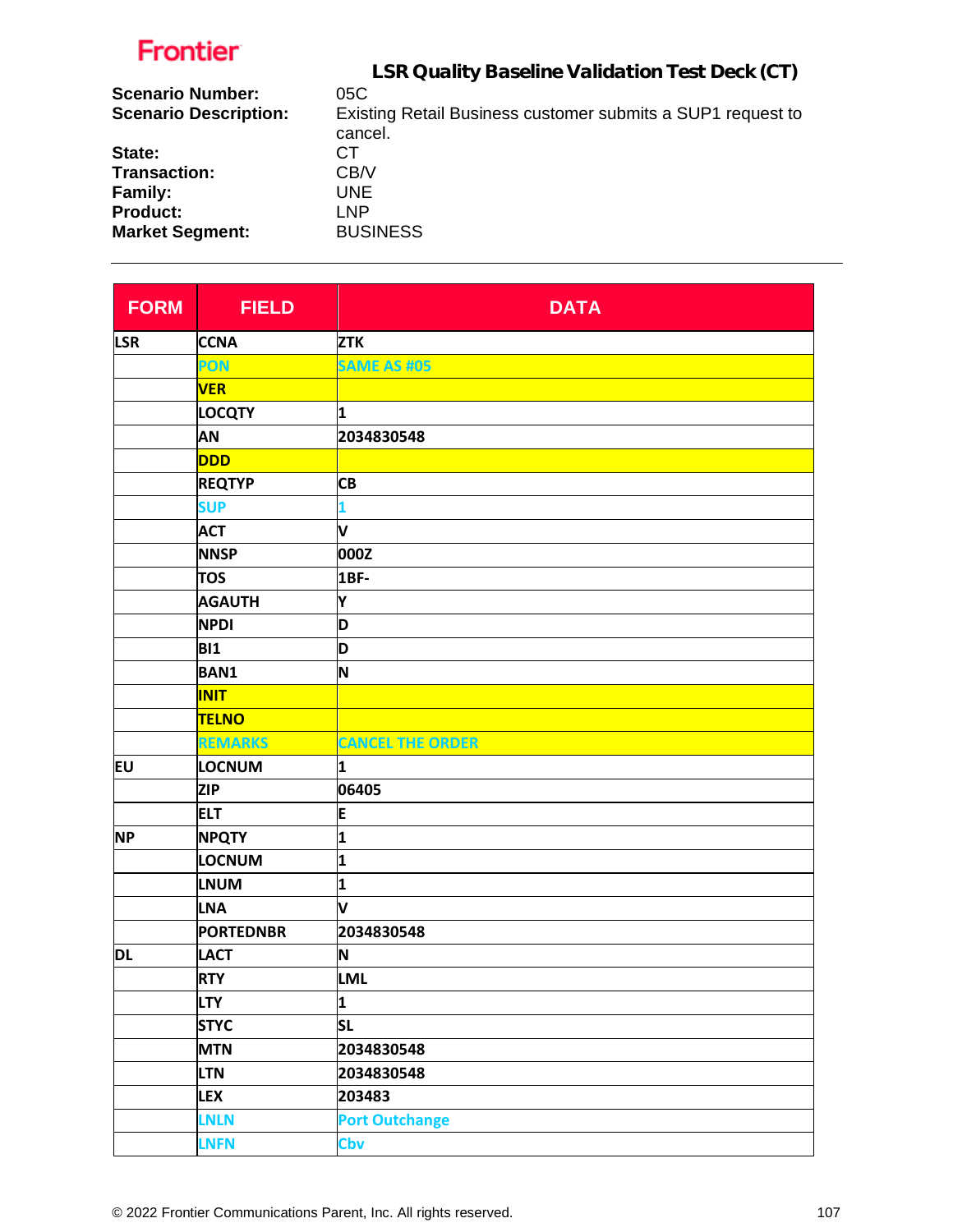| <b>FORM</b> | <b>FIELD</b> | <b>DATA</b>     |
|-------------|--------------|-----------------|
|             | <b>LANO</b>  | 1171            |
|             | <b>LASN</b>  | Main            |
|             | <b>LATH</b>  | St              |
|             | <b>LALOC</b> | <b>Branford</b> |
|             | <b>LAST</b>  | C1              |
|             | <b>LAZC</b>  | 06405           |
|             | <b>YPHV</b>  | <b>NONE</b>     |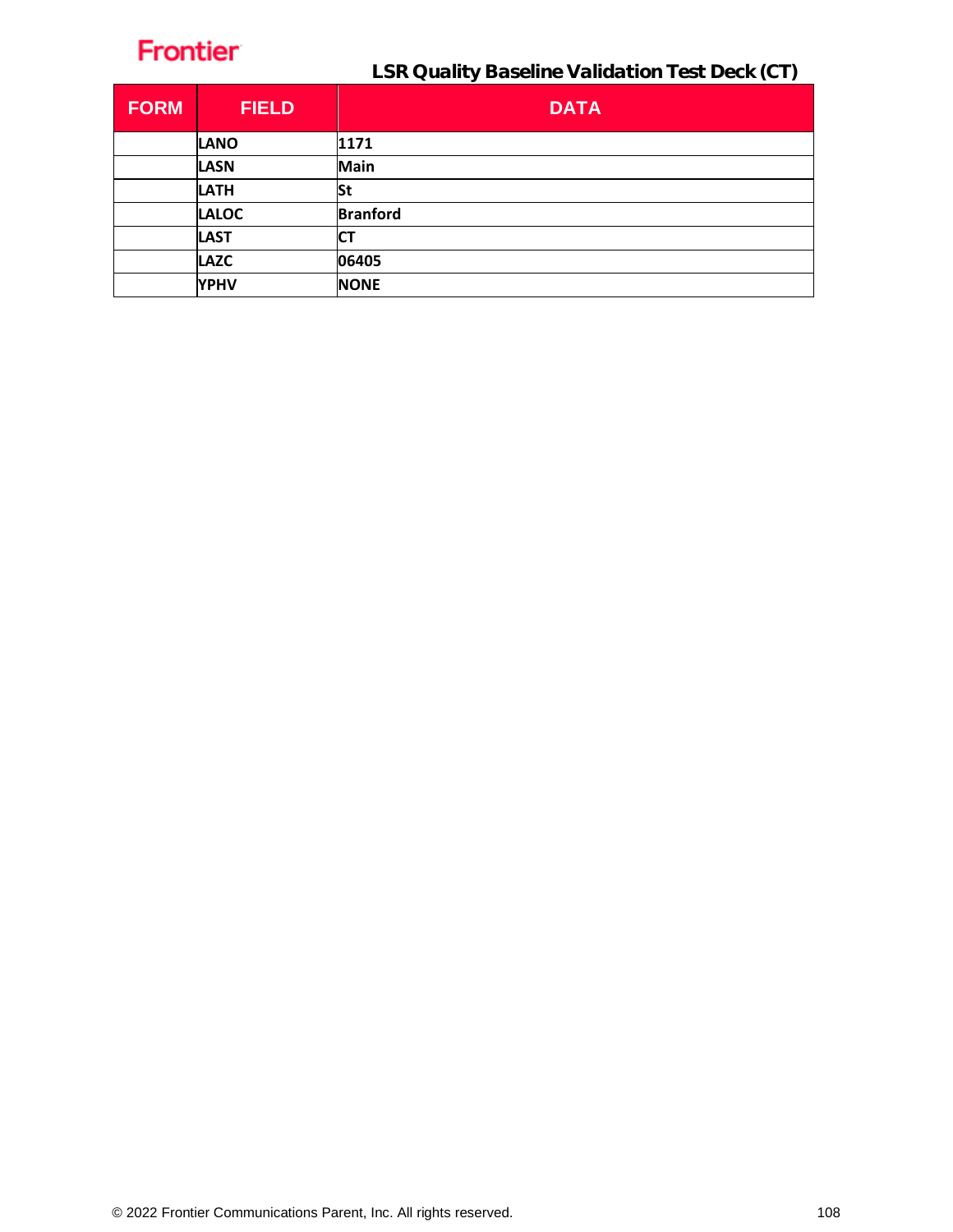|                              | LSR Quality Baseline Validation Test Deck (CT)              |
|------------------------------|-------------------------------------------------------------|
| <b>Scenario Number:</b>      | 05C                                                         |
| <b>Scenario Description:</b> | Existing Retail Business customer submits a SUP1 request to |
|                              | cancel.                                                     |
| State:                       | CТ                                                          |
| <b>Transaction:</b>          | CB/V                                                        |
| <b>Family:</b>               | <b>UNE</b>                                                  |
| <b>Product:</b>              | <b>LNP</b>                                                  |
| <b>Market Segment:</b>       | <b>BUSINESS</b>                                             |
|                              |                                                             |

#### **Inbound Request:**

 $\sim 01 \times 100 \times 100 \times 27 \times 27 \times 500 \times 100 \times 100 \times 100 \times 100 \times 100 \times 100 \times 100 \times 100 \times 100 \times 100 \times 100 \times 100 \times 100 \times 100 \times 100 \times 100 \times 100 \times 100 \times 100 \times 100 \times 100 \times 100 \times 100 \times 100 \times 100 \times 100 \times 100 \times 100 \times 100 \times 100 \times 100 \$ ~210506~1150~U~00405~004665369~0~T~^ GS~PC~ZTK~FTRORD~20210506~1150~4665369~X~004050 ST~860~0001 BCH~01~SS~TD05CBVCT050621~~04~20210506 REF~11~2034830548~AN REF~12~N~BAN1 REF~4N~D~BI1 PAM~EY~1~EA PAM~T5~1~EA DTM~097~20210506~1150 DTM~150~20210514 SI~TI~AA~V SI~TI~PD~D SI~TI~RE~CB SI~TI~TY~1BF-PID~X~~TI~BP~E PID~X~~TI~AO~Y N1~78~ZTK PER~AG~FTR LSR CERT~TE~8005551212 N1~NN~NNSP~42~000Z N1~IT~NONE N4~~~06405 REF~IX~1~LOCNUM POC~1~RZ~~~~~~A6~SS SI~TI~IT~2034830548 SI~TI~SA~V REF~IX~1~LNUM REF~IX~1~LOCNUM POC~2~RZ~~~~~~SH~LML~A6~DL SI~TI~LB~N SI~TI~LE~1 SI~TI~LN~2034830548 SI~TI~LX~203483 SI~TI~TN~2034830548 SI~TI~TW~SL N9~82~YPHV MTX~~None N1~DH~~12~2034830548 IN2~02~Cbv IN2~05~Port N4~~CT~06405 NX2~01~1171 NX2~02~Main NX2~07~Branford NX2~62~St  $CTT~2$ 

SE~45~0001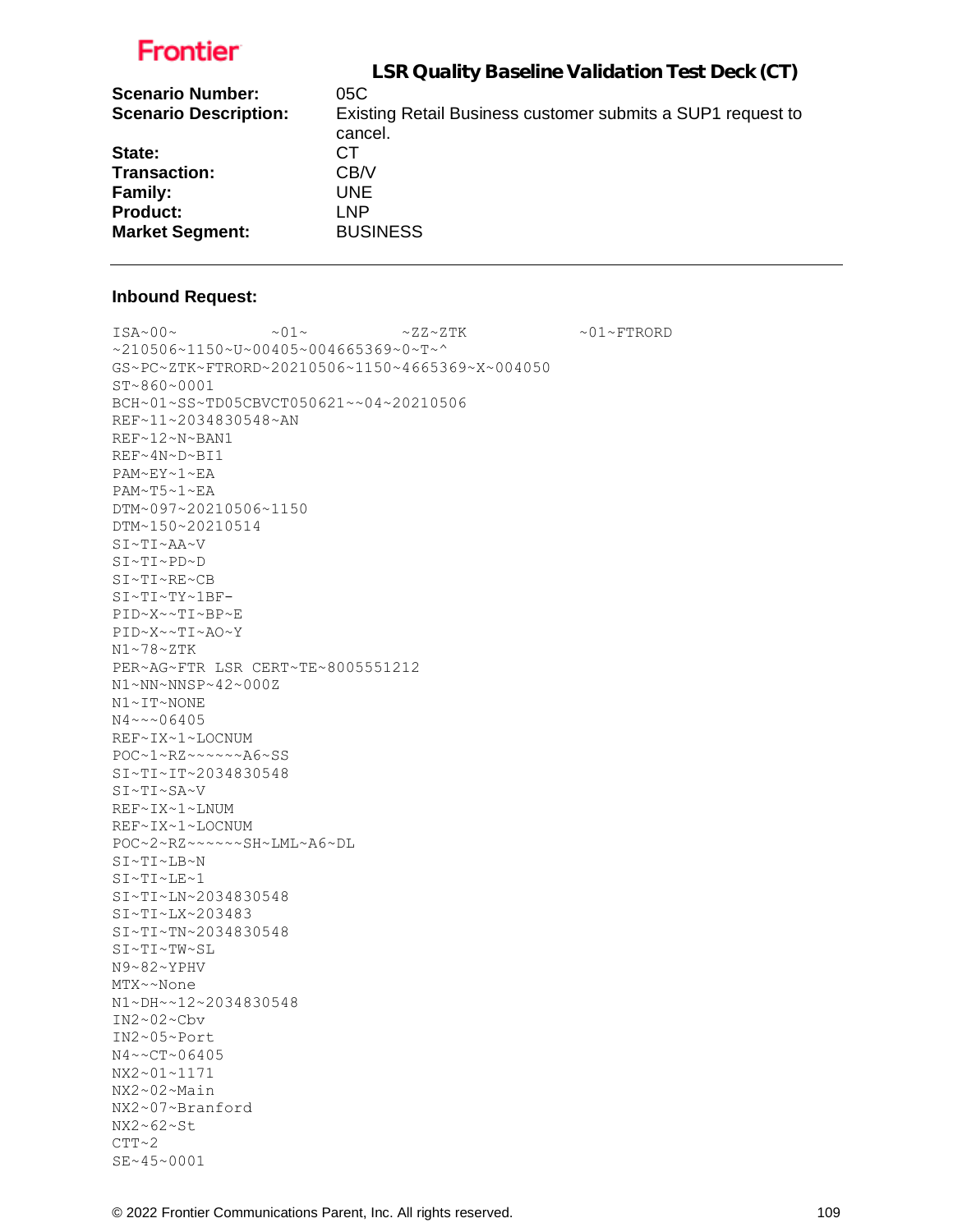Frontier

GE~1~4665369 IEA~1~004665369 LSR Quality Baseline Validation Test Deck (CT)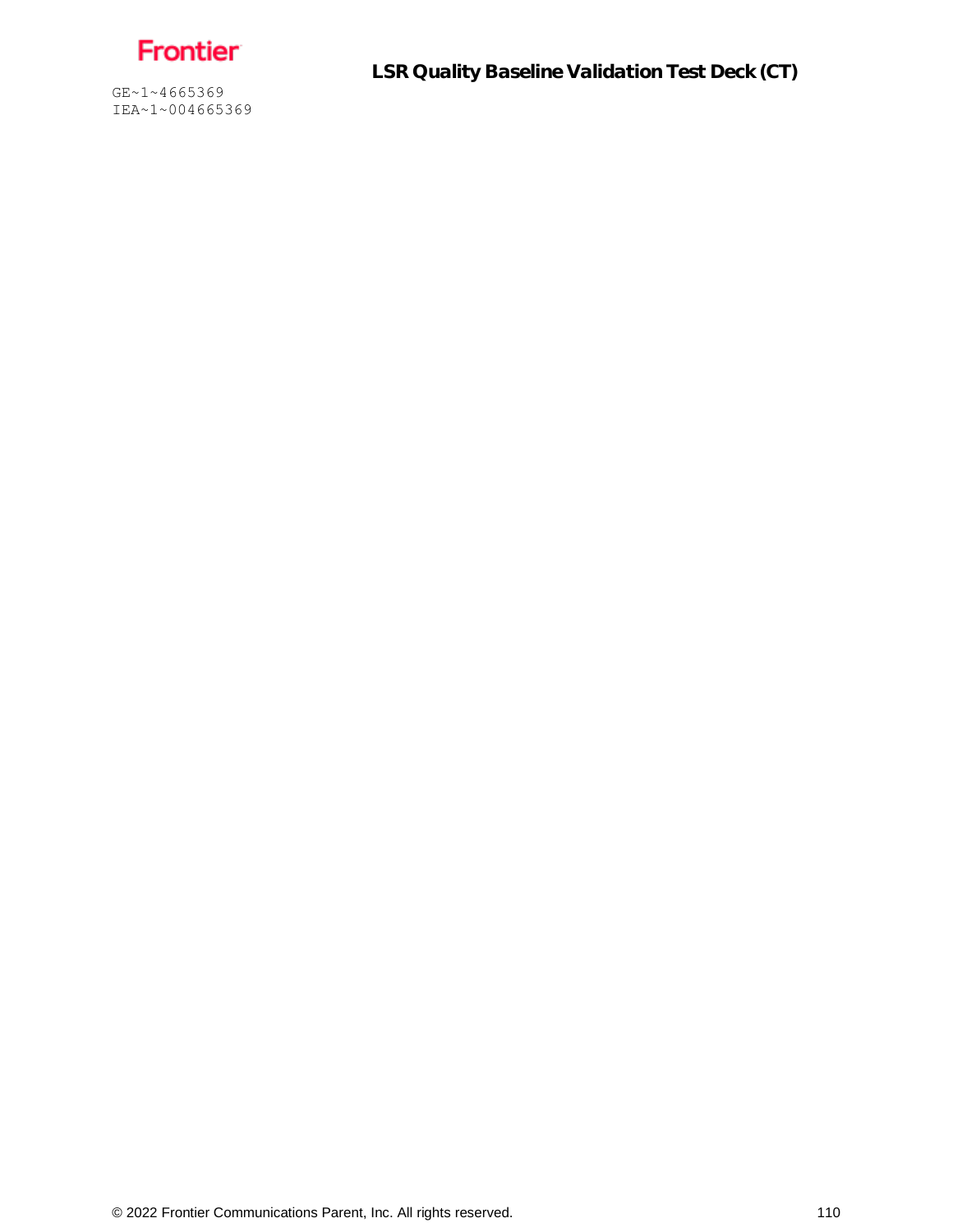|                              | LSR Quality Baseline Validation Test Deck (CT)                         |
|------------------------------|------------------------------------------------------------------------|
| <b>Scenario Number:</b>      | 05C                                                                    |
| <b>Scenario Description:</b> | Existing Retail Business customer submits a SUP1 request to<br>cancel. |
| State:                       | CТ                                                                     |
| <b>Transaction:</b>          | CB/V                                                                   |
| <b>Family:</b>               | UNE.                                                                   |
| <b>Product:</b>              | <b>LNP</b>                                                             |
| <b>Market Segment:</b>       | <b>BUSINESS</b>                                                        |

### **Outbound Response:**

 $\sim 00\sim \text{ 100} \times 2\text{K}^2 + 2\text{K}^2$ ~210506~1151~U~00405~004665383~0~T~^ GS~CA~FTRORD~ZTK~20210506~1151~4665383~X~004050 ST~865~0001 BCA~06~AE~TD05CBVCT050621~~04~20210506~~~~20210506~~20210506 REF~11~0~AN REF~12~N~BAN1 REF~2I~TD05CBVCT050621~LSRNO REF~4N~D~BI1 REF~OW~000000000~ORD REF~SU~N~RT PER~OC~Local Service Rep~TE~888-608-8023 DTM~097~20210506~1051 PID~X~~TI~FEP~B N1~78~ZTK PER~AG~FTR LSR CERT  $CTT~0$ SE~15~0001 GE~1~4665383 IEA~1~004665383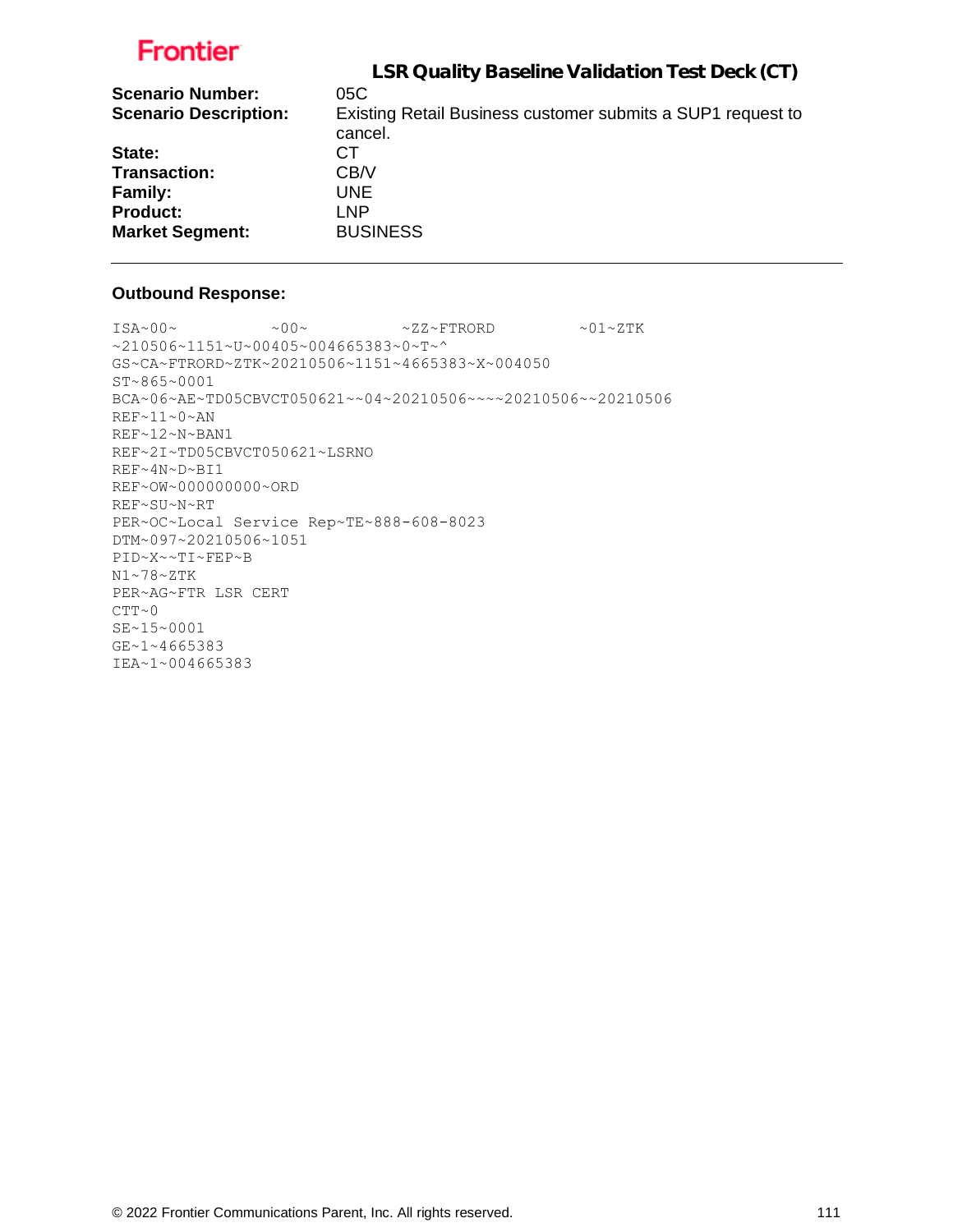|                              | LSR Quality Baseline Validation Test Deck (CT)                     |
|------------------------------|--------------------------------------------------------------------|
| <b>Scenario Number:</b>      | 06                                                                 |
| <b>Scenario Description:</b> | Existing Retail Residential customer requests a Port Out Migration |
|                              | Order Activity. (Simple Port)                                      |
| State:                       | CТ                                                                 |
| Transaction:                 | CB/V                                                               |
| Family:                      | UNE.                                                               |
| <b>Product:</b>              | <b>LNP</b>                                                         |
| <b>Market Segment:</b>       | <b>RESIDENCE</b>                                                   |
|                              |                                                                    |

| <b>FORM</b> | <b>FIELD</b>     | <b>DATA</b> |
|-------------|------------------|-------------|
| <b>LSR</b>  | <b>CCNA</b>      | <b>ZTK</b>  |
|             | PON              |             |
|             | <b>VER</b>       |             |
|             | <b>LOCQTY</b>    | 1           |
|             | <b>AN</b>        | 2032481376  |
|             | <b>DDD</b>       |             |
|             | <b>REQTYP</b>    | <b>CB</b>   |
|             | <b>ACT</b>       | V           |
|             | <b>NNSP</b>      | 000Z        |
|             | <b>AGAUTH</b>    | Υ           |
|             | <b>NPDI</b>      | D           |
|             | <b>BI1</b>       | D           |
|             | <b>BAN1</b>      | N           |
|             | <b>INIT</b>      |             |
|             | <b>TELNO</b>     |             |
| EU          | LOCNUM           | 1           |
|             | <b>ZIP</b>       | 06518       |
|             | <b>ELT</b>       | A           |
| <b>NP</b>   | <b>NPQTY</b>     | 1           |
|             | LOCNUM           | 1           |
|             | <b>LNUM</b>      | 1           |
|             | <b>LNA</b>       | V           |
|             | <b>PORTEDNBR</b> | 2032481376  |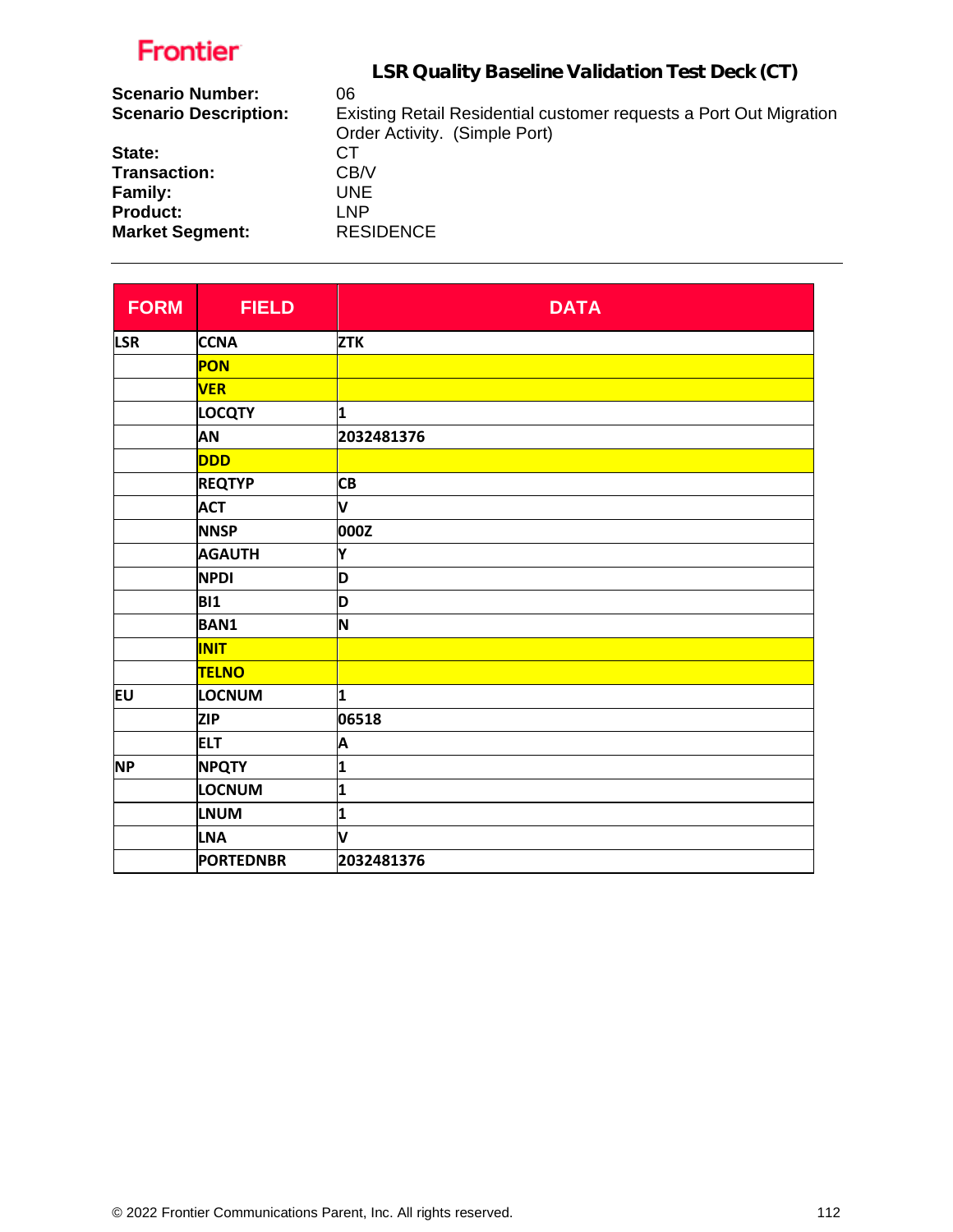| LSR Quality Baseline Validation Test Deck (CT)                     |
|--------------------------------------------------------------------|
| 06                                                                 |
| Existing Retail Residential customer requests a Port Out Migration |
| Order Activity. (Simple Port)                                      |
| CТ                                                                 |
| CB/V                                                               |
| UNE.                                                               |
| <b>LNP</b>                                                         |
| <b>RESIDENCE</b>                                                   |
|                                                                    |

#### **Inbound Request:**

 $\text{ISA~00~} \sim \text{O1~} \sim 01 \sim \text{O1~} \sim \text{ZZ~ZTK}$  .  $\sim 01 \sim \text{FTRORD}$ ~210506~1027~U~00405~004664755~0~T~^ GS~PO~ZTK~FTRORD~20210506~1027~4664755~X~004050 ST~850~0001 BEG~00~SS~TD06CBVCT050621~01~20210506 REF~11~2032481376~AN REF~12~N~BAN1 REF~4N~D~BI1 PAM~EY~1~EA PAM~T5~1~EA DTM~097~20210506~1027 DTM~150~20210513 SI~TI~AA~V SI~TI~PD~D SI~TI~RE~CB PID~X~~TI~BP~A PID~X~~TI~AO~Y N1~78~ZTK PER~AG~FTR LSR CERT~TE~8005551212 N1~NN~NNSP~42~000Z N1~IT~CBV Port Out N4~~~06518 REF~IX~1~LOCNUM PO1~1~1~EA~~~A6~SS SI~TI~IT~2032481376 SI~TI~SA~V REF~IX~1~LNUM REF~IX~1~LOCNUM  $CTT~1$ SE~27~0001 GE~1~4664755 IEA~1~004664755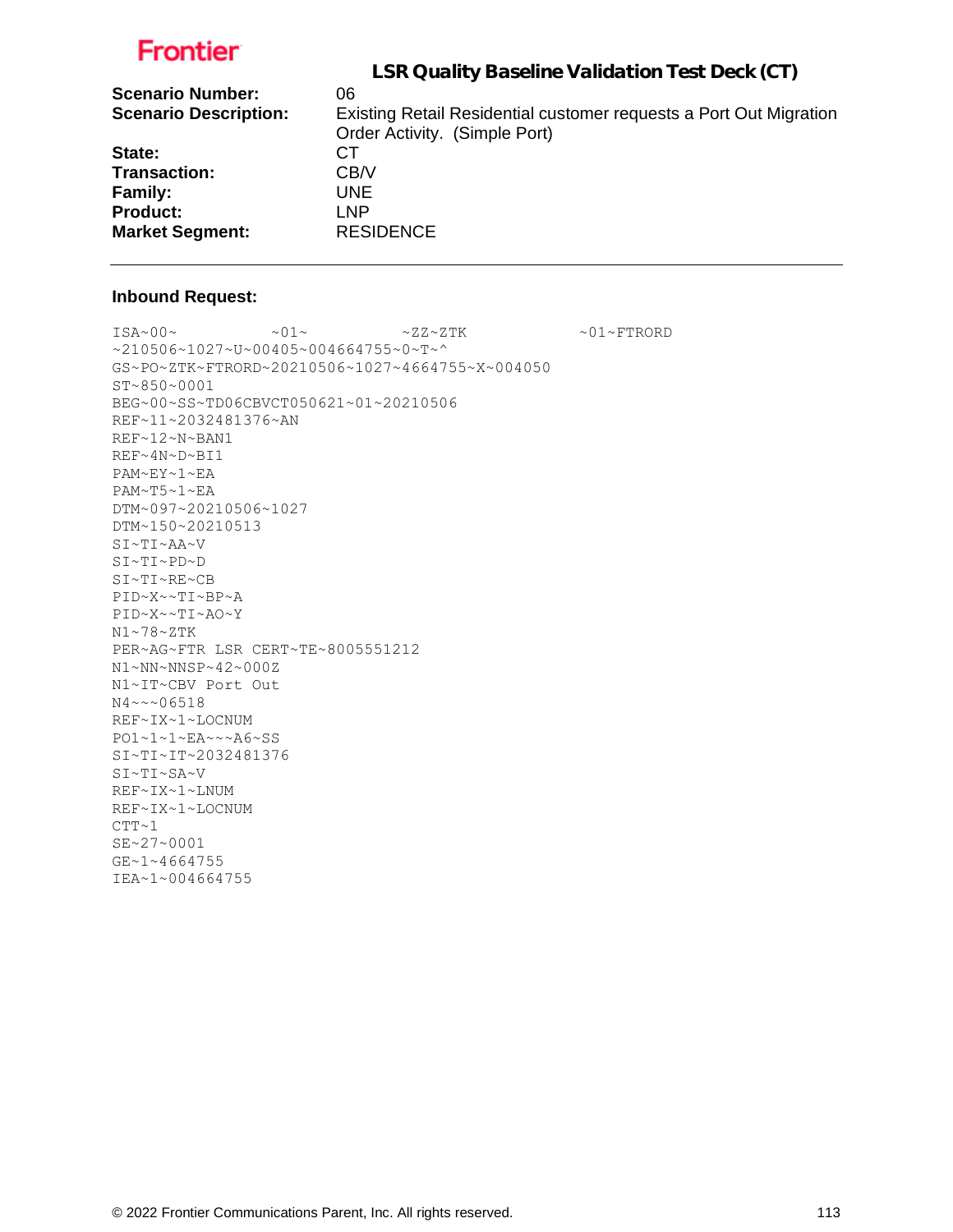| LSR Quality Baseline Validation Test Deck (CT)                     |
|--------------------------------------------------------------------|
| 06                                                                 |
| Existing Retail Residential customer requests a Port Out Migration |
| Order Activity. (Simple Port)                                      |
| CТ                                                                 |
| CB/V                                                               |
| UNE.                                                               |
| LNP                                                                |
| <b>RESIDENCE</b>                                                   |
|                                                                    |

### **Outbound Response:**

```
ISA~00~\sim ~00~\sim ~00~\sim ~01~\sim ZZ~\sim FTRORD ~01~\sim 2.1~\sim Z TK
~10506~1031~v~00405~v004664825~v0~r~GS~PR~FTRORD~ZTK~20210506~1031~4664825~X~004050
ST~855~0001
BAK~06~AE~TD06CBVCT050621~20210506~01~~~~20210506
REF~11~2032481376~AN
REF~11~2032481376~ATN
REF~12~N~BAN1
REF~2I~TD06CBVCT050621~LSRNO
REF~4N~D~BI1
REF~OW~062118321~ORD
REF~SU~C~RT
PER~OC~Local Service Request ( LS~TE~888-608-8023
DTM~097~20210506~0931
DTM~150~20210513
PID~X~~TI~FEP~B
N1~78~ZTK
PER~AG~FTR LSR CERT
PO1~1~1~EA~~~A6~CKT
SI~TI~IT~2032481376
REF~9F~062118321
REF~IX~1~LNUM
N9~OW~062118321~ORDL
PO1~2~1~EA~~~A6~CKT
REF~IX~1~LNUM
N9~OW~062118322~ORDL
PO1~3~1~EA~~~A6~DIR
PAM~GZ~1~EA
REF~OW~062118322~DLORD
REF~4N~D~DBI1
DTM~050~20210506
SLN~3~1~A~1~EA
SI~TI~LN~2032481376
N1~DH~NONE
IN2~05~CustXM0N8 Subscriber
N3~44 Post Falls Ln Hamden CT06518
CTT~3SE~35~0001
GE~1~4664825
IEA~1~004664825
```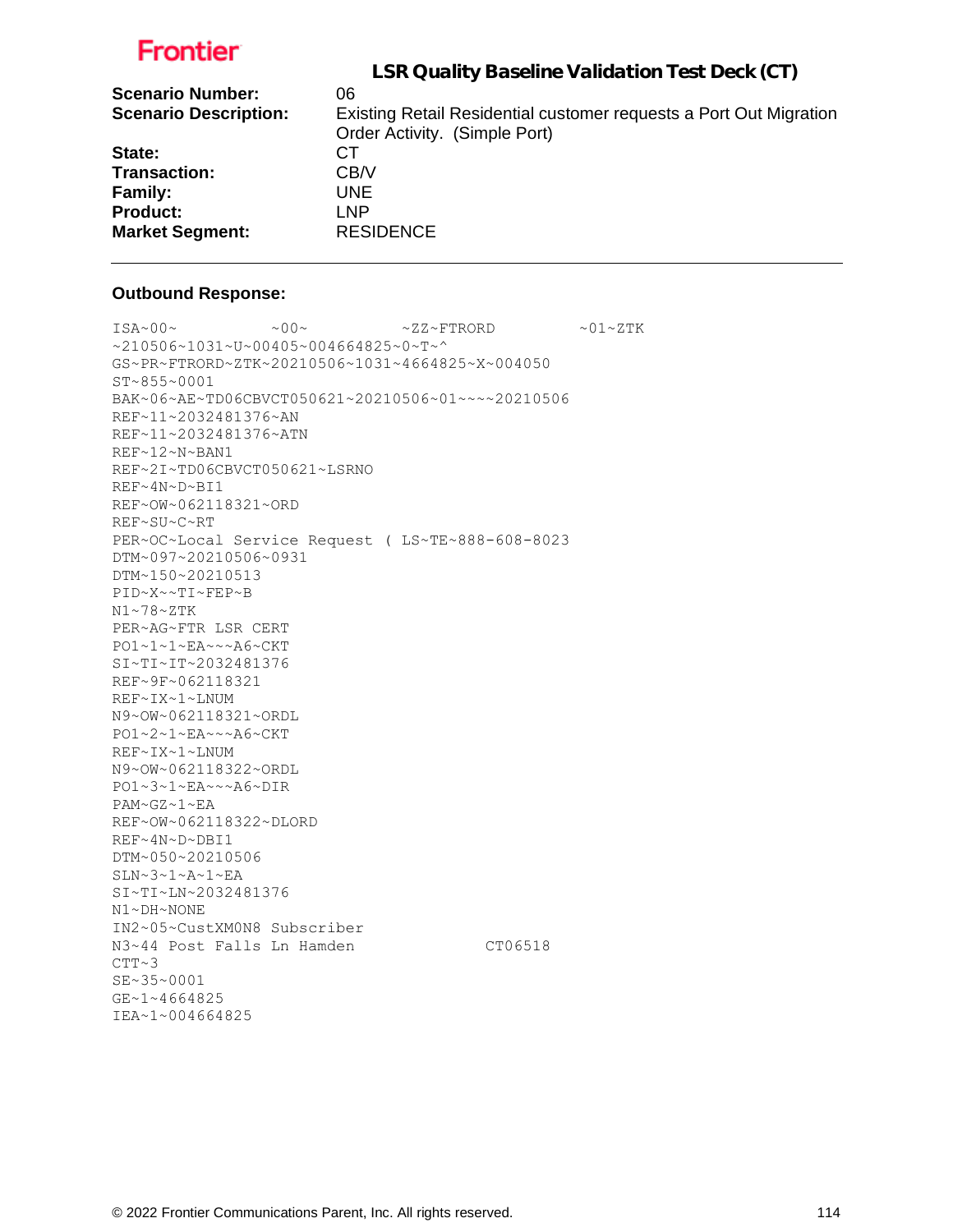|                              | LSR Quality Baseline Validation Test Deck (CT)                     |
|------------------------------|--------------------------------------------------------------------|
| <b>Scenario Number:</b>      | 07                                                                 |
| <b>Scenario Description:</b> | Existing Retail multi-line Residential customer requests a Partial |
|                              | Port Out Migration Order Activity.                                 |
| State:                       | CТ                                                                 |
| <b>Transaction:</b>          | CB/V                                                               |
| <b>Family:</b>               | UNE.                                                               |
| <b>Product:</b>              | <b>LNP</b>                                                         |
| <b>Market Segment:</b>       | <b>RESIDENCE</b>                                                   |

| <b>FORM</b> | <b>FIELD</b>     | <b>DATA</b> |
|-------------|------------------|-------------|
| <b>LSR</b>  | <b>CCNA</b>      | <b>ZTK</b>  |
|             | PON              |             |
|             | <b>VER</b>       |             |
|             | <b>LOCQTY</b>    | 1           |
|             | AN               | 2032481455  |
|             | <b>DDD</b>       |             |
|             | <b>REQTYP</b>    | <b>CB</b>   |
|             | <b>ACT</b>       | V           |
|             | <b>NNSP</b>      | 000Z        |
|             | <b>AGAUTH</b>    | Y           |
|             | <b>NPDI</b>      | D           |
|             | <b>BI1</b>       | D           |
|             | <b>BAN1</b>      | N           |
|             | <b>INIT</b>      |             |
|             | <b>TELNO</b>     |             |
| EU          | LOCNUM           | 1           |
|             | <b>ZIP</b>       | 06514       |
|             | <b>ELT</b>       | A           |
| <b>NP</b>   | <b>NPQTY</b>     | 1           |
|             | LOCNUM           | 1           |
|             | <b>LNUM</b>      | 1           |
|             | <b>LNA</b>       | V           |
|             | <b>PORTEDNBR</b> | 2032481455  |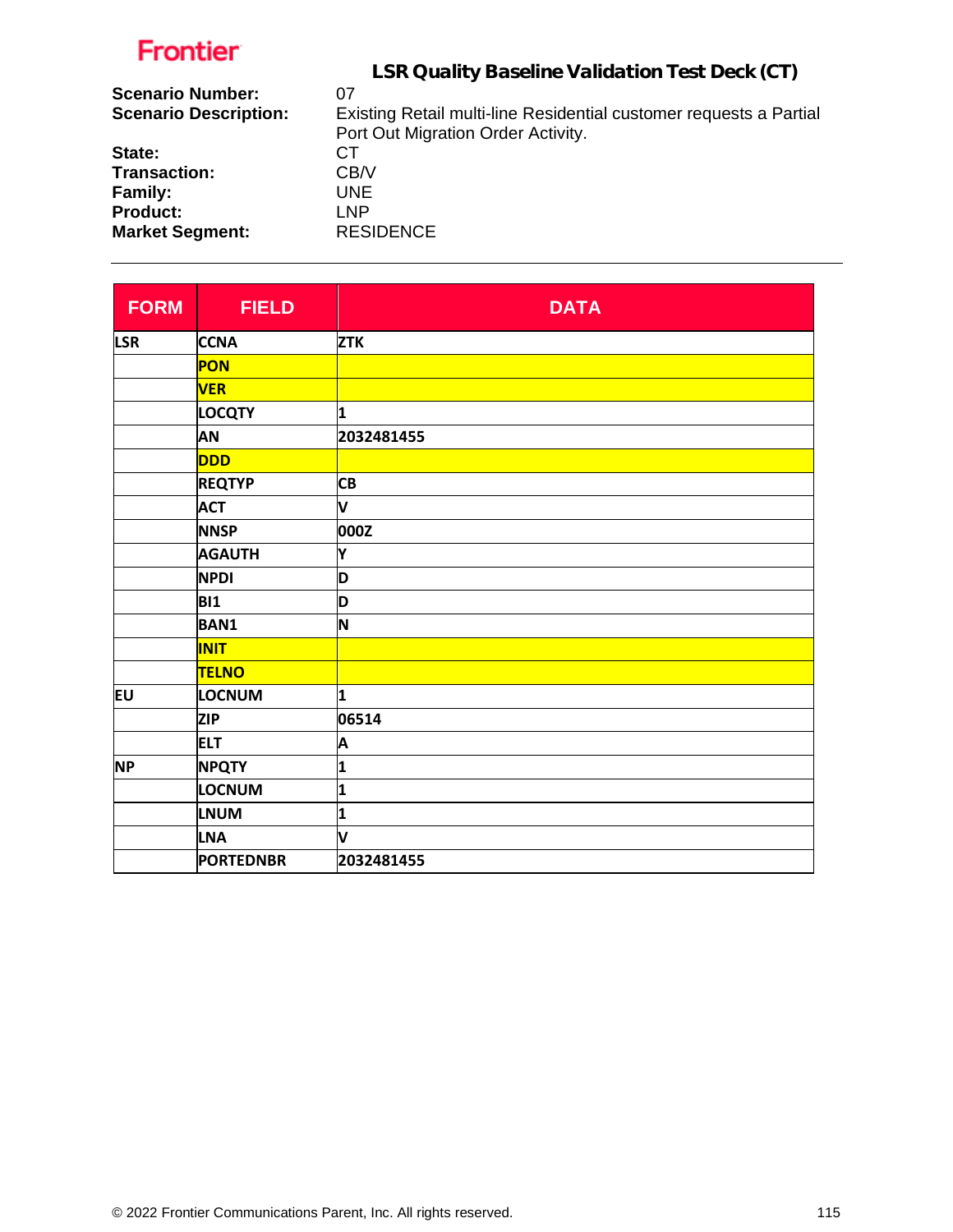|                              | LSR Quality Baseline Validation Test Deck (CT)                     |
|------------------------------|--------------------------------------------------------------------|
| <b>Scenario Number:</b>      | 07                                                                 |
| <b>Scenario Description:</b> | Existing Retail multi-line Residential customer requests a Partial |
|                              | Port Out Migration Order Activity.                                 |
| State:                       | CТ                                                                 |
| <b>Transaction:</b>          | CB/V                                                               |
| <b>Family:</b>               | UNE.                                                               |
| <b>Product:</b>              | <b>LNP</b>                                                         |
| <b>Market Segment:</b>       | <b>RESIDENCE</b>                                                   |

#### **Inbound Request:**

 $\sim 01 \sim \textrm{N} \sim 01 \sim \textrm{N} \sim 27 \sim 2 \, \textrm{N} \, \textrm{N} \, \textrm{N} \, \textrm{N} \, \textrm{N} \, \textrm{N} \, \textrm{N} \, \textrm{N} \, \textrm{N} \, \textrm{N} \, \textrm{N} \, \textrm{N} \, \textrm{N} \, \textrm{N} \, \textrm{N} \, \textrm{N} \, \textrm{N} \, \textrm{N} \, \textrm{N} \, \textrm{N} \, \$ ~210506~1028~U~00405~004664769~0~T~^ GS~PO~ZTK~FTRORD~20210506~1028~4664769~X~004050 ST~850~0001 BEG~00~SS~TD07CBVCT050621~01~20210506 REF~11~2032481455~AN REF~12~N~BAN1 REF~4N~D~BI1 PAM~EY~1~EA PAM~T5~1~EA DTM~097~20210506~1028 DTM~150~20210513 SI~TI~AA~V SI~TI~PD~D SI~TI~RE~CB PID~X~~TI~BP~A PID~X~~TI~AO~Y N1~78~ZTK PER~AG~FTR LSR CERT~TE~8005551212 N1~NN~NNSP~42~000Z N1~IT~CBV Port Out N4~~~06514 REF~IX~1~LOCNUM PO1~1~1~EA~~~A6~SS SI~TI~IT~2032481455 SI~TI~SA~V REF~IX~1~LNUM REF~IX~1~LOCNUM  $CTT~1$ SE~27~0001 GE~1~4664769 IEA~1~004664769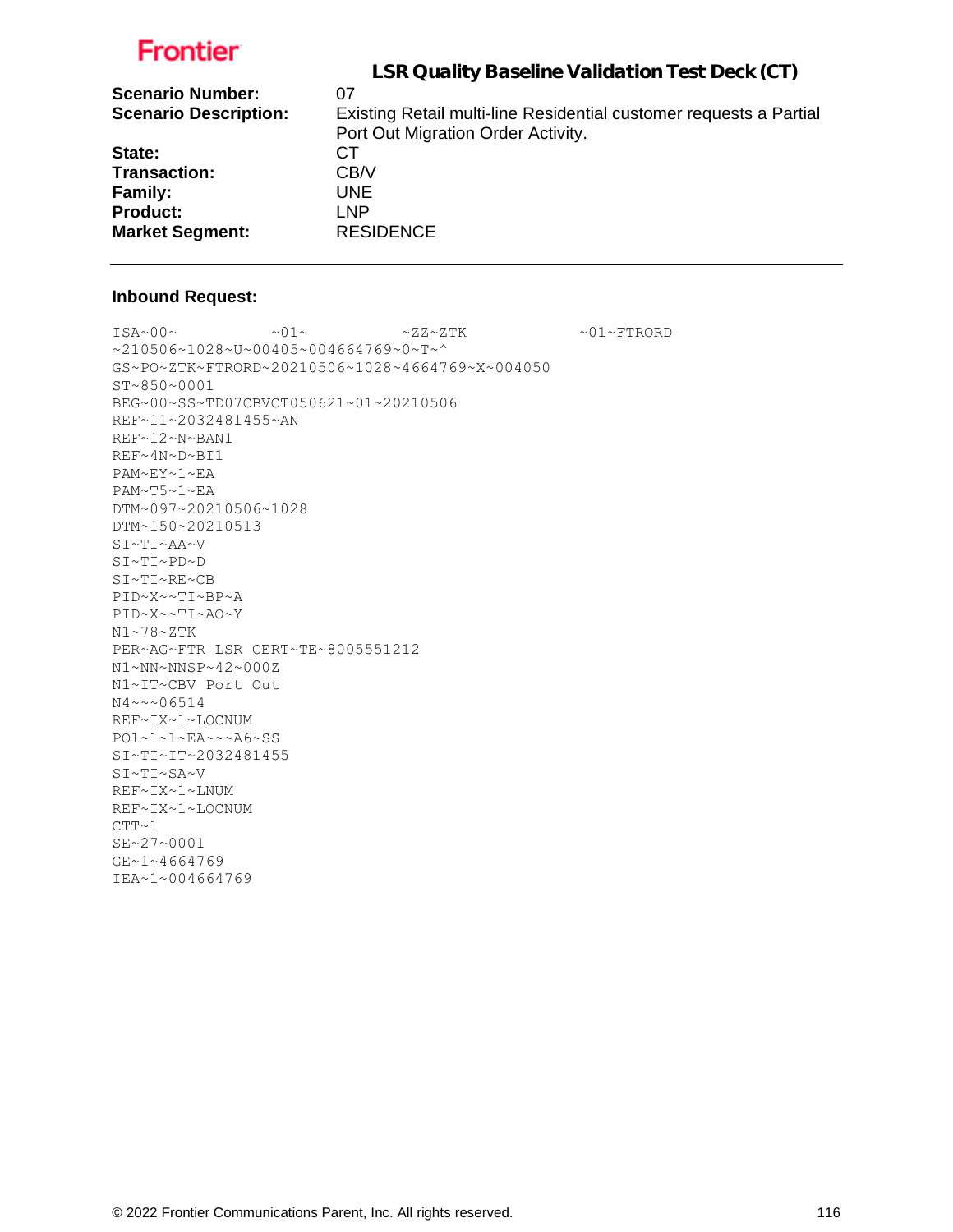| LSR Quality Baseline Validation Test Deck (CT)                     |
|--------------------------------------------------------------------|
| 07                                                                 |
| Existing Retail multi-line Residential customer requests a Partial |
| Port Out Migration Order Activity.                                 |
| СT                                                                 |
| CB/V                                                               |
| UNE.                                                               |
| <b>LNP</b>                                                         |
| <b>RESIDENCE</b>                                                   |
|                                                                    |

#### **Outbound Response:**

```
ISA~00~\sim ~00~\sim ~00~\sim ~01~\sim ZZ~\sim FTRORD ~01~\sim 2.1~\sim Z TK
~10506~1034~v~10405~004664895~0~T~^
GS~PR~FTRORD~ZTK~20210506~1034~4664895~X~004050
ST~855~0001
BAK~06~AE~TD07CBVCT050621~20210506~01~~~~20210506
REF~11~2032482321~AN
REF~11~2032482321~ATN
REF~12~N~BAN1
REF~2I~TD07CBVCT050621~LSRNO
REF~4N~D~BI1
REF~OW~062118326~ORD
REF~SU~C~RT
PER~OC~Local Service Request ( LS~TE~888-608-8023
DTM~097~20210506~0934
DTM~150~20210513
PID~X~~TI~FEP~B
N1~78~ZTK
PER~AG~FTR LSR CERT
PO1~1~1~EA~~~A6~CKT
SI~TI~IT~2032481455
REF~9F~062118326
REF~IX~1~LNUM
N9~OW~062118326~ORDL
PO1~2~1~EA~~~A6~CKT
REF~IX~1~LNUM
N9~OW~062118327~ORDL
PO1~3~1~EA~~~A6~DIR
PAM~GZ~1~EA
REF~OW~062118327~DLORD
REF~4N~D~DBI1
DTM~050~20210506
SLN~3~1~A~1~EA
SI~TI~LN~2032481455
N1~DH~NONE
IN2~05~CustXM0N8 Subscriber
N3~9 Hobson Avenue Hamden CT06514
CTT~3SE~35~0001
GE~1~4664895
IEA~1~004664895
```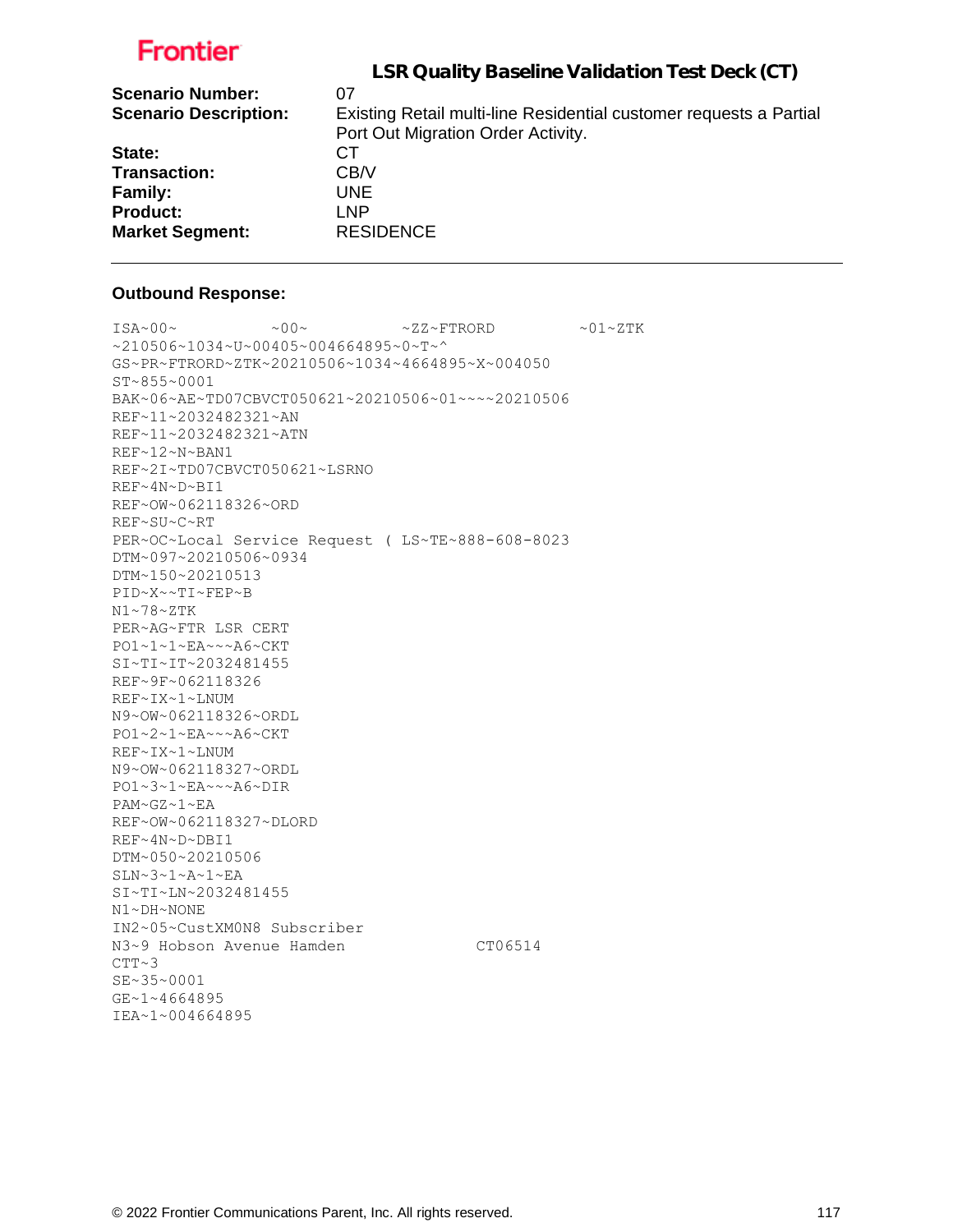|                              | LSR Quality Baseline Validation Test Deck (CT)                  |
|------------------------------|-----------------------------------------------------------------|
| <b>Scenario Number:</b>      | 08                                                              |
| <b>Scenario Description:</b> | Existing Retail multi-line Business customer requests a Partial |
|                              | Port Out Migration Order Activity.                              |
| State:                       | СT                                                              |
| <b>Transaction:</b>          | CB/V                                                            |
| <b>Family:</b>               | <b>UNE</b>                                                      |
| <b>Product:</b>              | LNP.                                                            |
| <b>Market Segment:</b>       | <b>BUSINESS</b>                                                 |

| <b>FORM</b> | <b>FIELD</b>     | <b>DATA</b> |
|-------------|------------------|-------------|
| <b>LSR</b>  | <b>CCNA</b>      | <b>ZTK</b>  |
|             | PON              |             |
|             | <b>VER</b>       |             |
|             | <b>LOCQTY</b>    | 1           |
|             | AN               | 8605615082  |
|             | <b>DDD</b>       |             |
|             | <b>RECTYP</b>    | <b>CB</b>   |
|             | <b>ACT</b>       | V           |
|             | <b>NNSP</b>      | 000Z        |
|             | <b>AGAUTH</b>    | Y           |
|             | <b>NPDI</b>      | D           |
|             | <b>BI1</b>       | D           |
|             | <b>BAN1</b>      | N           |
|             | <b>INIT</b>      |             |
|             | <b>TELNO</b>     |             |
| EU          | LOCNUM           | 1           |
|             | <b>ZIP</b>       | 06107       |
|             | <b>ELT</b>       | A           |
| <b>NP</b>   | <b>NPQTY</b>     | 1           |
|             | LOCNUM           | 1           |
|             | <b>LNUM</b>      | 1           |
|             | <b>LNA</b>       | V           |
|             | <b>PORTEDNBR</b> | 8605615082  |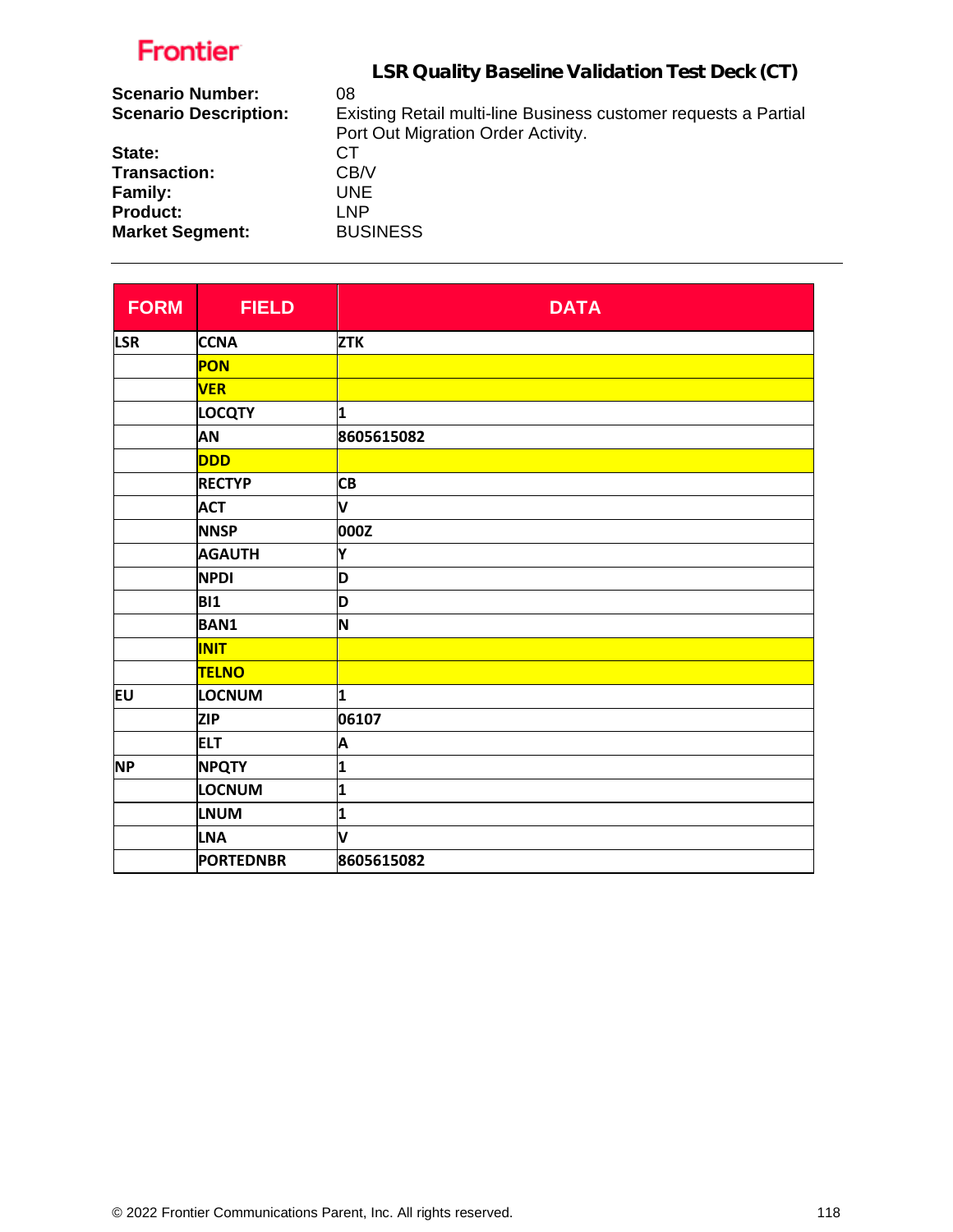|                              | LSR Quality Baseline Validation Test Deck (CT)                  |
|------------------------------|-----------------------------------------------------------------|
| <b>Scenario Number:</b>      | 08                                                              |
| <b>Scenario Description:</b> | Existing Retail multi-line Business customer requests a Partial |
|                              | Port Out Migration Order Activity.                              |
| State:                       | CТ                                                              |
| <b>Transaction:</b>          | CB/V                                                            |
| <b>Family:</b>               | <b>UNE</b>                                                      |
| <b>Product:</b>              | LNP.                                                            |
| <b>Market Segment:</b>       | <b>BUSINESS</b>                                                 |

#### **Inbound Request:**

 $\text{ISA~00~} \sim \text{O1~} \sim 01 \sim \text{O1~} \sim \text{ZZ~ZTK}$  .  $\sim 01 \sim \text{FTRORD}$ ~210506~1029~U~00405~004664783~0~T~^ GS~PO~ZTK~FTRORD~20210506~1029~4664783~X~004050 ST~850~0001 BEG~00~SS~TD08CBVCT050621~01~20210506 REF~11~8605615082~AN REF~12~N~BAN1 REF~4N~D~BI1 PAM~EY~1~EA PAM~T5~1~EA DTM~097~20210506~1029 DTM~150~20210513 SI~TI~AA~V SI~TI~PD~D SI~TI~RE~CB PID~S~~TI~AF~~~SO-RSQ~N PID~X~~TI~BP~A PID~X~~TI~AO~Y N1~78~ZTK PER~AG~FTR LSR CERT~TE~8005551212 N1~NN~NNSP~42~000Z N1~IT~NONE N4~~~06107 REF~IX~1~LOCNUM PO1~1~1~EA~~~A6~SS SI~TI~IT~8605615082 SI~TI~SA~V REF~IX~1~LNUM REF~IX~1~LOCNUM  $CTT~1$ SE~28~0001 GE~1~4664783 IEA~1~004664783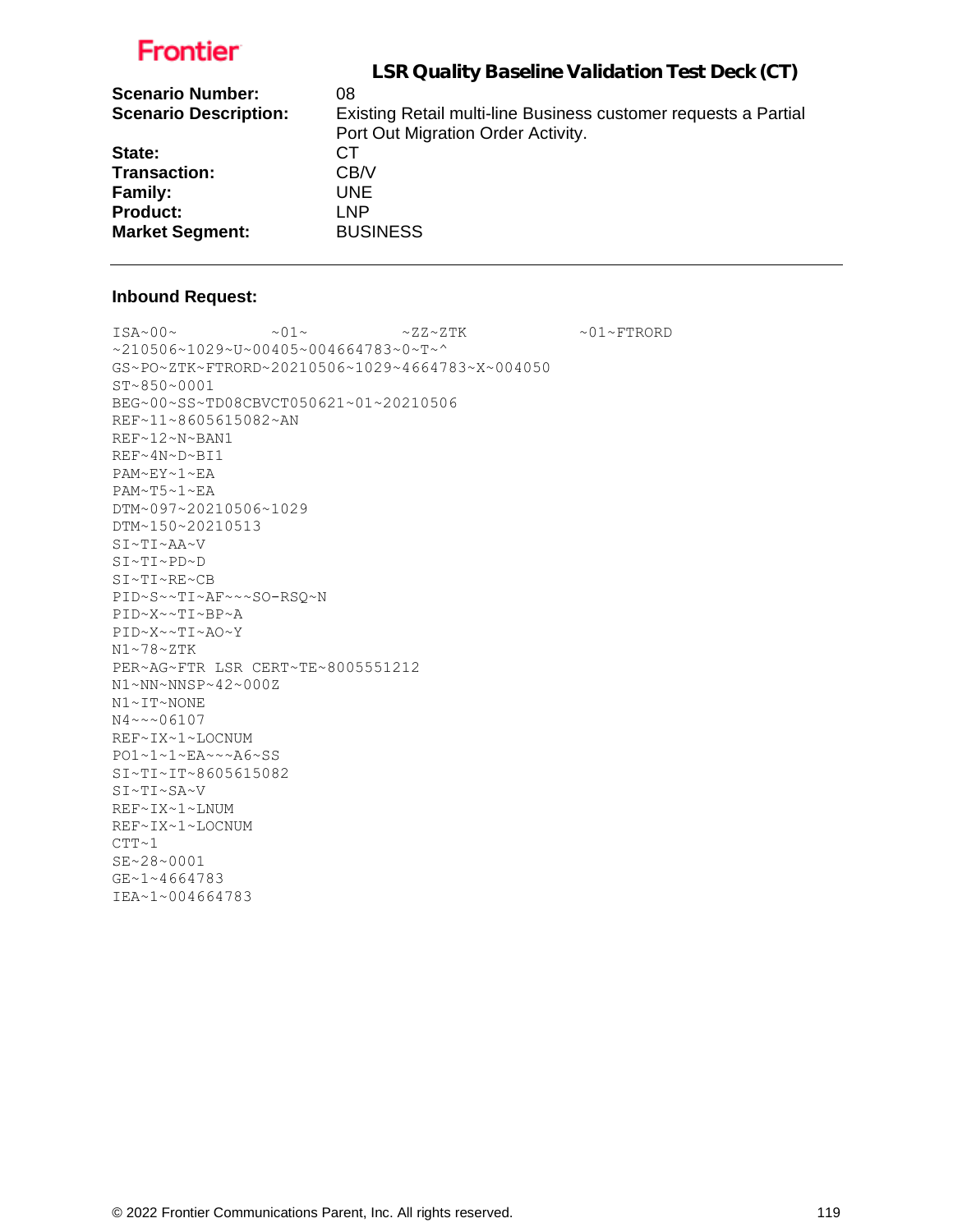| LSR Quality Baseline Validation Test Deck (CT)                  |
|-----------------------------------------------------------------|
| 08                                                              |
| Existing Retail multi-line Business customer requests a Partial |
| Port Out Migration Order Activity.                              |
| CТ                                                              |
| CB/V                                                            |
| UNE.                                                            |
| <b>LNP</b>                                                      |
| <b>BUSINESS</b>                                                 |
|                                                                 |

#### **Outbound Response:**

```
ISA~00~\sim ~00~\sim ~00~\sim ~0.727~\rm{F} ~0.01~\rm{F}~210506~1032~U~00405~004664851~0~T~^
GS~PR~FTRORD~ZTK~20210506~1032~4664851~X~004050
ST~855~0001
BAK~06~AE~TD08CBVCT050621~20210506~01~~~~20210506
REF~11~8605212949~AN
REF~11~8605212949~ATN
REF~12~N~BAN1
REF~2I~TD08CBVCT050621~LSRNO
REF~4N~D~BI1
REF~OW~062118323~ORD
REF~SU~C~RT
PER~OC~Local Service Request ( LS~TE~888-608-8023
DTM~097~20210506~0932
DTM~150~20210513
PID~X~~TI~FEP~B
N1~78~ZTK
PER~AG~FTR LSR CERT
PO1~1~1~EA~~~A6~CKT
SI~TI~IT~8605615082
REF~9F~062118323
REF~IX~1~LNUM
N9~OW~062118323~ORDL
PO1~2~1~EA~~~A6~DIR
REF~OW~062118323~DLORD
REF~4N~D~DBI1
DTM~050~20210506
CTT~2SE~26~0001
GE~1~4664851
IEA~1~004664851
```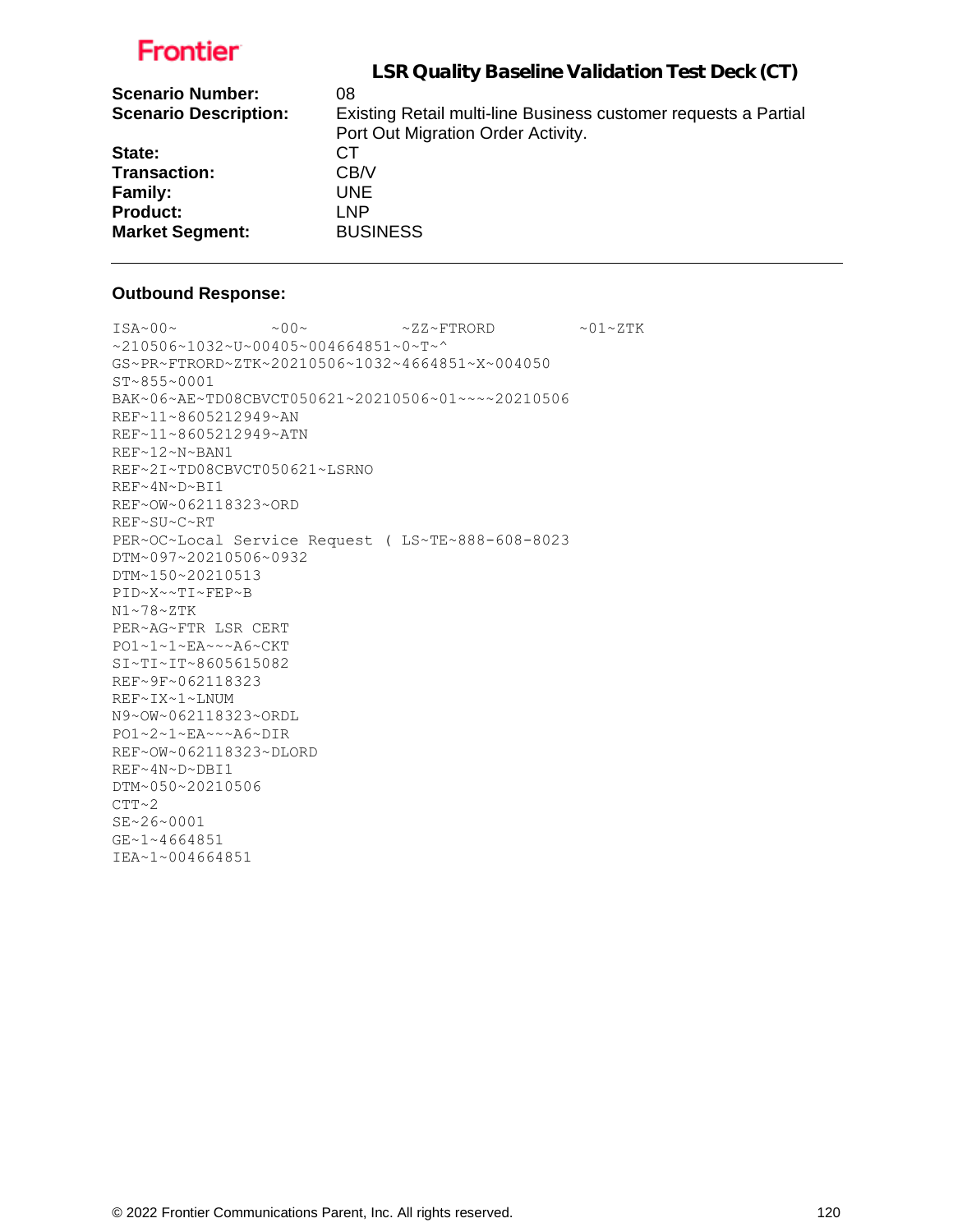|                              | LSR Quality Baseline Validation Test Deck (CT)                       |
|------------------------------|----------------------------------------------------------------------|
| <b>Scenario Number:</b>      | 09                                                                   |
| <b>Scenario Description:</b> | Existing Retail multi-line Residential customer requests a Full Port |
|                              | Out Migration Order Activity.                                        |
| State:                       | CТ                                                                   |
| <b>Transaction:</b>          | CB/V                                                                 |
| Family:                      | UNE.                                                                 |
| <b>Product:</b>              | <b>LNP</b>                                                           |
| <b>Market Segment:</b>       | <b>RESIDENCE</b>                                                     |
|                              |                                                                      |

| <b>FORM</b> | <b>FIELD</b>     | <b>DATA</b> |
|-------------|------------------|-------------|
| <b>LSR</b>  | <b>CCNA</b>      | <b>ZTK</b>  |
|             | <b>PON</b>       |             |
|             | <b>VER</b>       |             |
|             | <b>LOCQTY</b>    | 1           |
|             | <b>AN</b>        | 2037302011  |
|             | <b>DDD</b>       |             |
|             | <b>REQTYP</b>    | <b>CB</b>   |
|             | <b>ACT</b>       | V           |
|             | <b>NNSP</b>      | 000Z        |
|             | <b>AGAUTH</b>    | Υ           |
|             | <b>NPDI</b>      | D           |
|             | <b>INIT</b>      |             |
|             | <b>TELNO</b>     |             |
| EU          | LOCNUM           | 1           |
|             | <b>ZIP</b>       | 06877       |
|             | <b>ELT</b>       | B           |
| <b>NP</b>   | <b>NPQTY</b>     | 2           |
|             | LOCNUM           | 1           |
|             | <b>LNUM</b>      | 1           |
|             | <b>LNA</b>       | V           |
|             | <b>PORTEDNBR</b> | 2037302011  |
|             | LOCNUM           | 1           |
|             | <b>LNUM</b>      | 2           |
|             | <b>LNA</b>       | V           |
|             | <b>PORTEDNBR</b> | 2037302010  |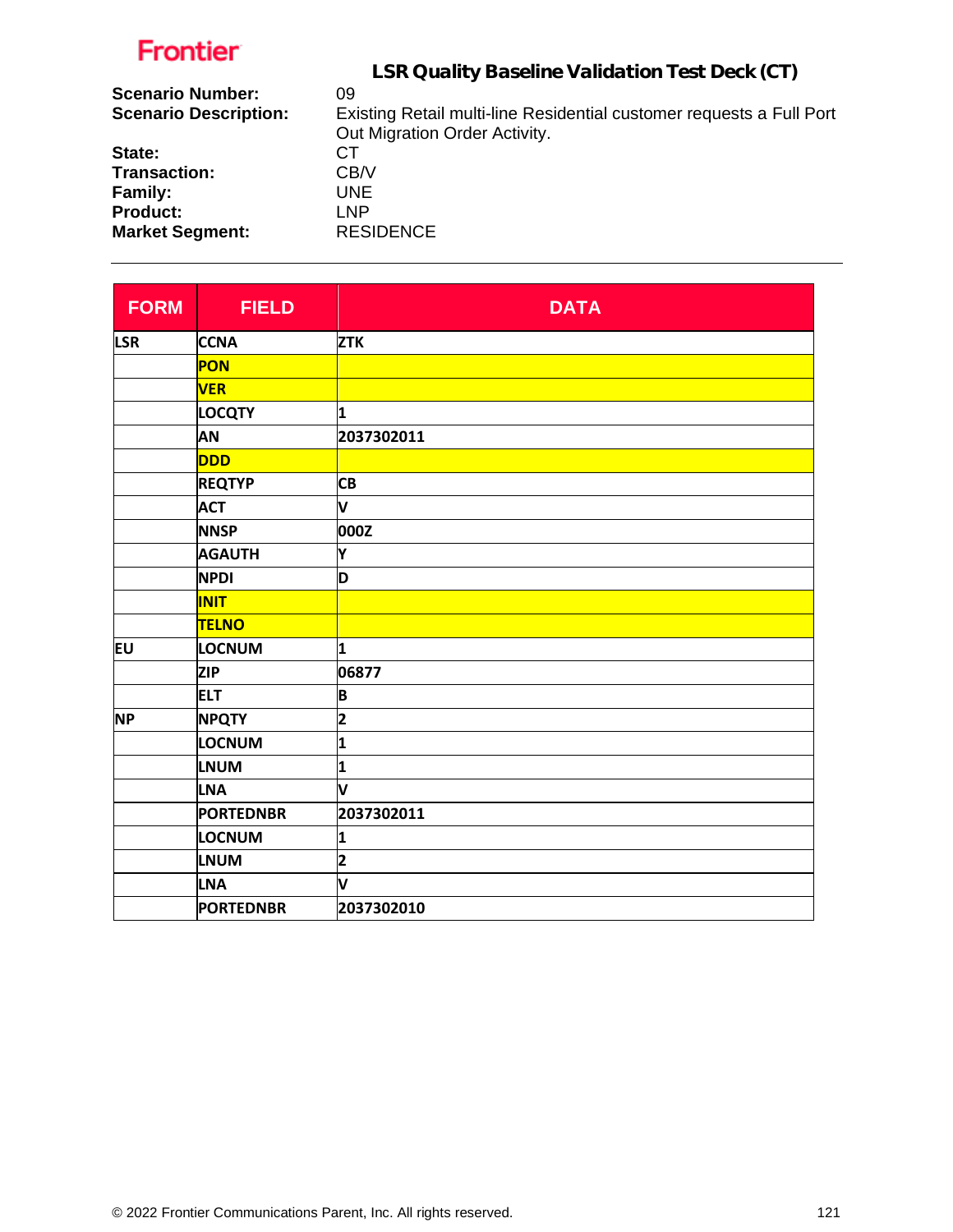|                              | LSR Quality Baseline Validation Test Deck (CT)                       |
|------------------------------|----------------------------------------------------------------------|
| <b>Scenario Number:</b>      | 09                                                                   |
| <b>Scenario Description:</b> | Existing Retail multi-line Residential customer requests a Full Port |
|                              | Out Migration Order Activity.                                        |
| State:                       | CТ                                                                   |
| <b>Transaction:</b>          | CB/V                                                                 |
| <b>Family:</b>               | UNE.                                                                 |
| <b>Product:</b>              | <b>LNP</b>                                                           |
| <b>Market Segment:</b>       | <b>RESIDENCE</b>                                                     |
|                              |                                                                      |

#### **Inbound Request:**

 $\sim 01 \times 100 \times 100 \times 27 \times 27 \times 500 \times 100 \times 27 \times 500 \times 100 \times 100 \times 100 \times 100 \times 100 \times 100 \times 100 \times 100 \times 100 \times 100 \times 100 \times 100 \times 100 \times 100 \times 100 \times 100 \times 100 \times 100 \times 100 \times 100 \times 100 \times 100 \times 100 \times 100 \times 100 \times 100 \times 100 \times 100 \times$ ~210506~1029~U~00405~004664797~0~T~^ GS~PO~ZTK~FTRORD~20210506~1029~4664797~X~004050 ST~850~0001 BEG~00~SS~TD09CBVCT050621~01~20210506 REF~11~2037302011~AN PAM~EY~2~EA PAM~T5~1~EA DTM~097~20210506~1029 DTM~150~20210513 SI~TI~AA~V SI~TI~PD~D SI~TI~RE~CB PID~X~~TI~BP~B PID~X~~TI~AO~Y N9~L1~ORI~LSR MTX~~chng dd N1~78~ZTK PER~AG~FTR LSR CERT~TE~8005551212 N1~NN~NNSP~42~000Z N1~IT~CBV Port Out N4~~~06877 REF~IX~1~LOCNUM PO1~1~1~EA~~~A6~SS SI~TI~IT~2037302011 SI~TI~SA~V REF~IX~1~LNUM REF~IX~1~LOCNUM PO1~2~1~EA~~~A6~SS SI~TI~IT~2037302010 SI~TI~SA~V REF~IX~2~LNUM REF~IX~1~LOCNUM  $CTT~2$ SE~32~0001 GE~1~4664797 IEA~1~004664797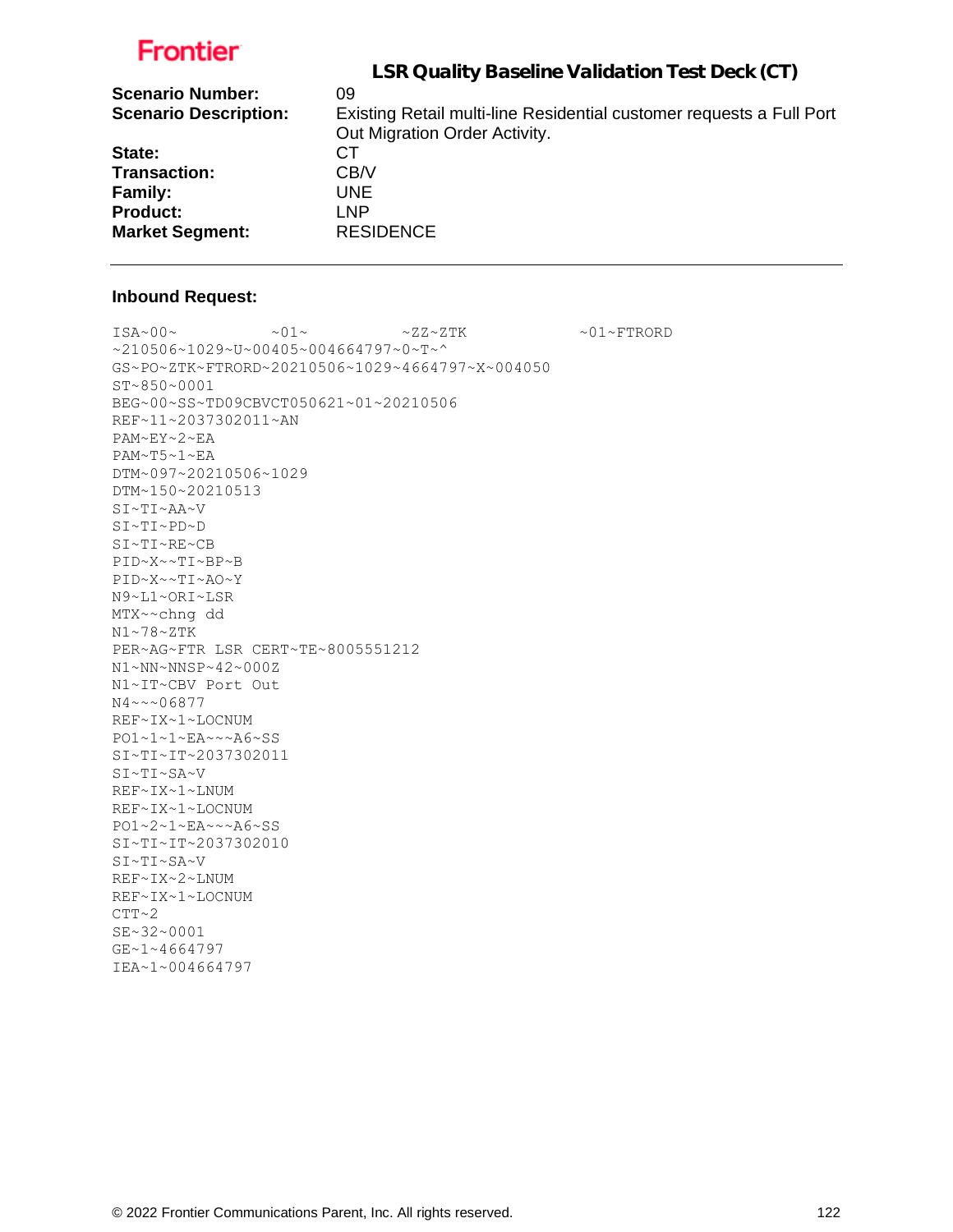| LSR Quality Baseline Validation Test Deck (CT)                       |
|----------------------------------------------------------------------|
| 09                                                                   |
| Existing Retail multi-line Residential customer requests a Full Port |
| Out Migration Order Activity.                                        |
| CТ                                                                   |
| CB/V                                                                 |
| UNE.                                                                 |
| LNP                                                                  |
| <b>RESIDENCE</b>                                                     |
|                                                                      |

#### **Outbound Response:**

```
ISA~00~\sim ~00~\sim ~00~\sim ~0.727~\rm{F} ~0.01~\rm{F}~210506~1033~U~00405~004664863~0~T~^
GS~PR~FTRORD~ZTK~20210506~1033~4664863~X~004050
ST~855~0001
BAK~06~AE~TD09CBVCT050621~20210506~01~~~~20210506
REF~11~2037302010~AN
REF~11~2037302010~ATN
REF~2I~TD09CBVCT050621~LSRNO
REF~OW~062118324~ORD
REF~SU~C~RT
PER~OC~Local Service Request ( LS~TE~888-608-8023
DTM~097~20210506~0933
DTM~150~20210513
PID~X~~TI~FEP~B
N1~78~ZTK
PER~AG~FTR LSR CERT
PO1~1~1~EA~~~A6~CKT
SI~TI~IT~2037302011
REF~9F~062118324
REF~IX~1~LNUM
N9~OW~062118324~ORDL
PO1~2~1~EA~~~A6~CKT
SI~TI~IT~2037302010
REF~9F~062118324
REF~IX~2~LNUM
N9~OW~062118325~ORDL
CTT~2SE~25~0001
GE~1~4664863
IEA~1~004664863
```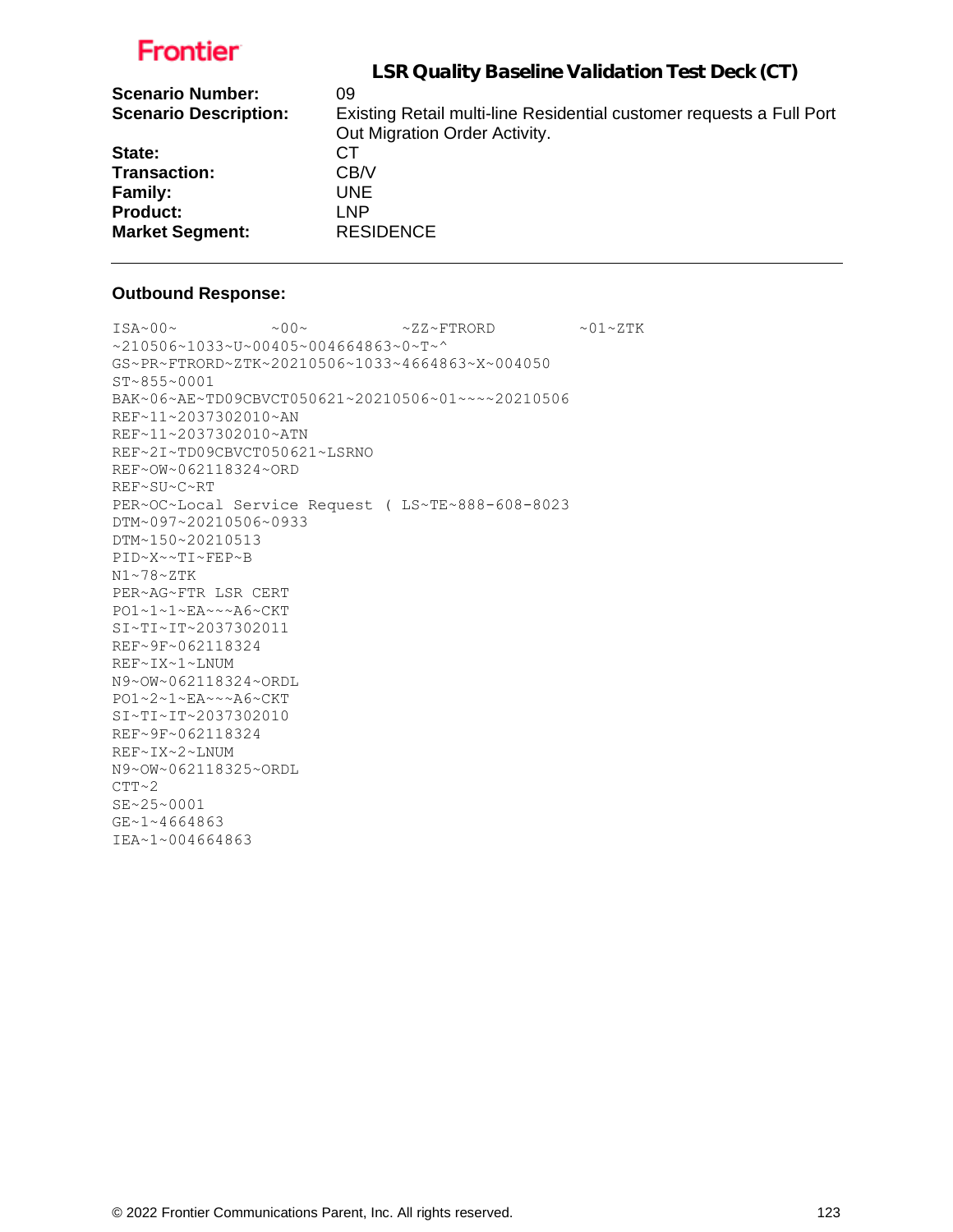|                              | LSR Quality Baseline Validation Test Deck (CT)                    |
|------------------------------|-------------------------------------------------------------------|
| <b>Scenario Number:</b>      | 10                                                                |
| <b>Scenario Description:</b> | Existing Retail multi-line Business customer requests a Full Port |
|                              | Out Migration Order Activity.                                     |
| State:                       | СT                                                                |
| <b>Transaction:</b>          | CB/V                                                              |
| <b>Family:</b>               | UNE.                                                              |
| <b>Product:</b>              | LNP                                                               |
| <b>Market Segment:</b>       | <b>BUSINESS</b>                                                   |
|                              |                                                                   |

| <b>FORM</b> | <b>FIELD</b>     | <b>DATA</b>             |
|-------------|------------------|-------------------------|
| <b>LSR</b>  | <b>CCNA</b>      | <b>ZTK</b>              |
|             | PON              |                         |
|             | <b>VER</b>       |                         |
|             | <b>LOCQTY</b>    | 1                       |
|             | AN               | 8607412949              |
|             | <b>DDD</b>       |                         |
|             | <b>REQTYP</b>    | <b>CB</b>               |
|             | <b>ACT</b>       | V                       |
|             | <b>NNSP</b>      | 000Z                    |
|             | <b>AGAUTH</b>    | Υ                       |
|             | <b>NPDI</b>      | D                       |
|             | <b>INIT</b>      |                         |
|             | <b>TELNO</b>     |                         |
| EU          | LOCNUM           | 1                       |
|             | <b>ZIP</b>       | 06082                   |
|             | <b>ELT</b>       | B                       |
| <b>NP</b>   | <b>NPQTY</b>     | $\overline{\mathbf{2}}$ |
|             | LOCNUM           | 1                       |
|             | <b>LNUM</b>      | 1                       |
|             | <b>LNA</b>       | V                       |
|             | <b>PORTEDNBR</b> | 8607412949              |
|             | LOCNUM           | 1                       |
|             | <b>LNUM</b>      | 2                       |
|             | <b>LNA</b>       | V                       |
|             | <b>PORTEDNBR</b> | 8602539780              |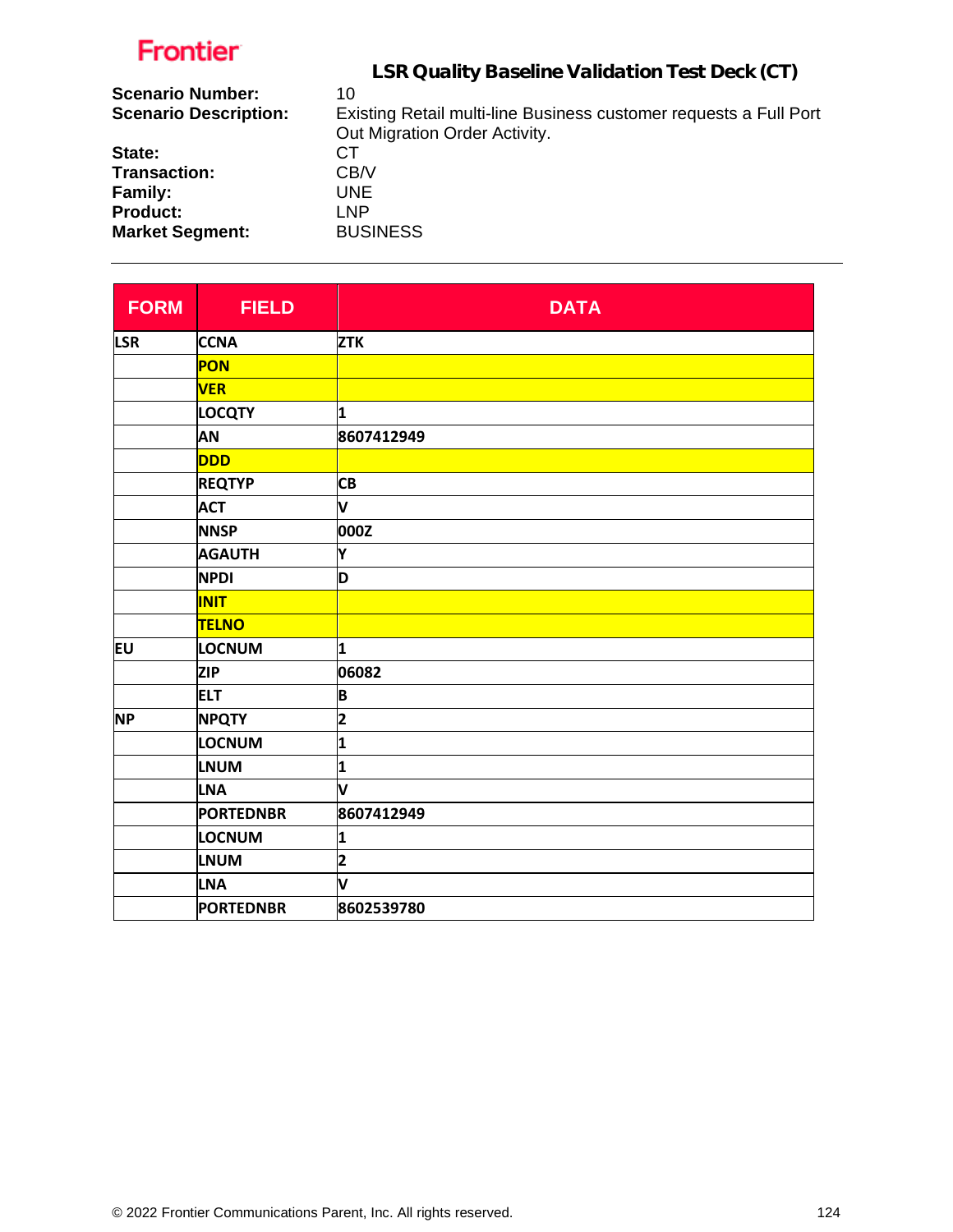|                              | LSR Quality Baseline Validation Test Deck (CT)                    |
|------------------------------|-------------------------------------------------------------------|
| <b>Scenario Number:</b>      | 10                                                                |
| <b>Scenario Description:</b> | Existing Retail multi-line Business customer requests a Full Port |
|                              | Out Migration Order Activity.                                     |
| State:                       | CТ                                                                |
| <b>Transaction:</b>          | CB/V                                                              |
| <b>Family:</b>               | UNE.                                                              |
| <b>Product:</b>              | <b>LNP</b>                                                        |
| <b>Market Segment:</b>       | <b>BUSINESS</b>                                                   |

### **Inbound Request:**

 $ISA~00~\sim$   $~01~\sim$   $~01~\sim$   $~2Z~2TK$   $~01~\sim$  FTRORD ~210506~1030~U~00405~004664811~0~T~^ GS~PO~ZTK~FTRORD~20210506~1030~4664811~X~004050 ST~850~0001 BEG~00~SS~TD10CBVCT050621~01~20210506 REF~11~8607412949~AN PAM~EY~2~EA PAM~T5~1~EA DTM~097~20210506~1030 DTM~150~20210513 SI~TI~AA~V SI~TI~PD~D SI~TI~RE~CB PID~X~~TI~BP~B PID~X~~TI~AO~Y N1~78~ZTK PER~AG~FTR LSR CERT~TE~8005551212 N1~NN~NNSP~42~000Z N1~IT~CBV Port Out N4~~~06082 REF~IX~1~LOCNUM PO1~1~1~EA~~~A6~SS SI~TI~IT~8607412949 SI~TI~SA~V REF~IX~1~LNUM REF~IX~1~LOCNUM PO1~2~1~EA~~~A6~SS SI~TI~IT~8602539780 SI~TI~SA~V REF~IX~1~LNUM REF~IX~2~LOCNUM  $CTT~2$ SE~30~0001 GE~1~4664811 IEA~1~004664811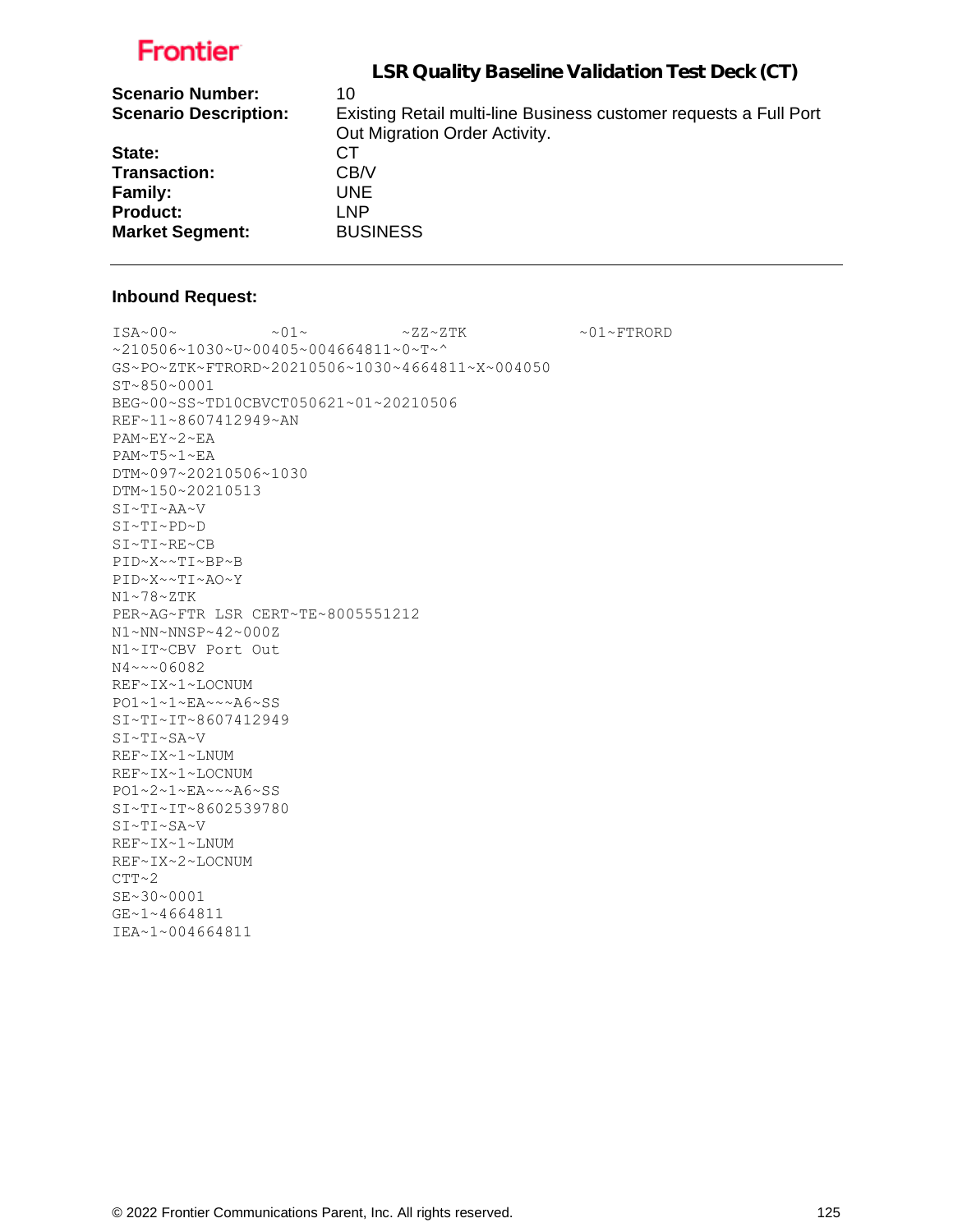|                              | LSR Quality Baseline Validation Test Deck (CT)                    |
|------------------------------|-------------------------------------------------------------------|
| <b>Scenario Number:</b>      | 10                                                                |
| <b>Scenario Description:</b> | Existing Retail multi-line Business customer requests a Full Port |
|                              | Out Migration Order Activity.                                     |
| State:                       | СT                                                                |
| <b>Transaction:</b>          | CB/V                                                              |
| <b>Family:</b>               | UNE.                                                              |
| <b>Product:</b>              | <b>LNP</b>                                                        |
| <b>Market Segment:</b>       | <b>BUSINESS</b>                                                   |

#### **Outbound Response:**

```
ISA~00~\sim ~00~\sim ~00~\sim ~0.727~\rm{F} ~0.01~\rm{F}~210506~1035~U~00405~004664923~0~T~^
GS~PR~FTRORD~ZTK~20210506~1035~4664923~X~004050
ST~855~0001
BAK~06~AE~TD10CBVCT050621~20210506~01~~~~20210506
REF~11~8602539780~AN
REF~11~8602539780~ATN
REF~2I~TD10CBVCT050621~LSRNO
REF~OW~062118328~ORD
REF~SU~C~RT
PER~OC~Local Service Request ( LS~TE~888-608-8023
DTM~097~20210506~0935
DTM~150~20210513
PID~X~~TI~FEP~B
N1~78~ZTK
PER~AG~FTR LSR CERT
PO1~1~1~EA~~~A6~CKT
SI~TI~IT~8607412949
REF~9F~062118328
REF~IX~1~LNUM
N9~OW~062118328~ORDL
PO1~2~1~EA~~~A6~CKT
SI~TI~IT~8602539780
REF~9F~062118328
REF~IX~1~LNUM
N9~OW~062118329~ORDL
CTT~2SE~25~0001
GE~1~4664923
IEA~1~004664923
```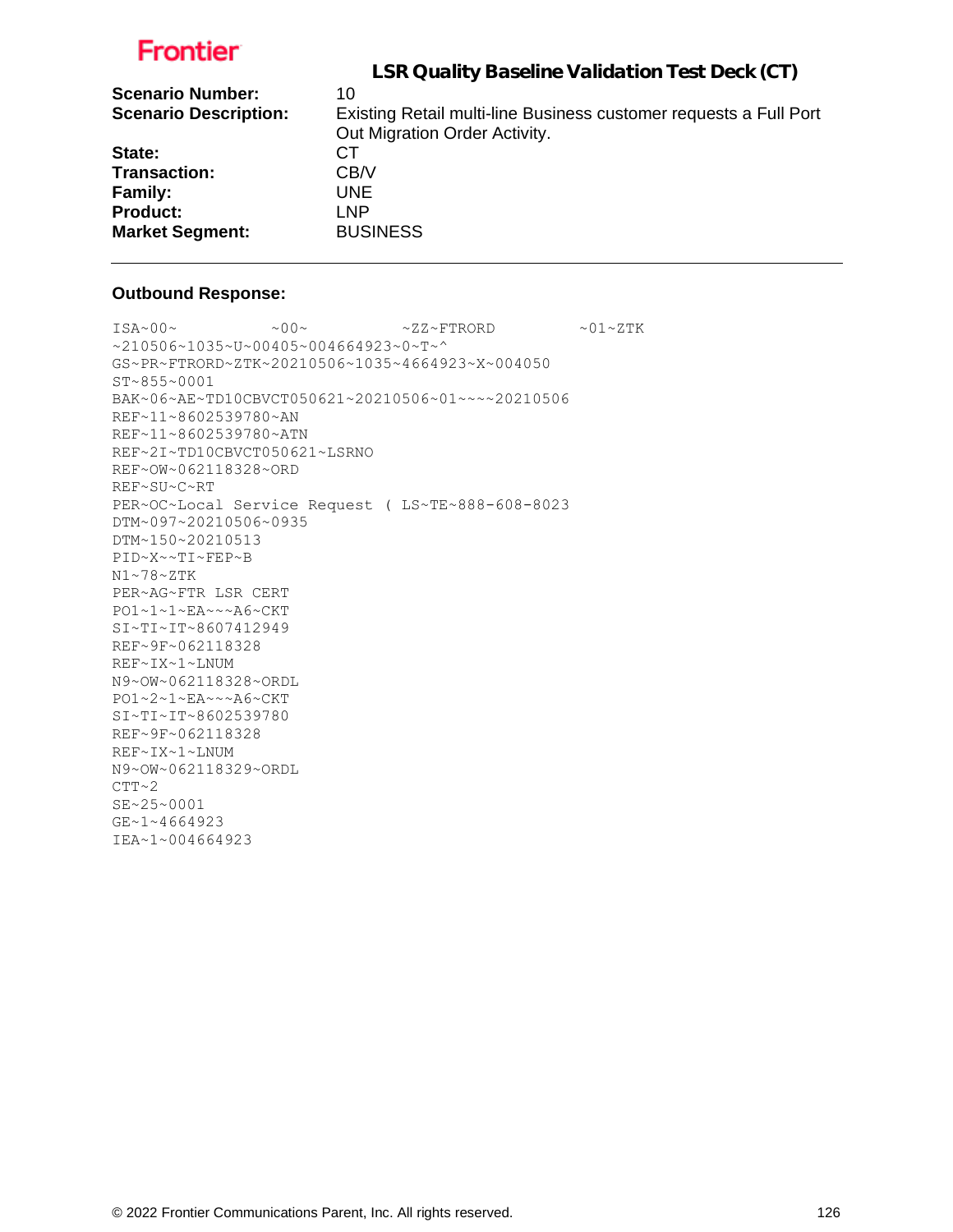| .                            |                                                                 |
|------------------------------|-----------------------------------------------------------------|
|                              | LSR Quality Baseline Validation Test Deck (CT)                  |
| <b>Scenario Number:</b>      | 11                                                              |
| <b>Scenario Description:</b> | Existing Retail Residential customer migrates as specified to a |
|                              | <b>CLEC</b> providing Platform POTS service.                    |
| State:                       | СT                                                              |
| <b>Transaction:</b>          | DB/V                                                            |
| Family:                      | UNE-P (Platform)                                                |
| <b>Product:</b>              | <b>POTS</b>                                                     |
| <b>Market Segment:</b>       | <b>RESIDENCE</b>                                                |
|                              |                                                                 |

| <b>FORM</b> | <b>FIELD</b>  | <b>DATA</b>          |
|-------------|---------------|----------------------|
| <b>LSR</b>  | <b>CCNA</b>   | <b>ZTK</b>           |
|             | PON           |                      |
|             | <b>VER</b>    |                      |
|             | <b>LOCQTY</b> | 1                    |
|             | DDD           |                      |
|             | <b>REQTYP</b> | <b>DB</b>            |
|             | <b>ACT</b>    | V                    |
|             | <b>AGAUTH</b> | Υ                    |
|             | <b>TOS</b>    | 2BM-                 |
|             | <b>NC</b>     | <b>SPSL</b>          |
|             | <b>NCI</b>    | 02LS2                |
|             | <b>INIT</b>   |                      |
|             | <b>TELNO</b>  |                      |
| EU          | LOCNUM        | 1                    |
|             | <b>NAME</b>   | <b>CLEC CUSTOMER</b> |
|             | <b>AFT</b>    | N                    |
|             | <b>SANO</b>   | 6                    |
|             | <b>SASN</b>   | <b>APPLE TREE</b>    |
|             | <b>SATH</b>   | <b>LN</b>            |
|             | <b>CITY</b>   | <b>WINDSOR</b>       |
|             | <b>STATE</b>  | <b>CT</b>            |
|             | <b>ZIP</b>    | 06095                |
|             | <b>ELT</b>    | A                    |
|             | <b>EATN</b>   | 8606838455           |
| <b>PS</b>   | <b>PQTY</b>   | 1                    |
|             | <b>LOCNUM</b> | 1                    |
|             | <b>LNUM</b>   | 1                    |
|             | <b>LNA</b>    | V                    |
|             | <b>LTOS</b>   | 2BM-                 |
|             | <b>TNS</b>    | 8606838455           |
|             | <b>PIC</b>    | <b>NONE</b>          |
|             | <b>LPIC</b>   | <b>NONE</b>          |
|             | <b>BA</b>     | A                    |
|             | <b>BLOCK</b>  | A                    |
|             | FA            | N                    |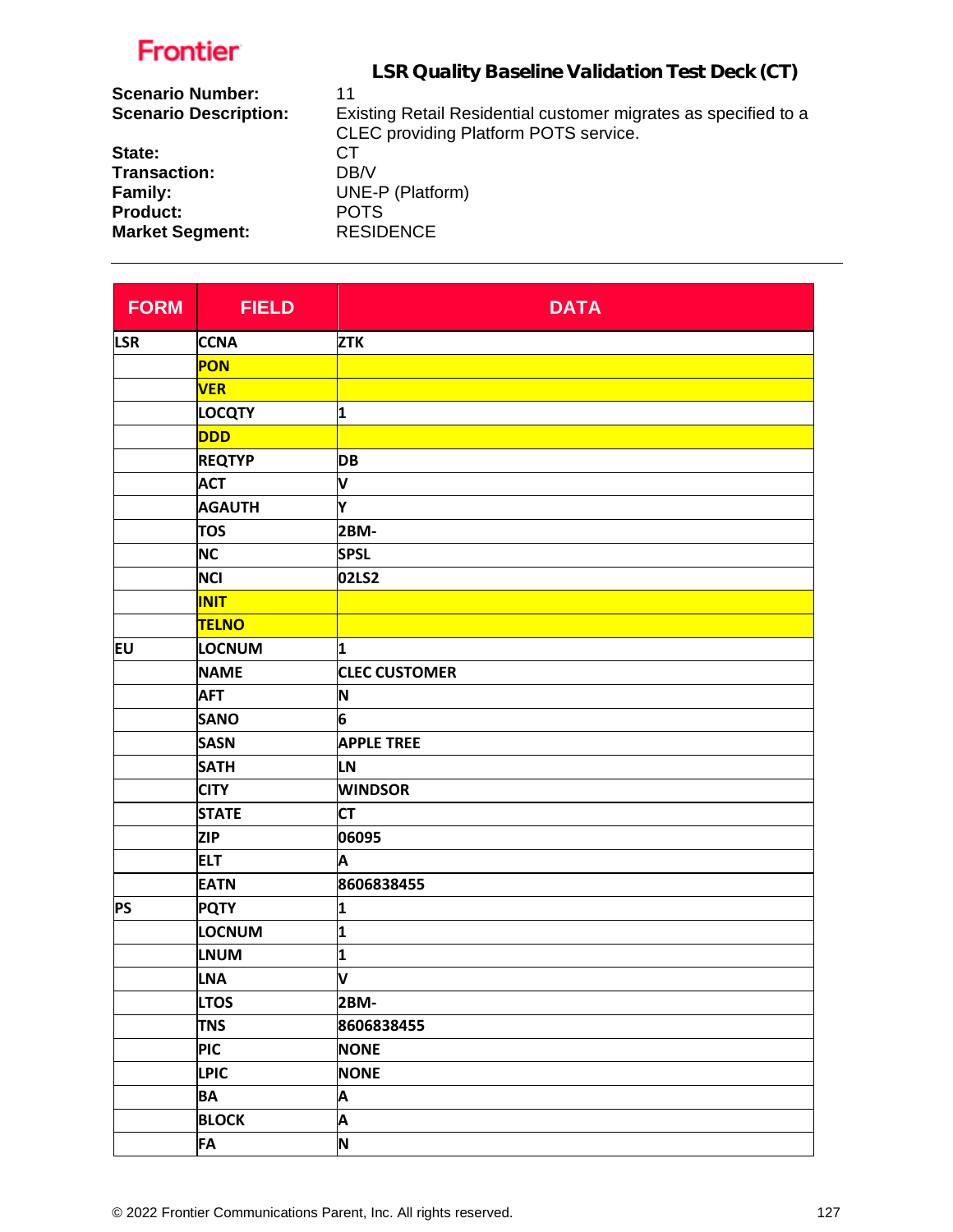LSR Quality Baseline Validation Test Deck (CT)

| <b>FORM</b> | FIELDI         | <b>DATA</b>   |
|-------------|----------------|---------------|
|             | <b>FEATURE</b> | <b>IU5RRX</b> |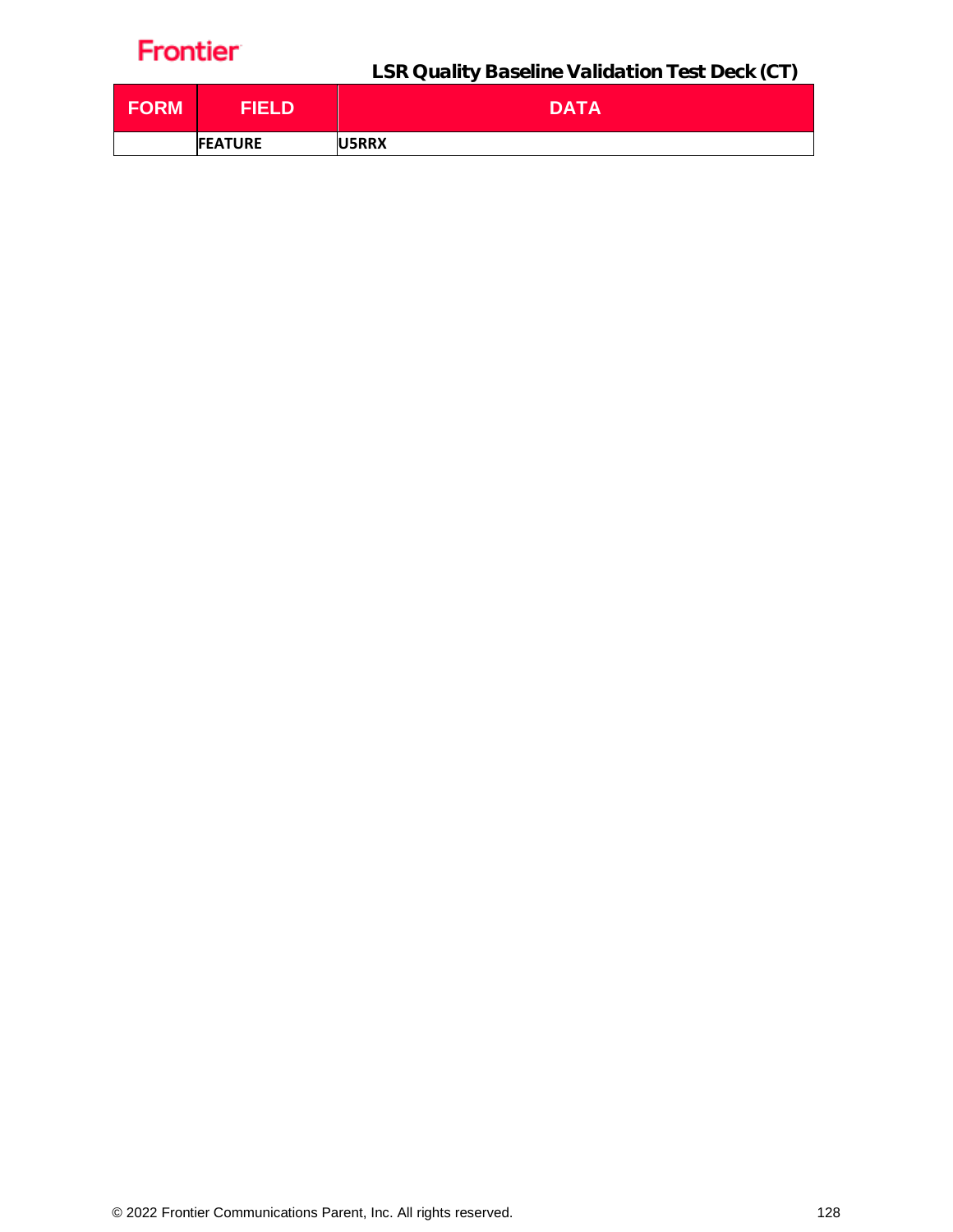| LSR Quality Baseline Validation Test Deck (CT)                  |
|-----------------------------------------------------------------|
| 11                                                              |
| Existing Retail Residential customer migrates as specified to a |
| <b>CLEC</b> providing Platform POTS service.                    |
| СT                                                              |
| DB/V                                                            |
| UNE-P (Platform)                                                |
| <b>POTS</b>                                                     |
| <b>RESIDENCE</b>                                                |
|                                                                 |

#### **Inbound Request:**

IEA~1~004665625

 $\sim 01 \times 100 \times 100 \times 27 \times 27 \times 500 \times 100 \times 100 \times 100 \times 100 \times 100 \times 100 \times 100 \times 100 \times 100 \times 100 \times 100 \times 100 \times 100 \times 100 \times 100 \times 100 \times 100 \times 100 \times 100 \times 100 \times 100 \times 100 \times 100 \times 100 \times 100 \times 100 \times 100 \times 100 \times 100 \times 100 \times 100 \$ ~210506~1327~U~00405~004665625~0~T~^ GS~PO~ZTK~FTRORD~20210506~1327~4665625~X~004050 ST~850~0001 BEG~00~SS~TD11DBVCT50621A~01~20210506 REF~11~8606834241~EATN PAM~TO~1~UC PAM~T5~1~EA DTM~097~20210506~1327 DTM~150~20210513 SI~TI~AA~V SI~TI~NC~SPSL SI~TI~NI~02LS2 SI~TI~RE~DB SI~TI~TY~2BM-PID~X~~TI~BP~A PID~X~~TI~AO~Y N9~L1~ORI~LSR MTX~~change tos N1~78~ZTK PER~AG~FTR LSR CERT~TE~8005551212 N1~IT~CLEC CUSTOMER N4~~CT~06095 NX2~01~15 NX2~02~SETTLER NX2~07~WINSOR NX2~62~RD REF~IX~1~LOCNUM SI~TI~AF~N PO1~1~1~EA~~~A6~SS SI~TI~SA~V~TN~8606834241 SI~TI~TY~2BM-REF~IX~1~LNUM REF~IX~1~LOCNUM N1~8V~~41~NONE N1~P9~~41~NONE SLN~1~1~A~1~EA SI~TI~BB~A~TB~A  $CTT~1$ SE~37~0001 GE~1~4665625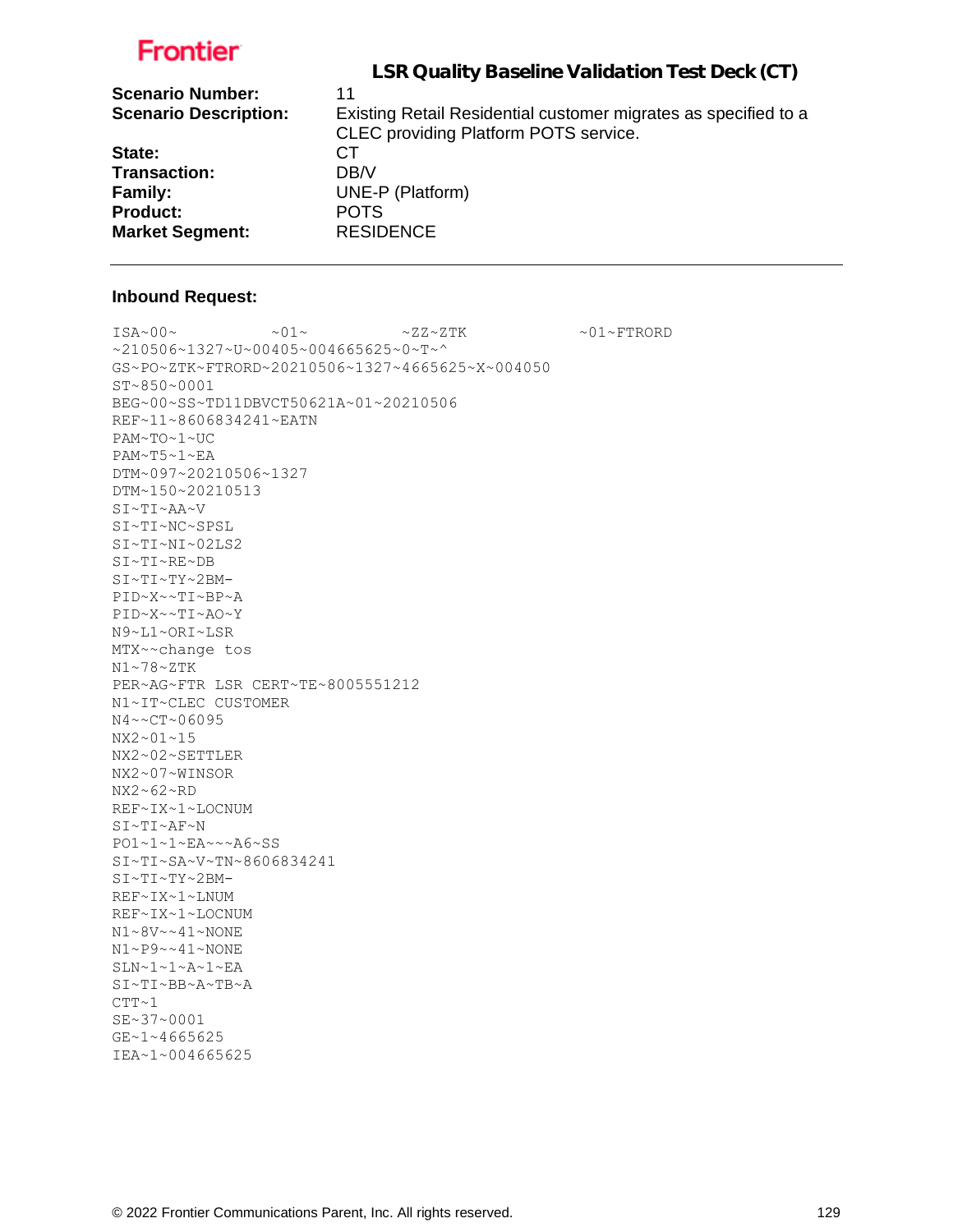| LSR Quality Baseline Validation Test Deck (CT)                  |
|-----------------------------------------------------------------|
| 11                                                              |
| Existing Retail Residential customer migrates as specified to a |
| <b>CLEC</b> providing Platform POTS service.                    |
| CТ                                                              |
| DB/V                                                            |
| UNE-P (Platform)                                                |
| <b>POTS</b>                                                     |
| <b>RESIDENCE</b>                                                |
|                                                                 |

#### **Outbound Response:**

 $ISA~00~\sim$   $\sim$  00 $\sim$   $\sim$   $2Z~\sim$  FTRORD  $\sim$  01 $\sim$  ZTK  $~10506~1331~$ v $~00405~$ v $004665639$ v $0~$ GS~PR~FTRORD~ZTK~20210506~1331~4665639~X~004050 ST~855~0001 BAK~06~AE~TD11DBVCT50621A~20210506~01~~~~20210506 REF~11~8606834241~AN REF~11~8606834241~ATN REF~2I~TD11DBVCT50621A~LSRNO REF~OW~062118346~ORD REF~SU~C~RT PER~OC~Local Service Request ( LS~TE~888-608-8023 DTM~097~20210506~1231 DTM~150~20210513 PID~X~~TI~FEP~B N1~78~ZTK PER~AG~FTR LSR CERT PO1~1~1~EA~~~A6~CKT SI~TI~CN~/UAFS/860/683/4241 SI~TI~TN~8606834241 SI~TI~IT~8606834241 REF~9F~062118346 REF~IX~1~LNUM N9~OW~062118346~ORDL PO1~2~1~EA~~~A6~CKT SI~TI~CN~/UAFS/860/683/4241 SI~TI~TN~8606834241 REF~IX~1~LNUM N9~OW~062118347~ORDL PO1~3~1~EA~~~A6~DIR PAM~GZ~1~EA REF~OW~062118346~DLORD REF~4N~D~DBI1 DTM~050~20210506  $SLN~3~1~4~$ A $~1~$  $~$ EA SI~TI~LN~8606834241 N1~DH~NONE IN2~05~CustXM0N8 Subscriber N3~15 Settler Cir Windsor CT06095 PO1~4~1~EA~~~A6~DIR PAM~GZ~1~EA REF~OW~062118347~DLORD REF~4N~D~DBI1 DTM~050~20210506  $SLN-4$ ~ $1$ ~ $A$ ~ $1$ ~ $EA$ SI~TI~LN~8606834241 N1~DH~NONE IN2~05~CustXM0N8 Subscriber N3~15 Settler Cir Windsor CT06095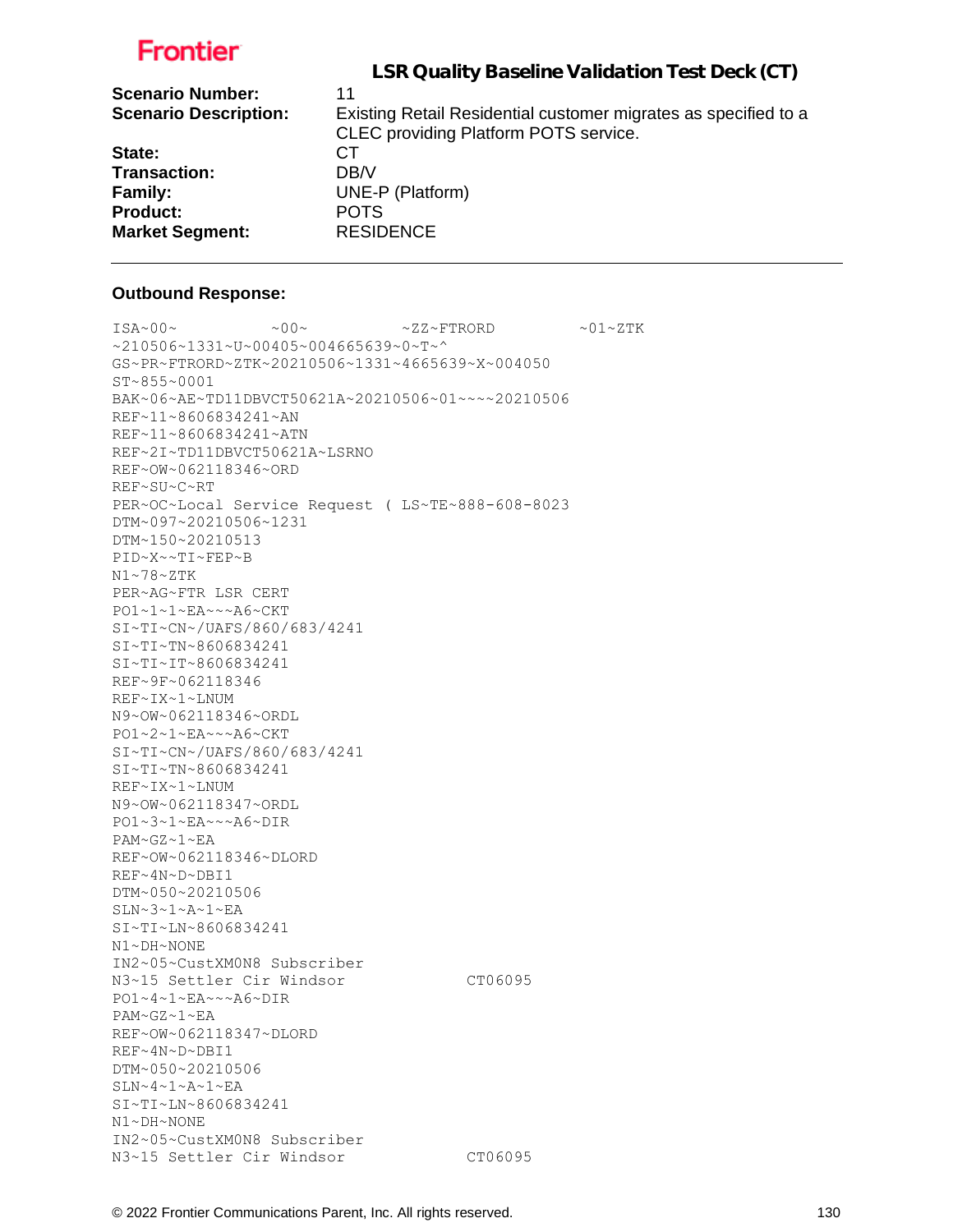

LSR Quality Baseline Validation Test Deck (CT)

 $CTT~ 4$ SE~47~0001 GE~1~4665639 IEA~1~004665639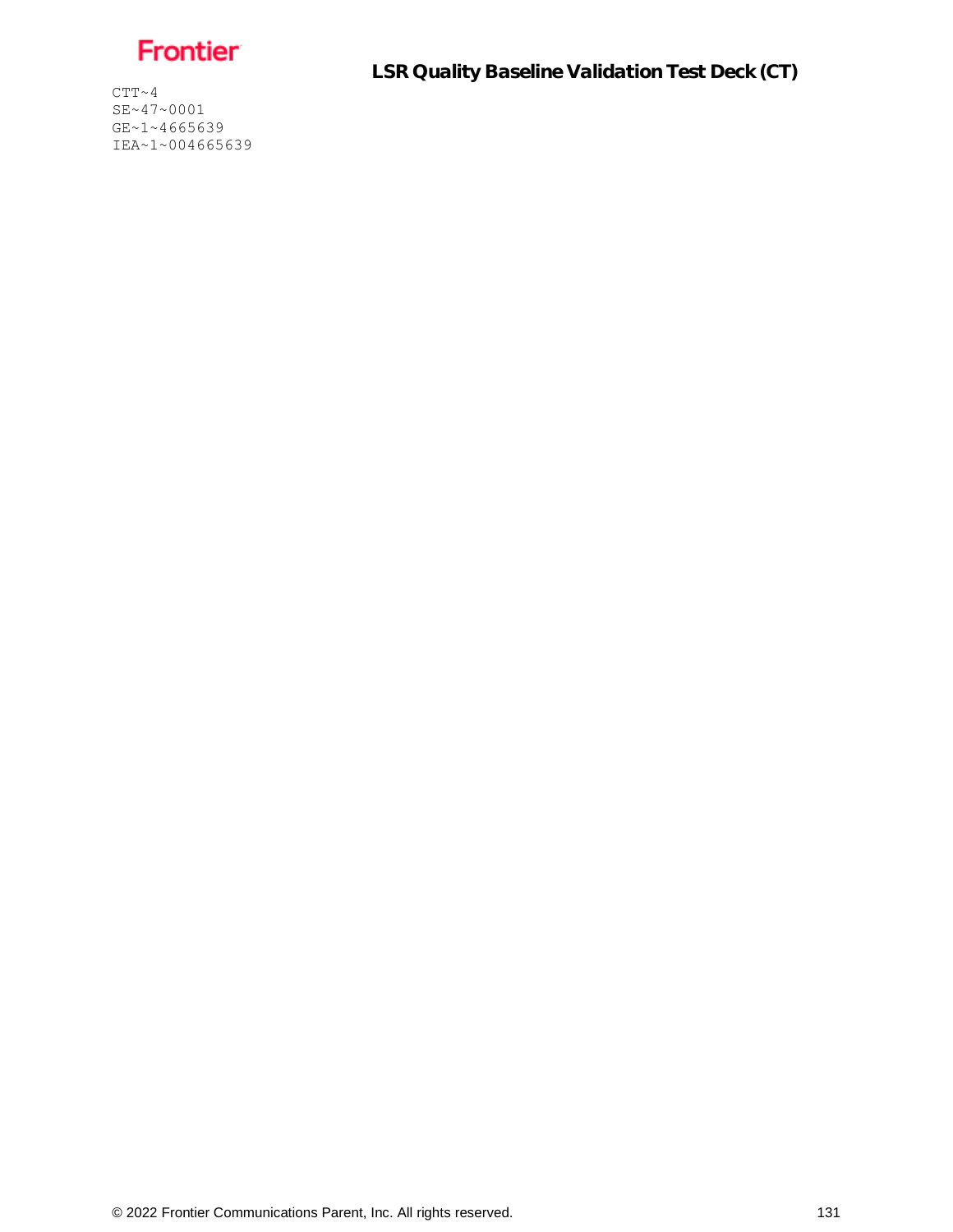LSR Quality Baseline Validation Test Deck (CT)

| <b>Scenario Number:</b>      | 12                                                           |
|------------------------------|--------------------------------------------------------------|
| <b>Scenario Description:</b> | New CLEC Business customer orders a single Platform service. |
| State:                       | CT.                                                          |
| Transaction:                 | DB/N                                                         |
| Family:                      | UNE-P (Platform)                                             |
| <b>Product:</b>              | <b>POTS</b>                                                  |
| <b>Market Segment:</b>       | <b>BUSINESS</b>                                              |
|                              |                                                              |

| <b>FORM</b> | <b>FIELD</b>  | <b>DATA</b>               |
|-------------|---------------|---------------------------|
| <b>LSR</b>  | <b>CCNA</b>   | <b>ZTK</b>                |
|             | PON           |                           |
|             | <b>VER</b>    |                           |
|             | <b>LOCQTY</b> | 1                         |
|             | <b>ATN</b>    | 2032620010                |
|             | <b>DDD</b>    |                           |
|             | <b>REQTYP</b> | DB                        |
|             | <b>SLI</b>    | S                         |
|             | <b>ACT</b>    | N                         |
|             | <b>AGAUTH</b> | Υ                         |
|             | <b>TOS</b>    | 1BM-                      |
|             | <b>NC</b>     | <b>SPSL</b>               |
|             | <b>NCI</b>    | 02LS2                     |
|             | <b>INIT</b>   |                           |
|             | <b>TELNO</b>  |                           |
|             | <b>IMPCON</b> |                           |
|             | <b>TELNO</b>  |                           |
| Eυ          | <b>LOCNUM</b> | 1                         |
|             | <b>NAME</b>   | <b>DB N PLATFORM TEST</b> |
|             | <b>AFT</b>    | N                         |
|             | <b>SANO</b>   | 134                       |
|             | <b>SASN</b>   | Main                      |
|             | <b>SATH</b>   | <b>St</b>                 |
|             | <b>SASS</b>   | S                         |
|             | <b>CITY</b>   | <b>SOUTHBURY</b>          |
|             | <b>STATE</b>  | <b>CT</b>                 |
|             | <b>ZIP</b>    | 06488                     |
|             | <b>LCON</b>   | <b>LOCAL REP</b>          |
|             | <b>TELNO</b>  | 8005551212                |
| <b>PS</b>   | <b>PQTY</b>   | 1                         |
|             | <b>LOCNUM</b> | 1                         |
|             | <b>LNUM</b>   | $\mathbf{1}$              |
|             | <b>LNA</b>    | N                         |
|             | <b>LTOS</b>   | 1BM-                      |
|             | <b>TNS</b>    | 2032620010                |
|             | <b>PIC</b>    | <b>NONE</b>               |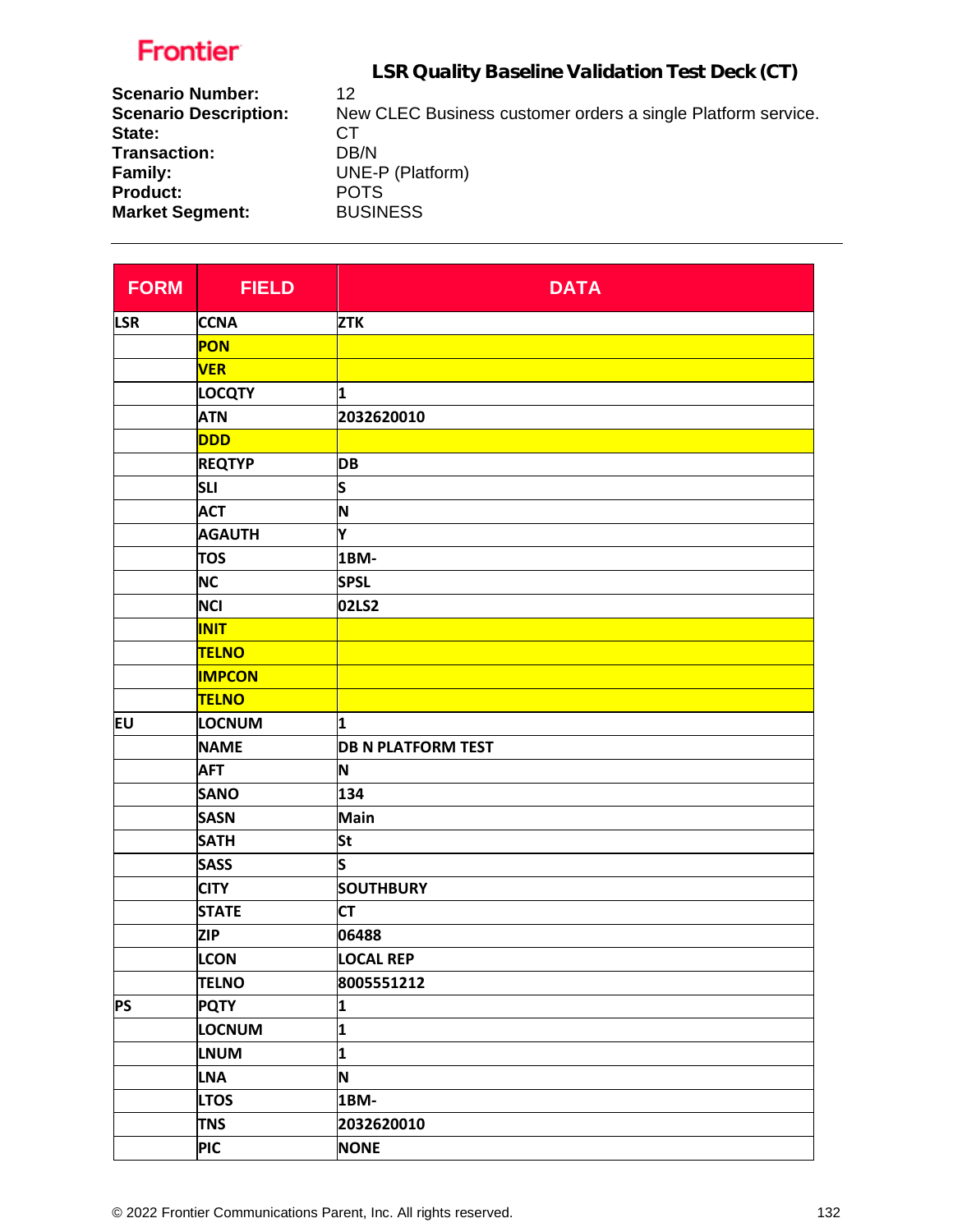LSR Quality Baseline Validation Test Deck (CT)

| <b>FORM</b> | <b>FIELD</b>    | <b>DATA</b>       |
|-------------|-----------------|-------------------|
|             | <b>LPIC</b>     | <b>NONE</b>       |
|             | <b>BA</b>       | Α                 |
|             | <b>BLOCK</b>    | Α                 |
|             | FA              | N                 |
|             | <b>FEATURE</b>  | U5RBX             |
| <b>DL</b>   | <b>LACT</b>     | N                 |
|             | <b>RTY</b>      | <b>LML</b>        |
|             | <b>LTY</b>      | 1                 |
|             | <b>STYC</b>     | <b>SL</b>         |
|             | <b>MTN</b>      | 2032620010        |
|             | <b>LTN</b>      | 2032620010        |
|             | <b>LEX</b>      | 203262            |
|             | <b>LNLN</b>     | <b>CustXM</b>     |
|             | <b>LNFN</b>     | <b>Subscriber</b> |
|             | <b>ADI</b>      | 0                 |
|             | <b>YPHV</b>     | <b>NONE</b>       |
|             | <b>DIRTYP</b>   | Υ                 |
|             | <b>DIRQTYNC</b> | 1                 |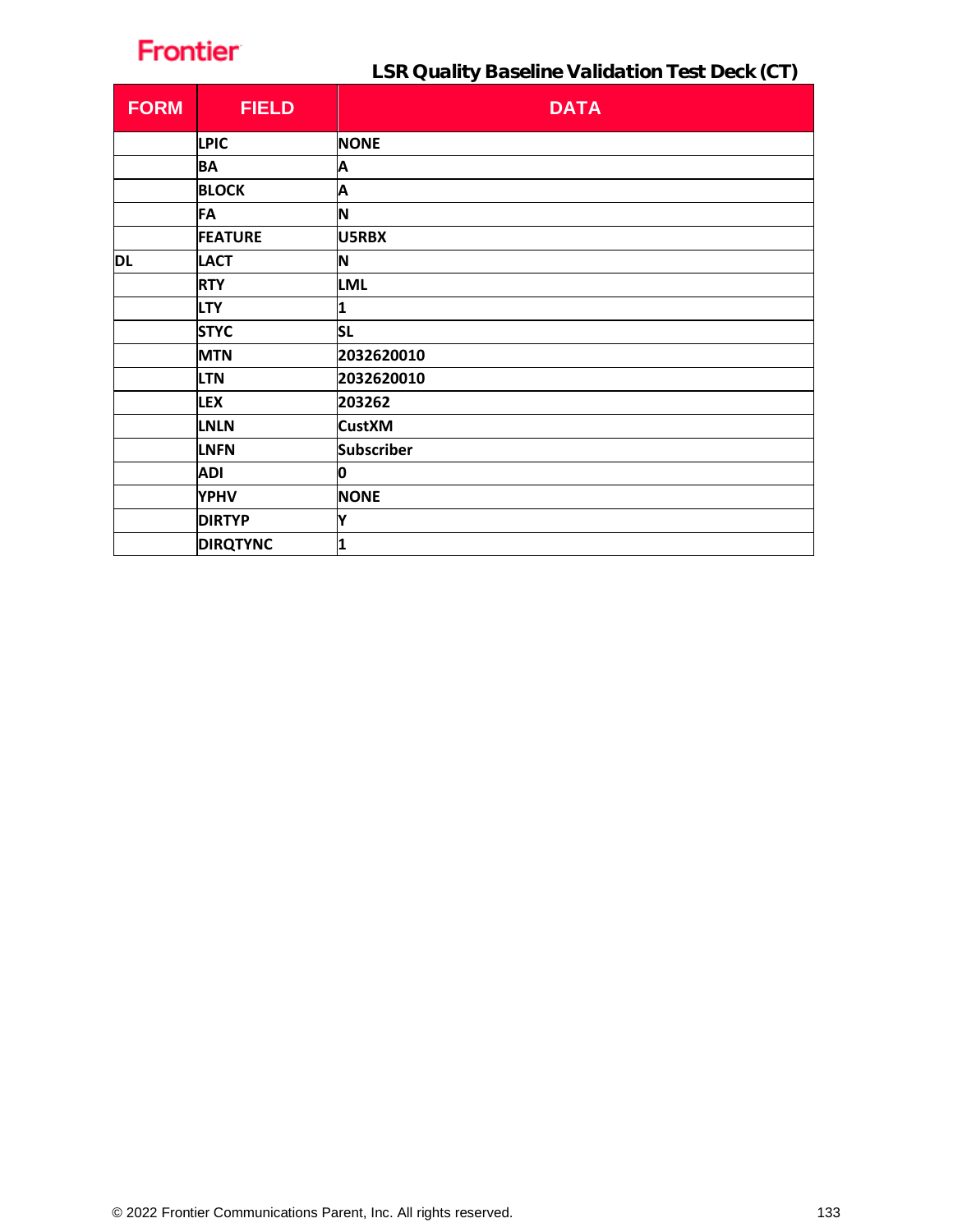LSR Quality Baseline Validation Test Deck (CT)

| <b>Scenario Number:</b>      | 12                                                           |
|------------------------------|--------------------------------------------------------------|
| <b>Scenario Description:</b> | New CLEC Business customer orders a single Platform service. |
| State:                       | CТ                                                           |
| <b>Transaction:</b>          | DB/N                                                         |
| Family:                      | UNE-P (Platform)                                             |
| <b>Product:</b>              | <b>POTS</b>                                                  |
| <b>Market Segment:</b>       | <b>BUSINESS</b>                                              |

#### **Inbound Request:**

 $ISA~00~$   $\sim 01~$   $\sim 01~$   $\sim 2Z~2$   $TK$   $\sim 01~$   $\sim$  FTRORD ~210506~1033~U~00405~004664875~0~T~^ GS~PO~ZTK~FTRORD~20210506~1033~4664875~X~004050 ST~850~0001 BEG~00~SS~TD12DBNCT050621~01~20210506 REF~11~2032620010~ATN PAM~TO~1~UC PAM~T5~1~EA DTM~097~20210506~1033 DTM~150~20210513 SI~TI~AA~A SI~TI~NC~SPSL SI~TI~NI~02LS2 SI~TI~RE~DB SI~TI~TY~1BM-PID~X~~TI~AO~Y N1~78~ZTK PER~AG~FTR LSR CERT~TE~8005551212 PER~CN~FTR LSR CERT~~~TE~8005551212 N1~IT~DB PLATFORM TEST N4~~CT~06488 NX2~01~134 NX2~02~Main NX2~07~SOUTHBURY NX2~40~S NX2~62~St REF~IX~1~LOCNUM PER~CA~Local Rep~TE~8005551212 SI~TI~AF~N PO1~1~1~EA~~~A6~SS SI~TI~SA~A~TN~2032620010 SI~TI~TY~1BM-REF~IX~1~LNUM REF~IX~1~LOCNUM N1~8V~~41~NONE N1~P9~~41~NONE SLN~1~1~A~1~EA SI~TI~BB~A~TB~A SLN~1~2~A~1~EA SI~TI~SA~A~SC~U5RBX PO1~2~~~~~SH~LML~A6~DL SI~TI~LB~N SI~TI~LE~1 SI~TI~LN~2032620010 SI~TI~LX~203262 SI~TI~TN~2032620010 SI~TI~TW~SL PID~S~~TI~AT~~~SO-RSQ~Y N9~82~YPHV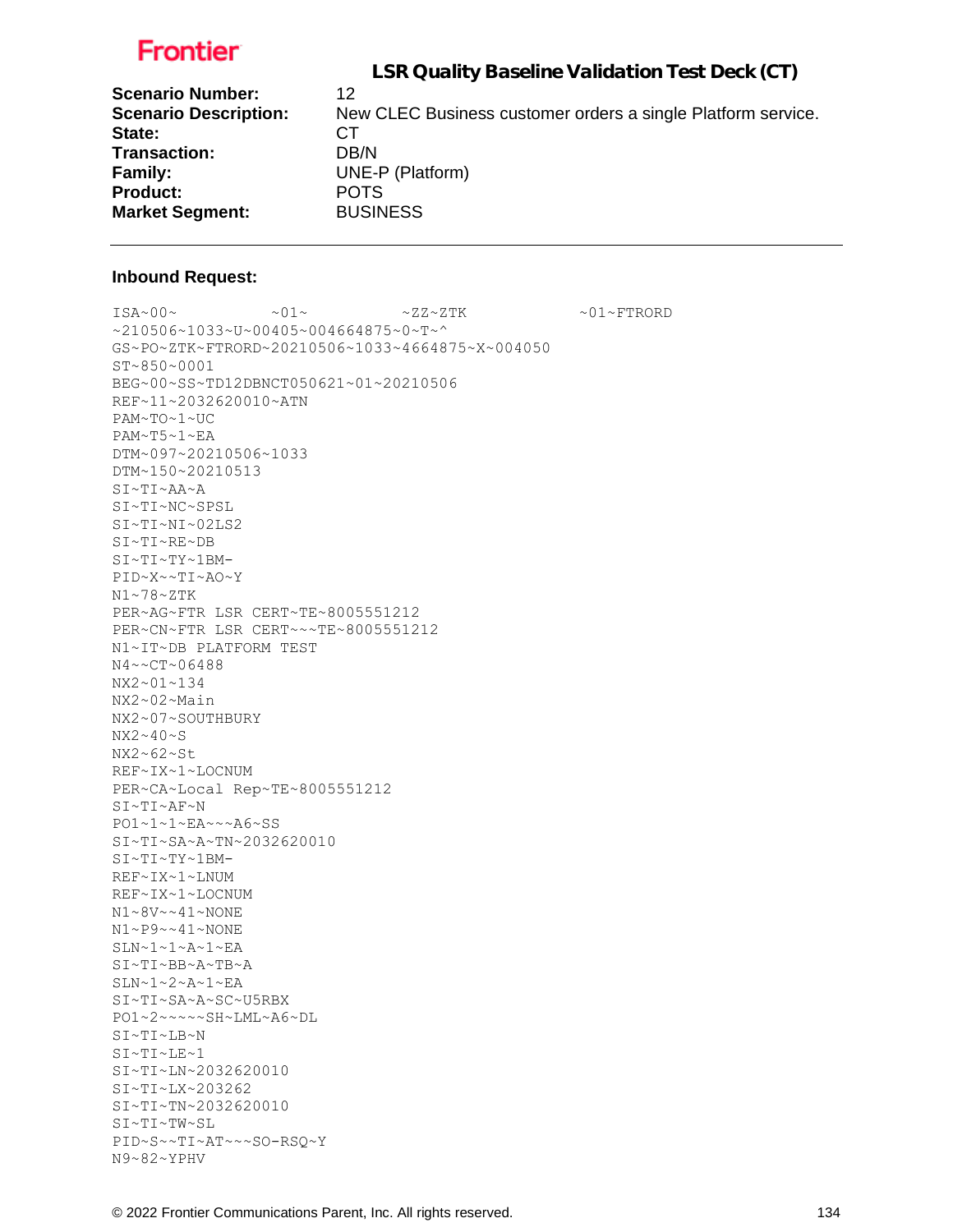

LSR Quality Baseline Validation Test Deck (CT)

 $MTX \sim \sim NONE$ N1~DH~~12~2032620010 IN2~02~Subscriber IN2~05~CustXM PO1~3~~~~~A6~DDA SLN~3~1~I~~~~~~CL~Y QTY~38~1~DY  $CTT~3$ SE~55~0001 GE~1~4664875 IEA~1~004664875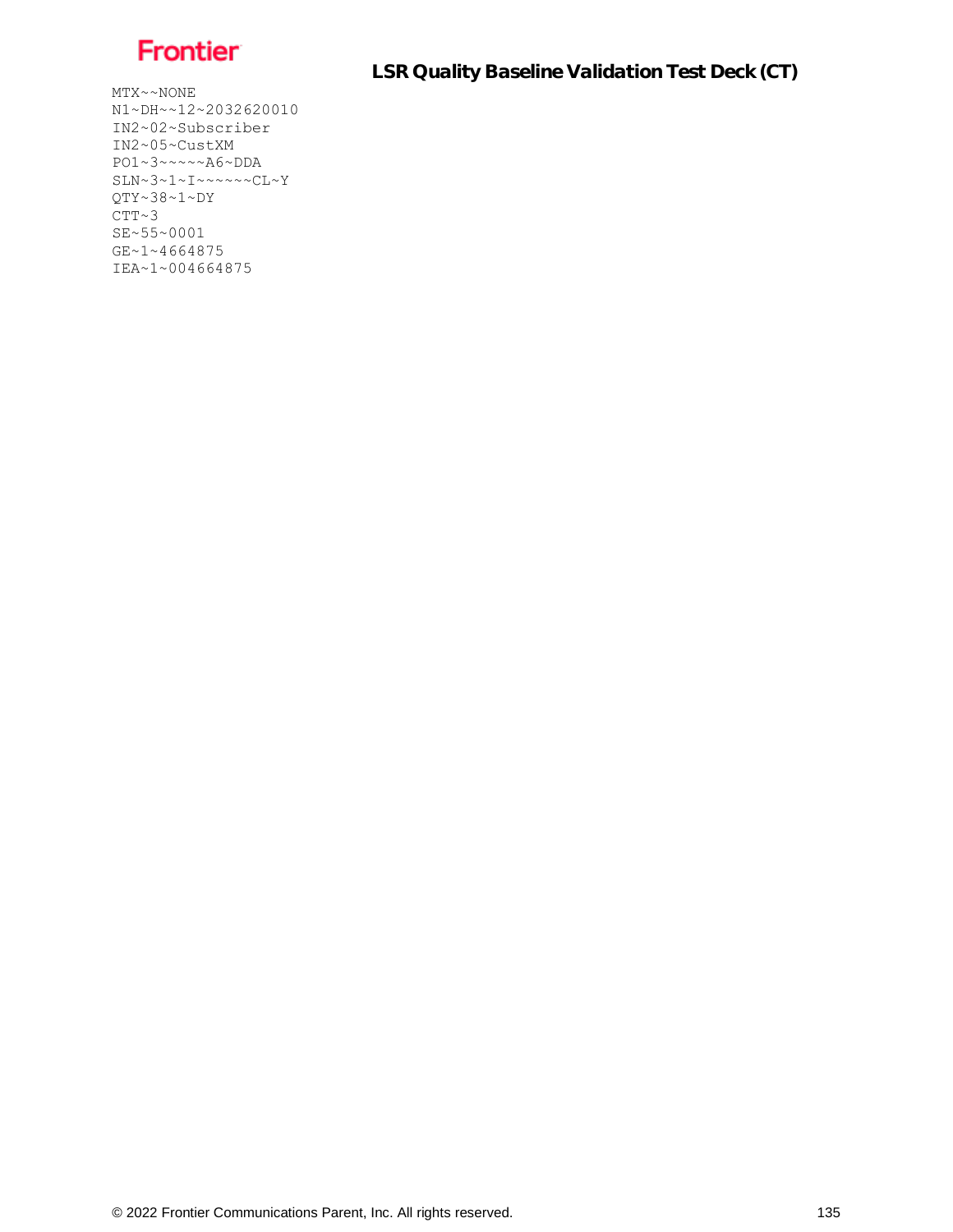LSR Quality Baseline Validation Test Deck (CT)

| <b>Scenario Number:</b>      | 12                                                           |
|------------------------------|--------------------------------------------------------------|
| <b>Scenario Description:</b> | New CLEC Business customer orders a single Platform service. |
| State:                       | CТ                                                           |
| <b>Transaction:</b>          | DB/N                                                         |
| Family:                      | UNE-P (Platform)                                             |
| <b>Product:</b>              | <b>POTS</b>                                                  |
| <b>Market Segment:</b>       | <b>BUSINESS</b>                                              |

### **Outbound Response:**

 $ISA~00~\sim$   $~00~\sim$   $~00~\sim$   $~2Z~\sim$  FTRORD  $~01~\sim$  ZTK ~210506~1037~U~00405~004664975~0~T~^ GS~PR~FTRORD~ZTK~20210506~1037~4664975~X~004050 ST~855~0001 BAK~06~AE~TD12DBNCT050621~20210506~01~~~~20210506 REF~11~2032620010~AN REF~11~2032620010~ATN REF~2I~TD12DBNCT050621~LSRNO REF~OW~062118331~ORD REF~SU~C~RT PER~OC~Local Service Request ( LS~TE~888-608-8023 DTM~097~20210506~0937 DTM~150~20210513 PID~X~~TI~FEP~B N1~78~ZTK PER~AG~FTR LSR CERT PO1~1~1~EA~~~A6~CKT SI~TI~TN~2032620010 REF~IX~1~LNUM N9~OW~062118331~ORDL PO1~2~1~EA~~~A6~DIR PAM~GZ~1~EA REF~OW~062118331~DLORD REF~4N~D~DBI1 REF~12~2032620010~DBAN1 DTM~050~20210506 SLN~2~1~A~1~EA SI~TI~LN~2032620010  $\texttt{N1}\!\sim\!\texttt{DH}\!\sim\!\texttt{NONE}$ IN2~05~CustXM Subscriber  $CTT~2$ SE~29~0001 GE~1~4664975 IEA~1~004664975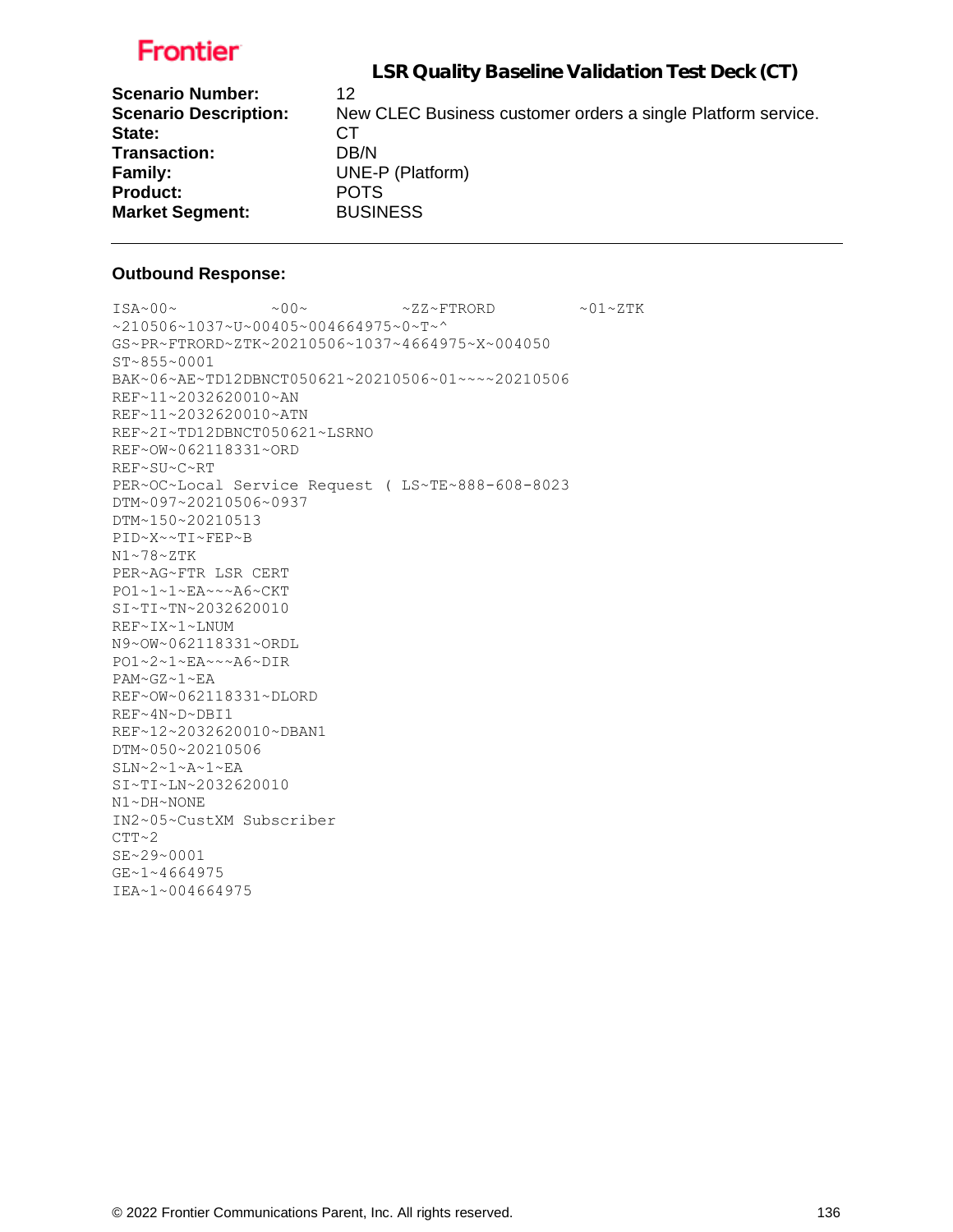| LSR Quality Baseline Validation Test Deck (CT)                  |
|-----------------------------------------------------------------|
| 13                                                              |
| Existing CLEC Residence single line Platform customer adds Call |
| Waiting and Call Forwarding to account.                         |
| СT                                                              |
| DB/C                                                            |
| UNE-P (Platform)                                                |
| <b>POTS</b>                                                     |
| <b>RESIDENCE</b>                                                |
|                                                                 |

| <b>FORM</b> | <b>FIELD</b>   | <b>DATA</b>             |
|-------------|----------------|-------------------------|
| <b>LSR</b>  | <b>CCNA</b>    | <b>ZTK</b>              |
|             | <b>PON</b>     |                         |
|             | <b>VER</b>     |                         |
|             | <b>LOCQTY</b>  | 1                       |
|             | DDD            |                         |
|             | <b>REQTYP</b>  | <b>DB</b>               |
|             | <b>SLI</b>     |                         |
|             | <b>ACT</b>     | C                       |
|             | <b>AGAUTH</b>  | Y                       |
|             | <b>TOS</b>     | 2BM-                    |
|             | <b>NC</b>      | <b>SPSL</b>             |
|             | <b>NCI</b>     | 02LS2                   |
|             | <b>INIT</b>    |                         |
|             | <b>TELNO</b>   |                         |
| EU          | LOCNUM         | 1                       |
|             | <b>NAME</b>    | <b>CLEC CUSTOMER</b>    |
|             | <b>AFT</b>     | N                       |
|             | <b>SANO</b>    | 52                      |
|             | <b>SASN</b>    | <b>LYONS PLAIN</b>      |
|             | <b>SATH</b>    | <b>RD</b>               |
|             | <b>CITY</b>    | <b>WESTON</b>           |
|             | <b>STATE</b>   | <b>CT</b>               |
|             | <b>ZIP</b>     | 06883                   |
|             | <b>EATN</b>    | 2032278763              |
| <b>PS</b>   | <b>PQTY</b>    | 1                       |
|             | LOCNUM         | 1                       |
|             | <b>LNUM</b>    | 1                       |
|             | <b>LNA</b>     | $\overline{\mathsf{c}}$ |
|             | <b>LTOS</b>    | 2BM-                    |
|             | <b>TNS</b>     | 2032278763              |
|             | <b>ECCKT</b>   | 123456789               |
|             | <b>BA</b>      | A                       |
|             | <b>BLOCK</b>   | A                       |
|             | <b>FA</b>      | N                       |
|             | <b>FEATURE</b> | <b>UFG</b>              |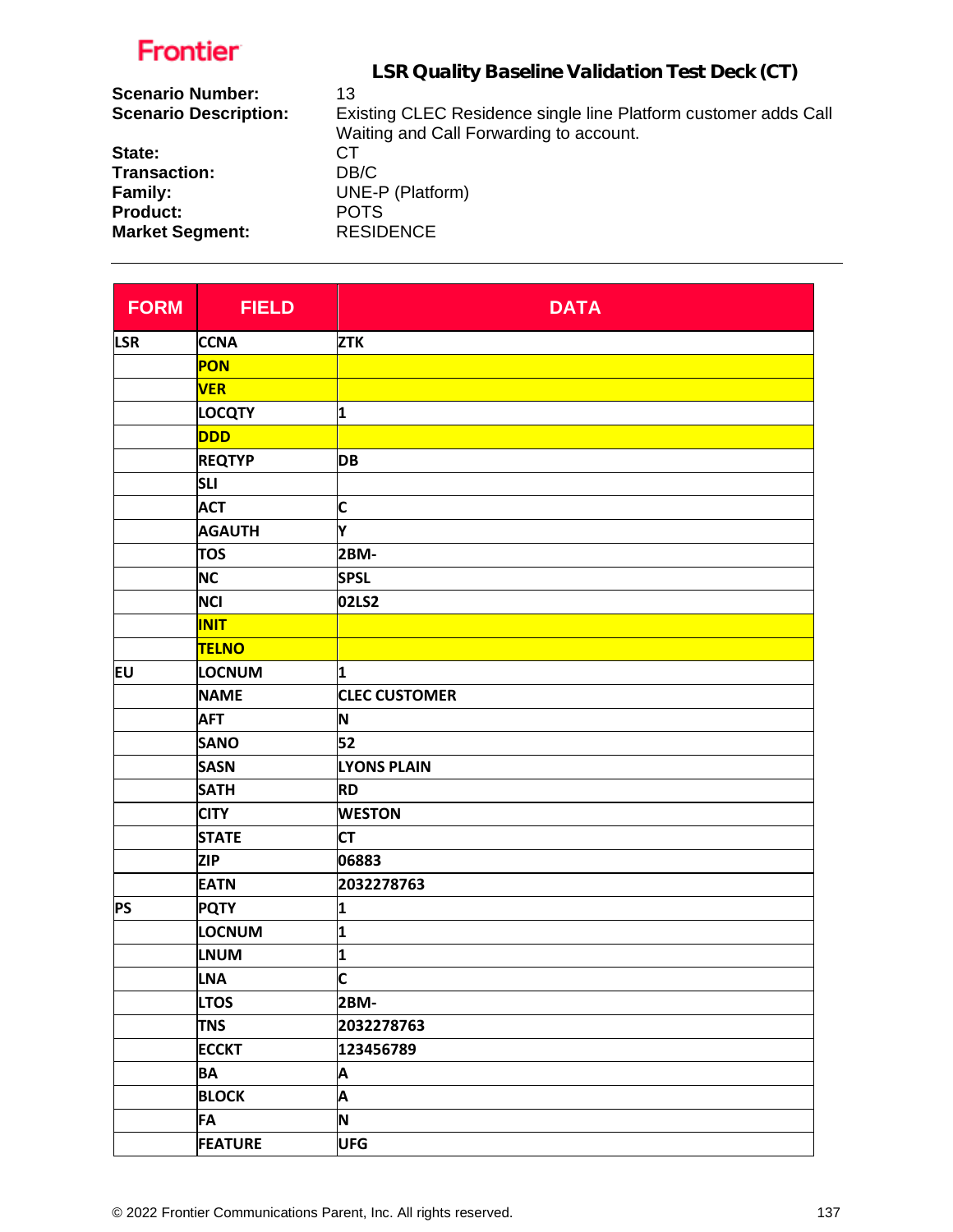|                              | LSR Quality Baseline Validation Test Deck (CT)                  |
|------------------------------|-----------------------------------------------------------------|
|                              |                                                                 |
| <b>Scenario Number:</b>      | 13                                                              |
| <b>Scenario Description:</b> | Existing CLEC Residence single line Platform customer adds Call |
|                              | Waiting and Call Forwarding to account.                         |
| State:                       | CТ                                                              |
| <b>Transaction:</b>          | DB/C                                                            |
| Family:                      | UNE-P (Platform)                                                |
| <b>Product:</b>              | <b>POTS</b>                                                     |
| <b>Market Segment:</b>       | <b>RESIDENCE</b>                                                |
|                              |                                                                 |

#### **Inbound Request:**

 $\sim 01 \times 100 \times 100 \times 27 \times 27 \times 500 \times 100 \times 100 \times 100 \times 100 \times 100 \times 100 \times 100 \times 100 \times 100 \times 100 \times 100 \times 100 \times 100 \times 100 \times 100 \times 100 \times 100 \times 100 \times 100 \times 100 \times 100 \times 100 \times 100 \times 100 \times 100 \times 100 \times 100 \times 100 \times 100 \times 100 \times 100 \$ ~210506~1034~U~00405~004664909~0~T~^ GS~PO~ZTK~FTRORD~20210506~1034~4664909~X~004050 ST~850~0001 BEG~00~SS~TD13DBCCT050621~01~20210506 REF~11~2032278763~EATN PAM~TO~1~UC PAM~T5~1~EA DTM~097~20210506~1034 DTM~150~20210513 SI~TI~AA~C SI~TI~NC~SPSL SI~TI~NI~02LS2 SI~TI~RE~DB SI~TI~TY~2BM-PID~X~~TI~AO~Y N1~78~ZTK PER~AG~FTR LSR CERT~TE~8005551212 N1~IT~DBC CLEC CUSTOMER N4~~CT~06883 NX2~01~52 NX2~02~LYONS PLAIN NX2~07~WESTON NX2~62~RD REF~IX~1~LOCNUM SI~TI~AF~N PO1~1~1~EA~~~A6~SS SI~TI~CN~123456789 SI~TI~SA~C~TN~2032278763 SI~TI~TY~2BM-REF~IX~1~LNUM REF~IX~1~LOCNUM SLN~1~1~A~1~EA SI~TI~BB~A~TB~A SLN~1~2~A~1~EA SI~TI~SA~A~SC~UFG  $CTT~1$ SE~35~0001 GE~1~4664909

IEA~1~004664909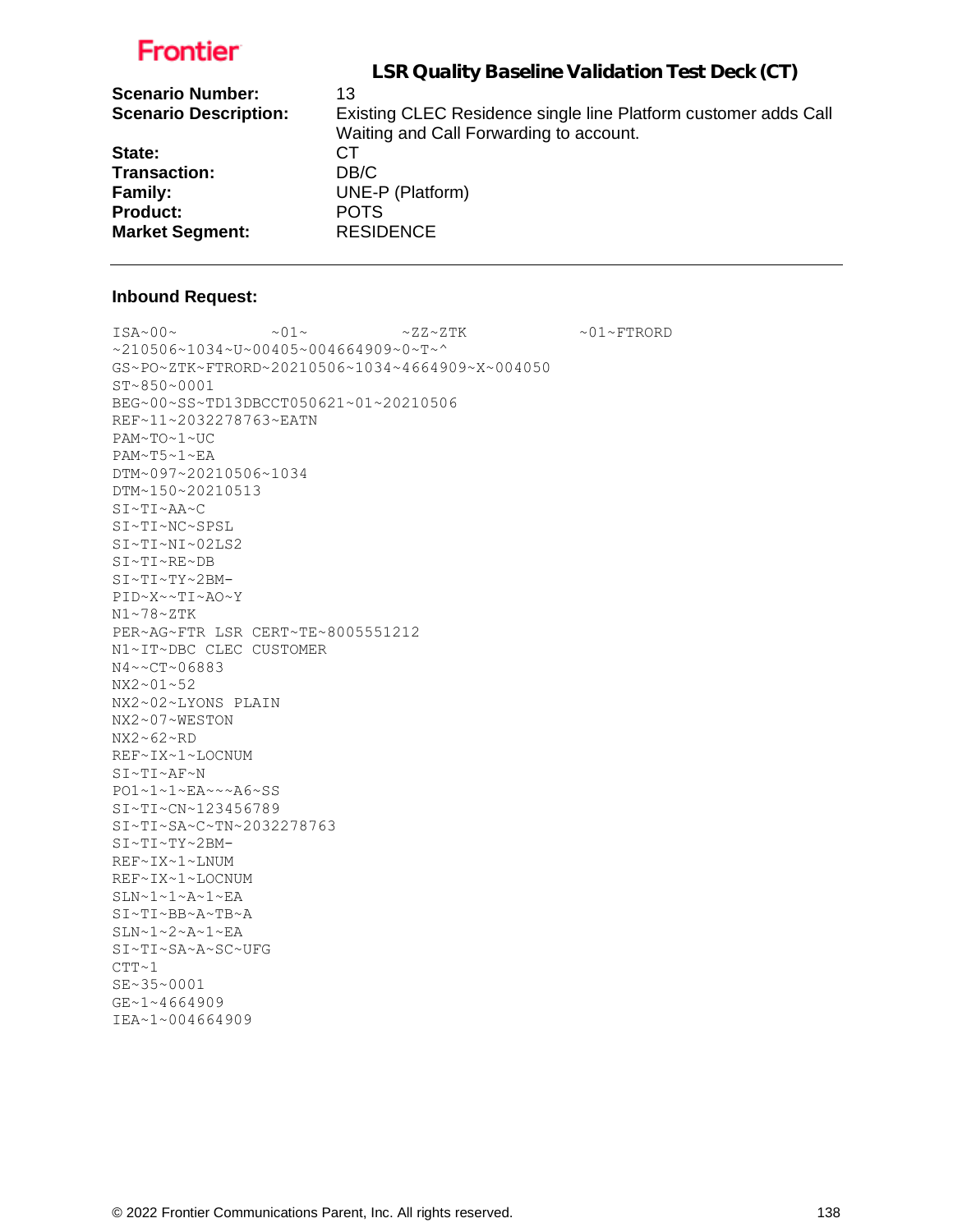|                              | LSR Quality Baseline Validation Test Deck (CT)                  |
|------------------------------|-----------------------------------------------------------------|
| <b>Scenario Number:</b>      | 13                                                              |
| <b>Scenario Description:</b> | Existing CLEC Residence single line Platform customer adds Call |
|                              | Waiting and Call Forwarding to account.                         |
| State:                       | СT                                                              |
| <b>Transaction:</b>          | DB/C                                                            |
| Family:                      | UNE-P (Platform)                                                |
| <b>Product:</b>              | <b>POTS</b>                                                     |
| <b>Market Segment:</b>       | <b>RESIDENCE</b>                                                |
|                              |                                                                 |

### **Outbound Response:**

```
\sim 00\sim \text{ 100} \times 2\text{K}^2 + 2\text{K}^2~210506~1036~U~00405~004664949~0~T~^
GS~PR~FTRORD~ZTK~20210506~1036~4664949~X~004050
ST~855~0001
BAK~06~AE~TD13DBCCT050621~20210506~01~~~~20210506
REF~11~2032278763~AN
REF~11~2032278763~ATN
REF~2I~TD13DBCCT050621~LSRNO
REF~OW~062118330~ORD
REF~SU~C~RT
PER~OC~Local Service Request ( LS~TE~888-608-8023
DTM~097~20210506~0936
DTM~150~20210513
PID~X~~TI~FEP~B
N1~78~ZTK
PER~AG~FTR LSR CERT
PO1~1~1~EA~~~A6~CKT
SI~TI~CN~123456789
SI~TI~TN~2032278763
REF~IX~1~LNUM
N9~OW~062118330~ORDL
CTT~1SE~20~0001
GE~1~4664949
IEA~1~004664949
```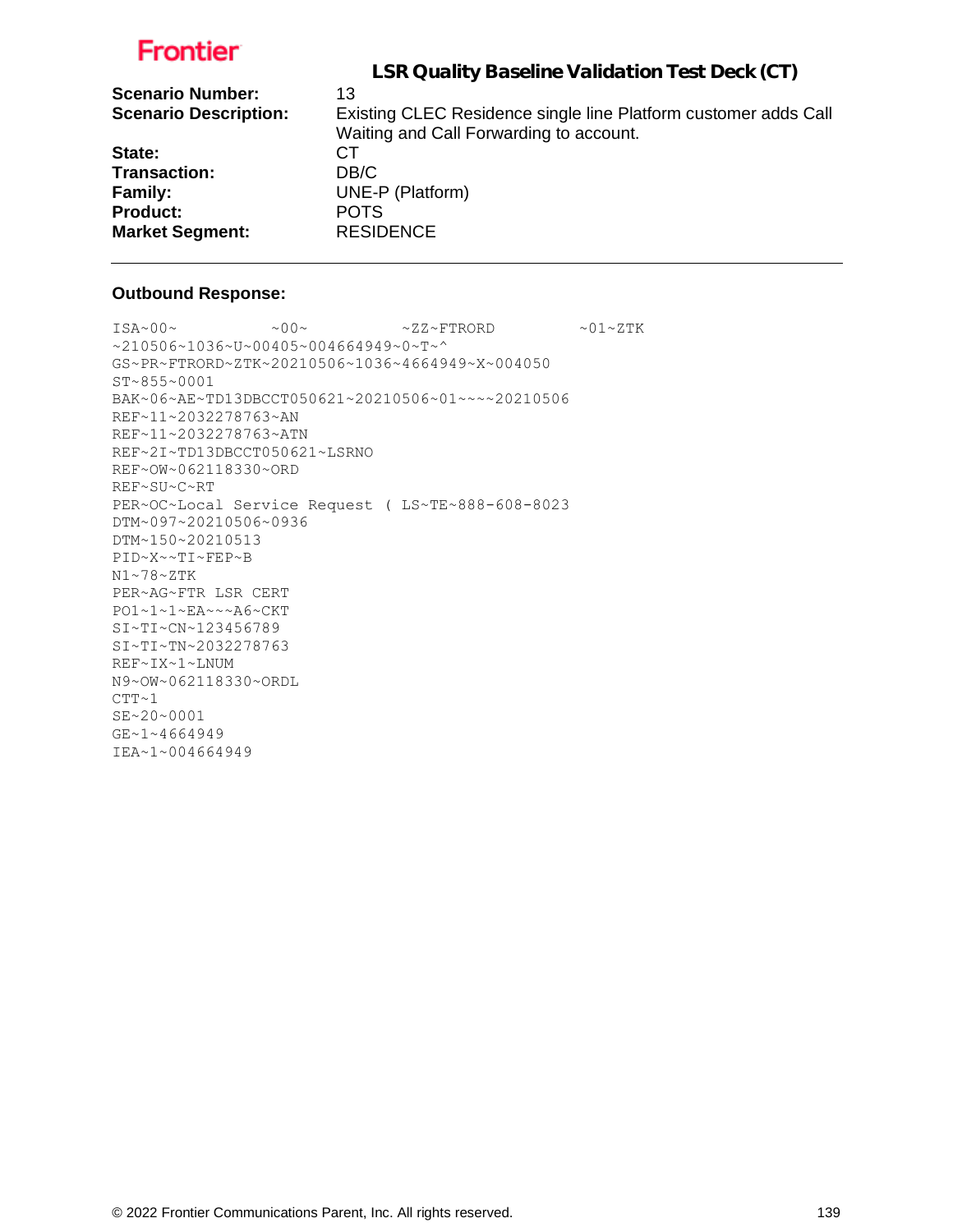LSR Quality Baseline Validation Test Deck (CT)

| <b>Scenario Number:</b>      | 14                                                            |
|------------------------------|---------------------------------------------------------------|
| <b>Scenario Description:</b> | Existing CLEC Business Platform customer disconnects service. |
| State:                       | CТ                                                            |
| Transaction:                 | DB/D                                                          |
| <b>Family:</b>               | UNE-P (Platform)                                              |
| <b>Product:</b>              | <b>POTS</b>                                                   |
| <b>Market Segment:</b>       | <b>BUSINESS</b>                                               |
|                              |                                                               |

| <b>FORM</b>                                            | <b>FIELD</b>  | <b>DATA</b>          |
|--------------------------------------------------------|---------------|----------------------|
| <b>LSR</b>                                             | <b>CCNA</b>   | <b>ZTK</b>           |
|                                                        | PON           |                      |
|                                                        | <b>VER</b>    |                      |
|                                                        | <b>LOCQTY</b> | 1                    |
|                                                        | <b>DDD</b>    |                      |
|                                                        | <b>REQTYP</b> | <b>DB</b>            |
| <b>SLI</b>                                             |               |                      |
|                                                        | <b>ACT</b>    | D                    |
|                                                        | <b>AGAUTH</b> | Y                    |
|                                                        | <b>TOS</b>    | 1BM-                 |
| <b>NC</b><br><b>NCI</b><br><b>INIT</b><br><b>TELNO</b> | <b>SPSL</b>   |                      |
|                                                        |               | 02LS2                |
|                                                        |               |                      |
|                                                        |               |                      |
| EU                                                     | LOCNUM        | 1                    |
|                                                        | <b>NAME</b>   | <b>CLEC CUSTOMER</b> |
|                                                        | <b>STATE</b>  | <b>CT</b>            |
|                                                        | <b>EATN</b>   | 2038549957           |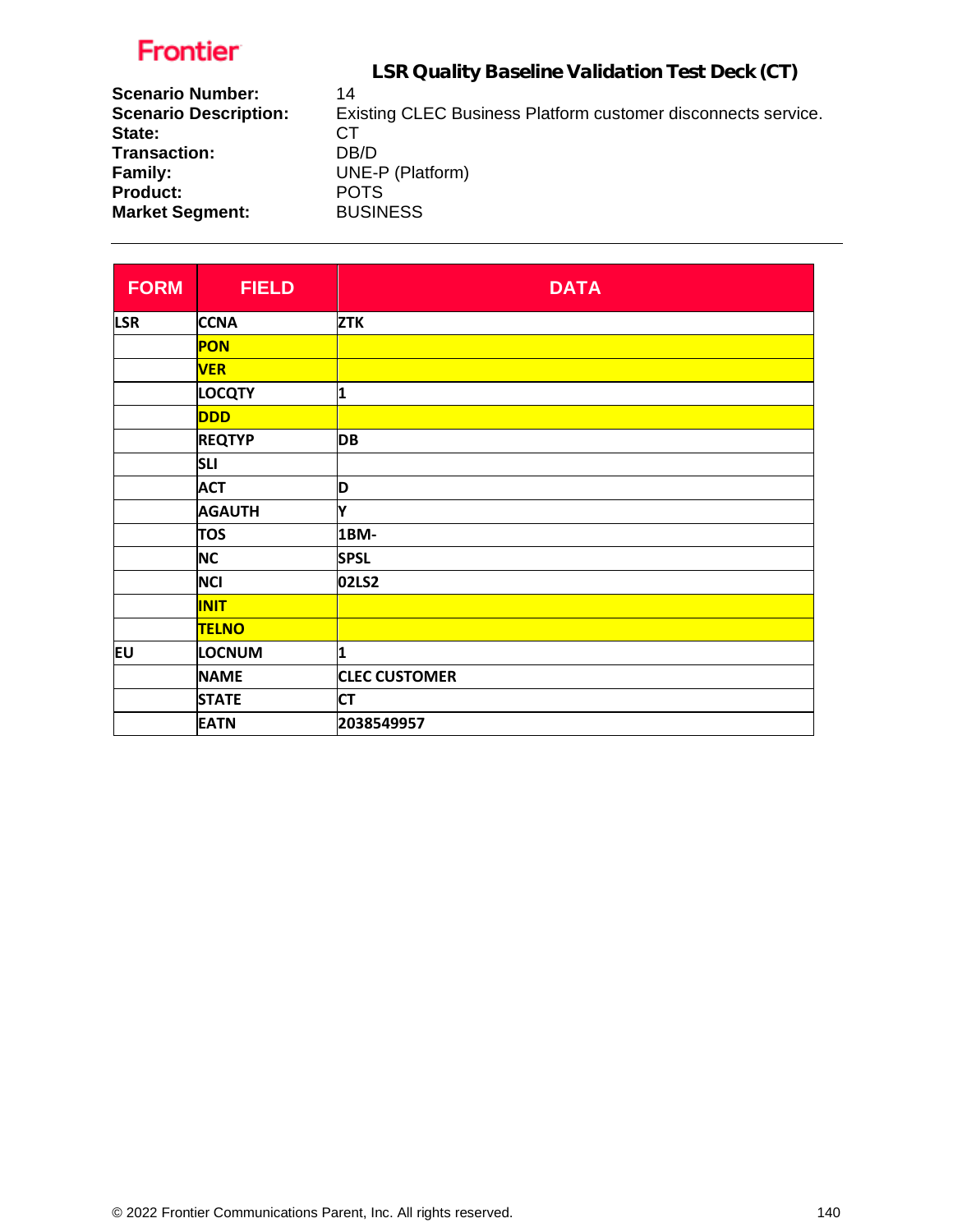LSR Quality Baseline Validation Test Deck (CT)

| <b>Scenario Number:</b>      | 14                                                            |
|------------------------------|---------------------------------------------------------------|
| <b>Scenario Description:</b> | Existing CLEC Business Platform customer disconnects service. |
| State:                       | CТ                                                            |
| Transaction:                 | DB/D                                                          |
| Family:                      | UNE-P (Platform)                                              |
| <b>Product:</b>              | <b>POTS</b>                                                   |
| <b>Market Segment:</b>       | <b>BUSINESS</b>                                               |

#### **Inbound Request:**

 $ISA~00~\sim$   $~01~\sim$   $~01~\sim$   $~2Z~2TK$   $~01~\sim$   $~01~\sim$  FTRORD ~210506~1035~U~00405~004664935~0~T~^ GS~PO~ZTK~FTRORD~20210506~1035~4664935~X~004050 ST~850~0001 BEG~00~SS~TD14DBDCT050621~01~20210506 REF~11~2038549957~EATN PAM~T5~1~EA DTM~097~20210506~1035 DTM~150~20210513 SI~TI~AA~D SI~TI~NC~SPSL SI~TI~NI~02LS2 SI~TI~RE~DB SI~TI~TY~1BM-PID~X~~TI~AO~Y N1~78~ZTK PER~AG~FTR LSR CERT~TE~8005551212 N1~IT~DBD CLEC CUSTOMER N4~~CT REF~IX~1~LOCNUM  $CTT~0$ SE~19~0001 GE~1~4664935 IEA~1~004664935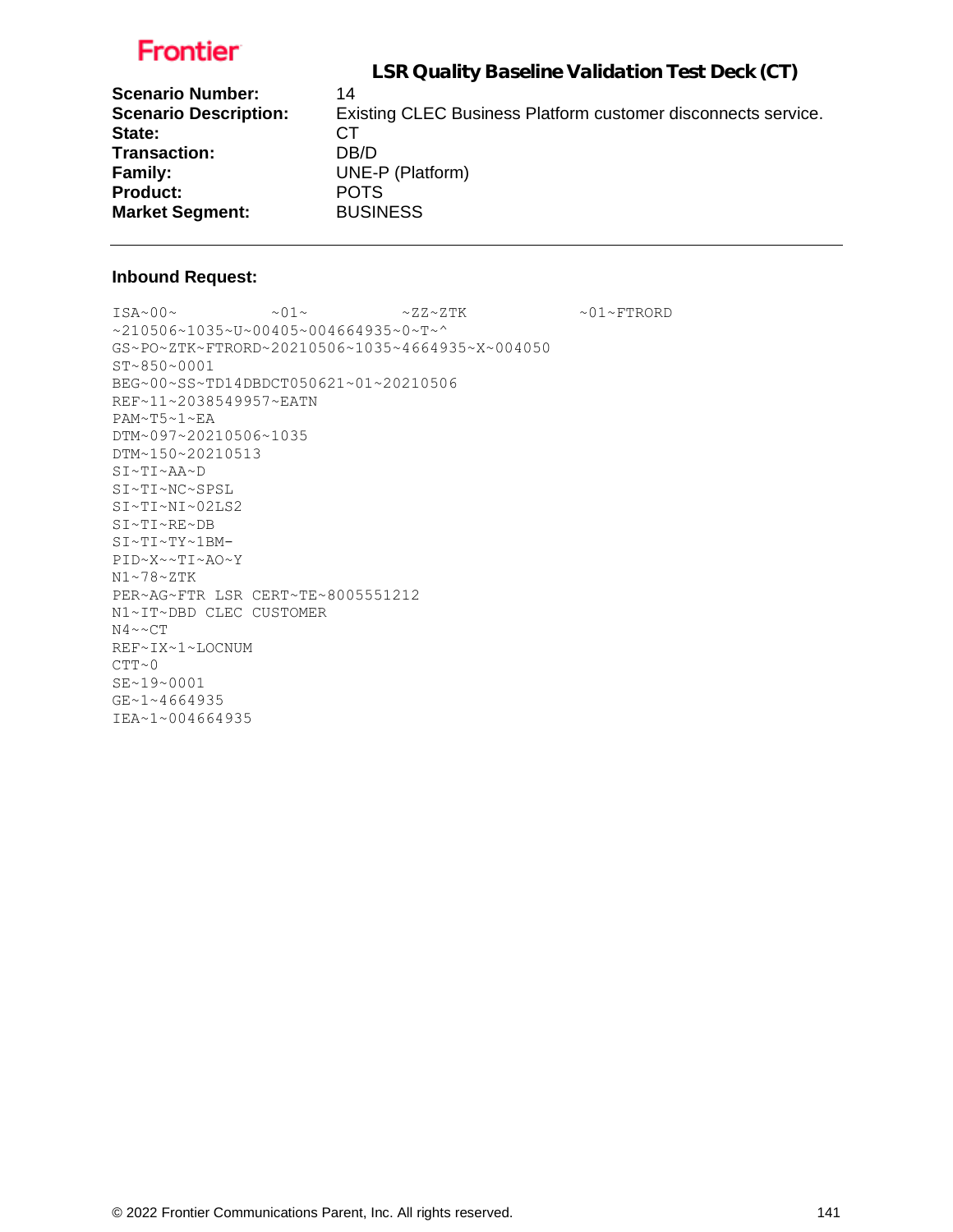LSR Quality Baseline Validation Test Deck (CT)

| <b>Scenario Number:</b>      | 14                                                            |
|------------------------------|---------------------------------------------------------------|
| <b>Scenario Description:</b> | Existing CLEC Business Platform customer disconnects service. |
| State:                       | CТ                                                            |
| <b>Transaction:</b>          | DB/D                                                          |
| <b>Family:</b>               | UNE-P (Platform)                                              |
| <b>Product:</b>              | <b>POTS</b>                                                   |
| <b>Market Segment:</b>       | <b>BUSINESS</b>                                               |

### **Outbound Response:**

 $\verb|ISA~00~|~\verb|<18A~00~|~\verb|<18A~00~|~\verb|<18A~00~|~\verb|<18A~00~|~\verb|<18A~00~|~\verb|<18A~00~|~\verb|<18A~00~|~\verb|<18A~00~|~\verb|<18A~00~|~\verb|<18A~00~|~\verb|<18A~00~|~\verb|<18A~00~|~\verb|<18A~00~|~\verb|<18A~00~|~\verb|<18A~00~|~\verb|<18A~00~|~\verb$  $~10506~1040~~$ u~00405~004665013~0~T~^ GS~PR~FTRORD~ZTK~20210506~1040~4665013~X~004050 ST~855~0001 BAK~06~AE~TD14DBDCT050621~20210506~01~~~~20210506 REF~11~2038549957~AN REF~11~2038549957~ATN REF~2I~TD14DBDCT050621~LSRNO REF~OW~062118334~ORD REF~SU~C~RT PER~OC~Local Service Request ( LS~TE~888-608-8023 DTM~097~20210506~0940 DTM~150~20210513 PID~X~~TI~FEP~B N1~78~ZTK PER~AG~FTR LSR CERT PO1~1~1~EA~~~A6~CKT SI~TI~ND~2038549957 N9~OW~062118334~ORDL  $CTT-1$ SE~18~0001 GE~1~4665013 IEA~1~004665013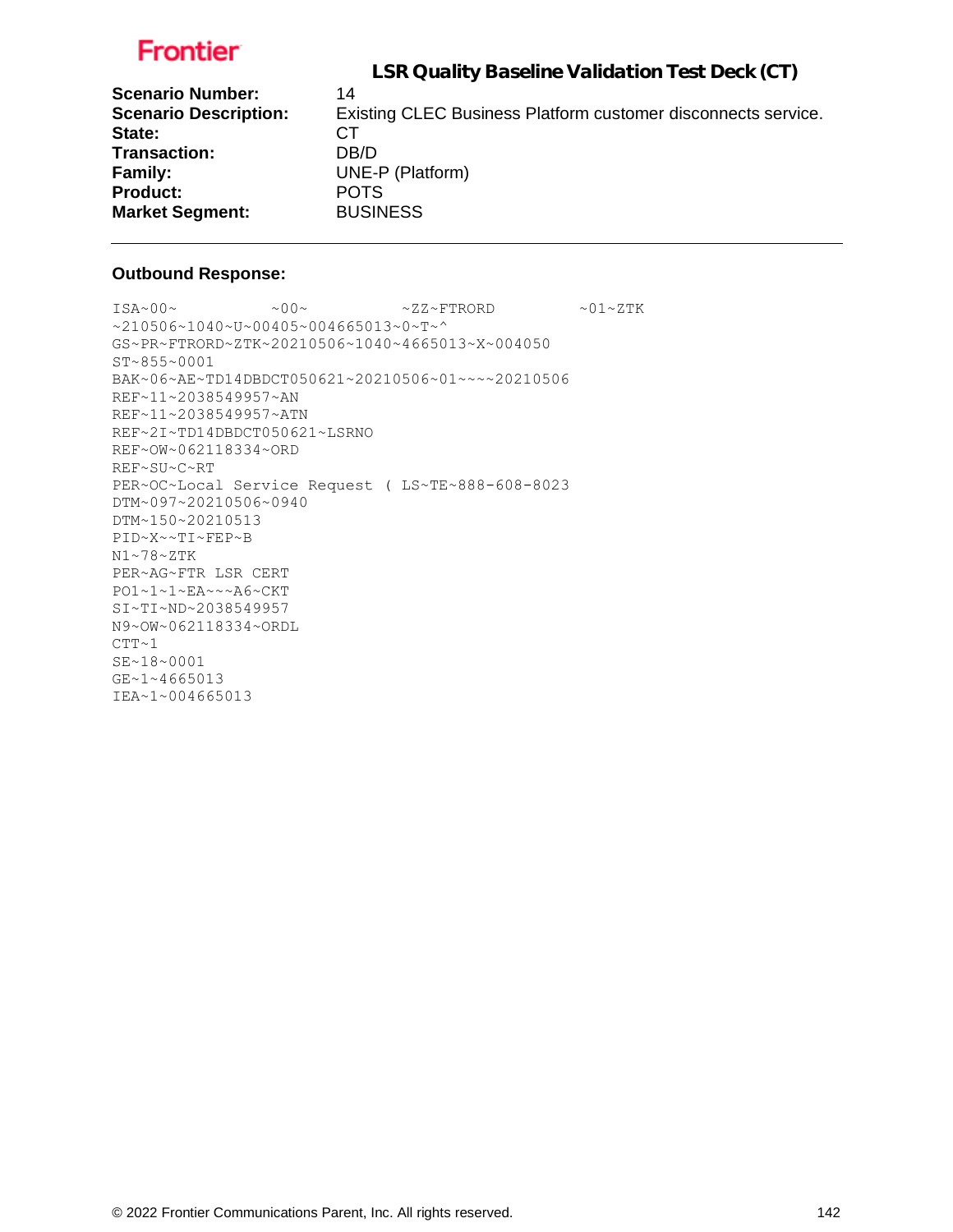| LSR Quality Baseline Validation Test Deck (CT)                                                              |
|-------------------------------------------------------------------------------------------------------------|
| 15                                                                                                          |
| Existing CLEC Business customer requests a Directory Listing<br>order to change the listing from NP to PUB. |
| СT                                                                                                          |
| DB/J                                                                                                        |
| UNE-P (Platform)                                                                                            |
| <b>POTS</b>                                                                                                 |
| <b>BUSINESS</b>                                                                                             |
|                                                                                                             |

| <b>FORM</b> | <b>FIELD</b>  | <b>DATA</b>      |
|-------------|---------------|------------------|
| <b>LSR</b>  | <b>CCNA</b>   | <b>ZTK</b>       |
|             | <b>PON</b>    |                  |
|             | <b>VER</b>    |                  |
|             | <b>LOCQTY</b> | 1                |
|             | <b>ATN</b>    | 2034662929       |
|             | <b>DDD</b>    |                  |
|             | <b>REQTYP</b> | <b>DB</b>        |
|             | <b>SLI</b>    |                  |
|             | <b>ACT</b>    | J                |
|             | <b>AGAUTH</b> | Y                |
|             | <b>TOS</b>    | 1BM-             |
|             | <b>NC</b>     | <b>SPSL</b>      |
|             | <b>NCI</b>    | 02LS2            |
|             | <b>INIT</b>   |                  |
|             | <b>TELNO</b>  |                  |
| <b>EU</b>   | LOCNUM        | 1                |
|             | <b>NAME</b>   | <b>DBJ TEST</b>  |
|             | <b>AFT</b>    | N                |
|             | <b>SANO</b>   | 481              |
|             | <b>SASD</b>   | E                |
|             | <b>SASN</b>   | <b>SHORE</b>     |
|             | <b>SATH</b>   | <b>PKWY</b>      |
|             | <b>CITY</b>   | <b>NEW HAVEN</b> |
|             | <b>STATE</b>  | <b>CT</b>        |
|             | <b>ZIP</b>    | 06512            |
|             | <b>EATN</b>   | 2034662929       |
| <b>DL</b>   | <b>LACT</b>   |                  |
|             | <b>RTY</b>    | <b>LML</b>       |
|             | <b>LTY</b>    | 1                |
|             | <b>STYC</b>   | <b>SL</b>        |
|             | <b>MTN</b>    | 2034662929       |
|             | <b>LTN</b>    | 2034662929       |
|             | <b>LEX</b>    | 203466           |
|             | <b>LNLN</b>   | <b>Test</b>      |
|             | <b>LNFN</b>   | <b>Dbj</b>       |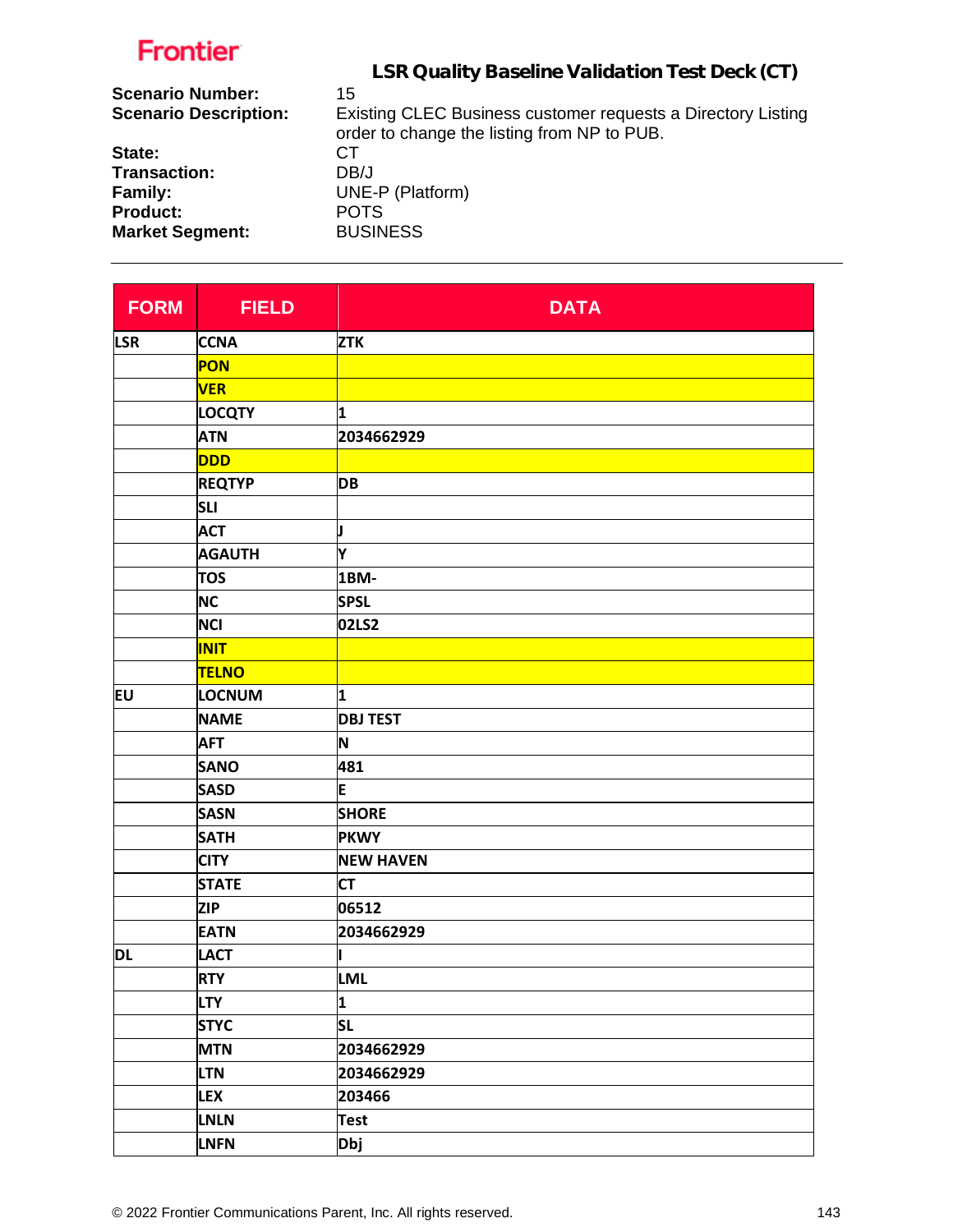LSR Quality Baseline Validation Test Deck (CT)

| <b>FORM</b> | <b>FIELD</b> | <b>DATA</b> |
|-------------|--------------|-------------|
|             | <b>ADI</b>   | O           |
|             | <b>YPHV</b>  | <b>NONE</b> |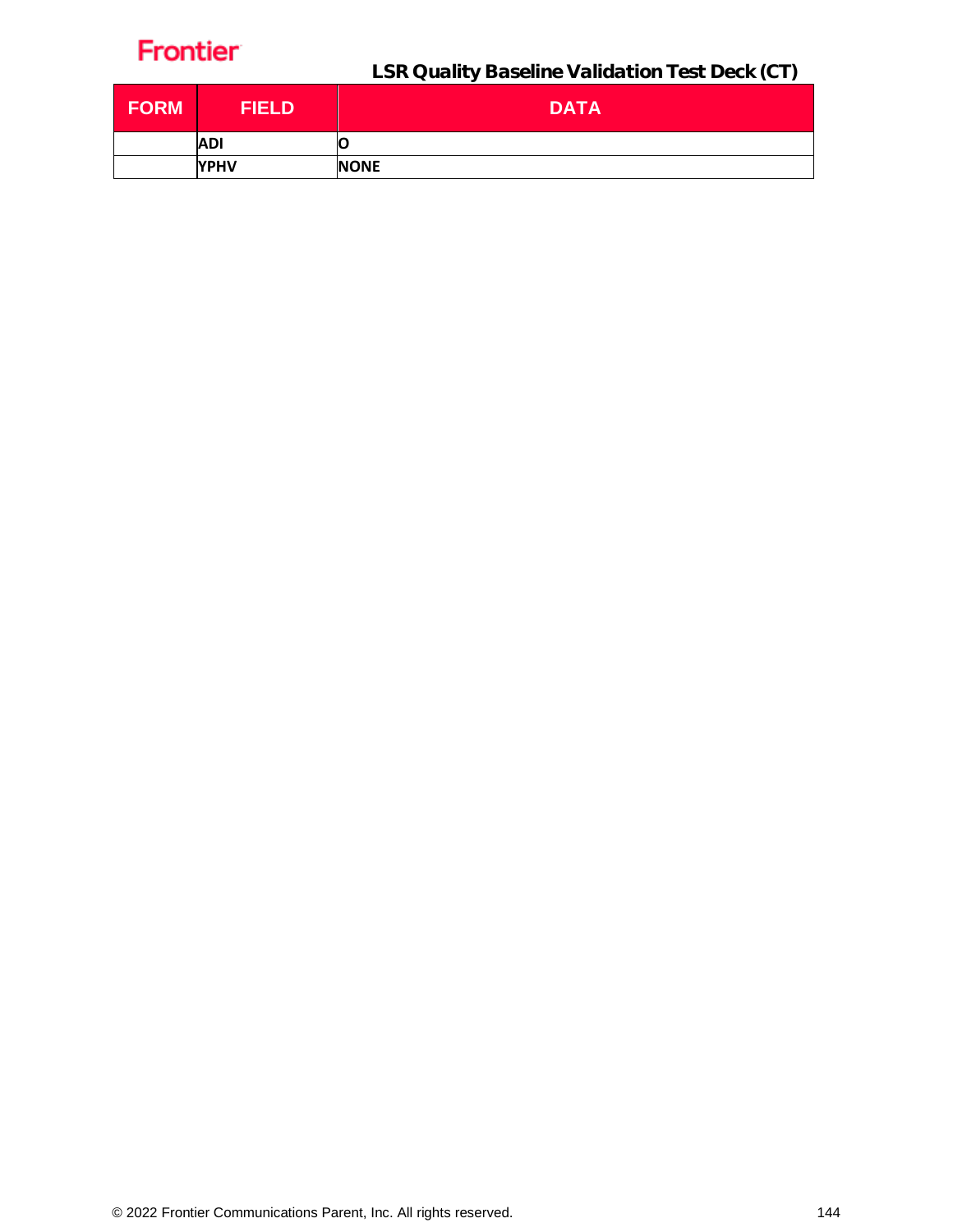| LSR Quality Baseline Validation Test Deck (CT)                                                              |
|-------------------------------------------------------------------------------------------------------------|
| 15                                                                                                          |
| Existing CLEC Business customer requests a Directory Listing<br>order to change the listing from NP to PUB. |
| CТ                                                                                                          |
| DB/J                                                                                                        |
| UNE-P (Platform)                                                                                            |
| <b>POTS</b>                                                                                                 |
| <b>BUSINESS</b>                                                                                             |
|                                                                                                             |

#### **Inbound Request:**

 $\sim 01 \times 100 \times 100 \times 27 \times 27 \times 500 \times 100 \times 100 \times 100 \times 100 \times 100 \times 100 \times 100 \times 100 \times 100 \times 100 \times 100 \times 100 \times 100 \times 100 \times 100 \times 100 \times 100 \times 100 \times 100 \times 100 \times 100 \times 100 \times 100 \times 100 \times 100 \times 100 \times 100 \times 100 \times 100 \times 100 \times 100 \$ ~210506~1037~U~00405~004664961~0~T~^ GS~PO~ZTK~FTRORD~20210506~1037~4664961~X~004050 ST~850~0001 BEG~00~SS~TD15DBJCT050621~01~20210506 REF~11~2034662929~EATN REF~11~2034662929~ATN PAM~T5~1~EA DTM~097~20210506~1037 DTM~150~20210513 SI~TI~AA~J SI~TI~NC~SPSL SI~TI~NI~02LS2 SI~TI~RE~DB SI~TI~TY~1BM-PID~X~~TI~AO~Y N1~78~ZTK PER~AG~FTR LSR CERT~TE~8005551212 N1~IT~DBJ TEST N4~~CT~06412 NX2~01~481 NX2~02~SHORE NX2~03~E NX2~07~NEW HAVEN NX2~62~PKW REF~IX~1~LOCNUM SI~TI~AF~N PO1~1~~~~~SH~LML~A6~DL SI~TI~LB~I SI~TI~LE~1 SI~TI~LN~2034662929 SI~TI~LX~203466 SI~TI~TN~2034662929 SI~TI~TW~SL PID~S~~TI~AT~~~SO-RSQ~Y N9~82~YPHV  $\verb|MTX~~\sim$NONE$ N1~DH~~12~2034662929 IN2~02~Dbj IN2~05~Test  $CTT~1$ SE~39~0001 GE~1~4664961 IEA~1~004664961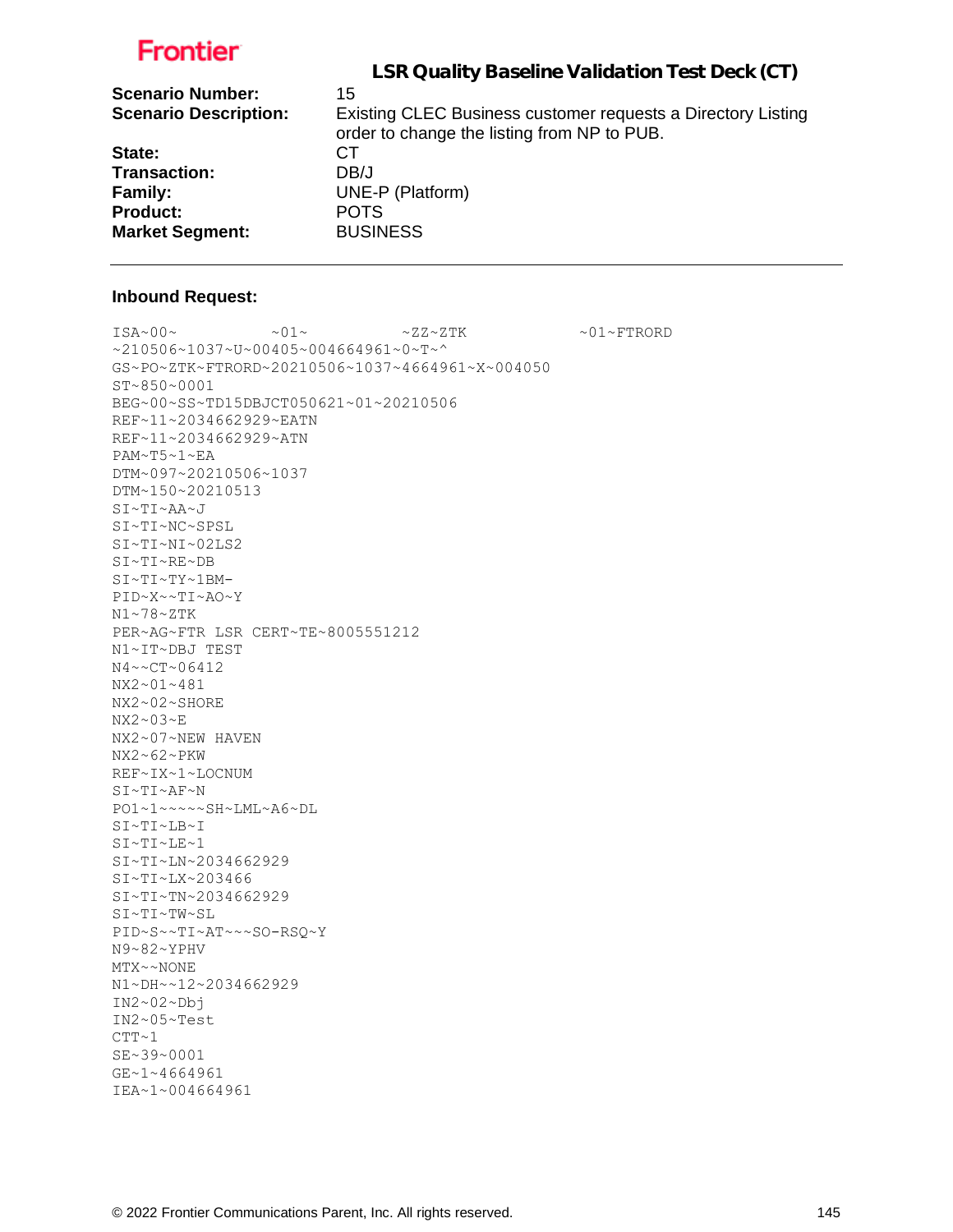| LSR Quality Baseline Validation Test Deck (CT)               |
|--------------------------------------------------------------|
|                                                              |
| 15                                                           |
| Existing CLEC Business customer requests a Directory Listing |
| order to change the listing from NP to PUB.                  |
| СT                                                           |
| DB/J                                                         |
| UNE-P (Platform)                                             |
| <b>POTS</b>                                                  |
| <b>BUSINESS</b>                                              |
|                                                              |

#### **Outbound Response:**

```
ISA~00~\sim ~00~\sim ~00~\sim ~0.727~\rm{F} ~0.01~\rm{F}~10506~1040~v~00405~004665031~0~T~^
GS~PR~FTRORD~ZTK~20210506~1040~4665031~X~004050
ST~855~0001
BAK~06~AE~TD15DBJCT050621~20210506~01~~~~20210506
REF~11~2034662929~AN
REF~11~2034662929~ATN
REF~2I~TD15DBJCT050621~LSRNO
REF~OW~062118335~ORD
REF~SU~C~RT
PER~OC~Local Service Request ( LS~TE~888-608-8023
DTM~097~20210506~0940
DTM~150~20210513
PID~X~~TI~FEP~B
N1~78~ZTK
PER~AG~FTR LSR CERT
PO1~1~1~EA~~~A6~CKT
N9~OW~062118335~ORDL
PO1~2~1~EA~~~A6~DIR
PAM~GZ~1~EA
REF~OW~062118335~DLORD
REF~4N~D~DBI1
REF~12~2034662929~DBAN1
DTM~050~20210506
SLN~2~1~A~1~EA
SI~TI~LN~2034662929
N1~DH~NONE
IN2~05~Test Dbj
CTT~2SE~27~0001
GE~1~4665031
IEA~1~004665031
```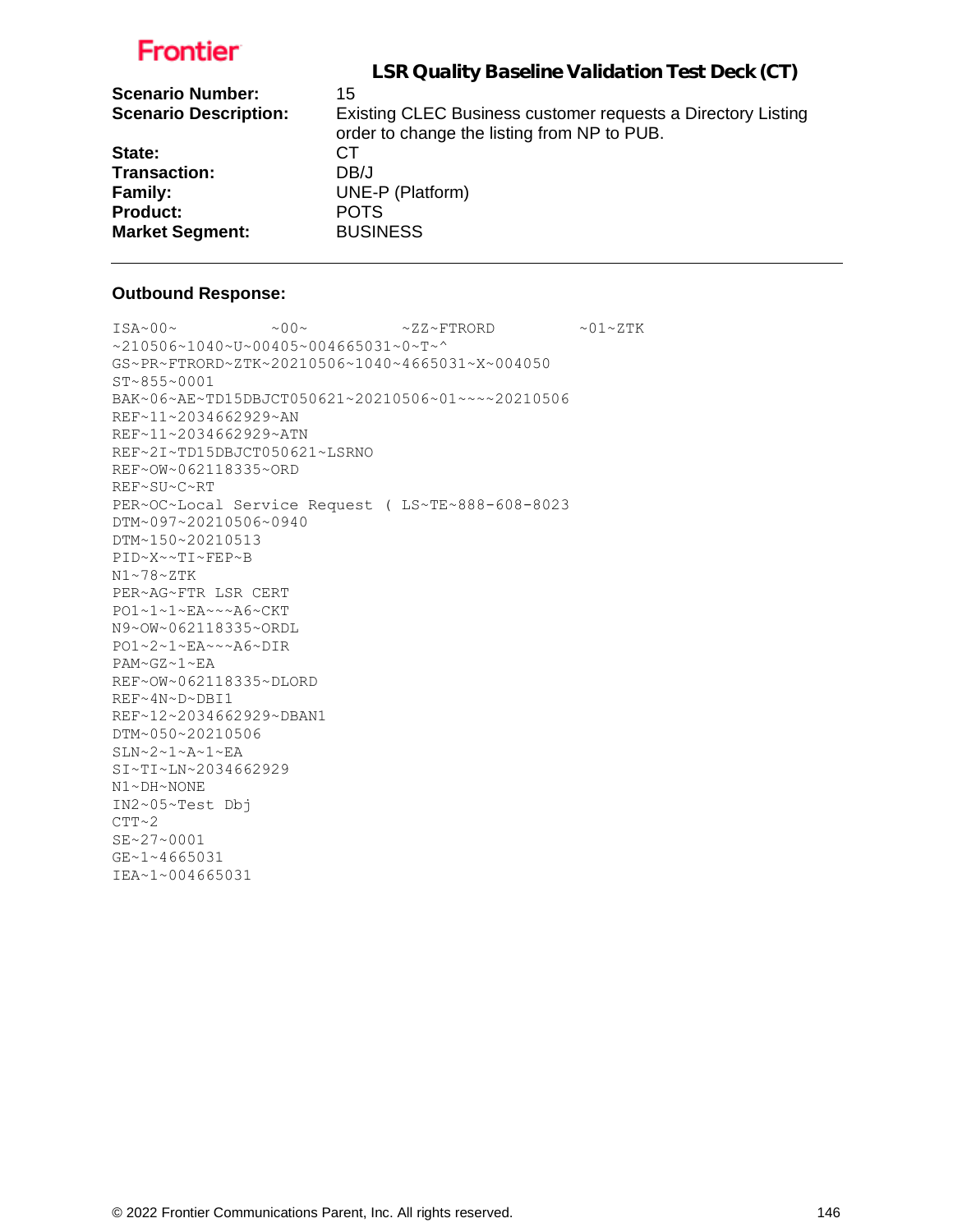|                              | LSR Quality Baseline Validation Test Deck (CT)                  |
|------------------------------|-----------------------------------------------------------------|
| <b>Scenario Number:</b>      | 16                                                              |
| <b>Scenario Description:</b> | Existing CLEC issues a Seasonal suspend order for a Residential |
|                              | Customer.                                                       |
| State:                       | CТ                                                              |
| Trancaction:                 | DR/S                                                            |

**Transaction:** DB/S **Family:** UNE-P (Platform) Product: POTS

**Market Segment:** RESIDENCE **FORM FIELD DATA LSR CCNA ZTK PON VER LOCQTY 1 ATN 2037439351 DDD REQTYD DB SLI ACT S**

| <b>IKEQIYP</b> | ID B                 |
|----------------|----------------------|
| <b>SLI</b>     |                      |
| <b>ACT</b>     | S                    |
| <b>AGAUTH</b>  | Y                    |
| <b>TOS</b>     | 2BM-                 |
| <b>NC</b>      | <b>SPSL</b>          |
| <b>NCI</b>     | 02LS2                |
| <b>INIT</b>    |                      |
| <b>TELNO</b>   |                      |
| <b>LOCNUM</b>  | 1                    |
| <b>NAME</b>    | <b>CLEC CUSTOMER</b> |
| <b>AFT</b>     | N                    |
| <b>SANO</b>    | 7                    |
| <b>SASN</b>    | <b>SOMERS</b>        |
| <b>SATH</b>    | <b>ST</b>            |
| <b>CITY</b>    | <b>DANBURY</b>       |
| <b>STATE</b>   | <b>CT</b>            |
| <b>ZIP</b>     | 06810                |
| <b>EATN</b>    | 2037439351           |
| <b>PQTY</b>    | 1                    |
| <b>LOCNUM</b>  | 1                    |
| <b>LNUM</b>    | 1                    |
| <b>LNA</b>     | S                    |
| <b>LTOS</b>    | 2BM-                 |
| <b>TNS</b>     | 2037439351           |
|                |                      |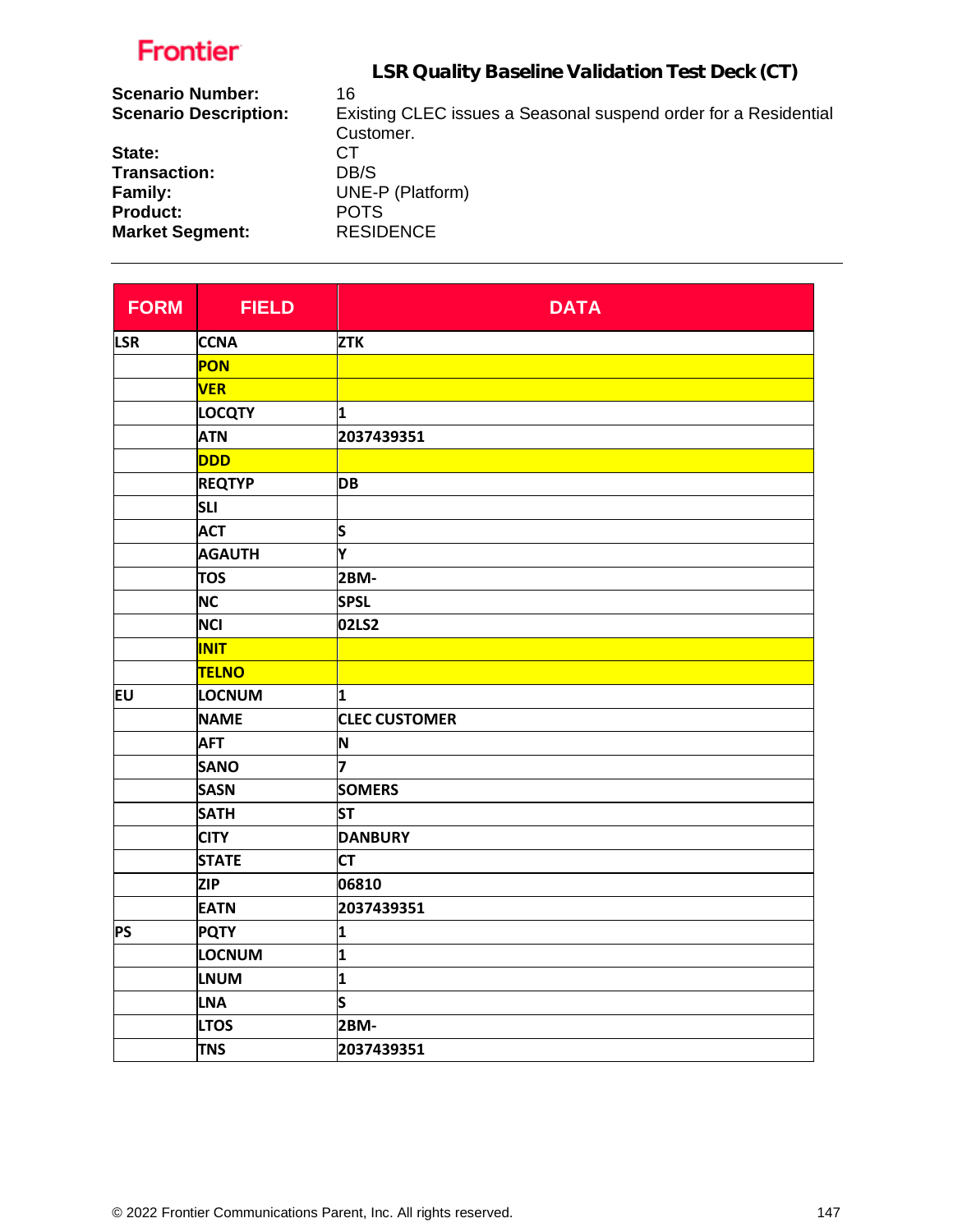|                              | LSR Quality Baseline Validation Test Deck (CT)                               |
|------------------------------|------------------------------------------------------------------------------|
| <b>Scenario Number:</b>      | 16                                                                           |
| <b>Scenario Description:</b> | Existing CLEC issues a Seasonal suspend order for a Residential<br>Customer. |
|                              |                                                                              |
| State:                       | CТ                                                                           |
| <b>Transaction:</b>          | DB/S                                                                         |
| <b>Family:</b>               | UNE-P (Platform)                                                             |
| <b>Product:</b>              | <b>POTS</b>                                                                  |
| <b>Market Segment:</b>       | <b>RESIDENCE</b>                                                             |
|                              |                                                                              |

#### **Inbound Request:**

 $\sim 01 \times 100 \times 100 \times 27 \times 27 \times 500 \times 100 \times 100 \times 100 \times 100 \times 100 \times 100 \times 100 \times 100 \times 100 \times 100 \times 100 \times 100 \times 100 \times 100 \times 100 \times 100 \times 100 \times 100 \times 100 \times 100 \times 100 \times 100 \times 100 \times 100 \times 100 \times 100 \times 100 \times 100 \times 100 \times 100 \times 100 \$ ~210506~1038~U~00405~004664987~0~T~^ GS~PO~ZTK~FTRORD~20210506~1038~4664987~X~004050 ST~850~0001 BEG~00~SS~TD16DBSCT050621~01~20210506 REF~11~2037439351~EATN REF~11~2037439351~ATN PAM~TO~1~UC PAM~T5~1~EA DTM~097~20210506~1038 DTM~150~20210513 SI~TI~AA~S SI~TI~NC~SPSL SI~TI~NI~02LS2 SI~TI~RE~DB SI~TI~TY~2BM-PID~X~~TI~AO~Y N1~78~ZTK PER~AG~FTR LSR CERT~TE~8005551212 N1~IT~CLEC CUSTOMER N4~~CT~06810 NX2~01~7 NX2~02~SOMERS NX2~07~DANBURY NX2~62~ST REF~IX~1~LOCNUM SI~TI~AF~N PO1~1~1~EA~~~A6~SS SI~TI~SA~S~TN~2037439351 SI~TI~TY~2BM-REF~IX~1~LNUM REF~IX~1~LOCNUM  $CTT~1$ SE~31~0001 GE~1~4664987 IEA~1~004664987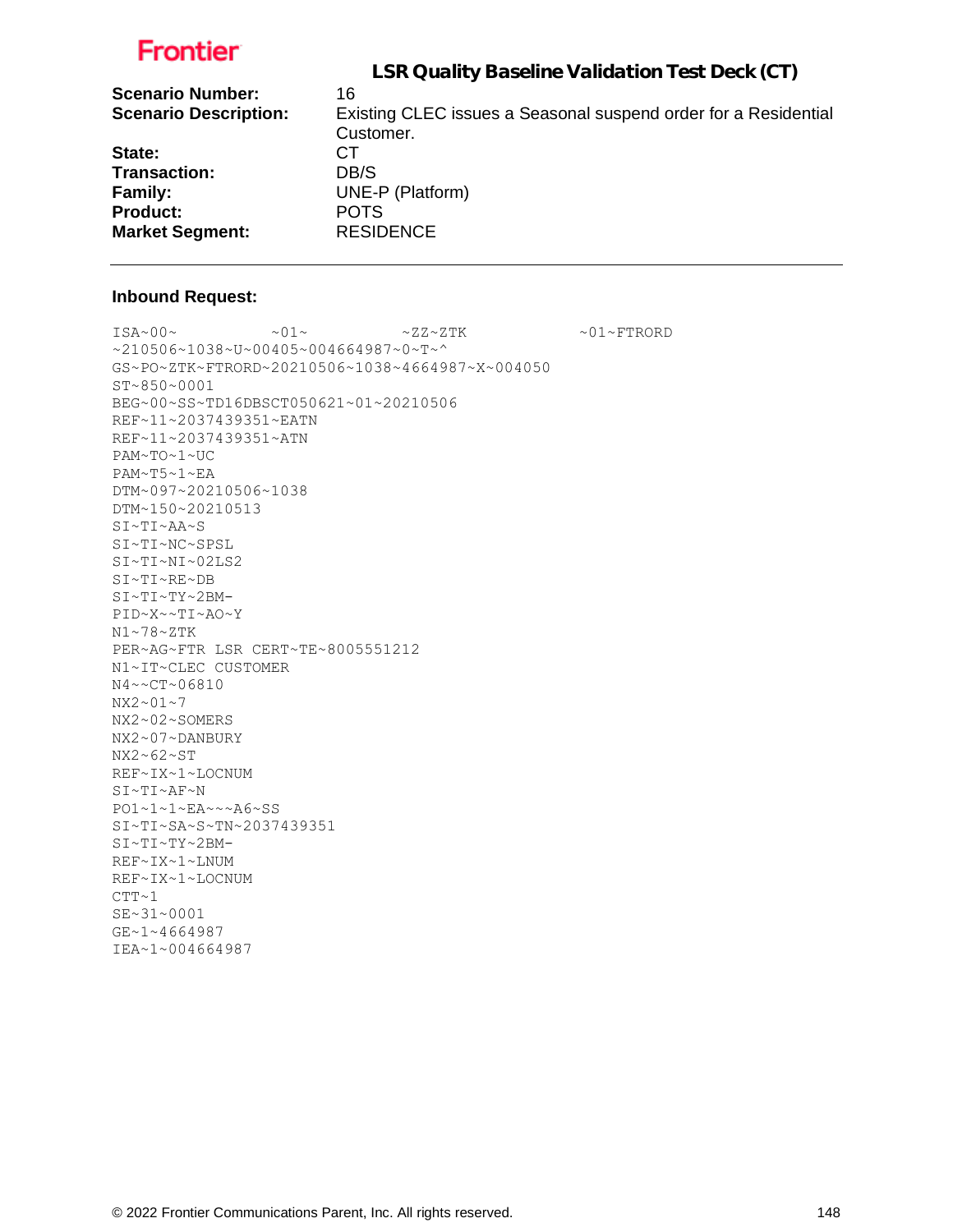|                              | LSR Quality Baseline Validation Test Deck (CT)                  |
|------------------------------|-----------------------------------------------------------------|
| <b>Scenario Number:</b>      | 16                                                              |
| <b>Scenario Description:</b> | Existing CLEC issues a Seasonal suspend order for a Residential |
|                              | Customer.                                                       |
| State:                       | CТ                                                              |
| <b>Transaction:</b>          | DB/S                                                            |
| Family:                      | UNE-P (Platform)                                                |
| <b>Product:</b>              | <b>POTS</b>                                                     |
| <b>Market Segment:</b>       | <b>RESIDENCE</b>                                                |
|                              |                                                                 |

#### **Outbound Response:**

```
\sim 00\sim \text{ 100} \times 2\text{K}^2 + 2\text{K}^2~210506~1041~U~00405~004665051~0~T~^
GS~PR~FTRORD~ZTK~20210506~1041~4665051~X~004050
ST~855~0001
BAK~06~AE~TD16DBSCT050621~20210506~01~~~~20210506
REF~11~2037439351~AN
REF~11~2037439351~ATN
REF~2I~TD16DBSCT050621~LSRNO
REF~OW~062118336~ORD
REF~SU~C~RT
PER~OC~Local Service Request ( LS~TE~888-608-8023
DTM~097~20210506~0941
DTM~150~20210513
PID~X~~TI~FEP~B
N1~78~ZTK
PER~AG~FTR LSR CERT
PO1~1~1~EA~~~A6~CKT
SI~TI~TN~2037439351
REF~IX~1~LNUM
N9~OW~062118336~ORDL
CTT-1SE~19~0001
GE~1~4665051
IEA~1~004665051
```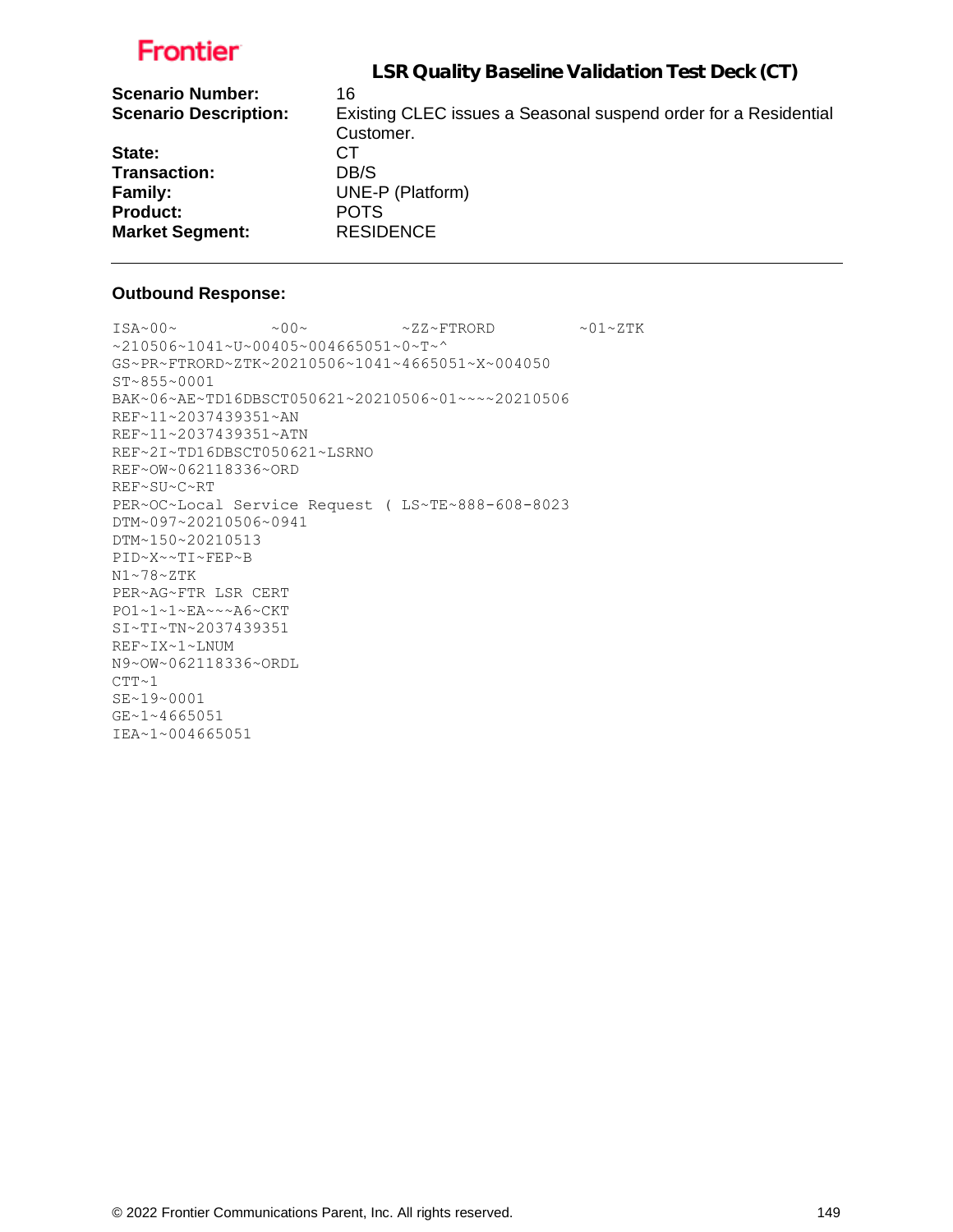| Frontier                                                | LSR Quality Baseline Validation Test Deck (CT)                                                       |
|---------------------------------------------------------|------------------------------------------------------------------------------------------------------|
| <b>Scenario Number:</b><br><b>Scenario Description:</b> | 17<br>Existing CLEC Business multi-line Resale POTS customer<br>changes the TN on a subsequent line. |
| State:                                                  | CТ                                                                                                   |
| Transaction:                                            | EB/C                                                                                                 |
| <b>Family:</b>                                          | <b>RESALE</b>                                                                                        |
| <b>Product:</b>                                         | <b>POTS</b>                                                                                          |
| <b>Market Segment:</b>                                  | <b>BUSINESS</b>                                                                                      |

| <b>FORM</b> | <b>FIELD</b>  | <b>DATA</b>             |
|-------------|---------------|-------------------------|
| <b>LSR</b>  | <b>CCNA</b>   | <b>ZTK</b>              |
|             | <b>PON</b>    |                         |
|             | <b>VER</b>    |                         |
|             | <b>LOCQTY</b> | 1                       |
|             | <b>ATN</b>    | 8607796828 (WTN)        |
|             | <b>DDD</b>    |                         |
|             | <b>REQTYP</b> | <b>EB</b>               |
|             | <b>ACT</b>    | $\overline{\mathsf{C}}$ |
|             | <b>AGAUTH</b> | Y                       |
|             | <b>TOS</b>    | <b>2BF-</b>             |
|             | <b>INIT</b>   |                         |
|             | <b>TELNO</b>  |                         |
| lΕU         | LOCNUM        | 1                       |
|             | <b>NAME</b>   | <b>RESALE CHANGE</b>    |
|             | <b>AFT</b>    | N                       |
|             | <b>SANO</b>   | 1886                    |
|             | <b>SASN</b>   | <b>UPPER MAPLE</b>      |
|             | <b>SATH</b>   | <b>ST</b>               |
|             | <b>CITY</b>   | <b>DAYVILLE</b>         |
|             | <b>STATE</b>  | <b>CT</b>               |
|             | <b>ZIP</b>    | 06241                   |
|             | <b>EATN</b>   | 8607796827 (BTN)        |
| <b>RS</b>   | <b>RSQTY</b>  | 1                       |
|             | LOCNUM        | 1                       |
|             | <b>LNUM</b>   | 1                       |
|             | <b>LNA</b>    | X                       |
|             | <b>TNS</b>    | 8607796833 New          |
|             | <b>OTN</b>    | 8607796828 (WTN)        |
|             | <b>TCOPT</b>  | N                       |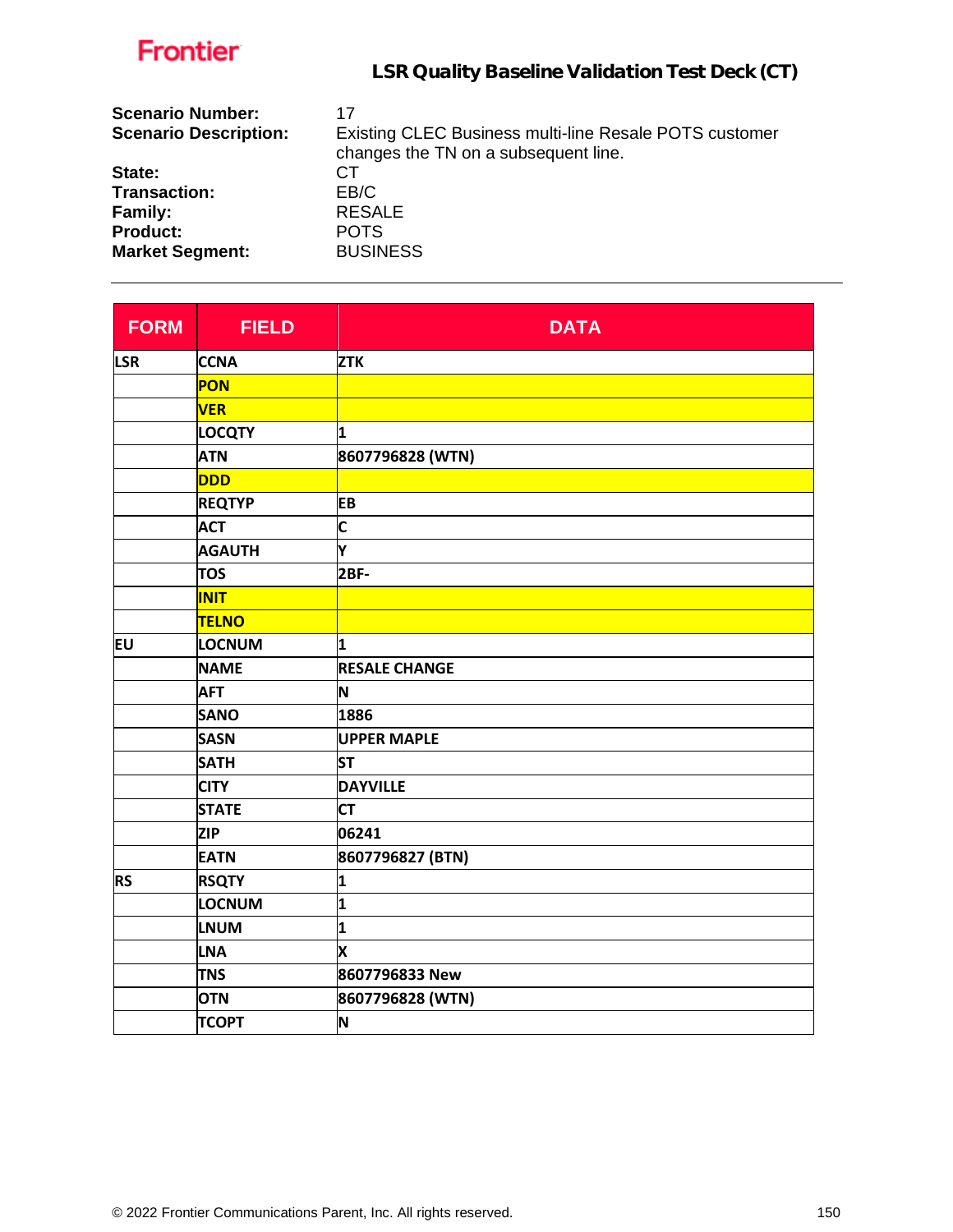|                              | LSR Quality Baseline Validation Test Deck (CT)                                                 |
|------------------------------|------------------------------------------------------------------------------------------------|
| <b>Scenario Number:</b>      | 17                                                                                             |
| <b>Scenario Description:</b> | Existing CLEC Business multi-line Resale POTS customer<br>changes the TN on a subsequent line. |
| State:                       | CТ                                                                                             |
| <b>Transaction:</b>          | EB/C                                                                                           |
| Family:                      | <b>RESALE</b>                                                                                  |
| <b>Product:</b>              | <b>POTS</b>                                                                                    |
| <b>Market Segment:</b>       | <b>BUSINESS</b>                                                                                |

#### **Inbound Request:**

 $\sim 01 \times 100 \times 100 \times 27 \times 27 \times 500 \times 100 \times 100 \times 100 \times 100 \times 100 \times 100 \times 100 \times 100 \times 100 \times 100 \times 100 \times 100 \times 100 \times 100 \times 100 \times 100 \times 100 \times 100 \times 100 \times 100 \times 100 \times 100 \times 100 \times 100 \times 100 \times 100 \times 100 \times 100 \times 100 \times 100 \times 100 \$ ~210506~1045~U~00405~004665063~0~T~^ GS~PO~ZTK~FTRORD~20210506~1045~4665063~X~004050 ST~850~0001 BEG~00~SS~TD17EBCCT050621~01~20210506 REF~11~8607796827~EATN REF~11~8607796828~ATN PAM~EZ~1~EA PAM~T5~1~EA DTM~097~20210506~1045 DTM~150~20210513 SI~TI~AA~C SI~TI~RE~EB SI~TI~TY~2BF-PID~X~~TI~AO~Y N1~78~ZTK PER~AG~FTR LSR CERT~TE~8005551212 N1~IT~EBC RESALE CHANGE N4~~CT~06241 NX2~01~1886 NX2~02~UPPER MAPLE NX2~07~DAYVILLE NX2~62~ST REF~IX~1~LOCNUM SI~TI~AF~N PO1~1~1~EA~~~A6~SS SI~TI~OT~8607796828 SI~TI~SA~CT~TN~8607796833 SI~TI~T6~N REF~IX~1~LNUM REF~IX~1~LOCNUM  $CTT-1$ SE~30~0001 GE~1~4665063 IEA~1~004665063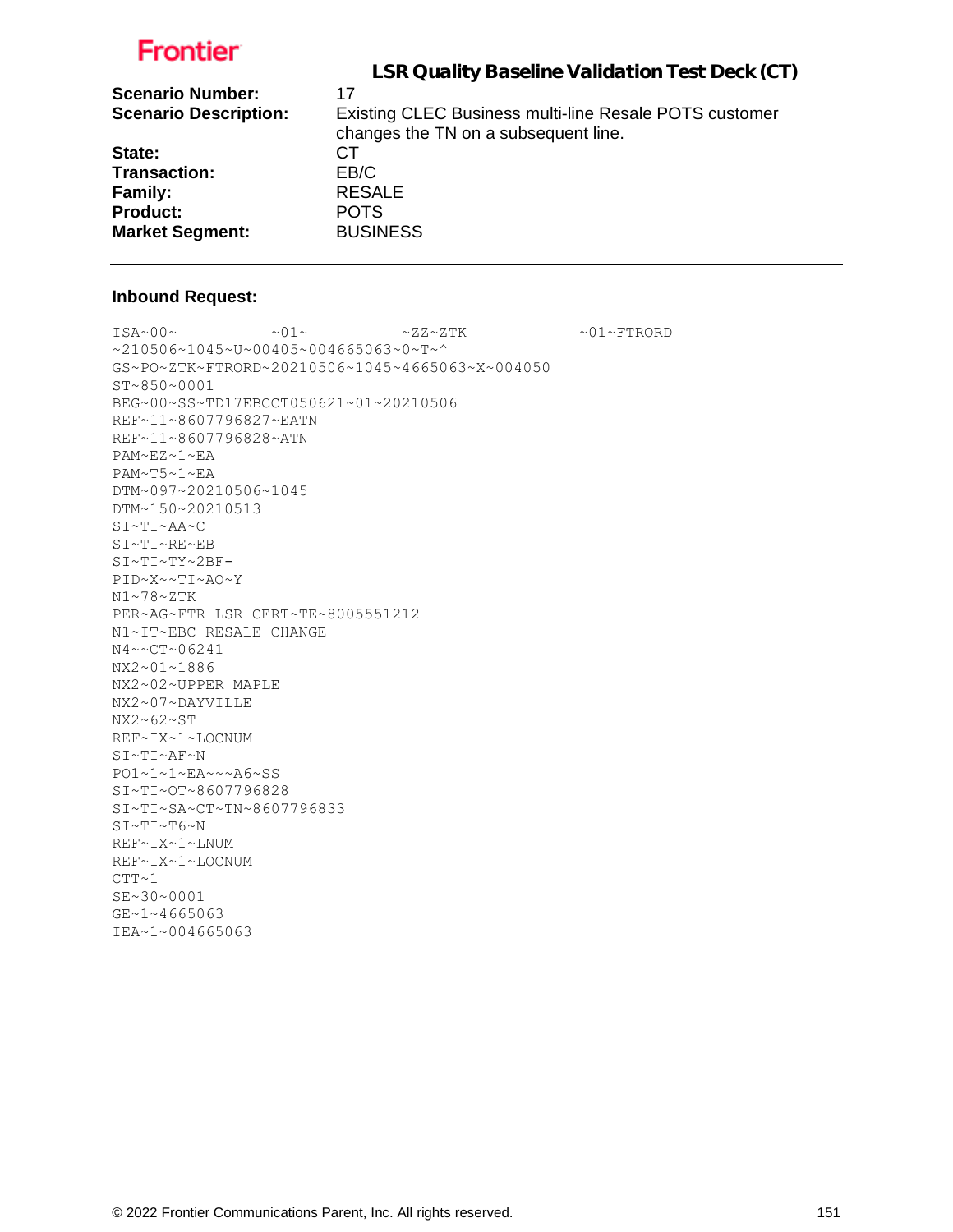| LSR Quality Baseline Validation Test Deck (CT)                                                 |
|------------------------------------------------------------------------------------------------|
| 17                                                                                             |
| Existing CLEC Business multi-line Resale POTS customer<br>changes the TN on a subsequent line. |
| CТ                                                                                             |
| EB/C                                                                                           |
| <b>RESALE</b>                                                                                  |
| <b>POTS</b>                                                                                    |
| <b>BUSINESS</b>                                                                                |
|                                                                                                |

#### **Outbound Response:**

 $\sim 00\sim \text{ 100} \times 2\text{K}^2 + 2\text{K}^2$ ~210506~1048~U~00405~004665105~0~T~^ GS~PR~FTRORD~ZTK~20210506~1048~4665105~X~004050 ST~855~0001 BAK~06~AE~TD17EBCCT050621~20210506~01~~~~20210506 REF~11~8607796827~AN REF~11~8607796827~ATN REF~2I~TD17EBCCT050621~LSRNO REF~OW~062118337~ORD REF~SU~C~RT PER~OC~Local Service Request ( LS~TE~888-608-8023 DTM~097~20210506~0948 DTM~150~20210513 PID~X~~TI~FEP~B N1~78~ZTK PER~AG~FTR LSR CERT PO1~1~1~EA~~~A6~CKT SI~TI~TN~8607796833 REF~IX~1~LNUM N9~OW~062118337~ORDL  $CTT-1$ SE~19~0001 GE~1~4665105 IEA~1~004665105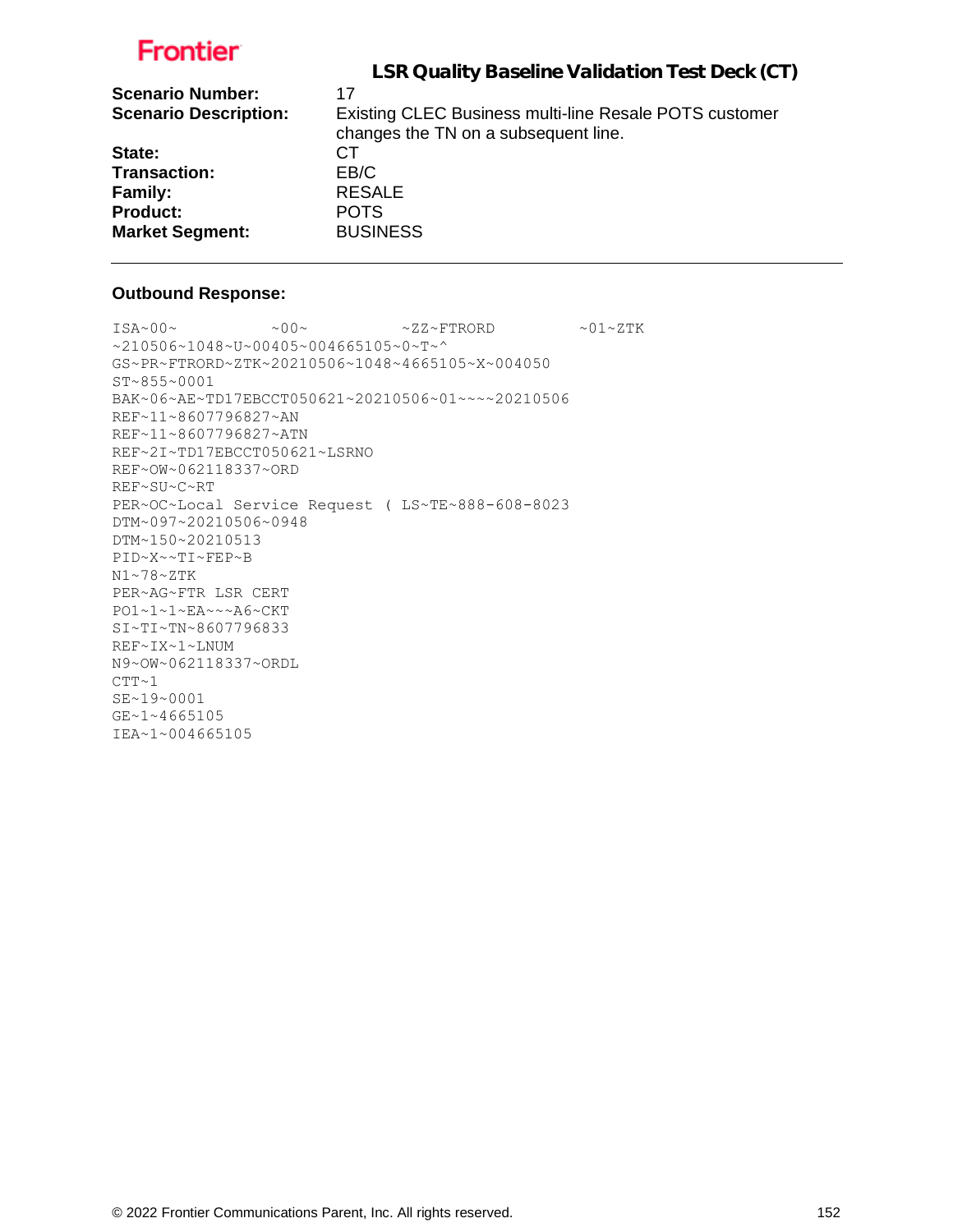LSR Quality Baseline Validation Test Deck (CT)

| <b>Scenario Number:</b>      | 18                                                         |
|------------------------------|------------------------------------------------------------|
| <b>Scenario Description:</b> | New CLEC Business customer orders a single RESALE service. |
| State:                       | CТ                                                         |
| Transaction:                 | EB/N                                                       |
| <b>Family:</b>               | <b>RESALE</b>                                              |
| <b>Product:</b>              | <b>POTS</b>                                                |
| <b>Market Segment:</b>       | <b>BUSINESS</b>                                            |

| <b>FORM</b> | <b>FIELD</b>   | <b>DATA</b>        |
|-------------|----------------|--------------------|
| <b>LSR</b>  | <b>CCNA</b>    | <b>ZTK</b>         |
|             | PON            |                    |
|             | <b>VER</b>     |                    |
|             | <b>LOCQTY</b>  | 1                  |
|             | <b>ATN</b>     | 2032261264         |
|             | <b>DDD</b>     |                    |
|             | <b>REQTYP</b>  | <b>EB</b>          |
|             | <b>ACT</b>     | N                  |
|             | <b>AGAUTH</b>  | Y                  |
|             | <b>TOS</b>     | 1BF-               |
|             | <b>INIT</b>    |                    |
|             | <b>TELNO</b>   |                    |
|             | <b>IMPCON</b>  |                    |
|             | <b>TELNO</b>   |                    |
| EU          | <b>LOCNUM</b>  | 1                  |
|             | <b>NAME</b>    | <b>RESALE TEST</b> |
|             | <b>AFT</b>     | N                  |
|             | <b>SANO</b>    | 115                |
|             | <b>SASN</b>    | <b>FEDERAL</b>     |
|             | <b>SATH</b>    | <b>RD</b>          |
|             | <b>CITY</b>    | <b>BROOKFIELD</b>  |
|             | <b>STATE</b>   | <b>CT</b>          |
|             | <b>ZIP</b>     | 06804              |
|             | <b>LCON</b>    |                    |
|             | <b>TELNO</b>   |                    |
| <b>RS</b>   | <b>RSQTY</b>   | 1                  |
|             | <b>LOCNUM</b>  | 1                  |
|             | <b>LNUM</b>    | 1                  |
|             | <b>LNA</b>     | N                  |
|             | <b>TNS</b>     | 2032261264         |
|             | <b>PIC</b>     | <b>NONE</b>        |
|             | <b>LPIC</b>    | <b>NONE</b>        |
|             | <b>BA</b>      | Α                  |
|             | <b>BLOCK</b>   | 1                  |
|             | <b>FA</b>      | N                  |
|             | <b>FEATURE</b> | <b>MU2CX</b>       |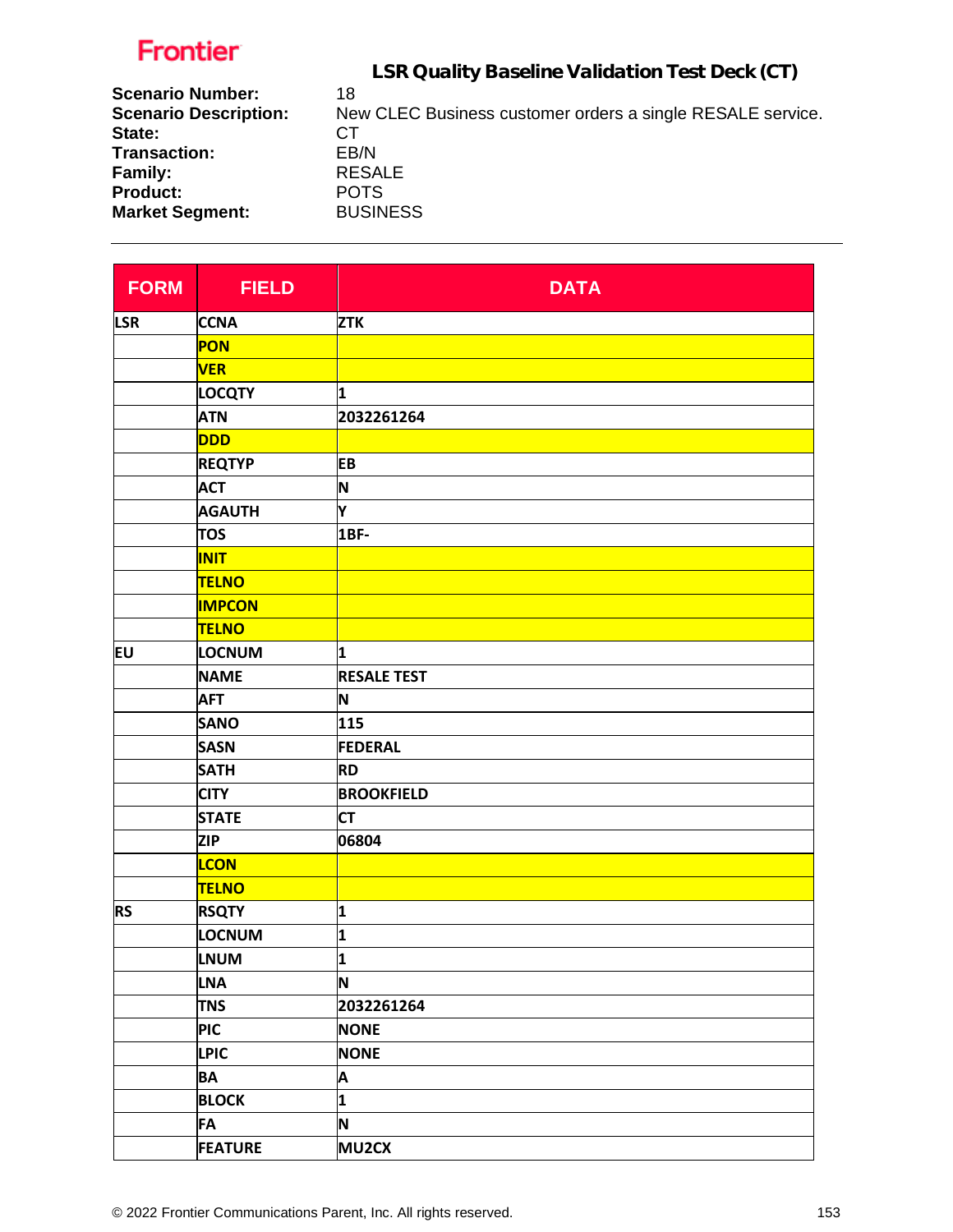LSR Quality Baseline Validation Test Deck (CT)

| <b>FORM</b> | <b>FIELD</b>    | <b>DATA</b>        |
|-------------|-----------------|--------------------|
| <b>DL</b>   | <b>LACT</b>     | N                  |
|             | <b>RTY</b>      | <b>LML</b>         |
|             | <b>LTY</b>      |                    |
|             | <b>STYC</b>     | <b>SL</b>          |
|             | <b>MTN</b>      | 2032261264         |
|             | <b>LTN</b>      | 2032261264         |
|             | <b>LEX</b>      | 203226             |
|             | <b>LNLN</b>     | <b>Resale Test</b> |
|             | <b>LNFN</b>     | Ebn                |
|             | <b>ADI</b>      | O                  |
|             | <b>YPHV</b>     | <b>NONE</b>        |
|             | <b>DIRTYP</b>   | W                  |
|             | <b>DIRQTYNC</b> | 1                  |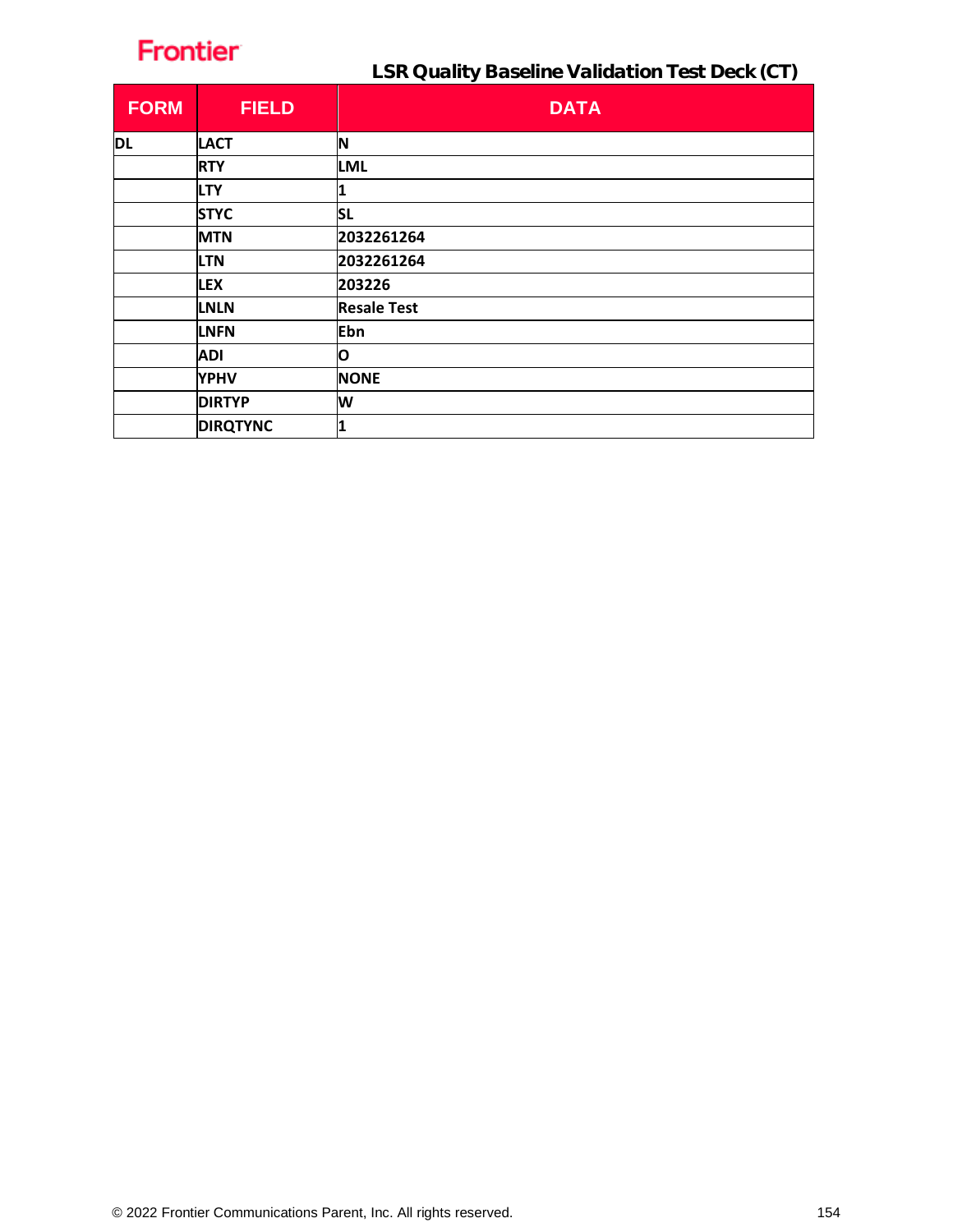LSR Quality Baseline Validation Test Deck (CT)

| <b>Scenario Number:</b>      | 18                                                         |
|------------------------------|------------------------------------------------------------|
| <b>Scenario Description:</b> | New CLEC Business customer orders a single RESALE service. |
| State:                       | CТ                                                         |
| Transaction:                 | EB/N                                                       |
| <b>Family:</b>               | <b>RESALE</b>                                              |
| <b>Product:</b>              | <b>POTS</b>                                                |
| <b>Market Segment:</b>       | <b>BUSINESS</b>                                            |
|                              |                                                            |

#### **Inbound Request:**

 $ISA~00~$   $\sim 01~$   $\sim 01~$   $\sim 2Z~2$   $TK$   $\sim 01~$   $\sim$  FTRORD ~210506~1046~U~00405~004665077~0~T~^ GS~PO~ZTK~FTRORD~20210506~1046~4665077~X~004050 ST~850~0001 BEG~00~SS~TD18EBNCT050621~01~20210506 REF~11~2032261264~ATN PAM~EZ~1~EA PAM~T5~1~EA DTM~097~20210506~1046 DTM~150~20210513 SI~TI~AA~A SI~TI~RE~EB SI~TI~TY~1BF-PID~X~~TI~AO~Y N1~78~ZTK PER~AG~FTR LSR CERT~TE~8005551212 PER~CN~FTR LSR CERT~~~TE~8005551212 N1~IT~EBN RESALE TEST N4~~CT~06804 NX2~01~115 NX2~02~Federal NX2~07~BROOKFIELD NX2~62~Rd REF~IX~1~LOCNUM PER~CA~FTR LSR CERT~TE~8005551212 SI~TI~AF~N PO1~1~1~EA~~~A6~SS SI~TI~SA~A~TN~2032261264 REF~IX~1~LNUM REF~IX~1~LOCNUM N1~8V~~41~NONE N1~P9~~41~NONE SLN~1~1~A~1~EA SI~TI~BB~A~TB~1  $SLN~1~2~$ A~ $1~$  $EA$ SI~TI~SA~A~SC~MU2CX PO1~2~~~~~SH~LML~A6~DL SI~TI~LB~N SI~TI~LE~1 SI~TI~LN~2032261264 SI~TI~LX~203226 SI~TI~TN~2032261264 SI~TI~TW~SL PID~S~~TI~AT~~~SO-RSQ~Y N9~82~YPHV MTX~~NONE N1~DH~~12~2032261264  $IN2~02~Fbn$ IN2~05~Resale Test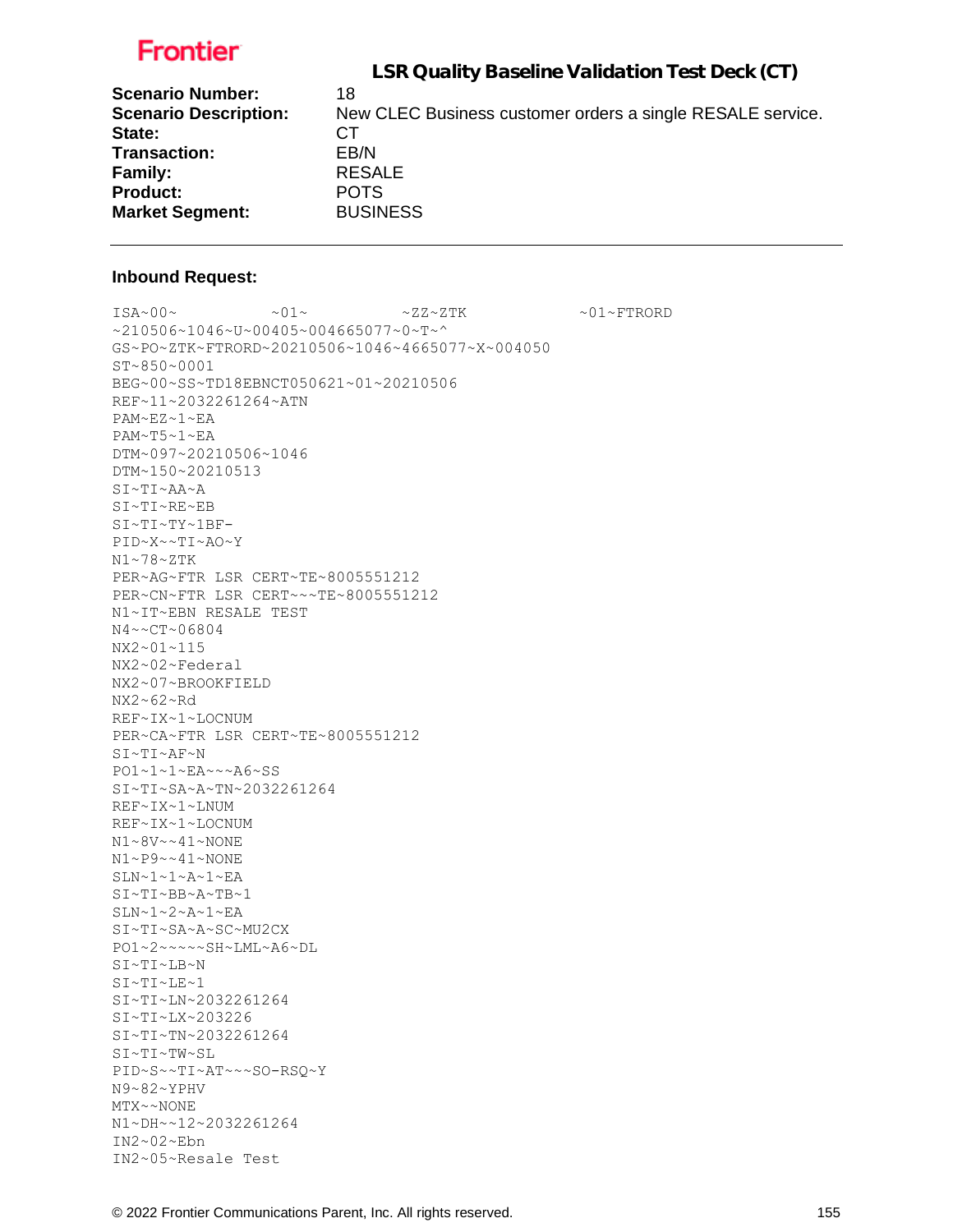

LSR Quality Baseline Validation Test Deck (CT)

PO1~3~~~~~A6~DDA SLN~3~1~I~~~~~~CL~W QTY~38~1~DY  $CTT~3$ SE~51~0001 GE~1~4665077 IEA~1~004665077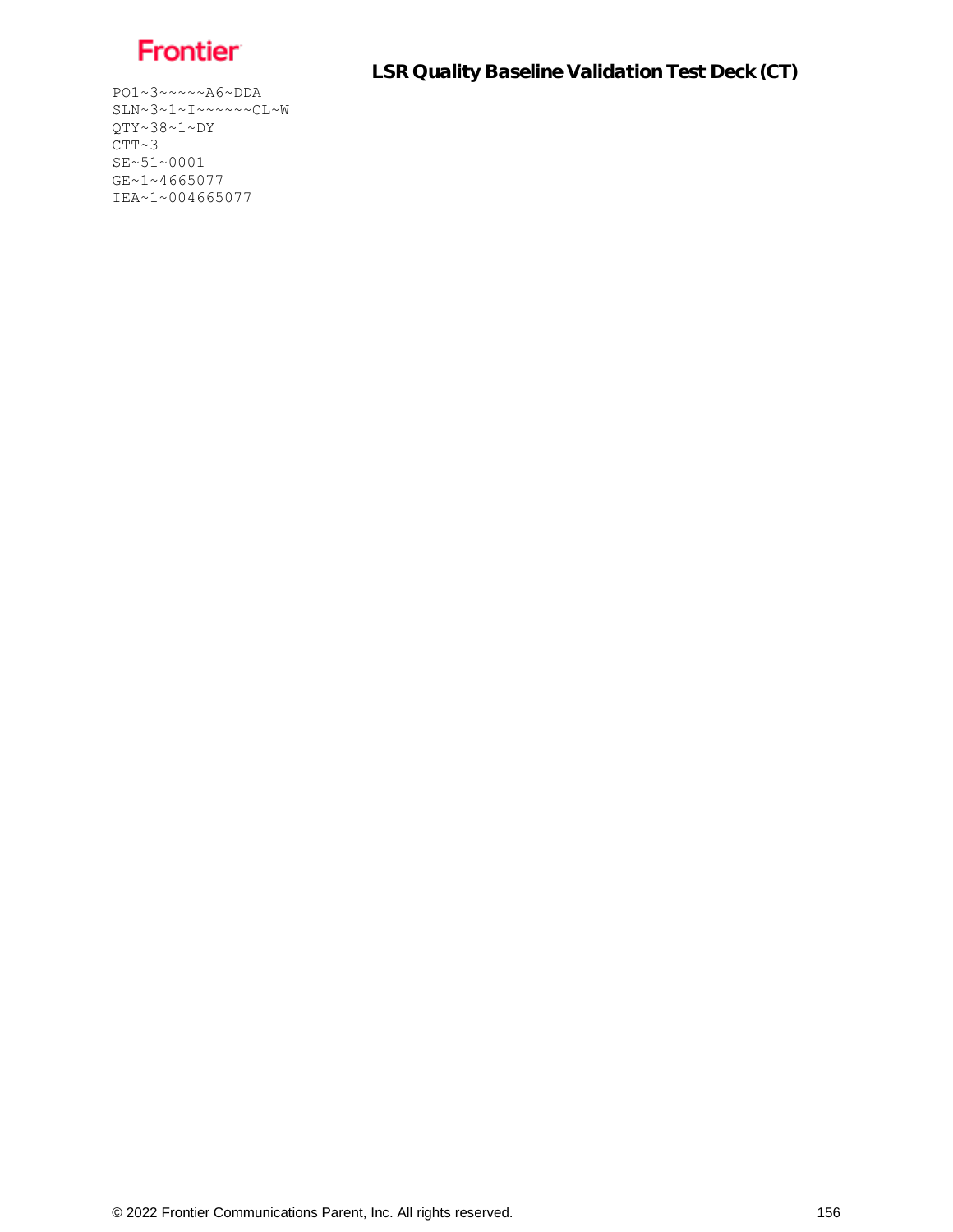LSR Quality Baseline Validation Test Deck (CT)

| New CLEC Business customer orders a single RESALE service. |
|------------------------------------------------------------|
|                                                            |
|                                                            |
|                                                            |
|                                                            |
|                                                            |
|                                                            |

#### **Outbound Response:**

 $ISA~00~\sim$   $~00~\sim$   $~00~\sim$   $~2Z~\sim$  FTRORD  $~01~\sim$  ZTK ~210506~1049~U~00405~004665117~0~T~^ GS~PR~FTRORD~ZTK~20210506~1049~4665117~X~004050 ST~855~0001 BAK~06~AE~TD18EBNCT050621~20210506~01~~~~20210506 REF~11~2032261264~AN REF~11~2032261264~ATN REF~2I~TD18EBNCT050621~LSRNO REF~OW~062118338~ORD REF~SU~C~RT PER~OC~Local Service Request ( LS~TE~888-608-8023 DTM~097~20210506~0949 DTM~150~20210513 PID~X~~TI~FEP~B N1~78~ZTK PER~AG~FTR LSR CERT PO1~1~1~EA~~~A6~CKT SI~TI~TN~2032261264 REF~IX~1~LNUM N9~OW~062118338~ORDL PO1~2~1~EA~~~A6~DIR PAM~GZ~1~EA REF~OW~062118338~DLORD REF~4N~D~DBI1 REF~12~2032261264~DBAN1 DTM~050~20210506 SLN~2~1~A~1~EA SI~TI~LN~2032261264  $\texttt{N1}\!\sim\!\texttt{DH}\!\sim\!\texttt{NONE}$ IN2~05~Resale Test Ebn  $CTT~2$ SE~29~0001 GE~1~4665117 IEA~1~004665117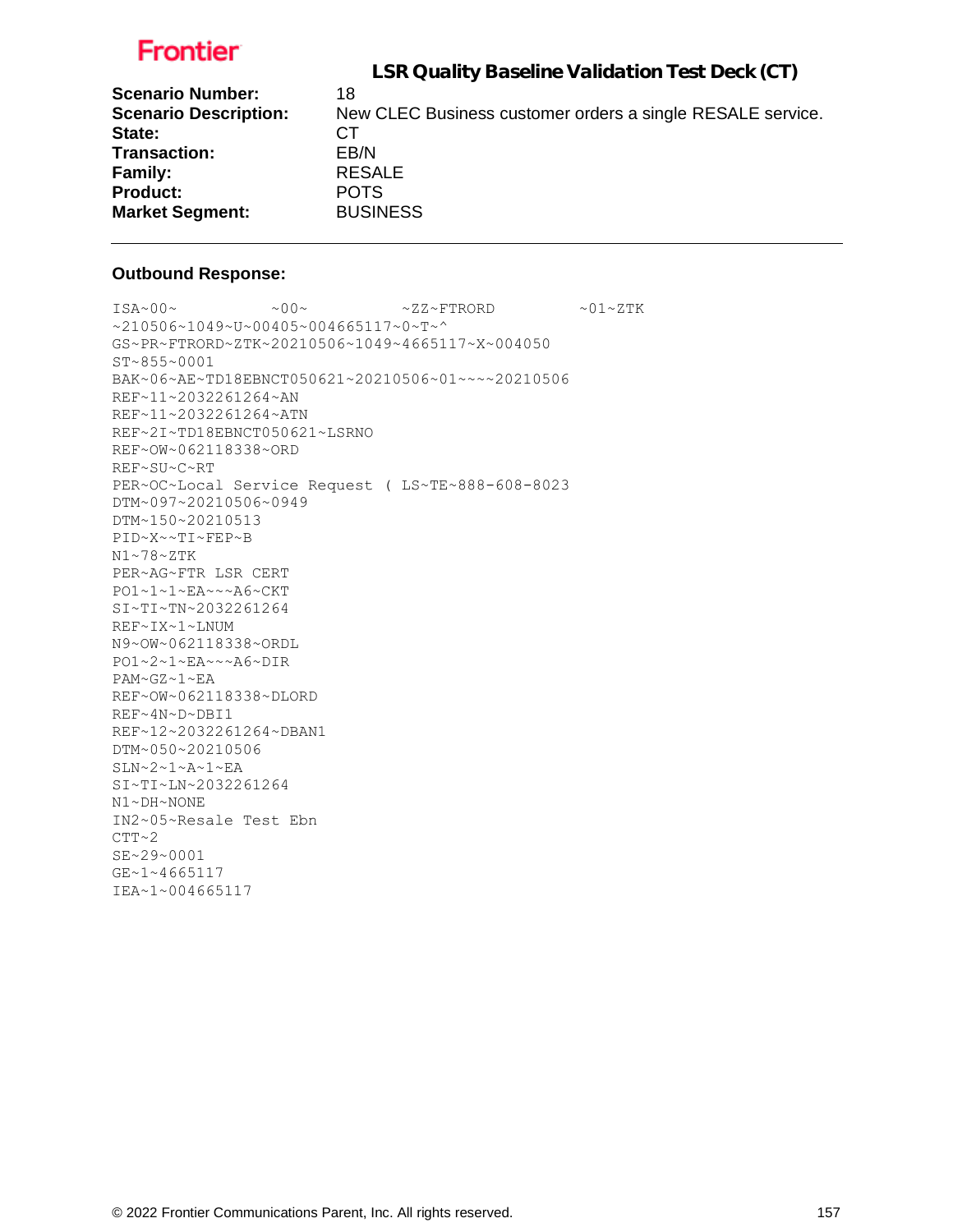|                                                         | LSR Quality Baseline Validation Test Deck (CT)                     |
|---------------------------------------------------------|--------------------------------------------------------------------|
| <b>Scenario Number:</b><br><b>Scenario Description:</b> | 19<br>An existing CLEC Resale business POTS customer migrates "as- |
| State:                                                  | is", all lines from one CLEC to another.<br>CТ                     |
| <b>Transaction:</b>                                     | EB/W                                                               |
| Family:                                                 | <b>RESALE</b>                                                      |
| <b>Product:</b>                                         | <b>POTS</b>                                                        |
| <b>Market Segment:</b>                                  | <b>BUSINESS</b>                                                    |
|                                                         |                                                                    |

| <b>FORM</b> | <b>FIELD</b>  | <b>DATA</b>          |
|-------------|---------------|----------------------|
| <b>LSR</b>  | <b>CCNA</b>   | <b>ZTK</b>           |
|             | PON           |                      |
|             | <b>VER</b>    |                      |
|             | <b>LOCQTY</b> | 1                    |
|             | <b>ATN</b>    | 8603550297           |
|             | <b>DDD</b>    |                      |
|             | <b>REQTYP</b> | <b>EB</b>            |
|             | <b>ACT</b>    | W                    |
|             | <b>AGAUTH</b> | Y                    |
|             | <b>TOS</b>    | <b>1BF-</b>          |
|             | <b>INIT</b>   |                      |
|             | <b>TELNO</b>  |                      |
| EU          | LOCNUM        | 1                    |
|             | <b>NAME</b>   | <b>CLEC CUSTOMER</b> |
|             | <b>AFT</b>    | N                    |
|             | <b>SANO</b>   | 7                    |
|             | <b>SASN</b>   | <b>CATHRYN</b>       |
|             | <b>SATH</b>   | <b>ST</b>            |
|             | <b>CITY</b>   | <b>NEW MILFORD</b>   |
|             | <b>STATE</b>  | <b>CT</b>            |
|             | <b>ZIP</b>    | 06776                |
|             | <b>EATN</b>   | 8603550297           |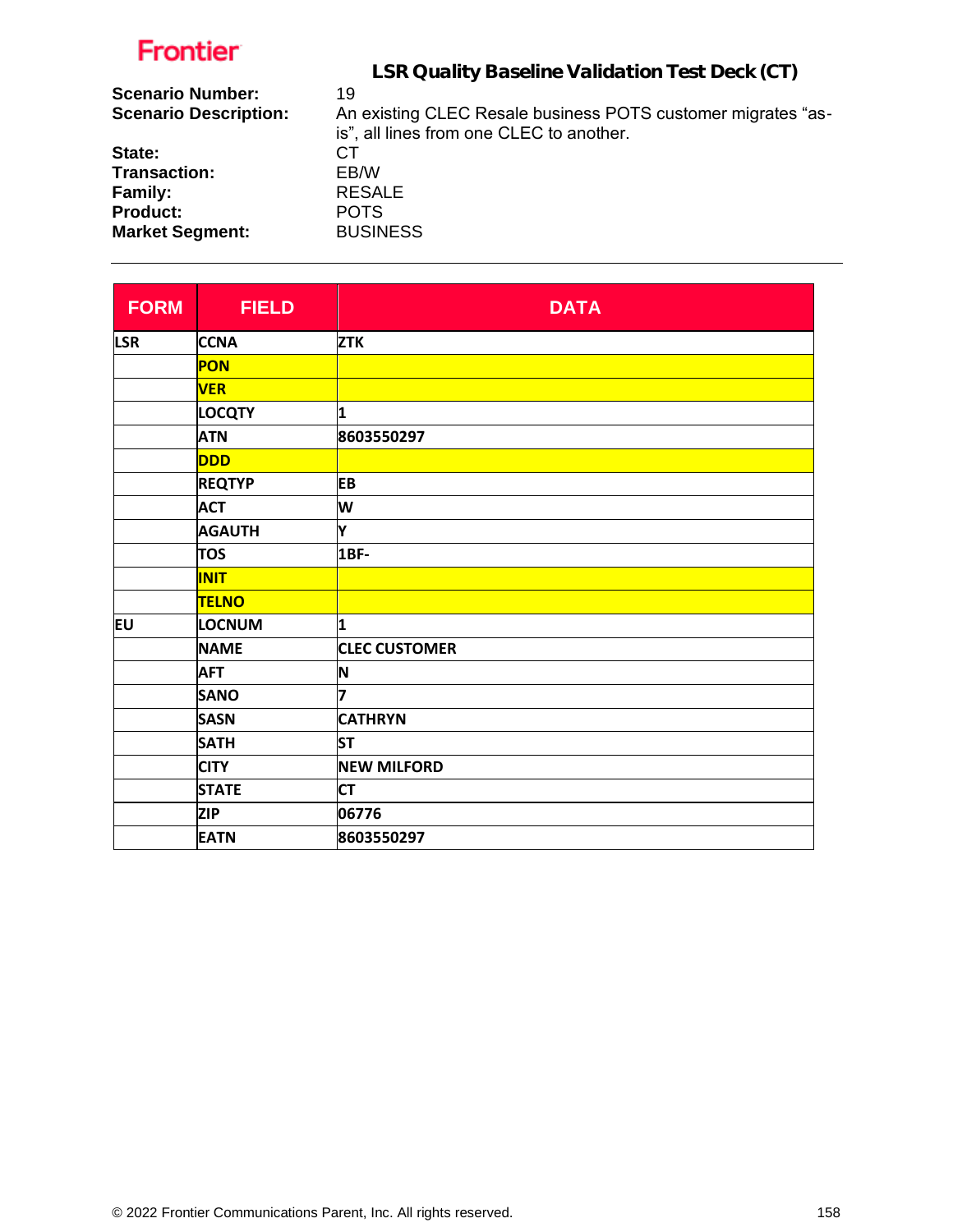|                                                         | LSR Quality Baseline Validation Test Deck (CT)                     |
|---------------------------------------------------------|--------------------------------------------------------------------|
| <b>Scenario Number:</b><br><b>Scenario Description:</b> | 19<br>An existing CLEC Resale business POTS customer migrates "as- |
| State:                                                  | is", all lines from one CLEC to another.<br>CТ                     |
| <b>Transaction:</b>                                     | EB/W                                                               |
| Family:                                                 | <b>RESALE</b>                                                      |
| <b>Product:</b>                                         | <b>POTS</b>                                                        |
| <b>Market Segment:</b>                                  | <b>BUSINESS</b>                                                    |
|                                                         |                                                                    |

#### **Inbound Request:**

 $\text{ISA~00~} \sim \text{O1~} \sim 01 \sim \text{O1~} \sim \text{ZZ~ZTK}$  .  $\sim 01 \sim \text{FTRORD}$ ~210506~1047~U~00405~004665091~0~T~^ GS~PO~ZTK~FTRORD~20210506~1047~4665091~X~004050 ST~850~0001 BEG~00~SS~TD19EBWCT050621~01~20210506 REF~11~8603550297~EATN REF~11~8603550297~ATN PAM~T5~1~EA DTM~097~20210506~1047 DTM~150~20210513 SI~TI~AA~W SI~TI~RE~EB SI~TI~TY~1BF-PID~X~~TI~AO~Y N9~L1~ORI~LSR N1~78~ZTK PER~AG~FTR LSR CERT~TE~8005551212 N1~IT~CLEC CUSTOMER N4~~CT~06776 NX2~01~7 NX2~02~CATHRYN NX2~07~NEW MILFORD NX2~62~ST REF~IX~1~LOCNUM SI~TI~AF~N  $CTT~0$ SE~25~0001 GE~1~4665091 IEA~1~004665091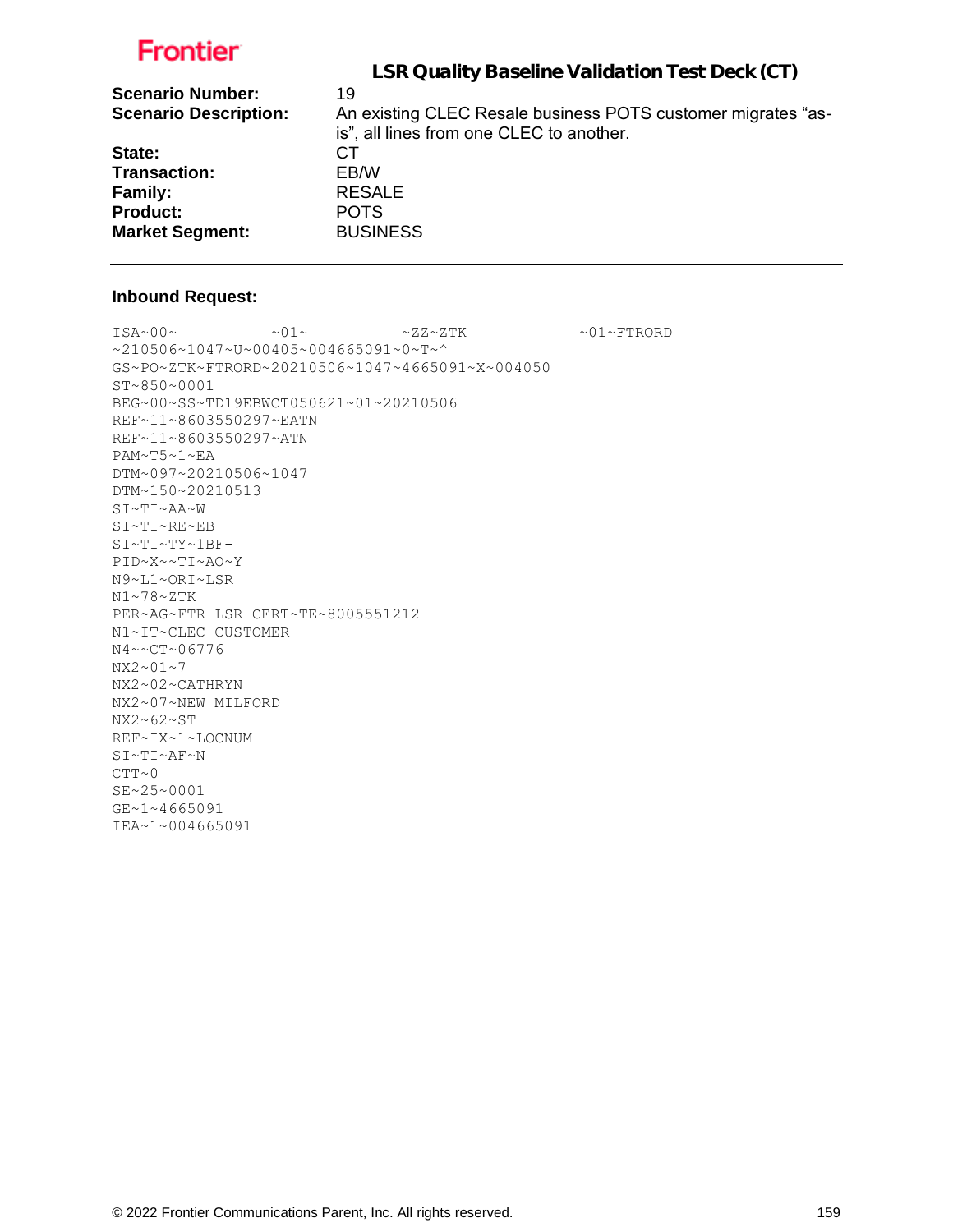| LSR Quality Baseline Validation Test Deck (CT)                                                                 |
|----------------------------------------------------------------------------------------------------------------|
| 19<br>An existing CLEC Resale business POTS customer migrates "as-<br>is", all lines from one CLEC to another. |
| CТ                                                                                                             |
| EB/W                                                                                                           |
| <b>RESALE</b>                                                                                                  |
| <b>POTS</b>                                                                                                    |
| <b>BUSINESS</b>                                                                                                |
|                                                                                                                |

#### **Outbound Response:**

```
\sim 00\sim \text{ 100} \times 2\text{K}^2 + 2\text{K}^2~210506~1050~U~00405~004665129~0~T~^
GS~PR~FTRORD~ZTK~20210506~1050~4665129~X~004050
ST~855~0001
BAK~06~AE~TD19EBWCT050621~20210506~01~~~~20210506
REF~11~8603550297~AN
REF~11~8603550297~ATN
REF~2I~TD19EBWCT050621~LSRNO
REF~OW~062118339~ORD
REF~SU~C~RT
PER~OC~Local Service Request ( LS~TE~888-608-8023
DTM~097~20210506~0950
DTM~150~20210513
PID~X~~TI~FEP~B
N1~78~ZTK
PER~AG~FTR LSR CERT
PO1~1~1~EA~~~A6~CKT
SI~TI~IT~8603550297
REF~9F~062118339
N9~OW~062118339~ORDL
PO1~2~1~EA~~~A6~CKT
N9~OW~062118340~ORDL
CTT~2SE~21~0001
GE~1~4665129
IEA~1~004665129
```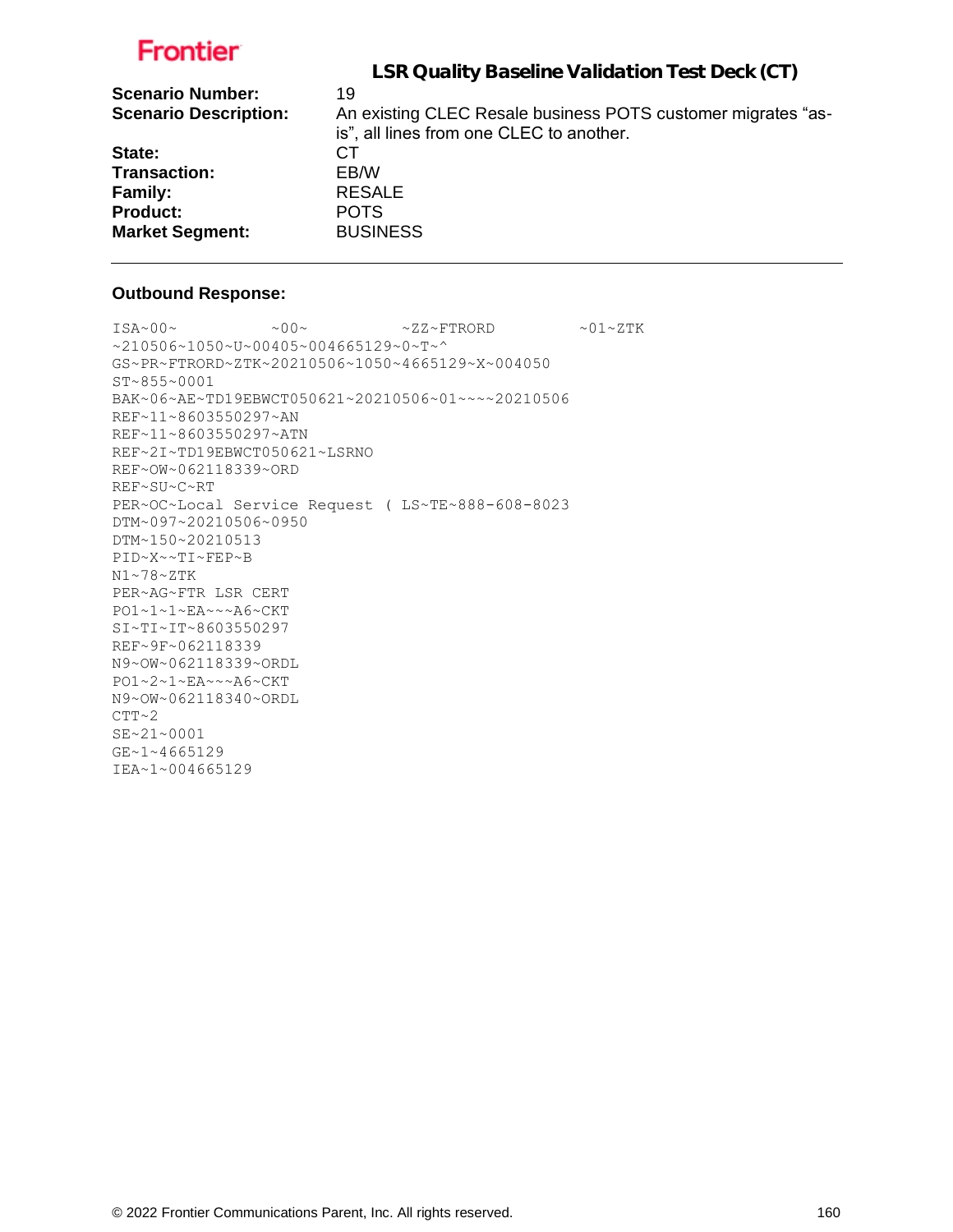|                              | LSR Quality Baseline Validation Test Deck (CT)            |
|------------------------------|-----------------------------------------------------------|
| <b>Scenario Number:</b>      | 20                                                        |
| <b>Scenario Description:</b> | Existing CLEC Residence customer requests new stand alone |
|                              | Directory Listing.                                        |
| State:                       | CТ                                                        |
| <b>Transaction:</b>          | JB/N                                                      |
| Family:                      | UNE.                                                      |
| <b>Product:</b>              | <b>POTS</b>                                               |
| <b>Market Segment:</b>       | <b>RESIDENCE</b>                                          |

| <b>FORM</b> | <b>FIELD</b>    | <b>DATA</b>          |
|-------------|-----------------|----------------------|
| <b>LSR</b>  | <b>CCNA</b>     | <b>ZTK</b>           |
|             | PON             |                      |
|             | <b>VER</b>      |                      |
|             | LOCQTY          | 1                    |
|             | <b>DDD</b>      |                      |
|             | <b>REQTYP</b>   | JB                   |
|             | <b>ACT</b>      | N                    |
|             | <b>AGAUTH</b>   | Y                    |
|             | <b>TOS</b>      | $2--$                |
|             | <b>BI1</b>      | D                    |
|             | <b>BAN1</b>     | N                    |
|             | <b>INIT</b>     |                      |
|             | <b>TELNO</b>    |                      |
| Eυ          | <b>LOCNUM</b>   | 1                    |
|             | <b>NAME</b>     | <b>NEW DIRECTORY</b> |
|             | <b>AFT</b>      | N                    |
|             | <b>SANO</b>     | 110                  |
|             | <b>SASN</b>     | Page                 |
|             | <b>SATH</b>     | <b>AVE</b>           |
|             | <b>CITY</b>     | <b>Bristol</b>       |
|             | <b>STATE</b>    | <b>CT</b>            |
|             | <b>ZIP</b>      | 06010                |
| DL          | <b>LACT</b>     | N                    |
|             | <b>RTY</b>      | <b>LML</b>           |
|             | <b>LTY</b>      | 1                    |
|             | <b>STYC</b>     | <b>SL</b>            |
|             | <b>MTN</b>      | 8602614036           |
|             | <b>LTN</b>      | 8602614036           |
|             | LEX             | 860261               |
|             | LNLN            | <b>Directory</b>     |
|             | LNFN            | <b>New</b>           |
|             | <b>ADI</b>      | O                    |
|             | <b>DIRTYP</b>   | W                    |
|             | <b>DIRQTYNC</b> | $\mathbf{1}$         |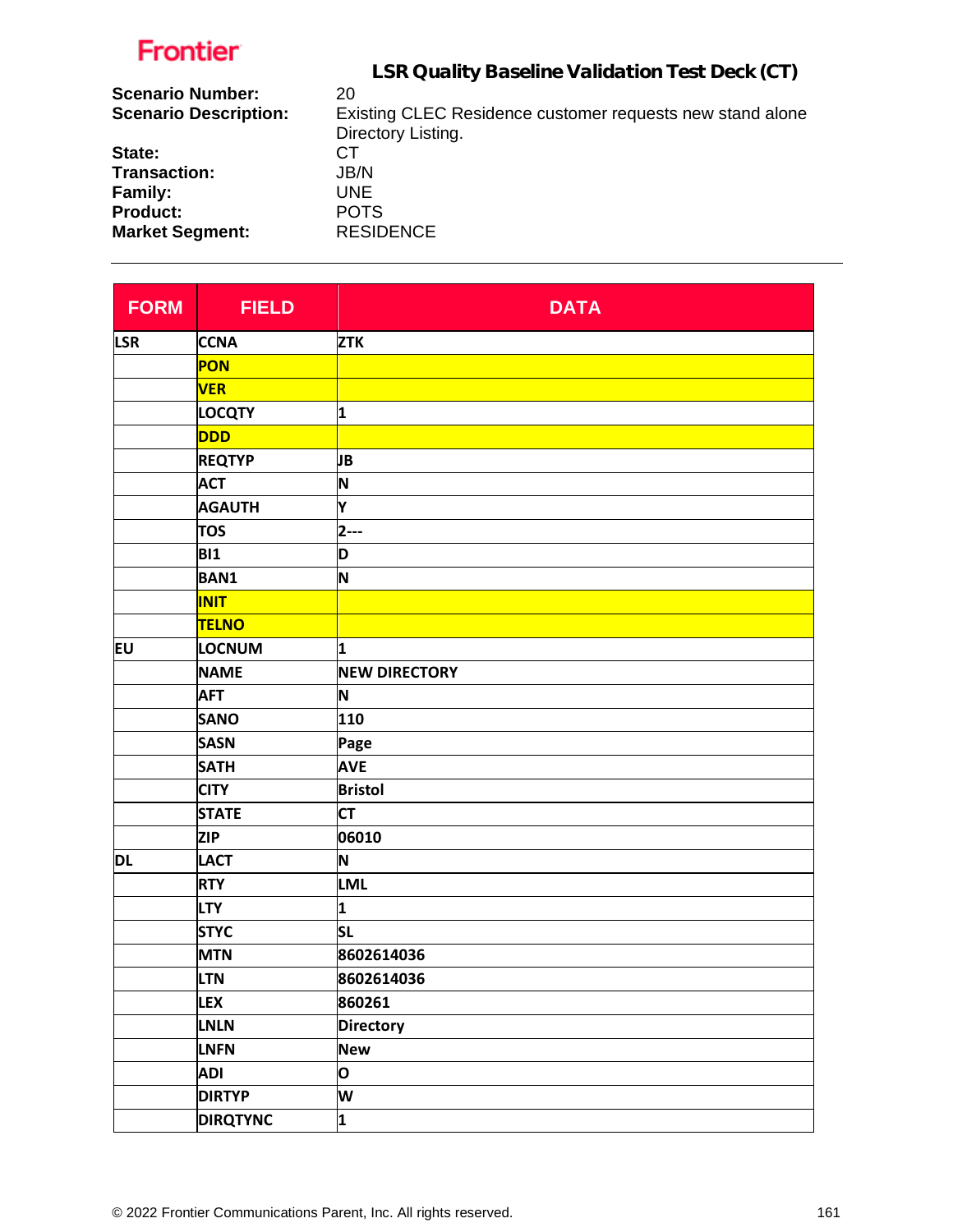|                              | LSR Quality Baseline Validation Test Deck (CT)            |
|------------------------------|-----------------------------------------------------------|
| <b>Scenario Number:</b>      | 20                                                        |
| <b>Scenario Description:</b> | Existing CLEC Residence customer requests new stand alone |
|                              | Directory Listing.                                        |
| State:                       | CТ                                                        |
| <b>Transaction:</b>          | JB/N                                                      |
| <b>Family:</b>               | UNE.                                                      |
| <b>Product:</b>              | <b>POTS</b>                                               |
| <b>Market Segment:</b>       | <b>RESIDENCE</b>                                          |
|                              |                                                           |

#### **Inbound Request:**

IEA~1~004665147

 $\sim 01 \times 100 \times 100 \times 27 \times 27 \times 500 \times 100 \times 27 \times 500 \times 100 \times 100 \times 100 \times 100 \times 100 \times 100 \times 100 \times 100 \times 100 \times 100 \times 100 \times 100 \times 100 \times 100 \times 100 \times 100 \times 100 \times 100 \times 100 \times 100 \times 100 \times 100 \times 100 \times 100 \times 100 \times 100 \times 100 \times 100 \times$ ~210506~1057~U~00405~004665147~0~T~^ GS~PO~ZTK~FTRORD~20210506~1057~4665147~X~004050 ST~850~0001 BEG~00~SS~TD20JBNCT050621~01~20210506 REF~12~N~BAN1 REF~4N~D~BI1 PAM~T5~1~EA DTM~097~20210506~1057 DTM~150~20210513 SI~TI~AA~A SI~TI~RE~JB  $SI~TI~TY~2--$ PID~X~~TI~AO~Y N1~78~ZTK PER~AG~FTR LSR CERT~TE~8005551212 N1~IT~NEW DIRECTORY N4~~CT~06010 NX2~01~110 NX2~02~Page NX2~07~Bristol NX2~62~AVE REF~IX~1~LOCNUM SI~TI~AF~N PO1~1~~~~~SH~LML~A6~DL SI~TI~LB~N SI~TI~LE~1 SI~TI~LN~8602614036 SI~TI~LX~860261 SI~TI~TN~8602614036 SI~TI~TW~SL PID~S~~TI~AT~~~SO-RSQ~Y N1~DH~~12~8602614036 IN2~02~New IN2~05~Directory PO1~2~~~~~A6~DDA SLN~2~1~I~~~~~~CL~W QTY~38~1~DY  $CTT~2$ SE~37~0001 GE~1~4665147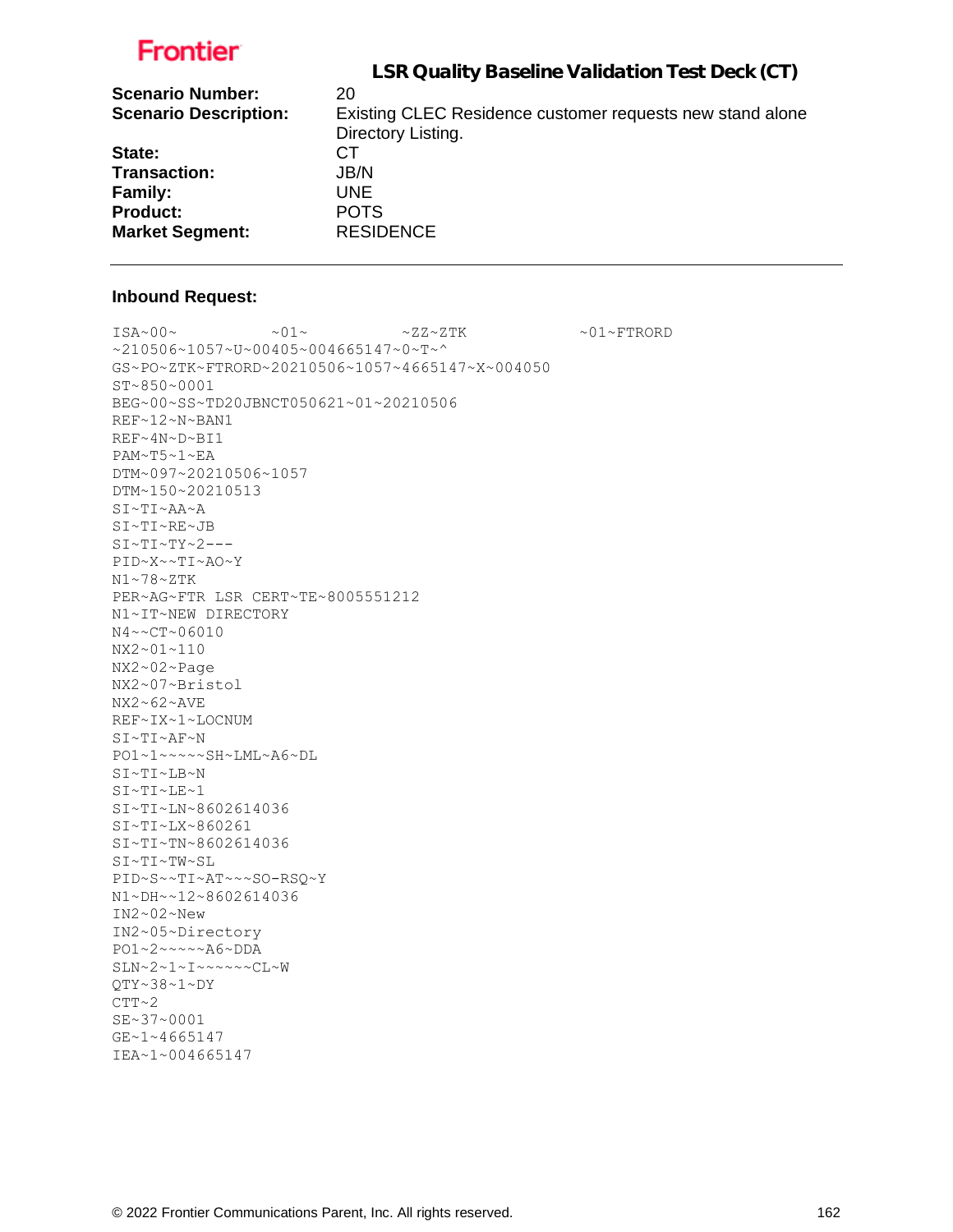|                              | LSR Quality Baseline Validation Test Deck (CT)            |
|------------------------------|-----------------------------------------------------------|
| <b>Scenario Number:</b>      | 20                                                        |
| <b>Scenario Description:</b> | Existing CLEC Residence customer requests new stand alone |
|                              | Directory Listing.                                        |
| State:                       | CТ                                                        |
| <b>Transaction:</b>          | JB/N                                                      |
| Family:                      | UNE.                                                      |
| <b>Product:</b>              | <b>POTS</b>                                               |
| <b>Market Segment:</b>       | <b>RESIDENCE</b>                                          |

#### **Outbound Response:**

 $ISA~00~\sim$   $~00~\sim$   $~00~\sim$   $~0.727~\rm{F}$   $~0.01~\rm{F}$ ~210506~1101~U~00405~004665175~0~T~^ GS~PR~FTRORD~ZTK~20210506~1101~4665175~X~004050 ST~855~0001 BAK~06~AE~TD20JBNCT050621~20210506~01~~~~20210506 REF~11~8602614036~AN REF~11~8602614036~ATN REF~12~N~BAN1 REF~2I~TD20JBNCT050621~LSRNO REF~4N~D~BI1 REF~OW~062118341~ORD REF~SU~C~RT PER~OC~Local Service Request ( LS~TE~888-608-8023 DTM~097~20210506~1001 DTM~150~20210513 PID~X~~TI~FEP~B N1~78~ZTK PER~AG~FTR LSR CERT PO1~1~1~EA~~~A6~CKT N9~OW~062118341~ORDL PO1~2~1~EA~~~A6~DIR PAM~GZ~1~EA REF~OW~062118341~DLORD REF~4N~D~DBI1 REF~12~8602614036~DBAN1 DTM~050~20210506 SLN~2~1~A~1~EA SI~TI~LN~8602614036 N1~DH~NONE IN2~05~Directory New  $CTT~2$ SE~29~0001 GE~1~4665175 IEA~1~004665175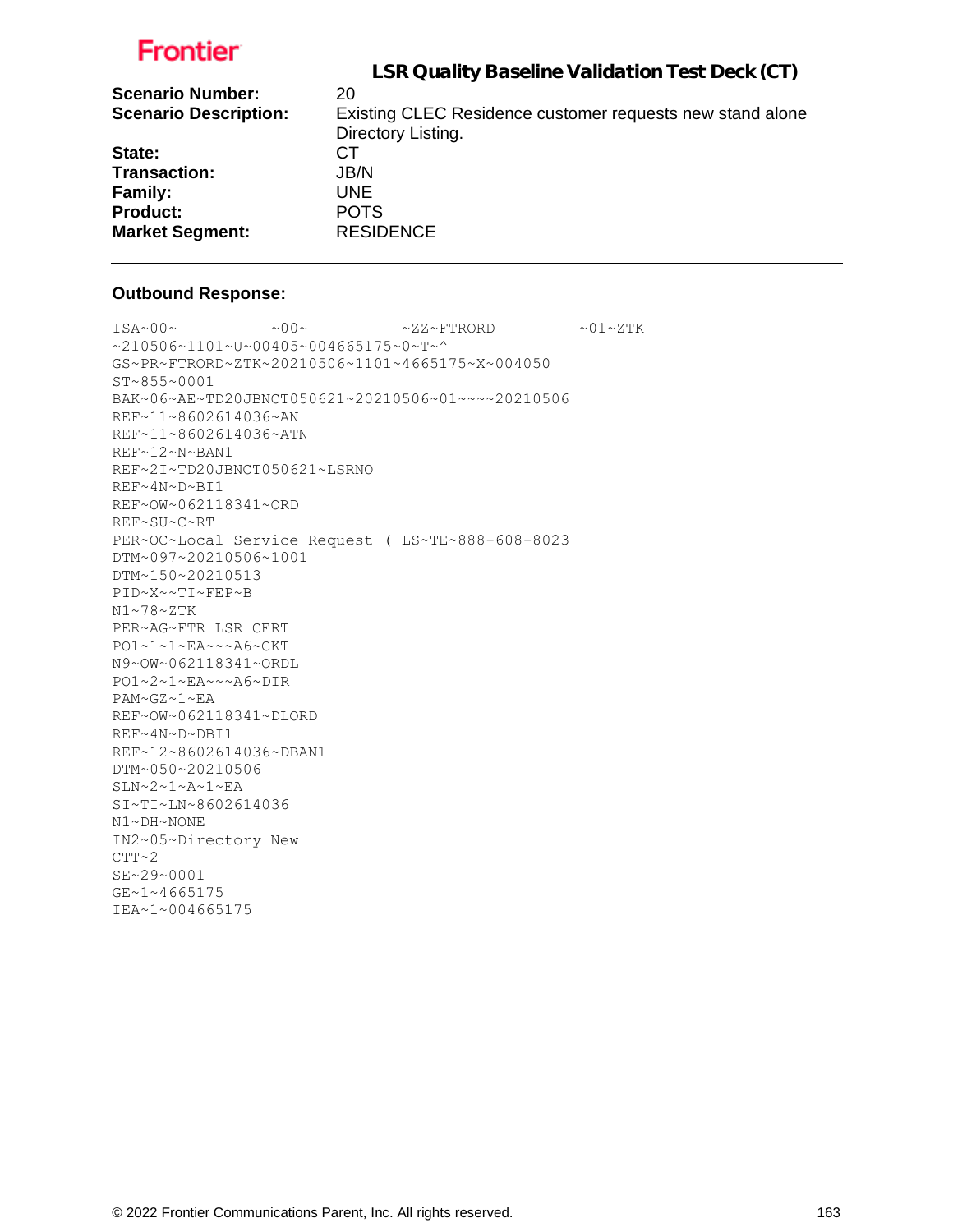| LSR Quality Baseline Validation Test Deck (CT) |  |
|------------------------------------------------|--|
|------------------------------------------------|--|

| <b>Scenario Number:</b><br><b>Scenario Description:</b> | 21<br>Existing CLEC Business customer requests new multi-line stand<br>alone Directory Listing. |
|---------------------------------------------------------|-------------------------------------------------------------------------------------------------|
| State:                                                  | CT.                                                                                             |
| Transaction:                                            | JB/N                                                                                            |
| <b>Family:</b>                                          | UNE.                                                                                            |
| <b>Product:</b>                                         | <b>POTS</b>                                                                                     |
| <b>Market Segment:</b>                                  | <b>BUSINESS</b>                                                                                 |

| <b>FORM</b> | <b>FIELD</b>  | <b>DATA</b>          |
|-------------|---------------|----------------------|
| <b>LSR</b>  | <b>CCNA</b>   | <b>ZTK</b>           |
|             | PON           |                      |
|             | <b>VER</b>    |                      |
|             | <b>LOCQTY</b> | 1                    |
|             | <b>DDD</b>    |                      |
|             | <b>REQTYP</b> | JB                   |
|             | <b>ACT</b>    | N                    |
|             | <b>AGAUTH</b> | Υ                    |
|             | <b>TOS</b>    | $1 - -$              |
|             | <b>BI1</b>    | D                    |
|             | <b>BAN1</b>   | N                    |
|             | <b>INIT</b>   |                      |
|             | <b>TELNO</b>  |                      |
|             | <b>IMPCON</b> |                      |
|             | <b>TELNO</b>  |                      |
| <b>EU</b>   | LOCNUM        | 1                    |
|             | <b>NAME</b>   | <b>NEW DIRECTORY</b> |
|             | <b>AFT</b>    | N                    |
|             | <b>SANO</b>   | 2                    |
|             | <b>SASN</b>   | Olde Hall            |
|             | <b>SATH</b>   | <b>RD</b>            |
|             | <b>CITY</b>   | <b>Hebron</b>        |
|             | <b>STATE</b>  | <b>CT</b>            |
|             | <b>ZIP</b>    | 06248                |
| <b>DL</b>   | <b>LACT</b>   | N                    |
|             | <b>RTY</b>    | <b>LML</b>           |
|             | <b>LTY</b>    | 1                    |
|             | <b>STYC</b>   | $ \mathsf{SL} $      |
|             | <b>MTN</b>    | 8602280006           |
|             | <b>LTN</b>    | 8602280006           |
|             | <b>LEX</b>    | 860228               |
|             | <b>LNLN</b>   | <b>Directory</b>     |
|             | LNFN          | <b>New</b>           |
|             | <b>ADI</b>    | O                    |
|             | <b>YPHV</b>   | <b>NONE</b>          |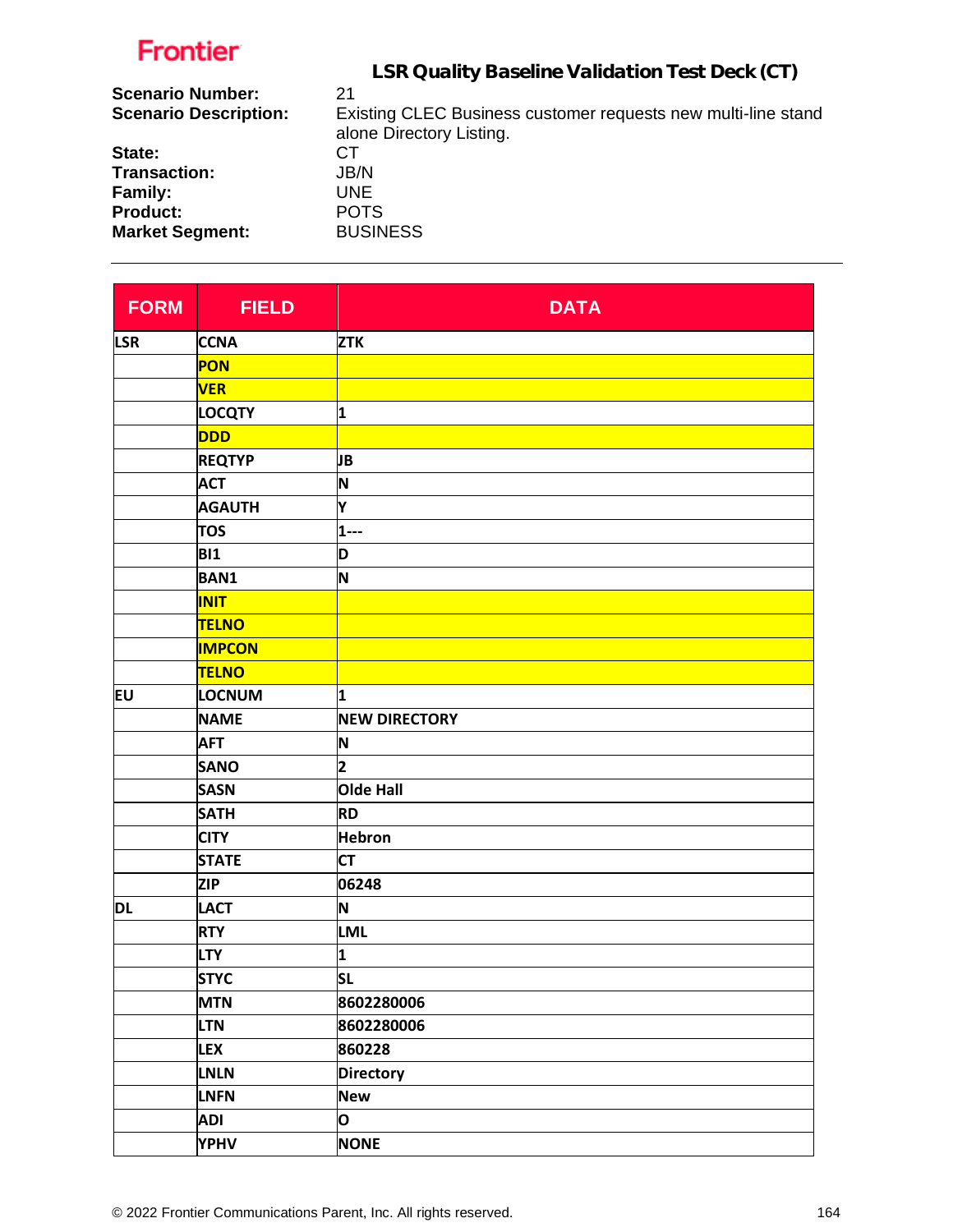LSR Quality Baseline Validation Test Deck (CT)

| <b>FORM</b> | <b>FIELD</b>    | <b>DATA</b>  |
|-------------|-----------------|--------------|
|             | <b>LACT</b>     | N            |
|             | <b>RTY</b>      | <b>LAL</b>   |
|             | <b>LTY</b>      |              |
|             | <b>STYC</b>     | <b>SL</b>    |
|             | <b>MTN</b>      | 8602280006   |
|             | <b>LTN</b>      | 8602280006   |
|             | <b>LEX</b>      | 860228       |
|             | <b>LNLN</b>     | <b>Clark</b> |
|             | <b>LNFN</b>     | Jane         |
|             | <b>ADI</b>      | O            |
|             | <b>YPHV</b>     | <b>NONE</b>  |
|             | <b>DIRTYP</b>   | W            |
|             | <b>DIRQTYNC</b> | 1            |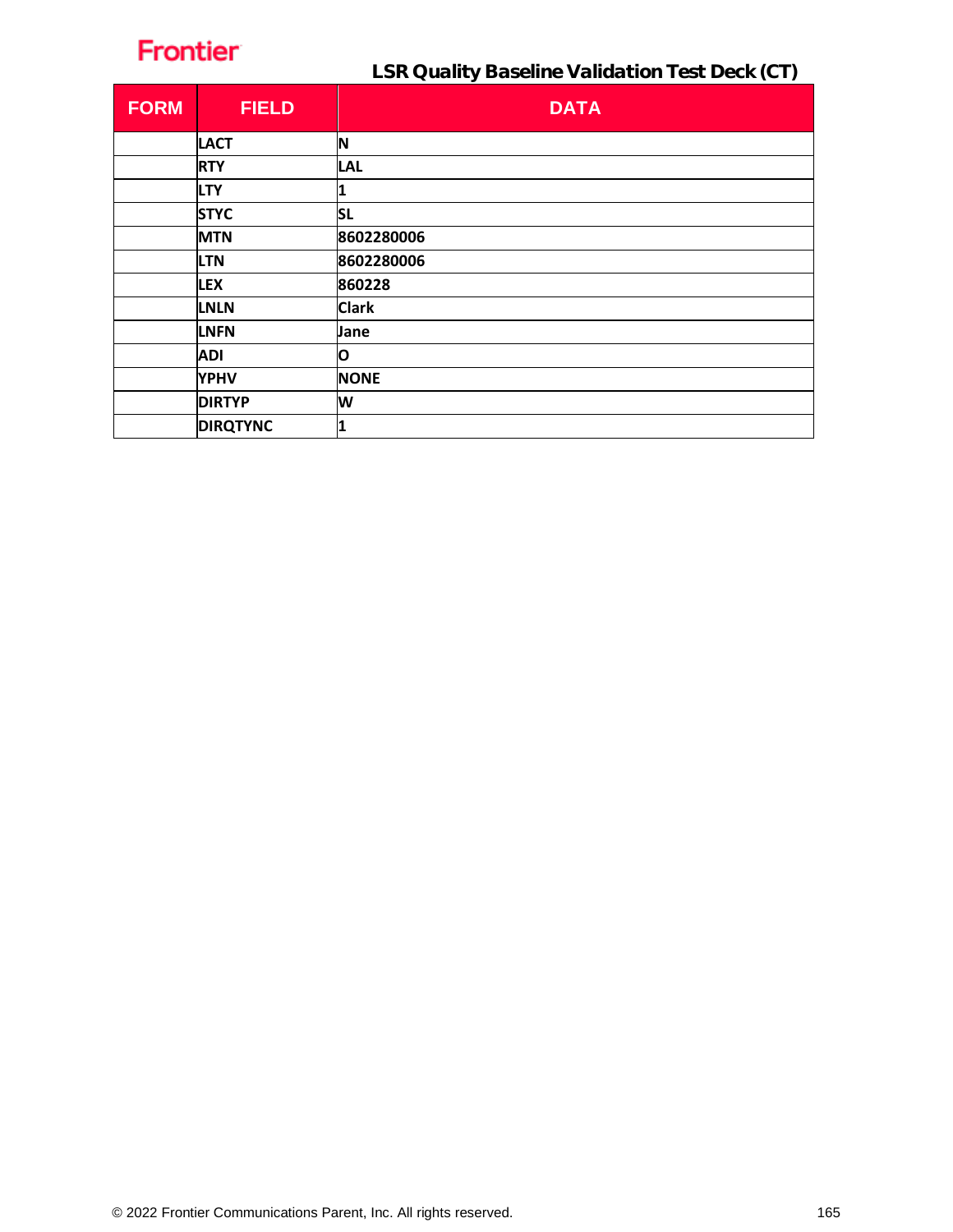| LSR Quality Baseline Validation Test Deck (CT)                                            |
|-------------------------------------------------------------------------------------------|
| 21                                                                                        |
| Existing CLEC Business customer requests new multi-line stand<br>alone Directory Listing. |
| СT                                                                                        |
| JB/N                                                                                      |
| UNE.                                                                                      |
| <b>POTS</b>                                                                               |
| <b>BUSINESS</b>                                                                           |
|                                                                                           |

#### **Inbound Request:**

 $\sim 01 \times 100 \times 100 \times 27 \times 27 \times 500 \times 100 \times 100 \times 100 \times 100 \times 100 \times 100 \times 100 \times 100 \times 100 \times 100 \times 100 \times 100 \times 100 \times 100 \times 100 \times 100 \times 100 \times 100 \times 100 \times 100 \times 100 \times 100 \times 100 \times 100 \times 100 \times 100 \times 100 \times 100 \times 100 \times 100 \times 100 \$  $~10506~1058~$ v $~100405$  ~ 004665161~0~T~^ GS~PO~ZTK~FTRORD~20210506~1058~4665161~X~004050 ST~850~0001 BEG~00~SS~TD21JBNCT050621~01~20210506 REF~12~N~BAN1 REF~4N~D~BI1 PAM~T5~1~EA DTM~097~20210506~1058 DTM~150~20210513 SI~TI~AA~A SI~TI~RE~JB  $SI~TI~TY~1$ ---PID~X~~TI~AO~Y N1~78~ZTK PER~AG~FTR LSR CERT~TE~8005551212 PER~CN~FTR LSR CERT~~~TE~8005551212 N1~IT~NEW DIRECTORY N4~~CT~06248 NX2~01~2 NX2~02~Olde Hall NX2~07~Hebron NX2~62~RD REF~IX~1~LOCNUM SI~TI~AF~N PO1~1~~~~~SH~LML~A6~DL SI~TI~LB~N SI~TI~LE~1 SI~TI~LN~8602280006 SI~TI~LX~860228 SI~TI~TN~8602280006 SI~TI~TW~SL PID~S~~TI~AT~~~SO-RSQ~Y N9~82~YPHV MTX~~NONE N1~DH~~12~8602280006 IN2~02~New IN2~05~Directory PO1~2~~~~~SH~LAL~A6~DL SI~TI~LB~N SI~TI~LE~1 SI~TI~LN~8602280006 SI~TI~LX~860228 SI~TI~TN~8602280006 SI~TI~TW~SL PID~S~~TI~AT~~~SO-RSQ~Y N9~82~YPHV MTX~~NONE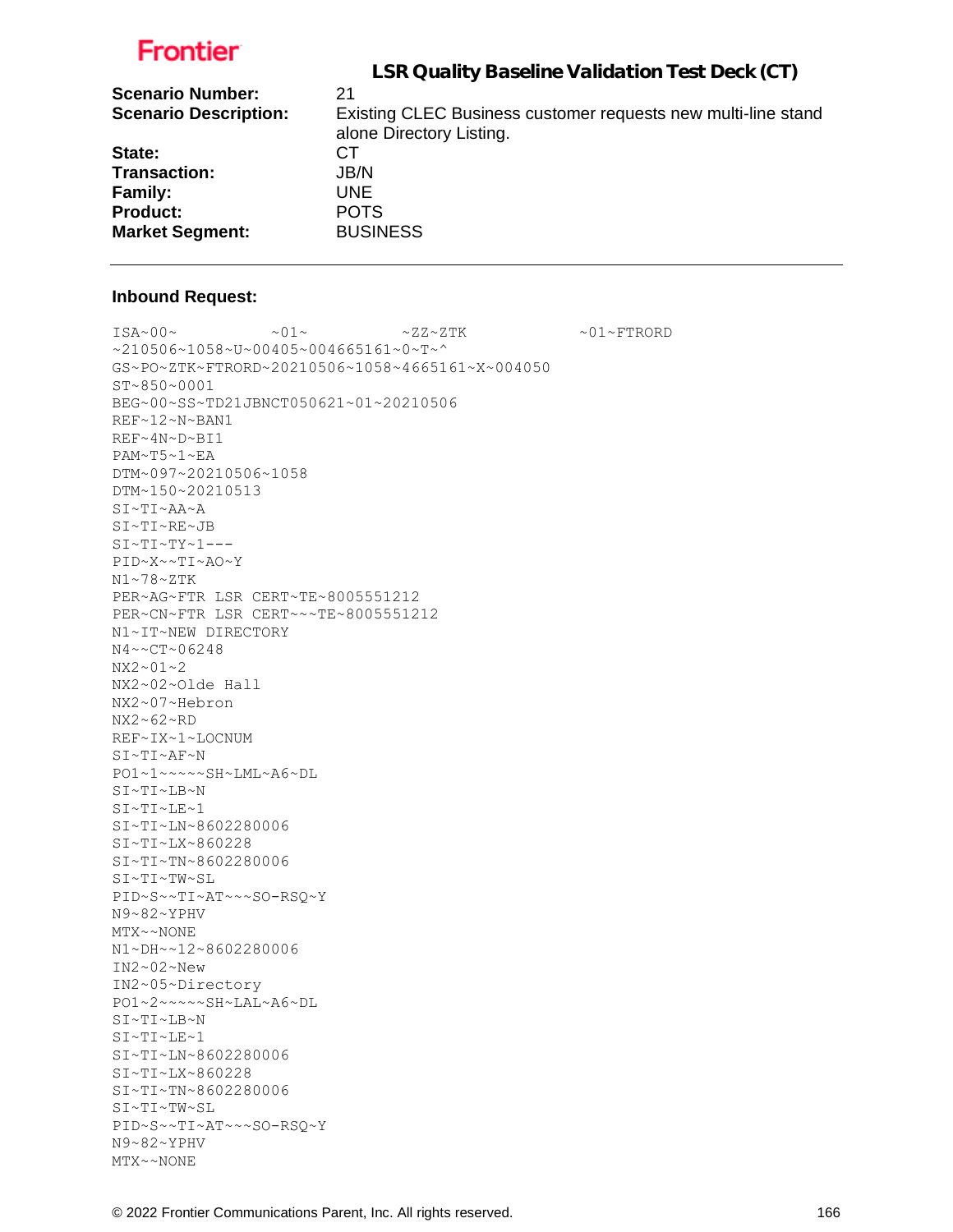

LSR Quality Baseline Validation Test Deck (CT)

N1~DH~~12~8602280006 IN2~02~Jane IN2~05~Clark PO1~3~~~~~A6~DDA  $SLN-3-1-1\sim\sim\sim\sim\sim CL\sim W$ QTY~38~1~DY  $CTT~3$ SE~53~0001 GE~1~4665161 IEA~1~004665161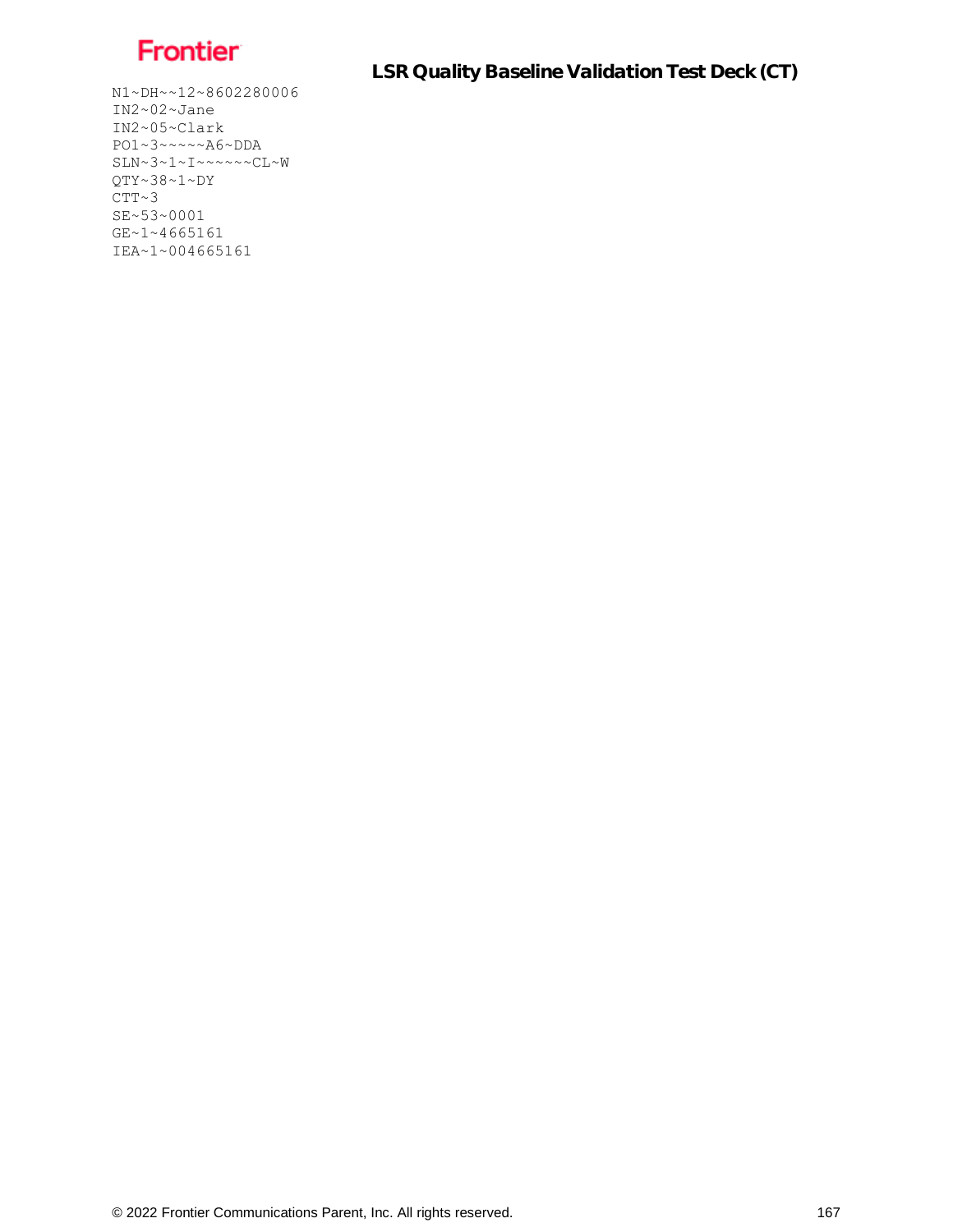|                              | LSR Quality Baseline Validation Test Deck (CT)                                            |
|------------------------------|-------------------------------------------------------------------------------------------|
| <b>Scenario Number:</b>      | 21                                                                                        |
| <b>Scenario Description:</b> | Existing CLEC Business customer requests new multi-line stand<br>alone Directory Listing. |
| State:                       | CT.                                                                                       |
| <b>Transaction:</b>          | JB/N                                                                                      |
| Family:                      | UNE.                                                                                      |
| <b>Product:</b>              | <b>POTS</b>                                                                               |
| <b>Market Segment:</b>       | <b>BUSINESS</b>                                                                           |

#### **Outbound Response:**

```
ISA~00~\sim ~00~\sim ~00~\sim ~01~\sim ZZ~\sim FTRORD ~01~\sim 2.1~\sim Z TK
~1210506~1101~~U~00405~004665187~0~T~^
GS~PR~FTRORD~ZTK~20210506~1101~4665187~X~004050
ST~855~0001
BAK~06~AE~TD21JBNCT050621~20210506~01~~~~20210506
REF~11~8602280006~AN
REF~11~8602280006~ATN
REF~12~N~BAN1
REF~2I~TD21JBNCT050621~LSRNO
REF~4N~D~BI1
REF~OW~062118342~ORD
REF~SU~C~RT
PER~OC~Local Service Request ( LS~TE~888-608-8023
DTM~097~20210506~1001
DTM~150~20210513
PID~X~~TI~FEP~B
N1~78~ZTK
PER~AG~FTR LSR CERT
PO1~1~1~EA~~~A6~CKT
N9~OW~062118342~ORDL
PO1~2~1~EA~~~A6~DIR
PAM~GZ~2~EA
REF~OW~062118342~DLORD
REF~4N~D~DBI1
REF~12~8602280006~DBAN1
DTM~050~20210506
SLN~2~1~A~1~EA
SI~TI~LN~8602280006
N1~DH~NONE
IN2~05~Directory New
SLN~2~2~A~1~EA
SI~TI~LN~8602280006
N1~DH~NONE
IN2~05~Clark Jane
REF~LI~A~ALI
CTT~2SE~34~0001
GE~1~4665187
IEA~1~004665187
```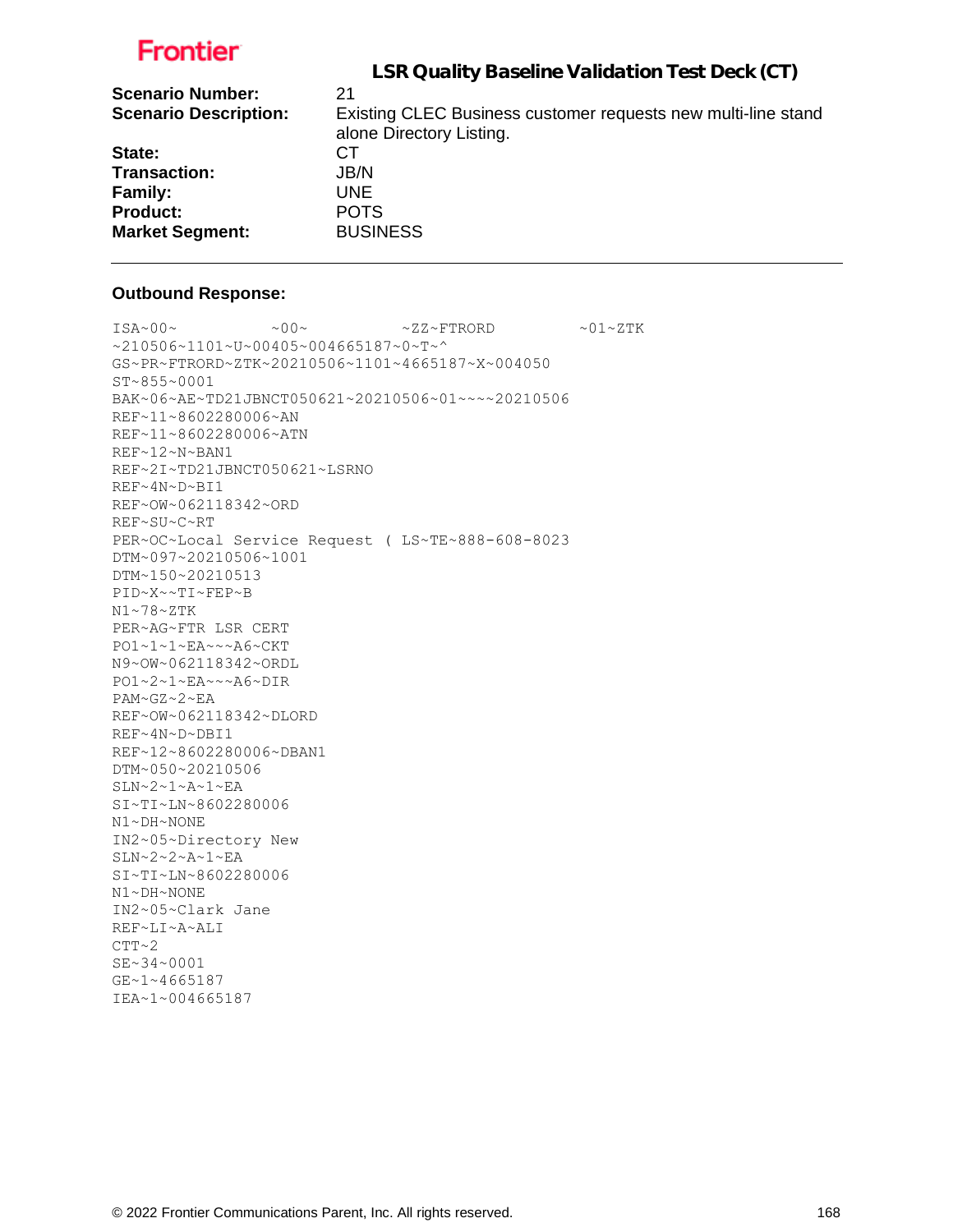| LSR Quality Baseline Validation Test Deck (CT)             |
|------------------------------------------------------------|
| 22                                                         |
| Existing CLEC Residence customer requests to change a name |
| on the Directory Listing.                                  |
| CT.                                                        |
| JB/C                                                       |
| UNE.                                                       |
| <b>POTS</b>                                                |
| <b>RESIDENCE</b>                                           |
|                                                            |

| <b>FORM</b> | <b>FIELD</b>  | <b>DATA</b>                 |
|-------------|---------------|-----------------------------|
| <b>LSR</b>  | <b>CCNA</b>   | <b>ZTK</b>                  |
|             | PON           |                             |
|             | <b>VER</b>    |                             |
|             | <b>LOCQTY</b> | 1                           |
|             | DDD           |                             |
|             | <b>REQTYP</b> | JB                          |
|             | <b>ACT</b>    | C                           |
|             | <b>AGAUTH</b> | Y                           |
|             | <b>TOS</b>    | 2---                        |
|             | <b>BI1</b>    | D                           |
|             | <b>BAN1</b>   | 2032022632                  |
|             | <b>INIT</b>   |                             |
|             | <b>TELNO</b>  |                             |
| EU          | LOCNUM        | 1                           |
|             | <b>NAME</b>   | <b>DIRECTORY SUBSCRIBER</b> |
|             | <b>AFT</b>    | N                           |
|             | <b>SANO</b>   | 60                          |
|             | <b>SASN</b>   | LONG NECK POINT             |
|             | <b>SATH</b>   | <b>RD</b>                   |
|             | <b>CITY</b>   | <b>DARIEN</b>               |
|             | <b>STATE</b>  | <b>CT</b>                   |
|             | <b>ZIP</b>    | 06820                       |
| DL          | <b>LACT</b>   |                             |
|             | <b>RTY</b>    | <b>LML</b>                  |
|             | <b>LTY</b>    | 1                           |
|             | <b>STYC</b>   | <b>SL</b>                   |
|             | <b>MTN</b>    | 2032022632                  |
|             | <b>LTN</b>    | 2032022632                  |
|             | <b>LEX</b>    | 203202                      |
|             | <b>LNLN</b>   | <b>Directory</b>            |
|             | <b>LNFN</b>   | <b>Change</b>               |
|             | <b>ADI</b>    | O                           |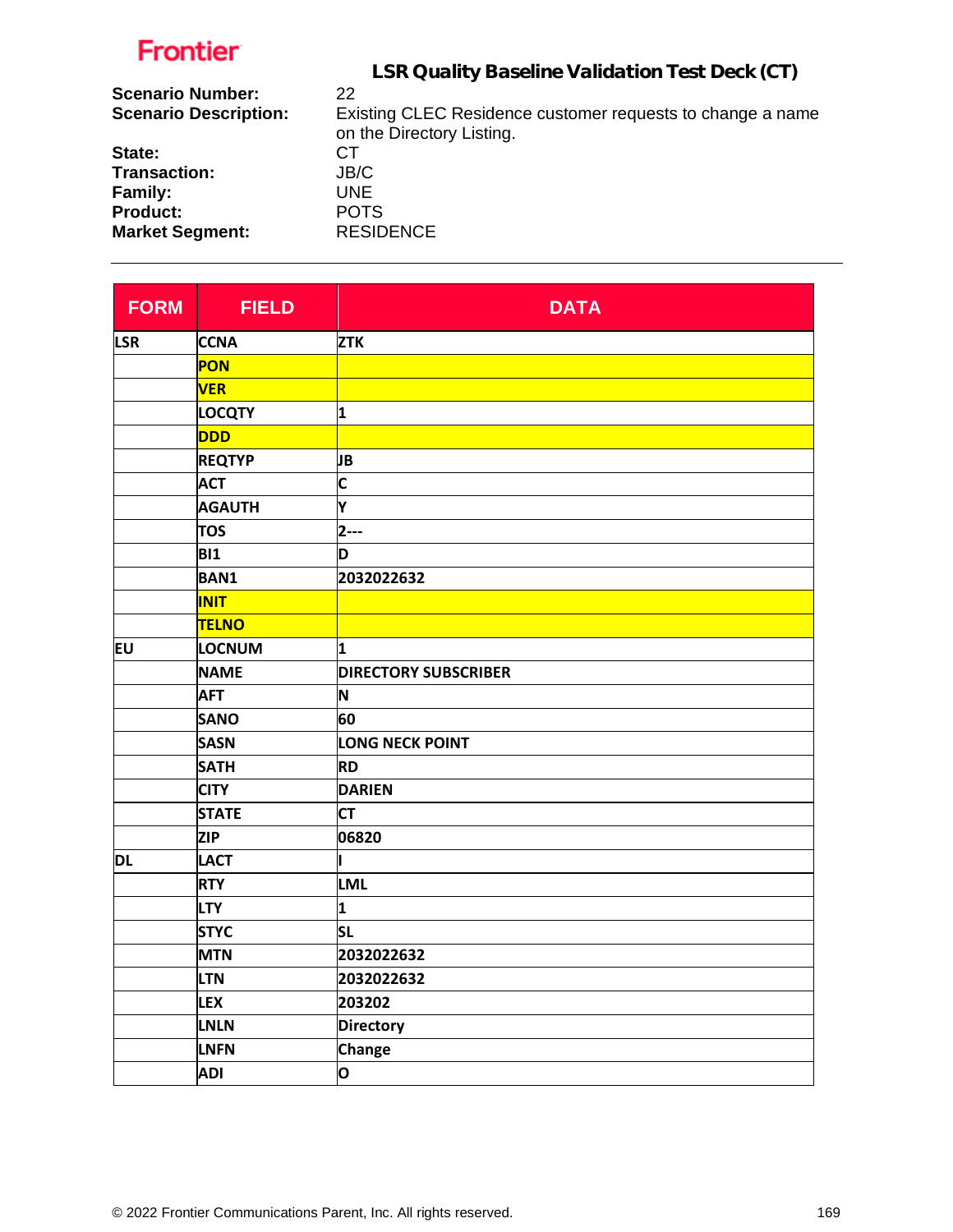|                              | LSR Quality Baseline Validation Test Deck (CT)             |
|------------------------------|------------------------------------------------------------|
| <b>Scenario Number:</b>      | 22                                                         |
| <b>Scenario Description:</b> | Existing CLEC Residence customer requests to change a name |
|                              | on the Directory Listing.                                  |
| State:                       | CT.                                                        |
| <b>Transaction:</b>          | JB/C                                                       |
| <b>Family:</b>               | UNE.                                                       |
| <b>Product:</b>              | <b>POTS</b>                                                |
| <b>Market Segment:</b>       | <b>RESIDENCE</b>                                           |
|                              |                                                            |

#### **Inbound Request:**

 $\sim 01 \times 100 \times 100 \times 27 \times 27 \times 500 \times 100 \times 100 \times 100 \times 100 \times 100 \times 100 \times 100 \times 100 \times 100 \times 100 \times 100 \times 100 \times 100 \times 100 \times 100 \times 100 \times 100 \times 100 \times 100 \times 100 \times 100 \times 100 \times 100 \times 100 \times 100 \times 100 \times 100 \times 100 \times 100 \times 100 \times 100 \$ ~210506~1125~U~00405~004665229~0~T~^ GS~PO~ZTK~FTRORD~20210506~1125~4665229~X~004050 ST~850~0001 BEG~00~SS~TD22JBCCT050621~01~20210506 REF~12~2032022632~BAN1 REF~4N~D~BI1 PAM~T5~1~EA DTM~097~20210506~1125 DTM~150~20210513 SI~TI~AA~C SI~TI~RE~JB  $SI~TI~TY~2--$ PID~X~~TI~AO~Y N9~L1~ORI~LSR MTX~~order resubmitted N1~78~ZTK PER~AG~FTR LSR CERT~TE~8005551212 N1~IT~DIRECTORY SUBSCRIBER N4~~CT~06820 NX2~01~60 NX2~02~Long Neck Point NX2~07~Darien NX2~62~RD REF~IX~1~LOCNUM SI~TI~AF~N PO1~1~~~~~SH~LML~A6~DL SI~TI~LB~I SI~TI~LE~1 SI~TI~LN~2032022632 SI~TI~LX~203202 SI~TI~TN~2032022632 SI~TI~TW~SL PID~S~~TI~AT~~~SO-RSQ~Y N1~DH~~12~2032022632 IN2~02~Change IN2~05~Directory  $CTT~1$ SE~36~0001

GE~1~4665229 IEA~1~004665229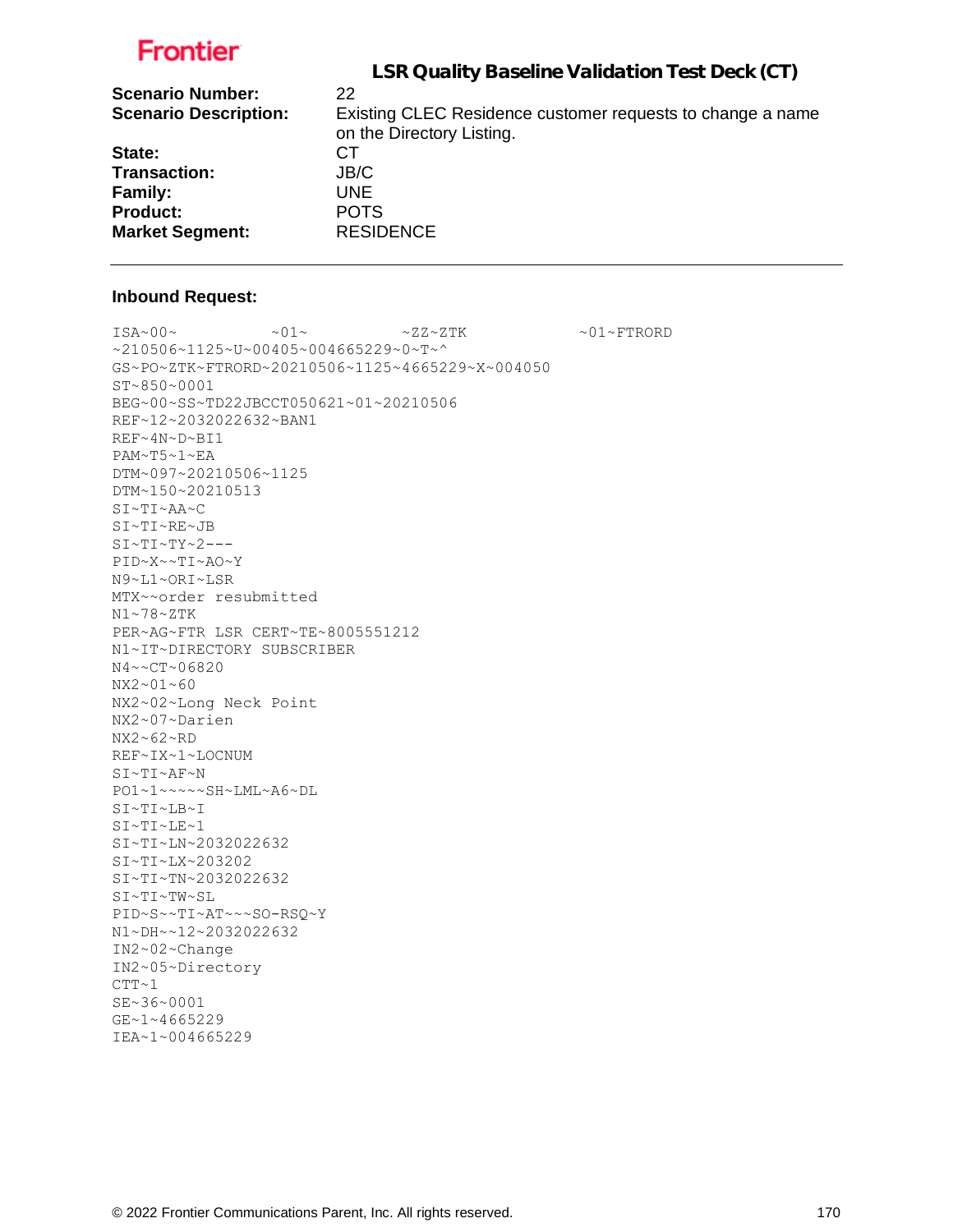|                              | LSR Quality Baseline Validation Test Deck (CT)             |
|------------------------------|------------------------------------------------------------|
| <b>Scenario Number:</b>      | 22                                                         |
| <b>Scenario Description:</b> | Existing CLEC Residence customer requests to change a name |
|                              | on the Directory Listing.                                  |
| State:                       | CТ                                                         |
| <b>Transaction:</b>          | JB/C                                                       |
| Family:                      | UNE.                                                       |
| <b>Product:</b>              | <b>POTS</b>                                                |
| <b>Market Segment:</b>       | <b>RESIDENCE</b>                                           |

#### **Outbound Response:**

 $ISA~00~\sim$   $~00~\sim$   $~00~\sim$   $~01~\sim$   $ZZ~\sim$  FTRORD  $~01~\sim$   $2.1~\sim$   $Z$  TK ~210506~1129~U~00405~004665275~0~T~^ GS~PR~FTRORD~ZTK~20210506~1129~4665275~X~004050 ST~855~0001 BAK~06~AE~TD22JBCCT050621~20210506~01~~~~20210506 REF~11~2032022632~AN REF~11~2032022632~ATN REF~12~2032022632~BAN1 REF~2I~TD22JBCCT050621~LSRNO REF~4N~D~BI1 REF~OW~062118343~ORD REF~SU~C~RT PER~OC~Local Service Request ( LS~TE~888-608-8023 DTM~097~20210506~1029 DTM~150~20210513 PID~X~~TI~FEP~B N1~78~ZTK PER~AG~FTR LSR CERT PO1~1~1~EA~~~A6~CKT N9~OW~062118343~ORDL PO1~2~1~EA~~~A6~DIR PAM~GZ~1~EA REF~OW~062118343~DLORD REF~4N~D~DBI1 REF~12~2032022632~DBAN1 DTM~050~20210506 SLN~2~1~A~1~EA SI~TI~LN~2032022632 N1~DH~NONE IN2~05~Directory Change  $CTT~2$ SE~29~0001 GE~1~4665275 IEA~1~004665275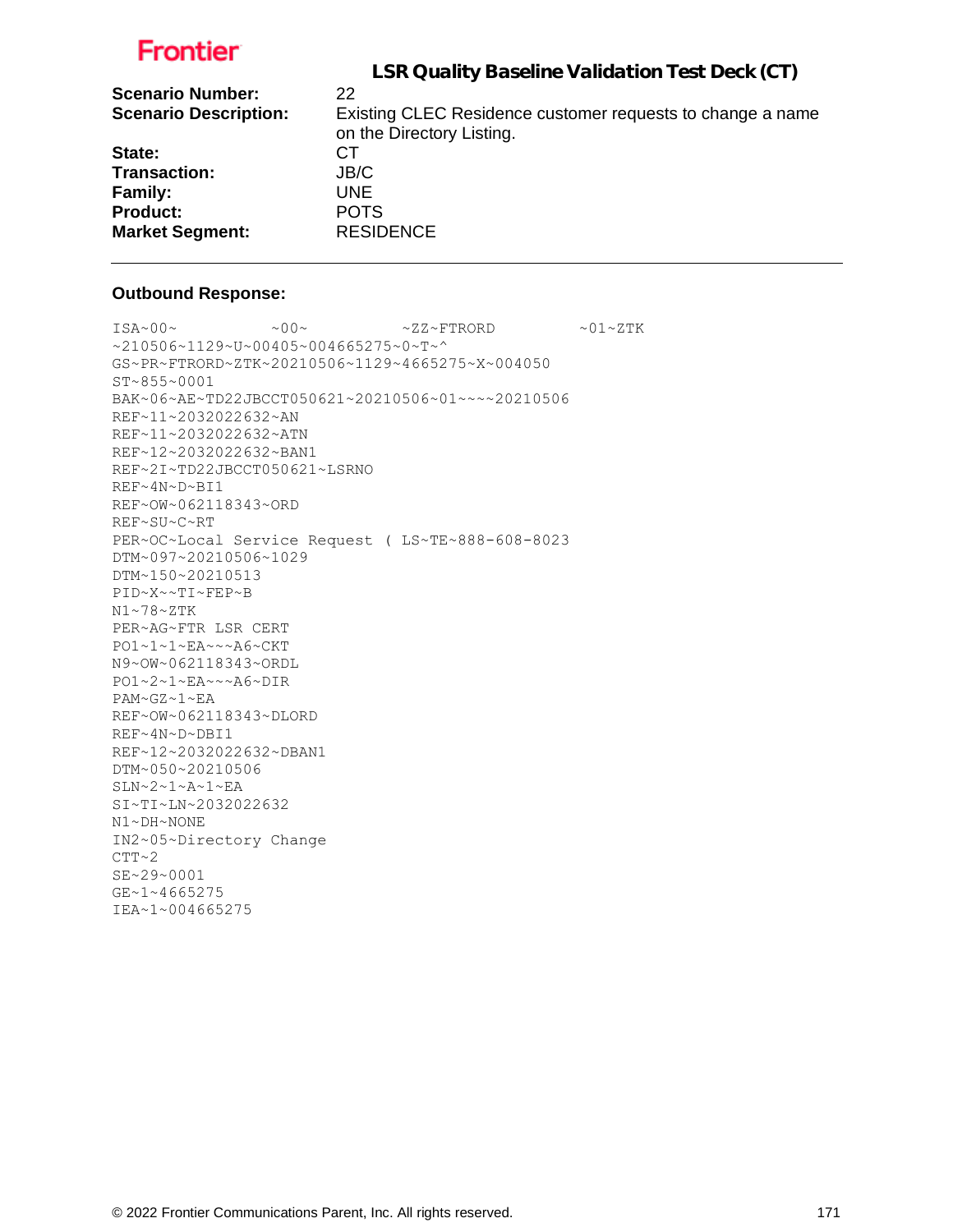|                              | LSR Quality Baseline Validation Test Deck (CT)                  |
|------------------------------|-----------------------------------------------------------------|
| <b>Scenario Number:</b>      | 23                                                              |
| <b>Scenario Description:</b> | Existing CLEC Business customer requests to disconnect a stand- |
|                              | alone Directory Listing.                                        |
| State:                       | CT.                                                             |
| Transaction:                 | JB/D                                                            |
| Family:                      | UNE.                                                            |
| <b>Product:</b>              | <b>POTS</b>                                                     |
| <b>Market Segment:</b>       | <b>BUSINESS</b>                                                 |
|                              |                                                                 |

| <b>FORM</b> | <b>FIELD</b>  | <b>DATA</b>                 |
|-------------|---------------|-----------------------------|
| <b>LSR</b>  | <b>CCNA</b>   | <b>ZTK</b>                  |
|             | <b>PON</b>    |                             |
|             | <b>VER</b>    |                             |
|             | <b>LOCQTY</b> | 1                           |
|             | <b>DDD</b>    |                             |
|             | <b>REQTYP</b> | JВ                          |
|             | <b>ACT</b>    | D                           |
|             | <b>AGAUTH</b> | İΥ                          |
|             | <b>TOS</b>    | $1 - -$                     |
|             | <b>BI1</b>    | D                           |
|             | <b>BAN1</b>   | 2037430043                  |
|             | <b>INIT</b>   |                             |
|             | <b>TELNO</b>  |                             |
| EU          | <b>LOCNUM</b> | 1                           |
|             | <b>NAME</b>   | <b>Directory Subscriber</b> |
|             | <b>STATE</b>  | <b>CT</b>                   |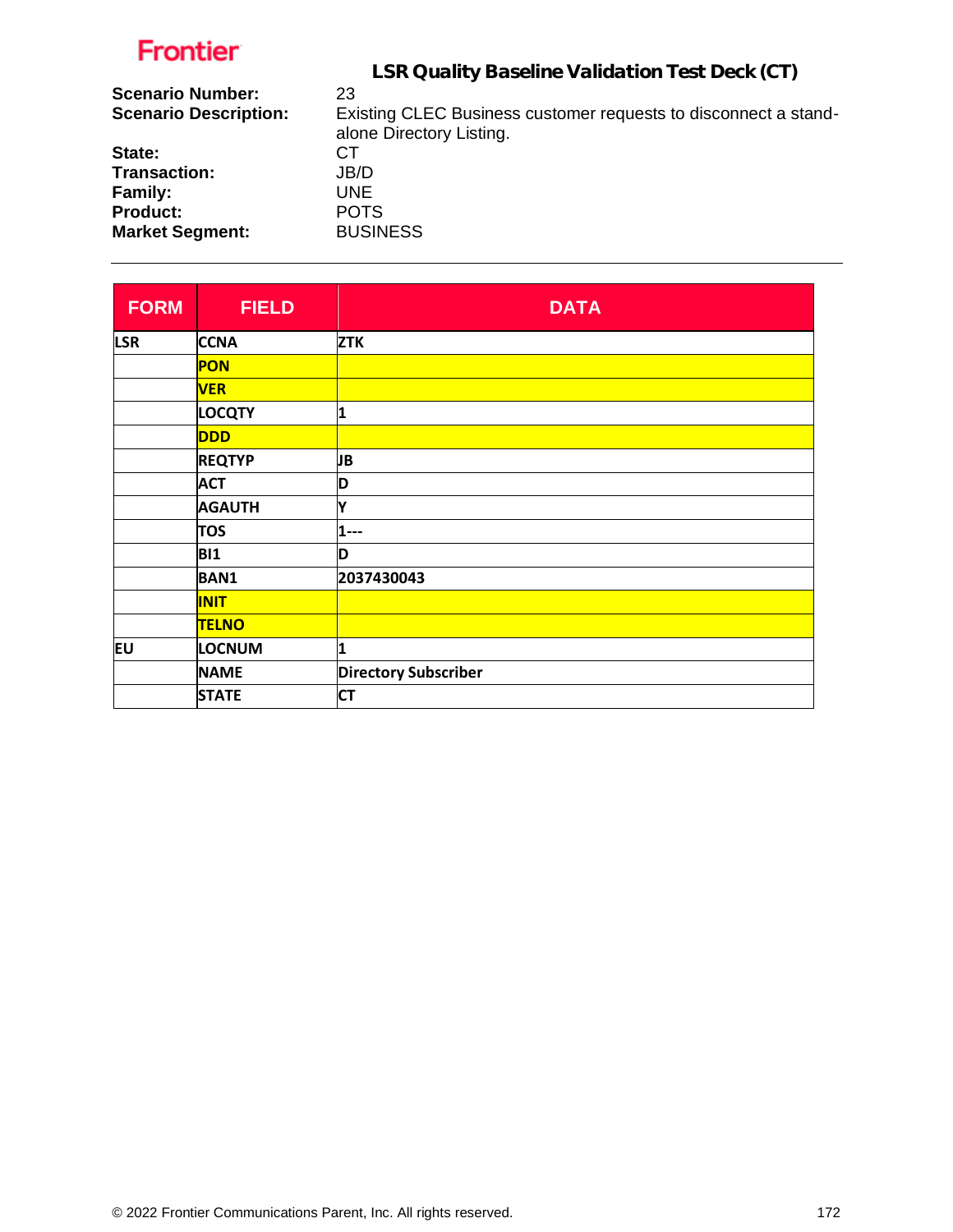| LSR Quality Baseline Validation Test Deck (CT)                                              |
|---------------------------------------------------------------------------------------------|
| 23                                                                                          |
| Existing CLEC Business customer requests to disconnect a stand-<br>alone Directory Listing. |
| СT                                                                                          |
| JB/D                                                                                        |
| UNE.                                                                                        |
| <b>POTS</b>                                                                                 |
| <b>BUSINESS</b>                                                                             |
|                                                                                             |

#### **Inbound Request:**

 $\sim 01 \sim \textrm{---} \sim 01 \sim \textrm{---} \sim 27 \sim 2 \, \textrm{---} \, \textrm{---} \, \sim 01 \sim \textrm{---} \, \textrm{---} \, \textrm{---} \, \textrm{---} \, \textrm{---} \, \textrm{---} \, \, \textrm{---} \, \, \textrm{---} \, \, \textrm{---} \, \, \textrm{---} \, \, \textrm{---} \, \, \textrm{---} \, \, \textrm{---} \, \, \textrm{---} \, \, \textrm{---} \, \, \$ ~210506~1126~U~00405~004665247~0~T~^ GS~PO~ZTK~FTRORD~20210506~1126~4665247~X~004050 ST~850~0001 BEG~00~SS~TD23JBDCT050621~01~20210506 REF~12~2037430043~BAN1 REF~4N~D~BI1 PAM~T5~1~EA DTM~097~20210506~1126 DTM~150~20210513 SI~TI~AA~D SI~TI~RE~JB SI~TI~TY~1--- PID~X~~TI~AO~Y N1~78~ZTK PER~AG~FTR LSR CERT~TE~8005551212 N1~IT~Directory Subscriber  $N4 \sim C T$ REF~IX~1~LOCNUM  $CTT~0$ SE~18~0001 GE~1~4665247 IEA~1~004665247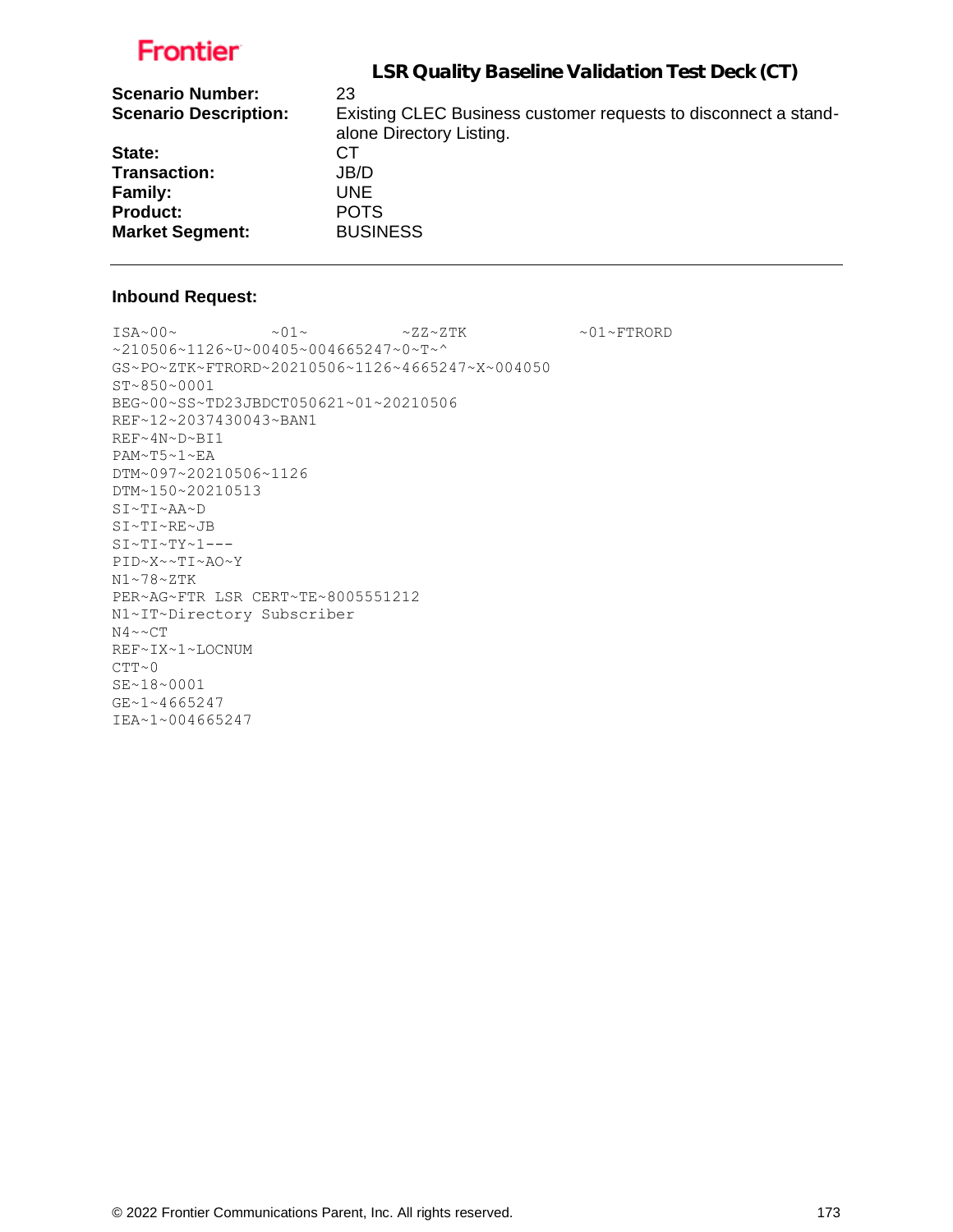|                              | LSR Quality Baseline Validation Test Deck (CT)                  |
|------------------------------|-----------------------------------------------------------------|
| <b>Scenario Number:</b>      | 23                                                              |
| <b>Scenario Description:</b> | Existing CLEC Business customer requests to disconnect a stand- |
|                              | alone Directory Listing.                                        |
| State:                       | CТ                                                              |
| <b>Transaction:</b>          | JB/D                                                            |
| <b>Family:</b>               | UNE.                                                            |
| <b>Product:</b>              | <b>POTS</b>                                                     |
| <b>Market Segment:</b>       | <b>BUSINESS</b>                                                 |
|                              |                                                                 |

#### **Outbound Response:**

```
ISA~00~\sim ~00~\sim ~00~\sim ~01~\sim ZZ~\sim FTRORD ~01~\sim 2.1~\sim Z TK
~1210506~1130~GS~PR~FTRORD~ZTK~20210506~1130~4665287~X~004050
ST~855~0001
BAK~06~AE~TD23JBDCT050621~20210506~01~~~~20210506
REF~11~2037430043~AN
REF~11~2037430043~ATN
REF~12~2037430043~BAN1
REF~2I~TD23JBDCT050621~LSRNO
REF~4N~D~BI1
REF~OW~062118344~ORD
REF~SU~C~RT
PER~OC~Local Service Request ( LS~TE~888-608-8023
DTM~097~20210506~1030
DTM~150~20210513
PID~X~~TI~FEP~B
N1~78~ZTK
PER~AG~FTR LSR CERT
PO1~1~1~EA~~~A6~CKT
SI~TI~ND~2037430043
N9~OW~062118344~ORDL
PO1~2~1~EA~~~A6~DIR
PAM~GZ~1~EA
REF~OW~062118344~DLORD
REF~4N~D~DBI1
DTM~050~20210506
SLN~2~1~A~1~EA
SI~TI~LB~D
SI~TI~LN~2037430043
N1~DH~NONE
IN2~05~CustXM0N8 Subscriber
N3~7 Stone Dam Rd Bethel CT06801
CTT~2
SE~31~0001
GE~1~4665287
IEA~1~004665287
```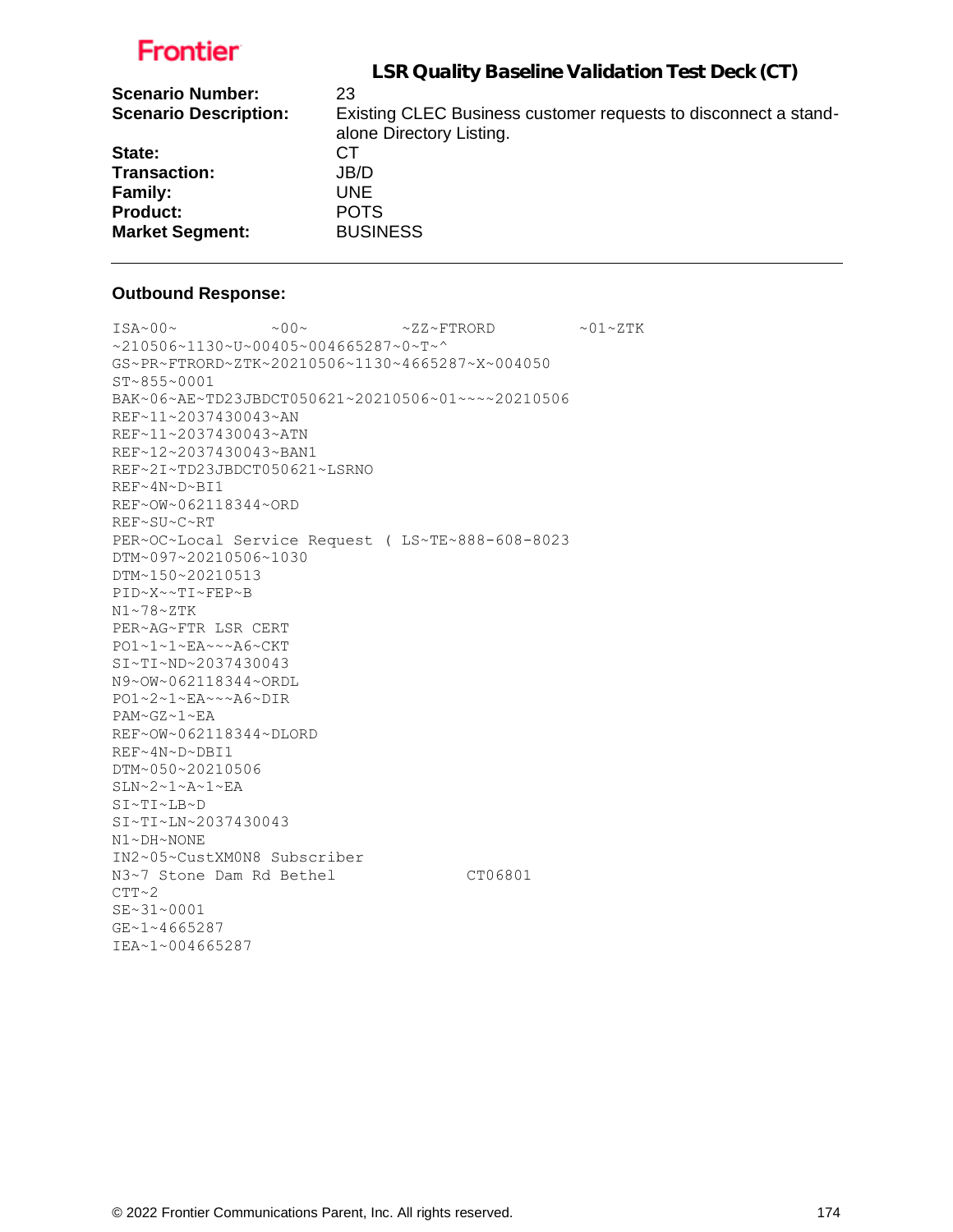|                              | LSR Quality Baseline Validation Test Deck (CT)            |
|------------------------------|-----------------------------------------------------------|
| <b>Scenario Number:</b>      | 24                                                        |
| <b>Scenario Description:</b> | Existing CLEC Residence customer requests to disconnect a |
|                              | stand-alone Directory Listing.                            |
| State:                       | СT                                                        |
| <b>Transaction:</b>          | JB/D                                                      |
| <b>Family:</b>               | <b>UNE</b>                                                |
| <b>Product:</b>              | <b>POTS</b>                                               |
| <b>Market Segment:</b>       | <b>RESIDENCE</b>                                          |

| <b>FORM</b> | <b>FIELD</b>  | <b>DATA</b>                 |
|-------------|---------------|-----------------------------|
| <b>LSR</b>  | <b>CCNA</b>   | <b>ZTK</b>                  |
|             | <b>PON</b>    |                             |
|             | <b>VER</b>    |                             |
|             | <b>LOCQTY</b> | 1                           |
|             | <b>DDD</b>    |                             |
|             | <b>REQTYP</b> | JB                          |
|             | <b>ACT</b>    | D                           |
|             | <b>AGAUTH</b> | Ý                           |
|             | <b>TOS</b>    | $2-$                        |
|             | <b>BI1</b>    | D                           |
|             | <b>BAN1</b>   | 2032022584                  |
|             | <b>INIT</b>   |                             |
|             | <b>TELNO</b>  |                             |
| EU          | <b>LOCNUM</b> | 1                           |
|             | <b>NAME</b>   | <b>DIRECTORY SUBSCRIBER</b> |
|             | <b>STATE</b>  | <b>CT</b>                   |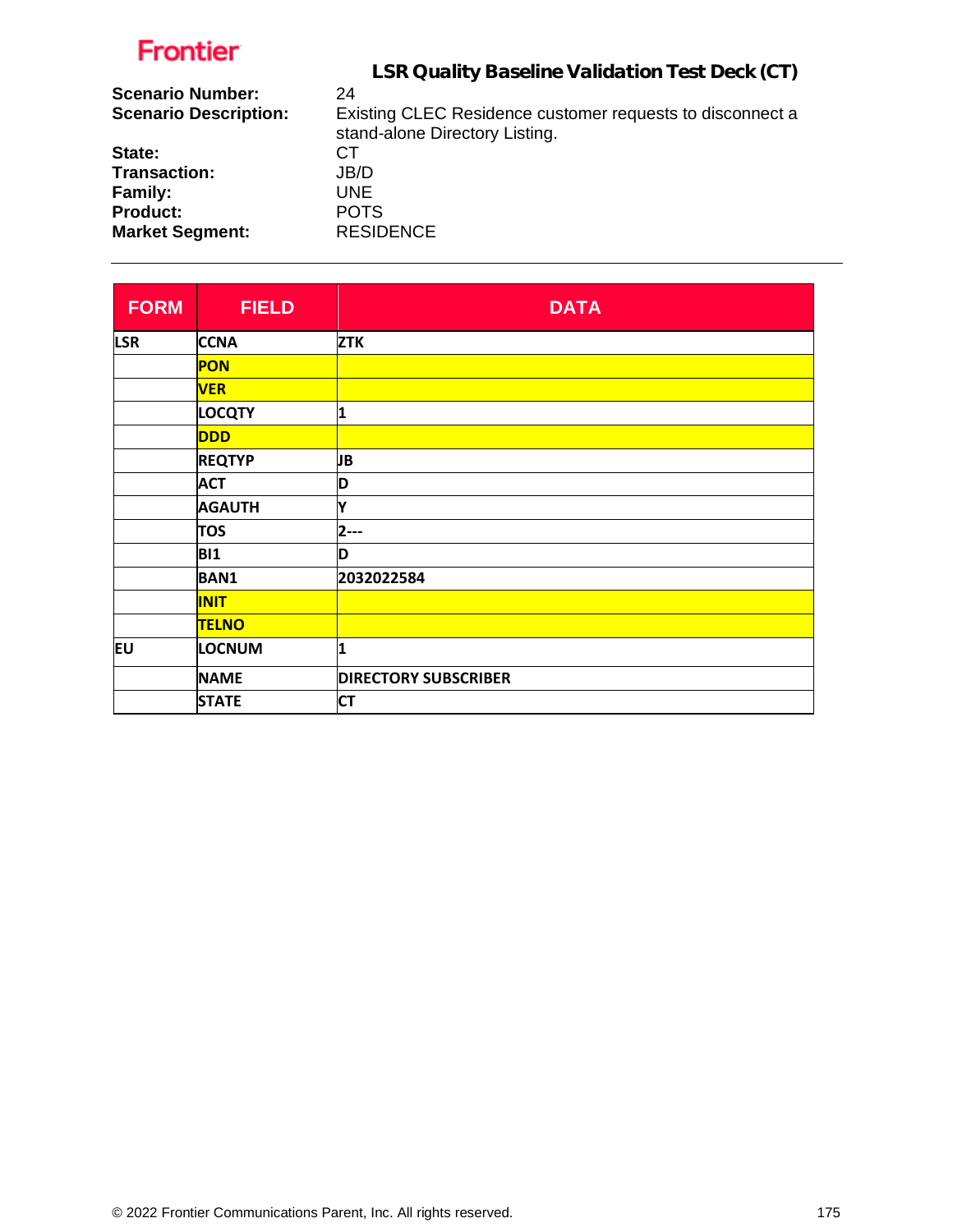| LSR Quality Baseline Validation Test Deck (CT)            |
|-----------------------------------------------------------|
| 24                                                        |
| Existing CLEC Residence customer requests to disconnect a |
| stand-alone Directory Listing.                            |
| CТ                                                        |
| JB/D                                                      |
| <b>UNE</b>                                                |
| <b>POTS</b>                                               |
| <b>RESIDENCE</b>                                          |
|                                                           |

#### **Inbound Request:**

 $\sim 01 \sim \textrm{N} \sim 01 \sim \textrm{N} \sim 27 \sim 2 \, \textrm{N} \, \textrm{N} \, \textrm{N} \, \textrm{N} \, \textrm{N} \, \textrm{N} \, \textrm{N} \, \textrm{N} \, \textrm{N} \, \textrm{N} \, \textrm{N} \, \textrm{N} \, \textrm{N} \, \textrm{N} \, \textrm{N} \, \textrm{N} \, \textrm{N} \, \textrm{N} \, \textrm{N} \, \textrm{N} \, \$ ~210506~1127~U~00405~004665261~0~T~^ GS~PO~ZTK~FTRORD~20210506~1127~4665261~X~004050 ST~850~0001 BEG~00~SS~TD24JBDCT050621~01~20210506 REF~12~2032022584~BAN1 REF~4N~D~BI1 PAM~T5~1~EA DTM~097~20210506~1127 DTM~150~20210513 SI~TI~AA~D SI~TI~RE~JB  $SI~T~T~T~T~Y~2--$ PID~X~~TI~AO~Y N9~L1~ORI~LSR MTX~~changed tn N1~78~ZTK PER~AG~FTR LSR CERT~TE~8005551212 N1~IT~DIRECTORY SUBSCRIBER  $\text{N4}\!\sim\!\text{-CT}$ REF~IX~1~LOCNUM  $CTT~0$ SE~20~0001 GE~1~4665261 IEA~1~004665261